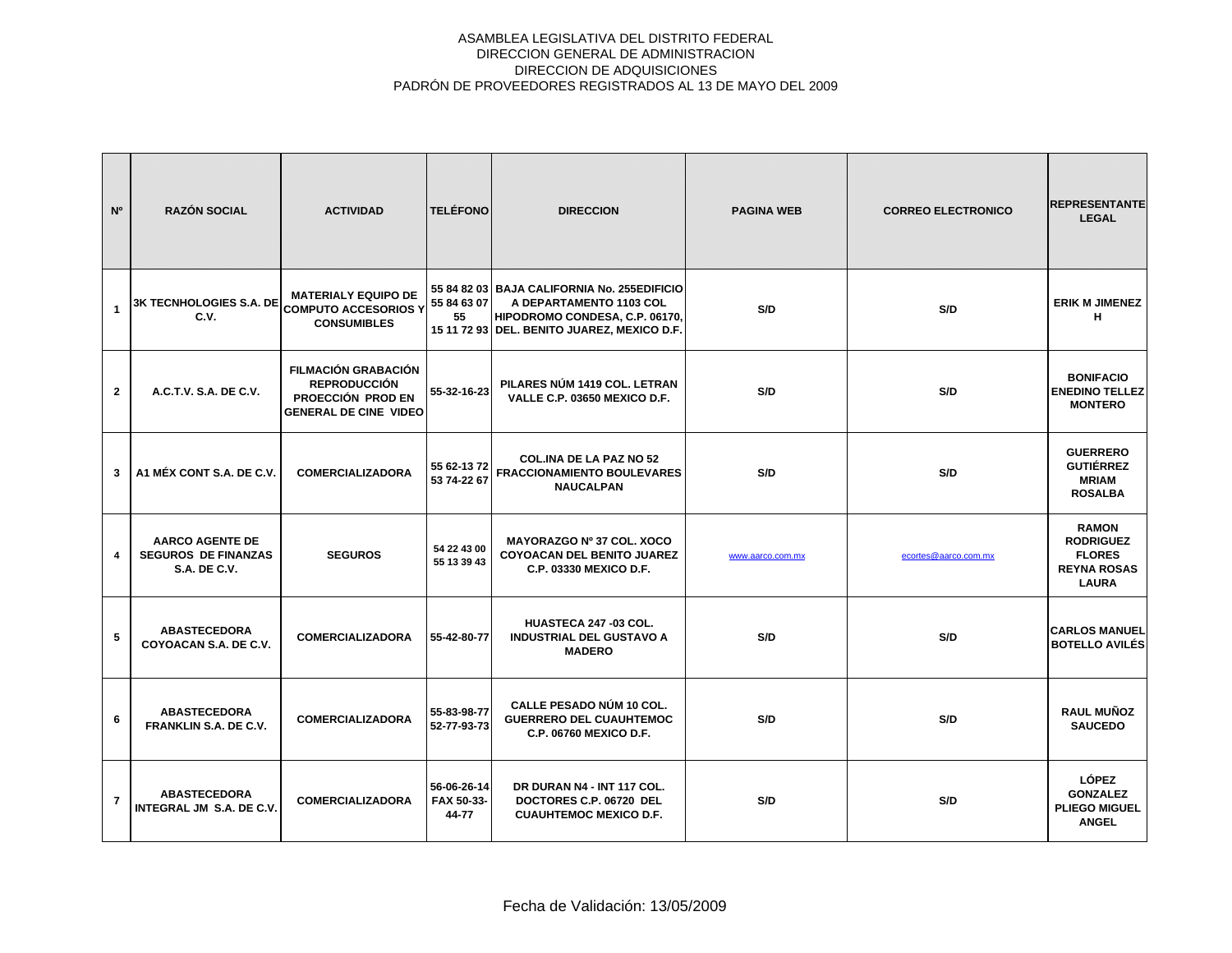| N <sup>o</sup> | <b>RAZÓN SOCIAL</b>                                                            | <b>ACTIVIDAD</b>                                                                                                                                                                                       | <b>TELÉFONO</b>                                  | <b>DIRECCION</b>                                                                                                                            | <b>PAGINA WEB</b> | <b>CORREO ELECTRONICO</b>          | <b>REPRESENTANTE</b><br><b>LEGAL</b>                                                              |
|----------------|--------------------------------------------------------------------------------|--------------------------------------------------------------------------------------------------------------------------------------------------------------------------------------------------------|--------------------------------------------------|---------------------------------------------------------------------------------------------------------------------------------------------|-------------------|------------------------------------|---------------------------------------------------------------------------------------------------|
| 8              | <b>ABATA GRUPO</b><br><b>COMERCIAL S.A. DE C.V.</b>                            | <b>COMERCIALIZADORA</b>                                                                                                                                                                                | 57-50-25-24                                      | LA CONTINENTAL NUM 33 COL.<br><b>INDUSTRIAL C.P. 07800 DEL</b><br><b>GUSTAVO A MADERO MEXICO D.F.</b>                                       | S/D               | S/D                                | <b>JUAN CARLOS</b><br>GONZÁLEZ LEVA                                                               |
| 9              | <b>ACABADOS</b><br><b>RECUBRIMIENTOS</b><br>UNIVERSALES S.A. DE C.V.           | <b>PINTURAS</b>                                                                                                                                                                                        | 55-17-57-32                                      | <b>CONGRESO DE LA UNIÓN 118-A</b><br><b>COL. VALLE GÓMEZ DEL</b><br><b>VENUSTIANO CARRANZA</b>                                              | S/D               | S/D                                | <b>COHEN BISSU</b><br><b>ISAAC</b>                                                                |
| 10             | <b>ACEVEDO GONZÁLEZ</b><br>SOFÍA /O FUERZA<br><b>AUTOMOTRIZ</b>                | <b>MANTENIMIENTO DE</b><br><b>AUTOMÓVILES</b>                                                                                                                                                          | 56-94-97-71                                      | <b>CALLE 3 DE JUNIO No 1861 #1467</b><br><b>COL. LEES REFORMA</b>                                                                           | S/D               | S/D                                | <b>GUILLERMO</b><br><b>CASTRO SADE</b>                                                            |
| 11             | <b>AD SERVICIOS</b><br><b>INTEGRADOS S.A. DE C.V.</b>                          | <b>ELABORACIÓN DE</b><br><b>ESTUDIOS PROECTOS</b><br><b>URBANOS</b><br><b>CONSTRUCCIONES</b><br><b>REMODELACIONES ETC</b>                                                                              | 55 28 50 53<br>56 29 98 00<br>CLAVE 99<br>015 46 | AV ESTADIO AZTECA No 20-B COL.<br>CARACOL. DEL COYOACAN C.P.<br>04739 MEXICO D.F.                                                           | S/D               | adserviciosintegrados@yahoo.com.mx | <b>ANDRADE</b><br><b>TORRES</b><br><b>ALFREDO</b><br><b>GONZALO</b>                               |
| 12             | ADA COL.OR S.A. DE C.V.                                                        | <b>IMPRENTA</b>                                                                                                                                                                                        | 56 00 86 76                                      | <b>ESCOBILLERÍA No 7 COL. PASEOS</b><br><b>DE CHURUBUSCO</b>                                                                                | S/D               | S/D                                | <b>EDSON ANTONIO</b><br><b>DURAN AVILES</b>                                                       |
| 13             | <b>ADC CONSULTORES</b><br>SERVICIOS S.A. DE C.V.                               | <b>SERV TECNICOS</b><br><b>ESTUDIOS PROECTOS</b><br>CONSULTORIACOMERCIO 54-40-65-94<br><b>EN GENERAL SERV</b><br><b>LIMPIEZA INTEGRAL DE</b><br><b>MUEBLES E INMUEBLES</b><br><b>MANTTO MOBILIARIO</b> | 54-40-65-93<br>adconsultor<br>es@ahooco<br>mmx   | SUR 77 NUM 4334 COL. VIADUCTO<br>PIEDAD C.P. 08200 DELEGACIÓN<br>IZTACALCO MEXICO D.F.                                                      | S/D               | S/D                                | <b>ACOSTA GARCIA</b><br><b>OSWALDO</b>                                                            |
| 14             | <b>ADC LIMPIEZA</b><br><b>MANTENIMIENTO A</b><br><b>INMUEBLES S.A. DE C.V.</b> | <b>LIMPIEZA</b><br><b>MANTENIMIENTO DE</b><br><b>INMUEBLES</b>                                                                                                                                         |                                                  | 1ra CERRADA DE SAN ANTONIO<br>57-02-32-80 TOMATLAN NÚM 45 COL, DIEZ DE<br>57-02-44-30 MAO DEL VENUSTIANO CARRANZA<br>C.P. 15290 MEXICO D.F. | S/D               | S/D                                | <b>MARIA</b><br><b>ANTONIETA</b><br><b>GARCÍA LÓPEZ</b><br><b>MAURICO</b><br><b>ACOSTA GARCIA</b> |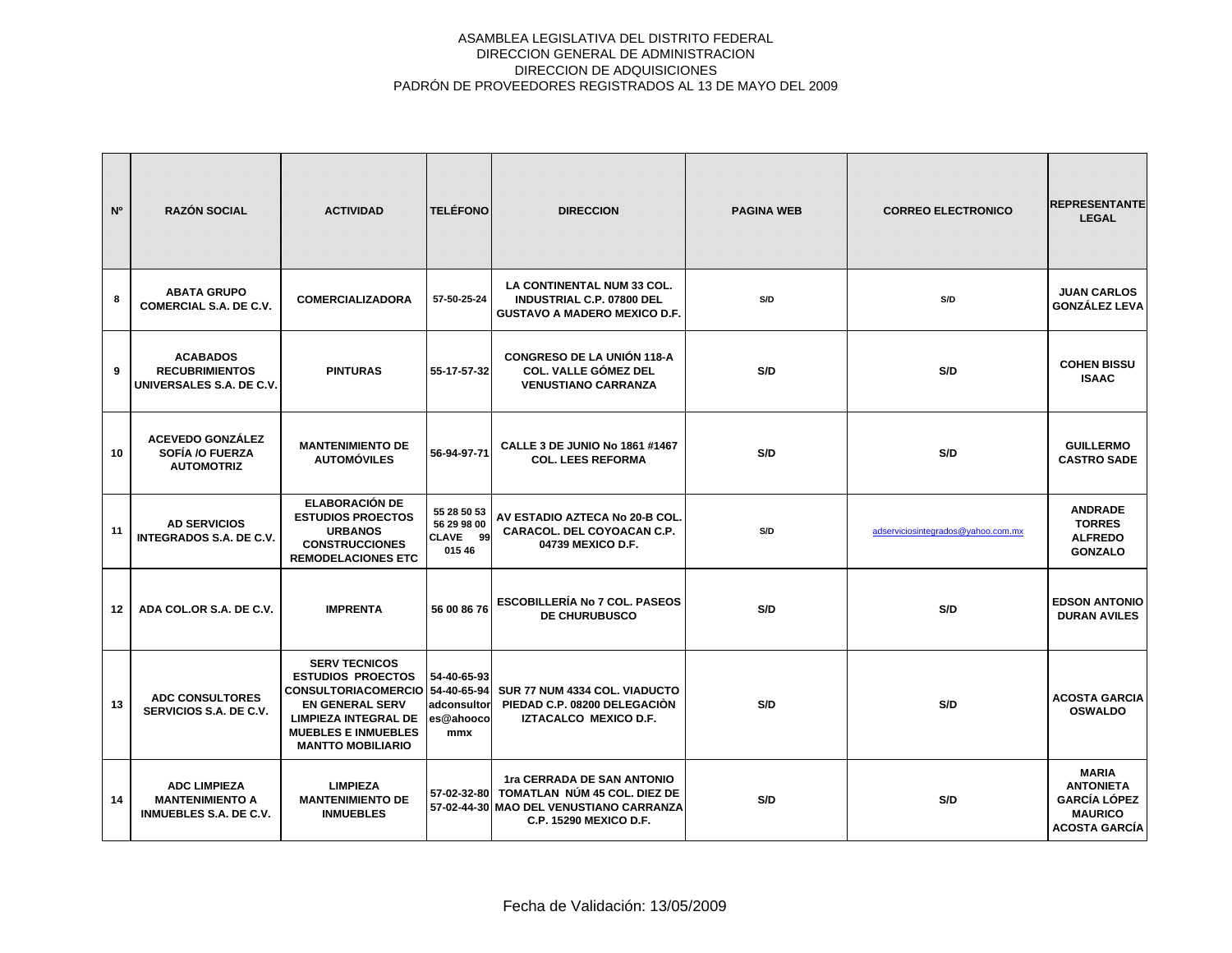| N <sup>o</sup> | <b>RAZÓN SOCIAL</b>                                                                                     | <b>ACTIVIDAD</b>                                                                                 | <b>TELÉFONO</b>                                     | <b>DIRECCION</b>                                                                                      | <b>PAGINA WEB</b> | <b>CORREO ELECTRONICO</b> | <b>REPRESENTANTE</b><br><b>LEGAL</b>                                           |
|----------------|---------------------------------------------------------------------------------------------------------|--------------------------------------------------------------------------------------------------|-----------------------------------------------------|-------------------------------------------------------------------------------------------------------|-------------------|---------------------------|--------------------------------------------------------------------------------|
| 15             | <b>ADMINISTRACION</b><br><b>FEDERAL DE SERVICIOS</b><br><b>EDUCATIVOS EN DISTRITO</b><br><b>FEDERAL</b> | <b>CURSOS</b>                                                                                    |                                                     | <b>MEMBRILLO 122 COL. NUEVA</b><br>SANTA MARIA C.P. 02800                                             | S/D               | S/D                       | <b>ORTEGA</b><br><b>SALAZAR SILVIA</b><br><b>BEATRIZ</b>                       |
| 16             | <b>ADMINISTRADORA</b><br><b>HOTELERA DEL CENTRO</b><br>S.A. DE C.V.(GRAN HOTEL<br>DE CIUDAD DE MÉXICO)  | <b>HOTEL RESTAURANTE</b><br><b>SALÓN</b>                                                         | 10-83-77-00<br>56-95-20-59<br>044 55 12<br>57 82 71 | 16 DE SEPTIEMBRE NO 82 COL.<br><b>CENTRO</b>                                                          | S/D               | S/D                       | <b>ALEJANDRO</b><br>PARRA A /O<br><b>MIGUEL CASAS</b><br><b>GALLEGOS</b>       |
| 17             | <b>ADMINISTRADORA</b><br><b>METROPOLITANA DE</b><br><b>ESTACIONAMIENTOS S.A.</b><br>DE C.V.             | <b>ARRENDAMIENTO</b>                                                                             | 22-04-30-45                                         | <b>RIÓ TIBER 105 B CUAUHTEMOC</b>                                                                     | S/D               | S/D                       | <b>TAPIA ARANDA</b><br><b>JORGE LUIS</b>                                       |
|                | <b>ADMINISTRATIVE AND</b><br><b>ACCOUNTING SERVICES</b><br>AAs SC                                       | <b>SERVICIOS DE</b><br><b>CONTABILIDAD Y</b><br><b>AUDITORIA</b>                                 | 52 64 67 50<br>55 74 68 79                          | ESPERANZA No. 102 COL.<br>INDUSTRIAL, C.P. 07800, DEL.<br>55 78 79 27 GUSTAVO A. MADERO, MEXICO D.F.  | S/D               | S/D                       | <b>DEL RIO</b><br><b>ARIZMENDI JOSE</b><br><b>ALJANDRO</b><br><b>FRNACISCO</b> |
| 18             | <b>ADOLFO TREJO SERVICIOS</b><br><b>ESPECIALES S.A. DE C.V.</b>                                         | <b>TRANSPORTE DE</b><br><b>PERSONAL</b>                                                          | 56-65-35-81<br><b>FAX</b><br>56-65-44-16            | COAPA Nº 21 COL. TLALPAN<br><b>MEXICO D.F. C.P. 14050</b>                                             | S/D               | S/D                       | <b>ADOLFO TREJO</b><br><b>GARCÍA</b>                                           |
| 19             | <b>ADVANCED DISCOVER</b><br><b>TECHNOLOGIES S.A. DE</b><br>C.V.                                         | <b>EPO COMPUTO</b><br><b>CONSUMIBLES</b><br><b>PAPELERIA MOBILIARIO</b><br><b>DE OFICINA ETC</b> | 56-95-57-56                                         | AV TLAHUAC NUM 3960-A COL.<br><b>SANTA MARIA TOMATLAN DEL</b><br>IZTAPALAPA C.P. 09800 MEXICO<br>D.F. | S/D               | S/D                       | <b>PATRICIA</b><br><b>ADOLFO</b><br><b>JOHNSTON</b><br><b>PIMENTEL</b>         |
| 20             | AGUILAR TAPIA MIGUEL A<br>/O IMPRESOS FINOS<br><b>TAURO</b>                                             | <b>IMPRENTA</b>                                                                                  | 55 88 65 00<br><b>CEL 55 85</b><br>59 7484          | JOSÉ JOAQUÍN PESADO NO 21<br><b>INT201-A COL. OBRERA</b>                                              | S/D               | S/D                       | <b>AGUILAR TAPIA</b><br><b>MIGUEL A</b>                                        |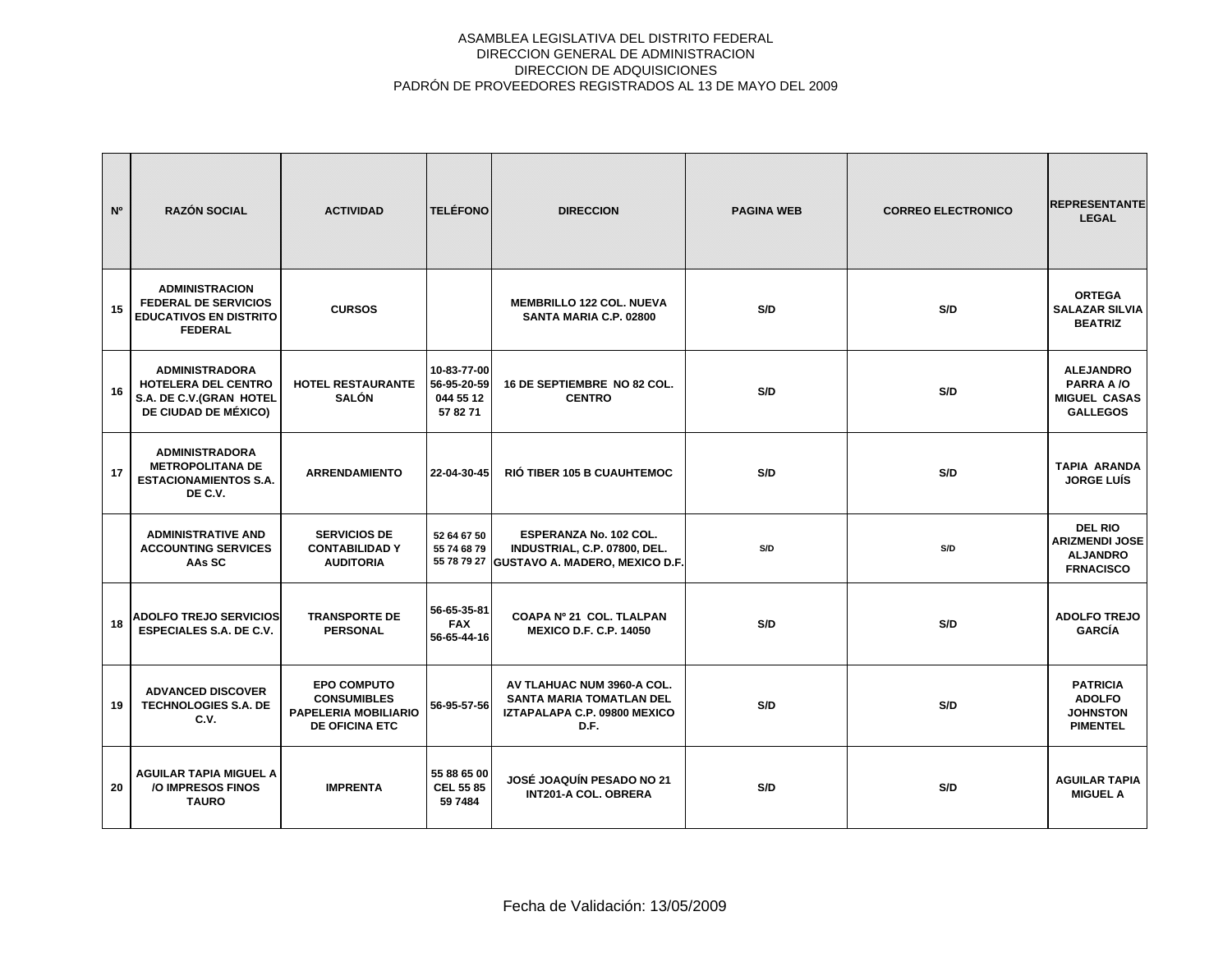| N° | <b>RAZÓN SOCIAL</b>                                                                                    | <b>ACTIVIDAD</b>                                      | <b>TELÉFONO</b>                  | <b>DIRECCION</b>                                                                                  | <b>PAGINA WEB</b> | <b>CORREO ELECTRONICO</b> | <b>REPRESENTANTE</b><br><b>LEGAL</b>                    |
|----|--------------------------------------------------------------------------------------------------------|-------------------------------------------------------|----------------------------------|---------------------------------------------------------------------------------------------------|-------------------|---------------------------|---------------------------------------------------------|
| 21 | <b>AGUIRRE BRAVO IGNACIO</b><br><b>ROBIN</b>                                                           | <b>AGENTE PROFESIONAL</b><br><b>DE SEGUROS ASESOR</b> |                                  | 55-38-64-69 PALENQUE NÚM 4 DEPTO 201 COL.<br>52-80-90-52 NARVARTE C.P. 03020 MEXICO D.F.          | S/D               | S/D                       | <b>IGNACIO ROBIN</b><br><b>AGUIRRE BRAVO</b>            |
| 22 | <b>ALANIS GALLO MIGUEL</b><br>ÁNGEL /O ( MUDANZAS<br>ALAGA)                                            | <b>MUDANZAS</b>                                       | 58 37 51 61<br>58 37 00 81       | NIEBLA No 351 LOTE 22 SEC<br><b>ELEMENTOS</b>                                                     | S/D               | S/D                       | <b>ALANIS GALLO</b><br><b>MIGUEL ÁNGEL</b>              |
| 23 | <b>ALBERTO ALZUA</b><br><b>FIGUEROA</b>                                                                | <b>MANTENIMIENTO EN</b><br><b>GENERAL A EMPRESAS</b>  | 5219-44-49                       | <b>CALLE CISNE NUM 12 COL.</b><br><b>BELLAVISTA DEL ALVARO</b><br>OBREG.ON C.P. 01140 MEXICO D.F. | S/D               | S/D                       | <b>ALBERTO ALZUA</b><br><b>FIGUEROA</b>                 |
| 24 | <b>ALBOR ANGUIANO</b><br><b>DEBORAH ANAAB</b>                                                          | <b>COMERCIALIZADORA</b>                               | 26-08-36-49                      | AV CANAL DE GARA NUM 97 COL.<br>LOS ANGELES APANOAA C.P.<br>09710 DEL IZTAPALAPA MEXICO<br>D.F.   | S/D               | S/D                       | <b>DEBORAH</b><br><b>ANAAB ALBOR</b><br><b>ANGUIANO</b> |
| 25 | <b>ALCA REFACCIONES</b><br><b>REPARACIONES</b><br><b>AUTOMOTRIZ S.A. DE C.V.</b>                       | <b>MANTENIMIENTO DE</b><br><b>AUTOMÓVILES</b>         | 56 19 18 14<br>044<br>5554530748 | <b>SAN EMETERIO N 15 SANTA</b><br>URSULA COAPA MEXICO D.F. C.P.<br>04910                          | S/D               | S/D                       | <b>ALBERTO</b><br><b>ALCÁNTARA PAZ</b>                  |
| 26 | <b>ALCALA GARCIA VILLEGAS</b><br>& ASOCIADOS SC                                                        | <b>AUDITOR</b>                                        | 56 16 80<br>5355 50 46<br>90     | <b>INSURGENTES SUR No 1898 PISO</b><br><b>12 COL. FLORIDA</b>                                     | S/D               | S/D                       | <b>GARCIA</b><br><b>VILLEGAS</b><br><b>ROBERTO A</b>    |
| 27 | <b>ALEXANDER FORBES</b><br><b>MEXICO AGENTE DE</b><br><b>SEGUROS DE FIANZAS</b><br><b>S.A. DE C.V.</b> | <b>ASESORES EN SEGUROS</b>                            | 5442-32-13<br>5442-32-87         | AV VASCO DE QUIROGA NO 2121<br><b>IER PISO COL. SANTA FE</b>                                      | S/D               | S/D                       | <b>LUNA RIVERA</b><br><b>MARCOS</b>                     |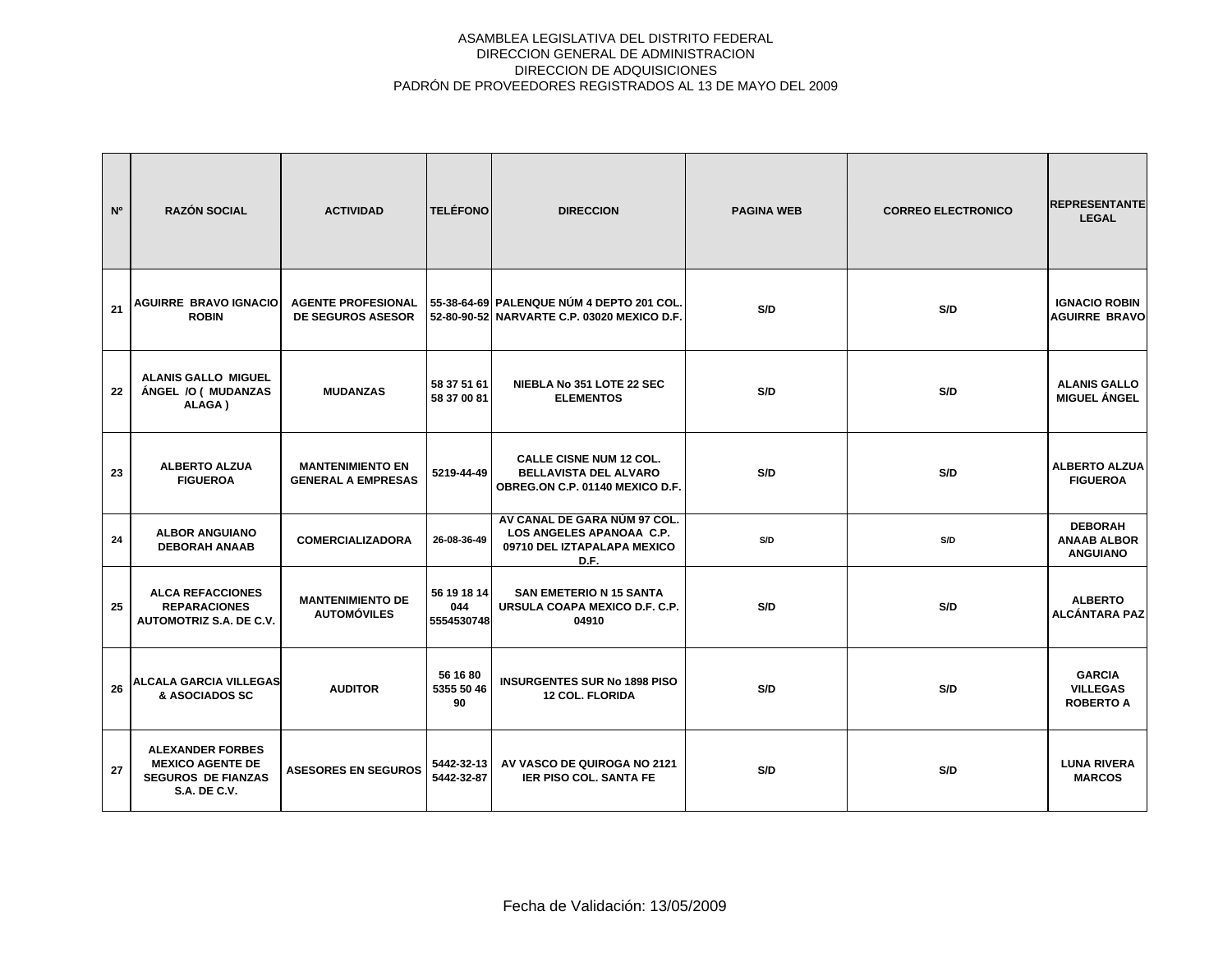| N <sup>o</sup> | <b>RAZÓN SOCIAL</b>                                       | <b>ACTIVIDAD</b>                                                                                                                                   | <b>TELÉFONO</b>                                          | <b>DIRECCION</b>                                                                                                    | <b>PAGINA WEB</b>    | <b>CORREO ELECTRONICO</b>   | <b>REPRESENTANTE</b><br><b>LEGAL</b>                                                            |
|----------------|-----------------------------------------------------------|----------------------------------------------------------------------------------------------------------------------------------------------------|----------------------------------------------------------|---------------------------------------------------------------------------------------------------------------------|----------------------|-----------------------------|-------------------------------------------------------------------------------------------------|
| 28             | DE C.V.                                                   | <b>SERVICIO DE</b><br>ALIMENTOS MAXIMA S.A. COMEDORES BANQUETES<br><b>ALQUILER DE SILLAS</b><br><b>TODO LO DEL GIRO</b>                            | 56-42-50-22<br>56-42-50-22<br>56-92-12-91<br>56-92-21-82 | <b>CALLE FRANCISCO VILLA NÚM 89</b><br><b>COL. EJIDOS DE SANTA MARIA</b><br>AZTAHUACAN DEL IZTAPALAPA<br>C.P. 09570 | S/D                  | alimentosmaxima@hotmail.com | <b>JAVIER CURIEL</b><br><b>GUZMÁN</b><br><b>FRANCISCO</b><br><b>CURIEL GUZMAN</b>               |
| 29             | ALL COM S.A. DE C.V.                                      | <b>DESARROLLO DE</b><br><b>SOFTWARE</b><br><b>ARRENDAMIENTO DE</b><br><b>PÁGINAS ELECTRÓNICAS</b><br><b>PROGRAMAS EQUIPOS DE</b><br><b>COMPUTO</b> | 52-07-13-06<br>50-04-84-40                               | ALVARO OBREG.ON NÚM 151 COL.<br>ROMA DEL CUAUHTEMOC C.P.<br>06700 MEXICO D.F.                                       | S/D                  | S/D                         | <b>JOSÉ ANDRES</b><br><b>NATERAS</b><br><b>LORENZO</b><br><b>CHRISTIAN MAR</b><br><b>LOZANO</b> |
| 30             | <b>ALONSO MARTINEZ OSCAR</b><br><b>HUMBERTO</b>           | <b>REPARACION DE EQUIPO</b><br>DE COMPUTOVENTA<br><b>RENTA</b>                                                                                     | 56 58 98 13                                              | ARQUITECTURA 56 LOC-B COL.<br><b>COPILCO UNIVERSIDAD</b>                                                            | S/D                  | S/D                         | <b>ALONSO</b><br><b>MARTINEZ</b><br><b>OSCAR</b><br><b>HUMBERTO</b>                             |
| 31             | <b>ALONSO MORALES DAVID</b><br>/O EFFICIENT SSTEMS        | <b>IMPRENTA</b>                                                                                                                                    |                                                          | 51 16 54 57 FRANCISCO SARABIA S/N EDIFICIO<br>1 DEPTO 102 ECATEPEC                                                  | S/D                  | S/D                         | <b>ALONSO</b><br><b>MORALES DAVID</b>                                                           |
| 32             | <b>ALOS MANTENIMIENTO</b><br><b>INTEGRAL S.A. DE C.V.</b> | <b>COMPRA VENTA MANTTO</b><br>DE EQUIPOS DE AIRE<br><b>ACONDICIONADO</b><br><b>HERRAMIENTAS EPOS</b><br><b>ELECTRICOS</b>                          | 54-86-11-56                                              | <b>EMILIANO ZAPATA MANZANA 24</b><br>LOTE <sub>18</sub>                                                             | S/D                  | S/D                         | <b>ALEJANDRO</b><br><b>OLGUIN</b><br><b>SÁNCHEZ</b>                                             |
| 33             | ALPHA BETA INMOBILIARIA<br><b>S.A. DE C.V.</b>            | <b>ARRENDAMIENTO DE</b><br><b>INMUEBLES</b>                                                                                                        | 52 56 44 99                                              | JUAN DE LA BARRERA No. 63 COL.<br>CONDESA, C.P. 06140, DEL.<br><b>CUAUHTEMOC, MEXICO D.F.</b>                       | S/D                  | benydyn@gmail.com           | <b>MOUGRABI</b><br><b>COHEN</b><br><b>BENJAMIN</b><br><b>COJAB</b><br><b>FALLENA FRIDA</b>      |
| 34             | <b>ALPUNTO</b><br><b>PROMOSERVICIO S.A. DE</b><br>C.V.    | <b>BANQUETES PAPELERÍA</b><br><b>UNIFORMES IMPRESOS</b><br><b>REVISTAS</b>                                                                         | 3095-1496<br>3095-1497                                   | BIÓLOGOS No 106 COL. EL<br>RETOÑO IZTAPALAPA                                                                        | www.alpuntopromo.com | alpuntopromo@yahoo.com.mx   | <b>SONIA MORALES</b><br><b>AMPARAN</b>                                                          |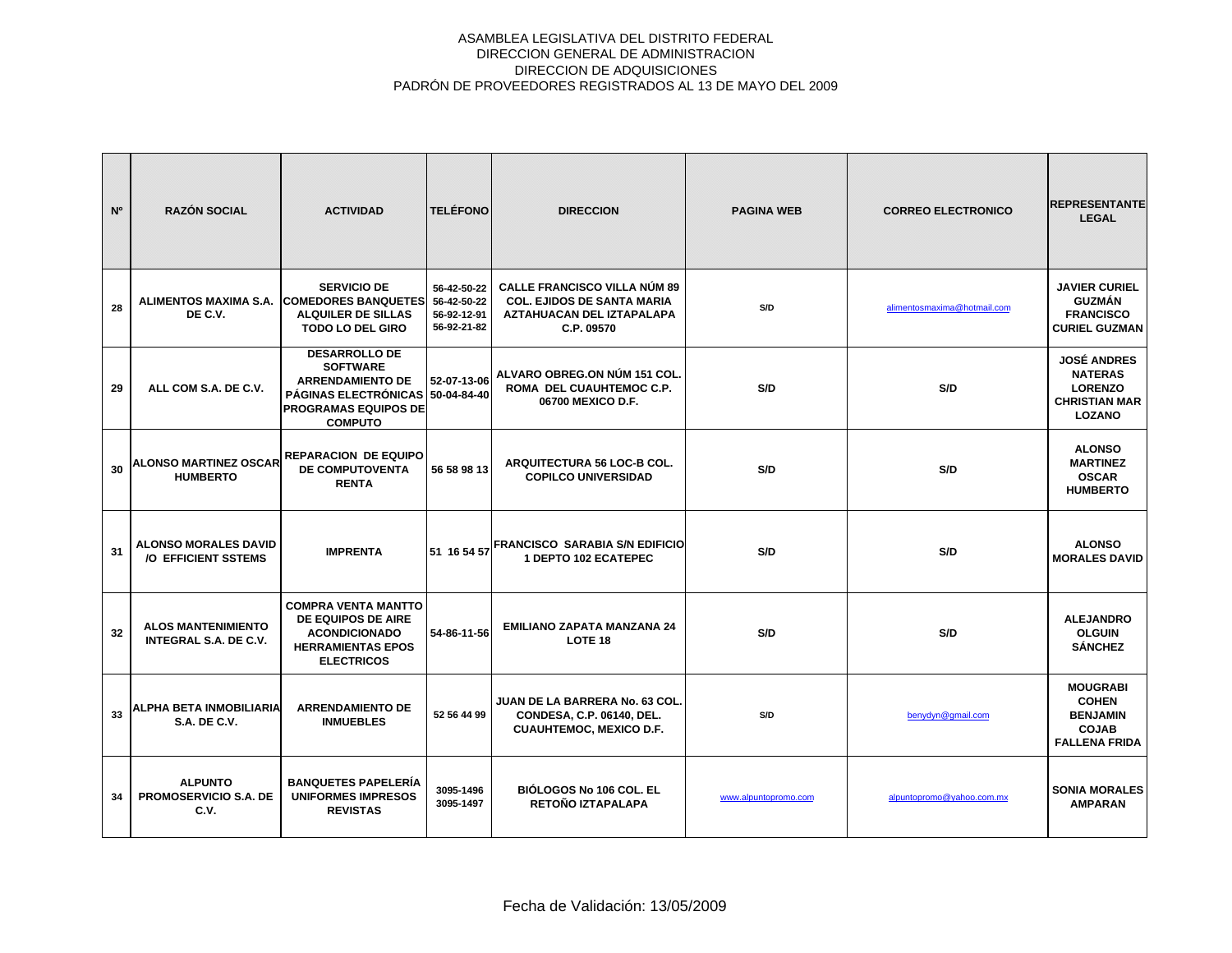| N <sup>o</sup> | <b>RAZÓN SOCIAL</b>                                                                       | <b>ACTIVIDAD</b>                                                                                                               | <b>TELÉFONO</b>                      | <b>DIRECCION</b>                                                                             | <b>PAGINA WEB</b> | <b>CORREO ELECTRONICO</b> | <b>REPRESENTANTE</b><br><b>LEGAL</b>                      |
|----------------|-------------------------------------------------------------------------------------------|--------------------------------------------------------------------------------------------------------------------------------|--------------------------------------|----------------------------------------------------------------------------------------------|-------------------|---------------------------|-----------------------------------------------------------|
|                | 35 ALQUICIRA LAUREL LAURA                                                                 | <b>DISEÑADOR</b>                                                                                                               | 56 02 53 31                          | PINO No 124 B COL. SAN DIEGO                                                                 | S/D               | S/D                       | <b>ALQUICIRA</b><br><b>LAUREL LAURA</b>                   |
| 36             | AMARO OROZCO ROSA<br><b>MARIA</b>                                                         | <b>INGENIERIA CONTROL DE</b><br><b>INSTRUMENTACION</b><br><b>INDUSTRIAL</b><br><b>MANTENIMIENTO EN</b><br><b>GENERAL VENTA</b> | 56-92-41-02<br>57-86-04-80           | <b>EMILIANO ZAPATA MANZ 1 LT 8</b><br><b>SANTA CRUZ MEEHUALCO</b>                            | S/D               | S/D                       | <b>AMARO OROZCO</b><br><b>ROSA MARIA</b>                  |
| 37             | AMCAT GROUP S DE RL DE MENOR EN FERRETERIAS 5575 3694                                     | <b>COMERCIO AL POR</b><br><b>TLAPALERIAS</b>                                                                                   |                                      | AV COYOACAN Nº 729 COL. DEL<br><b>VALLE MEXICO D.F.</b><br>C.P.<br>03100                     | S/D               | S/D                       | <b>SILVIA GUZMAN</b><br><b>MENESES</b>                    |
| 38             | AMERICAN RENT S.A. DE<br>C.V.                                                             |                                                                                                                                |                                      |                                                                                              | S/D               | S/D                       |                                                           |
| 39             | <b>AMIGOS DEL MUSEO DE</b><br><b>HISTORIA NATURAL DE LA</b><br><b>CIUDAD DE MEXICO AC</b> | <b>IMPRESIÓN DE LIBRO</b>                                                                                                      | 55 57 77 28<br>044 55 20<br>10 95 96 | PRIVADA DR MÁRQUEZ 53 COL.<br><b>DOCTORES</b>                                                | S/D               | S/D                       | <b>MORALES</b><br><b>CHÁVEZ EVA</b><br><b>CECILIA</b>     |
|                | <b>ANAYA ORTIZ ARTURO</b>                                                                 | <b>PUBLICIDAD</b>                                                                                                              |                                      | JOSE ESPINOZA FUENTES NUM.<br>641 ALTOS, COL. ESCUADRON 201,<br>DEL. IZTAPALAPA, MEXICO D.F. | S/D               | S/D                       | <b>ARTURNO ANAYA</b><br><b>ORTIZ</b>                      |
| 40             | ANDILA S.A. DE C.V.                                                                       | <b>MEDICAMENTOS</b><br><b>MATERIAL DE CURACION 53 41 78 57</b>                                                                 | 53 41 69 64                          | <b>LACONIA No 9 COL. CLAVERIA</b>                                                            | S/D               | S/D                       | <b>MUÑOZ</b><br><b>CASTILLO MARIA</b><br><b>ANTONIETA</b> |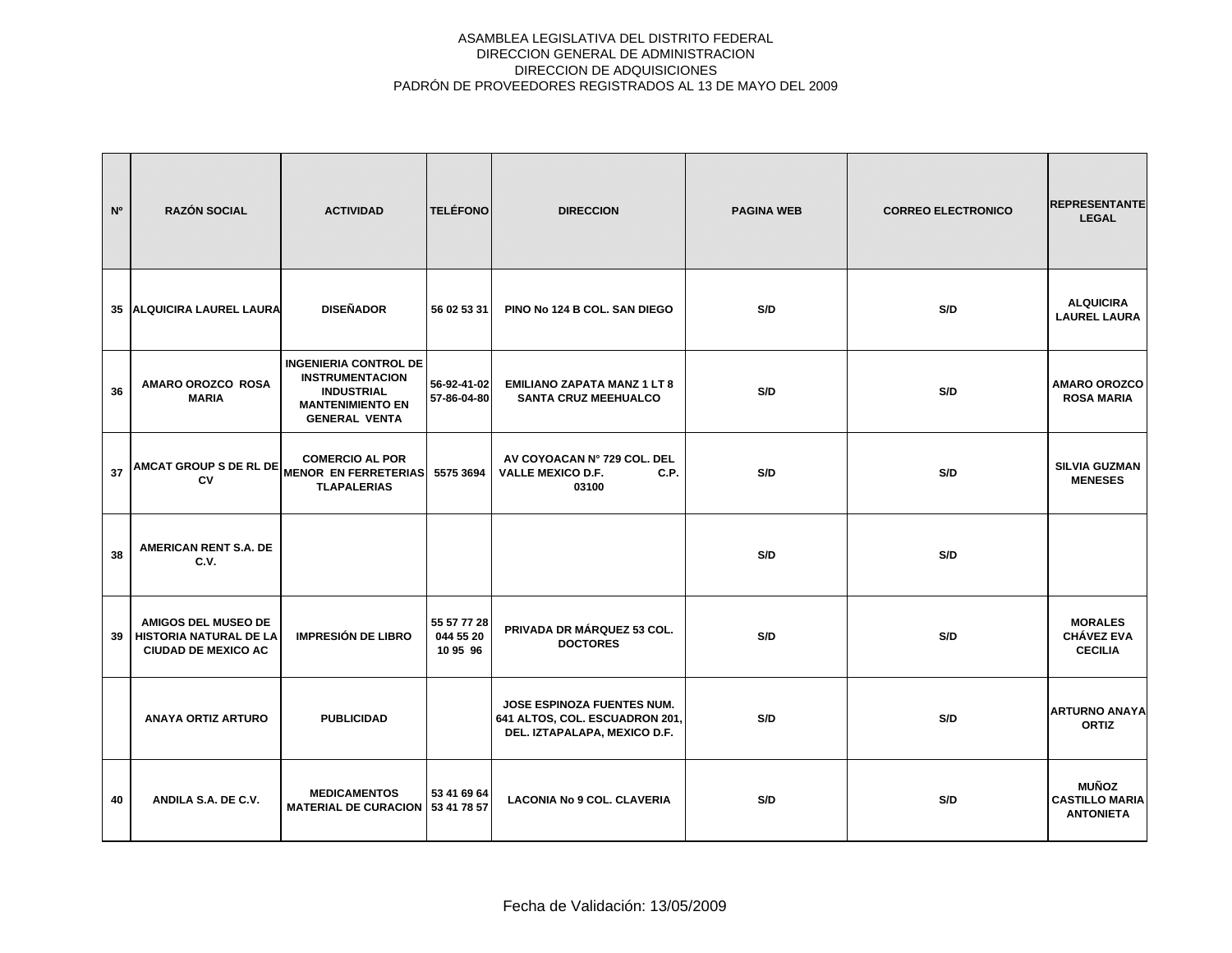| N <sup>o</sup> | <b>RAZÓN SOCIAL</b>                               | <b>ACTIVIDAD</b>                                                                                                                                                             | <b>TELÉFONO</b>            | <b>DIRECCION</b>                                                                                                         | <b>PAGINA WEB</b> | <b>CORREO ELECTRONICO</b> | <b>REPRESENTANTE</b><br><b>LEGAL</b>                                |
|----------------|---------------------------------------------------|------------------------------------------------------------------------------------------------------------------------------------------------------------------------------|----------------------------|--------------------------------------------------------------------------------------------------------------------------|-------------------|---------------------------|---------------------------------------------------------------------|
| 41             | ANGEL MONTES DE OCA<br><b>VILLALOBOS</b>          | <b>COMERCIALIZADORA</b>                                                                                                                                                      | 57-79-29-78                | <b>TIZAPAN MANZANA 318 LOTE 25</b><br>SECCIÓN 1RA FRACCIONAMIENTO<br>CIUDAD AZTECA C.P. 55120<br><b>ESTADO DE MEXICO</b> | S/D               | S/D                       | <b>ANGEL MONTES</b><br>DE OCA<br><b>VILLALOBOS</b>                  |
| 42             | APROA S.A. DE C.V. /<br><b>AGENDAS EXCELL</b>     | <b>AGENDAS EXCELL</b><br><b>ASESORIA EN</b><br><b>IMARKETING PRODUCCIÓN 55-96-53-16</b><br> CONTRALORÍA AUDITORÍA  52-51-70-59  <br><b>PUBLICIDAD PERSONAL</b><br><b>ETC</b> |                            | <b>BOSQUES DE DURAZNOS 65 - 305</b><br><b>COL. BOSQUES DE LAS LOMAS</b><br>DEL MIGUEL HIDALGO MÉXICO DF<br>C.P. 11700    | S/D               | S/D                       | <b>JOSE REPRESAS</b><br><b>DE ALMEIDA</b>                           |
| 43             | <b>ARAGON CORTINA JUAN</b><br><b>ALFREDO</b>      | <b>COMERCIALIZADORA</b>                                                                                                                                                      | 55-60-07-20                | COL.INA DE LAS NIEVES 190 COL.<br><b>BOULEVARES NACUALPAN DE</b><br>JUÁREZ EDO DE MEXICO C.P. 53140                      | S/D               | S/D                       | <b>ALFREDO</b><br><b>ARAGON</b><br><b>CORTINA</b>                   |
| 44             | ARANXA IMPRENTA S.A.<br>DE C.V.                   | <b>EULALIA GUZMAN 223</b><br><b>LOCAL A COL. ATLAMPA</b><br><b>MEXICO D.F. C.P. 06450</b>                                                                                    | 55-47-13-01                | EULALIA GUZMAN 223 A ATLAMPA<br><b>ENTRE CIRCUITO INTERIOR</b><br><b>CEDRO</b>                                           | S/D               | S/D                       | <b>JOSE</b><br><b>FRANCISCO</b><br><b>CHACHA</b><br><b>ESPINOSA</b> |
| 45             | <b>ARCA CONSTRUCCIONES</b><br><b>S.A. DE C.V.</b> | <b>ARQUITECTURA</b><br><b>RESTAURACIÓN</b>                                                                                                                                   | 56 11 21 26                | CALLE 22 No 21-3 COL. SAN PEDRO<br><b>DE LOS PINOS</b>                                                                   | S/D               | S/D                       | PÉREZ DE<br><b>SALAZAR</b><br><b>VERREA</b><br><b>FRANCISCO</b>     |
| 46             | <b>ARGOS NOTICIAS S.A. DE</b><br>C.V.             | PRODUCCIÓN DE TV                                                                                                                                                             | 53 21 09 14                | <b>PRESIDENTE MASARIK No 169</b><br><b>COL. CHAPULTEPEC</b>                                                              | S/D               | S/D                       | <b>EPIGMENIO</b><br><b>CARLOS IBARRA</b><br><b>ALMADA</b>           |
|                | ARJEE ASESORES, S.C.                              | <b>SERVICIOS DE</b><br><b>CONTABILIDAD Y</b><br><b>AUDITORIA</b>                                                                                                             | 52 64 55 10<br>10 54 61 47 | BAJIO No. 203, 603 y 604 COL.<br>ROMA, C.P. 06760, DEL.<br><b>CUAUHTEMOC, MEXICO D.F.</b>                                | S/D               | arlettegc@gmail.com       | <b>GONZALEZ</b><br><b>CAMACHO</b><br><b>ARLETTE</b>                 |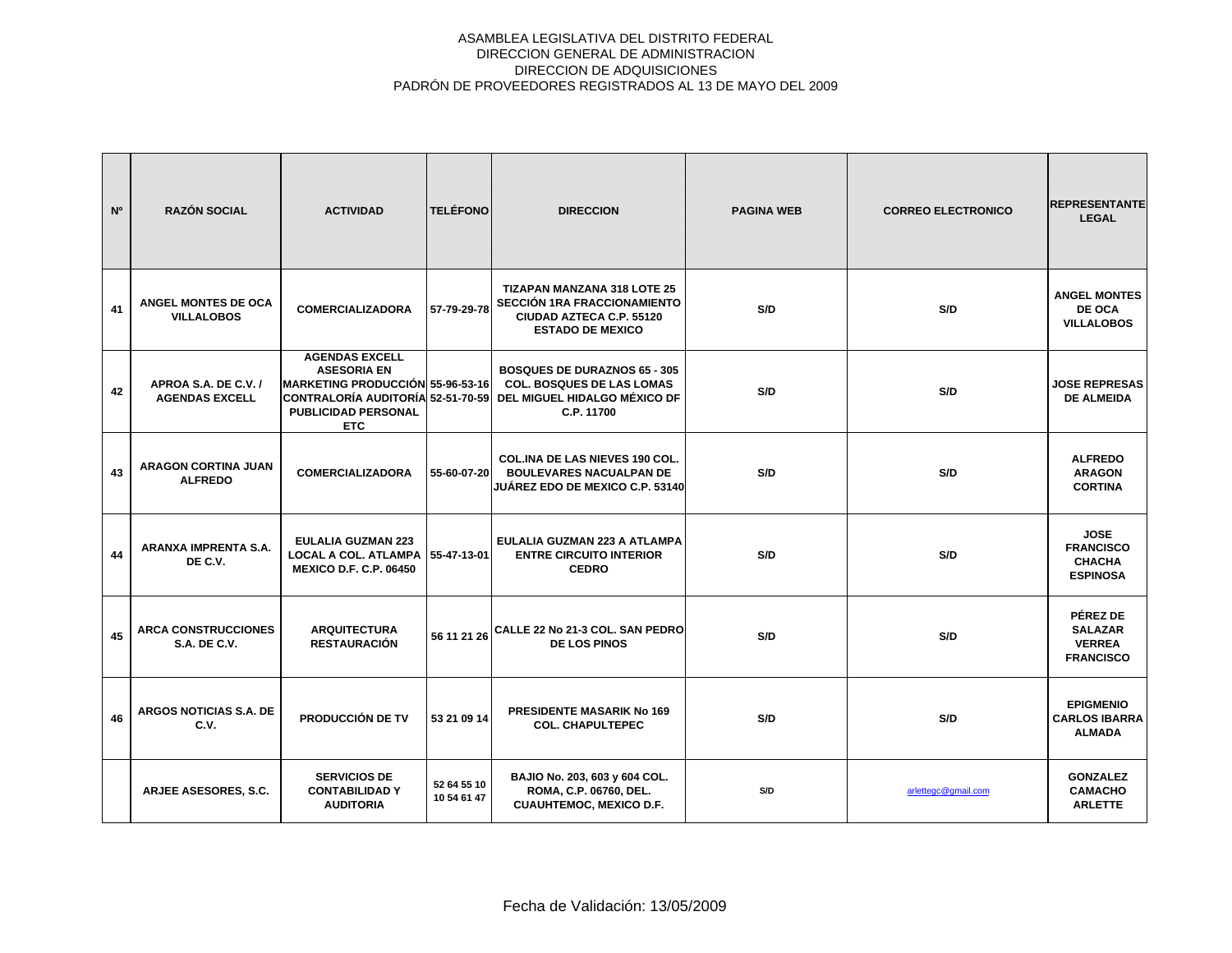| N <sup>o</sup> | <b>RAZÓN SOCIAL</b>                                    | <b>ACTIVIDAD</b>                                                                                                                                 | <b>TELÉFONO</b>                                   | <b>DIRECCION</b>                                                                                 | <b>PAGINA WEB</b> | <b>CORREO ELECTRONICO</b> | <b>REPRESENTANTE</b><br><b>LEGAL</b>                                 |
|----------------|--------------------------------------------------------|--------------------------------------------------------------------------------------------------------------------------------------------------|---------------------------------------------------|--------------------------------------------------------------------------------------------------|-------------------|---------------------------|----------------------------------------------------------------------|
| 47             | ARKSTU S.A. DE C.V.                                    | <b>CONSTRUCCIÓN,</b><br>AMPLIACIÓN,<br>REMODELACIÓN,<br><b>ESTUDIOS Y PROYECTOS</b>                                                              | 52-08-40-59                                       | URUAPAN NÚM 19 DEP 102 PISO 1<br>COL. ROMA NORTE C.P. 06700 DEL<br><b>CUAUHTEMOC MEXICO D.F.</b> | S/D               | arkstu@prodigy.net.mx     | <b>FERNANDO</b><br><b>GARDUÑO BUCIO</b>                              |
| 48             | <b>ARMECA INGENIERIA S.A.</b><br>DE C.V.               | <b>ADMINISTRACIÓN</b><br>SUPERVISIÓN DE<br><b>CONSTRUCCIONES</b><br><b>OBRAS</b>                                                                 | 56-83-95-07<br>36-24-69-88<br>FAX 56-83-<br>95-07 | PINO NÚM 362 COL. EL TORO DEL<br><b>MAGDALENA CONTRERAS C.P.</b><br>10610 MEXICO D.F.            | S/D               | S/D                       | NICOL.AS JAVIER<br><b>MENDOZA</b><br><b>GARCÍA</b>                   |
| 49             | ARMO EMPRESARIAL S.A.<br>DE C.V.                       | <b>COMERCIALIZADORA</b>                                                                                                                          | 5526 7796                                         | <b>CAMELIA # 105 C 2 COL.</b><br><b>GUERRERO DEL CUAUHTEMOC</b><br>C.P. 06300                    | S/D               | S/D                       | <b>VAZQUEZ</b><br><b>VILCHIS</b><br><b>ARMANDO</b>                   |
| 50             | <b>ARQUETIPO</b><br><b>CONSULTORES S.A. DE</b><br>C.V. | <b>DISEÑO PLANEACIÓN</b><br><b>CONSTRUCCIÓN</b><br>REMODELACIÓN DE TODO<br><b>TIPO DE OBRAS MUEBLES</b><br>O INMUEBLES DE<br><b>ARQUITECTURA</b> | 55-98-80-42                                       | <b>CINCINNATI NUM 40 COL. NAPOLES</b><br>C.P. 03810 DEL BENITO JUÁREZ<br><b>MÉXICO DF</b>        | S/D               | S/D                       | <b>ARTURO OLVERA</b><br><b>SÁNCHEZ</b>                               |
| 51             | ARQUIVOLTA S.A. DE C.V.                                | <b>ARQUITECTURA</b><br><b>RESTAURACIÓN</b>                                                                                                       | 56 97 82 66<br>55 9781 41                         | RETORNO 506 N 3 COL. UNIDAD<br><b>MODELO IZTAPALAPA</b>                                          | S/D               | S/D                       | <b>SÁNCHEZ</b><br><b>CHÁVEZ</b><br><b>FERNANDO</b><br><b>ALBERTO</b> |
| 52             | <b>ARS HABITAT ASOCIADOS</b><br><b>SC</b>              | <b>ARQUITECTURA</b><br><b>RESTAURACIÓN</b>                                                                                                       | 56 58 15 00<br>56 58 05 41<br>56 59 44 95         | TRES CRUCES No 2-A DEP1 COL.<br><b>VILLA COYOACAN</b>                                            | S/D               | S/D                       | <b>NORMA LAGUNA</b><br><b>ORDUÑA</b>                                 |
| 53             | <b>ARTE IMPRESO DEL</b><br>CENTRO S.A. DE C.V.         | <b>IMPRESIÓN</b><br><b>ENCUADERNADOS</b>                                                                                                         | 55-25-61-15                                       | LONDRES N75-101 COL. JUÁREZ<br><b>DELG CUAUHTEMOC</b>                                            | S/D               | S/D                       | <b>FERNANDO</b><br><b>LOERA PENICHE</b>                              |
| 54             | <b>ARTEAGA NAVA ELISUR</b>                             | <b>ASESOR</b>                                                                                                                                    | 55 34 39 05                                       | ROBERTO GÓMEZ NO 742 COL.<br><b>ESCUADRÓN 201</b>                                                | S/D               | S/D                       | <b>ARTEAGA NAVA</b><br><b>ELISUR</b>                                 |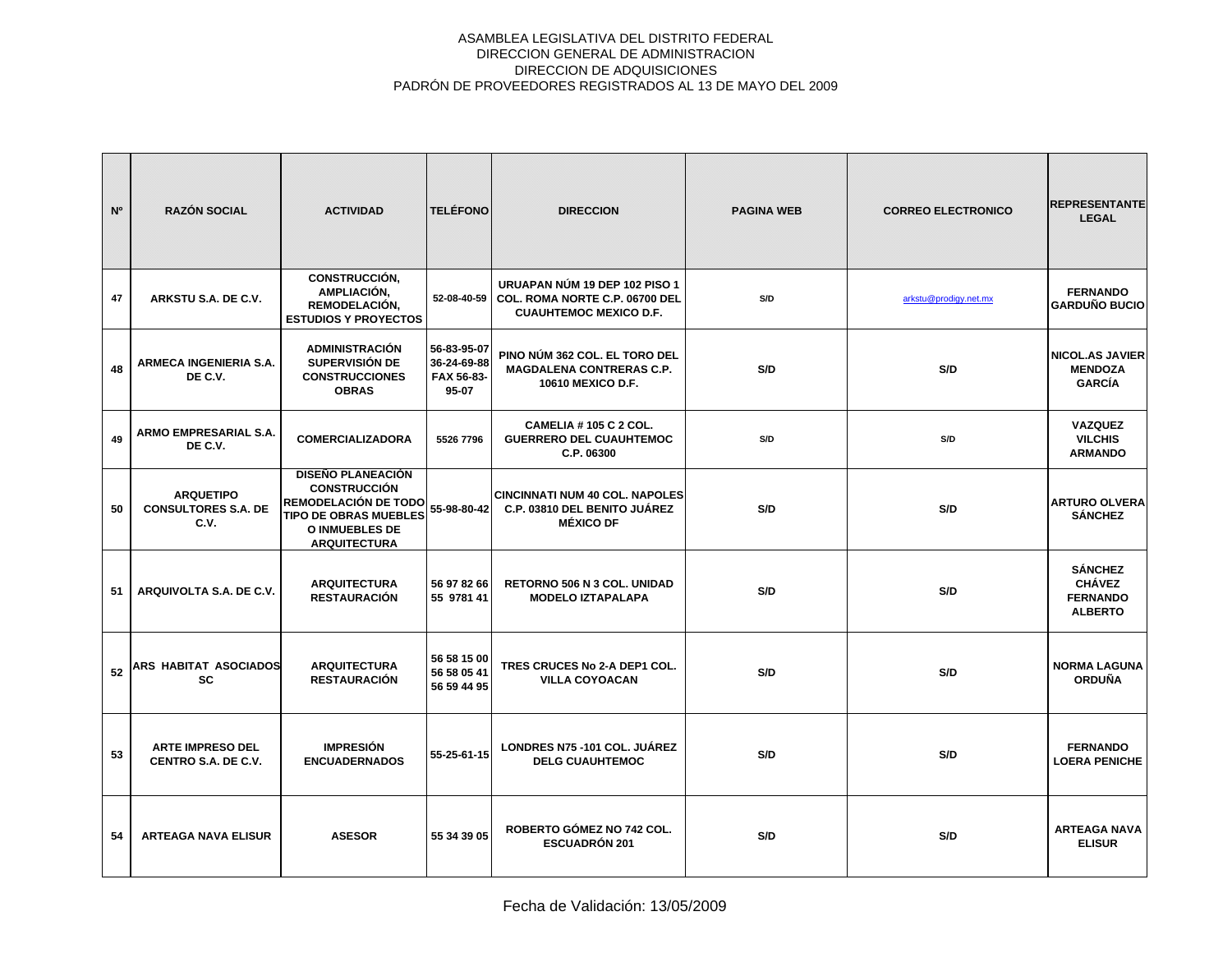| N <sup>o</sup> | <b>RAZÓN SOCIAL</b>                                                | <b>ACTIVIDAD</b>                                                                                                                                                     | <b>TELÉFONO</b>                             | <b>DIRECCION</b>                                                                                                              | <b>PAGINA WEB</b> | <b>CORREO ELECTRONICO</b>     | <b>REPRESENTANTE</b><br><b>LEGAL</b>                                                                                            |
|----------------|--------------------------------------------------------------------|----------------------------------------------------------------------------------------------------------------------------------------------------------------------|---------------------------------------------|-------------------------------------------------------------------------------------------------------------------------------|-------------------|-------------------------------|---------------------------------------------------------------------------------------------------------------------------------|
|                | <b>ARTICULOS Y EQUIPOS</b><br>PRODUCTIVOS, S.A. DE<br>C.V.         | VENTA E INSTALACION DE<br><b>EQUIPO DE COMPUTO</b>                                                                                                                   | 53 36 20 46                                 | AVENIDA XOTEPINGO No. 39 COL.<br>53 36 43 01   EMILIANO ZAPATA, C.P. 04815, DEL.                                              | S/D               | aepsacorporativo@yahoo.com.mx | <b>MENESES</b><br><b>CARRO RAFAEL</b>                                                                                           |
|                | <b>ARTÍCULOS Y</b><br>55 MATERIALES DUBO S.A. DE<br>C.V.           | <b>COMERCIALIZADORA</b>                                                                                                                                              | 52-64-86-94<br>52 64 65 32                  | ZACATECAS NÚM 36 DESPACHO<br>109 COL. ROMA C.P. 06500 DEL<br><b>CUAUHTEMOC MEXICO D.F.</b>                                    | S/D               | art.mat.dubo@hotmail.com      | <b>DAVID LÓPEZ</b><br><b>MARTÍNEZ</b><br><b>BORJA</b><br><b>GONZALEZ</b><br><b>JORGE</b>                                        |
| 56             | <b>ARTURO ANAA ORTIZ</b>                                           | <b>IMPRESIÓN MAQ DE</b><br>INECCIÓN MOB EPO DE<br>OFC MOB EPO DE<br><b>TRABAJO</b>                                                                                   |                                             | <b>JOSE ESPINOZA FUENTES NUM 641</b><br>55-19-33-59 ALTOS COL. ESCUADRON 201 DEL<br><b>IZTAPALAPA MEXICO D.F.</b>             | S/D               | S/D                           | <b>ARTURNO ANAA</b><br><b>ORTIZ</b>                                                                                             |
| 57             | ASC CORPORATIVO S.A.<br>DE C.V.                                    | <b>MANTENIMIENTO DE</b><br><b>EQUIPO DE COMPUTO</b>                                                                                                                  | 55-84-33-<br>84-33-13                       | <b>HERMOSILLO N 16 PISO 7 COL.</b><br>20:FAX: 55- ROMA SUR DEL CUAUHTEMOC C.P.<br>06760 MEXICO D.F.                           | S/D               | S/D                           | <b>JESÚS IGNACIO</b><br><b>ZETINA VÉLEZ</b>                                                                                     |
| 58             | <b>ASESORES DE RIESGOS</b><br>VIDA DAÑOS SC                        | <b>ASESOR DE SEGUROS</b><br><b>FIANZAS</b>                                                                                                                           | 52 45 28 00<br>FAX 52 45<br>16 13           | <b>BOSQUE DE DURAZNO No 75 4</b><br><b>PISO COL. BOSQUES DE LAS</b><br><b>LOMAS C.P. 11700</b>                                | S/D               | S/D                           | <b>ING MORRIS</b><br><b>ESQUENASIS</b><br><b>MENACHE</b>                                                                        |
| 59             | <b>ASESORES PROMOTORES</b><br><b>INDUSTRIALES S.A. DE C.V.</b>     | <b>ACCESORIOS DE</b><br><b>COMPUTO MANTTO</b>                                                                                                                        | 52 64 02 90                                 | CHILPANCINGO No 133 INT8 COL.<br><b>ROMA SUR</b>                                                                              | S/D               | S/D                           | <b>LÓPEZ CARDIEL</b><br><b>ARTURO</b>                                                                                           |
|                | <b>ASESORIA AMBIENTAL</b><br><b>METROPOLITANA, S.A. DE</b><br>C.V. | <b>SERVICIOS DE</b><br><b>INVENSTIGACION Y</b><br><b>DESARROLLO EN</b><br><b>CIENCIAS SOCIALES,</b><br><b>HUMANIDADES</b><br>PRESTADOS AL SERVICIO<br><b>PRIVADO</b> | 01<br>55 61 84 92<br>01<br>722 210 94<br>14 | <b>CAMPO DE SAN PEDRITO No. 54</b><br><b>COL. AMPLIACION PETROLERA.</b><br>C.P. 02720, DEL. IZTAPALAPA,<br><b>MEXICO D.F.</b> | S/D               | S/D                           | <b>RICARDO</b><br><b>HENKEL REYES</b><br><b>MARIO J. J.</b><br><b>FERNANDEZ</b><br><b>IGNACIO JAVIER</b><br><b>CHIN MENDOZA</b> |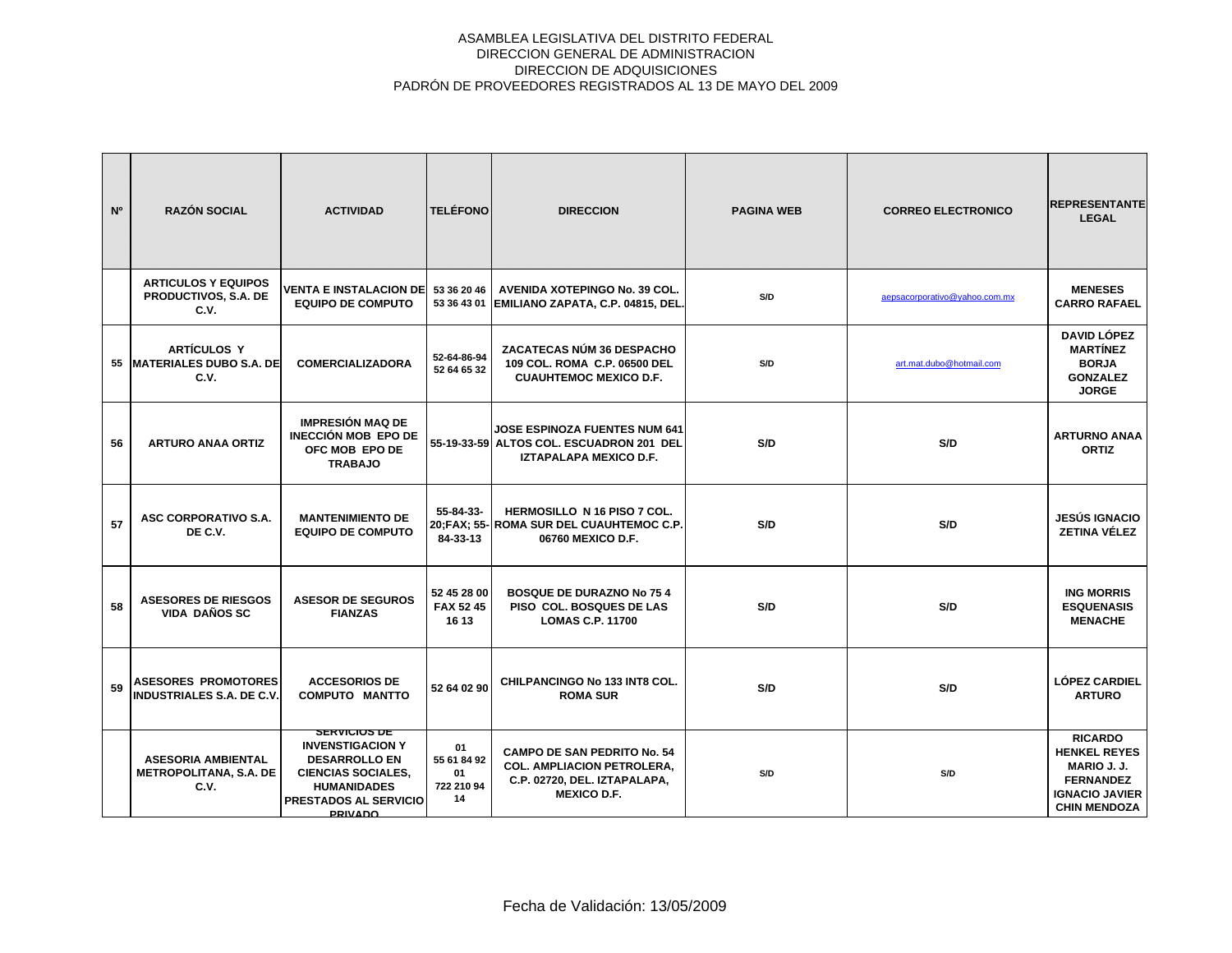| N <sup>o</sup> | <b>RAZÓN SOCIAL</b>                                                               | <b>ACTIVIDAD</b>                                                                                                                 | <b>TELÉFONO</b>                                                   | <b>DIRECCION</b>                                                                                                                  | <b>PAGINA WEB</b> | <b>CORREO ELECTRONICO</b> | <b>REPRESENTANTE</b><br><b>LEGAL</b>                                                      |
|----------------|-----------------------------------------------------------------------------------|----------------------------------------------------------------------------------------------------------------------------------|-------------------------------------------------------------------|-----------------------------------------------------------------------------------------------------------------------------------|-------------------|---------------------------|-------------------------------------------------------------------------------------------|
| 60             | <b>ASESORIA</b><br><b>CONSTRUCCIÓN</b><br><b>SERVICIOS MÉXICO S.A. DE</b><br>C.V. | <b>CONSTRUCCIÓN</b><br>SUPERVISIÓN COSTOS<br><b>DE OBRA</b>                                                                      | 12 85 06 93                                                       | <b>CHICANO No 12 INT-B COL.INAS</b><br><b>DEL SUR</b>                                                                             | S/D               | S/D                       | <b>ARIELLA URIBIE</b><br><b>GUZMÁN</b>                                                    |
| 61             | <b>ASESORIA Y SERVICIOS</b><br>ANALITICOS, S.A. DE C.V.                           |                                                                                                                                  |                                                                   |                                                                                                                                   | S/D               | S/D                       |                                                                                           |
| 62             | <b>ASOCIACION DE</b><br><b>RADIODIFUSORES DEL</b><br>VALLE DE MEXICO AC           | <b>RADIOCOMUNICACIÓN</b>                                                                                                         | 55 45 87 85                                                       | <b>COPERNICO No 67 COL. NUEVA</b><br><b>ANZURES MEXICO D.F.</b>                                                                   | S/D               | S/D                       | <b>GARCÍA</b><br><b>GALLEGOS</b><br><b>CARLOS</b>                                         |
| 63             | ASTEC S.A. DE C.V.                                                                | <b>SOFTWARE</b>                                                                                                                  | 55 40 70 44<br>55 25 70 44                                        | <b>VALENCIA No 9-203 COL.</b><br><b>INSURGENTES MIXCOAC DEL</b><br>BENITO JUAREZ C.P. 11000                                       | S/D               | rortega@usl.com.mx        | <b>ORTEGA</b><br><b>SANSORES RAÚL</b>                                                     |
| 64             | AUDIO PROECCIÓN<br><b>MEXICANA S.A. DE C.V.</b>                                   | <b>AUDIO VIDEO</b><br><b>ELECTRODOMÉSTICOS</b>                                                                                   | 55 35 05 39                                                       | 55-66-06-34 PASEO DE LA REFORMA N 87 DESP<br>201-B COL. TABACALERA C P 06030<br><b>MEXICO D.F.</b>                                | S/D               | S/D                       | <b>DAVID ARROO</b><br><b>PÉREZ</b>                                                        |
| 65             | <b>AUDIO VIDEO &amp; CONTROL</b><br><b>S.A. DE C.V.</b>                           | <b>EQUIPO DE AUDIO VIDEO</b><br>E ILUMINACIÓN                                                                                    | 91-72-44-55<br>AL 60<br>52 03 12 20<br>52 03 10 61<br>52 03 07 81 | TORCUATO TASSO NÚM 207 COL.<br><b>CHAPULTEPEC MORALES C.P.</b><br>11570 DEL MIGUEL HIDALGO<br><b>MEXICO D.F.</b>                  | www.avc.com.mx    | claudia@avc.com.mx        | <b>CASTELLANOS</b><br><b>MATADAMAS</b><br><b>MARCO ANTONIO</b>                            |
| 66             | <b>AUDIOPROMEX S DE RL DE</b><br>CV                                               | <b>RENTA VENTA ASESORIA</b><br><b>MANTTO DE</b><br><b>AUDIOVISUALES AUDIO</b><br><b>FOTOGRAFIA</b><br><b>COMPUTACIÓN VIDO TV</b> | 55-35-00-08                                                       | <b>PASEO DE LA REFORMA NUM 30</b><br>PLANTA BAJA DESPACHO C COL.<br><b>JUÁREZ DEL CUAUHTEMOC</b><br><b>MEXICO D.F. C.P. 06600</b> | S/D               | S/D                       | <b>DAVID RICARDO</b><br><b>ARROO TORRES</b><br><b>LINO ALBERTO</b><br><b>ARROO TORRES</b> |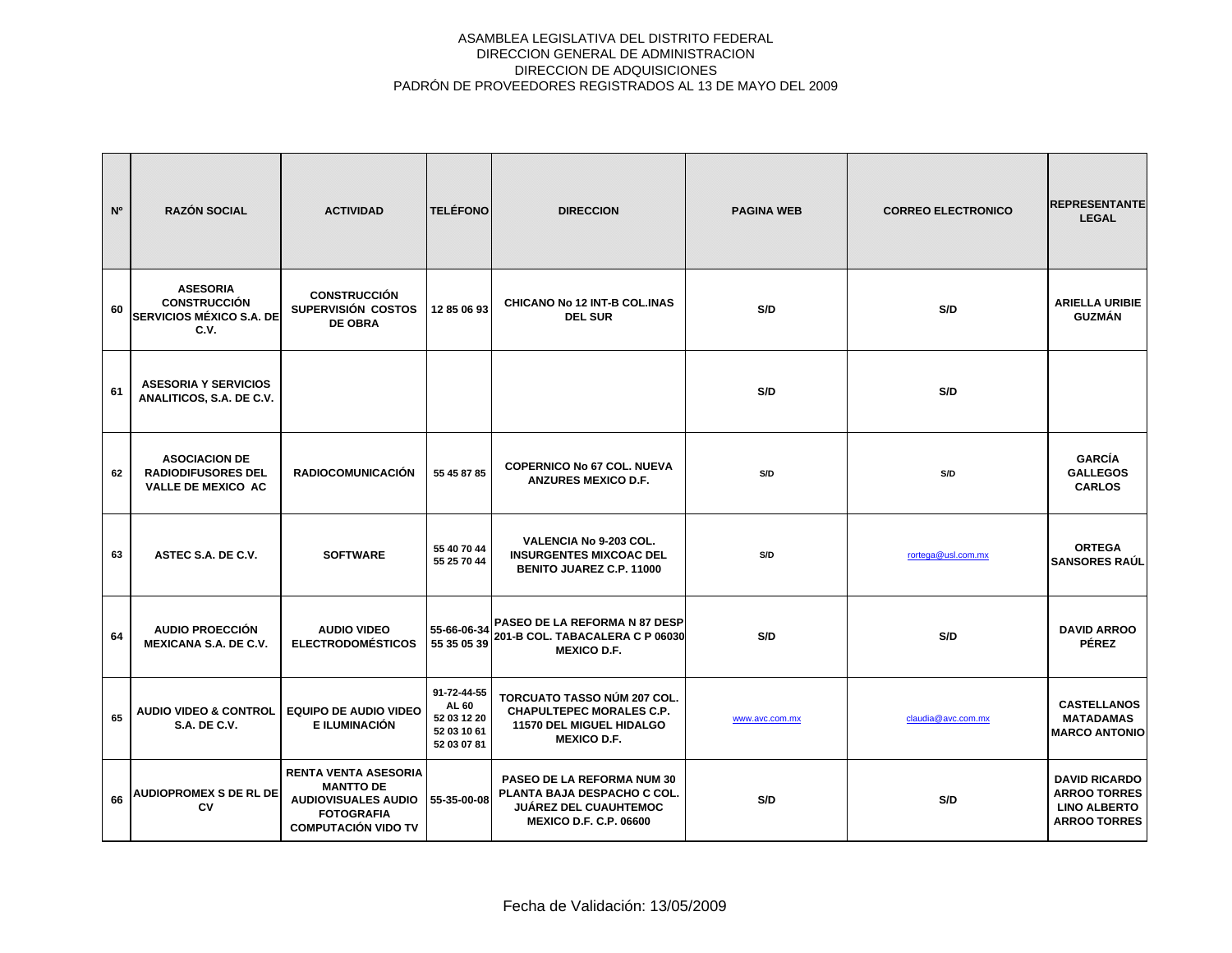| N <sup>o</sup> | <b>RAZÓN SOCIAL</b>                                                                    | <b>ACTIVIDAD</b>                                                                                                                   | <b>TELÉFONO</b>                                                                | <b>DIRECCION</b>                                                                                                        | <b>PAGINA WEB</b>          | <b>CORREO ELECTRONICO</b> | <b>REPRESENTANTE</b><br><b>LEGAL</b>                                  |
|----------------|----------------------------------------------------------------------------------------|------------------------------------------------------------------------------------------------------------------------------------|--------------------------------------------------------------------------------|-------------------------------------------------------------------------------------------------------------------------|----------------------------|---------------------------|-----------------------------------------------------------------------|
| 67             | <b>AUDIOSISTEMAS S.A. DE</b><br>C.V.                                                   | <b>APARATOS</b><br>ORTOPÉDICOS DE AUDIO 55 59 66 40                                                                                | 55 75 92 77                                                                    | SAN BORJA No 1361 PB COL.<br><b>VERTIZ</b>                                                                              | S/D                        | S/D                       | <b>JOSÉ LUÍS</b><br><b>GARCÍA</b>                                     |
| 68             | <b>AUTOMOTRIZ TLAHUAC</b><br><b>S.A. DE C.V.</b>                                       | <b>COMPRA VTA DE EQ DE</b><br><b>TRANSPORTE</b>                                                                                    | 58-45-01-80                                                                    | AV TLAHUAC # 5392 COL. LOS<br><b>OLIVOS C.P. 13210</b>                                                                  | S/D                        | S/D                       | <b>ACHACH CANTO</b><br><b>ADIRA</b><br><b>APODERADA</b>               |
| 69             | <b>AUTOMOTRIZ TULA DE</b><br>ALLENDE S.A. DE C.V.                                      | <b>COMPRA VTA DE EQ DE</b><br><b>TRANSPORTE</b>                                                                                    |                                                                                |                                                                                                                         | S/D                        | S/D                       |                                                                       |
| 70             | <b>AUTOS ORIENTALES S.A.</b><br>DE C.V.                                                | <b>COMERCIALIZADORA</b>                                                                                                            | 5578 4500<br>5578 3799<br><b>EXT 220</b>                                       | DR ANDRADE #38 ESQ RIO DE LA<br>LOZA C.P. 06720                                                                         | www.autosorientales.com.mx | autorien@prodigy.net.mx   | <b>LOPEZ VARGAS</b><br><b>CAROLINA</b>                                |
| 71             | <b>AVALOS CÁRDENAS</b><br>IGNACIO / O<br><b>COMERCIALIZADORA</b><br><b>BREN</b>        | <b>COMERCIALIZADORA</b>                                                                                                            | 26 15 72 07                                                                    | <b>HUAATLAN MZA 5 LOTE 51-A COL.</b><br>PUEBLO NUEVO BAJO                                                               | S/D                        | S/D                       | <b>AVALOS</b><br><b>CÁRDENAS</b><br><b>IGNACIO</b>                    |
| 72             | <b>AVANCE CONSULTORIA</b><br><b>INTEGRAL SC</b>                                        | <b>CONSULTORIA</b><br><b>ASESORIAS DICTAMENES</b><br><b>DE CONTRIBUCIONES</b><br><b>LOCALES SUPERVISIÓN</b><br><b>DE OBRAS ETC</b> | 56-15-67-05<br>56-11-17-87<br>044-55-32-<br>00-78-47<br>044-55-41-<br>77-57-15 | AVE SAN ISIDRO NUM 368 EDIF A-<br>DESP 401 COL. SAN BARTOLO<br>CACAHUALTONGO C.P. 02720 DEL<br>AZCAPOTZALCO MEXICO D.F. | S/D                        | S/D                       | <b>FRANCISCO</b><br><b>JAVIER</b><br><b>MENDOZA</b><br><b>SÁNCHEZ</b> |
| 73             | <b>AVANCES TECNOLÓGICOS</b><br>EN.<br><b>TELECOMUNICACIONES</b><br><b>S.A. DE C.V.</b> | <b>MANTENIMIENTO EN</b><br><b>TELEFONÍA COMPUTO</b>                                                                                | 51282640                                                                       | INSTITUTO TÉCNICO INDUSTRIAL<br>No 5 PISO 2 STA MA LA RIVERA                                                            | S/D                        | S/D                       | ZÚÑIGA FAUSTO<br>RAÚL EFRAÍN                                          |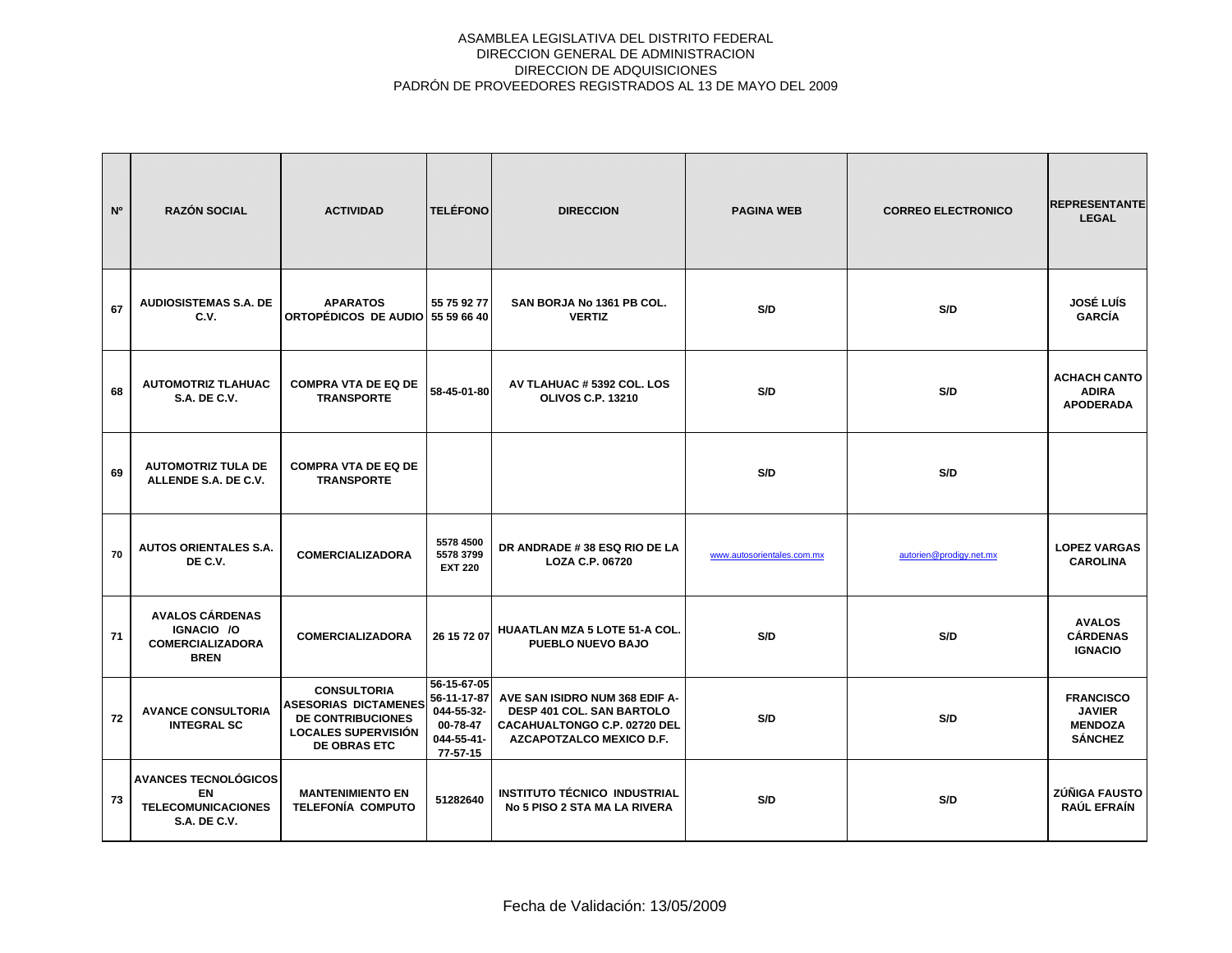| N <sup>o</sup> | <b>RAZÓN SOCIAL</b>                                                       | <b>ACTIVIDAD</b>                                                                                                        | <b>TELÉFONO</b>                                                                 | <b>DIRECCION</b>                                                                                                          | <b>PAGINA WEB</b>    | <b>CORREO ELECTRONICO</b>  | <b>REPRESENTANTE</b><br><b>LEGAL</b>                                          |
|----------------|---------------------------------------------------------------------------|-------------------------------------------------------------------------------------------------------------------------|---------------------------------------------------------------------------------|---------------------------------------------------------------------------------------------------------------------------|----------------------|----------------------------|-------------------------------------------------------------------------------|
| 74             | AVCS ELECTRÓNICA S.A.<br>DE C.V.                                          | <b>COMUNICACIÓN</b><br><b>ELECTRÓNICOS</b>                                                                              | 91 38 08 10<br>52 60 40 77                                                      | <b>BAHÍA DE STA BÁRBARA 197-103</b>                                                                                       | S/D                  | S/D                        | <b>JAIME ROGELIO</b><br>LÓPEZ DE LA<br><b>ROSA</b>                            |
| 75             | AVETRONIC S.A. DE C.V.                                                    | <b>AUDIO VIDEO</b>                                                                                                      | 5368 7410<br><b>EXT 112</b><br>5587 7035                                        | <b>NORTE 27 No 66-1 COL. NUEVA</b><br>VALLEJO MEXICO D.F. C.P. 07750                                                      | www.avetronic.com.mx | ventas@avetronic.com.mx    | <b>JUAN PARRA</b><br>PÉREZ REP VTAS<br><b>ING ROBERTO</b><br><b>VÁZQUEZ E</b> |
| 76             | <b>AVILA MEJIA RAFAEL /O</b><br>PRO SOL INTEGRALES<br><b>SUSTENTABLES</b> | <b>FABRICACIÓN DE</b><br><b>MUEBLES OFC PUERTAS</b><br><b>COL.OCACÓN DE PISOS A</b><br><b>TERMINADOS ETC</b>            | (01) 715-156<br>86-01 EN<br><b>ZITACUAR</b><br>$\Omega$<br><b>MICHOACA</b><br>N | <b>16 DE SEPTIEMBRE OTE NUM 29</b><br>ZITACUARO MICHOACAN C.P. 61500                                                      | S/D                  | S/D                        | <b>AVILA MEJIA</b><br><b>RAFAEL</b>                                           |
| 77             | <b>SOCORRO</b>                                                            | <b>SERVICIO AUTOMOTRIZ</b><br>AVIÑA MEDINA MARIA DEL MECANICO VERIFICACIÓN<br><b>LAVADO ENGRASADO</b><br><b>LLANTAS</b> |                                                                                 | <b>CONTADORES No. 22 ENTRE EJE 6</b><br><b>SUR FRANCISCO DEL PASO</b><br>TRONCOSO COL. EL SIFON C.P.<br>09400 MEXICO D.F. | S/D                  | S/D                        | <b>ISIDORO</b><br><b>RODRIGUEZ</b><br><b>AVIÑA</b>                            |
| 78             | BAOR S.A.                                                                 | <b>MANTENIMIENTO DE</b><br><b>AUTOMÓVILES</b>                                                                           | 53 59 36 88<br>53 58 09 21                                                      | <b>LEOPOLDO BLAKALLER No 207</b><br><b>COL. SN PEDRO XALPA</b>                                                            | S/D                  | S/D                        | <b>JOSÉ LUÍS</b><br><b>BARAJAS ROJAS</b>                                      |
| 79             | <b>BANQUETES VELAZQUEZ</b><br><b>S.A. DE C.V.</b>                         | <b>SERVICIOS DE</b><br><b>BANQUETES</b>                                                                                 | 55 52 21 02<br>5552 20 83                                                       | <b>GENARO GARCÍA Nº 139 JARDÍN</b><br><b>BALBUENA MEXICO D.F.</b>                                                         | S/D                  | fiestasvelazquez@gmail.com | <b>CONTRERAS</b><br><b>VARELA</b><br><b>ALEJANDRO</b><br><b>DAVID</b>         |
| 80             | <b>BAROJAS REES EFRAIN</b>                                                | JOERÍA RELOJERÍA                                                                                                        | 57 26 72 14                                                                     | <b>MADERO No 16-8 COL. CENTRO</b>                                                                                         | S/D                  | S/D                        | <b>BAROJAS REES</b><br><b>EFRAÍN</b>                                          |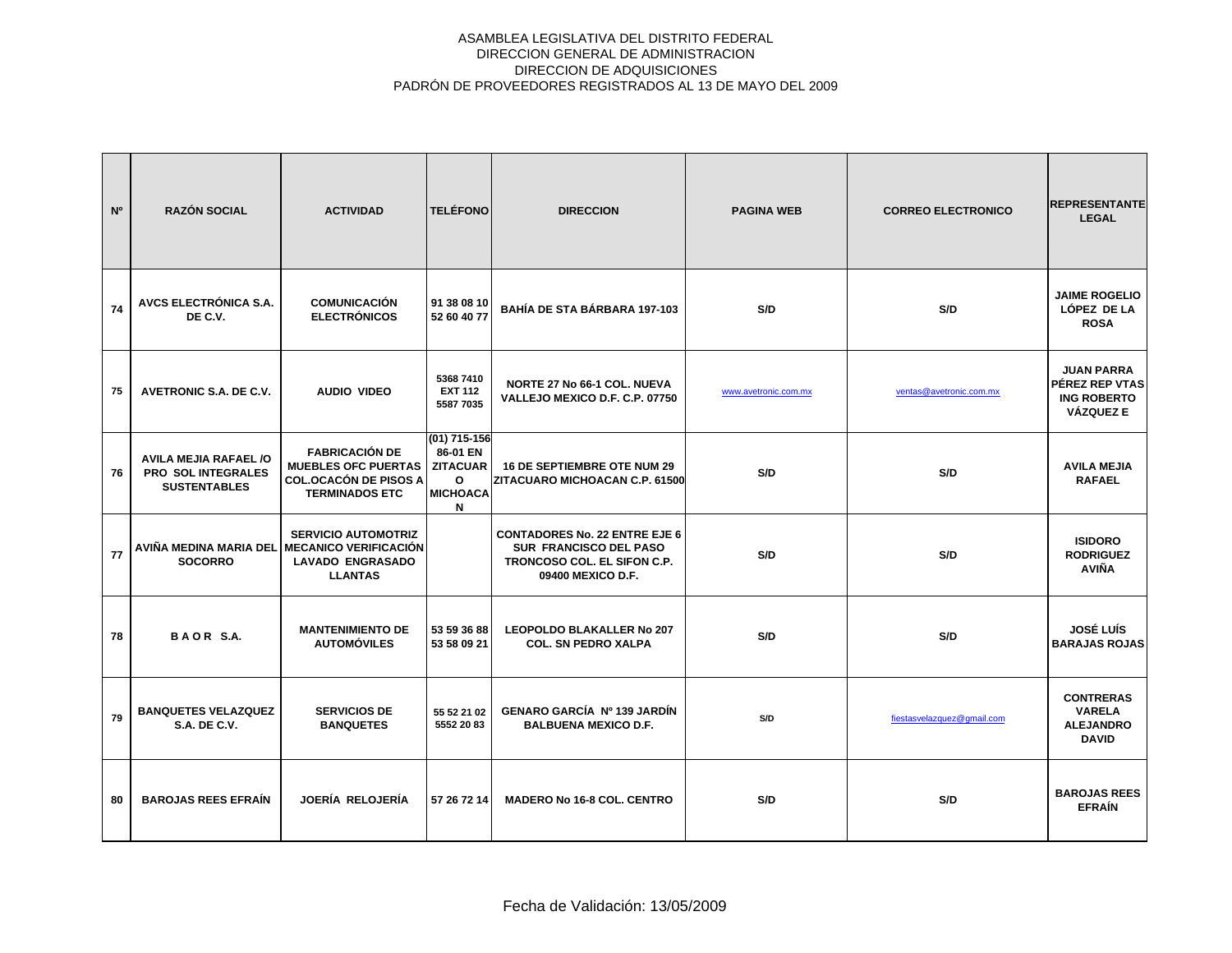| N <sup>o</sup> | <b>RAZÓN SOCIAL</b>                                                         | <b>ACTIVIDAD</b>                                                                                                         | <b>TELÉFONO</b>                       | <b>DIRECCION</b>                                                                                                                          | <b>PAGINA WEB</b> | <b>CORREO ELECTRONICO</b> | <b>REPRESENTANTE</b><br><b>LEGAL</b>                                                                          |
|----------------|-----------------------------------------------------------------------------|--------------------------------------------------------------------------------------------------------------------------|---------------------------------------|-------------------------------------------------------------------------------------------------------------------------------------------|-------------------|---------------------------|---------------------------------------------------------------------------------------------------------------|
| 81             | <b>BARRERA SANCHEZ</b><br><b>MARIA LAURA ROSENDA</b>                        | <b>PUBLICIDAD E IMPRESIÓN</b><br><b>EN GENERAL</b><br><b>COMERCIALIZADORA</b>                                            | 10 63 85 18                           | PLAYA ERIZO NUM 24 INTERIOR 101<br><b>COL. REFORMA IZTACCIHUATL</b><br>19 24 16 65   NORTE DEL IZTACALCO C.P. 08840<br><b>MEXICO D.F.</b> | S/D               | rmbonfil@prodigy.net.mx   | <b>MARIA LAURA</b><br><b>ROSENDA</b><br><b>BARRERA</b><br><b>SÁNCHEZ</b><br><b>HERNANDEZ</b><br><b>ALDANA</b> |
| 82             | <b>BARRERA ZEA SARA</b>                                                     | PAPELERÍA EQUIPO DE<br><b>OFICINA</b>                                                                                    | 57 66 12 15<br>044 55 12<br>76 19 65  | FRESNO MZ16 21 COL. PRADOS DE<br><b>ARAGÓN</b>                                                                                            | S/D               | S/D                       | <b>CABRERA</b><br><b>BARRERA RAÚL</b>                                                                         |
| 83             | <b>BARRIENTOS MARTINEZ</b><br><b>AMADO /O GRABADOS</b><br><b>BARRIENTOS</b> |                                                                                                                          |                                       |                                                                                                                                           | S/D               | S/D                       |                                                                                                               |
| 84             | <b>BARRIENTOS RODRÍGUEZ</b><br>ALDO ISRAEL                                  | <b>PAPELERÍA</b><br>CONSUMIBLES COMPUTO 54 40 20 67                                                                      | 54-40-20-66                           | <b>ACATAS No 87 COL. NARVARTE</b><br>DELL BENITO JUÁREZ MEXICO D.F.<br>C.P. 03020                                                         | S/D               | S/D                       | <b>BARRIENTOS</b><br><b>RODRÍGUEZ</b><br><b>ALDO ISRAEL</b>                                                   |
| 85             | <b>BEIMAC DISEÑO E</b><br><b>IMPRESIÓN DIGITAL</b>                          | DISEÑOS E IMPRESIONES 56-19-13-70                                                                                        |                                       | AHUEJOTE 493 COL, COYOACAN                                                                                                                | S/D               | S/D                       | <b>RAUL CHAVEZ</b>                                                                                            |
| 86             | <b>BELTRÁN SARIÑANA</b><br><b>BEATRIZ MERCEDES /O</b><br><b>UNIPROM</b>     | <b>COMERCIALIZADORA</b>                                                                                                  | 26151200                              | <b>HOPELCHEN N293 COL. EJEDOS</b><br>DE PADIERNA C.P. 14240                                                                               | S/D               | S/D                       | <b>BEATRIZ</b><br><b>MERCEDES</b><br><b>BELTRÁN</b><br><b>SARIÑANA</b>                                        |
|                | <b>BENITEZ HERNANDEZ</b><br><b>ROCIO</b>                                    | <b>MANTENIMIENTO DE</b><br><b>INMUEBLES,</b><br><b>INSTALACION DE</b><br><b>EQUIPOS, MAQUINARIA Y</b><br><b>MONTAJES</b> | 599<br>998 12 74<br>55<br>12 94 36 80 | <b>CALLE LABRADORES S/N COL.</b><br>APAXCO DE OCAMPO, C.P. 55660,<br>MUNICIPIO DE APAXCO, EDOMEX.                                         | S/D               | S/D                       | <b>BENITEZ</b><br><b>HERNANDEZ</b><br><b>ROCIO</b>                                                            |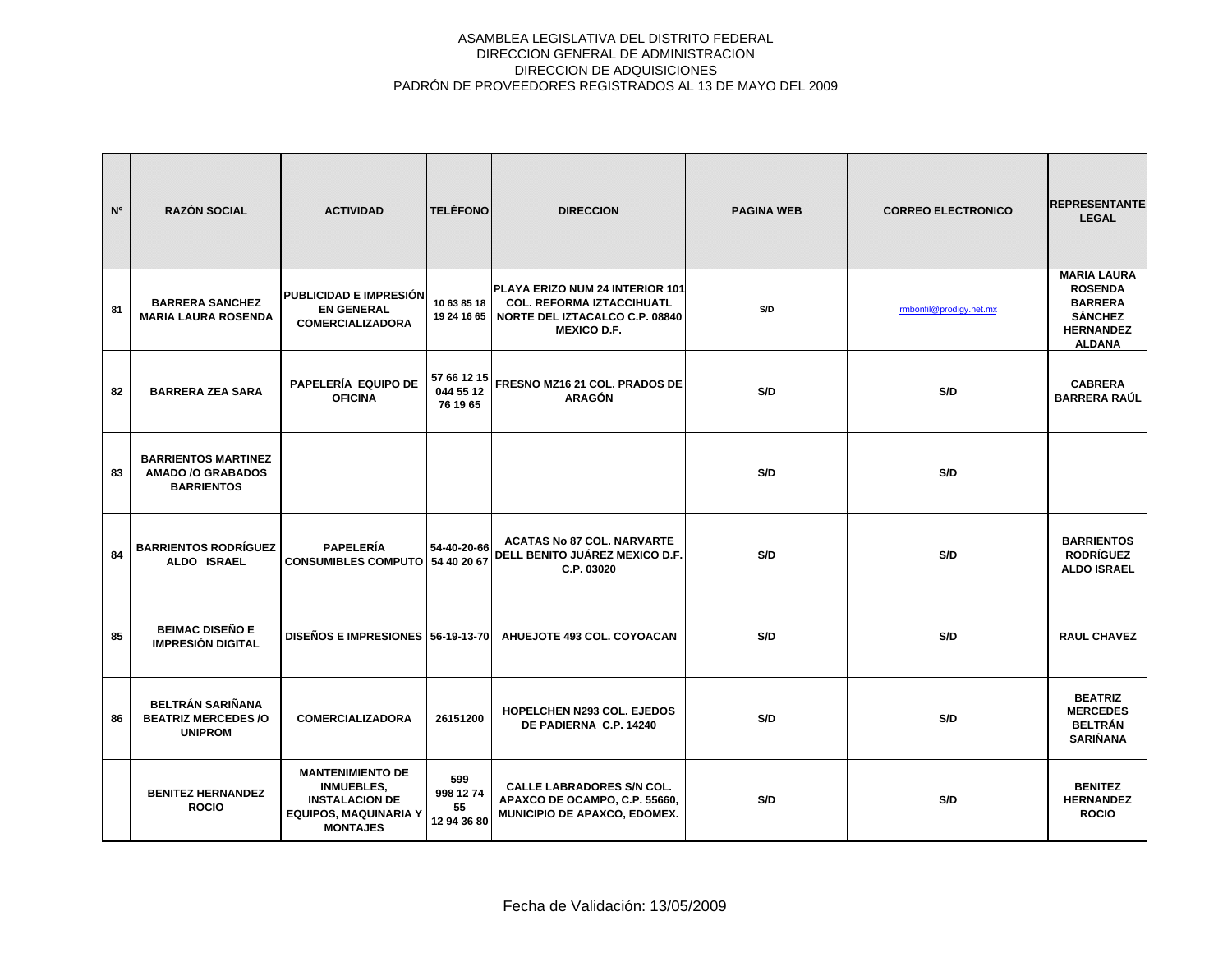| N <sup>o</sup> | <b>RAZÓN SOCIAL</b>                                                          | <b>ACTIVIDAD</b>                                                          | <b>TELÉFONO</b>                       | <b>DIRECCION</b>                                                                                                           | <b>PAGINA WEB</b>            | <b>CORREO ELECTRONICO</b>     | <b>REPRESENTANTE</b><br><b>LEGAL</b>                                      |
|----------------|------------------------------------------------------------------------------|---------------------------------------------------------------------------|---------------------------------------|----------------------------------------------------------------------------------------------------------------------------|------------------------------|-------------------------------|---------------------------------------------------------------------------|
| 87             | <b>BERNAL ESPONDA MARIA</b><br><b>ALICIA</b>                                 | <b>MEDICAMENTOS</b><br><b>CURACION</b>                                    | 13 15 43 16                           | <b>TLAPEXCO No 3 STO TOMAS</b><br>AJUSCO DEL TLALPAN C.P. 14710<br><b>MEXICO D.F.</b>                                      | S/D                          | S/D                           | <b>DEL RIO</b><br><b>PIECARCHIC</b><br><b>DAVID</b>                       |
| 88             | <b>BERNARDO DEL VALLE</b><br>ALVÁREZ DEL CASTILLO                            | <b>COMERCIALIZADORA</b>                                                   | 54-45-58-12<br>044-55-36-<br>37-84-80 | <b>RANCHO DEL ARCO NUM 40 INT</b><br>102 COL. GIRASOLES C.P. 04920 DE<br><b>COYOACAN MEXICO D.F.</b>                       | S/D                          | S/D                           | <b>BERNARDO DEL</b><br><b>VALLE ALVAREZ</b><br><b>DEL CASTILLO</b>        |
| 89             | <b>BETANIA</b><br><b>CONSTRUCCIONES S.A. DE CONSTRUCCIÓN DE OBRA</b><br>C.V. |                                                                           | 2613 8388-<br>2632 7938               | <b>CIRCUITO EMILIANO ZAPATA NO 96</b><br><b>COL. DE LOS REES LA PAZ</b>                                                    | S/D                          | S/D                           | <b>GONZÁLEZ</b><br><b>NAVARRETE</b><br><b>MARIA DEL</b><br><b>CARMEN</b>  |
| 91             | <b>BLANCAS CABRERA</b><br><b>ALVARO JOSÚE</b>                                | <b>DISEÑADOR GRÁFICO</b>                                                  | 57-68-25-42<br>044-55-32-<br>33-66-31 | <b>RETORNO 23 DE FRA SERVANDO</b><br>TERESA DE MIER NÚM 18 COL.<br><b>JARDÍN BALBUENA C.P. 15900</b><br><b>MEXICO D.F.</b> | S/D                          | S/D                           | <b>BLANCAS</b><br><b>CABRERA</b><br><b>ALVARO JOSUE</b>                   |
|                | <b>BLANCAS CABRERA</b><br><b>WENDY YUTHZIL CARINA</b>                        | <b>DISEÑO GRAFICO</b>                                                     | 57 45 76 33<br>57 44 88 48            | CALLE JUAN C. DORIA No. 76 COL.<br>JUAN ESCUTIA, C.P. 09100, DEL.<br><b>TLALPAN. MEXICO D.F.</b>                           | S/D                          | S/D                           | <b>BLANCAS</b><br><b>CABRERA</b><br><b>WENDY YUTHZIL</b><br><b>CARINA</b> |
| 92             | <b>BONFIL CASTRO RAMON</b><br><b>MARIA</b>                                   | <b>ARQUITECTURA</b><br><b>RESTAURACIÓN</b>                                | 54 40 78 14                           | <b>ACATAS No 12 COL. NARVARTE</b><br>PONIENTE C.P. 03020 DEL BENITO<br><b>JUÁREZ MEXICO D.F.</b>                           | archivocardenal@yahoo.com.mx | www.restauranteelcardenal.com | <b>BONFIL CASTRO</b><br><b>RAMON MARIA</b>                                |
| 93             | <b>BONILLA VICTORINO Y</b><br><b>ASOCIADOS SC</b>                            | <b>DESPACHO DE AUDITORIA</b><br><b>CONTABILIDAD E</b><br><b>IMPUESTOS</b> | 26 24 04 70<br>26-24-04-11<br>AL 13   | <b>DESCARTES No 54 DESPACHO 902</b><br>PISO 9 COL. ANZURES POLANCO<br>C.P. 11590 DEL MIGUEL HIDALGO<br><b>MEXICO D.F.</b>  | S/D                          | bonilla.victorino@gmail.com   | <b>BONILLA</b><br><b>VICTORINO</b><br><b>DONOVAN</b><br><b>JAFFETT</b>    |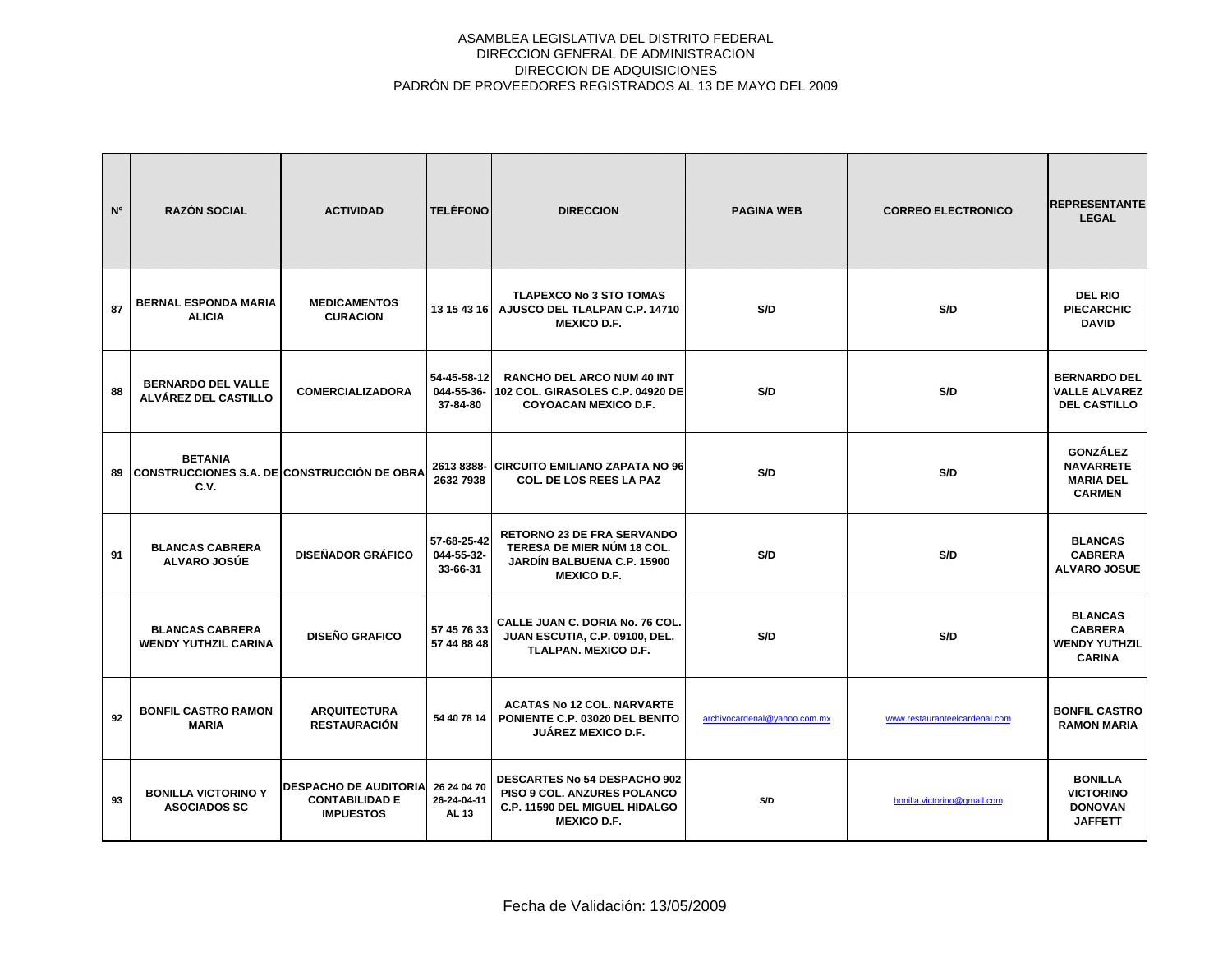| N <sup>o</sup> | <b>RAZÓN SOCIAL</b>                                                         | <b>ACTIVIDAD</b>                                                      | <b>TELÉFONO</b>            | <b>DIRECCION</b>                                                                                  | <b>PAGINA WEB</b> | <b>CORREO ELECTRONICO</b> | <b>REPRESENTANTE</b><br><b>LEGAL</b>                     |
|----------------|-----------------------------------------------------------------------------|-----------------------------------------------------------------------|----------------------------|---------------------------------------------------------------------------------------------------|-------------------|---------------------------|----------------------------------------------------------|
| 94             | BRIGAR S.A. DE C.V.                                                         | <b>ALIMENTOS</b>                                                      | 55 21 30 80                | PALMA NTE 58 COL. CENTRO                                                                          | S/D               | S/D                       | <b>BRIS DESIGA</b><br><b>JORGE</b>                       |
|                | <b>BRAKENTON MEXICO, S.A.</b><br>DE C.V.                                    | <b>SERVICIOS DE</b><br><b>CONSULTORIA EN</b><br><b>ADMINISTRACION</b> | 55 18 37 75                | AMORES No. 239 DEPARTAMENTO<br>301 COL. DEL VALLE, C.P. 03100,<br>DEL. BENITO JUAREZ, MEXICO D.F. | S/D               | S/D                       | <b>ESCAMILLA</b><br><b>PLATA ARNULFO</b>                 |
| 95             | <b>BSA INGENIERÍA EN</b><br><b>MOTOCICLISMO S.A. DE</b><br>C.V.             | <b>MOTOCICLISMO</b>                                                   | 55 90 98 56                | ANDALUCÍA Nº 217 COL. ÁLAMOS<br>C.P. 03400 MEXICO D.F.                                            | S/D               | S/D                       | <b>BUSTINZAR</b><br><b>ALCÁNTARA</b><br><b>ALEJANDRO</b> |
| 96             | <b>BULHOSEN ABOUL SORAA</b><br><b>MOHAMED</b>                               | <b>FRUTAS</b>                                                         | 55 75 29 45                | CDA SAN BORJA NO 8-503 COL.<br><b>DEL VALLE</b>                                                   | S/D               | S/D                       | <b>BULHOSEN</b><br><b>ABOUL SORAA</b><br><b>MOHAMED</b>  |
| 97             | <b>BURST RENTA DE EQUIPO</b><br>PROFESIONAL DE VIDEO<br><b>S.A. DE C.V.</b> | <b>AUDIO VIDEO</b>                                                    | 5424-<br>14235424-<br>1424 | PERIFÉRICO SUR 5472<br>COL.<br>OLÍMPICA DEL COYOACAN C.P.<br>04710                                | S/D               | S/D                       | <b>JOSÉ LIRA</b><br><b>FERNÁNDEZ</b>                     |
| 98             | <b>BNARY DE MEXICO S.A. DE</b><br>C.V.                                      | <b>EQUIPO DE COMPUTO</b><br><b>CONSUMIBLES</b>                        | 53439200<br>5343 9429      | <b>SANTÍSIMA No 38 COL. LA</b><br><b>CONCORDIA</b>                                                | S/D               | smartineza@prodigy.net.mx | <b>LUÍS MATUS</b><br><b>RUISECO</b>                      |
| 99             | <b>C. RUBEN JESUS GUZMAN</b><br><b>GRAJALES</b>                             |                                                                       |                            |                                                                                                   | S/D               | S/D                       |                                                          |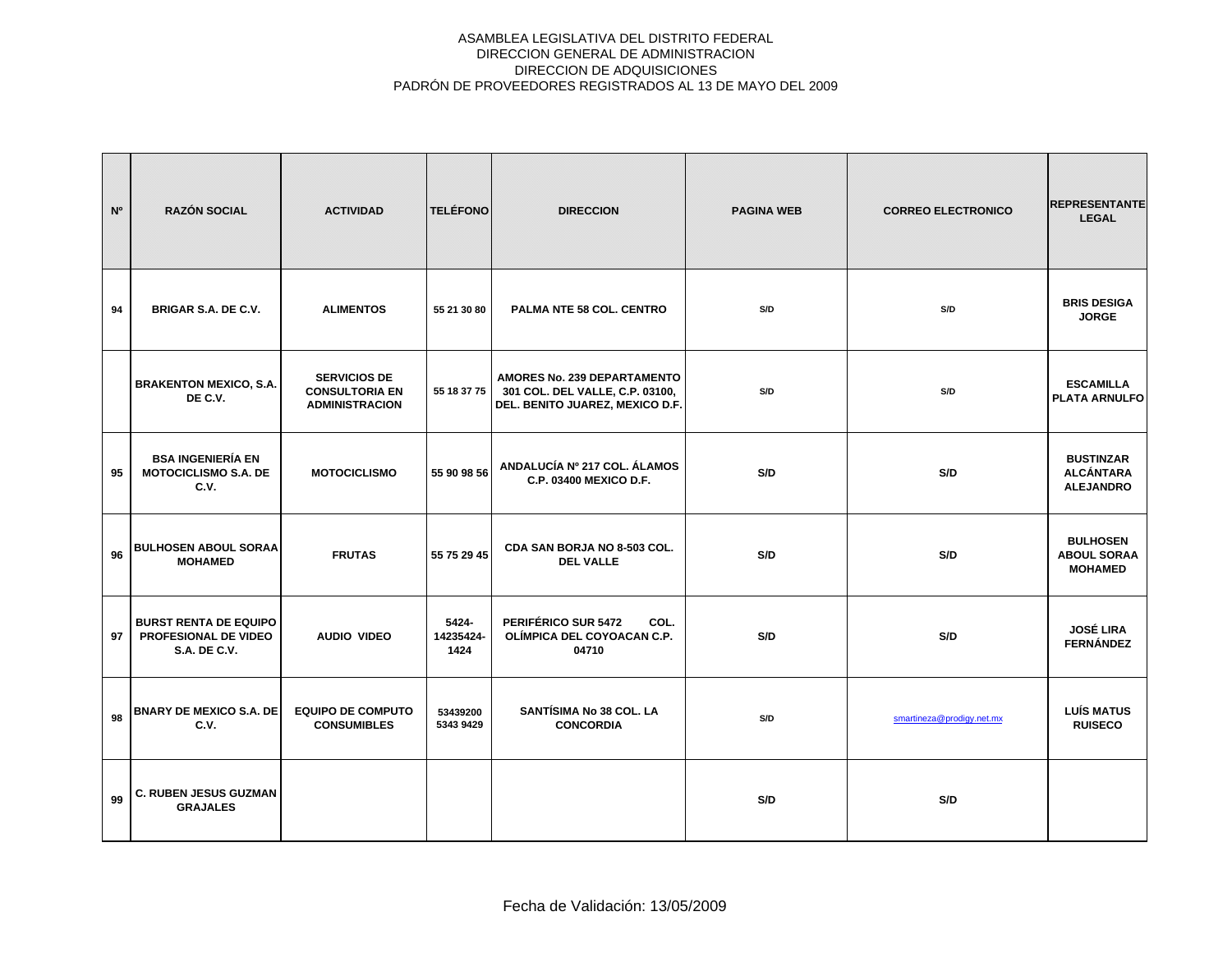| N°  | <b>RAZÓN SOCIAL</b>                                                        | <b>ACTIVIDAD</b>                                                                 | <b>TELÉFONO</b>            | <b>DIRECCION</b>                                                                                                         | <b>PAGINA WEB</b> | <b>CORREO ELECTRONICO</b> | <b>REPRESENTANTE</b><br><b>LEGAL</b>                      |
|-----|----------------------------------------------------------------------------|----------------------------------------------------------------------------------|----------------------------|--------------------------------------------------------------------------------------------------------------------------|-------------------|---------------------------|-----------------------------------------------------------|
| 100 | <b>CABAPE MEXICO S.A. DE</b><br>C.V.                                       | <b>COMERCIALIZADORA</b>                                                          | 52 35 67 15<br>52 35 67 16 | <b>ACATAS 484 COL. NARVARTE</b>                                                                                          | S/D               | S/D                       | <b>CABALLERO</b><br><b>CAMPOS</b><br><b>JONATHAN</b>      |
| 101 | <b>CALDERÓN ALBA</b><br><b>GRISELDA LIZZETH /O</b><br><b>PUBLIMUNDO</b>    | <b>IMPRESOS</b>                                                                  | 51153419                   | ORIENTE 255 B NO 35 COL.<br><b>AGRÍCOL.A ORIENTAL</b>                                                                    | S/D               | S/D                       | <b>CALDERÓN ALBA</b><br><b>GRISELDA</b><br><b>LIZZETH</b> |
| 102 | <b>CALPUL ASOCIADOS S.A.</b><br>DE C.V.                                    | <b>ARQUITECTURA</b><br><b>RESTAURACIÓN</b>                                       | 5516 3254<br>5272 1523     | <b>ENSENADA No 143-A COL.</b><br><b>HIPÓDROMO CONDESA</b>                                                                | S/D               | S/D                       | <b>ESPINOSA LÓPEZ</b><br><b>ISAÍAS ALFREDO</b>            |
| 103 | PIEL WOLF S.A. DE C.V.                                                     | <b>PIEL</b>                                                                      | 55 66 93 69                | CALZADO ARTÍCULOS DE CALZADO ARTÍCULOS DE 55 66 00 10 AV CHAPULTEPEC No 151-201 COL.<br><b>JUÁREZ</b>                    | S/D               | S/D                       | <b>GRANADOS</b><br><b>DUARTE</b><br><b>RICARDO</b>        |
| 104 | <b>CALZADOS</b><br><b>CONFORTABLES S.A. DE</b><br>C.V.                     | <b>PIEL</b>                                                                      | 84                         | CALZADO ARTÍCULOS DE 55 52 77 64 CDA ANTONIO DIEZ DE BONILLA No<br><b>9 COL. SAN MIGUEL CHAPULTEPEC</b>                  | S/D               | S/D                       | <b>AUSTIN DOZAL</b><br><b>LUISE ANNETTE</b>               |
| 105 | <b>CANADIAN FOREIGN</b><br><b>TRADE PROMOTER DE</b><br>MEXICO S.A. DE C.V. |                                                                                  |                            |                                                                                                                          | S/D               | S/D                       |                                                           |
| 106 | <b>CANO BLANCO JOSE LUIS</b>                                               | <b>COMERCIO AL POR</b><br><b>MAYOR DE MOBILIARIO</b><br><b>EQUIPO DE OFICINA</b> | 58 87 43 99                | <b>CARRETA No 49 COL. VILLAS DE LA</b><br>HACIENDA C.P. 52929 MUNICIPIO<br>DE ATIZAPAN DE ZARAGOZA<br><b>MEXICO D.F.</b> | S/D               | S/D                       | <b>CANO BLANCO</b><br><b>SAN JUAN</b>                     |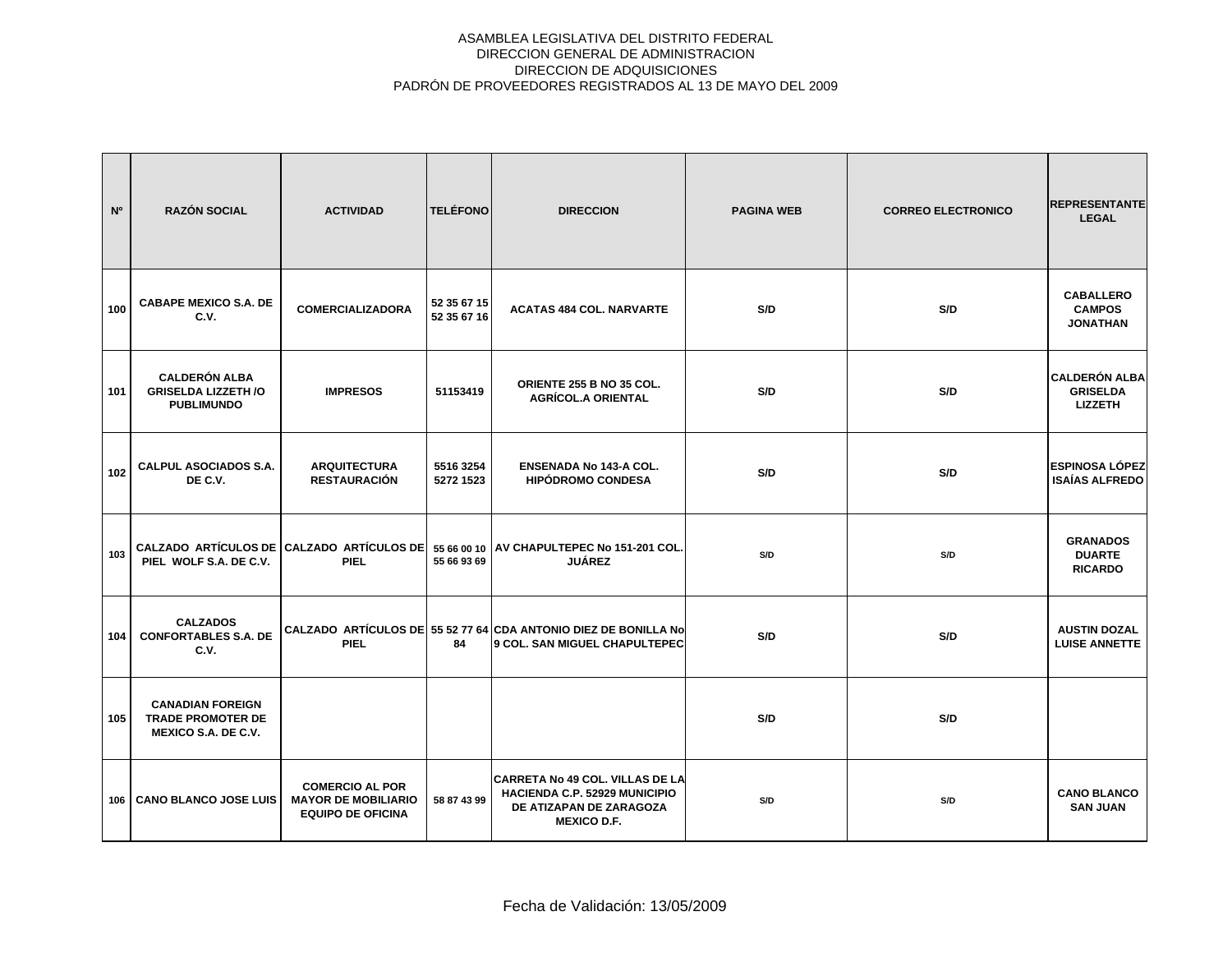| N°  | <b>RAZÓN SOCIAL</b>                                                                              | <b>ACTIVIDAD</b>                                                                                | <b>TELÉFONO</b>                                 | <b>DIRECCION</b>                                                                                                     | <b>PAGINA WEB</b> | <b>CORREO ELECTRONICO</b> | <b>REPRESENTANTE</b><br><b>LEGAL</b>                       |
|-----|--------------------------------------------------------------------------------------------------|-------------------------------------------------------------------------------------------------|-------------------------------------------------|----------------------------------------------------------------------------------------------------------------------|-------------------|---------------------------|------------------------------------------------------------|
| 107 | <b>CANO SAN JUAN ERIKA /</b><br><b>ADEM ORG</b><br><b>GASTRONOMICA</b>                           | <b>SERVICIOS DE</b><br><b>BANQUETES</b>                                                         | 56-19-31-86                                     | 54-21-26-18 COPAL 372 COL. SANTO DOMINGO<br><b>MEXICO D.F. C.P. 04369</b>                                            | S/D               | S/D                       | <b>CANO SAN JUAN</b><br><b>ERIKA</b>                       |
| 108 | <b>CANUTO SÁNCHEZ</b><br><b>ALEJANDRA/O</b><br><b>FUMICONTROL DE PLAGAS</b>                      | <b>FUMIGACIÓN</b>                                                                               | 55 16 46 59<br><b>CEL 044 55</b><br>11 77 04 96 | <b>TOTONACAS No 283 COL. AJUSCO</b><br><b>COYOACAN</b>                                                               | S/D               | S/D                       | <b>ALEJANDRA</b><br><b>CANUTO</b><br><b>SÁNCHEZ</b>        |
| 109 | <b>CAPACITACIÓN</b><br><b>CONSULTORIA</b><br><b>COMERCIAL</b><br><b>EMPRESARIAL S.A. DE C.V.</b> | <b>CAPACITACIÓN</b><br><b>CONSULTORIA</b><br><b>COMERCIAL</b><br><b>EMPRESARIAL</b>             | 26030762                                        | ORIENTE 87 N3719-6 COL. LA JOA<br><b>GAM DELEGACIÓN GUSTAVO A</b><br><b>MADERO C.P. 07890</b>                        | S/D               | S/D                       | <b>JOSÉ PABLO</b><br><b>CARRILLO</b><br><b>MEDINA</b>      |
| 110 | <b>CARBALLO MOTA</b><br><b>MAXIMILIANO</b>                                                       | <b>FABRICACION</b><br><b>MANTENIMIENTO</b><br><b>INDUSTRIAL (HERRAJES</b><br><b>CERRADURAS)</b> | 01 443 3<br>2740 39                             | <b>JERICO Nº 211 COL. AMPLIACION</b><br><b>GERTRUDIS SANCHEZ MORELIA</b><br>MICH C.P. 58300 TEL (01) 443 3<br>274039 | S/D               | S/D                       | <b>MAXIMILAINO</b><br><b>CARBALLO MOTA</b>                 |
| 111 | <b>CARDENAS ROMERO</b><br><b>ADRIANA/O</b><br><b>COMERCIALIZADORA</b><br><b>REIKO</b>            | <b>COMERCIALIZADORA</b>                                                                         |                                                 | <b>RET 29 GENARO GARCIA UNID 1</b><br>91-15-78-04 EDIF 2 235 COL. JARDIN BALBUENA<br>C.P. 15900                      | S/D               | S/D                       | <b>CARDENAS</b><br><b>ROMERO</b><br><b>ADRIANA</b>         |
| 112 | <b>CARRASCO NAVA</b><br><b>FERNANDO</b>                                                          | <b>PINTURAS E</b><br><b>IMPERMEABILIZANTES</b>                                                  |                                                 | <b>RETORNO N9 N21COL, AVANTE</b><br>55-44-11-45 DEL COYOACAN C.P. 0460 MEXICO<br>D.F.                                | S/D               | S/D                       | <b>FERNANDO</b><br><b>CARRASCO NAVA</b>                    |
| 113 | <b>CARRILLO RÍOS CRISTIAN</b><br><b>FERNANDO /O PC</b><br><b>SERVICIO</b>                        | <b>MANTTO EQUIPO DE</b><br><b>COMPUTO</b>                                                       | 5764 2141                                       | <b>CALLE JUAN DE DIOS PEZA No 7-6</b><br><b>COL. OBRERA</b>                                                          | S/D               | S/D                       | <b>CARRILLO RÍOS</b><br><b>CRISTIAN</b><br><b>FERNANDO</b> |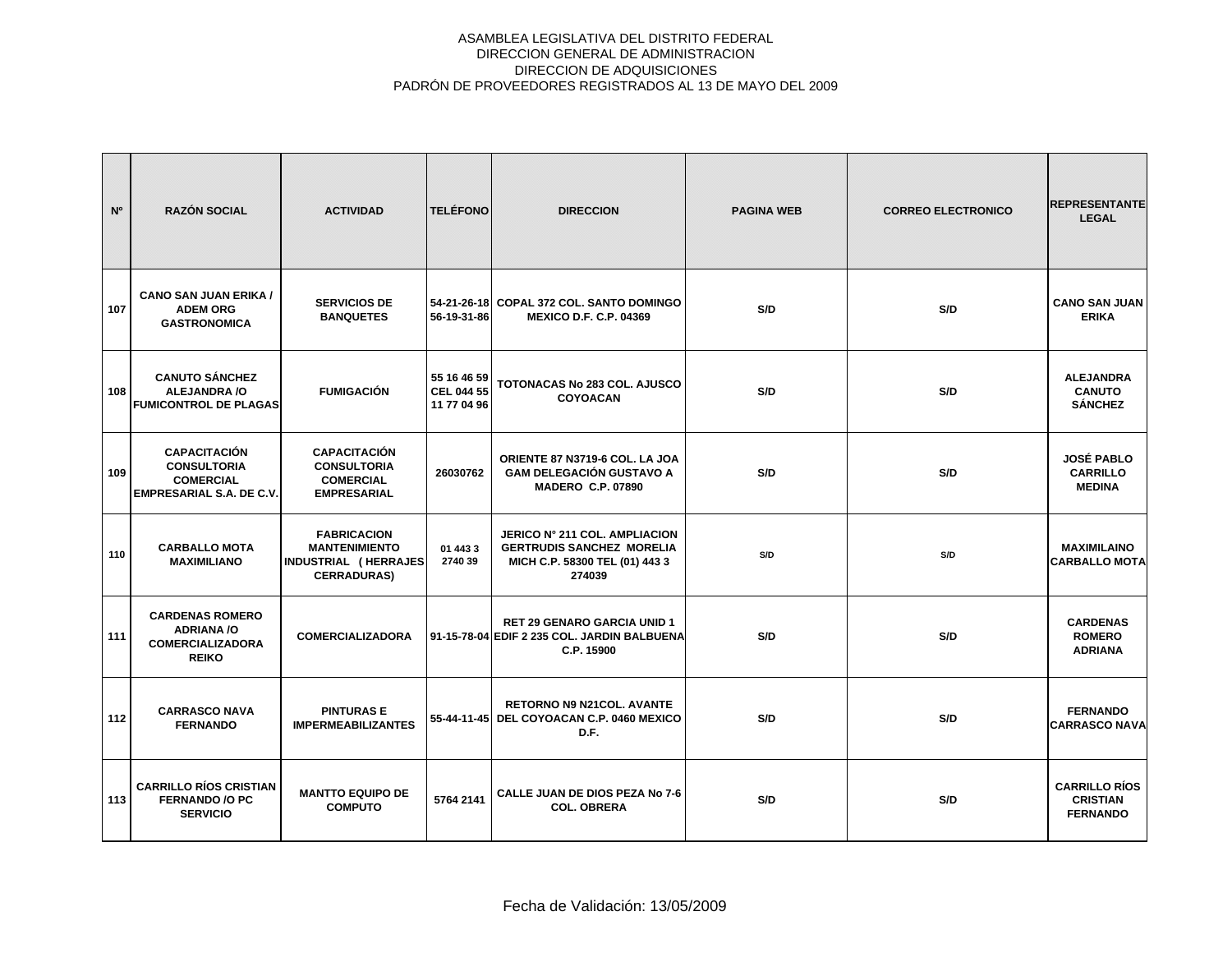| N°  | <b>RAZÓN SOCIAL</b>                                                       | <b>ACTIVIDAD</b>                                                                                                     | <b>TELÉFONO</b>                                                    | <b>DIRECCION</b>                                                                                                   | <b>PAGINA WEB</b> | <b>CORREO ELECTRONICO</b> | <b>REPRESENTANTE</b><br><b>LEGAL</b>                                     |
|-----|---------------------------------------------------------------------------|----------------------------------------------------------------------------------------------------------------------|--------------------------------------------------------------------|--------------------------------------------------------------------------------------------------------------------|-------------------|---------------------------|--------------------------------------------------------------------------|
| 114 | <b>CASA DE MONEDA DE</b><br><b>MEXICO</b>                                 | <b>MONEDAS</b>                                                                                                       | 55 11 80 82<br>50 80 98 66                                         | <b>PASEO DE LA REFORMA 295 P5</b><br><b>COL. CUAUHTEMOC</b>                                                        | www.cmm.gob.mx    | S/D                       | <b>PORTILLA</b><br><b>ELGUERO JAVIER</b>                                 |
| 115 | <b>CASA MARCHAND S A DE</b><br>CV                                         | <b>PAPELERÍA ARTÍCULOS</b><br><b>DE OFICINA</b>                                                                      | <b>FAX</b><br>55-42-70-94                                          | 55-22-50-99 MESONES N 180 PRIMER PISO COL.<br><b>CENTRO DEL CUAUHTEMOC C.P.</b><br>06090 MEXICO D.F.               | S/D               | S/D                       | <b>BERTA ANDREA</b><br><b>ORTEGA JUÁREZ</b>                              |
| 116 | CASA UNIVERSO 2020 S.A.<br>DE C.V.                                        | <b>PUBLICIDAD</b><br><b>MERCADOTECNIA</b>                                                                            | 55 77 11 83                                                        | <b>ACERINA No 16 COL.O ESTRELLA</b><br>C.P. 07810 DEL GUSTAVO A<br><b>MADERO MEXICO D.F.</b>                       | S/D               | S/D                       | <b>CORNEJO</b><br><b>ROLDAN MARCO</b><br><b>ANTONIO</b>                  |
| 117 | <b>CASASOLA SALAMANCA</b><br><b>FEDERICO RICARDO</b>                      | <b>TESTIMONIO GRÁFICO</b><br><b>DOCUMENTAL</b><br><b>INVESTIGACIÓN E</b><br><b>INFORMACIÓN</b><br><b>FOTOGRAFICA</b> | 044-55-39-<br>$02 - 77 - 77$                                       | <b>EDIFICIO MUSEO 13 MUSEO 13</b><br>COL. XOTEPINGO C.P. 04610 DEL<br><b>COYOACAN MEXICO D.F.</b>                  | S/D               | S/D                       | <b>CASASOLA</b><br><b>SALAMANCA</b><br><b>FEDERICO</b><br><b>RICARDO</b> |
| 118 | <b>CASTAÑEDA RUIZ</b><br><b>GABRIEL/ OFFICE MULTI</b><br><b>SERVICIOS</b> | <b>MANTENIMIENTO DE</b><br><b>EQUIPO DE OFICINA</b>                                                                  |                                                                    | TLAHUAC NÚM 6998 COL. SAN<br>58-41-22-01 FRANCISCO TLALTENCO C.P. 13400<br>DEL TLAHUAC MEXICO D.F.                 | S/D               | S/D                       | <b>GABRIEL</b><br><b>CASTAÑEDA RUIZ</b>                                  |
| 119 | <b>CASTELLANOS</b><br><b>CASTELLANOS SC</b>                               | <b>AUDITORES</b>                                                                                                     | 56 41 57 11<br>56 78 22 19<br>56 84 37 98                          | AVE SAN LORENZO No 97 COL.<br><b>BOSQUE RESIDENCIAL DEL SUR</b><br>C.P. 16010 DEL XOCHIMILCO<br><b>MEXICO D.F.</b> | S/D               | marta.nereyda@hotmail.com | <b>CASTELLANOS</b><br><b>FERNÁNDEZ</b><br><b>JORGE</b>                   |
| 120 | <b>CASTILLO MÉNDEZ ALMA</b><br><b>ANGÉLICA</b>                            | <b>IMPRENTA</b>                                                                                                      | 5521 26 25<br>5518 4987<br>N7-<br><b>SHALOM@</b><br><b>AHOOCOM</b> | FOTORUBE PORTAL DE SANTO DOMINGO No 6<br>INT 3 COL. CENTRO                                                         | S/D               | S/D                       | <b>CASTILLO</b><br><b>MÉNDEZ ALMA</b><br><b>ANGÉLICA</b>                 |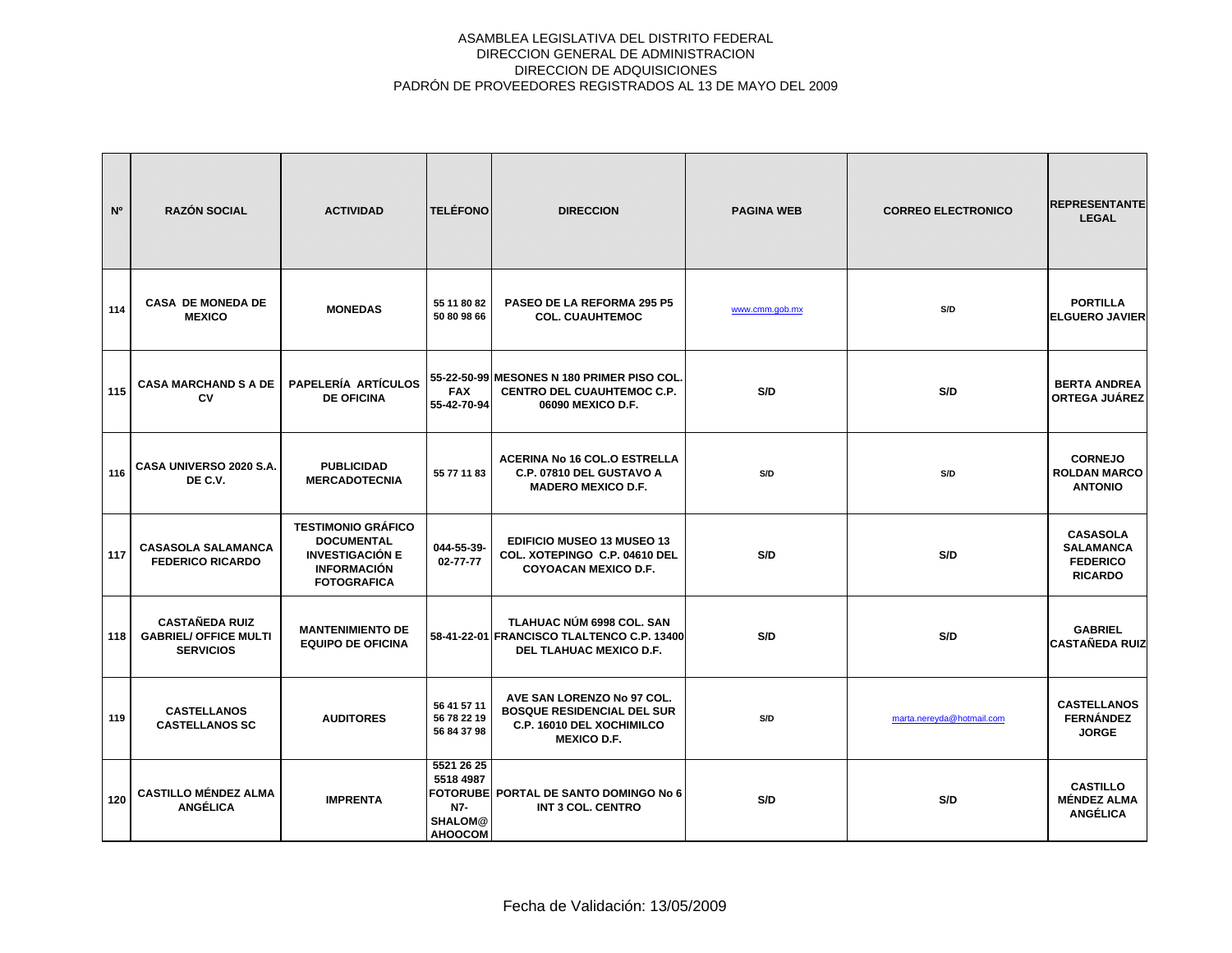| N <sup>o</sup> | <b>RAZÓN SOCIAL</b>                                                      | <b>ACTIVIDAD</b>                                               | <b>TELÉFONO</b>                                 | <b>DIRECCION</b>                                                                                               | <b>PAGINA WEB</b>      | <b>CORREO ELECTRONICO</b> | <b>REPRESENTANTE</b><br><b>LEGAL</b>                                       |
|----------------|--------------------------------------------------------------------------|----------------------------------------------------------------|-------------------------------------------------|----------------------------------------------------------------------------------------------------------------|------------------------|---------------------------|----------------------------------------------------------------------------|
| 121            | <b>CASTILLO ROSALES</b><br><b>MARÍA CRISTINA</b>                         | <b>CAPACITACIÓN</b><br><b>PEDAGOGA</b>                         | 56-94-51-26                                     | CALE 657 NUM 24 COL. SAN JUAN<br>DE ARAGON DEL GUSTAVO A<br>MADERO MEXICO D.F. C.P.07920                       | S/D                    | S/D                       | <b>MARIA CRISTINA</b><br><b>CASTILLO</b><br><b>ROSALES</b>                 |
|                | <b>CATEDRA ARQUITECTOS</b><br><b>122   RESTAURADORES S.A. DE</b><br>C.V. | <b>PROECTOS EJECUTIVOS</b><br><b>PLANOS OBRAS</b>              | wwwcatedr<br>aorgmx<br>catedra@ca<br>tedraorgmx | <b>BARRANCA DEL MUERTO NÚM 525</b><br>PISO 7 COL. MERCED GOMEZ<br><b>MEXICO D.F. C.P. 01600</b>                | S/D                    | S/D                       | <b>ARQ NELL CELIA</b><br><b>RIVEROLL LÓPEZ</b>                             |
| 123            | <b>CAV DISEÑO INGENIERÍA</b><br><b>S.A. DE C.V.</b>                      | <b>PROECTOS DE</b><br><b>INGENIERÍA</b><br>SUPERVISIÓN DE OBRA | 52-57-13-07                                     | 55-70-96-09 AV VASCO DE QUIROGA NO 1133-A<br><b>COL. ESTRELLA COL. SANTA FE</b>                                | S/D                    | S/D                       | <b>MARTÍN CRUZ</b><br><b>ENRIQUE</b>                                       |
| 124            | <b>CEDEÑO RODRIGUEZ JÓSE</b><br><b>RAMON FRANCISCO</b><br>"FACETA"       | <b>ARQUITECTURA</b><br><b>RESTAURACIÓN</b>                     | 53-31-68-75                                     | <b>CALLE ONCE NÚM 50 COL.</b><br><b>MOCTEZUMA 1RA SECCIÓN DEL</b><br><b>VENUSTIANO CARRANZA MEXICO</b><br>D.F. | S/D                    | S/D                       | <b>CEDEÑO</b><br><b>RODRIGUEZ</b><br><b>JÓSE RAMON</b><br><b>FRANCISCO</b> |
| 125            | <b>CENTENO CENTENO</b><br><b>GERARDO</b>                                 | <b>AGENTE PROFESIONAL</b><br><b>DE SEGUROS ASESOR</b>          | 57-01-59-17<br>56-04-11-55<br>57-01-10-95       | RETORNO 3 DE SUR 16 NÚM 21<br>COL. AGRICOL.A ORIENTAL C.P.<br>08500 MEXICO D.F.                                | S/D                    | S/D                       | <b>GERARDO</b><br><b>CENTENO</b><br><b>CENTENO</b>                         |
| 126            | <b>CENTRAL CÁMARAS</b><br>NEUMÁTICOS S.A. DE C.V.                        | <b>LLANTAS</b>                                                 | 10-54-69-05<br>55-88-45-20                      | DR VERTIZ NO 204 COL. DOCTORES                                                                                 | www.bridgestone.com.mx | polyvertiz@prodigy.net.mx | <b>AGUILAR DÍAZ</b><br><b>GABRIEL</b>                                      |
| 127            | <b>CENTRAL FARMACEUTICA</b><br>MERCED S.A. DE C.V.                       | <b>MEDICAMENTOS</b><br><b>ARTICULOS DE CURACIÓN</b>            | 55-42-42-56                                     | SAN PABLO NÚM 67 COL. CENTRO<br><b>MEXICO D.F. C.P. 06090</b>                                                  | S/D                    | S/D                       | <b>LUIS ENRIQUE</b><br><b>CASTAÑEDA</b><br><b>GAMIÑO</b>                   |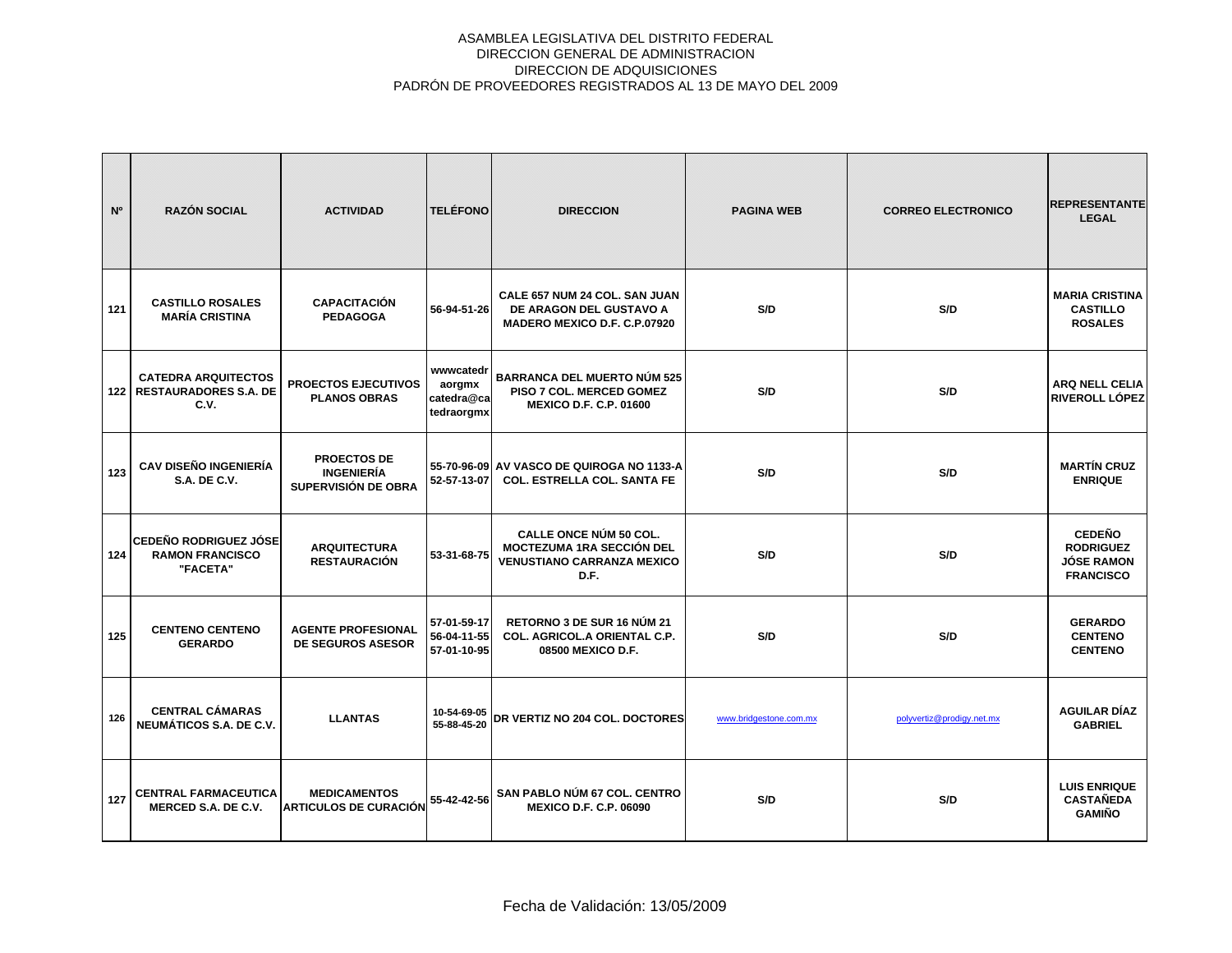| N°  | <b>RAZÓN SOCIAL</b>                                                                                    | <b>ACTIVIDAD</b>                                                                                                                                            | <b>TELÉFONO</b>                                       | <b>DIRECCION</b>                                                                       | <b>PAGINA WEB</b> | <b>CORREO ELECTRONICO</b> | <b>REPRESENTANTE</b><br><b>LEGAL</b>                      |
|-----|--------------------------------------------------------------------------------------------------------|-------------------------------------------------------------------------------------------------------------------------------------------------------------|-------------------------------------------------------|----------------------------------------------------------------------------------------|-------------------|---------------------------|-----------------------------------------------------------|
| 128 | <b>CENTRO CULTURAL</b><br><b>AMERICA SC</b>                                                            | <b>CURSOS CAPACITACIÓN</b>                                                                                                                                  | 56-92-00-53                                           | 56-93-31-55 GIRASOL No 47 COL. RESIDENCIAL<br><b>ERMITA C.P. 09710</b>                 | S/D               | S/D                       | <b>ELVIA MARCELA</b><br><b>ESCALANTE</b><br><b>OLVERA</b> |
| 129 | <b>CENTRO CULTURAL CASA</b><br><b>LAMM SC</b>                                                          | <b>EVENTOS</b>                                                                                                                                              | 55 25 51 14                                           | AVENIDA ÁLVARO OBREG.ÓN No<br>99 COL. ROMA                                             | S/D               | S/D                       | <b>GÓMEZ HARO</b><br><b>DESDIER CECILIA</b>               |
| 130 | <b>CENTRO DE ESTUDIOS</b><br><b>FISCALES SC</b>                                                        | <b>SEMINARIOS ESTUDIOS</b>                                                                                                                                  | 55 36 56 00<br>56 82 79 00<br>56828572                | <b>TAJIN NO 308 COL. NARVARTE</b><br>C.P.03020 MEXICO D.F.                             | www.cefa.com.mx   | web@cefa.com.mx           | <b>FLORES FALCÓN</b><br><b>MARIA DEL</b><br><b>ROCIÓ</b>  |
| 131 | <b>CENTRO DE</b><br><b>INSTRUMENTACIÓN Y</b><br><b>REGISTRO SÍSMICO AC</b>                             | <b>ALARMA SÍSMICA</b>                                                                                                                                       | 56 87 45 42<br>56 87 45 82                            | ANAXAGORAS No 814 COL.<br>NARVARTE C.P. 03020 DEL BENITO<br><b>JUAREZ MEXICO D.F.</b>  | S/D               | S/D                       | <b>TORRES</b><br>SÁNCHEZ JOSÉ<br><b>JUAN</b>              |
| 132 | <b>CENTRO DE POLÍTICAS</b><br><b>PUBLICAS PARA EL</b><br><b>DESARROLLO</b><br><b>SUSTENTABLE AC</b>    | <b>SEMINARIOS ESTUDIOS</b>                                                                                                                                  | 56 88 99 90                                           | PUENTE DE XOXO 39 COL. XOXO                                                            | S/D               | S/D                       | <b>GUSTAVO</b><br><b>CARVAJAL</b><br><b>ISUNZA</b>        |
|     | <b>CENTRO DE</b><br>133 PROFESIONALIZACIÓN DEL<br><b>SERVICIO PUBLICO</b><br><b>PRIVADO AC</b>         | <b>SEMINARIOS ESTUDIOS</b>                                                                                                                                  | 56 59 25 45<br>56 59 01 91<br><b>FAX5554</b><br>53 12 | CERRO DEL AIRE 66 COL. ROMERO<br>DE TERREROS COYOACAN C.P.<br>04310                    | S/D               | S/D                       | <b>ARCOS ÁVILA</b><br><b>ARTURO SABINO</b>                |
| 134 | <b>CENTRO MEXICANO DE</b><br><b>DESARROLLO EDITORIAL</b><br>S.A. DE C.V. (PERIODICO<br><b>GOURMET)</b> | <b>EDITORIAL TRABAJOS DE</b><br>FOTOGRÁFIA ESPACIOS 56-70-46-81<br><b>PUBLICITARIOS</b><br><b>INVESTIGACIÓN</b><br><b>DOCUMENTAL</b><br><b>PERIODISTICA</b> | 56-97-17-07<br>CEL 044-55-<br>18-02-88-68             | CALZADA DE LA VIGA 1525 COL.<br>UNIDAD MODELO DEL IZTAPALAPA<br>C.P. 09089 MEXICO D.F. | S/D               | S/D                       | <b>JUAN DE DIOS</b><br><b>SOTELO</b><br><b>ESTRADA</b>    |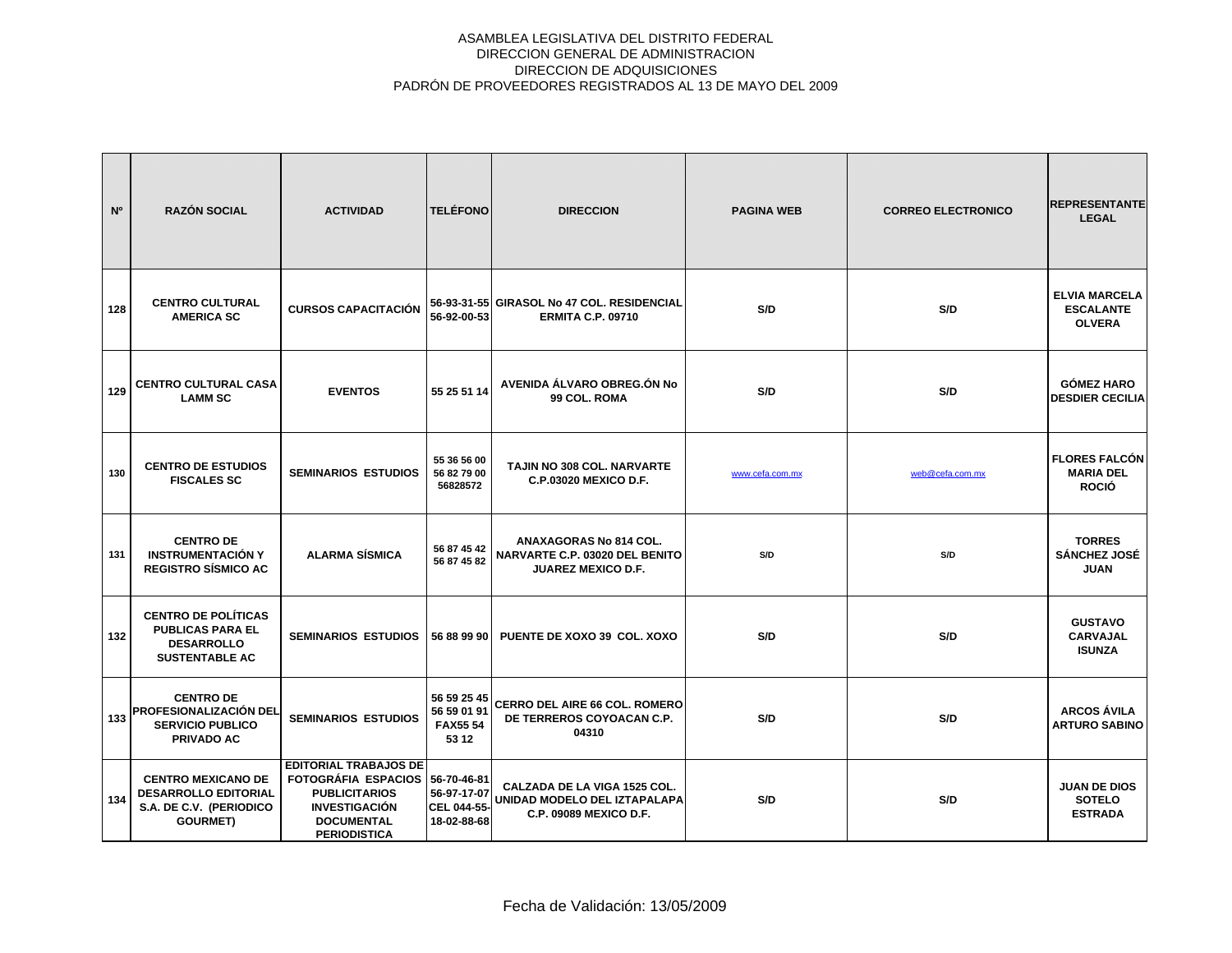| N°  | <b>RAZÓN SOCIAL</b>                                                                                                  | <b>ACTIVIDAD</b>                                                               | <b>TELÉFONO</b>                                          | <b>DIRECCION</b>                                                                                                             | <b>PAGINA WEB</b> | <b>CORREO ELECTRONICO</b>    | <b>REPRESENTANTE</b><br><b>LEGAL</b>                                                     |
|-----|----------------------------------------------------------------------------------------------------------------------|--------------------------------------------------------------------------------|----------------------------------------------------------|------------------------------------------------------------------------------------------------------------------------------|-------------------|------------------------------|------------------------------------------------------------------------------------------|
| 135 | <b>CENTRO PAPELERO</b><br>MARVA S.A. DE C.V.                                                                         | PAPELERIA EN GENERAL                                                           | 56-07-08-71<br>56-08-84-44<br>56-08-65-19<br>56-32-09-80 | EJIDO CANDELARIA # 29 COL. SAN<br><b>FRANCISCO CULHUACAN DEL</b><br>COYOACAN C.P. 04420 MEXICO D.F.                          | S/D               | papeleromarva@prodigy.net.mx | <b>MARTINEZ</b><br><b>CARRANZA JOSE</b>                                                  |
| 136 | <b>CERVANTES VELÁSQUEZ</b><br><b>FRANCISCO JAVIER /O</b><br><b>DISEÑO ARTE GRAFICAS</b><br><b>IMPRESOS CERVANTES</b> | <b>IMPRENTA ART</b><br><b>PROMOCIÓNALES</b>                                    | 55 12 52 76                                              | REP CUBA No 99 INT27 COL.<br><b>CENTRO</b>                                                                                   | S/D               | S/D                          | <b>CERVANTES</b><br><b>VELÁSQUEZ</b><br><b>FRANCISCO</b><br><b>JAVIER</b>                |
| 137 | <b>CESARIA GONZALEZ</b><br><b>MENDOZA / AUDIOMUNDO</b>                                                               | <b>SERVICIOS DE AUDIO</b><br><b>VIDEO SONORIZACIÓN</b><br><b>PANTALLAS ETC</b> | 3097-19-18                                               | <b>LESINA #71 COL. LOMAS</b><br>ESTRELLA DEL IZTAPALAPA C.P.<br>09880                                                        | S/D               | S/D                          | <b>CESARIA</b><br><b>GONZALEZ</b><br><b>MENDOZA</b>                                      |
| 138 | CGM COL.OR S.A. DE C.V.                                                                                              | <b>IMPRENTA</b>                                                                | 56 39 03 25<br>56 39 55 25                               | NICOL.ÁS DE SAN JUAN NO 114<br><b>COL. NARVARTE</b>                                                                          | S/D               | S/D                          | <b>MÓNICA DURAN</b><br><b>AVILES</b>                                                     |
| 139 | <b>CHAIRES CRUZ NÉSTOR</b><br>ALEJANDRO /O<br>PROVEEDORA DE BIENES<br><b>SERVICIOS</b>                               | <b>COMERCIALIZADORA</b>                                                        | 56 77 76 48<br><b>FAX: 5877</b><br>7483                  | ANDADOR Q-28 DEPTO 2 UNIDAD<br>HABITACIONAL ALIANZA POPULAR<br><b>REVOLUCIONARIA C.P.04800</b><br><b>DELEGACIÓN COYOACAN</b> | S/D               | S/D                          | <b>NÉSTOR</b><br><b>ALEJANDRO</b><br><b>CHAIRES CRUZ</b>                                 |
| 140 | <b>CHALLENGER CO S.A. DE</b><br>C.V.                                                                                 | <b>VESTUARIO</b>                                                               | 5642 4580<br>5642 4705                                   | PLAN DE AALA NO 907 COL. STA<br><b>MA ASTAHUACAN DEL</b><br><b>IZTAPALAPA</b>                                                | S/D               | S/D                          | <b>JOSÉ DE JESÚS</b><br><b>CORONA PÉREZ</b><br><b>APODERADOS:</b><br><b>RUBEN GALVAN</b> |
| 141 | <b>CHÁVEZ MEJIA NÉSTOR /O</b><br>PERIÓDICO NUESTRO PAÍS                                                              | <b>PERIÓDICOS</b>                                                              | 5761 51 61<br>58 49 93 33                                | MIRAFLORES MZA 05 LT 189 COL.<br><b>PROGRESO TLALPAN</b>                                                                     | S/D               | S/D                          | <b>CHÁVEZ MEJIA</b><br><b>NÉSTOR</b>                                                     |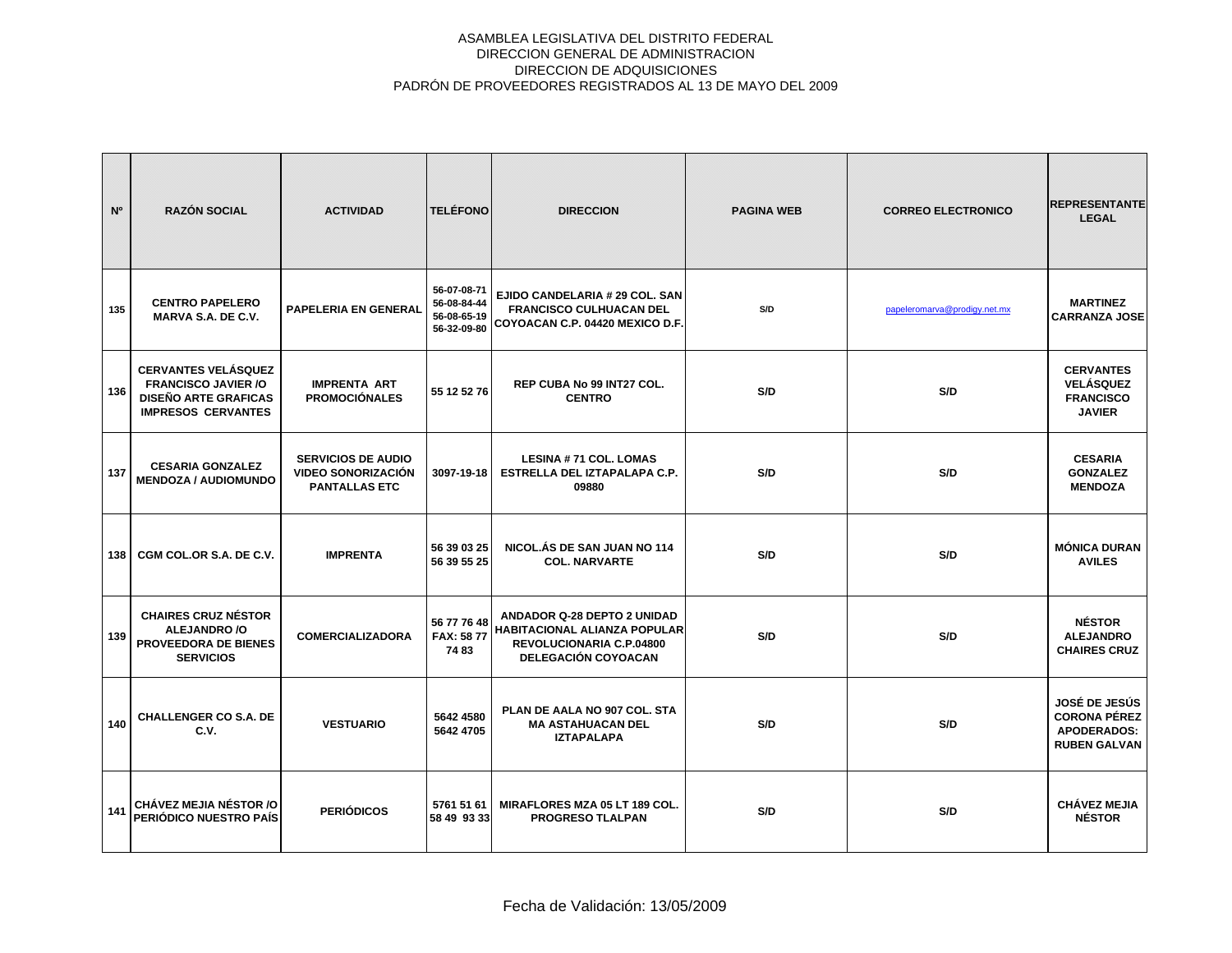| N <sup>o</sup> | <b>RAZÓN SOCIAL</b>                                      | <b>ACTIVIDAD</b>                                                                                                                                            | <b>TELÉFONO</b>                                                                  | <b>DIRECCION</b>                                                                              | <b>PAGINA WEB</b> | <b>CORREO ELECTRONICO</b> | <b>REPRESENTANTE</b><br><b>LEGAL</b>              |
|----------------|----------------------------------------------------------|-------------------------------------------------------------------------------------------------------------------------------------------------------------|----------------------------------------------------------------------------------|-----------------------------------------------------------------------------------------------|-------------------|---------------------------|---------------------------------------------------|
| 142            | <b>CHINAS SUAREZ JAVIER</b>                              | <b>ALQUILER DE SILLAS</b><br><b>TABLONES MANTELES</b><br><b>LONAS CARPAS</b><br><b>TEMPLETES TOLDOS</b><br><b>TARIMAS MAMPARAS</b><br><b>SONORIZACIONES</b> | 56 13 78 04<br>555 12 00 12<br><b>CLAVE</b><br>16393 044<br>21<br>55<br>28 90 90 | <b>CALLE ESTRELLA No 24 COL. EL</b><br>RODEO C.P. 09860 DEL<br>IZTAPALAPA MEXICO D.F.         | S/D               | S/D                       | <b>JAVIER CHINAS</b><br><b>SUAREZ</b>             |
| 143            | <b>CIA. PERIODÍSTICA DEL</b><br>SOL MÉXICO, S.A. DE C.V. | <b>PERIÓDICOS</b>                                                                                                                                           | <b>EXT 1062</b>                                                                  | 55 66 28 66 GUILLERMO PRIETO No 7 COL. SAN<br><b>RAFAEL</b>                                   | S/D               | S/D                       | <b>SILVA CECILIA</b><br><b>CASAS AGUILAR</b>      |
| 144            | CICOVISA S.A. DE C.V.                                    | <b>COMPUTO CONSUMIBLES</b>                                                                                                                                  | 11-07-07-00<br>56-69-2130                                                        | AMORES No 135 COL. DEL VALLE<br>C.P. 03100 MEXICO D.F.                                        | S/D               | S/D                       | <b>ALFREDO</b><br><b>TORRES</b><br><b>AMEZCUA</b> |
| 145            | CIDEP S.A. DE C.V.                                       | <b>MANTTO EQPO</b><br><b>ELECTRONICO</b><br><b>MECANICO PARTES</b><br><b>REPUESTOS</b>                                                                      | 56-59-34-48<br>56-59-34-58<br>LIC.<br><b>ANDRES</b><br><b>CHAVIRA</b>            | <b>GONZALEZ PEÑA 3 COL. COPILCO</b><br>MEX DF 04360 COYOACAN                                  | S/D               | S/D                       | <b>IBARRA DERAS</b><br><b>JUAN MANUEL</b>         |
| 146            | <b>CIENCIA MÉDICA</b><br><b>INDUSTRIAL S.A. DE C.V.</b>  | <b>EQUIPO MÉDICO QUIMICO</b><br><b>INUDSTRIAL DENTAL</b>                                                                                                    | 57-40-47-67                                                                      | ORIENTE 65-A NÚM 2917 COL.<br>AMPLIACIÓN ASTURIAS DEL<br>CUAUHTEMOC C.P. 06850 MEXICO<br>D.F. | S/D               | S/D                       | <b>GONZALO</b><br><b>BARRERA</b><br><b>VALDEZ</b> |
| 147            | CILICITA, S.A. DE C.V.                                   |                                                                                                                                                             |                                                                                  |                                                                                               | S/D               | S/D                       |                                                   |
| 148            | <b>CINCO TELEFONÍA S.A. DE</b><br>C.V.                   | <b>TELEFONÍA</b><br><b>COMUNICACIONES INTER</b><br><b>COMUNICACIÓN</b>                                                                                      | 57 40 94 25                                                                      | ORIENTE 65A 29 21 COL. AMP<br><b>ASTURIAS</b>                                                 | S/D               | S/D                       | <b>MARIO RAMÍREZ</b><br><b>JORGE</b>              |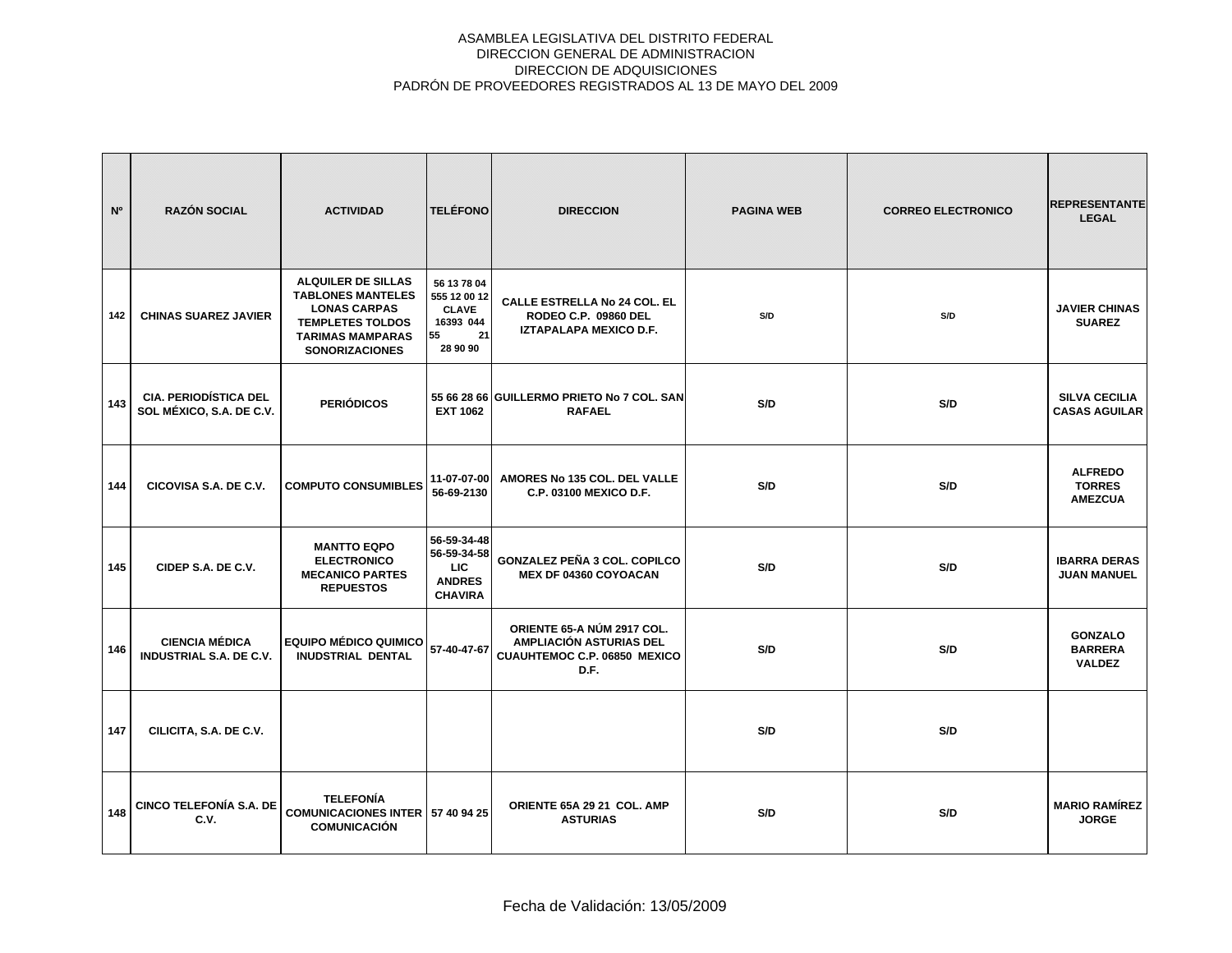| N°  | <b>RAZÓN SOCIAL</b>                                      | <b>ACTIVIDAD</b>                                                                                                                                 | <b>TELÉFONO</b>                                         | <b>DIRECCION</b>                                                                                                               | <b>PAGINA WEB</b>            | <b>CORREO ELECTRONICO</b> | <b>REPRESENTANTE</b><br><b>LEGAL</b>                              |
|-----|----------------------------------------------------------|--------------------------------------------------------------------------------------------------------------------------------------------------|---------------------------------------------------------|--------------------------------------------------------------------------------------------------------------------------------|------------------------------|---------------------------|-------------------------------------------------------------------|
| 149 | <b>CLEAN AND DECOR S.A.</b><br>DE C.V.                   |                                                                                                                                                  |                                                         |                                                                                                                                | S/D                          | S/D                       |                                                                   |
| 150 | <b>CLUB DE BANQUEROS DE</b><br><b>MEXICOA C</b>          | <b>EVENTOS BANQUETES</b><br><b>SERVICIO DE</b><br><b>RESTAURANT</b>                                                                              | 57-22-42-00                                             | AV 16 DE SEPTIEMBRE N° 27 COL.<br><b>CENTRO HISTORICO DEL</b><br>CUAUHTEMOC C.P. 06000 MEXICO<br>D.F.                          | S/D                          | S/D                       |                                                                   |
| 151 | <b>CLUB DE PERIODISTAS</b><br><b>MEXICO S.A. DE C.V.</b> | SALÓN CAFETERÍA                                                                                                                                  | 55 12 86 61<br>55 12 86 69                              | <b>FILOMENO MATA No 8 COL.</b><br><b>CENTRO</b>                                                                                | S/D                          | S/D                       | <b>SÁENZ DE MIERA</b><br><b>AGUILAR MARIA</b><br><b>C CELESTE</b> |
| 152 | COCEN S.A. DE C.V.                                       | <b>PRODUCCIÓN</b><br>ROTULACIÓN DOBLAJE<br><b>DE PELICULAS</b><br><b>PRODUCCIÓN DE</b><br><b>PROGRAMAS TV RADIO</b><br><b>SPOTS DOCUMENTALES</b> |                                                         | <b>CARRETERA XOCHIMILCO-</b><br>TULEHUALCO No39 EDIF 15 B-301<br><b>UNID HAB NATIVITAS DEL</b><br>XOCHIMILCO MEX DF C.P. 16090 | S/D                          | S/D                       | <b>ING EDUARDO</b><br><b>HERNÁNDEZ</b><br><b>FERNÁNDEZ</b>        |
| 153 | <b>COCORED SOLUTION S.A.</b><br>DE C.V.                  | <b>CONSUMIBLES</b><br><b>ELECTRODOMÉSTICOS</b>                                                                                                   | 52 64 85 16<br>52 64 85 15<br>52 646449                 | GUANAJUATO No 224 DESP207 -208<br><b>COL. ROMA</b>                                                                             | S/D                          | S/D                       | <b>SALVADOR DÍAZ</b><br>PÉREZ / OMABEL<br><b>JIMÉNEZ M</b>        |
| 154 | <b>COFFEE FOOD AND</b><br>SERVICE S.A. DE C.V.           | <b>CAFÉ</b>                                                                                                                                      | 56 57 75 43<br>56-50-05-41<br><b>FAX</b><br>56-50 10-81 | TRIGO N 25 COL. EXEGIDOS<br><b>MAGDALENA MIXUCA DEL</b><br>IZTACALCO C.P. 06010 MEXICO D.F.                                    | www.coffeefoodandservice.com | cfys@prodigy.net.mx       | <b>C GUSTAVO</b><br><b>ESQUIVEL</b>                               |
| 155 | <b>COLECCIONES FINAS S.A.</b><br>DE C.V.                 | <b>UNIFORMES</b>                                                                                                                                 | 55 42 05 07<br>55 22 07 61                              | PINO SUÁREZ No 81 2o PISO COL.<br><b>CENTRO</b>                                                                                | S/D                          | S/D                       | <b>SÁNCHEZ</b><br><b>OLIVARES</b><br><b>MIGUEL</b>                |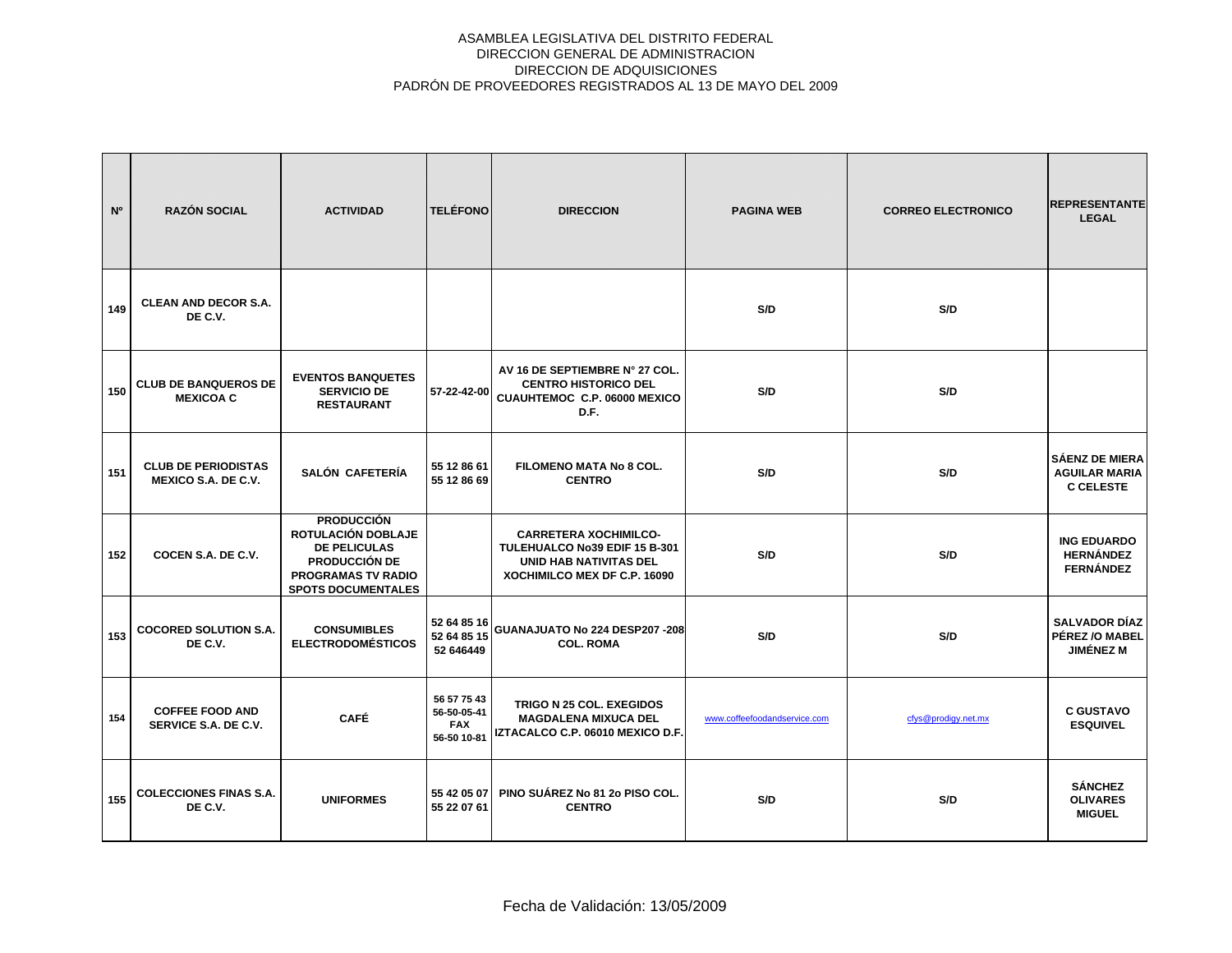| N <sup>o</sup> | <b>RAZÓN SOCIAL</b>                                                                                            | <b>ACTIVIDAD</b>                                                                     | <b>TELÉFONO</b>                  | <b>DIRECCION</b>                                                                                               | <b>PAGINA WEB</b> | <b>CORREO ELECTRONICO</b> | <b>REPRESENTANTE</b><br><b>LEGAL</b>                                       |
|----------------|----------------------------------------------------------------------------------------------------------------|--------------------------------------------------------------------------------------|----------------------------------|----------------------------------------------------------------------------------------------------------------|-------------------|---------------------------|----------------------------------------------------------------------------|
| 156            | <b>COLEGIO DE INGENIEROS</b><br><b>CIVILES DE MEXICO AC</b>                                                    | <b>ASESORIA</b>                                                                      |                                  | <b>CAMINO A SANTA TERESA No 187</b><br><b>COL. PARQUE DEL PEDREG.AL</b>                                        | S/D               | S/D                       | <b>JIMÉNEZ</b><br><b>ROMERO MIGUEL</b><br><b>ÁNGEL</b>                     |
| 157            | <b>COLEGIO DE MAESTROS</b><br><b>EN ARQUITECTURA</b><br><b>RESTAURADORES DE</b><br><b>SITIOS MONUMENTOS AC</b> | <b>ARQUITECTURA</b><br><b>RESTAURACIÓN</b>                                           | <b>CEL 044 55</b><br>56 69 22 61 | 56 44 43 01 BOULEVARD PICACHO AJUSCO No<br>52 TORRE 4 DEPTO 501 DELG<br><b>TLALPAN</b>                         | S/D               | S/D                       | <b>CEJUDO</b><br><b>COL.LERA</b><br><b>MÓNICA</b>                          |
|                | <b>COLEGIO NACIONAL DE</b><br><b>158 EDUCACIÓN PROFESIONAL</b><br><b>TÉCNICA CONALEP</b>                       | <b>CURSOS DE</b><br><b>CAPACITACIÓN EN</b><br><b>COMPUTACIÓN</b>                     | 57 46 95 87<br>57 46 96 54       | AV EDUARDO MOLINA S/N ESQ RIÓ<br>DE LOS REMEDIOS COL. JUAN<br><b>GONZÁLEZ ROMERO</b>                           | S/D               | S/D                       | <b>FULGENCIO</b><br><b>SALGADO</b><br><b>MARTÍNEZ</b>                      |
| 159            | <b>COLINAS DE BUEN S.A. DE</b><br>C.V.                                                                         | <b>REMODELACIONES</b><br><b>OBRAS PROECTOS</b>                                       | 52 07 70 77<br>52-07-11-65       | PLAZA VILLA DE MADRID NUM 2<br><b>PISO 1 COL. ROMA DEL</b><br>CUAUHTEMOC C.P. 06700 MEXICO<br>D.F.             | S/D               | S/D                       | <b>ESCOTO</b><br><b>HERNÁNDEZ</b><br><b>MIGUEL</b>                         |
| 160            | COMEPROSE S.A. DE C.V.                                                                                         | <b>COMERCIALIZADORA</b>                                                              |                                  | 1RA DE JOSE VICTORIA SM 5 MZ 4<br>26-08-27-34 LOTE 48 COL. VICENTE GUERRERO<br>IZTAPALAPA MÉXICO DF C.P. 09200 | S/D               | S/D                       | <b>ARTURO PEÑA</b><br>PÉREZ CRISTIAN<br><b>ARTURO PEÑA</b><br><b>NUÑEZ</b> |
| 161            | <b>COMERCIAL DE EQUIPOS</b><br><b>MATERIALES PARA LA</b><br><b>INDUSTRIA S.A. DE C.V.</b>                      | <b>FERRETERIA MAT</b><br><b>ELECTRICOPINTURASPLO</b><br><b>MERIA MAT DE LIMPIEZA</b> | <b>AILCOM</b>                    | 24-74-49-91 LAGUNA DE GUZMAN No 20 DEPTO<br>CEMI@EM 2 COL. ANAHUAC MEXICO D.F. C.P.<br>11320                   | S/D               | S/D                       | <b>JORGE DANIEL</b><br><b>PEREZ ROSAS</b>                                  |
| 162            | <b>COMERCIAL FERRETERA</b><br>EDALMEX S.A. DE C.V.                                                             | <b>COMERCIALIZADORA</b>                                                              | 55-42-95-57<br>19-41-09-88       | <b>HERIBERTO FRIAS # 1439-404 COL.</b><br>DEL VALLE DEL BENITO JUAREZ<br>C.P. 03100                            | S/D               | S/D                       | <b>ALFREDO</b><br><b>BARRON</b><br><b>GUTIERREZ</b>                        |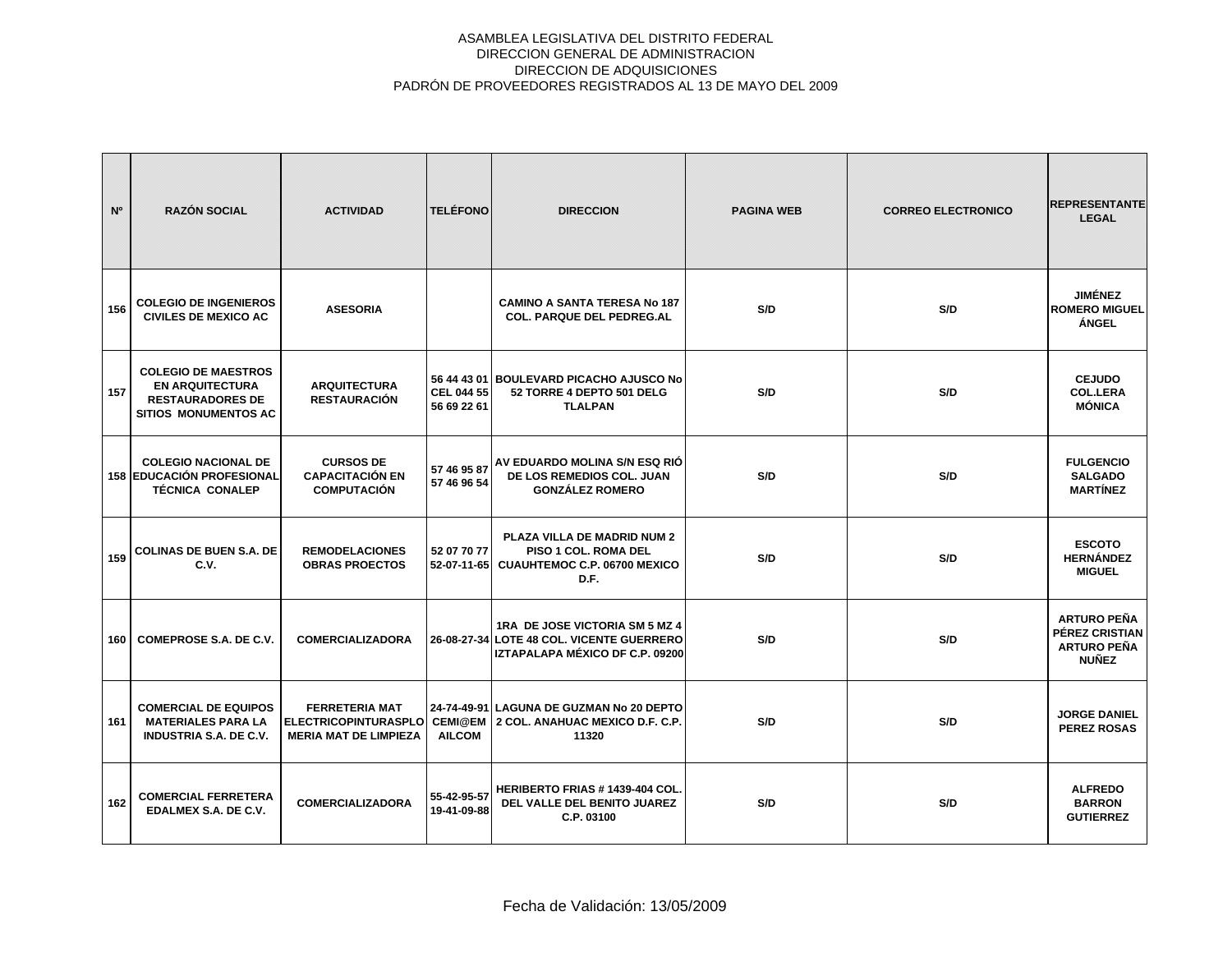| N <sup>o</sup> | <b>RAZÓN SOCIAL</b>                                                   | <b>ACTIVIDAD</b>                                                                     | <b>TELÉFONO</b>                              | <b>DIRECCION</b>                                                                                                           | <b>PAGINA WEB</b> | <b>CORREO ELECTRONICO</b> | <b>REPRESENTANTE</b><br><b>LEGAL</b>                     |
|----------------|-----------------------------------------------------------------------|--------------------------------------------------------------------------------------|----------------------------------------------|----------------------------------------------------------------------------------------------------------------------------|-------------------|---------------------------|----------------------------------------------------------|
| 163            | <b>COMERCIAL MORHUER</b><br><b>S.A. DE C.V.</b>                       | <b>COMERCIALIZADORA</b>                                                              | 58-63-30-82                                  | <b>CALLE IGNACIO ALLENDE No 2</b><br><b>PUEBLO DE SAN LORENZO</b><br>TEZONCO C.P. 09790 DEL<br>IZTAPALAPA MEXICO D.F.      | S/D               | com.mor@hotmail.com       | <b>MORALES</b><br><b>HUERTA</b><br><b>ABUNDIO SERGIO</b> |
| 164            | <b>COMERCIAL RAC S.A. DE</b><br>C.V.                                  | <b>TELEFONÍA</b><br><b>COMUNICACIONES INTER   50 95 85 85</b><br><b>COMUNICACIÓN</b> |                                              | TEOCELO 31 COL. ROMA                                                                                                       | S/D               | S/D                       | LIC JUAN JOSÉ<br><b>MARTÍNEZ</b><br><b>LIZAOLA</b>       |
| 165            | <b>COMERCIAL DEPORTIVA</b><br>FTM S.A. DE C.V.                        | <b>COMERCIALIZADORA DE</b><br><b>ARTICULOS DEPORTIVOS</b>                            | 55-20-68-90                                  | <b>SEGUNDA PRIVADA DE PERA MZ 7</b><br><b>LOT-29 COL.GRANJAS</b><br>INDEPENDENCIA ECATEPEC EDO<br><b>DE MEX C.P. 55290</b> | S/D               | S/D                       | <b>SERGIO TREJO</b><br><b>MALDONADO</b>                  |
| 166            | <b>COMERCIALIZADORA AG</b><br><b>S.A. DE C.V.</b>                     | <b>COMERCIALIZADORA</b>                                                              | 53-00-35-50<br>$51 - 22 - 15$                | SORIA NÚM 16 COL. SAN RAFAEL<br>044-55-17- CHAMAPA NAUCALPAN DE JUÁREZ<br><b>ESTADO DE MÉXICO C.P. 53660</b>               | S/D               | S/D                       | <b>MARTIN</b><br><b>ALBARRAN</b>                         |
| 167            | <b>COMERCIALIZADORA</b><br>CALIPSO S.A. DE C.V.                       | <b>COMERCIALIZADORA</b>                                                              | 54 88 03 98<br>54 88 04 61                   | <b>ANAHUAC No 55 COL. ARENAL</b>                                                                                           | S/D               | S/D                       | <b>CALDERÓN</b><br><b>OROZCO</b><br><b>ARMANDO</b>       |
|                | <b>COMERCIALIZADORA DE</b><br>168   MEDIOS ESCRITOS S.A. DE  <br>C.V. | PERIODICOS REVISTAS                                                                  | 55-36-62-62<br><b>NEXTEL 27-</b><br>35-27-85 | <b>INSURGENTES SUR NUM 662</b><br>DESPACHO 303 COL. DEL VALLE<br>C.P. 03100 DEL BENITO JUÁREZ                              | S/D               | S/D                       | <b>LUIS ANTONIO</b><br><b>ANDRADE</b><br><b>AGUILAR</b>  |
|                | <b>COMERCIALIZADORA</b><br><b>MEXICANA MACEGUA, S.A.</b><br>DE C.V.   | <b>COMERCIALIZADORA</b><br><b>DIVISION SERVICIOS DE</b><br><b>LIMPIEZA</b>           | 57 40 35 45<br>57 40 29 99                   | SUR 64 - A No. 3012 COL.<br>ASTURIAS, C.P. 06850, DEL.<br><b>CUAUHTEMOC, MEXICO D.F.</b>                                   | S/D               | S/D                       | <b>ALEJANDRA</b><br><b>GAMBOA</b><br><b>HERNANDEZ</b>    |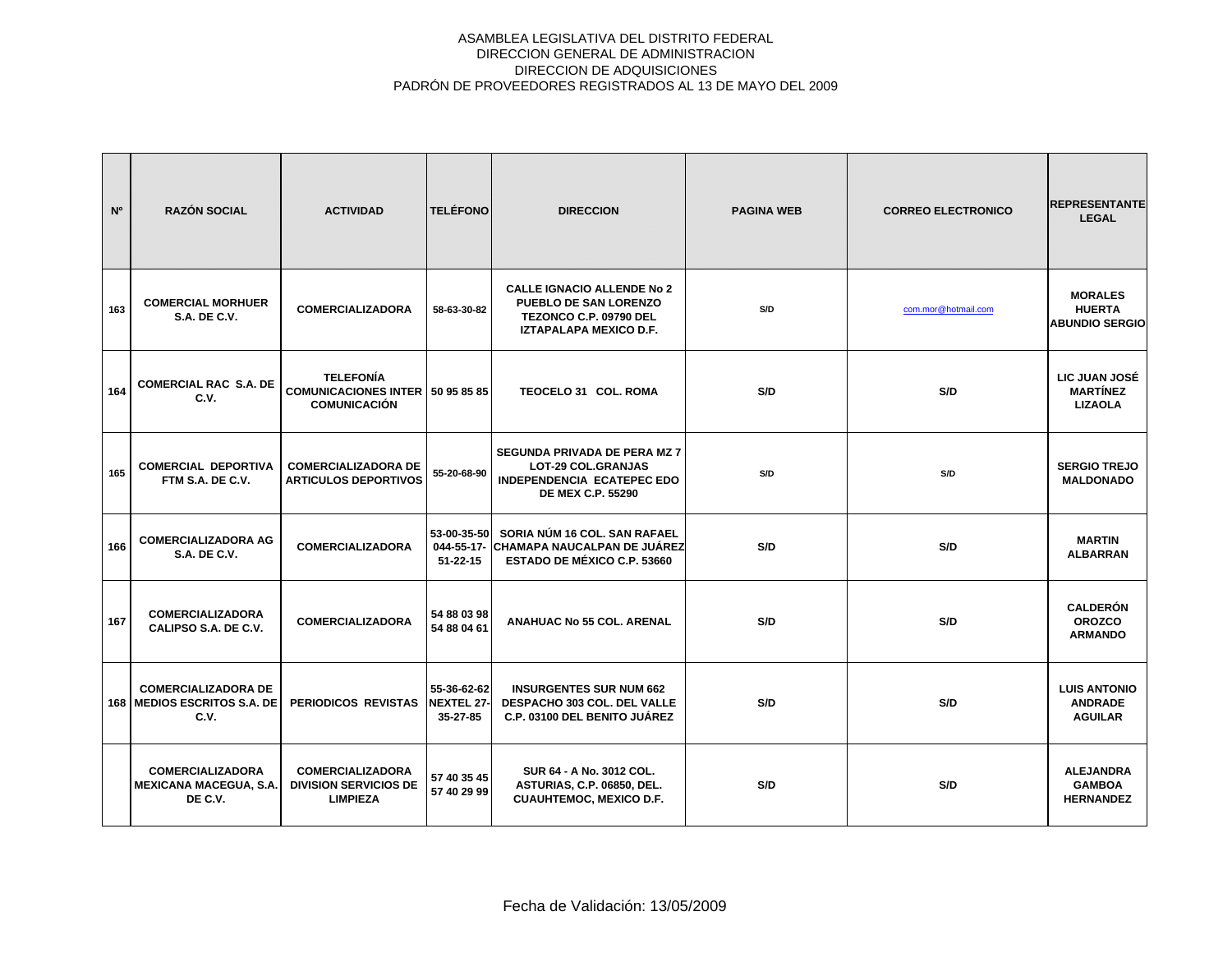| N <sup>o</sup> | <b>RAZÓN SOCIAL</b>                                                                                  | <b>ACTIVIDAD</b>                                                                    | <b>TELÉFONO</b>                                       | <b>DIRECCION</b>                                                                                                                                               | <b>PAGINA WEB</b> | <b>CORREO ELECTRONICO</b>           | <b>REPRESENTANTE</b><br><b>LEGAL</b>                                                                            |
|----------------|------------------------------------------------------------------------------------------------------|-------------------------------------------------------------------------------------|-------------------------------------------------------|----------------------------------------------------------------------------------------------------------------------------------------------------------------|-------------------|-------------------------------------|-----------------------------------------------------------------------------------------------------------------|
| 169            | <b>COMERCIALIZADORA DE</b><br><b>PRODUCTOS ALCURNIA</b><br><b>S.A. DE C.V.</b>                       | <b>COMERCIALIZADORA</b>                                                             | 56-99-94-29<br>10-85-21-64                            | TEPIC No 126-403 COL. ROMA SUR<br><b>ENTRE TLACOTALPAN TUXPAN</b><br>C.P. 06700 DEL CUAUHTEMOC                                                                 | S/D               | S/D                                 | <b>VIDAL SANCHEZ</b><br><b>NORMA</b>                                                                            |
|                | <b>COMERCIALIZADORA EL</b><br><b>170 LAGO DE LOS CHANEQUES</b><br><b>S.A. DE C.V.</b>                | <b>ABARROTES CREMERIA</b><br><b>ACCESORIOS PARA</b><br><b>CAFETERIA REFRIGERIOS</b> | 56-42-81-00<br>59-42-32-26<br>FAX 59-42-<br>$32 - 24$ | <b>CALLE VILLA ELOISA SECCIÓN B</b><br><b>MANZANA 8-AG LOTE 6 COL.</b><br><b>DESARROLLO URBANO</b><br><b>QUETZALCOATL DEL IZTAPALAPA</b><br><b>MEXICO D.F.</b> | S/D               | S/D                                 | <b>HUBER SOLORIO</b><br><b>CABRERA</b>                                                                          |
| 171            | <b>COMERCIALIZADORA EN</b><br><b>SOLUCIONES</b><br><b>INFORMÁTICAS S.A. DE</b><br><b>C.V. COMESI</b> | <b>EQUIPOS COMPUTO</b><br><b>ELECTRICO</b><br><b>CONSULTORIA ETC</b>                | 53-96-96-41<br>53-42-45-05                            | <b>CRISANTEMA NUM 429 COL.</b><br>TLATILCO C.P. 02860 DEL<br>AZCAPOTZALCO MÉXICO DF                                                                            | S/D               | S/D                                 | <b>ADOLFO</b><br><b>GONZALEZ</b><br><b>CAMACHO</b>                                                              |
| 172            | <b>COMERCIALIZADORA</b><br>GABOR S.A. DE C.V.                                                        | <b>COMERCIALIZADORA</b>                                                             | 56 46 72 33                                           | TRIGO 121-B COL. GRANJAS<br><b>ESMERALDA</b>                                                                                                                   | S/D               | S/D                                 | <b>BALDERAS</b><br><b>GONZÁLEZ</b><br><b>VÍCTOR MANUEL</b>                                                      |
| 173            | <b>COMERCIALIZADORA JOSE</b><br>RODRIGO S.A. DE C.V.                                                 | <b>COMERCIALIZADORA</b>                                                             | 55 30 49 03                                           | <b>EMILIANO CARRANZA NO 46 COL.</b><br><b>SANTA ANA</b>                                                                                                        | S/D               | S/D                                 | <b>MORALES ZAFRA</b><br><b>RODRIGO</b>                                                                          |
| 174            | <b>COMERCIALIZADORA</b><br><b>MEXPORT S.A. DE C.V.</b>                                               | <b>COMERCIALIZADORA</b>                                                             | 36-04-05-55                                           | IPROLONGACIÓN 5 DE MAO NUM 15<br>BODEGA 5 EL TORITO C.P. 53460<br><b>NAUCALPAN ESTADO DE MEXICO</b>                                                            | S/D               | S/D                                 | <b>MAURICIO</b><br><b>OTEGUI</b><br><b>LARREG.UI JOSE</b><br><b>CARMEN</b><br><b>CONTRERAS</b><br><b>MORENO</b> |
| 175            | <b>COMERCIALIZADORA</b><br>OKEY S.A. DE C.V.                                                         | <b>COMERCIALIZADORA</b>                                                             | 57-63-28-64                                           | ÍSUR 14-B NÚM 037 COL. AGRICOL.A<br>ORIENTAL DEL IZTACALCO C.P.<br>08500                                                                                       | S/D               | comercializadoraokey@prodigy.net.mx | <b>ESPERANZA</b><br><b>AVILA RAMÍREZ</b>                                                                        |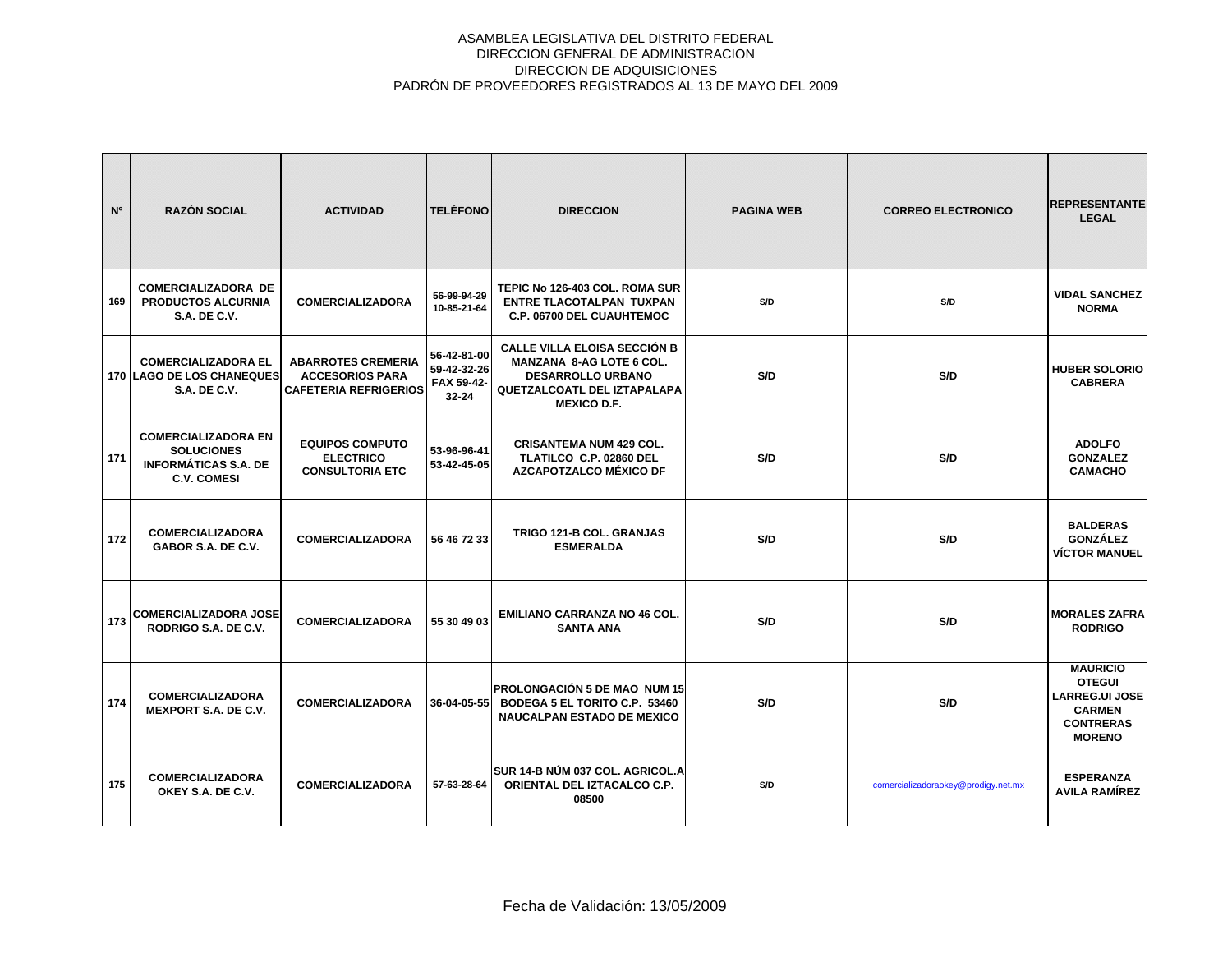| N <sup>o</sup> | <b>RAZÓN SOCIAL</b>                                                                  | <b>ACTIVIDAD</b>                                                                                                                              | <b>TELÉFONO</b>                         | <b>DIRECCION</b>                                                                                                       | <b>PAGINA WEB</b> | <b>CORREO ELECTRONICO</b> | <b>REPRESENTANTE</b><br><b>LEGAL</b>                      |
|----------------|--------------------------------------------------------------------------------------|-----------------------------------------------------------------------------------------------------------------------------------------------|-----------------------------------------|------------------------------------------------------------------------------------------------------------------------|-------------------|---------------------------|-----------------------------------------------------------|
| 176            | <b>COMERCIALIZADORA</b><br>PRODSA S.A. DE C.V.                                       | <b>COMERCIALIZADORA</b>                                                                                                                       | 55 39 37 68<br>55 32 36 93              | SUIZA NO 38 INT 2 COL. PORTALES                                                                                        | S/D               | S/D                       | <b>RAMUNDO</b><br><b>ALVARADO</b><br><b>CARRILLO</b>      |
| 177            | <b>COMERCIALIZADORA RCR</b><br><b>S.A. DE C.V.</b>                                   | <b>COMERCIALIZADORA</b>                                                                                                                       | 55-75-72-88<br>53-35-20-73              | CASCADA 104 DEPTO 1 COL. SAN<br><b>ANDRES TETEPILCO COL.</b><br>IZTAPALAPA C.P. 09440MEXICO<br>D.F.                    | S/D               | S/D                       | <b>CASTILLO ROJAS</b><br><b>JOSE RAFAEL</b>               |
| 178            | <b>COMERCIALIZADORA</b><br>SEDARI, S.A. DE C.V.                                      | <b>COMERCIALIZADORA</b>                                                                                                                       | <b>UNIFORME</b><br><b>STELAS</b><br>ETC | <b>PASEO DE LOS FRAMBOANES NUM</b><br>107 COL. PASEOS DE TAXQUEÑA<br>DEL COYOACAN MEXICO D.F. C.P.<br>04250            | S/D               | S/D                       | <b>CLAUDIA BASILA</b><br><b>OMA</b>                       |
| 179            | <b>COMERCIALIZADORA</b><br>SHEVAL S.A. DE C.V.                                       | <b>COMERCIALIZADORA</b><br><b>INCLUYENDO DISCOS</b><br><b>FONOGRAFICOS CD</b><br><b>CINTASREPRODUCTORES</b>                                   | 55-12-33-31                             | <b>INDEPENDENCIA #72 DESPACHO</b><br><b>405 COL. CENTRO</b>                                                            | S/D               | S/D                       | <b>GARCIA ROCHA</b><br><b>FELIPE</b>                      |
| 180            | <b>COMERCIALIZADORA</b><br>UCHUK 11 S.A. DE C.V.                                     | <b>COMERCIALIZADORA</b>                                                                                                                       | 55-45-60-09                             | <b>GUIZAR VALENCIA NÚM 75 PISO 5-</b><br>A COL. SAN ANDRES ATOTO<br><b>NAUCALPAN ESTADO DE MÉXICO</b><br>C.P. 53500    | S/D               | S/D                       | <b>LEAL BASURTO</b><br><b>GUILLERMO</b><br><b>ANTONIO</b> |
|                | <b>COMERCIALIZADORA</b><br>181 DISTRIBUIDORA GEMA S.A.<br>DE C.V.                    | <b>INSUMOS PARA</b><br><b>CAFETERIA</b><br><b>COMESTIBLES</b><br><b>COMERCIALIZADORA</b>                                                      | 27-35-17-34<br>90-00-26-39              | CALZADA LA VIGA No 1418 Depto<br>402 COL. Sifon Iztapalapa México DF<br>C.P. 09400                                     | S/D               | S/D                       | <b>MARCO ANTONIO</b><br><b>NAVARRETE RUIZ</b>             |
|                | <b>COMERCIALIZADORA</b><br><b>182   DISTRIBUIDORA GOLDFAM</b><br><b>S.A. DE C.V.</b> | <b>COMERCIALIZADORA</b><br><b>PRINCIPALEMNTE</b><br><b>PAPELERIA MOBILIARIO</b><br><b>UNIFORMES AUTOPARTES</b><br><b>SERVICIOS DE OFICINA</b> | 56-48-66-01                             | <b>SIRACUSA NÚM 240 EDIF E-5</b><br><b>DEPTO 304 COL. SAN NICOL.AS</b><br>TOLENTINO DEL IZTAPALAPA<br><b>MÉXICO DF</b> | S/D               | S/D                       | <b>SAID ENRIQUE</b><br><b>GOLDNER</b><br><b>GONZÁLEZ</b>  |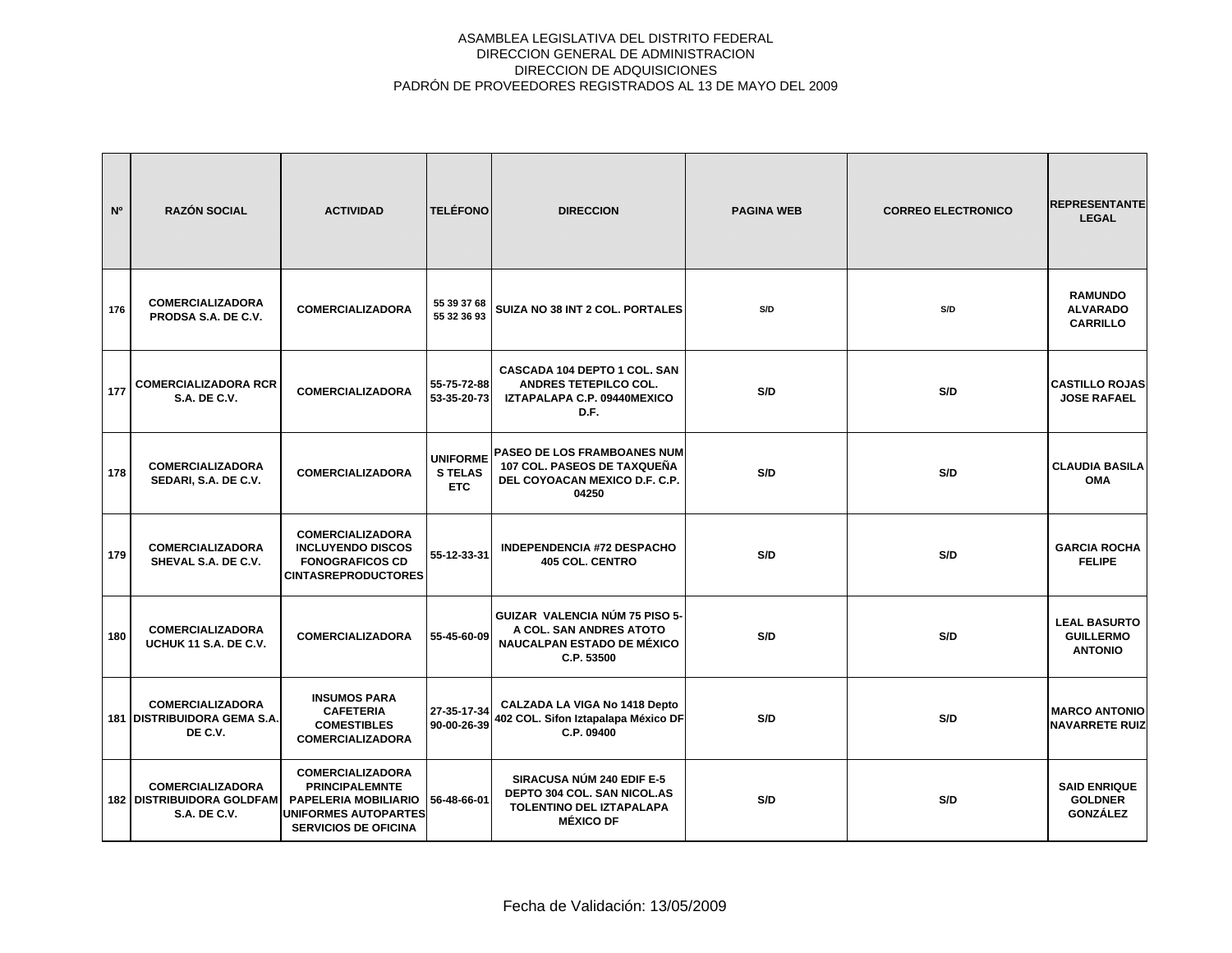| N°  | <b>RAZÓN SOCIAL</b>                                                                                 | <b>ACTIVIDAD</b>                                                                                                     | <b>TELÉFONO</b>            | <b>DIRECCION</b>                                                                                                 | <b>PAGINA WEB</b> | <b>CORREO ELECTRONICO</b> | <b>REPRESENTANTE</b><br><b>LEGAL</b>                                                                                   |
|-----|-----------------------------------------------------------------------------------------------------|----------------------------------------------------------------------------------------------------------------------|----------------------------|------------------------------------------------------------------------------------------------------------------|-------------------|---------------------------|------------------------------------------------------------------------------------------------------------------------|
| 183 | <b>COMERCIALIZADORA</b><br><b>DISTRIBUIDORA MIERES</b><br><b>S.A. DE C.V.</b>                       | <b>COMERCIALIZADORA</b>                                                                                              | 55-16-00-46                | CALLE 23 NÚM 108 COL. SAN<br>PEDRO DE LOS PINOS C.P. 03800<br><b>MEXICO D.F.</b>                                 | S/D               | S/D                       | <b>JOSE ANTONIO</b><br><b>ROSAS ORTÍZ</b>                                                                              |
| 184 | <b>COMERCIALIZADORA</b><br><b>EDIFICADORA DEL SUR</b><br><b>S.A. DE C.V.</b>                        | <b>COMERCIALIZADORA</b>                                                                                              | 55-32-64-03                | <b>AVE RIO CHURUBUSCO NUM 59-200</b><br>COL. PORTALES C.P. 03300 DEL<br><b>BENITO JUÁREZ MEXICO D.F.</b>         | S/D               | sara_rojo_g@yahoo.com.mx  | <b>APARICIO</b><br><b>SANTOS IDALIO</b>                                                                                |
| 185 | <b>COMISIÓN NACIONAL DE</b><br><b>LIBROS DE TEXTO</b><br><b>GRATUITOS</b>                           | <b>LIBROS</b>                                                                                                        | 53 21 03 18<br>53 21 03 20 | <b>RAFAEL CHECA 2 HUERTA DEL</b><br><b>CARMEN COL. A OBREG.ON</b>                                                | S/D               | S/D                       | <b>VELASCO FÉLIX</b><br><b>JORGE</b>                                                                                   |
| 186 | <b>COMISIONES</b><br><b>REPRESENTACIONES</b><br><b>INSTITUCIONALES MAGUE</b><br><b>S.A. DE C.V.</b> | <b>COMERCIALIZADORA</b><br><b>PRINCIPALMENTE</b><br><b>ELECTRICO</b><br>ELECTRONICASAUTOMOT<br><b>RIZ MEDICO ETC</b> | 56-72-35-35                | AV INDEPENDENCIA No 153 INT 5<br>COL. INDEPENDENCIA C.P. 03630<br>DELEG BENITO JUÁREZ MEXICO<br>D.F.             | S/D               | S/D                       | <b>MARCO ANTONIO</b><br><b>MARTINEZ</b><br><b>TIRADO MARTIN</b><br><b>GUEVARA</b><br><b>RIVERA</b><br><b>FRANCISCO</b> |
| 187 | <b>COMPAÑÍA IMPRESORA</b><br>KAVERS S.A. DE C.V.                                                    | <b>IMPRESIÓN</b><br><b>ENCUADERNACIÓN</b><br><b>ARTES GRÁFICAS</b>                                                   | 56-55-24-60                | <b>PROLONGACIÓN NAVAJOS MZ 3 LT</b><br>9 COL. TLALCOL.IGIA C.P. 14430<br><b>TLALPAN</b>                          | S/D               | S/D                       | <b>SALOMÉ</b><br><b>CARREÑO SOTO</b>                                                                                   |
| 188 | <b>COMPAÑÍA</b><br><b>INTERNACIONAL DE</b><br><b>DISTRIBUCIONES S.A. DE</b><br>C.V.                 | <b>EQUIPO MÉDICO</b><br><b>CIENTIFICO DE</b><br><b>LABORATORIO</b>                                                   | 85-90-65-32<br>33          | 85-90-65-25 CEFEO NÚM 25 PLANTA ALTA COL.<br><b>PRADO CHURUBUSCO DEL</b><br><b>COYOACAN MÉXICO DF C.P. 04230</b> | S/D               | S/D                       | <b>ROLANDO</b><br><b>ROMERO</b><br><b>MORADO</b>                                                                       |
| 189 | <b>COMPAÑÍA OPERADORA</b><br>DE CAFES DE CHINOSS.A.<br>DE C.V.                                      | <b>RESTAURANTE</b>                                                                                                   | 5510 1122                  | AVENIDA 5 DE MAO Nº 10-F COL.<br><b>CENTRO MEXICODF C.P. 06000</b>                                               | S/D               | S/D                       |                                                                                                                        |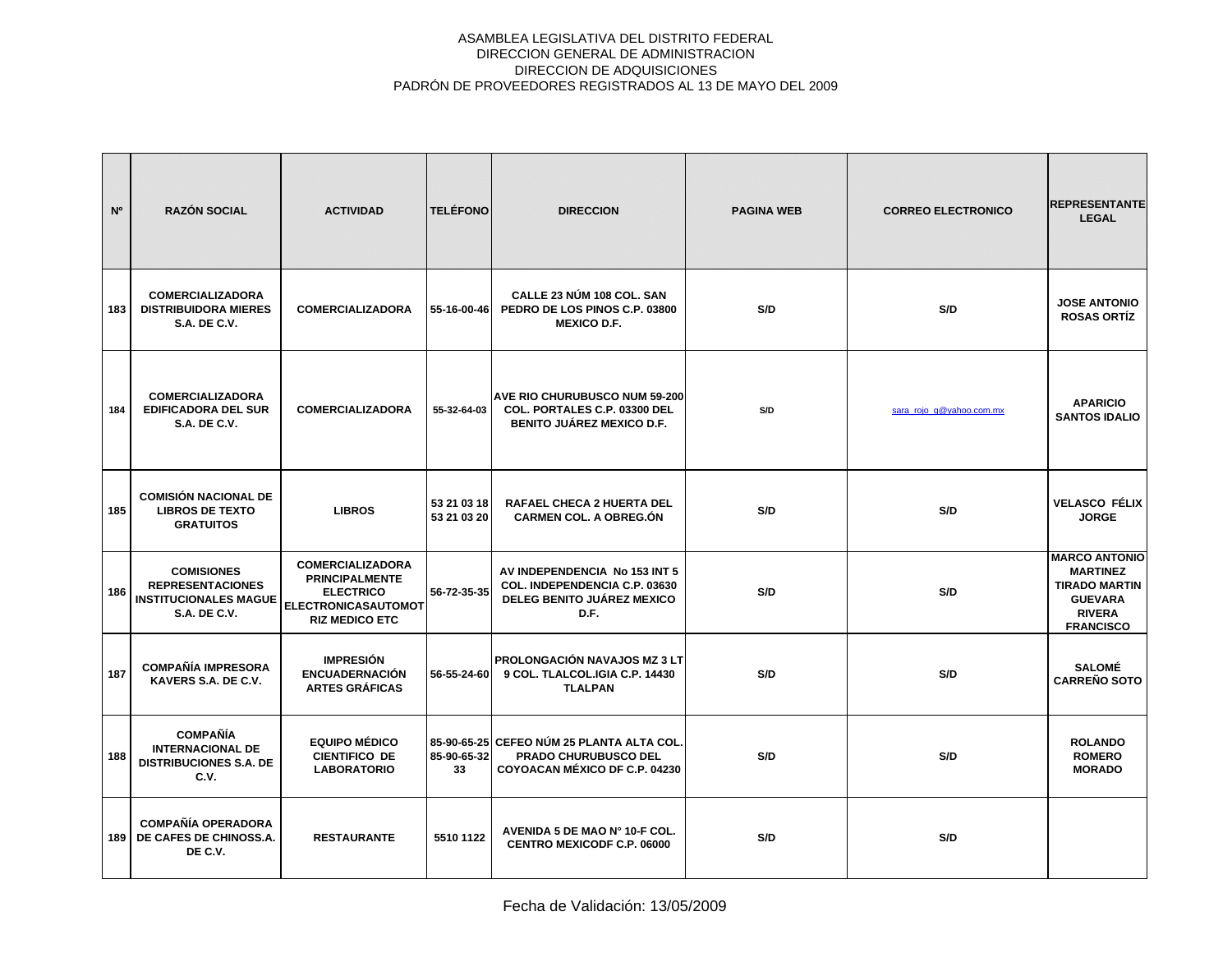| N°  | <b>RAZÓN SOCIAL</b>                                                        | <b>ACTIVIDAD</b>                                                                                                                              | <b>TELÉFONO</b>                                           | <b>DIRECCION</b>                                                                                   | <b>PAGINA WEB</b>  | <b>CORREO ELECTRONICO</b> | <b>REPRESENTANTE</b><br><b>LEGAL</b>                   |
|-----|----------------------------------------------------------------------------|-----------------------------------------------------------------------------------------------------------------------------------------------|-----------------------------------------------------------|----------------------------------------------------------------------------------------------------|--------------------|---------------------------|--------------------------------------------------------|
| 190 | <b>COMPUCENTRO S.A. DE</b><br>C.V.                                         | <b>SISTEMAS EQUIPOS DE</b><br><b>COMPUTO</b><br><b>CALCULADORAS</b><br><b>MAQUINAS DE OFC</b><br><b>EQUIPO ELÉCTRICO EN</b><br><b>GENERAL</b> | 53-63-01-02<br>50-96-10-00<br>50-96-10-36                 | PICO DE ORIZABA No 3 COL.<br><b>LOMAS OCCIPACO NAUCALPAN</b><br><b>ESTADO DE MEXICO C.P. 53247</b> | S/D                | S/D                       | <b>ADRIÁN</b><br><b>ARCHUNDIA</b><br><b>LÓPEZ</b>      |
| 191 | <b>COMTELCO DE MEXICO</b><br><b>S.A. DE C.V.</b>                           | <b>COMERCIALIZADORA</b>                                                                                                                       | 55 64 76 66<br>55 74 29 43                                | <b>MANZANILLO NO 83-902 COL.</b><br><b>ROMA</b>                                                    | S/D                | S/D                       | <b>MA FRANCISCA</b><br><b>TREJO ROMERO</b>             |
|     | <b>COMUNICACIÓN E</b><br>192 INFORMACIÓN S.A. DE C.V.<br>(REVISTA PROCESO) | <b>EDICIÓN DE PERIÓDICOS</b><br><b>REVISTAS</b>                                                                                               | 56 36 20 00<br><b>AL 91</b><br>56 36 20 92<br>56 36 20 62 | FRESAS No 13 COL. DEL VALLE<br><b>CENTRO C.P. 03100 DEL BENITO</b><br><b>JUÁREZ MEXICO D.F.</b>    | www.proceso.com.mc | buzon@proceso.com.mx      | <b>HERRERO</b><br><b>SALAZAR</b><br><b>HUMBERTO</b>    |
| 193 | <b>COMUNICACIÓN</b><br><b>ELECTRÓNICA</b><br>SISTEMATIZADA S.A. DE<br>C.V. | <b>RADIOS</b>                                                                                                                                 | 53 35 09 59                                               | ADOLFO PRIETO No 1351 COL. DEL<br><b>VALLE</b>                                                     | S/D                | S/D                       | <b>TORRES</b><br><b>FERNÁNDEZ</b><br><b>JOSÉ ÁNGEL</b> |
| 194 | <b>COMUNICACIÓN MEDIOS</b><br>MASIVOS S.A. DE C.V.                         | <b>REVISTAS PERIÓDICOS</b>                                                                                                                    | 57 05 66 15<br>57 05 15 14                                | <b>LOTERÍA NACIONAL No 7</b><br>DESPACHO 2 COL. TABACALERA                                         | S/D                | S/D                       | <b>LÓPEZ MIGUEL</b>                                    |
|     | 195 COMUNICALO S.A. DE C.V.                                                | PRODUCCIÓN DIFUSIÓN<br><b>DE PROGRAMAS DE</b><br><b>RADIO SPOTS</b><br><b>COMERCIALES ETC</b>                                                 | 55 34 79 46<br>56-04-73-92<br>55 34 69 11                 | <b>MORAS NUM 754 INT 503 COL.</b><br>ACACIAS DEL BENITO JUÁREZ C.P.<br>03240 MÉXICO DF             | S/D                | S/D                       | <b>RICARDO</b><br><b>ALEMAN ALEMAN</b>                 |
| 196 | <b>CONFECCIONES RAMAT</b><br><b>S.A. DE C.V.</b>                           | <b>VESTUARIO UNIFORMES</b>                                                                                                                    | 56 64 89 81<br>56 64 89 82<br>5664-89-83                  | <b>CENTENO 688 COL. GRANJAS</b><br>MEXICO C.P.08400 DEL IZTACALCO<br><b>MEXICO D.F.</b>            | S/D                | S/D                       | <b>MARTINEZ SOLIS</b><br><b>CLAUDIA ALICIA</b>         |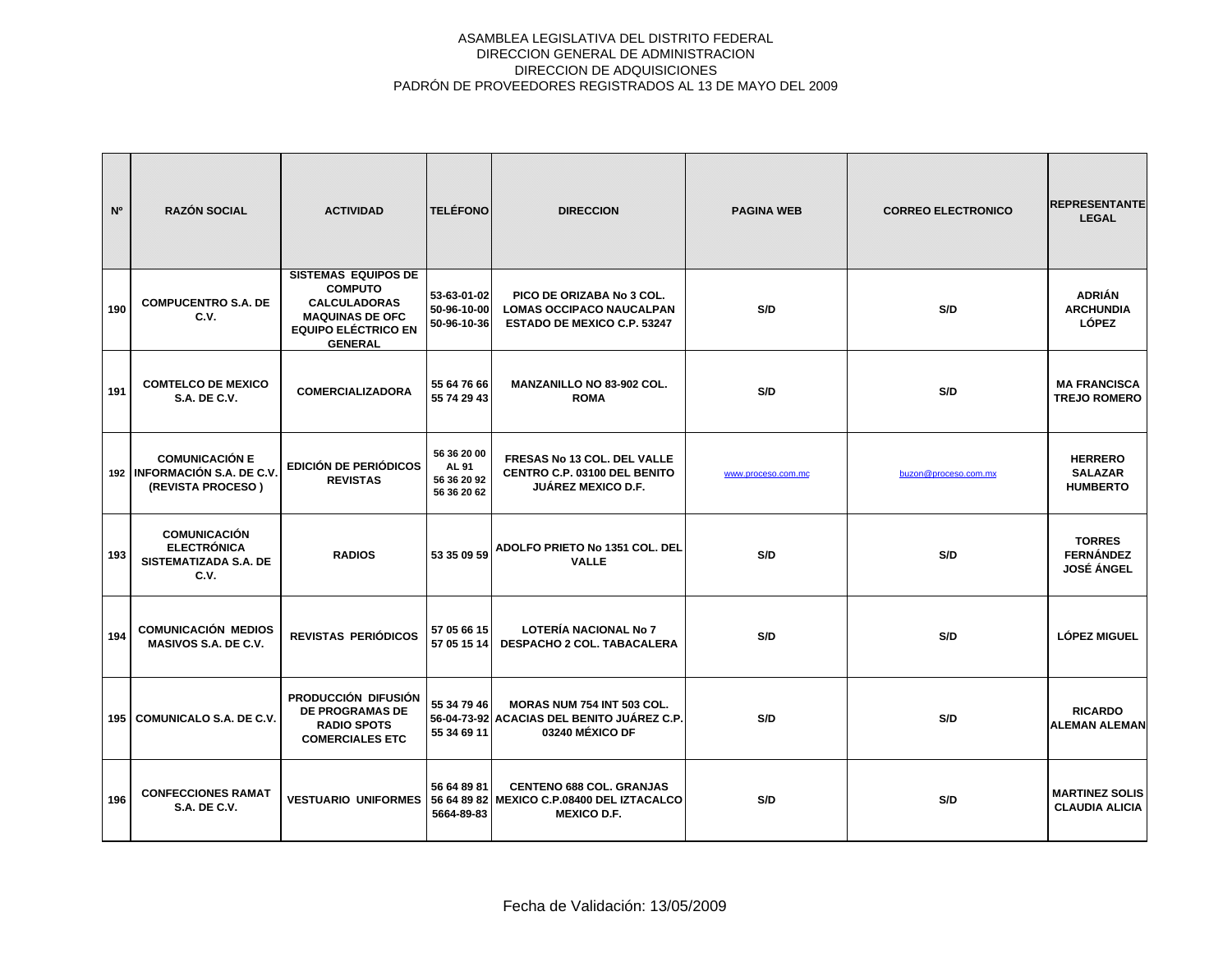| N°  | <b>RAZÓN SOCIAL</b>                                                                                     | <b>ACTIVIDAD</b>                                                                                                                                                                                                                                         | <b>TELÉFONO</b>                                          | <b>DIRECCION</b>                                                                                                      | <b>PAGINA WEB</b>    | <b>CORREO ELECTRONICO</b> | <b>REPRESENTANTE</b><br><b>LEGAL</b>                                                                |
|-----|---------------------------------------------------------------------------------------------------------|----------------------------------------------------------------------------------------------------------------------------------------------------------------------------------------------------------------------------------------------------------|----------------------------------------------------------|-----------------------------------------------------------------------------------------------------------------------|----------------------|---------------------------|-----------------------------------------------------------------------------------------------------|
| 197 | <b>CONFIA ELECTRICA S.A.</b><br>DE C.V.                                                                 | <b>MATERIAL ELECTRICO</b><br><b>ILUMINACIÓN</b>                                                                                                                                                                                                          | 55-21-49-22<br>55-21-50-80                               | <b>JOSE MA MARROQUI No 84 LOC A</b><br><b>B COL. CENTRO DELEGACIÓN</b><br><b>CUAUHTEMOC C.P. 06050 MEXICO</b><br>D.F. | S/D                  | S/D                       | <b>CLAUDIA</b><br><b>MARTINEZ</b><br><b>RODRIGUEZ</b>                                               |
| 198 | <b>CONFORT</b><br><b>ARQUITECTÓNICO DE</b><br>ILUMINACIÓN S.A. DE C.V.                                  | <b>MATERIAL ELECTRICO</b><br><b>ILUMINACIÓN</b>                                                                                                                                                                                                          | 5518-57-21<br><b>FAX</b><br>5512-69-58                   | <b>JOSE MA MARROQUI No 84 LOC C</b><br><b>COL. CENTRO DELEGACIÓN</b><br>CUAUHTEMOC C.P. 06050 MEXICO<br>D.F.          | S/D                  | S/D                       | <b>MARCIANO</b><br><b>SEQUERA</b><br><b>VAZQUEZ / JULIO</b><br><b>CESAR SÁNCHEZ</b><br><b>RAMOS</b> |
| 199 | <b>CONSIST MÉXICO S.A. DE</b><br>C.V.                                                                   | <b>CURSOS DE</b><br><b>CAPACITACIÓN EN</b><br><b>COMPUTACIÓN</b><br><b>SOFTWARE</b>                                                                                                                                                                      | 52 01 36 66                                              | <b>BLVD MANUEL ÁVILA CAMACHO</b><br>No 88 PISO 10 COL. LOMAS DE<br><b>CHAPULTEPEC</b>                                 | S/D                  | S/D                       | <b>LUÍS CARLOS</b><br><b>CHARR</b><br><b>SÁNCHEZ</b>                                                |
| 200 | <b>CONSORCIO AUDIOVISA</b><br><b>S.A. DE C.V.</b>                                                       | <b>FABRICACION,</b><br>PRODUCION,<br><b>TRANSFORMACION,</b><br><b>ADQUISICION,</b><br><b>ENAJENACION,</b><br><b>IMPORTACION,</b><br><b>EXPORTACION,</b><br><b>DISTRIBUCION Y</b><br><b>COMERIO EN GENERAL</b><br>DE EQUIPO DE<br><b>COMUNICACIÓN, DE</b> | 53 52 81 03<br>53 52 28 05<br>55 61 11 44<br>53 82 81 03 | SA INSIDRO TECPAN No. 15 COL.<br>VILLA AZCAPOTZALCO, C.P. 02000,<br>DEL. AZCAPOTZALCO, MEXICO D.F.                    | www.audiovisa.com.mx | luismayen@yahoo.com       | <b>MORALES</b><br><b>MAYEN</b><br><b>ALEJANDRO</b>                                                  |
|     | <b>CONSORCIO COMERCIAL</b><br>201 DE SERVICIOS "LA FUERZA<br><b>R&amp;R"</b>                            | <b>COMERCIALIZADORA</b>                                                                                                                                                                                                                                  | 52-43-21-56<br>52-43-21-62                               | <b>TOMAS WATSON NÚM 22 COL.</b><br>AMPLIACIÓN SINATEL C.P. 09470<br><b>MEXICO D.F.</b>                                | S/D                  | S/D                       |                                                                                                     |
| 202 | <b>CONSORCIO DE SERVICIOS</b><br><b>INTEGRALES PARA</b><br>OFICINA S.A. DE C.V.<br>(COSIO S.A. DE C.V.) | <b>COM-VTA MAQUINARIA</b><br><b>REFACCIONES PARA</b><br><b>LIMPIEZA DE JARDINES</b><br><b>OFICINAS DECORACION</b><br><b>INTERIORESY</b><br><b>EXTERIORES</b>                                                                                             | 10882881                                                 | JUPITER B-43-A COL. RINCONADA<br><b>COACALCO ENTRE VULCANO</b><br>CERES C.P. 055713 COACALCO<br><b>EDO MEXICO</b>     | S/D                  | cosio2@gmail.com          | C.P. JORGE<br><b>ALBERTO</b><br><b>FUENTES</b><br><b>DORANTES</b>                                   |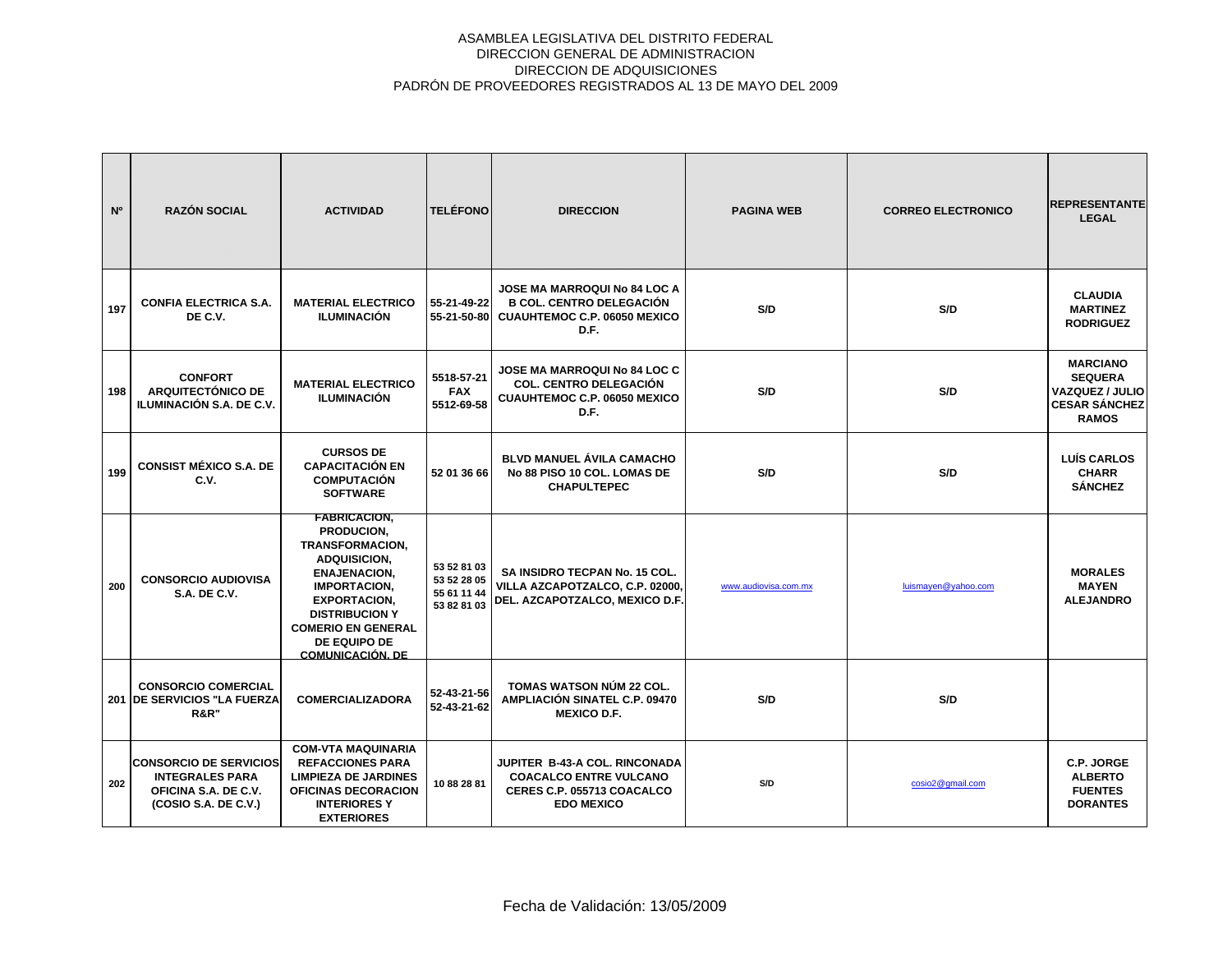| N°  | <b>RAZÓN SOCIAL</b>                                                                                                | <b>ACTIVIDAD</b>                                                                                                                               | <b>TELÉFONO</b>                                         | <b>DIRECCION</b>                                                                                                          | <b>PAGINA WEB</b> | <b>CORREO ELECTRONICO</b> | <b>REPRESENTANTE</b><br><b>LEGAL</b>                                                       |
|-----|--------------------------------------------------------------------------------------------------------------------|------------------------------------------------------------------------------------------------------------------------------------------------|---------------------------------------------------------|---------------------------------------------------------------------------------------------------------------------------|-------------------|---------------------------|--------------------------------------------------------------------------------------------|
| 203 | <b>CONSORCIO INDUSTRIAL</b><br>IPP S.A. DE C.V.                                                                    | <b>COMERCIALIZADORA CON</b><br><b>SERVICIOS DE FLETES</b><br><b>RENTA MAQUINARIA</b><br><b>CASETAS SANITARIAS</b><br><b>VTA MOBILIARIO ETC</b> | 52-77-91-93                                             | <b>BENJAMIN FRANKLIN 231 2do PISO</b><br><b>COL. HIPODROMO CONDESA DEL</b><br><b>CUAUHTEMOC C.P. 06140 MEXICO</b><br>D.F. | S/D               | S/D                       | <b>ERIKA</b><br><b>JACQUELINE</b><br>PÉREZ ALVAREZ                                         |
| 204 | <b>CONSORCIO MULTIMEDIC</b><br><b>S.A. DE C.V.</b>                                                                 | <b>MATERIAL DE CURACIÓN</b><br><b>INSTRUMENTAL</b>                                                                                             | 5565-7519<br>5565-4098                                  | AV ATLACOMULCO Nº 102<br><b>TEJABANES EDIFICIO 25</b><br>DESPACHO 401 COL. LA LOMA                                        | S/D               | S/D                       | <b>ARROO</b><br><b>GUEVARA JOSE</b><br><b>ANTONIO</b>                                      |
| 205 | <b>CONSORCIO PAPELERO</b><br><b>S.A. DE C.V.</b>                                                                   | <b>PAPELERIA ARTICULOS</b><br><b>DE OFICINA</b>                                                                                                | 56-97-27-77<br><b>FAX</b><br>56-97-36-98                | <b>MAÍZ No 122-B COL. GRANJAS</b><br>ESMERALDA C.P. 09810 DELEG<br>IZTAPALAPA MEXICO D.F.                                 | S/D               | conpasa@yahoo.com.mx      | <b>JOSE LUIS</b><br><b>ALMAGUER</b><br><b>HERNANDEZ</b>                                    |
| 206 | <b>CONSTRUCCIONES</b><br><b>ARQUITECTONICAS</b><br>DISEÑO INDUSTRIAL S.A.<br>DE C.V./ CADISA                       | CONSTRUCTORA DISEÑO 01 722-199-<br><b>ETC</b>                                                                                                  | 85-08                                                   | <b>MIGUEL HIDALGO No67 COL.</b><br><b>FRACCIONAMIENTO INDUSTRIAL</b><br><b>TOLUCA TOLUCA EDO MEX</b>                      | S/D               | S/D                       | <b>ARQ ESTRADA</b><br><b>AVILA PEREZ</b>                                                   |
| 207 | <b>CONSTRUCCIONES</b><br>CASTILLA S.A. DE C.V.                                                                     | <b>CONSTRUCCIÓN DE OBRA</b><br><b>MANTENIMIENTO</b>                                                                                            | 54 29 65 54<br>044 55<br>21 85 05 67                    | BENITO JUÁREZ MZ 156 LT 11<br><b>TENORIOS IZTAPALAPA</b>                                                                  | S/D               | S/D                       | <b>CASTILLA</b><br><b>OSORIO</b><br><b>HONORATO</b>                                        |
|     | <b>CONSTRUCCIONES</b><br><b>MANTENIMIENTO Y</b><br>210   SERVICIOS DE INGENIERIA<br>Y ARQUITECTURA S.A. DE<br>C.V. | <b>CONSTRUCCION,</b><br><b>SERVICIOS DE</b><br><b>INGENIERIA Y</b><br><b>ARQUITECTURA</b>                                                      | 53-05-36-95<br>53-0513 45<br>53-05-09-65<br>53 05 36 38 | <b>CALLE TLALOC No 22 COL. CERRO</b><br>GRANDE, C.P. 52927, ATIZAPAN DE<br>ZARAGOZA, EDOMEX                               | S/D               | S/D                       | <b>CORTES</b><br><b>SPINDOLA</b><br><b>ALBERTO</b><br>ARQ. ALBERTO<br><b>CORTES GARCIA</b> |
| 209 | <b>CONSTRUCCIONES Y</b><br><b>MODERNIZACIONES S.A.</b><br>DE C.V.                                                  | <b>MANTENIMIENTO DE</b><br><b>ELEVADORES</b>                                                                                                   | 5822-<br>07845824-<br>0472                              | <b>EUGENIO ROSTAUD No 9 COL.</b><br>NUEVO ATIZAPAN DE ZARAGOZA                                                            | S/D               | S/D                       | <b>MARTINEZ</b><br><b>MARTINEZ</b><br><b>ARMANDO</b>                                       |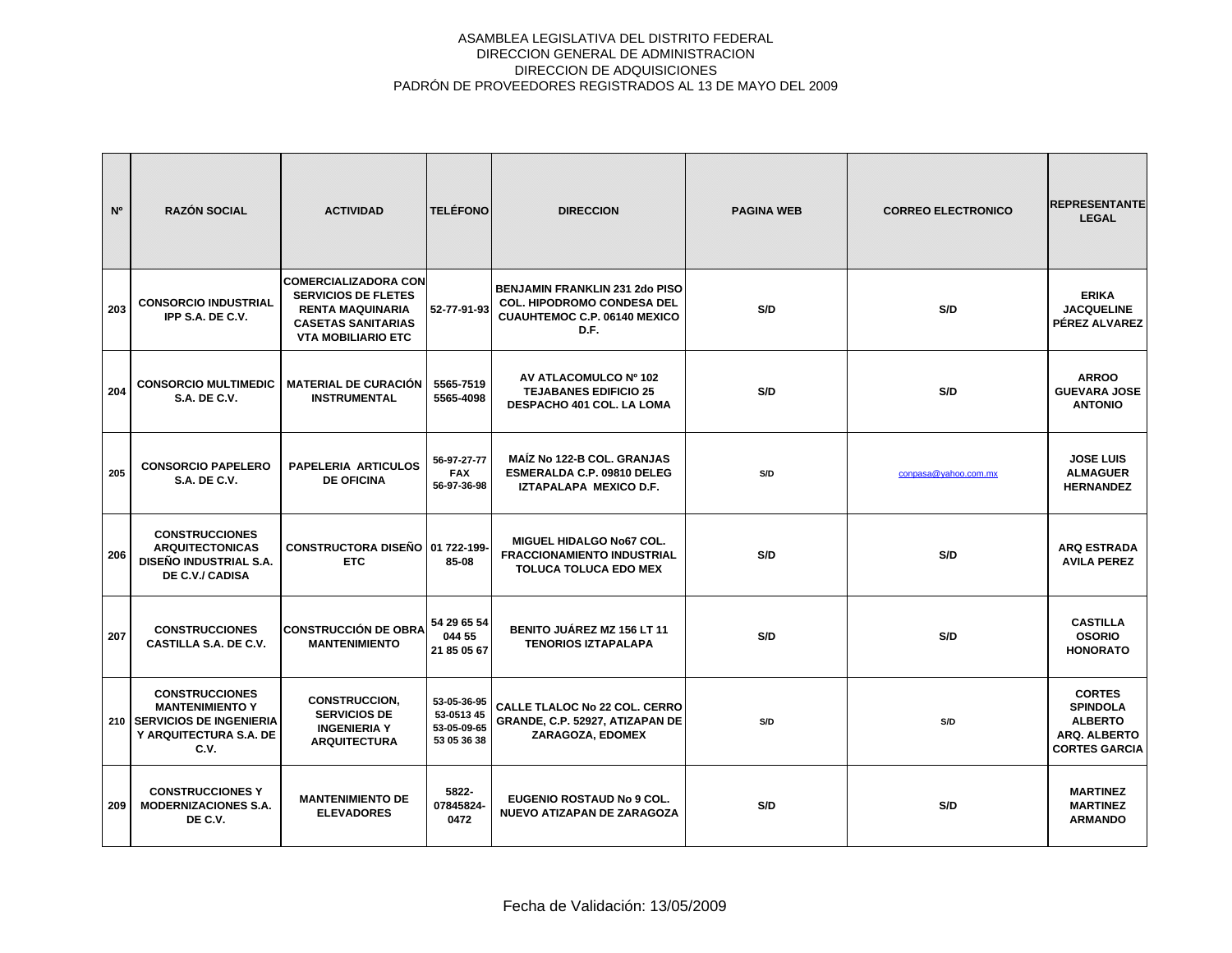| N°  | <b>RAZÓN SOCIAL</b>                                                              | <b>ACTIVIDAD</b>                                                                                                                                                                | <b>TELÉFONO</b>                                 | <b>DIRECCION</b>                                                                                                                                                                                    | <b>PAGINA WEB</b> | <b>CORREO ELECTRONICO</b> | <b>REPRESENTANTE</b><br><b>LEGAL</b>                                       |
|-----|----------------------------------------------------------------------------------|---------------------------------------------------------------------------------------------------------------------------------------------------------------------------------|-------------------------------------------------|-----------------------------------------------------------------------------------------------------------------------------------------------------------------------------------------------------|-------------------|---------------------------|----------------------------------------------------------------------------|
| 208 | <b>CONSTRUCCIONES VIUSA</b><br><b>S.A. DE C.V.</b>                               | <b>MANTENIMIENTO</b><br><b>SUPERVISION</b><br><b>ARQUITECTURA</b>                                                                                                               |                                                 | SANTA CRUZ No 447 INT 5B-102<br>58-63-68-57 COL. LOS OLIVOS DEL TLAUAC C.P.<br>13210                                                                                                                | S/D               | S/D                       | <b>C.P. LUZ MARIA</b><br><b>SÁNCHEZ</b>                                    |
| 211 | <b>CONSTRUCTORA</b><br><b>CONTRABSA S.A. DE C.V.</b>                             | <b>CONSTRUCCIONES</b><br><b>REMODELACIONES</b><br><b>PROECTOS ARQ</b><br><b>ACABADOS PRO DE</b><br><b>INSTALACIONES</b>                                                         | 55-23-44-03                                     | <b>ECONOMICO # 8 COL. SECCION</b><br><b>SEPTIMA CHILPANCINGO GRO</b>                                                                                                                                | S/D               | S/D                       | <b>RODRIGUEZ</b><br><b>MONZALVO</b><br><b>BENJAMIN</b>                     |
| 212 | CONSTRUCTORA COPILCO CONSTRUCTORA DISEÑO<br><b>S.A. DE C.V.</b>                  | <b>ETC</b>                                                                                                                                                                      | 56 19 80 90<br>55 19 97 93                      | AV VENUSTIANO CARRANZA No<br>125 COL. VILLA COYOACAN C.P.<br>04000 DEL COYOACAN MEXICO D.F.                                                                                                         | S/D               | S/D                       | <b>MARIO SOLERO</b><br><b>CASTRO</b><br><b>HECTOR LOO</b><br><b>GARCIA</b> |
| 213 | <b>CONSTRUCTORA</b><br><b>EDIFICADORA LAUCUÑA</b><br><b>S.A. DE C.V.</b>         | <b>MECÁNICA DE SUELO</b>                                                                                                                                                        | 5544 6017<br>5544 4016<br><b>EXT130</b>         | <b>CRUZ DEL CAMPO SANTO No 60</b><br><b>COL. SANTA CRUZ DEL MONTE</b>                                                                                                                               | S/D               | S/D                       | <b>ACUÑA TINOCO</b><br><b>LAURA LETICIA</b>                                |
| 214 | <b>CONSTRUCTORA</b><br><b>ORGANIZADORA DEL</b><br>SURESTE S.A. DE C.V.           | <b>MATERIALES PARA</b><br><b>CONSTRUCCIÓN</b><br><b>PROECTOS ARQ E ING</b><br><b>ETC</b>                                                                                        |                                                 | AV LA HUERTA EDIF FORTIN 95-F<br>56-03-33-98 DEPTO 212 COL.VILLACOAPA DEL<br>TLALPAN C.P. 14390 MEXICO D.F.                                                                                         | S/D               | S/D                       |                                                                            |
|     | <b>CONSULTORES DE LA</b><br>CUENCA, S.A. DE C.V.                                 | <b>CONSTRUCCION,</b><br>SUPERVISION,<br><b>COORDINACION DE TODO</b><br><b>TIPO DE OBRAS</b><br><b>PUBLICAS O PRIVADAS</b><br><b>EN LA RAMA DE LA</b><br><b>INGENIERIA CIVIL</b> | 01 228<br>843 44 80<br>843 44 80<br>55 32 64 16 | EMILIO LEYESGUI No. 904-D, COL.<br>ENCINAL, C.P. 91180, MUNICIPIO<br>JALAPA, VERACRUZ MEXICO.<br>AV. RIO CHURUBUSCO No. 59 INT.<br>200 COL PORTALES, C.P. 03300,<br>DEL. BENITO JUAREZ, MEXICO D.F. | S/D               | S/D                       | ARQ.<br><b>ESPERANZA</b><br><b>HERNANDEZ</b><br><b>ESCORCIA</b>            |
| 215 | <b>CONSULTORES EN</b><br><b>SERVICIOS</b><br><b>AUTOMOTRICES S.A. DE</b><br>C.V. | <b>MANTENIMIENTO</b><br><b>AUTOMOVILES</b>                                                                                                                                      | 55 87 10 43<br>55 87 08 15                      | CALZCOL.TONGO No 155-6 COL.<br><b>TRABAJADORES DEL HIERRO</b>                                                                                                                                       | S/D               | S/D                       | <b>HERNANDEZ</b><br><b>NAVARRO</b><br><b>FRANCISCO</b><br><b>JAVIER</b>    |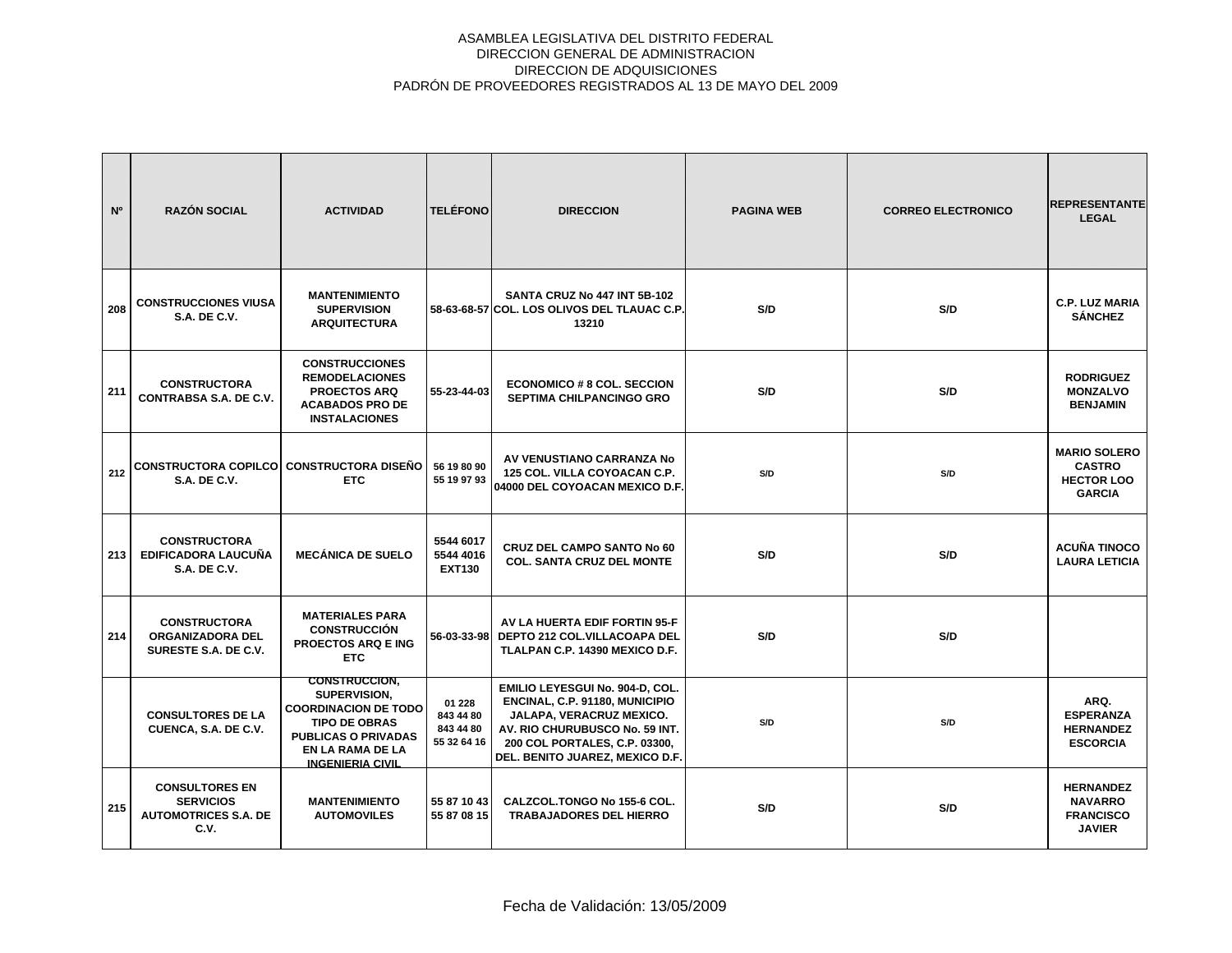| N°  | <b>RAZÓN SOCIAL</b>                                                                                      | <b>ACTIVIDAD</b>                                                                                                                       | <b>TELÉFONO</b>                  | <b>DIRECCION</b>                                                                                                       | <b>PAGINA WEB</b> | <b>CORREO ELECTRONICO</b> | <b>REPRESENTANTE</b><br><b>LEGAL</b>                                 |
|-----|----------------------------------------------------------------------------------------------------------|----------------------------------------------------------------------------------------------------------------------------------------|----------------------------------|------------------------------------------------------------------------------------------------------------------------|-------------------|---------------------------|----------------------------------------------------------------------|
| 216 | <b>CONSULTORES EN</b><br><b>SISTEMAS</b><br>ADMINISTRATIVOS S.A. DE<br>C.V.                              | <b>IMPLEMENTACIÓN DE</b><br><b>SISTEMAS</b><br><b>MANTENIMIENTO</b><br><b>SERVICIO</b>                                                 | 53 39 96 63                      | <b>CALENDULA 103 COL. XOTEPINGO</b><br><b>COYOACAN</b>                                                                 | S/D               | S/D                       | <b>ELVIRA</b><br><b>SANDOVAL</b><br><b>MARIA</b><br><b>ANTONIETA</b> |
| 217 | <b>CONSULTORES</b><br><b>ESPECIALIZADO EN</b><br><b>TECNOLOGÍA DE</b><br><b>INFORMÁTICA S.A. DE C.V.</b> | <b>MANTENIMIENTO EQUIPO</b><br><b>INFORMÁTICO</b><br><b>CABLEADO</b><br><b>ESTRUCTURADO</b>                                            | 53 78 25 22<br>56 68 40 80       | <b>BLVD MANUEL AVILA CAMACHO</b><br><b>COL. PIRULES</b>                                                                | S/D               | S/D                       | <b>RENOSO</b><br><b>ORTEGA JUAN</b><br><b>GABRIEL</b>                |
| 218 | <b>CONSULTORES</b><br><b>PRODUCTOS</b><br><b>INFORMÁTICOS S.A. DE</b><br>C.V.                            | <b>EQUIPO DE COMPUTO</b><br><b>IMPRESIÓN</b><br><b>REPRODUCCIÓN</b><br><b>SOFTWARE</b><br><b>CONSUMIBLES SOPORTE</b><br><b>TÉCNICO</b> | 5425-20-43<br>15-20-36-82        | DEL RIO NÚM 5 COL. LA<br>ANGOSTURA DEL ALVARO<br>OBREG.ON C.P. 01770 MEXICO D.F.                                       | S/D               | S/D                       | <b>ALVARO</b><br><b>HERNÁNDEZ</b><br><b>ESTRADA</b>                  |
| 219 | <b>CONSULTORES</b><br><b>VALUADORES DE</b><br><b>EMPRESAS SC</b>                                         | <b>CONSULTORES</b><br><b>VALUADORES</b>                                                                                                | 52 72 20 22<br>FAX 52 71<br>0270 | AV CONSTITUENTES No 345-410                                                                                            | S/D               | S/D                       | <b>ARIAS ROMÁN</b><br><b>JAVIER</b>                                  |
| 220 | <b>CONSULTORIA INTEGRAL</b><br>PARA LA EXCELENCIA EN<br><b>LOS NEGOCIOS S.A. DE</b><br>C.V.              | <b>BANQUETES ALQUILER</b><br><b>DE EQUIPO</b>                                                                                          | 53 36 57 81<br>FAX 53 36<br>5782 | AV TASQUEÑA 1333 PH COL.<br><b>CAMPESTRE CHURUBUSCO</b>                                                                | S/D               | S/D                       | <b>ECHEVERRÍA</b><br><b>LÓPEZ ERNESTO</b><br><b>FABIÁN</b>           |
| 221 | CONSUTEC S.A. DE C.V.                                                                                    | <b>CONSTRUCCIÓN</b><br><b>REMODELACIÓN</b><br><b>INSTALACIÓN</b><br><b>REESTRUCTURACIÓN ETC</b>                                        | 56-19-08-16                      | <b>TOTONACAS MZ 51 LOTE 9</b><br>COL.AJUSCO C.P. 04300 DEL<br><b>COYOACAN MEXICO D.F.</b>                              | S/D               | S/D                       | <b>SARA ROJO</b><br><b>GONZALEZ</b>                                  |
| 222 | <b>CONTACTO BRAILLE AC</b>                                                                               | Enseñanza del Braille<br><b>Curoso Seminiarios</b><br>material didactico mat<br>lectura de enseñanza etc                               | 52-77-46-56                      | <b>LAURO AGUIRRE 212 COL.</b><br><b>AGRICULTURA C.P. 11360</b><br><b>DELEGACIÓN MIGUEL HIDALGO</b><br><b>MÉXICO DF</b> | S/D               | S/D                       | <b>PULIDO VAZQUEZ</b><br><b>JORGE JESUS</b>                          |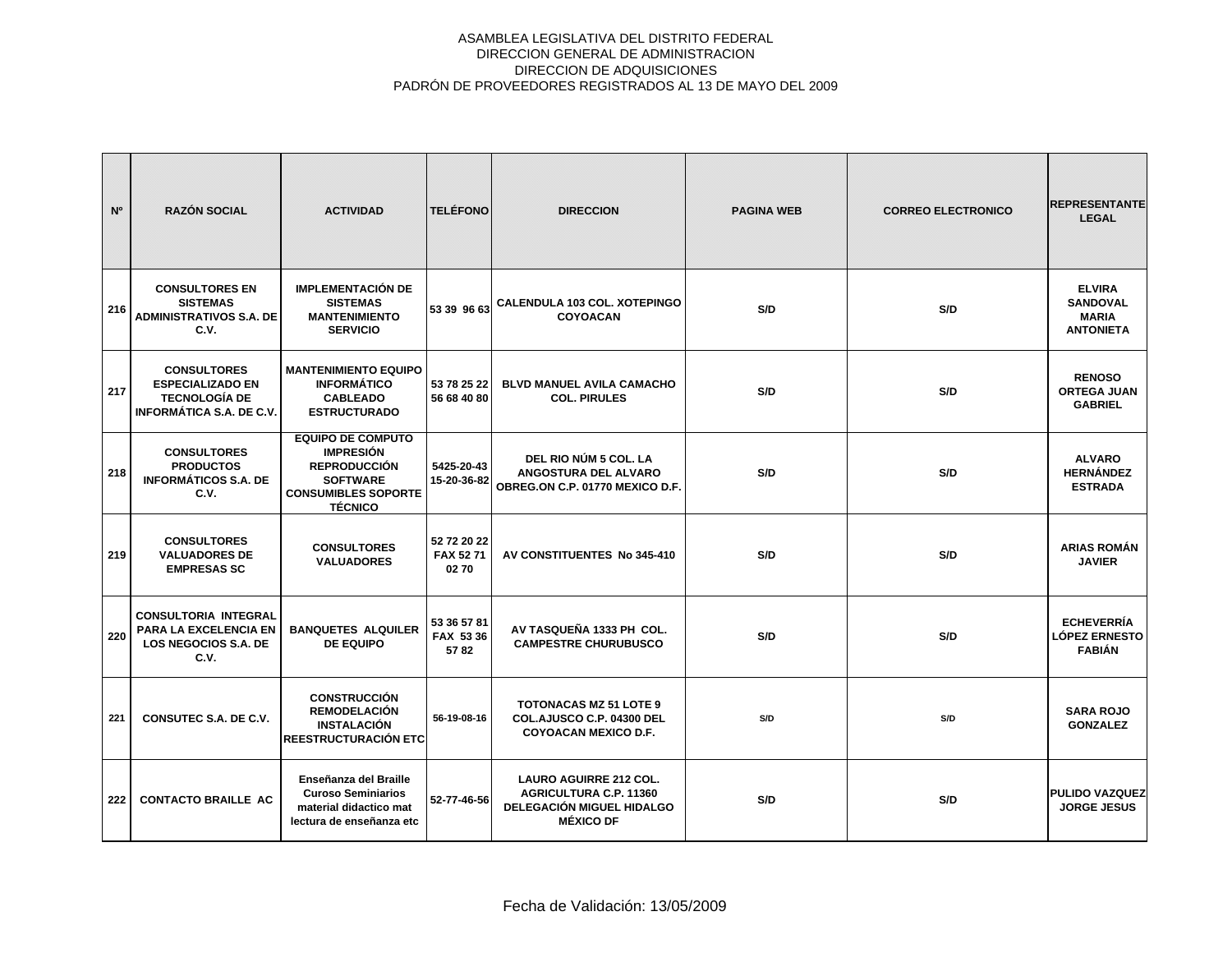| N <sup>o</sup> | <b>RAZÓN SOCIAL</b>                                                              | <b>ACTIVIDAD</b>                                                                                                              | <b>TELÉFONO</b>                                                                      | <b>DIRECCION</b>                                                                                                   | <b>PAGINA WEB</b>           | <b>CORREO ELECTRONICO</b> | <b>REPRESENTANTE</b><br><b>LEGAL</b>                                        |
|----------------|----------------------------------------------------------------------------------|-------------------------------------------------------------------------------------------------------------------------------|--------------------------------------------------------------------------------------|--------------------------------------------------------------------------------------------------------------------|-----------------------------|---------------------------|-----------------------------------------------------------------------------|
| 223            | <b>CONTADORES PUBLICOS</b><br><b>HERNÁNDEZ IRIGOEN</b><br><b>COHEN AMELIO SC</b> | <b>AUDITORES</b>                                                                                                              | 5575-0781<br><b>FAX</b><br>5577-7533                                                 | AV INSURGENTES SUR NO 1188<br>PISO 9 COL. DEL VALLE C.P. 03100<br>DEL BENITO JUAREZ MEXICO D.F.                    | S/D                         | hic@hicoa.com.mx          | <b>HERNÁNDEZ</b><br><b>IRIGOEN CESAR</b><br><b>RAMON</b>                    |
| 224            | <b>CONTINENTAL PAPELERA</b><br>DE MEXICO S.A. DE C.V.                            | <b>PAPELERÍA ARTÍCULOS</b><br><b>DE OFICINA</b>                                                                               | 54 42 18 81<br><b>FAX 54 42</b><br>1882                                              | <b>SAN ANDRÉS ATOTO COL.</b><br><b>INDUSTRIAL ATOTO</b>                                                            | S/D                         | S/D                       | <b>GARCÍA</b><br><b>SALAZAR RAÚL</b><br><b>ADELFO</b>                       |
| 225            | <b>CONTRERAS ESPINOSA</b><br><b>MARIA BERTA PATRICIA</b>                         | <b>CAFÉ</b>                                                                                                                   | 56-87-51-55<br>56-72-11-69<br>FAX 5532-<br>54-79 CEL<br>044-55-54-<br>$00 - 25 - 50$ | <b>CONCEPCION BEISTEGUI 1745 503</b><br>NARVARTE DEL BENITO JUÁREZ<br>C.P. 03020                                   | S/D                         | S/D                       | <b>CONTRERAS</b><br><b>ESPINOSA MARIA</b><br><b>BERTA</b>                   |
| 226            | <b>CONTRERAS HERNÁNDEZ</b><br><b>VERÓNICA ALEJANDRA</b>                          | <b>IMPRESOS</b>                                                                                                               | <b>FAX: 56-14-</b><br>86-16                                                          | EVA SAMANO DE LÓPEZ MATEOS<br><b>MZ 1 LT 2 COL. ALBARRADA DE</b><br>IXTAPALAPA MÉXICO DF                           | S/D                         | S/D                       | <b>CONTRERAS</b><br><b>HERNÁNDEZ</b><br><b>VERONICA</b><br><b>ALEJANDRA</b> |
| 227            | <b>CONTROLSEC S.A. DE C.V.</b>                                                   | <b>MANTTO RAYOS X</b>                                                                                                         | 53 82 06 64<br><b>FAX</b><br>53<br>83 16 13                                          | AV SAN PABLO No 79-B COL.<br><b>RENOSA TAMAULIPAS C.P. 02200</b><br>DEL AZCAPOTZALCO MEXICO D.F.                   | www.controlsec.com          | controlsec@prodigy.net.mx | <b>HUANTE PEREZ</b><br><b>JESUS</b>                                         |
|                | <b>CONVERSIONES ALFA, S.A.</b><br>DE C.V.                                        | <b>VENTA DE AMBULANCIAS,</b><br><b>OFICINAS MOBILES Y</b><br><b>TODO TIPO DE</b><br><b>CONVERSIONES</b><br><b>AUTMOTRICEZ</b> | 56 00 03 50<br>56 94 33 56<br>19 99 76 70<br>19 99 76 72<br>56 94 33 72              | CALLE 24 DE MARZO DE 1857 No.<br>1964 COL. LEYES DE REFORMA,<br>C.P. 09310, DEL. IZTAPALAPA.<br><b>MEXICO D.F.</b> | www.conversionesalfa.com.mx | convalfa@prodigy.net.mx   | <b>SANGUINO</b><br><b>ROVIRA</b><br><b>ARMANDO</b><br><b>ALFONSO</b>        |
| 228            | <b>CONVERSIONES</b><br><b>ESPECIALES S.A. DE C.V.</b>                            | <b>FABRICACIÓN</b><br><b>DISTRIBUCIÓN DE</b><br><b>AMBULANCIAS</b>                                                            | 55-43-22-12;<br>FAX: 55-43-<br>14-14                                                 | AV INSURGENTES SUR N 686 DEP<br>303 COL. DEL VALLE DEL B<br><b>JUÁREZ MEXICO D.F. C.P. 03100</b>                   | www.grupodespa.com.mx       | grupodespa@prodigy.net.mx | <b>HERNÁNDEZ</b><br><b>OJESTO</b><br><b>MARTÍNEZ LUIS</b><br><b>ALBERTO</b> |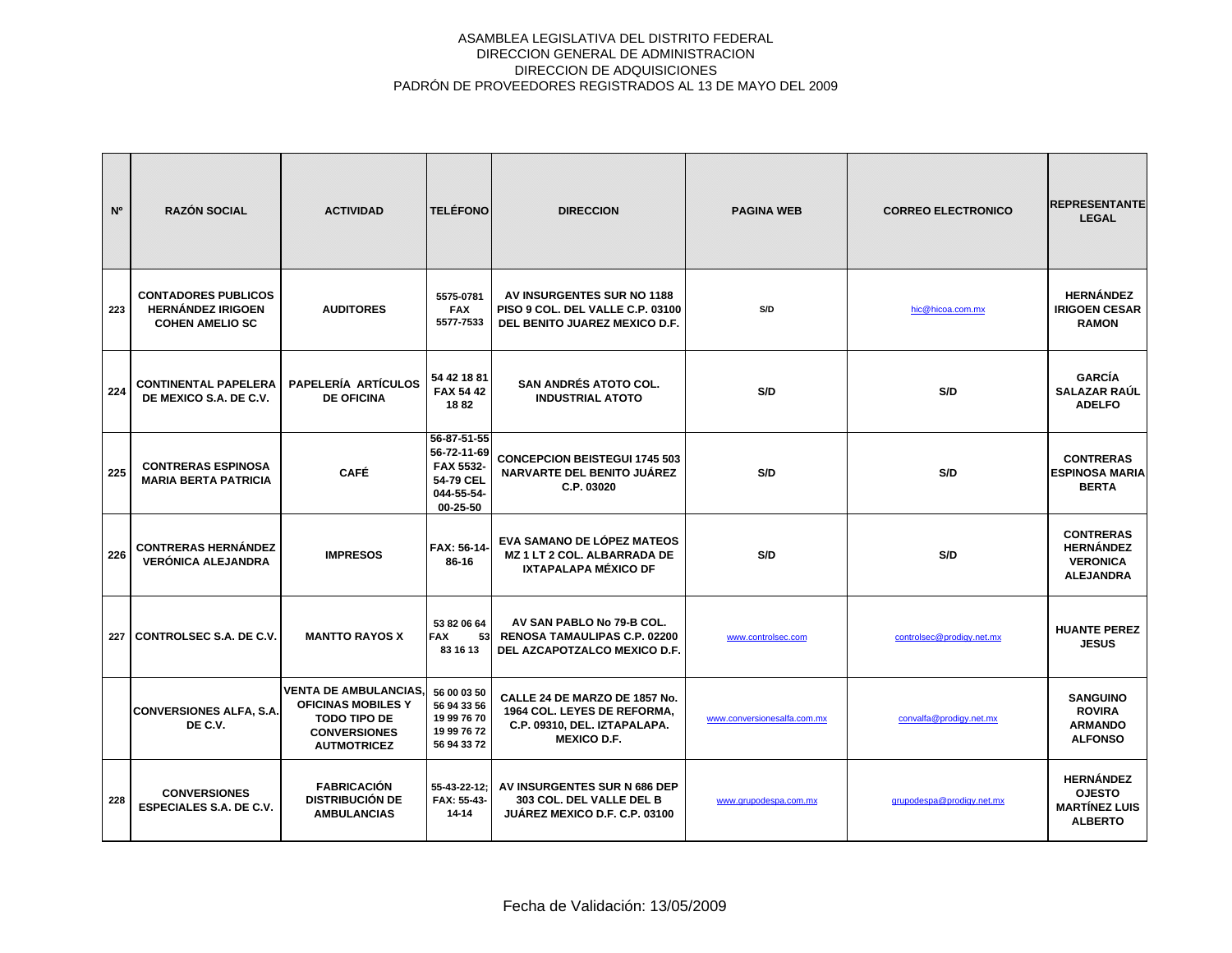| N <sup>o</sup> | <b>RAZÓN SOCIAL</b>                                                                                            | <b>ACTIVIDAD</b>                                        | <b>TELÉFONO</b>               | <b>DIRECCION</b>                                                                                       | <b>PAGINA WEB</b> | <b>CORREO ELECTRONICO</b> | <b>REPRESENTANTE</b><br><b>LEGAL</b>                                   |
|----------------|----------------------------------------------------------------------------------------------------------------|---------------------------------------------------------|-------------------------------|--------------------------------------------------------------------------------------------------------|-------------------|---------------------------|------------------------------------------------------------------------|
| 229            | <b>COORDINACIÓN DE</b><br><b>SERVICIOS EN</b><br><b>INFORMÁTICA S.A. DE C.V.</b>                               | <b>COMPUTO CONSUMIBLES</b>                              | 56 33 82 82<br>56 34 01 77    | <b>LABORATORISTAS No 10 COL. EL</b><br>SIFÓN IZTAPALAPA                                                | S/D               | S/D                       | <b>HÉCTOR</b><br><b>ANTONIO RINCÓN</b><br><b>MEZA</b>                  |
| 230            | <b>COORDINADORA</b><br><b>MEXICANA DE</b><br><b>RESTAURANTES S.A. DE</b><br>C.V.                               | <b>FRUTAS RESTAURANTE</b>                               | 55 12 73 60<br>55 21 22 34    | AV 5 DE MAO No 10 A COL.<br><b>CENTRO</b>                                                              | S/D               | S/D                       | <b>AGUIRRE</b><br><b>RIESTRA JUAN</b><br><b>CARLOS</b>                 |
|                | 231 CORPOANTAR S.A. DE C.V.                                                                                    | <b>UNIFORMES</b>                                        | 56 87 72 16<br>56 87 75 79    | <b>REPUBLICA DE CHILE No 13 INT 205</b><br>COL. CENTRO C.P. 06010 DEL<br><b>CUAUHTEMOC MEXICO D.F.</b> | S/D               | S/D                       | <b>LÓPEZ BELTRÁN</b><br><b>JOVANI</b>                                  |
|                | <b>CORPORACIÓN DE</b><br>232 NOTICIAS E INFORMACIÓN TELEVISIÓN CNI CANAL 40 54 88 24 40<br><b>S.A. DE C.V.</b> |                                                         |                               | <b>WTC MONTECITO No 38 PISO 40</b><br><b>COL. NÁPOLES</b>                                              | S/D               | S/D                       | <b>RAMUNDO</b><br><b>NÚÑEZ</b><br><b>ALEJANDRO</b><br><b>MARGARITO</b> |
| 233            | <b>CORPORACION DE</b><br><b>SERVICIOS NACIONALES</b><br><b>S.A. DE C.V.</b>                                    | <b>COMERCIALIZADORA</b>                                 | 5564 6532                     | TENANGO No 16 COL. ROMA SUR                                                                            | S/D               | S/D                       | <b>ROMERO</b><br><b>TORRES MARIA</b><br><b>DEL REFUGIO</b>             |
| 234            | <b>CORPORACIÓN NOVA</b><br>VISIÓN S DE SL DE CV                                                                | TELE COMUNICACIONES<br><b>SK TV</b>                     | 54 48 40 00<br><b>EXT6501</b> | <b>INSURGENTES SUR 694 COL. DEL</b><br><b>VALLE</b>                                                    | S/D               | S/D                       | PÉREZ PRIETO<br>LUÍS ALBERTO                                           |
| 235            | <b>CORPORACIÓN PAPELERA</b><br>EL SÓTANO S.A. DE C.V.                                                          | <b>ARTÍCULOS DE</b><br>PAPELERÍA PARA<br><b>OFICINA</b> | 55465451<br>55661240          | <b>GÓMEZ FARIAS No 67 COL. SAN</b><br><b>RAFAEL</b>                                                    | S/D               | S/D                       | VILLANUEVA<br><b>ALBARAN</b><br><b>ARTURO FDO</b>                      |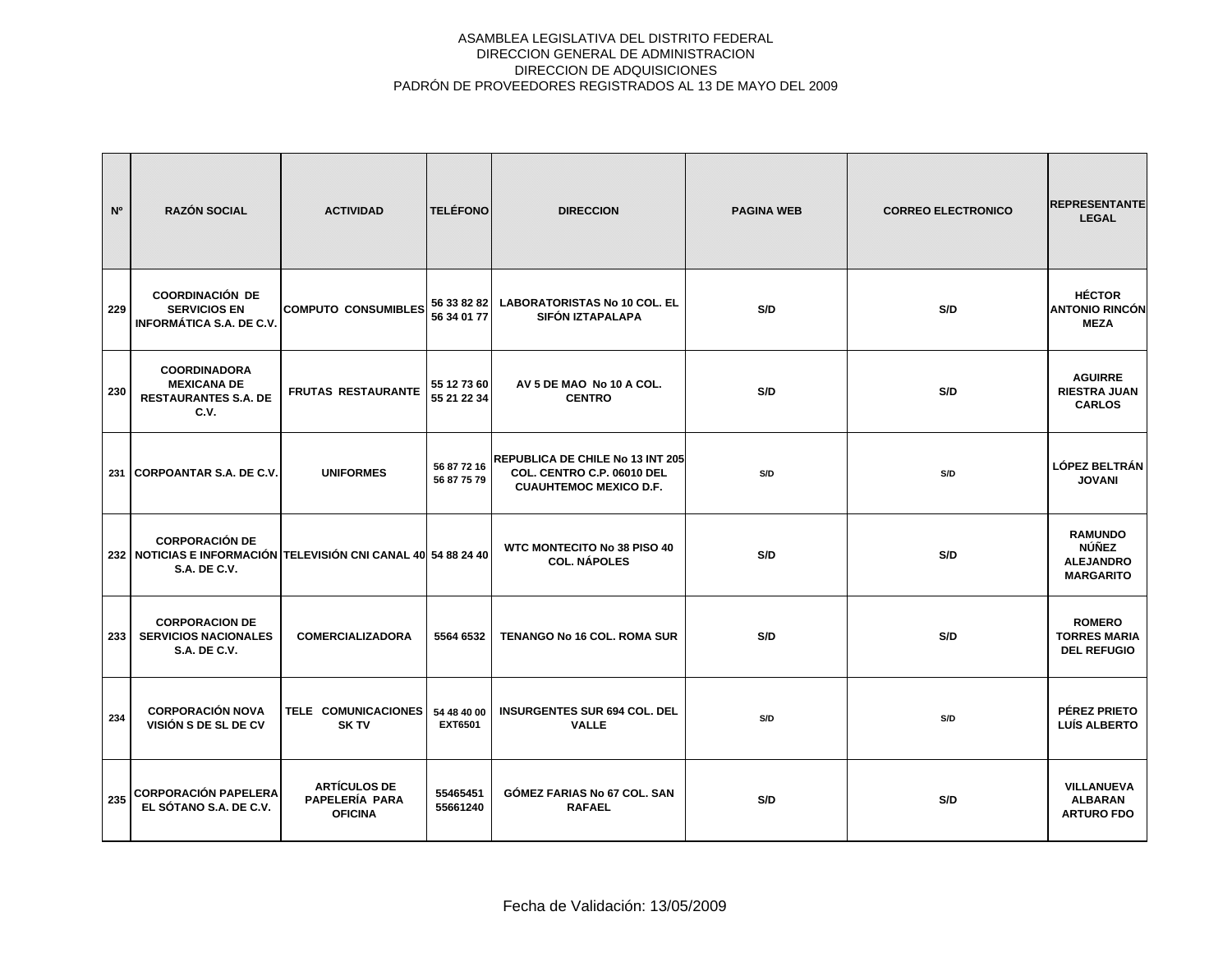| N <sup>o</sup> | <b>RAZÓN SOCIAL</b>                                                                                       | <b>ACTIVIDAD</b>                                                                                                                                         | <b>TELÉFONO</b>                | <b>DIRECCION</b>                                                                                                                                    | <b>PAGINA WEB</b>                  | <b>CORREO ELECTRONICO</b>             | <b>REPRESENTANTE</b><br><b>LEGAL</b>                    |
|----------------|-----------------------------------------------------------------------------------------------------------|----------------------------------------------------------------------------------------------------------------------------------------------------------|--------------------------------|-----------------------------------------------------------------------------------------------------------------------------------------------------|------------------------------------|---------------------------------------|---------------------------------------------------------|
| 236            | <b>CORPORACIÓN SICMA S.A.</b><br>DE C.V.                                                                  | <b>TELEFONÍA</b><br><b>COMUNICACIONES INTER</b><br><b>COMUNICACIÓN</b>                                                                                   | 52 08 08 77<br>52 07 40 17     | CHAPULTEPEC 239 COL. JUÁREZ                                                                                                                         | www.sicmatelecomunicaciones.com.mx | sicma1@sicmatelecomunicaciones.com.mx | <b>MARTINEZ</b><br><b>MOLINA JOSÉ</b><br><b>ANTONIO</b> |
| 237            | <b>CORPORACIÓN TÉCNICA</b><br><b>EN SEGURIDAD</b><br><b>CONSTRUCCIÓN S.A. DE</b><br>C.V.                  | <b>SEGURIDAD INDUSTRIAL</b>                                                                                                                              | 85 90 12 16<br>56 14 94 08     | <b>MOAHUA NO 24 COL. EL RODEO</b><br><b>IZTAPALAPA</b>                                                                                              | S/D                                | S/D                                   | <b>JALPA</b><br><b>RODRÍGUEZ</b><br><b>CARLOS</b>       |
| 239            | <b>CORPORATIVO AUGE S.A.</b><br>DE C.V.                                                                   | <b>CARPAS LONAS</b><br><b>MAMPARAS TODO LO</b><br><b>RELACIONADO A</b><br><b>EVENTOS</b>                                                                 | 56-85-09-87<br>56-85-06-50     | <b>CALLE DIBUJANTES NÚM 35 COL.</b><br>SIFÓN IZTAPALAPA C.P. 09400                                                                                  | S/D                                | S/D                                   | <b>HECTOR JIMENEZ</b><br><b>VENTAS</b>                  |
| 240            | <b>CORPORATIVO BDG SA DE</b><br><b>CV / COFFEE SOLUTIONS</b>                                              | <b>MAQUINAS DE CAFÉ</b><br>SERVICIO REPARACIONES 55-12-65-16                                                                                             | 55-12-02-70                    | DR VERTIZ NÚM 17 COL.<br><b>DOCTORES DEL CUAUHTEMOC</b><br><b>MEXICO D.F. C.P. 06720</b>                                                            | S/D                                | S/D                                   |                                                         |
|                | <b>CORPORATIVO DE</b><br><b>238 MUDANZAS MUNDIALES SA</b><br>DE CV                                        | <b>MUDANZAS</b>                                                                                                                                          | 56 51 04 48<br>56 880 16<br>45 | TIZIANO NO 77 COL. ALFONSO XIII                                                                                                                     | S/D                                | S/D                                   | ROJO LÓPEZ<br><b>REINA</b>                              |
| 241            | <b>CORPORATIVO DE</b><br><b>SERVICIOS</b><br><b>EMPRESARIALES</b><br><b>GASTRONOMICOS S.A. DE</b><br>C.V. | <b>BANQUETES EVENTOS</b>                                                                                                                                 | 55 83 23 97<br>55 97 93 93     | <b>SHUBERT NO 165 COL.</b><br><b>EXHIPODROMO DE PERALVILLO</b>                                                                                      | S/D                                | S/D                                   | <b>MONRO</b><br><b>VELAZQUEZ</b><br><b>ALEJANDRO</b>    |
| 242            | <b>CORPORATIVO DESCI S.A.</b><br>DE C.V.                                                                  | <b>EQUIPOS DE SEGURIDAD</b><br><b>CONTRA INCENDIO AIRE</b><br><b>ACONDICIONADO</b><br><b>PLANTAS DE</b><br><b>EMERGENCIA MANTTO</b><br><b>EN GENERAL</b> | 5770-41-20                     | <b>MAR DE CORAL MZA 1 LOTE 15</b><br><b>NUM 14 COL. FUENTES DE</b><br><b>ECATEPEC MUNICIPIO ECATEPEC</b><br>DE MORELOS ESTADO DE MEXICO<br>CO 55400 | S/D                                | S/D                                   | <b>SONIA</b><br><b>GUARDADO</b><br><b>ARMENDÁRIZ</b>    |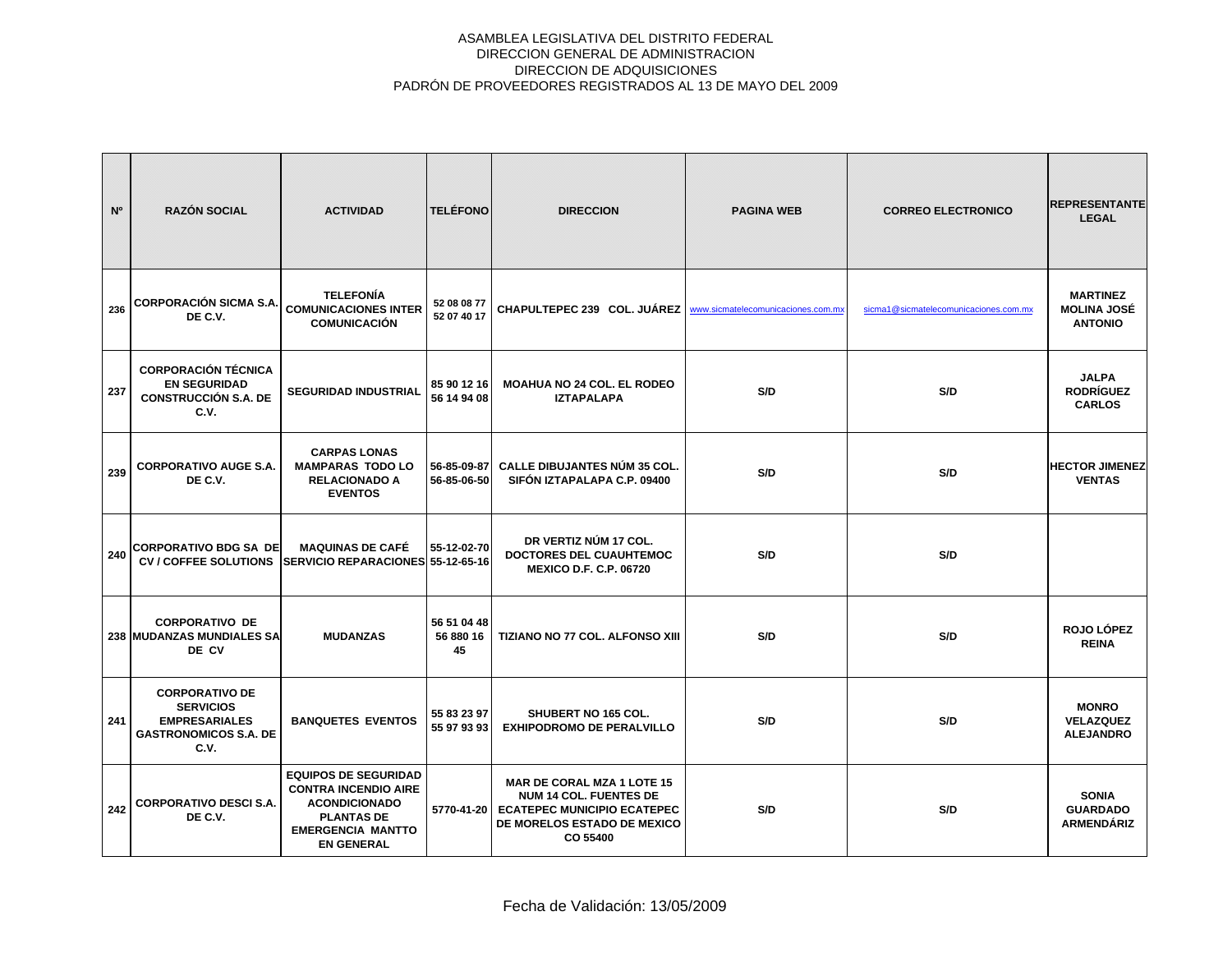| N <sup>o</sup> | <b>RAZÓN SOCIAL</b>                                                                    | <b>ACTIVIDAD</b>                                                        | <b>TELÉFONO</b>                                          | <b>DIRECCION</b>                                                                                                   | <b>PAGINA WEB</b> | <b>CORREO ELECTRONICO</b> | <b>REPRESENTANTE</b><br><b>LEGAL</b>                                    |
|----------------|----------------------------------------------------------------------------------------|-------------------------------------------------------------------------|----------------------------------------------------------|--------------------------------------------------------------------------------------------------------------------|-------------------|---------------------------|-------------------------------------------------------------------------|
| 243            | <b>CORPORATIVO FISCAL</b><br><b>DÉCADA SC</b>                                          | <b>CURSOS</b>                                                           | 55 79 01 94<br>55 79 98 59                               | MIGUEL LIRA NO 314 INT2 COL.<br><b>VILLA DE CORTES</b>                                                             | S/D               | S/D                       | <b>MÉNDEZ</b><br><b>SAUCEDO ALICIA</b>                                  |
| 244            | <b>CORPORATIVO WEVERLY</b><br><b>S.A. DE C.V.</b>                                      | <b>AUDIO-SONIDO VIDEO</b>                                               | 57-57-07-71<br>57 57 07 81                               | <b>GRAN CANAL 6841 COL. AMP</b><br>CASAS ALEMÁN C.P. 07580                                                         | S/D               | cweverly@yahoo.com.mx     | <b>LECUONA</b><br><b>ESTEVA JORGE</b><br><b>MIGUEL E</b>                |
| 245            | <b>CORTES CHO JESÚS</b><br><b>ISRAEL/O</b><br><b>COMERCIALIZADORA</b><br><b>GUZMÁN</b> | COMERCIALIZADORA DE 151 48 39 02<br><b>CAJAS DE CARTÓN</b>              | 58 30 16 66                                              | J LUÍS SOLÓRZANO MZ110 LT-15<br><b>COL. GRANJAS VALLE DE</b><br><b>GUADALUPE</b>                                   | S/D               | S/D                       | <b>CORTES CHO</b><br>JESÚS ISRAEL                                       |
| 246            | <b>CORTES GONZÁLEZ</b><br><b>ELIZABETH BERENICE</b>                                    | <b>RESTAURACIÓN DE</b><br><b>BIENES CULTURALES</b>                      | 55-10-12-38<br>56-59-64-85<br>CEL 044-55-<br>28-95-13-60 | <b>MADERO NÚM 32 3ER PISO</b><br>DESPACHO 315 COL. CENTRO<br><b>HISTÓRICO DEL CUAUHTEMOC</b>                       | S/D               | S/D                       | <b>ELIZABETH</b><br><b>BERENICE</b><br><b>CORTÉS</b><br><b>GONZÁLEZ</b> |
| 247            | <b>CORTES SANDOVAL</b><br><b>RUBÉN /O EL HALCÓN</b>                                    | <b>BANDERAS</b>                                                         | 57 40 43 96<br>57 40 94 61                               | <b>SAN ANTONIO ABAD 214 LOCAL C</b><br><b>COL. CUAUHTEMOC</b>                                                      | S/D               | S/D                       | <b>CORTES</b><br><b>SANDOVAL</b><br><b>RUBÉN</b>                        |
| 248            | <b>CORTES SALDIVAR MARÍA</b><br>DE LOS ANGELES /<br><b>SERVICIOS DE OFICINA</b>        | <b>MANTENIMIENTO A</b><br><b>EQUIPO DE OFICINA EN</b><br><b>GENERAL</b> | 56-41-21-12<br>56-23                                     | <b>PROL TAMARINDOS NÚM 10-2</b><br>044-55-31-18- BARRIO SAN MARCOS NORTE C.P.<br><b>16038 XOCHIMILCO MÉXICO DF</b> | S/D               | S/D                       | <b>CORTES</b><br><b>SALDIVAR MARIA</b><br><b>DE LOS ANGELES</b>         |
| 249            | <b>COTA DE LA VEGA JAVIER</b><br>/O AGENCIA DE<br><b>COMUNICACIÓN ON-LINE</b>          | <b>PUBLICIDAD</b>                                                       | 52 72 33 41                                              | <b>CDA DE ANTONIO MACEO No 39</b><br><b>COL. ESCANDON</b>                                                          | S/D               | S/D                       | <b>COTA DE LA</b><br><b>VEGA JAVIER</b>                                 |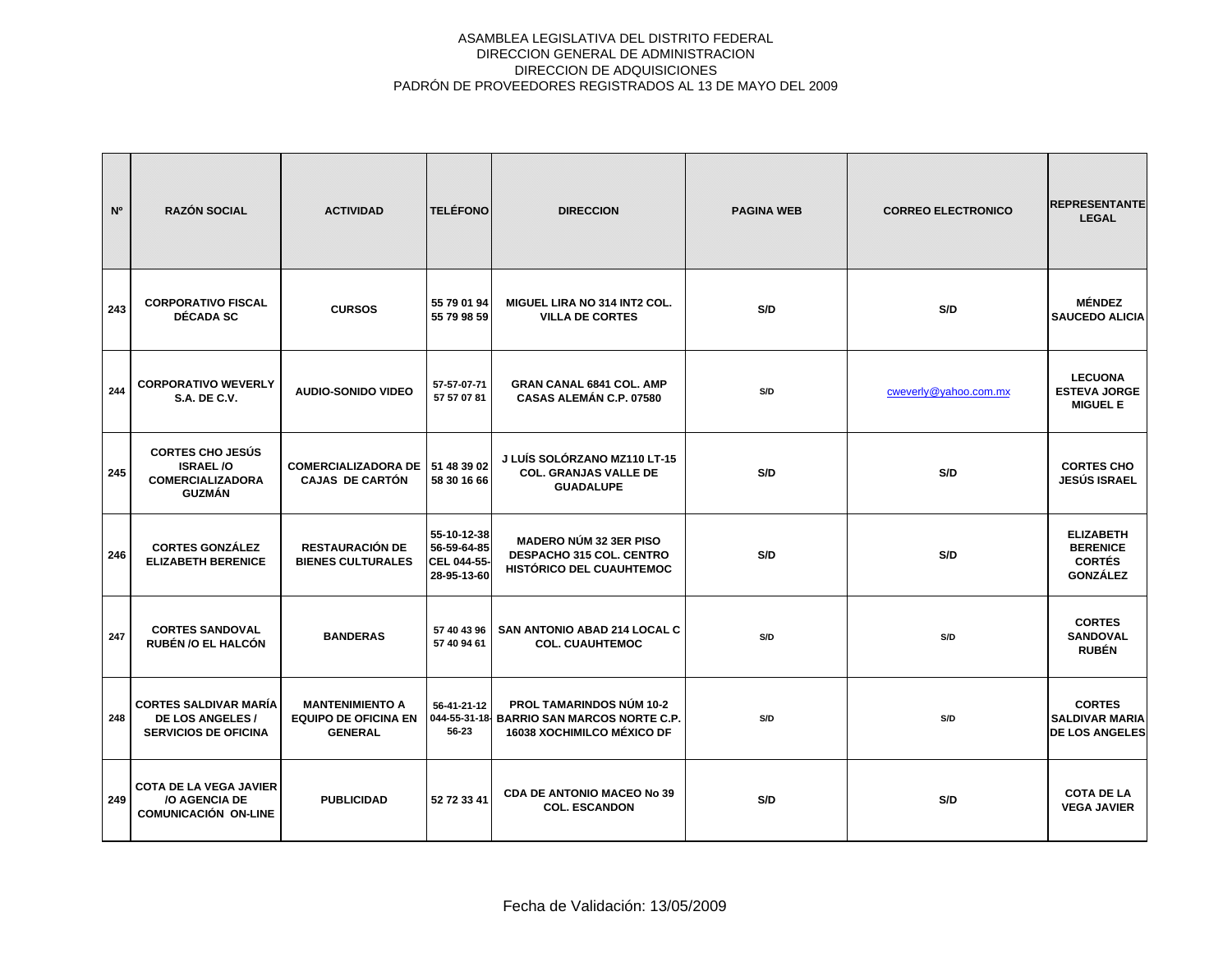| N°  | <b>RAZÓN SOCIAL</b>                                                                             | <b>ACTIVIDAD</b>                                                                                          | <b>TELÉFONO</b>                   | <b>DIRECCION</b>                                                                                                                   | <b>PAGINA WEB</b> | <b>CORREO ELECTRONICO</b> | <b>REPRESENTANTE</b><br><b>LEGAL</b>                                                                                                |
|-----|-------------------------------------------------------------------------------------------------|-----------------------------------------------------------------------------------------------------------|-----------------------------------|------------------------------------------------------------------------------------------------------------------------------------|-------------------|---------------------------|-------------------------------------------------------------------------------------------------------------------------------------|
| 250 | CRACKS S.A. DE C.V.                                                                             | <b>COMERCIALIZADORA</b>                                                                                   | 52-60-74-17<br>52 60 23 39        | <b>BAHIA DE TODOS LOS SANTOS No</b><br>119 1ER PISO B COL. VERONICA<br>ANZURES C.P. 11300 MEXICO D.F.<br><b>DEL MIGUEL HIDALGO</b> | S/D               | S/D                       | <b>RAQUEL SACAL</b><br><b>GALANTE DAVID</b><br><b>VIGUERAS</b><br><b>JIMENEZ MARIO</b><br><b>ALBERTO BAEZ</b><br><b>DE LOS RIOS</b> |
| 251 | <b>CREACIONES</b><br><b>ARQUITECTÓNICAS</b><br><b>DESARROLLO DE OBRA</b><br><b>S.A. DE C.V.</b> | <b>MANTENIMIENTO DE</b><br><b>INMUEBLES</b>                                                               | 5386 0186                         | ERNE 75 EDIFICIO B-808 COL.<br><b>PENSIL</b>                                                                                       | S/D               | S/D                       | <b>LÓPEZ VARGAS</b><br><b>IGNACIO</b>                                                                                               |
| 252 | <b>CREACIONES RED S.A. DE</b><br>C.V.                                                           | <b>UNIFORMES</b>                                                                                          | 55 80 57 67<br>10 84 33 55        | PRESA TEPUXTEPEC No 32 DES<br>302 COL. LOMA HERMOSA                                                                                | S/D               | S/D                       | <b>RICO GONZÁLEZ</b><br><b>PATRICIA</b>                                                                                             |
| 253 | <b>CREA-LO PRODUCCIONES</b><br><b>S.A. DE C.V.</b>                                              | <b>PRODUCCIÓN DE SPOTS</b><br><b>PROGRAMAS DE RADIO</b><br><b>TV CAMPAÑAS DE</b><br><b>PUBLICIDAD ETC</b> | 56-88-63-96<br>fax 56-05-98<br>61 | SÁNCHEZ AZCONA 1603<br>DESPACHO 303 PISO 3 COL. DEL<br>VALLE DEL BENITO JUÁREZ C.P.<br>03100 MEXICO D.F.                           | S/D               | S/D                       | <b>MARIA DE JESUS</b><br><b>LIVERA CORONA</b>                                                                                       |
| 254 | <b>CRÚZ ANAA FRANCISCA /</b><br><b>FRIVMA</b>                                                   | <b>TRANSPORTISTA VTA DE</b><br><b>MATERIAL DE</b><br><b>CONSTRUCCIÓN</b>                                  | (599) 998-38<br>24                | CALLE SOL NUM 16 COL. CENTRO<br><b>MUNICIPIO DE APAXCO ESTADO DE</b><br><b>MÉXICO C.P. 55660</b>                                   | S/D               | S/D                       | <b>FRANCISCA</b><br><b>CRÚZ ANAA</b>                                                                                                |
| 255 | <b>CRUZ AVENDAÑO HÉCTOR</b><br>/O KALEIDOSCOPIO                                                 | <b>AUDIO</b>                                                                                              | 57119018                          | DURANGO No 105 COL.<br><b>PROVIDENCIA</b>                                                                                          | S/D               | S/D                       | <b>CRUZ AVENDAÑO</b><br><b>HÉCTOR</b>                                                                                               |
| 256 | <b>CRUZ ZAPATA RAÚL</b>                                                                         | <b>REVISTAS PERIÓDICOS</b>                                                                                | 50 33 18 85<br>53 36 25 74        | DIVISIÓN DEL NORTE No 2863<br>TORRE C DEPTO 301 COL. DEL<br><b>PARQUE SAN ANDRÉS</b>                                               | S/D               | S/D                       | <b>CRUZ ZAPATA</b><br><b>RAÚL</b>                                                                                                   |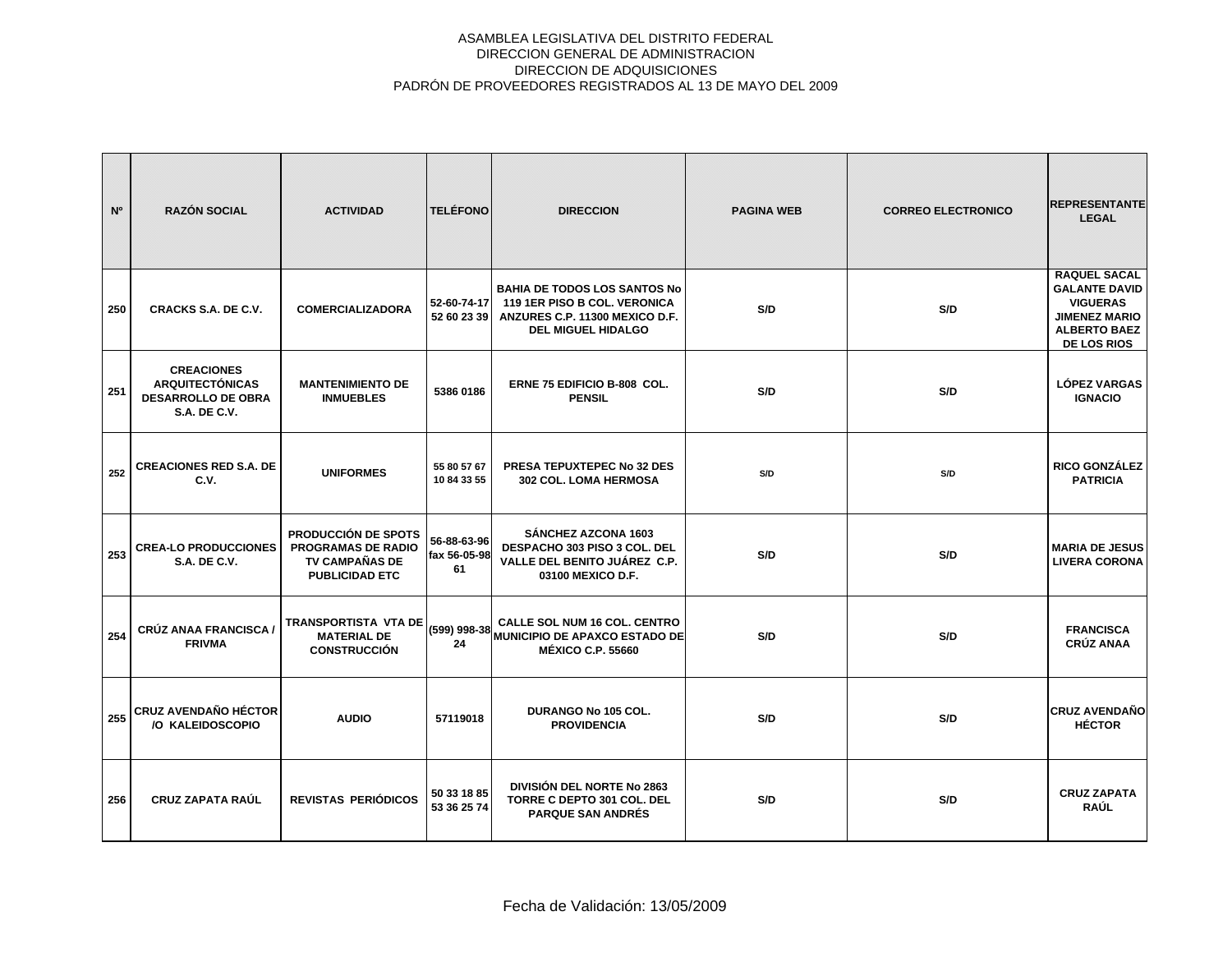| N <sup>o</sup> | <b>RAZÓN SOCIAL</b>                                                                             | <b>ACTIVIDAD</b>                                                                                                                                       | <b>TELÉFONO</b>                           | <b>DIRECCION</b>                                                                                                                    | <b>PAGINA WEB</b> | <b>CORREO ELECTRONICO</b> | <b>REPRESENTANTE</b><br><b>LEGAL</b>                        |
|----------------|-------------------------------------------------------------------------------------------------|--------------------------------------------------------------------------------------------------------------------------------------------------------|-------------------------------------------|-------------------------------------------------------------------------------------------------------------------------------------|-------------------|---------------------------|-------------------------------------------------------------|
| 257            | <b>CSGB INSURANCE AGENTE</b><br>DE SEGUROS FIANZAS<br><b>S.A. DE C.V.</b>                       | <b>ASESOR DE SEGUROS</b><br><b>FIANZAS</b>                                                                                                             | 55 75 38 53<br>55 75 38 90                | AVE INSURGENTES SUR No 1228<br><b>COL. DEL VALLE</b>                                                                                | S/D               | S/D                       | <b>BORJA URGELL</b><br><b>MARIA EUGENIA</b>                 |
| 258            | <b>CUAHUTLE VAZQUEZ</b><br><b>JORGE JESUS</b>                                                   | <b>ARQUITECTURA</b><br><b>RESTAURACIÓN</b>                                                                                                             | 22 91 12 51<br>55 12 22 69<br>54 29 15 85 | <b>GERMANIO No 104 EDIF 2 DEPTO</b><br>503 COL. PARAJE SAN JUAN<br><b>CERRO C.P. 09830 DEL</b><br>IZTAPALAPA MEXICO D.F.            | S/D               | S/D                       | <b>CUAHUTLE</b><br><b>VAZQUEZ JORGE</b><br><b>JESUS</b>     |
| 259            | <b>CUAAHUITL ZURITA JOSÉ</b><br><b>ANTONIO</b>                                                  | <b>ALQUILER DE SILLAS</b><br><b>MESAS LONAS CARPAS</b><br><b>TODO LO RELACIONADO</b><br><b>PARA FIESTAS</b><br><b>BANQUETES</b>                        | 56-56-09-23<br>044-55-17-<br>03-58-72     | SAN FELIPE MZ 531 LT 9 COL.<br>PEDREG.AL DE SANTA URSULA<br>DEL COYOACAN C.P. 04600<br><b>MEXICO D.F.</b>                           | S/D               | S/D                       | <b>CUAAHUITL</b><br><b>ZURITA JOSÉ</b><br><b>ANTONIO</b>    |
| 260            | <b>CUENTA CON TU CASA S.A.</b><br>DE C.V.                                                       | <b>FUMIGACIÓN SERVICIOS</b><br>DE MANTENIMIENTO DE<br><b>INMUEBLES</b>                                                                                 | 56-16-77-15                               | AVE REVOLUCIÓN 1625 PISO 2<br>COL. SAN ANGEL C.P. 01000<br><b>MEXICO D.F.</b>                                                       | S/D               | S/D                       | <b>SEGOVIANO</b><br><b>PÉREZ RAMUNDO</b>                    |
| 261            | <b>CUEVAS JIMENEZ</b><br><b>FRANCISCO RAMUNDO</b><br><b>FUMI-RA CONTROL DE</b><br><b>PLAGAS</b> | <b>FUMIGACIÓN CONTROL</b><br><b>DE PLAGAS</b>                                                                                                          | 57-59-82-37                               | <b>CALLE NORTE 50 NÚM 5134-2 COL.</b><br>LA JOITA C.P. 07860 MEXICO D.F.                                                            | S/D               | S/D                       | <b>FRANCISCO</b><br><b>RAMUNDO</b><br><b>CUEVAS JIMENEZ</b> |
| 262            | <b>CULTURAL MEXICANA DE</b><br>EDICIONES S.A. DE C.V.                                           | <b>ELABORACIÓN DE LIBROS</b>                                                                                                                           | 8590 8375<br>8590 8378                    | AV EUGENIA 1658 ALTOS COL.<br>NARVARTE C.P.03020                                                                                    | S/D               | S/D                       | <b>MARTÍNEZ CRUZ</b><br><b>ALBERTO</b>                      |
| 263            | CYMA RED S.A. DE C.V.                                                                           | <b>IMPLEMENTACIÓN DE</b><br><b>SISTEMAS</b><br><b>COMPUTACIONALES</b><br><b>EQUIPO DE SEÑALES</b><br><b>TRANSMISIÓN DE DATOS</b><br><b>ANTENAS ETC</b> | 55-18-53-03                               | AV ANTIGÜA VÍA A LA VENTA No 5<br>COL. ISIDRO FABELA C.P. 01160<br>52 73 59 02 DEL ALVARO OBREG.ON C.P. 01160<br><b>MEXICO D.F.</b> | S/D               | S/D                       | <b>SABAS ROBERTO</b><br><b>SANDOVAL</b><br><b>HERNÁNDEZ</b> |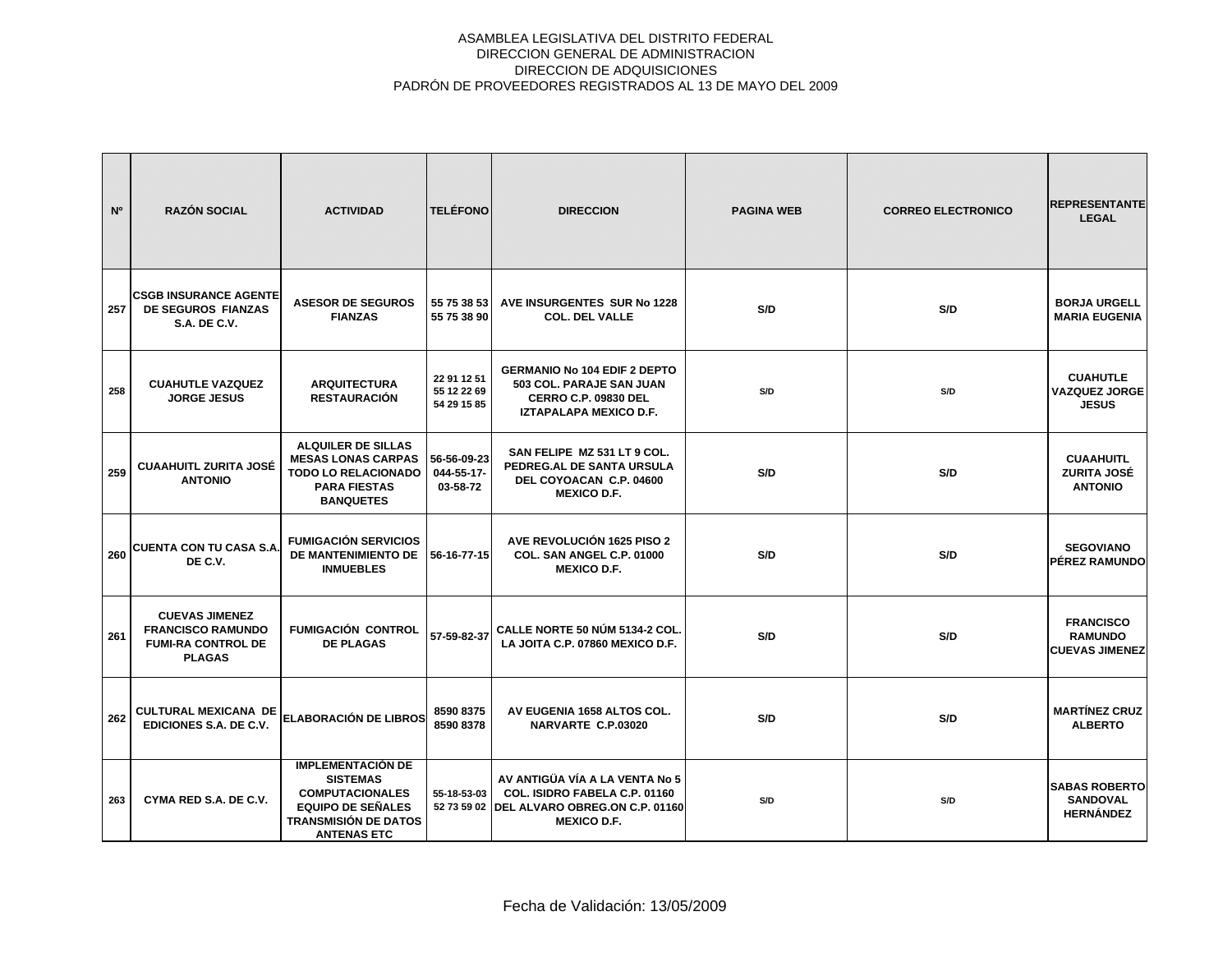| N°  | <b>RAZÓN SOCIAL</b>                                       | <b>ACTIVIDAD</b>                                                                                                                  | <b>TELÉFONO</b>                           | <b>DIRECCION</b>                                                                                                                                                   | <b>PAGINA WEB</b> | <b>CORREO ELECTRONICO</b> | <b>REPRESENTANTE</b><br><b>LEGAL</b>                                     |
|-----|-----------------------------------------------------------|-----------------------------------------------------------------------------------------------------------------------------------|-------------------------------------------|--------------------------------------------------------------------------------------------------------------------------------------------------------------------|-------------------|---------------------------|--------------------------------------------------------------------------|
|     | 264 DR SAGITARIO S.A. DE C.V.                             | <b>COMERCIALIZADORA EN</b><br><b>GENERAL</b><br>(CONSUMIBLES Y EQUIPO<br>DE COMPUTO,<br><b>PAPELERIA Y</b><br><b>CONSUMIBLES,</b> | 55-97-98-68<br>55-83-67-52<br>57 82 13 95 | <b>ERNESTO ELORDU No. 61 COL.</b><br>PERALVILLO C.P. 06220 DEL<br><b>CUAUHTEMOC MEXICO D.F.</b>                                                                    | S/D               | S/D                       | <b>MARTINEZ REYES</b><br><b>DAVID</b>                                    |
| 265 | <b>D'LANDGRAVE</b><br><b>MULTIDISEÑOS S.A. DE</b><br>C.V. | <b>MUEBLES ACCESORIOS</b><br><b>P/OFICINA ESCUELAS</b><br><b>COMERCIOS SU</b><br><b>MANTENIMIENTO</b>                             | 85-90-82-48<br>85-90-82-49                | <b>CALLE CASTILLA 262 COL.</b><br>ALAMOS C.P. 03400 DELEGACIÓN<br><b>BENITO JUÁREZ MÉXICO DF</b>                                                                   | S/D               | S/D                       | <b>VANESSA</b><br><b>GEORGINA</b><br><b>GONZÁLEZ</b><br><b>LANDGRAVE</b> |
| 266 | DAHFSA S.A. DE C.V.                                       | <b>EQUIPO DE SEGURIDAD</b>                                                                                                        | 56 45 11 51<br>56 45 53 48                | AKIL LOTE 1 MANZ319 COL.<br><b>HÉROES DE PADIERNA C.P. 14200</b><br><b>DEL</b>                                                                                     | S/D               | S/D                       | <b>HOPPENSTEDT</b><br><b>SALCEDO</b><br><b>GERMAN</b>                    |
| 267 | DATACROM S.A. DE C.V.                                     | <b>AUDIO VIDEO</b>                                                                                                                | 5520-0680                                 | <b>TECAMACHALCO No 16 1ER PISO</b><br><b>LOMAS DE CHAPULTEPEC</b>                                                                                                  | S/D               | S/D                       | <b>JULIO COPO</b><br><b>SANMARTÍN</b>                                    |
| 268 | <b>DAVILA GUZMAN CARLOS</b><br><b>GUSTAVO</b>             |                                                                                                                                   |                                           |                                                                                                                                                                    | S/D               | S/D                       |                                                                          |
| 269 | DE LA CRUZ HINOJOSA<br><b>SEVERINO</b>                    | <b>IMPRESIÓN</b><br><b>ENCUADERNADOS</b>                                                                                          | $: 57-61-57-$<br>08                       | $\left 55\text{-}88\text{-}90\text{-}02\right $ PLAZA SAN SALVADOR EL SECO N $\left $<br>14-21 COL. CENTRO DEL<br><b>CUAUHTEMOC C.P. 06080 MÉXICO</b><br><b>DF</b> | S/D               | S/D                       | <b>SIBERIANO DE LA</b><br><b>CRUZ HINOJOSA</b>                           |
| 270 | DE LA PAZCOSTEMALLE<br><b>DFK SC</b>                      | <b>AUDITOR</b>                                                                                                                    | 52 11 14 15<br>52 11 14 15<br>EXT1313     | TAMPICO No 42 TERCER PISO COL<br><b>ROMA</b>                                                                                                                       | S/D               | S/D                       | <b>COSTEMALLE</b><br><b>BOTELLO JOSE E</b>                               |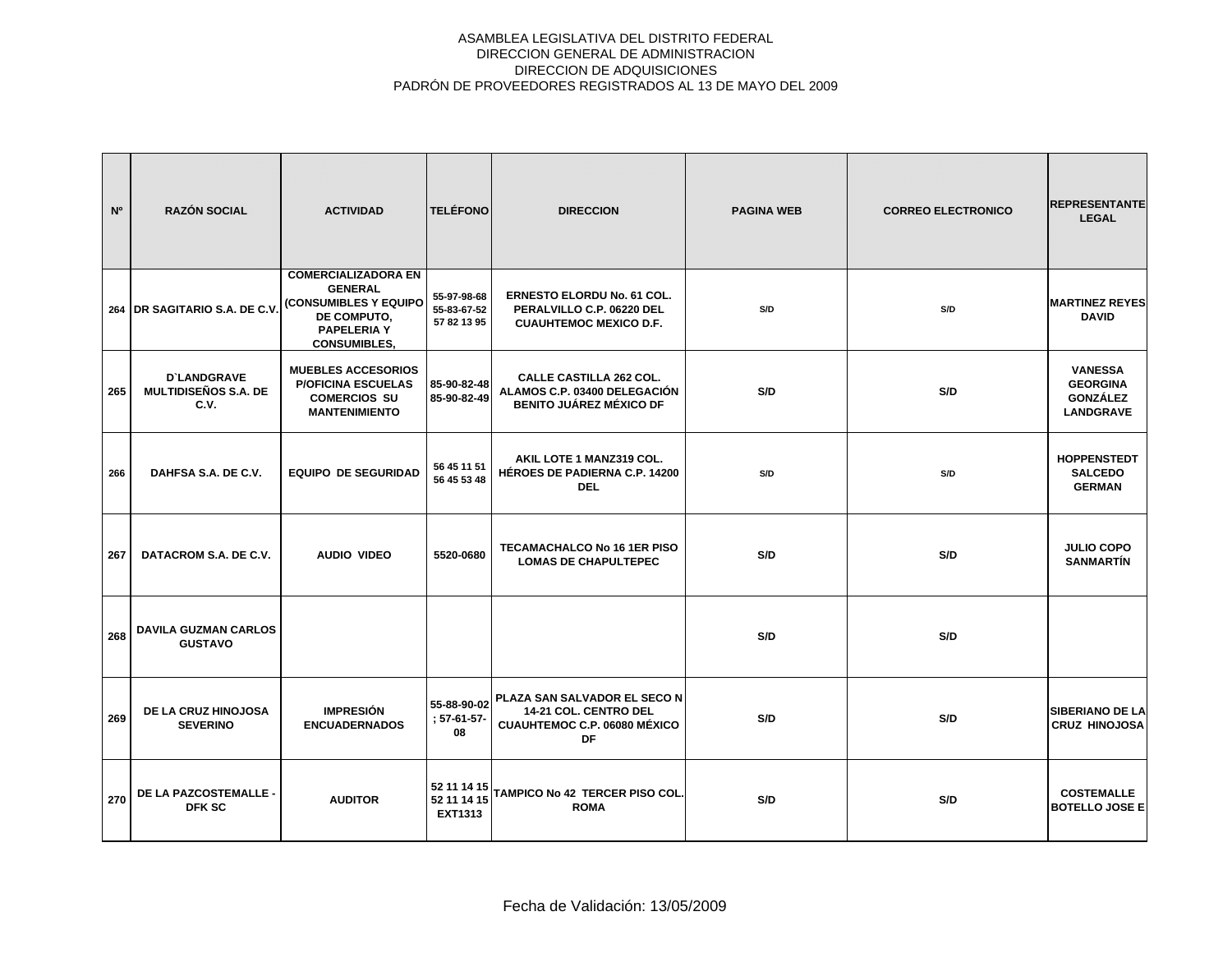| N <sup>o</sup> | <b>RAZÓN SOCIAL</b>                                                                       | <b>ACTIVIDAD</b>                                  | <b>TELÉFONO</b>                                    | <b>DIRECCION</b>                                                                                                                      | <b>PAGINA WEB</b> | <b>CORREO ELECTRONICO</b>   | <b>REPRESENTANTE</b><br><b>LEGAL</b>                           |
|----------------|-------------------------------------------------------------------------------------------|---------------------------------------------------|----------------------------------------------------|---------------------------------------------------------------------------------------------------------------------------------------|-------------------|-----------------------------|----------------------------------------------------------------|
| 271            | <b>DELGADO LAMAS RAUL</b>                                                                 | <b>CONSTRUCCIÓN DISEÑO</b><br><b>ARQUITECTURA</b> | 56-81-86-79<br>56-68-33-00<br>55<br>51<br>02-45-48 | <b>BALCON NÚM 18 COL. TETELPAN</b><br><b>MÉXICO DF C.P. 01700</b>                                                                     | S/D               | rdelgadolamas@hotmail.com   | <b>ARQ RAUL</b><br><b>DELGADO LAMAS</b>                        |
| 272            | <b>DEMOS DESARROLLO</b><br><b>MEDIOS S.A. DE C.V.</b>                                     | REVISTAS PERIÓDICOS                               | 56 88 58 10<br>56 88 57 16                         | AV CUAUHTEMOC NO 1236 COL.<br><b>SANTA CRUZ ATOAC</b>                                                                                 | S/D               | S/D                         | <b>HINOJOSA</b><br><b>MARCO ANTONIO</b>                        |
| 273            | <b>DEPORTES MORALES S.A.</b><br>DE C.V.                                                   | <b>ART DEPORTIVOS</b>                             | 56-85-49-61<br>56-85-60-86                         | <b>CALZ ERMITA IZTAPALAPA No 1378</b><br>BARRIO SAN PABLO C.P. 09000 DEL<br>IZTAPALAPA MEXICO D.F.                                    | S/D               | deportesmorales@hotmail.com | LIC JOSE<br><b>MORALES</b><br><b>HUERTA</b>                    |
| 274            | <b>DESARROLLADORA DE</b><br><b>ESTACIONAMIENTOS</b><br>PRIVADOS S.A. DE C.V.<br>(DEPRISA) | <b>ESTACIONAMIENTOS</b>                           | 57-72-12-35                                        | <b>PROLONGACIÓN PASEO DE LA</b><br>REFORMA NÚM 61 INT 5-A COL.<br>PASEO DE LAS LOMAS C.P. 01330<br>DEL ALVARO OBREG.ON MEXICO<br>D.F. | S/D               | S/D                         | <b>LUIS MANUEL</b><br><b>MORA MEDRANO</b>                      |
| 275            | <b>DESARROLLO DE</b><br><b>PROECTOS</b><br><b>ESPECIALIZADOS S.A. DE</b><br>C.V.          | <b>COMERCIALIZADORA</b>                           | 55 64 63 61                                        | OVIEDO 32-3 COL. JOSEFA ORTIZ<br><b>DOMÍNGUEZ</b>                                                                                     | S/D               | S/D                         | <b>BOUCHOT</b><br><b>FRAIRE GABRIEL</b>                        |
| 276            | <b>DESARROLLO</b><br><b>TECNOLOGÍA</b><br>EMPRESARIAL S.A. DE C.V.                        | <b>MEDICAMENTOS</b>                               | 5485-3921<br>AL 23                                 | HUEXOTITLA No 123 COL. SAN<br>PEDRO MÁRTIR                                                                                            | S/D               | S/D                         | <b>CESAR</b><br><b>ESPINOSA DE</b><br><b>LOS MONTEROS</b><br>F |
| 277            | <b>DESARROLLOS</b><br><b>INTEGRALES DE</b><br>INGENIERÍA S.A. DE C.V.                     | <b>MECÁNICA DE SUELO</b>                          | 5752 3174<br>5586 2658                             | AV ACUEDUCTO No 584-7 COL.<br><b>ZACATENCO</b>                                                                                        | S/D               | S/D                         | <b>GONZALO</b><br><b>GARCÍA ROCHA</b>                          |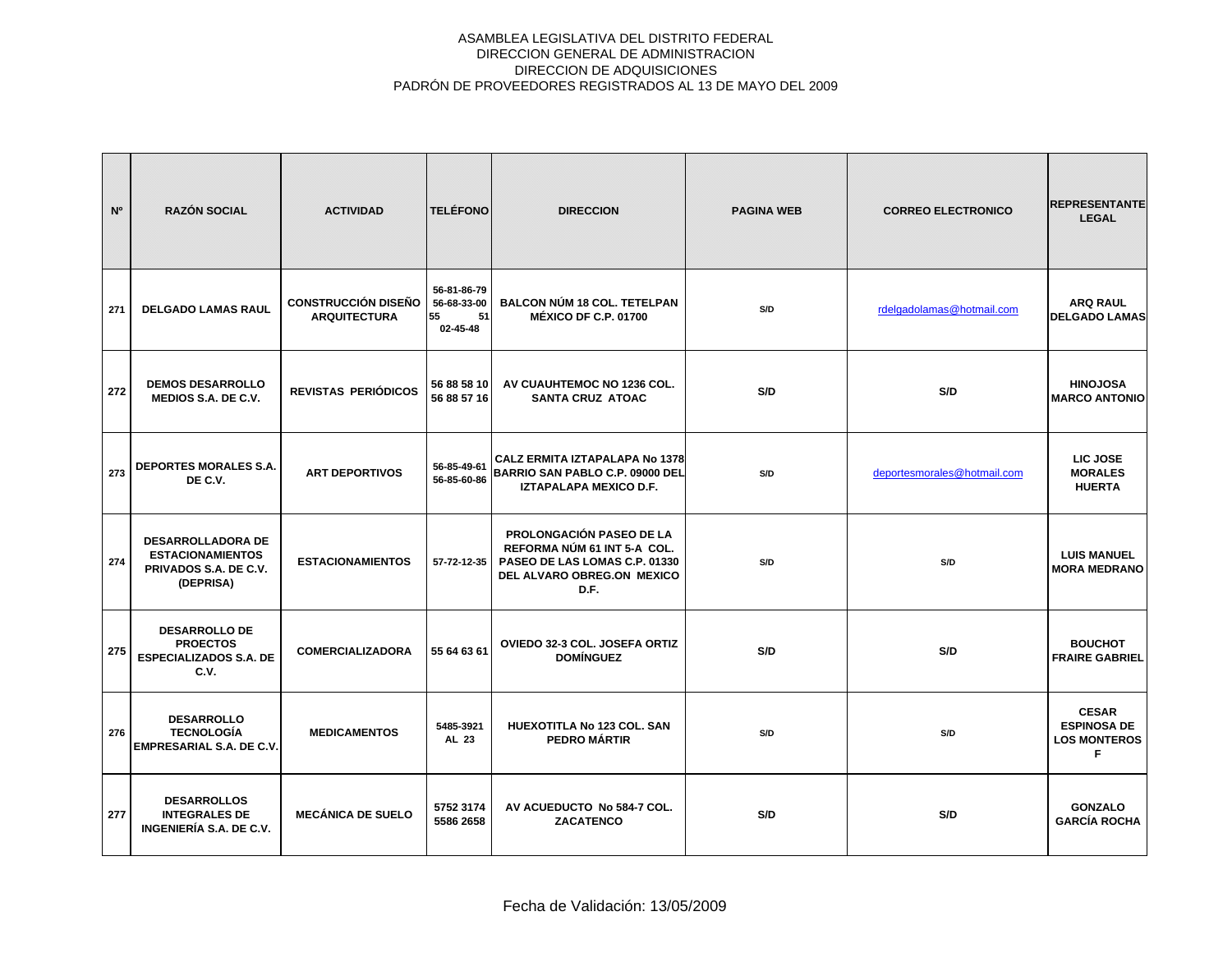| N <sup>o</sup> | <b>RAZÓN SOCIAL</b>                                                                                 | <b>ACTIVIDAD</b>                                 | <b>TELÉFONO</b>                                                | <b>DIRECCION</b>                                                                             | <b>PAGINA WEB</b>     | <b>CORREO ELECTRONICO</b>              | <b>REPRESENTANTE</b><br><b>LEGAL</b>                                                                         |
|----------------|-----------------------------------------------------------------------------------------------------|--------------------------------------------------|----------------------------------------------------------------|----------------------------------------------------------------------------------------------|-----------------------|----------------------------------------|--------------------------------------------------------------------------------------------------------------|
| 278            | <b>DESCO DE MEXICO S.A.</b>                                                                         | <b>FUMIGACIÓN</b><br><b>DESINFECTACIÓN</b>       | 52-35-60-61<br>55 90 00 00                                     | JORGE WASHINGTON N 46 COL.<br>MODERNA C.P. 03510 DEL<br><b>IZTAPALAPA MEXICO D.F.</b>        | S/D                   | descoplag@yahoo.com.mx                 | <b>SALVADOR</b><br><b>FIGUEROA</b><br><b>BARRIOS</b>                                                         |
| 279            | <b>DESPACHO SIXTO</b><br><b>AGRAMONTE Y</b><br><b>ASOCIADOS SC</b>                                  | <b>AUDITORES</b>                                 | 5564 0812                                                      | <b>HUATAMBO No 38</b>                                                                        | S/D                   | S/D                                    | <b>NORVERTO</b><br><b>AGRAMONTE</b><br><b>RIVERA</b>                                                         |
| 280            | <b>DESPACHO BONILLA</b><br><b>MADRIGAL SC</b>                                                       | <b>AUDITORES</b>                                 | 5611 - 0300<br>5611-0301                                       | <b>BALTIMORE No 82-3 COL. NOCHE</b><br><b>BUENA</b>                                          | S/D                   | S/D                                    | <b>MANUEL</b><br><b>BONILLA</b><br><b>VALENCIA</b>                                                           |
| 281            | <b>DESPACHO FRESSINIER</b><br><b>MORIN SC</b>                                                       | <b>AUDITORES</b>                                 | 52 03 21 24<br>5254-7143<br>EXT133 FAX<br>5254-7028 -<br>69 64 | MELCHOR OCAMPO No 469-401<br>COL. ANZURES C.P. 11590 DEL<br><b>BENITO JUAREZ MEXICO D.F.</b> | www.fressinier.com.mx | juan.alfredo.alvarez@fressinier.com.mx | C.P. JUAN<br><b>ALFREDO</b><br><b>ÁLVAREZ CEBER</b><br><b>BORG</b>                                           |
| 282            | <b>DESPACHO VÁZQUEZ Y</b><br><b>ASOCIADOS SC</b>                                                    | <b>CONTADORES</b><br><b>ESPECIALISTAS FISCAL</b> | 55 21 25 49                                                    | <b>ISABEL LA CATÓLICA NO 13</b><br>DESPACHO 401 402 COL. CENTRO                              | S/D                   | S/D                                    | <b>VICENTE</b><br><b>VELÁZQUEZ</b><br><b>MELÉNDEZ</b>                                                        |
| 283            | <b>DESPERDICIO</b><br><b>RECUPERACIONES</b><br><b>INDUSTRIALES DE MEXICO</b><br><b>S.A. DE C.V.</b> | <b>DESTRUCCIÓN DE</b><br><b>MUEBLES ARCHIVO</b>  | 5389-7738                                                      | <b>CARRETERA TENAUCA</b><br><b>TLALNEPANTLA No 157 COL.</b><br><b>AHUEHUETES</b>             | S/D                   | S/D                                    | <b>ANTONIO MURAT</b><br><b>VAQUERO</b>                                                                       |
| 284            | <b>DIAGNODISTRIBUTIONS</b><br><b>S.A. DE C.V.</b>                                                   | <b>COMERCIALIZADORA</b>                          | 56-61-86-57                                                    | LERDO DE TEJADA NÚM 4 COL.<br>GUADALUPE INN C.P. 01020 DEL<br>ALVARO OBREG.ON MEXICO D.F.    | S/D                   | S/D                                    | <b>MARTINEZ</b><br><b>MARTÍNEZ</b><br><b>RUFINA</b><br><b>ROBERTO</b><br><b>GUTIÉRREZ</b><br><b>MARTÍNEZ</b> |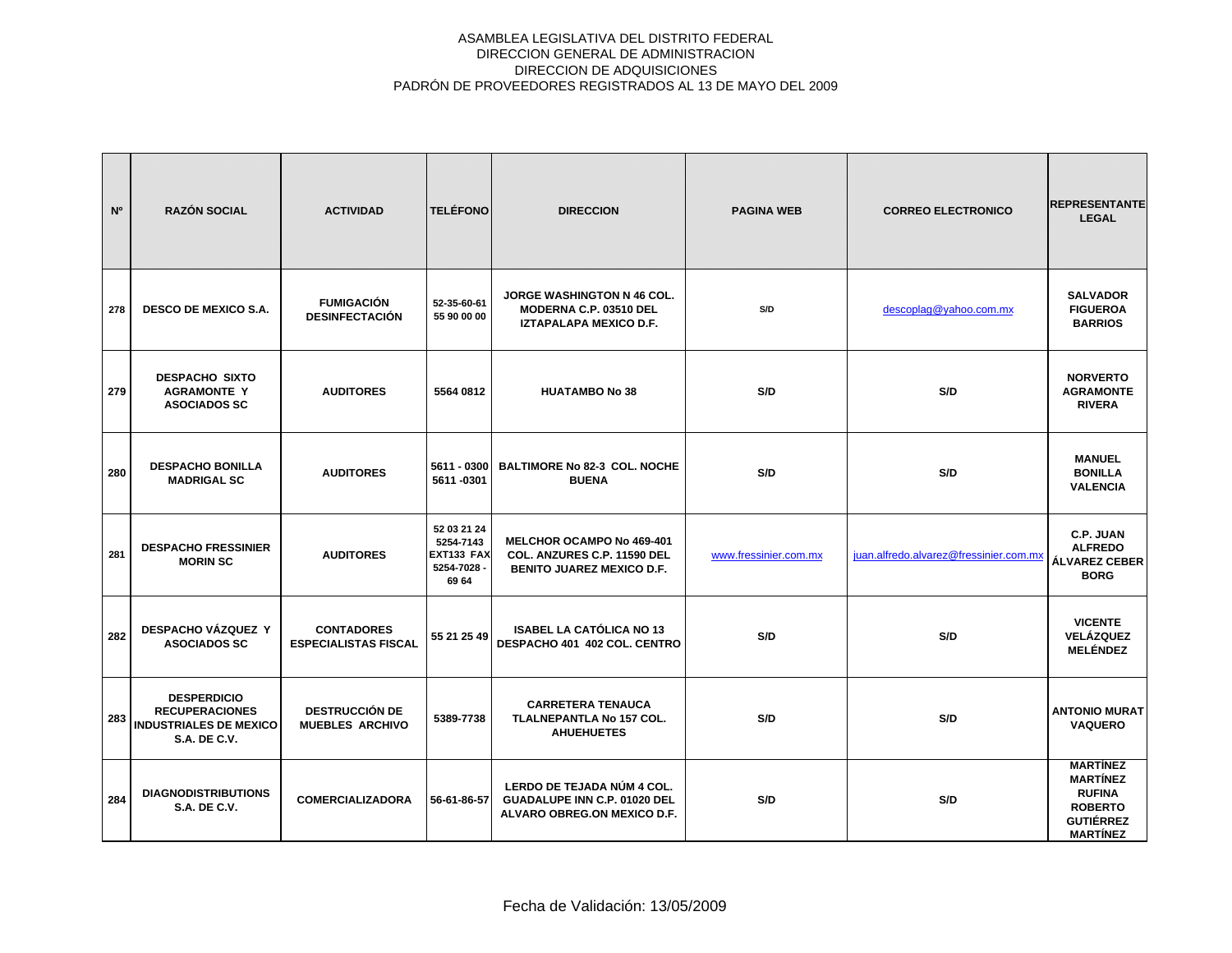| N <sup>o</sup> | <b>RAZÓN SOCIAL</b>                         | <b>ACTIVIDAD</b>                                                                          | <b>TELÉFONO</b>                                          | <b>DIRECCION</b>                                                                                                                | <b>PAGINA WEB</b> | <b>CORREO ELECTRONICO</b> | <b>REPRESENTANTE</b><br><b>LEGAL</b>                                  |
|----------------|---------------------------------------------|-------------------------------------------------------------------------------------------|----------------------------------------------------------|---------------------------------------------------------------------------------------------------------------------------------|-------------------|---------------------------|-----------------------------------------------------------------------|
| 285            | DÍAZ BERNAL RAFAEL                          | <b>ASESOR CONSULTOR EN</b><br><b>IMPUESTOS</b>                                            | 56-76-73-36                                              | <b>RINCON DEL CONVENTO NÚM 48</b><br><b>COL. BOSQUES RESIDENCIAL DEL</b><br>SUR C.P. 16010 DEL XOCHIMILCO<br><b>MEXICO D.F.</b> | S/D               | S/D                       | RAFAEL DÍAZ<br><b>BERNAL</b>                                          |
| 286            | DÍAZ ESCOBAR GARCÍA<br><b>ALIDA /O CDDE</b> | <b>COMERCIALIZADORA</b>                                                                   | 56-77-53-17                                              | BENITO JUÁREZ No101 GARDENIAS<br><b>1 COL.ONIA LOS ROBLES</b><br>DELEGACIÓN COYOACAN C.P.<br>04870 MEXICO D.F.                  | S/D               | S/D                       | <b>ALIDA DÍAZ</b><br><b>ESCOBAR</b><br><b>GARCÍA</b>                  |
| 287            | DÍAZ GONZÁLEZ HIRAM /O<br><b>FLOR IDEAL</b> | <b>FRUTA FLORES</b>                                                                       | 1055-5924                                                | ETEN No 628 COL. LINDAVISTA                                                                                                     | S/D               | S/D                       | DÍAZ GONZÁLEZ<br><b>HIRAM</b>                                         |
| 288            | DICIMEX S.A. DE C.V.                        | <b>EQUIPO DE AUDIO</b><br>SONIDO ILUMINACIÓN<br><b>COMUNICACIÓN</b><br><b>COMPUTACIÓN</b> | 56-04-61-03<br>56-05-58-78<br>56-04-42-65<br>56-05-76-16 | ÁNGEL URRAZA NÚM 1520 COL.<br>LETRÁN VALLE C.P. 03650 MEXICO<br>D.F.                                                            | www.dicimex.com   | afragoso@dicimex.com      | <b>REP LEGAL</b><br>APODERADO:<br><b>MARIO ISSE</b><br><b>ALMAZÁN</b> |
| 289            | DIFAC S.A. DEC.V.                           | <b>COMERCIALIZADORA</b><br><b>PERFUMES BISUTERIA</b><br><b>ART DE REG.ALO</b>             | 85 96 90 25                                              | <b>CALLE VICENTE SUAREZ No 123</b><br>COL. CONDESA C.P. 06140 DEL<br><b>CUAUHTEMOC MEXICO D.F.</b>                              | S/D               | S/D                       | <b>DIAZ SALVANERA</b><br><b>JUAN FERNANDO</b>                         |
| 290            | DIMEXPRO S.A. DE C.V.                       | <b>COMERCIALIZADORA</b>                                                                   | 55 45 77 70<br>85 89 84 44<br>salomon@di<br>mexprocom    | <b>MARIANO ESCOBEDO No 396-204</b><br><b>COL. ANZURES</b>                                                                       | S/D               | S/D                       | <b>ALEJANDRA</b><br><b>FLORES GARCÍA</b>                              |
| 291            | DIMUFO S.A. DE C.V.                         | <b>MUEBLES EQUIPO DE</b><br><b>OFICINA</b>                                                | 57-03-24-<br>25; 57-03-24<br>61                          | AV INSURGENTES CENTRO N 129<br><b>COL. SAN RAFAEL DEL</b><br><b>CUAUHTEMOC MEXICO D.F.</b>                                      | S/D               | S/D                       | <b>MA DE JESÚS</b><br><b>RAMÍREZ</b><br><b>GALLARDO</b>               |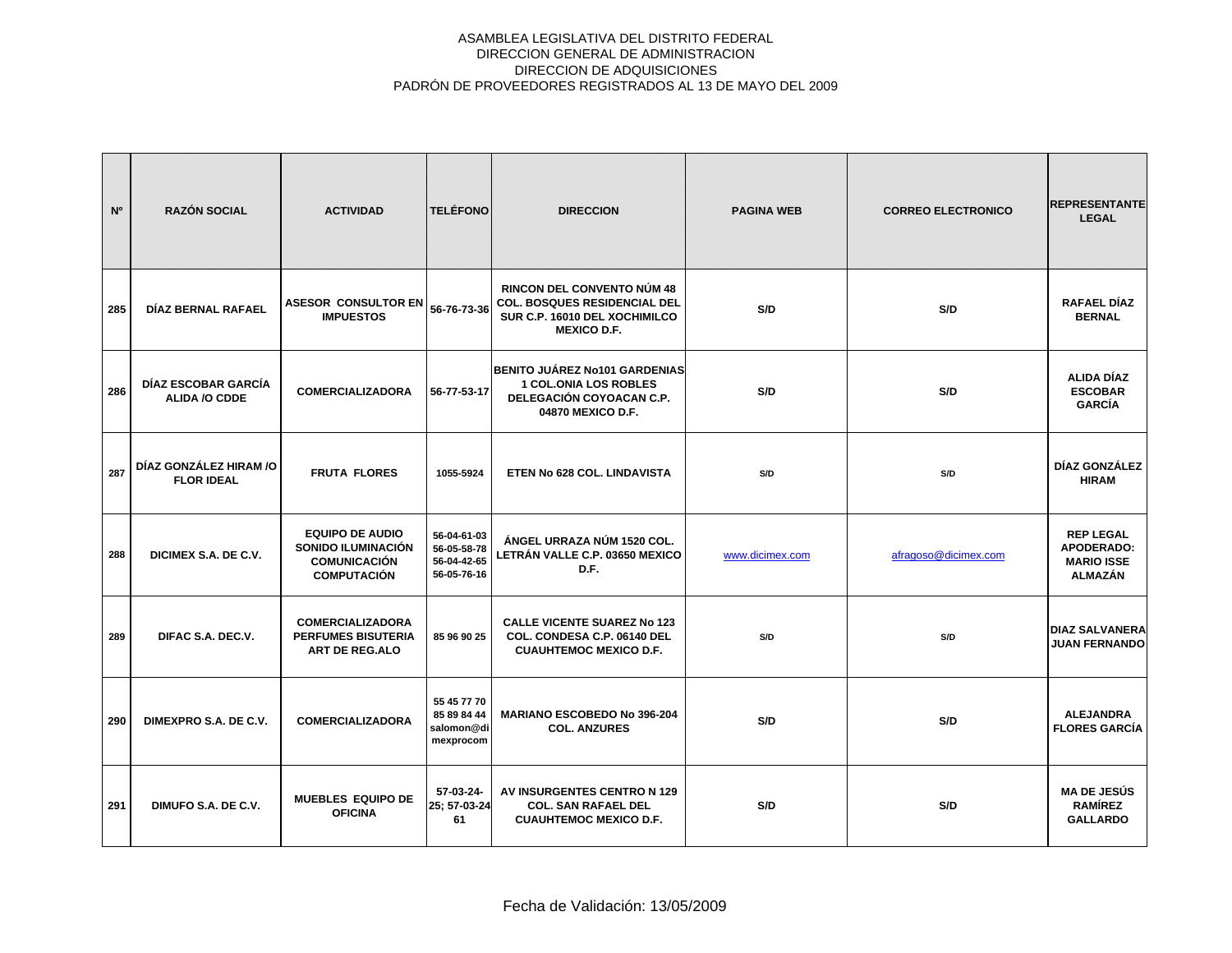| N <sup>o</sup> | <b>RAZÓN SOCIAL</b>                                                    | <b>ACTIVIDAD</b>                                                   | <b>TELÉFONO</b>                                 | <b>DIRECCION</b>                                                                                                                       | <b>PAGINA WEB</b> | <b>CORREO ELECTRONICO</b> | <b>REPRESENTANTE</b><br><b>LEGAL</b>                                |
|----------------|------------------------------------------------------------------------|--------------------------------------------------------------------|-------------------------------------------------|----------------------------------------------------------------------------------------------------------------------------------------|-------------------|---------------------------|---------------------------------------------------------------------|
| 292            | <b>DINASTIA JOERA S.A. DE</b><br>C.V.                                  | <b>ART DE JOERIA</b>                                               | 55211785                                        | <b>BOLIVAR # 21 INT 718 COL.</b><br><b>CENTRO C.P. 06000</b>                                                                           | S/D               | joyaslrn@prodigy.net.mx   | <b>NAJERA FLORES</b><br><b>LIA</b>                                  |
| 293            | <b>DIRECCION RESPONSABLE</b><br><b>CONSULTORIA S.A.</b>                | <b>CONSTRUCTORA</b><br>(CONSTRUCCION DE<br><b>INFRAESTRUCTURA)</b> | 53 43 82 31<br>53 44 83 13                      | <b>CAMINO A SAN MATEO No 11 COL.</b><br>SANTIAGO OCCIPACO C.P. 53250<br>NAUCALPAN DE JUAREZ EDOMEX                                     | S/D               | direcsa@prodigy.net.mx    | <b>HUMBERTO</b><br><b>GONZALEZ ORTIZ</b>                            |
| 294            | <b>DIRECCION SPORT S.A. DE</b><br>C.V.                                 | <b>COMERCIALIZADORA</b>                                            | 57 62 76 36<br>57-85-77-87<br>55-71-98-15       | <b>ORIENTE 158 N 309-3 COL.</b><br><b>MOCTEZUMA SEGUNDA SECCIÓN</b><br><b>C.P. 15500 DEL VENUSTIANO</b><br><b>CARRANZA MEXICO D.F.</b> | S/D               | victoriaisela@hotmail.com | <b>ISABEL</b><br><b>CLOTILDE</b><br><b>MONTERO</b><br><b>AÑORVE</b> |
| 295            | <b>DISEÑO CONSTRUCCIÓN</b><br><b>MANTENIMIENTO S.A. DE</b><br>C.V.     | <b>CONSTRUCCIÓN</b><br><b>PROECTOS</b>                             | 5530-4903<br>5740-4336<br>044 55 24<br>17 61 31 | EMILIO CARRANZA No46 COL. STA<br><b>ANITA</b>                                                                                          | S/D               | S/D                       | <b>RODRIGO</b><br><b>MORALES ZAFRA</b>                              |
| 296            | <b>DISEÑO PARTICULAR DE</b><br>LIMPIEZA S.A. DE C.V.                   | <b>LIMPIEZA</b><br><b>MANTENIMIENTO</b>                            | 53-55-14-59                                     | <b>CALLE "E" No 4 COL. POTRERO</b><br>DEL LLANO C P 02680 DEL<br>AZCAPOTZALCO MEXICO D.F.                                              | S/D               | dispa@prodigy.net.mx      | <b>FRANCISCO DÍAZ</b><br><b>SANDOVAL</b>                            |
| 297            | <b>DISTRIBUIDORA ARMANDO</b><br><b>ANTONIO ENRIQUE S.A. DE</b><br>C.V. | <b>VENTA DE REVISTAS</b><br><b>PERIÓDICOS</b>                      | 55 36 62 62                                     | <b>INSURGENTES SUR No 662 COL.</b><br><b>DEL VALLE</b>                                                                                 | S/D               | S/D                       | <b>ANDRADE</b><br><b>AGUILAR LUÍS</b><br><b>ANTONIO</b>             |
| 298            | <b>DISTRIBUIDORA CAMPERO</b><br><b>S.A. DE C.V.</b>                    | <b>COMERCIALIZADORA</b>                                            | 56-33-78-67<br>56-34-46-74                      | <b>FARMACEUTICOS NUM 19 COL.</b><br><b>ACULCO DEL IZTAPALAPA MEXICO</b><br>D.F. C.P. 09410                                             | S/D               | S/D                       |                                                                     |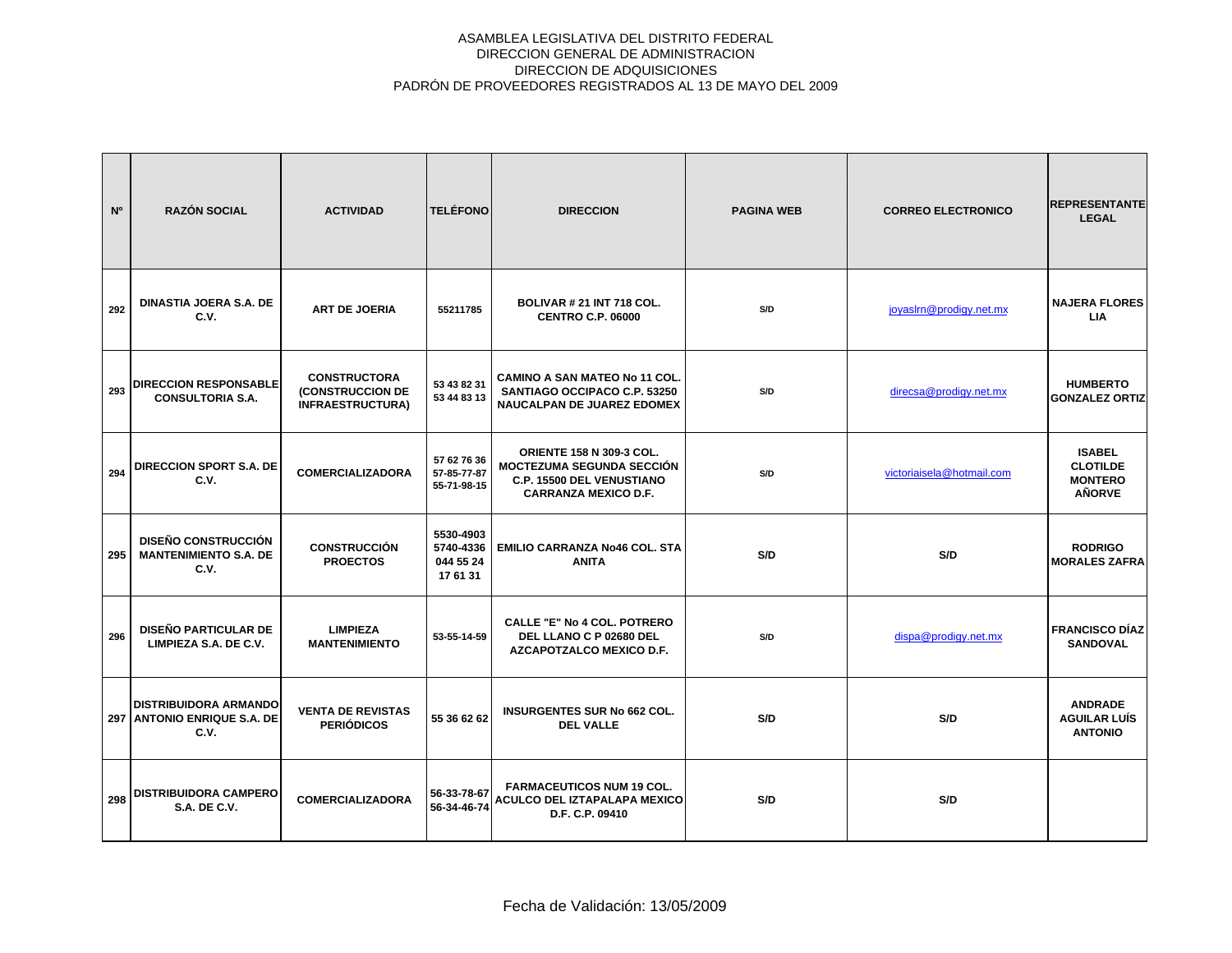| N <sup>o</sup> | <b>RAZÓN SOCIAL</b>                                                          | <b>ACTIVIDAD</b>                                                                                                                                                                                   | <b>TELÉFONO</b>                                                      | <b>DIRECCION</b>                                                                                         | <b>PAGINA WEB</b> | <b>CORREO ELECTRONICO</b> | <b>REPRESENTANTE</b><br><b>LEGAL</b>                                      |
|----------------|------------------------------------------------------------------------------|----------------------------------------------------------------------------------------------------------------------------------------------------------------------------------------------------|----------------------------------------------------------------------|----------------------------------------------------------------------------------------------------------|-------------------|---------------------------|---------------------------------------------------------------------------|
|                | <b>DISTRIBUIDORA DE</b><br>299 FONDOS EDITORIALES S.A.<br>DE C.V.            | <b>DISTRIBUIDORA DE</b><br><b>LIBROS PERIODICOS</b><br><b>REVISTAS</b>                                                                                                                             | 57-84-61-10<br>57-84-89-12<br>57-84-66-96                            | AMADO PANIAGUA NÚM 47 BIS<br>COL. MOCTEZUMA 1a SECC C.P.<br><b>15500 MÉXICO DF</b>                       | S/D               | S/D                       | <b>FRANCISCO</b><br><b>JAVIER</b><br><b>RODRIGUEZ</b><br><b>CERVANTES</b> |
| 300            | <b>DISTRIBUIDORA DE</b><br>OFICINAS INDUSTRIALES<br><b>S.A. DE C.V.</b>      | <b>PAPELERÍA</b>                                                                                                                                                                                   | 53045679<br>53046533<br>53046402<br>53046541<br>53046403<br>53046120 | <b>CARR A HUIXQUILUCAN MZ 12 LTE5</b><br>COL. EL PEDREG.AL C.P.52774                                     | S/D               | S/D                       | <b>GABRIEL</b><br><b>MIRANDA MORA</b>                                     |
| 301            | <b>DISTRIBUIDORA DE</b><br><b>PINTURAS DE CALIDAD</b><br><b>S.A. DE C.V.</b> | <b>PINTURAS ESMALTES</b><br><b>RESINAS ETC</b>                                                                                                                                                     | 57-41-27-35<br>57-41-22-60                                           | <b>BOLIVAR NÚM 457 ACCESORIA B</b><br><b>COL. OBRERA DEL CUAUHTEMOC</b><br><b>C.P. 06800 MEXICO D.F.</b> | S/D               | S/D                       | <b>JACOBO DOWEK</b><br><b>DAAN</b>                                        |
| 302            | <b>DISTRIBUIDORA GARDI</b><br><b>S.A. DE C.V.</b>                            | <b>PAPELERIA ARTS</b><br><b>ESCOL.ARES DE DIBUJO</b>                                                                                                                                               | 56-57-57-01<br>5657-09-08<br>5657-56-88<br>56 49 43 04               | CENTENO No 978 ESQ AÑIIL COL.<br><b>GRANJAS MEXICO DELEG</b><br>IZTACALCO C.P. 08400 MEXICO D.F.         | S/D               | S/D                       | <b>GERARDO</b><br><b>GARZA</b><br><b>MARTINEZ</b>                         |
| 303            | <b>DISTRIBUIDORA HUDSON</b><br><b>S.A. DE C.V.</b>                           | <b>COMERCIALIZADORA</b>                                                                                                                                                                            | 55-12-79-40<br>FAX 55-21-<br>$32 - 18$                               | DELICIAS NUM 14 DESPACHO 206<br>COL. CENTRO C.P. 06070 MÉXICO<br>DF                                      | S/D               | S/D                       | <b>J RAMON F</b><br><b>CEDEÑO</b><br><b>RODRIGUEZ</b>                     |
| 304            | <b>DISTRIBUIDORA MARIN</b><br><b>S.A. DE C.V.</b>                            | <b>COMPRA-VTA ARTS DE</b><br><b>ESCRITORIO PAPELERIA</b><br><b>LIBROS REVISTAS</b><br>EQUIPO DE OFICINA ARTS 56-04-36-12<br>DE ILUMINACIÓN DE<br><b>OPTICA FOTOGRAFIA</b><br><b>PRINCIPALMENTE</b> | 56-04-42-07<br>56-04-36-72                                           | ANAXAGORAS 1400 COL. STA<br>CRUZ ATOAC MEXICO D.F. 03310                                                 | S/D               | S/D                       | <b>ARNULFO</b><br><b>CASTRO</b><br><b>GUTIERREZ</b>                       |
| 305            | <b>DISTRIBUIDORA OJUSAMI</b><br><b>S.A. DE C.V.</b>                          | <b>COMERCIALIZADORA</b>                                                                                                                                                                            | 53 52 17 78<br>ojusami@p<br>rodignetmx                               | <b>FRANCISCO SARABIA 289 COL.</b><br>PROVIDENCIA AZCAPOTZALCO                                            | S/D               | S/D                       | <b>MELO ESPINOSA</b><br><b>CLAUDIA</b>                                    |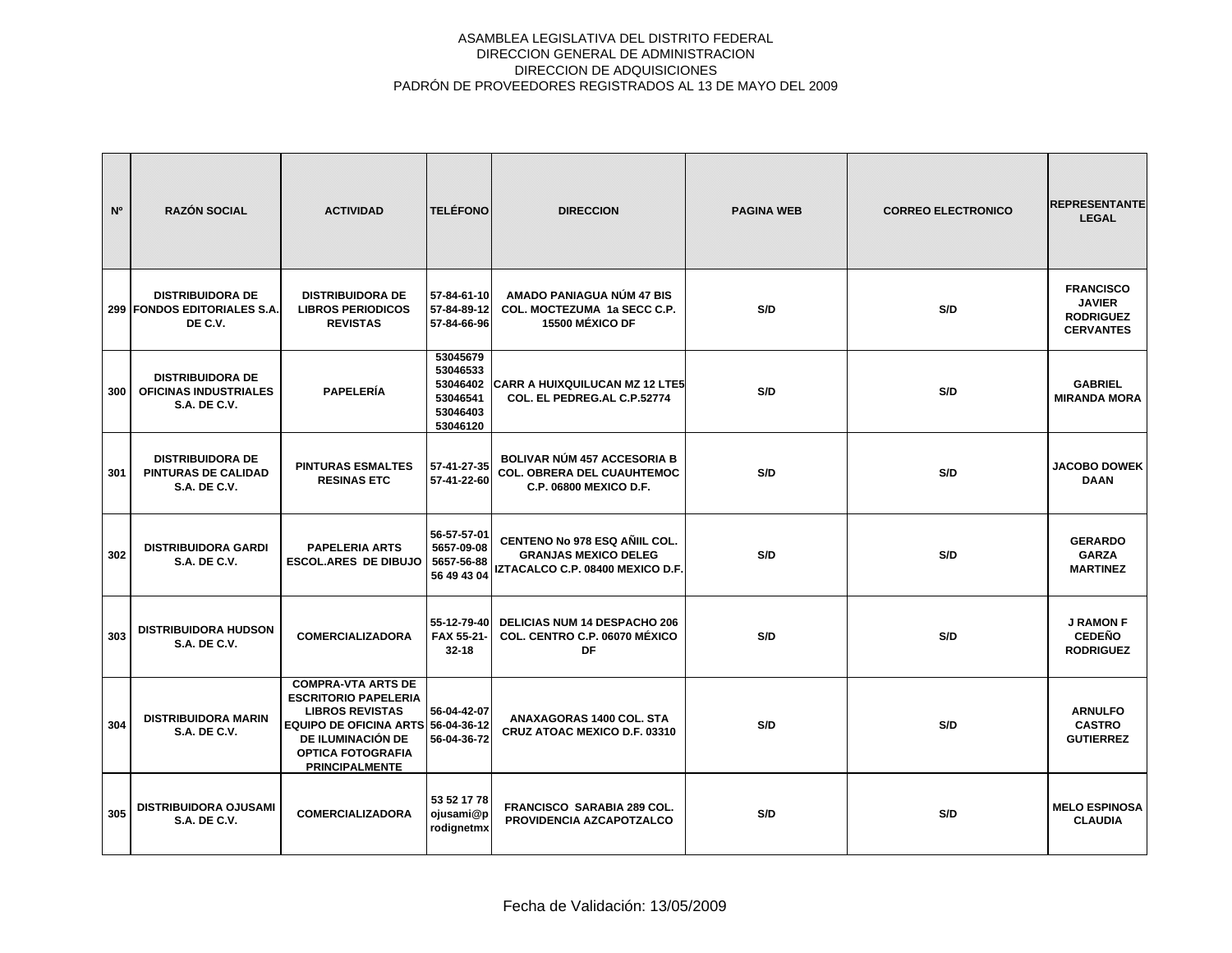| N <sup>o</sup> | <b>RAZÓN SOCIAL</b>                                                                       | <b>ACTIVIDAD</b>                                                                             | <b>TELÉFONO</b>                                 | <b>DIRECCION</b>                                                                                | <b>PAGINA WEB</b>    | <b>CORREO ELECTRONICO</b>  | <b>REPRESENTANTE</b><br><b>LEGAL</b>                                    |
|----------------|-------------------------------------------------------------------------------------------|----------------------------------------------------------------------------------------------|-------------------------------------------------|-------------------------------------------------------------------------------------------------|----------------------|----------------------------|-------------------------------------------------------------------------|
| 306            | <b>DISTRIBUIDORA PERMO</b><br><b>S.A. DE C.V.</b>                                         | <b>FABRICA DE MUEBLES</b>                                                                    | 57-81-24-35<br><b>FAX</b><br>$57-$<br>81-20-68  | FAUSTO ROMERO Nº 44 COL.<br>ARAGÓN VILLA C.P. 07000 DEL<br><b>GUSTAVO A MADERO MEXICO D.F.</b>  | www.permo.com.mx     | paty_vo85@hotmail.com      | <b>GONZÁLEZ LARA</b><br><b>AAX</b>                                      |
| 307            | <b>DISTRIBUIDORA RALIX DE</b><br>ORIENTE S.A. DE C.V.                                     | <b>COMERCIALIZADORA</b>                                                                      | 22-35-20-19                                     | ORIENTE 245 D NUM 227 COL.<br><b>AGRICOL.A ORIENTAL DEL</b><br>IZTACALCO C.P. 08500 MEXICO D.F. | S/D                  | S/D                        | <b>RAFAEL</b><br><b>GILBARDO</b><br><b>MALDONADO</b><br><b>GONZÁLEZ</b> |
| 308            | <b>DISTRIBUIDORA SUIZA S.A.</b><br>DE C.V.                                                | <b>MATERIAL ELECTRICO</b><br><b>FERRETERIA EN GRAL</b>                                       | 55-39-36-62                                     | <b>MONTES HIMALAA # 910 LOMAS DE</b><br>CHAPULTEPEC C.P. 11000                                  | S/D                  | S/D                        | <b>LIC FERNANDO</b><br><b>VILLA DEL</b><br><b>CASTILLO</b>              |
| 309            | <b>DISTRIBUIDORA</b><br><b>COMERCIALIZADORA</b><br><b>INTEGRA EXPRESS S.A. DE</b><br>C.V. | <b>COMERCIALIZADORA</b>                                                                      | $52 - 34 - 23 -$<br>93: 52-34-23<br>92          | <b>HORTENCIA N 23 COL. JARDINES</b><br><b>DEL MOLINITO NAUCALPAN EDO</b><br>DE MEXICO C P 53530 | S/D                  | S/D                        | <b>VÁZQUEZ</b><br><b>CANCHOLA</b><br><b>OSCAR</b>                       |
| 310            | <b>DIVISION INTEGRAL DE</b><br>TELEFONIA S.A. DE C.V.                                     | <b>VOZ DATOS</b>                                                                             | 80 00 70 20<br>80 00 70 49                      | <b>ESCORIAL 30 LOC 6 COL. LOS</b><br>CEDROS C.P. 04800 DEL<br><b>COYOACAN MEXICO D.F.</b>       | S/D                  | S/D                        | <b>UGALDE</b><br><b>VAZQUEZ</b><br><b>NESTOR</b>                        |
| 311            | <b>DIANA MONTES GARCIA /O</b><br><b>DMG INTERIORES</b>                                    | <b>DECORACION DE</b><br><b>INTERIORES VENTA</b><br><b>COL.OCACION DE</b><br><b>ALFOMBRAS</b> | 56 71 60 20<br>55<br>15 10 27 90<br>35 41 61 06 | <b>CAFETALES No 43 COL. CTM</b><br>CULHUACAN C.P. 04480 DEL<br><b>COYOACAN MEXICO D.F.</b>      | www.alfombras.com.mx | dianamontes@prodigy.net.mx | <b>DIANA MONTES</b><br><b>GARCIA</b>                                    |
| 312            | <b>DOMINGUEZ CARBAJAL</b><br><b>MIRIAM/</b><br><b>COMERCIALIZADORA</b><br><b>INTEGRAL</b> | <b>COMERCIALIZADORA</b>                                                                      | 24-55-08-02                                     | <b>TRINIDAD GUERRERO 54 COL.</b><br><b>PARAJE SAN JUAN DEL</b><br>IZTAPALAPA C.P. 09830         | S/D                  | S/D                        | <b>MIRIAM</b><br><b>DOMINGUEZ</b><br><b>CARBAJAL</b>                    |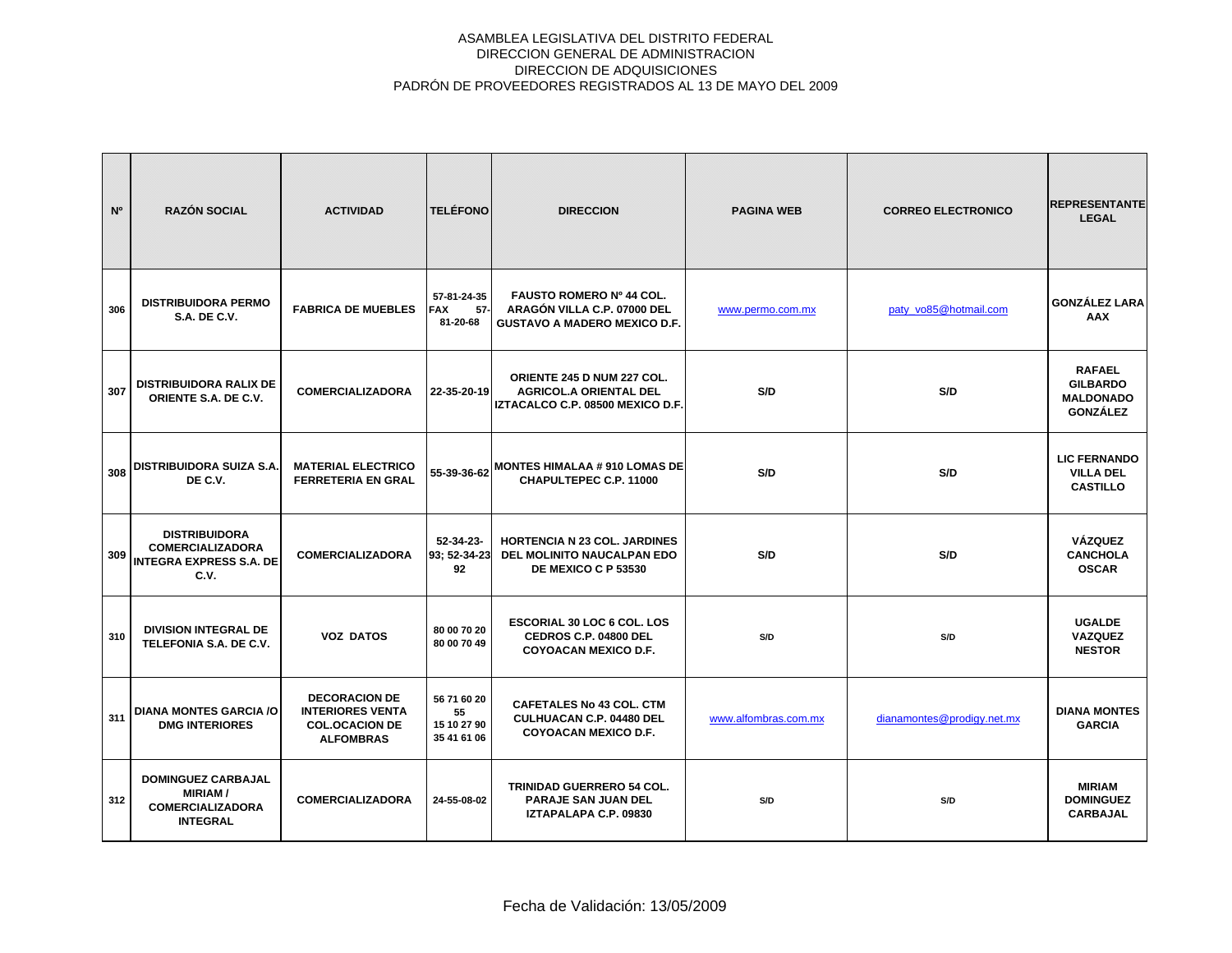| N <sup>o</sup> | <b>RAZÓN SOCIAL</b>                                  | <b>ACTIVIDAD</b>                                                                                   | <b>TELÉFONO</b>                                          | <b>DIRECCION</b>                                                                                                                                        | <b>PAGINA WEB</b> | <b>CORREO ELECTRONICO</b> | <b>REPRESENTANTE</b><br><b>LEGAL</b>                                                                           |
|----------------|------------------------------------------------------|----------------------------------------------------------------------------------------------------|----------------------------------------------------------|---------------------------------------------------------------------------------------------------------------------------------------------------------|-------------------|---------------------------|----------------------------------------------------------------------------------------------------------------|
| 313            | <b>DUANA CRUCES RENATO</b>                           | <b>COMERCIALIZADORA</b>                                                                            | 13 46 82 92<br>13 46 82 91<br>044 55 54<br>57 54 82      | CHIMALPOPOCA N 6 COL. SAN<br><b>CRISTÓBAL NEXQUIPAAC ATENCO</b><br><b>EDO DE MEXICO</b>                                                                 | S/D               | S/D                       | <b>RENATO DUANA</b><br><b>CRUCES</b>                                                                           |
| 314            | <b>DURAN AGUIRRE MARIA</b><br><b>ISABEL</b>          | <b>FERRETERIA ARTS DE</b><br><b>LIMPIEZA ABARROTES</b><br><b>ARTS OFICINA EN</b><br><b>GENERAL</b> | 5309-41-89<br>5                                          | <b>CARRETERA TENAO</b><br><b>TLANEPANTLA No 54 EDIF A1-2</b><br>DEP 202 UNIDAD TENAO<br><b>TLANEPANTLA DE BAZ ESTADO DE</b><br><b>MEXICO C.P. 54150</b> | S/D               | S/D                       | <b>DURAN AGUIRRE</b><br><b>MARIA ISABEL</b>                                                                    |
| 315            | <b>DURO DE MEXICO S.A. DE</b><br>C.V.                | <b>FOCOS</b>                                                                                       | 5592 14 77<br>58 88 14 53                                | AV UNO NO 498 PARQUE<br><b>INDUSTRIAL CARTAGENA</b><br><b>TULTITLAN EDO DE MEXICO</b>                                                                   | S/D               | S/D                       | <b>MARIA ESTHER</b><br><b>ORTIZ</b>                                                                            |
| 316            | <b>DUST CONTROL DE</b><br><b>MEXICO S.A. DE C.V.</b> | <b>TAPETES</b><br><b>ANTIDERRAPANTES ART</b><br><b>DE LIMPIEZA</b>                                 | 50-91-45-78<br>50-91-45-81<br>53 99 41 89<br>53 86 37 14 | LAGO WAN #11 COL. PENSIL C.P.<br>11320 MEXICO D.F.                                                                                                      | S/D               | S/D                       | <b>JACQUES</b><br><b>DIHARCE</b><br><b>ANTONIO</b>                                                             |
| 317            | DYNAMINS, S.A. DE C.V.                               | <b>COMERCIALIZADORA</b>                                                                            | 53 65 05 95<br>53 65 36 30                               | <b>CALLE BOSQUES DE CHIHUAHUA</b><br>No. 27 COL. SANTA MÓNICA, C.P.<br>54050, TLALNEPANTLA, EDOMEX.                                                     | S/D               | dynamins@starmedia.com    | <b>RAÚL CAMACHO</b><br><b>ERAZO</b>                                                                            |
| 318            | ECOFICINA S.A. DE C.V.                               | <b>EQUIPOS CONSUMIBLES</b><br><b>PARA OFICINA</b>                                                  | 53229900                                                 | RIÓ MIXCOAC 97 COL. CRÉDITO<br><b>CONSTRUCTOR C.P.03940</b>                                                                                             | S/D               | S/D                       | <b>IRMA GARCÍA</b><br><b>VEGA</b>                                                                              |
|                | 319 ECZCAFE FINO S.A. DE C.V.                        | <b>CAFÉ CAFETERAS</b><br><b>SUMINISTROS DE</b><br><b>CAFETERIA</b>                                 |                                                          | ORIENTE 239 NÚM 135 COL.<br>19-99-56-47 AGRICOL.A ORIENTAL IZTACALCO<br><b>C.P. 08500 MEXICO D.F.</b>                                                   | S/D               | S/D                       | <b>MARIA LUISA DEL</b><br><b>CARMEN</b><br><b>ZAVALETA</b><br><b>ROJAS</b><br><b>EMMANUEL</b><br><b>MARTIN</b> |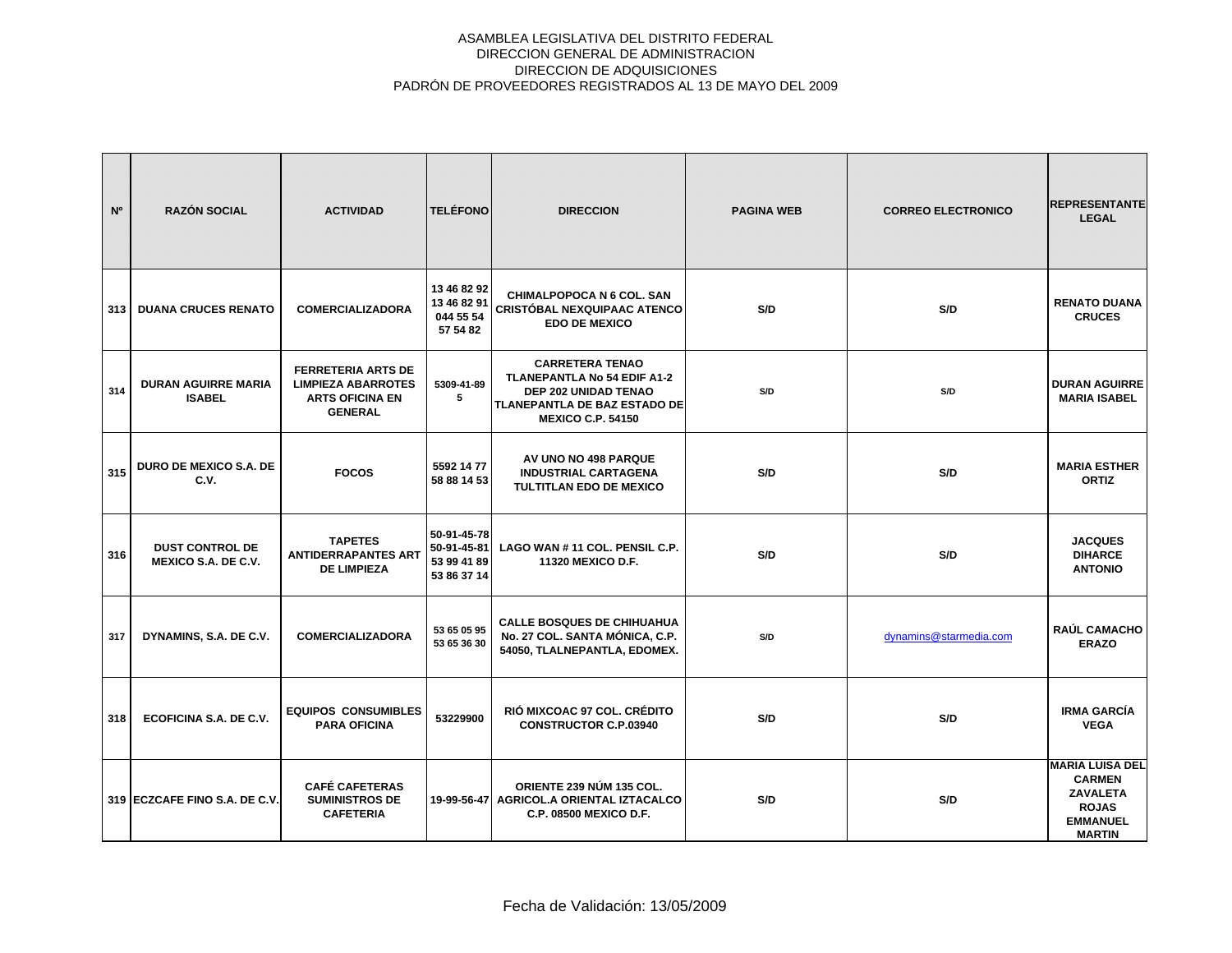| N <sup>o</sup> | <b>RAZÓN SOCIAL</b>                                       | <b>ACTIVIDAD</b>                                                                                                                                                                            | <b>TELÉFONO</b>                           | <b>DIRECCION</b>                                                                                                                | <b>PAGINA WEB</b> | <b>CORREO ELECTRONICO</b> | <b>REPRESENTANTE</b><br><b>LEGAL</b>                                    |
|----------------|-----------------------------------------------------------|---------------------------------------------------------------------------------------------------------------------------------------------------------------------------------------------|-------------------------------------------|---------------------------------------------------------------------------------------------------------------------------------|-------------------|---------------------------|-------------------------------------------------------------------------|
| 320            | <b>EDICIONES DEL NORTE</b><br>S.A. DE C.V.                |                                                                                                                                                                                             |                                           | AV MEXICO COYOACAN No 40 COL.<br>REVISTAS Y PERIÓDICOS 56 28 74 34 STA CRUZ ATOAC / ZARAGOZA 245<br>SUR COL. CENTRO MONTERRE NL | S/D               | S/D                       | <b>EUGENIO</b><br><b>HERRERA</b><br><b>TERRAZAS</b>                     |
| 321            | EDICRISIS S.A. DE C.V.                                    | REVISTAS Y PERIÓDICOS 52 08 87 36                                                                                                                                                           |                                           | DURANGO No 223 PISO 2 COL.<br><b>ROMA</b>                                                                                       | S/D               | S/D                       | <b>BLANCA LOZANO</b><br><b>ESTRELLA</b>                                 |
|                | <b>EDISA EDIFICACION Y</b><br>DISEÑOS, S.A. DE C.V.       | CONSTRUCCION,<br><b>REPARACION,</b><br><b>CONSERVACION Y</b><br><b>DEMOLICION DE TODA</b><br><b>CLASE DE BIENES</b><br><b>INMUEBLES DE TODA</b><br><b>CLASE DE</b><br><b>CONSTRUCCIONES</b> | 56 89 20 62<br>044 55<br>55 06 67 82      | 56 89 18 59   AVENIDA AMERICA No. 173 CASA 2<br>COL. PARQUE SAN ANDRES, C.P.<br>04040, DEL. COYOACAN, MEXICO<br>D.F.            | S/D               | edisa_sa@prodigy.net.mx   | ARQ. ALFONSO<br><b>RODRIGUEZ</b><br><b>RODRIGUEZ</b>                    |
| 322            | EDIT VUELTA S.A. DE C.V.                                  | REVISTAS PERIÓDICOS                                                                                                                                                                         | 55 54 88 10                               | <b>MIGUEL ÁNGEL DE QUEVEDO No</b><br>56 58 00 74 783 COL. BARRIO DEL NIÑO JESÚS                                                 | S/D               | S/D                       | <b>VICTORIA</b><br><b>FERNÁNDEZ</b><br><b>CRISTIAN</b>                  |
| 323            | EDITORA LA PRENSA S.A.<br>DE C.V.                         | PERIÓDICOS Y<br><b>PUBLICACIONES</b>                                                                                                                                                        | 52 28 99 77<br>52 28 89 25                | <b>BASILIO VADILLO No 40 COL.</b><br><b>TABACALERA</b>                                                                          | S/D               | S/D                       | <b>IBARRA</b><br><b>PESCADOR</b><br><b>IGNACIO</b>                      |
| 325            | EDITORIAL COLOR S.A. DE<br>C.V.                           | <b>IMPRESIÓN</b><br><b>ENCUADERNACION</b>                                                                                                                                                   | 55-47-15-42<br>55-47-35-40<br>55 47 72 21 | NARANJO 96 bis PB COL. STA MA<br>LA RIBERA 06400 MEX DF<br><b>DELEGACIÓN CUAUHTEMOC</b>                                         | S/D               | ecolor@prodigy.net.mx     | <b>ERNESTO</b><br><b>BARROS MEJIA</b>                                   |
| 326            | <b>EDITORIAL MEXICO</b><br><b>INTERACTIVOS.A. DE C.V.</b> | <b>IMPRESIÓN DISTRIBUCION</b><br><b>IMPORTACIONEXPORTACI</b><br>ON COMERCILIZACION DE 5211 4713<br><b>LIBROS FOLLETOS</b><br><b>REVISTAS OTROS</b>                                          |                                           | CALLE SALTILLO Nº 73 COL.<br><b>CONDESA DELCUAUHTEMOC</b><br>MEXICODF C.P. 06140                                                | S/D               | S/D                       | <b>FRANCISCO</b><br><b>JAVIER</b><br><b>GONZALEZ</b><br><b>MARTINEZ</b> |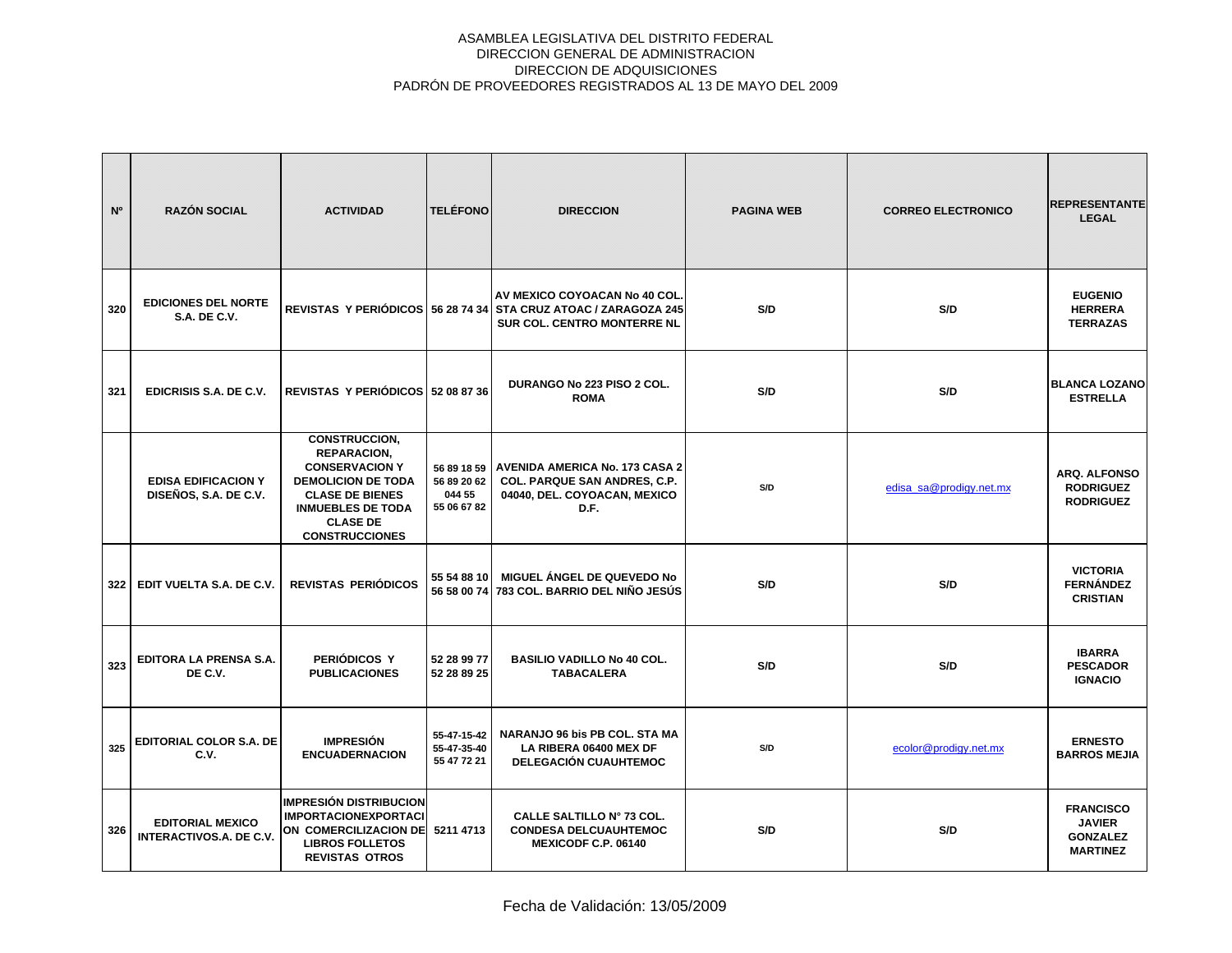| N°  | <b>RAZÓN SOCIAL</b>                                                               | <b>ACTIVIDAD</b>                                                                                       | <b>TELÉFONO</b>                                                    | <b>DIRECCION</b>                                                                                                      | <b>PAGINA WEB</b> | <b>CORREO ELECTRONICO</b> | <b>REPRESENTANTE</b><br><b>LEGAL</b>                    |
|-----|-----------------------------------------------------------------------------------|--------------------------------------------------------------------------------------------------------|--------------------------------------------------------------------|-----------------------------------------------------------------------------------------------------------------------|-------------------|---------------------------|---------------------------------------------------------|
| 324 | 2020 S.A. DE C.V.                                                                 | <b>REVISTAS</b>                                                                                        | 55 47 75 97                                                        | EDITORIAL PERSPECTIVA DIFUSION Y CREACION DE 55 47 29 27 DR ATL 100 COL. SANTA MARIA LA<br><b>RIVERA</b>              | S/D               | S/D                       | <b>TORRES ROJANO</b><br><b>GERMAN</b><br><b>MANUEL</b>  |
| 327 | <b>EDUCACIÓN INTEGRAL</b><br><b>EMPRESARIAL S.A. DE C.V.</b>                      | <b>COMERCIALIZACIÓN DE</b><br><b>EQUIPO DE COMPUTO</b>                                                 | 55 23 29 04                                                        | 55 23 28 67 AV COL.ONIA DEL VALLE 724 COL.<br><b>DEL VALLE</b>                                                        | S/D               | S/D                       | RICARDO PÉREZ<br><b>URBAN</b>                           |
| 328 | EFICOMER S.A. DE C.V. LA<br><b>EMPRESA A NO EXISTE</b><br><b>DADA DE BAJA</b>     | <b>FERRETERIA EPO DE</b><br><b>COMPUTO CONSUMIBLES</b><br><b>COMERCIALIZADORA EN</b><br><b>GENERAL</b> | 40-83-29-92                                                        | 55-64-65-79 ZACATECAS No 35-703 COL. ROMA<br>CEL 044-55- DELEG CUAUHTEMOC MEXICO D.F.<br>C.P. 06700                   | S/D               | S/D                       | <b>JAIME J</b><br><b>HERNANDEZ</b><br><b>TAPIA</b>      |
| 329 | <b>EFRAIN MONDRAGON DE</b><br><b>LA TORRE / INSECTS</b><br>SOLUTIONS "FUMIGACIÓN" | <b>FUMIGACIÓN CONTROL</b><br><b>DE PLAGAS</b>                                                          | 58 35 33 73<br>21 59 39 02<br>044 55<br>22 40 47 86<br>21 59 39 02 | BOSQUE DE CHICLES NÚM 29 COL.<br><b>BOSQUE DEL VALLE 1A SECCIÓN</b><br>C.P. 05517 COACALCO ESTADO DE<br><b>MEXICO</b> | S/D               | S/D                       | <b>EFRAIN</b><br><b>MONDRAGON DE</b><br><b>LA TORRE</b> |
| 330 | EGO NET S.A. DE C.V.                                                              | <b>RENTA DE INTERNET</b>                                                                               | 50620100                                                           | PERIFERICO SUR 5000 PISO 7 COL.<br><b>INSURGENTES C.P. 04530</b>                                                      | S/D               | S/D                       | <b>HERRERA</b><br><b>FLORES JESUS</b><br><b>EDUARDO</b> |
| 331 | <b>EL FACTOR NADA MAS</b><br><b>S.A. DE C.V.</b>                                  | <b>COMERCIALIZADORA</b><br><b>EQUIPO MATERIALES</b><br><b>PARA EL COMERCIO</b><br><b>SERVICIO</b>      | 51 14 15 47                                                        | <b>CALLE CERRO DE LOS REYES MZ</b><br><b>11 LT21 SAGITARIO</b>                                                        | S/D               | S/D                       | <b>GONZALES</b><br><b>CASTRO</b><br><b>GUILLERMO</b>    |
| 332 | EL HERALDO MÉX S.A. DE<br>C.V.                                                    | <b>REVISTAS Y PERIÓDICOS</b>                                                                           | <b>ETX187</b>                                                      | 55 78 70 22 DR CARMONA VALLE No 150 COL.<br><b>DOCTORES</b>                                                           | S/D               | S/D                       | <b>ALVARADO</b><br><b>EDGAR</b>                         |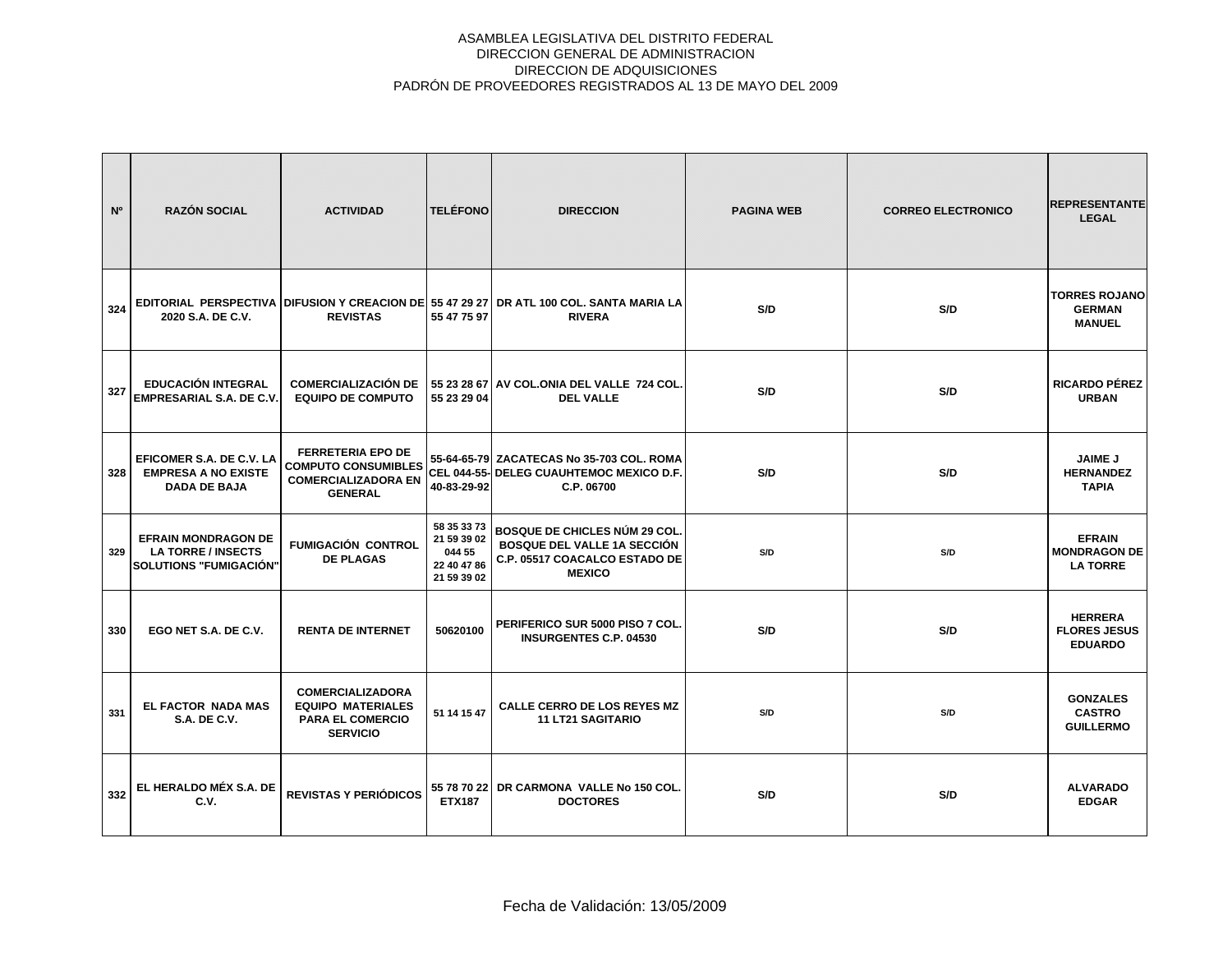| N°  | <b>RAZÓN SOCIAL</b>                                                          | <b>ACTIVIDAD</b>                                                                                        | <b>TELÉFONO</b>                                                             | <b>DIRECCION</b>                                                                                                    | <b>PAGINA WEB</b>                      | <b>CORREO ELECTRONICO</b> | <b>REPRESENTANTE</b><br><b>LEGAL</b>                                        |
|-----|------------------------------------------------------------------------------|---------------------------------------------------------------------------------------------------------|-----------------------------------------------------------------------------|---------------------------------------------------------------------------------------------------------------------|----------------------------------------|---------------------------|-----------------------------------------------------------------------------|
| 333 | <b>EL UNIVERSAL</b><br><b>COMPAÑIA PERIODÍSTICA</b><br>NACIONAL S.A. DE C.V. | <b>PUBLICACIONES</b>                                                                                    | 57 09 13 13                                                                 | <b>BUCARELI No 8 PISO 2 COL.</b><br><b>CENTRO</b>                                                                   | www.eluniversal.com.mx                 | S/D                       | <b>ORTIZ DE LA</b><br><b>BORBOLLA</b><br><b>MATILDE</b>                     |
| 335 | <b>ELECTRONICA MECANICA</b><br><b>ACUSTICA SA</b>                            | <b>COMPRA VENTA</b><br><b>PROECTO ASESORÍA E</b><br><b>INSTALACIÓN DE TODO</b><br><b>TIPO DE EQUIPO</b> |                                                                             | 55-39-05-88 CANARIAS NÚM 55 COL. PORTALES<br>C.P. 03300 MEXICO D.F.                                                 | S/D                                    | S/D                       | <b>LUIS GERARDO</b><br><b>FEIJOO</b><br><b>BEJARANO</b>                     |
| 336 | <b>ELEVADORES OTIS S.A. DE</b><br>C.V.                                       | <b>ELEVADORES</b><br><b>MANTENIMIENTO</b><br><b>REPARACIÓN</b>                                          | 26-36-30-00                                                                 | CALLE 10 NÚM 145 2do PISO COL.<br>SAN PEDRO DE LOS PINOS, C.P.<br>01180, DEL. ALVARO OBREGON,<br><b>MEXICO D.F.</b> | www.myotis.uts.com/quest/serve<br>r.pt | mariana.flores@otis.com   | <b>APODERADA:</b><br><b>LILIANA</b><br><b>GABRIELA</b><br><b>MATUS LARA</b> |
| 337 | <b>ELEVADORES SCHINDLER</b><br><b>S.A. DE C.V.</b>                           | <b>FABRICACION VENTA DE</b><br><b>ELEVADORES</b><br><b>REFACCIONES INST</b>                             | 50-80-14-00<br><b>CONMUTA</b><br>DOR 50-80-<br>14-16                        | <b>TORRE ANGEL PASEO DE LA</b><br>RFORMA Nº 350 PISO Nº 8 COL.<br>JUAREZ C.P. 06600 MEXICO D.F.                     | S/D                                    | S/D                       | <b>DAVALOS</b><br><b>SALAZAR JESUS</b><br><b>EDUARDO</b>                    |
| 338 | <b>EMBOTELLADORA CLARIT</b><br><b>S.A. DE C.V.</b>                           | <b>AGUA PURIFICADA HIELO</b><br><b>AGUA EMBOTELLADA</b><br><b>TODAS LAS</b><br><b>PRESENTACIONES</b>    | 326-22-95-<br>65 AL 69<br>3622-95-71<br>AL 74 CEL<br>044-55-27-<br>23-25-31 | <b>KM 195 CARRETERA FEDERAL</b><br><b>MEXICO-PUEBLA COL. LOS REES</b><br>LA PAZ ESTADO DE MEXICO C.P.<br>56400      | S/D                                    | S/D                       | <b>LUIS M</b><br>VILLICAÑA<br><b>HIGUERA</b>                                |
|     | <b>EMPRESARIOS AL</b><br>339   SERVICIO DE MEXICO S.A.<br>DE C.V.            | <b>BANDERAS</b>                                                                                         | 52 39 01 01                                                                 | AV TOCHTLI No 318 COL. FRACC<br><b>INDUSTRIAL SAN ANTONIO</b>                                                       | S/D                                    | S/D                       | <b>FIGUEROA</b><br><b>GARCÍA JOSÉ</b><br><b>OCTAVIO</b>                     |
| 340 | <b>ENLACE</b><br><b>INTERCONTINENTAL DE</b><br>NEGOCIOS S.A. DE C.V.         | <b>MUEBLES ALFOMBRAS</b>                                                                                |                                                                             | 53-48-61-46 CESDRAL145 MITRA MONTERRE NL                                                                            | S/D                                    | S/D                       | <b>ROMÁN</b><br><b>GERARDO</b><br><b>GUERRA</b><br><b>VILLAREAL</b>         |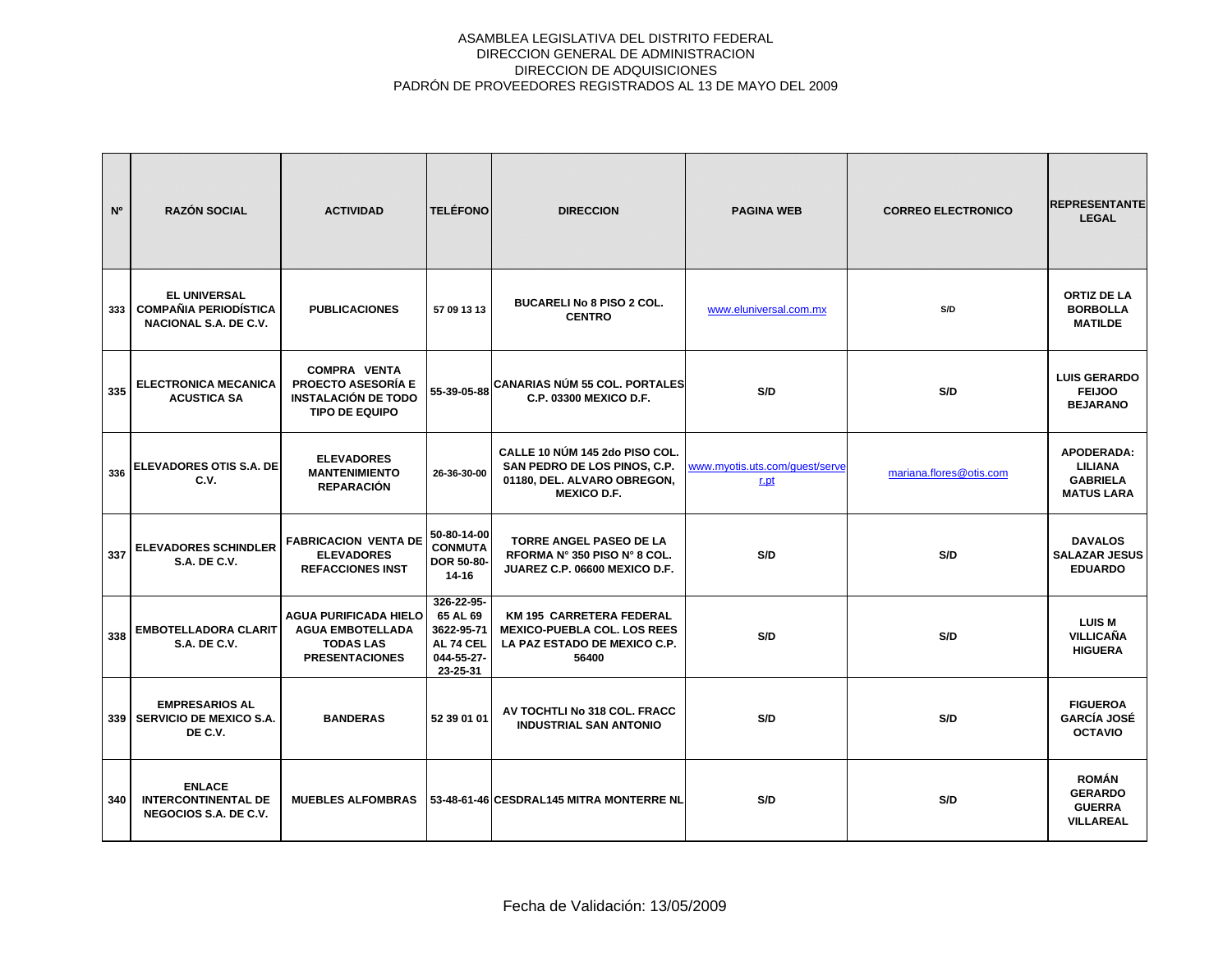| N°  | <b>RAZÓN SOCIAL</b>                                                                                     | <b>ACTIVIDAD</b>                                                                                   | <b>TELÉFONO</b>                           | <b>DIRECCION</b>                                                                                                                               | <b>PAGINA WEB</b> | <b>CORREO ELECTRONICO</b>     | <b>REPRESENTANTE</b><br><b>LEGAL</b>                                                            |
|-----|---------------------------------------------------------------------------------------------------------|----------------------------------------------------------------------------------------------------|-------------------------------------------|------------------------------------------------------------------------------------------------------------------------------------------------|-------------------|-------------------------------|-------------------------------------------------------------------------------------------------|
| 341 | <b>ENRIQUE RODRIGUEZ</b><br><b>MUEDRA/</b><br><b>COMERCIALIZADORA GER</b>                               | <b>COMERCIALIZADORA</b>                                                                            | 58-63-85-24<br>044-55-14-<br>49-02-20     | <b>BOSQUES DE BOHEMIA 16 CASA 15</b><br>COL. BOSQUES DEL LAGO C.P.<br>54766 CUATITLAN IZCALLI EDO DE<br><b>MEXICO</b>                          | S/D               | S/D                           | <b>ENRIQUE</b><br><b>RODRIGUEZ</b><br><b>MUEDRA</b>                                             |
| 343 | <b>EPAV 1214 S.A. DE C.V.</b>                                                                           | <b>AUDIO VIDEO</b><br><b>CONSUMIBLES DE</b><br><b>COMPUTO</b>                                      | 26-36-82-86<br>26-36-77-27<br>26-36-82-98 | <b>2DA CERRADA DE CORNELIO</b><br>HISPANO MZ 40 LE 10 COL.<br>ZAPOTITLA C.P. 13310 DEL<br><b>TLAHUAC MEXICO D.F.</b>                           | www.epav1214.com  | mostieleslopez@prodigy.net.mx | <b>MOSTIELES</b><br><b>LOPEZ SANCHEZ</b>                                                        |
| 344 | <b>ESCAPE AUDIO S.A. DE</b><br>C.V.                                                                     | <b>AUDIO VIDEO</b><br><b>FOTOGRAFÍA</b>                                                            | 5539 7630<br>52435869                     | <b>FILIPINAS 1218 COL. PORTALES</b>                                                                                                            | S/D               | S/D                           | <b>EDUARDO</b><br><b>HINOJOSA LÓPEZ</b>                                                         |
| 345 | <b>ESCOBAR GARCIA JESÚS</b>                                                                             | <b>ASESOR</b>                                                                                      | 5119-3020                                 | AV INSTITUTO POLITECNICO<br><b>NACIONAL NO 1815-2 COL.</b><br>LINDAVISTA C.P. 07300                                                            | S/D               | S/D                           | <b>ESCOBAR</b><br><b>GARCIA JEÚS</b>                                                            |
| 346 | <b>ESPAÑA VARGAS HÉCTOR</b><br><b>ROMEO /O SERV</b><br><b>PROFESIONALES EN</b><br><b>COMPUTO ESPAÑA</b> | <b>SOFTWARE ASESORIA</b><br><b>CONSULTORIA</b><br><b>ACCESORIOS DE EQUIPO</b><br><b>DE COMPUTO</b> | 57-73-93-99                               | AV EXPLORADORES MZ 28 CASA<br>21 COL. EJERCITO DE ORIENTE<br><b>VECINAL 1 DEL IZTAPALAPA</b><br><b>MÉXICO DF</b>                               | S/D               | S/D                           | <b>HECTOR</b><br><b>ROMERO</b><br><b>ESPAÑA VARGAS</b>                                          |
| 347 | ESPARZA HURTADO MARIA<br><b>LUISA</b>                                                                   | <b>COMERCIALIZADORA</b>                                                                            | 5779-6265<br>5776-5117                    | IZTACCIHUATL MZ 137 LT52 No 225<br><b>COL. LA FLORIDA ECATEPEC</b>                                                                             | S/D               | S/D                           | <b>ESPARZA</b><br><b>HUERTA MARIA</b><br><b>LUISA</b>                                           |
| 348 | <b>ESPECIA S.A. DE C.V.</b>                                                                             | <b>ALIMENTOS BEBIDAS</b><br><b>VINOS LICORES</b><br><b>EMBUTIDOS EMPAQUES</b><br><b>DE CARTON</b>  | 52-39-90-00                               | <b>AVE INGENIEROS MILITARES</b><br>NÚMERO 70 BODEGA 4 COL.<br><b>ARGENTINA PONIENTE DEL</b><br>MIGUEL HIDALDO C.P. 11230<br><b>MEXICO D.F.</b> | S/D               | S/D                           | <b>ARMANDO</b><br><b>GÓMEZ RAMÍREZ</b><br><b>SALOMON</b><br><b>MOISES DUEK</b><br><b>BETESH</b> |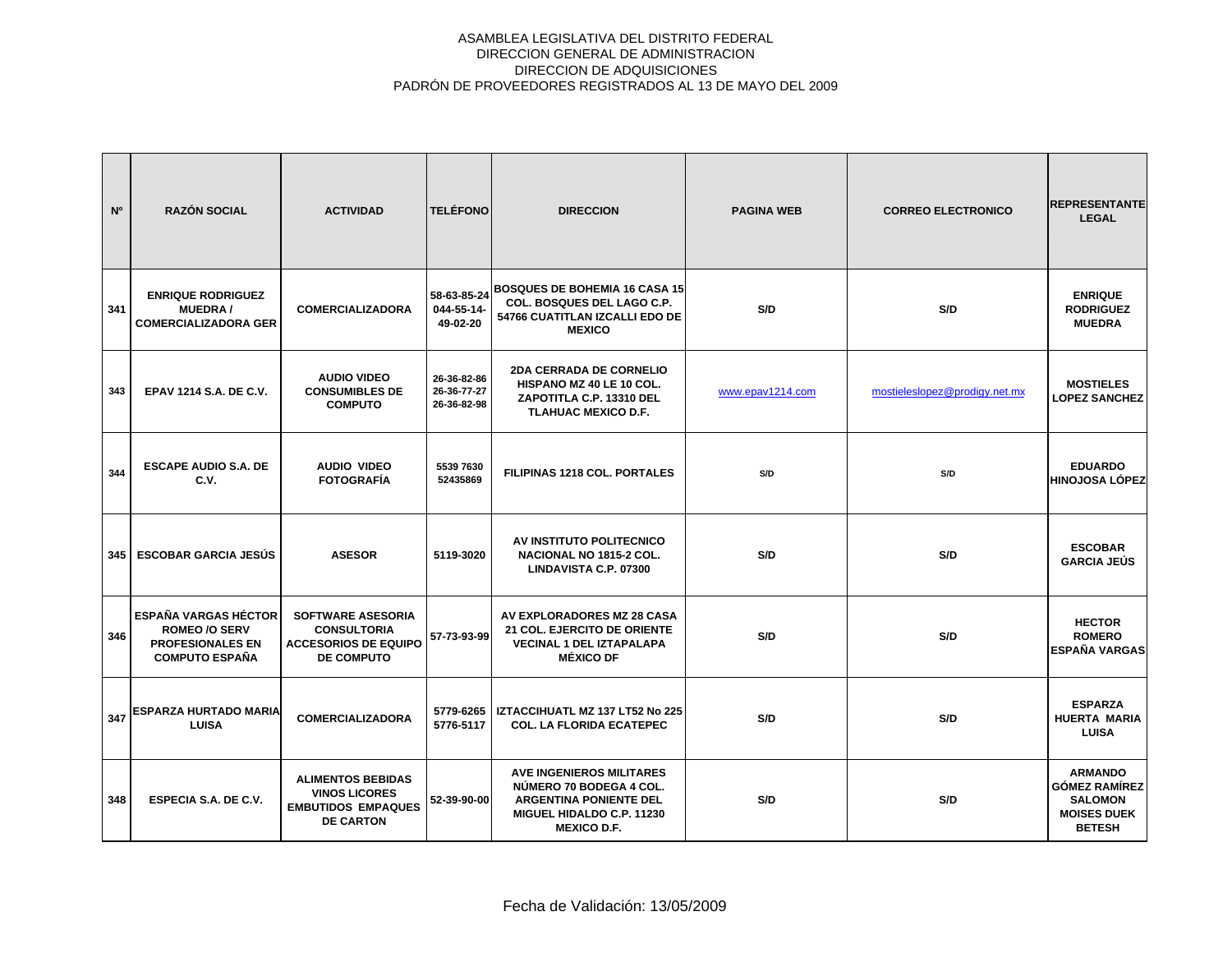| N <sup>o</sup> | <b>RAZÓN SOCIAL</b>                                                         | <b>ACTIVIDAD</b>                                                                                                               | <b>TELÉFONO</b>                                 | <b>DIRECCION</b>                                                                                                                  | <b>PAGINA WEB</b>          | <b>CORREO ELECTRONICO</b>       | <b>REPRESENTANTE</b><br><b>LEGAL</b>                         |
|----------------|-----------------------------------------------------------------------------|--------------------------------------------------------------------------------------------------------------------------------|-------------------------------------------------|-----------------------------------------------------------------------------------------------------------------------------------|----------------------------|---------------------------------|--------------------------------------------------------------|
| 349            | <b>ESPECIALISTAS EN</b><br><b>MEDIOS S.A. DE C.V.</b>                       | <b>MEDIOS</b>                                                                                                                  | 55 75 95 95<br>55 75 88 70                      | <b>GONZÁLEZ DE COSSIO N 843 COL.</b><br>DEL VALLE C.P. 03100 DEL BENITO<br><b>JUÁREZ MEXICO D.F.</b>                              | www.emedios.com.mx         | emedios@emedios.com.mx          | <b>CARLOS</b><br><b>AMADOR</b><br><b>VELASCO OLIVA</b>       |
| 350            | <b>ESPECTRO ESTUDIO S.A.</b><br>DE C.V.                                     | <b>PRODUCCIÓN</b><br><b>MULTIMEDIA RADIO</b><br><b>TELEVISIÓN</b>                                                              | 55-45-63-43                                     | FLAMMARION NÚM 28-B COL.<br>ANZURES MEXICO D.F. C.P. 11590                                                                        | S/D                        | S/D                             | PADILLA PÉREZ<br><b>MARCO</b><br><b>CRHISTIAN</b>            |
|                | <b>ESPINO DEL CASTILLO</b><br><b>BARRON RAFAEL</b>                          | <b>VENTA DE ARTICULOS DE</b><br><b>JOYERIA EN PLATA</b>                                                                        | 55 59 92 24<br>55<br>37 30 59 41                | <b>CALLE ADOLFO PRIETO No.</b><br>1113DEPARTAMENTO No. 15COL.<br>DEL VALLE, C.P. 03100, DEL.<br><b>BENITO JUAREZ, MEXICO D.F.</b> | S/D                        | S/D                             | <b>RAFALE ESPINO</b><br><b>DEL CASTILLO</b><br><b>BARRON</b> |
| 351            | <b>ESPINOSA FASSEL RAÚL</b><br><b>ERNESTO /O MASCARAS</b><br><b>SOMBRAS</b> | <b>DISEÑO INDUSTRIAL</b>                                                                                                       | 56 39 26 61                                     | <b>BUCARELI 128 INTERIOR 21 COL.</b><br><b>CENTRO</b>                                                                             | S/D                        | S/D                             | <b>ESPINOSA</b><br><b>FASSEL RAUL</b><br><b>ERNESTO</b>      |
| 352            | <b>ESPINOSA PEREZ</b><br><b>SALVADOR / SERIVICIOS</b><br><b>DINAMICOS</b>   | <b>MEDIOS IMPRESOS</b><br><b>COMERCIALIZADORA</b><br><b>MOBILIARIO EQUIPO DE</b><br><b>OFICINA INSUMOS</b><br><b>PAPELERIA</b> | 58 59 49 17<br>56 08 38 45                      | ATZALA MZ 2 LOTE 6 COL. LOMAS<br>DE SAN LORENZO C.P. 09780 DEL<br><b>BENITO JUAREZ MEXICO D.F.</b>                                | www.serviciosdinamicos.com | salvador@serviciosdinamicos.com | <b>ESPINOSA PEREZ</b><br><b>SALVADOR</b>                     |
| 353            | <b>ESTACIONAMIENTOS</b><br>CORSA S.A. DE C.V.                               | <b>ESTACIONAMIENTOS</b>                                                                                                        | 55 33 14 55<br>59<br>52 08 78 35<br>52 07 24 19 | HAMBURGO No. 70-202 COL.<br><b>JUÁREZ, C.P. 06600, DEL.</b><br><b>CUAUHTEMOC, MEXICO D.F.</b>                                     | S/D                        | pensiones2005@yahoo.com.mx      | <b>CALDERON</b><br><b>LEMUS DANIEL</b>                       |
| 354            | <b>ESTACIONAMIENTOS DE</b><br>LA CIUDAD S.A. DE C.V.                        | <b>ESTACIONAMIENTOS</b>                                                                                                        | 55 33 14 55<br>52 07 54 19                      | <b>HAMBURGO 70-105 COL. JUÁREZ</b>                                                                                                | S/D                        | S/D                             | <b>IRABIEN</b><br><b>VELAZQUEZ</b><br><b>VÍCTOR</b>          |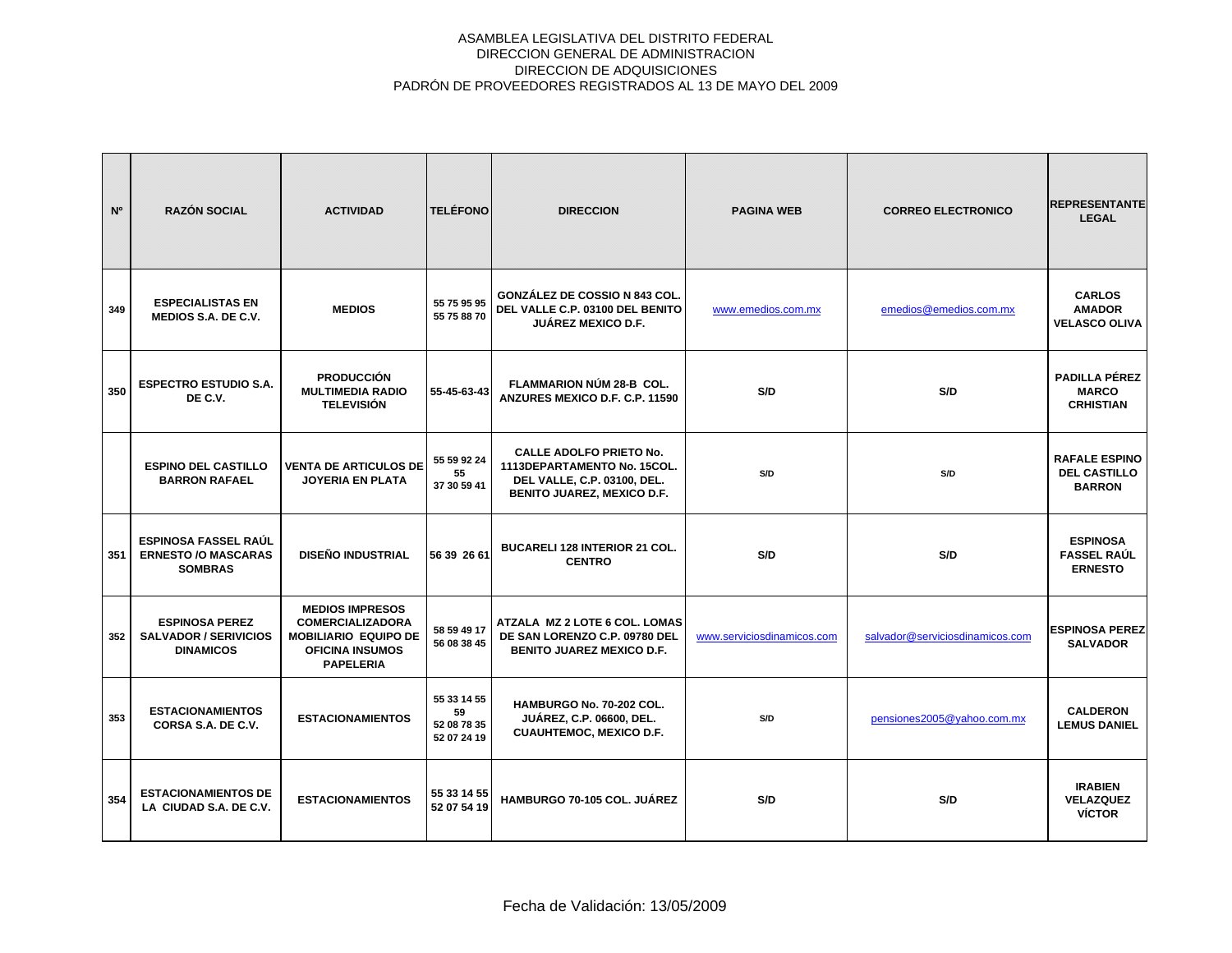| N <sup>o</sup> | <b>RAZÓN SOCIAL</b>                                                             | <b>ACTIVIDAD</b>                                                   | <b>TELÉFONO</b>                      | <b>DIRECCION</b>                                                                       | <b>PAGINA WEB</b> | <b>CORREO ELECTRONICO</b> | <b>REPRESENTANTE</b><br><b>LEGAL</b>                    |
|----------------|---------------------------------------------------------------------------------|--------------------------------------------------------------------|--------------------------------------|----------------------------------------------------------------------------------------|-------------------|---------------------------|---------------------------------------------------------|
| 355            | <b>ESTACIONAMIENTOS</b><br><b>METROPOLITANOS DE LA</b><br>CIUDAD S.A. DE C.V.   | <b>ESTACIONAMIENTOS</b>                                            |                                      | 55 11 05 32 RIÓ NILO No 32 COL. CUAUHTEMOC                                             | S/D               | S/D                       | <b>MARIA DE LA LUZ</b><br><b>VALDEZ BRAVO</b>           |
| 356            | <b>ESTRATEGIA FUNCIONAL</b><br><b>S.A. DE C.V.</b>                              | <b>MUEBLES DE OFICINA</b>                                          | 5517 1632<br>55379889                | ORIENTE 91 No 2706 COL.<br><b>EMILIANO ZAPATA</b>                                      | S/D               | S/D                       | <b>FERNANDO</b><br><b>GUTIÉRREZ</b><br><b>GUTIÉRREZ</b> |
| 357            | <b>ESTRUCTURAS DIGITALES</b><br>DE MEXICO S.A. DE C.V.                          | <b>MANTTO DE</b><br><b>COMPUTADORAS</b>                            | 52 72 39 22                          | EJE CENTRAL LÁZARO CÁRDENAS<br>No 677 -3 COL. NARVARTE                                 | S/D               | S/D                       | <b>LUÍS B AGUILERA</b><br><b>PALOMINO</b>               |
| 358            | ETHERNET DE MEXICO SA<br>DE CV                                                  | <b>COMPUTO</b>                                                     | 55 57 61 75<br>fax 55 57 63<br>67    | PRESA PABELLÓN 34 COL.<br><b>IRRIGACIÓN</b>                                            | S/D               | S/D                       | <b>FELIPE</b><br><b>EVARISTO</b><br><b>MONJE MORAN</b>  |
| 359            | <b>ETNO CONSTRUCCIÓN S.A.</b><br>DE C.V.                                        | <b>CONSTRUCCIÓN</b><br><b>PROECTOS</b>                             | 55 88 66 09<br>044 55 13<br>69 86 53 | DR BALMIS 216 COL. DOCTORES                                                            | S/D               | S/D                       | <b>ÁNGEL</b><br><b>CARMONA</b><br><b>RODRIGO</b>        |
| 360            | <b>EUROELECTRICA S.A. DE</b><br>C.V.                                            | <b>ART ELECTRICOS</b>                                              | 56-97-02-50<br>55 81 75 62           | AV AÑO DE JUAREZ # 253 COL.<br><b>GRANJAS SAN ANTONIO DEL</b><br>IZTAPALAPA C.P. 09070 | S/D               | S/D                       | <b>JOSE GUSTAVO</b><br><b>SANCHEZ</b><br><b>ORTEGA</b>  |
| 361            | <b>EVENTOS MONTAJES</b><br><b>ESPECIALES /O PORFIRIO</b><br><b>RAMIREZ VEGA</b> | <b>EVENTOS MONTAJES</b><br><b>ESPECIALES BANQUETES 19-99-13-26</b> | 56-00-12-29                          | CALLE 27 # 21 COL. LEES DE<br><b>REFORMA 2DA SECCION</b><br><b>IZTAPALAPA</b>          | S/D               | S/D                       | <b>RAMIREZ VEGA</b><br><b>PORFIRIO</b>                  |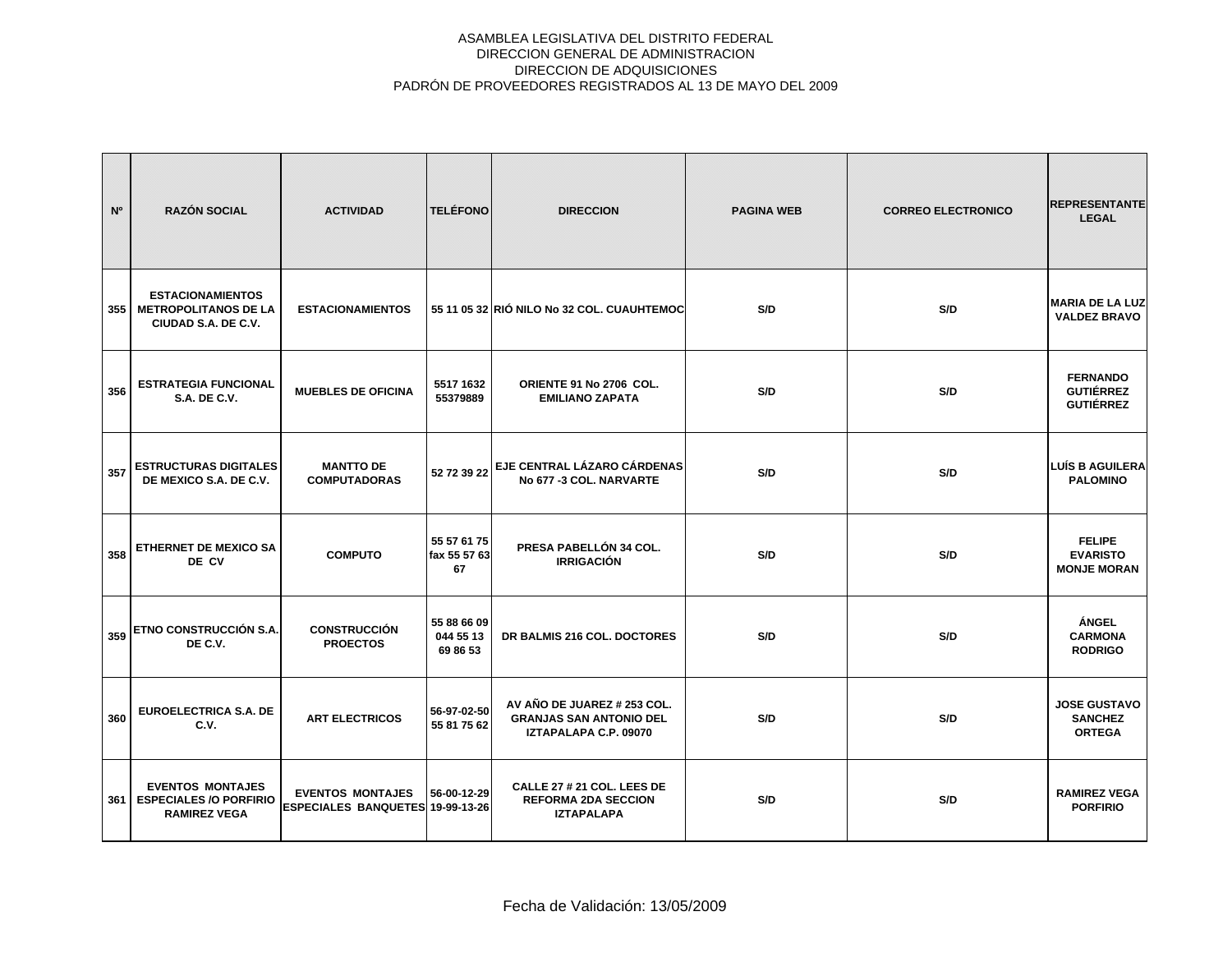| N <sup>o</sup> | <b>RAZÓN SOCIAL</b>                                                                     | <b>ACTIVIDAD</b>                                                        | <b>TELÉFONO</b>                         | <b>DIRECCION</b>                                                                                          | <b>PAGINA WEB</b>       | <b>CORREO ELECTRONICO</b>  | <b>REPRESENTANTE</b><br><b>LEGAL</b>                                                                    |
|----------------|-----------------------------------------------------------------------------------------|-------------------------------------------------------------------------|-----------------------------------------|-----------------------------------------------------------------------------------------------------------|-------------------------|----------------------------|---------------------------------------------------------------------------------------------------------|
| 362            | <b>EXCELENCIA MEDICA S.A.</b><br>DE C.V.                                                | <b>MEDICAMENTOS</b>                                                     | 5547 5570<br>5516 4096                  | AV BAJA CALIFORNIA No 5-B COL.<br><b>ROMA SUR</b>                                                         | S/D                     | S/D                        | <b>BECERRA</b><br><b>OROPEZA</b><br><b>ARTURO</b>                                                       |
| 363            | <b>EXCELETEC S.A. DE C.V.</b>                                                           | COMPUTO CONSUMIBLES 50 96 09 99                                         | 50 96 09 90<br>53 58 65 56              | <b>METEPEC No 117 COL. SAN</b><br>ANDRÉS ATOTO NAUCALPAN                                                  | S/D                     | S/D                        | <b>GAMEZ LARA</b><br><b>MARCELA DEL</b><br><b>CARMEN</b>                                                |
| 364            | <b>EXCELSIOR S.A. DE C.V.</b>                                                           | REVISTAS PERIÓDICOS                                                     | 51 28 30 00<br><b>EXT 4243</b>          | PASEO DE LA REFORMA No 18<br>COL. JUÁREZ C.P. 06000 DEL<br><b>CUAUHTEMOC MEXICO D.F.</b>                  | www.exonline.com.mx     | S/D                        | <b>ROGELIO RUIZ</b><br><b>LUGO</b>                                                                      |
| 365            | <b>EXXITOS SC</b>                                                                       | <b>CONSULTORIA ASESORIA</b><br><b>TODA CLASE DE</b><br><b>SERVICIOS</b> | 5543 8926                               | MILWAUKEE N42 COL. NÁPOLES<br>C.P.03810                                                                   | S/D                     | S/D                        | <b>TEODORO ÁNGEL</b><br><b>GONZÁLEZ</b><br><b>ESTEBAN</b>                                               |
| 366            | <b>F ARMIDA CIA SUCS S.A.</b><br>DE C.V.                                                | <b>RELOJES MARCADORES</b><br><b>DE PERSONAL</b>                         | 56-98-01-99<br>FAX: 56-98-<br>$01 - 99$ | AV NIÑOS HÉROES DE<br>CHAPULTEPEC N 110 COL. NIÑOS<br><b>HÉROES DE CHAPULTEPEC DEL B</b><br><b>JUÁREZ</b> | S/D                     | S/D                        | <b>FRANCISCO</b><br><b>JAVIER ARMIDA</b><br><b>GRAHAM</b>                                               |
| 367            | <b>FACULTAD</b><br><b>LATINOAMERICANA DE</b><br><b>CIENCIAS SOCIALES AC</b><br>(FLACSO) | <b>CURSOS</b>                                                           | 30 00 02 00                             | <b>CARRETERA AL AJUSCO No 377</b><br><b>COL. HÉROES DE PADIERNA</b>                                       | S/D                     | S/D                        |                                                                                                         |
| 368            | <b>FARMACIA SALLENT S.A.</b><br>DE C.V.                                                 | <b>MEDICAMENTOS</b>                                                     | 5554-5250<br>5554-7238                  | <b>LONDRES No 77 COL. DEL CARMEN</b><br>COYOACAN C.P. 04100 DEL<br><b>COYOACAN MEXICO D.F.</b>            | www.farmaciasallent.com | ventas@farmaciasallent.com | <b>VARGAS GARCIA</b><br><b>LUIS BENJAMIN</b><br><b>MARIA DE</b><br><b>LOURDES GÓMEZ</b><br><b>ARNAU</b> |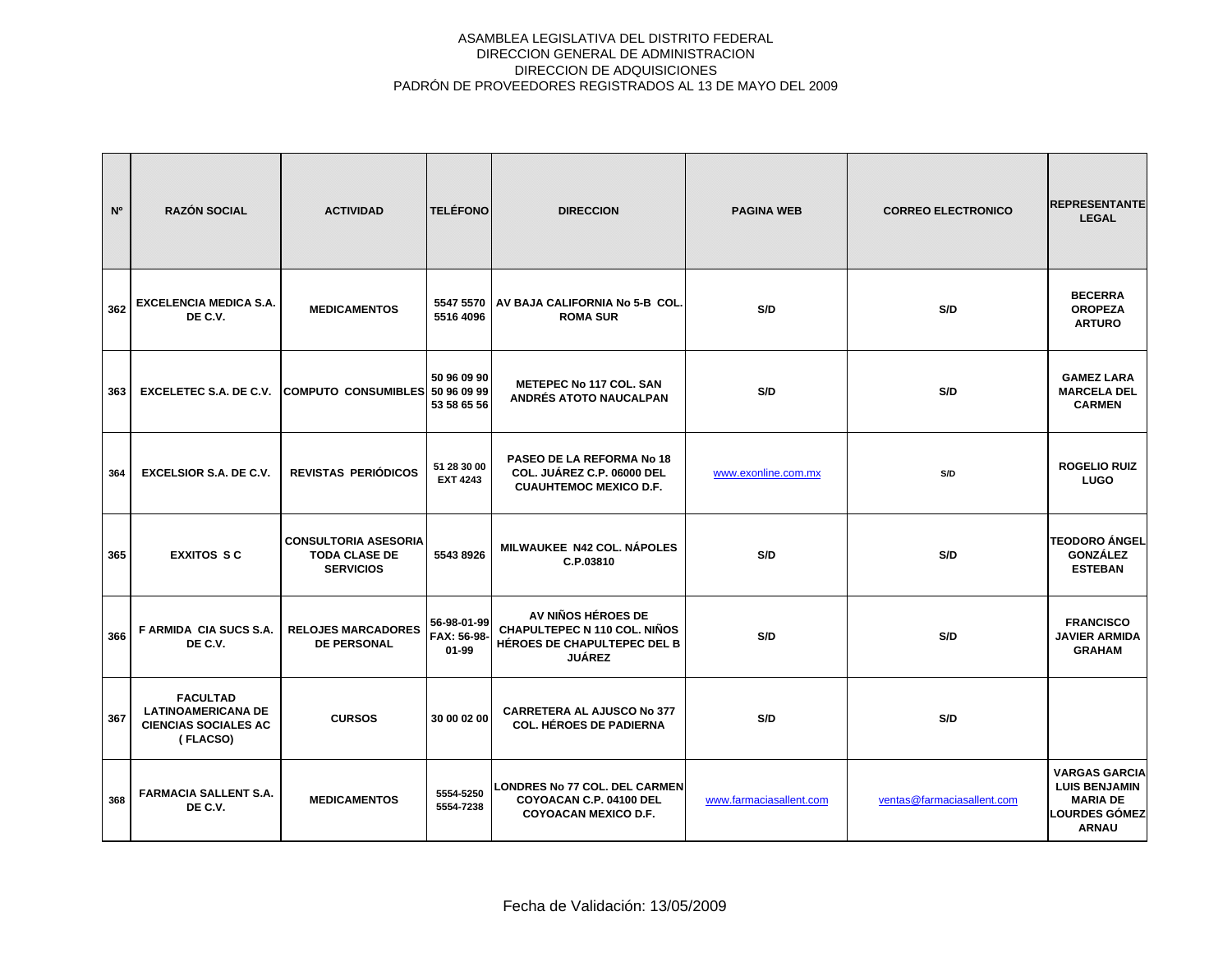| N°  | <b>RAZÓN SOCIAL</b>                                                                                  | <b>ACTIVIDAD</b>                                                                                                  | <b>TELÉFONO</b>                                                 | <b>DIRECCION</b>                                                                                                              | <b>PAGINA WEB</b>         | <b>CORREO ELECTRONICO</b>        | <b>REPRESENTANTE</b><br><b>LEGAL</b>                            |
|-----|------------------------------------------------------------------------------------------------------|-------------------------------------------------------------------------------------------------------------------|-----------------------------------------------------------------|-------------------------------------------------------------------------------------------------------------------------------|---------------------------|----------------------------------|-----------------------------------------------------------------|
| 369 | FARMACIAS PADRI RAMÓN<br><b>S.A. DE C.V.</b>                                                         | <b>MEDICAMENTOS EN</b><br><b>GENERAL</b>                                                                          | 56 61 12 14                                                     | LONDRES 77 COL. DEL CARMEN<br><b>COYOACAN DF</b>                                                                              | www.hospitalloscedros.com | S/D                              | <b>MA DE LOURDES</b><br><b>GÓMEZ</b>                            |
| 370 | <b>FEDERACIÓN DE</b><br><b>SINDICATOS DE</b><br><b>TRABAJADORES AL</b><br><b>SERVICIO DEL ESTADO</b> | <b>SALÓN BANQUETES</b>                                                                                            | 55 66 30 79<br>55 66 82 16<br>55 35 54 62                       | GÓMEZ FARIAS No 40 7 PISO COL.<br><b>SAN RAFAEL</b>                                                                           | S/D                       | S/D                              | <b>SENADOR JOEL</b><br><b>AALA ALMEIDA</b><br><b>PRESIDENTE</b> |
| 371 | <b>FERNÁNDEZ FUENTES</b><br><b>CARLOS FABIAN</b>                                                     | <b>JARDINERIA PLANTAS</b><br><b>DISEÑO</b>                                                                        | 58-76-01-11<br>044-55-<br>13-20-92-88<br>044-55-<br>13-35-13-04 | <b>MARIANO GALVAN RIVERA NUM 34</b><br><b>COL. BARRIO TLACATECO</b><br>TEPOZOTLAN ESTADO DE MEXICO<br>C.P. 54605              | S/D                       | S/D                              | <b>CARLOS FABIAN</b><br><b>FERNANDEZ</b><br><b>FUENTES</b>      |
| 372 | FERRE 3 S.A. DE C.V.                                                                                 | <b>FERRETERIA</b><br><b>HERRAMIENTAS</b><br><b>MANUALES</b><br><b>INDUSTRIALES</b><br><b>AUTOMOTRICES EN GRAL</b> | 5559-42-76<br>5575-31-86                                        | AV COOACÁN 729 COL. DEL VALLE<br>DEL BENITO JUÁREZ C.P. 03100<br><b>MÉXICO DF</b>                                             | S/D                       | S/D                              | <b>MA DEL PILAR</b><br><b>CHACON PEREZ</b>                      |
| 373 | <b>FERRETERA DEL NORTE</b><br><b>S.A. DE C.V.</b>                                                    | <b>FERRETERIA</b>                                                                                                 | 55-80-51-05<br>55-57-20-39<br>53 95 30 99                       | <b>MIGUEL DE CERVANTES</b><br><b>SAAVEDRA No 470 COL.</b><br><b>IRRIGACIÓN DELEGACIÓN MIGUEL</b><br>HIDALGO C.P. 11500 MEX DF | S/D                       | ferreteradelnorte@prodigy.net.mx | <b>REP LEGAL</b><br><b>AUSENCIA</b><br><b>LOBATO LUNA</b>       |
| 374 | FERRETERÍA CENTRAL DE<br>ABASTOS S.A. DE C.V.                                                        | <b>FERRETERÍA EN</b><br><b>GENERAL</b>                                                                            | 5686-9077<br>5685-2248                                          | CALZADA JAVIER ROJO GÓMEZ No<br>542 COL. EJIDOS DEL MORAL<br><b>IZTAPALAPA</b>                                                | S/D                       | S/D                              | <b>ARMADO DÁVILA</b><br><b>MACEDA</b>                           |
| 375 | FERRETERÍA MIXCOAC S.A.<br>DE C.V.                                                                   | <b>FERRETERÍA EN</b><br><b>GENERAL</b>                                                                            | 55 63 32 47<br>55 63 58 89                                      | AV REVOLUCIÓN No 723-L COL.<br><b>MIXCOAC</b>                                                                                 | S/D                       | S/D                              | <b>ARRÍAS</b><br><b>CARRILLO</b><br><b>ADRIÁN</b>               |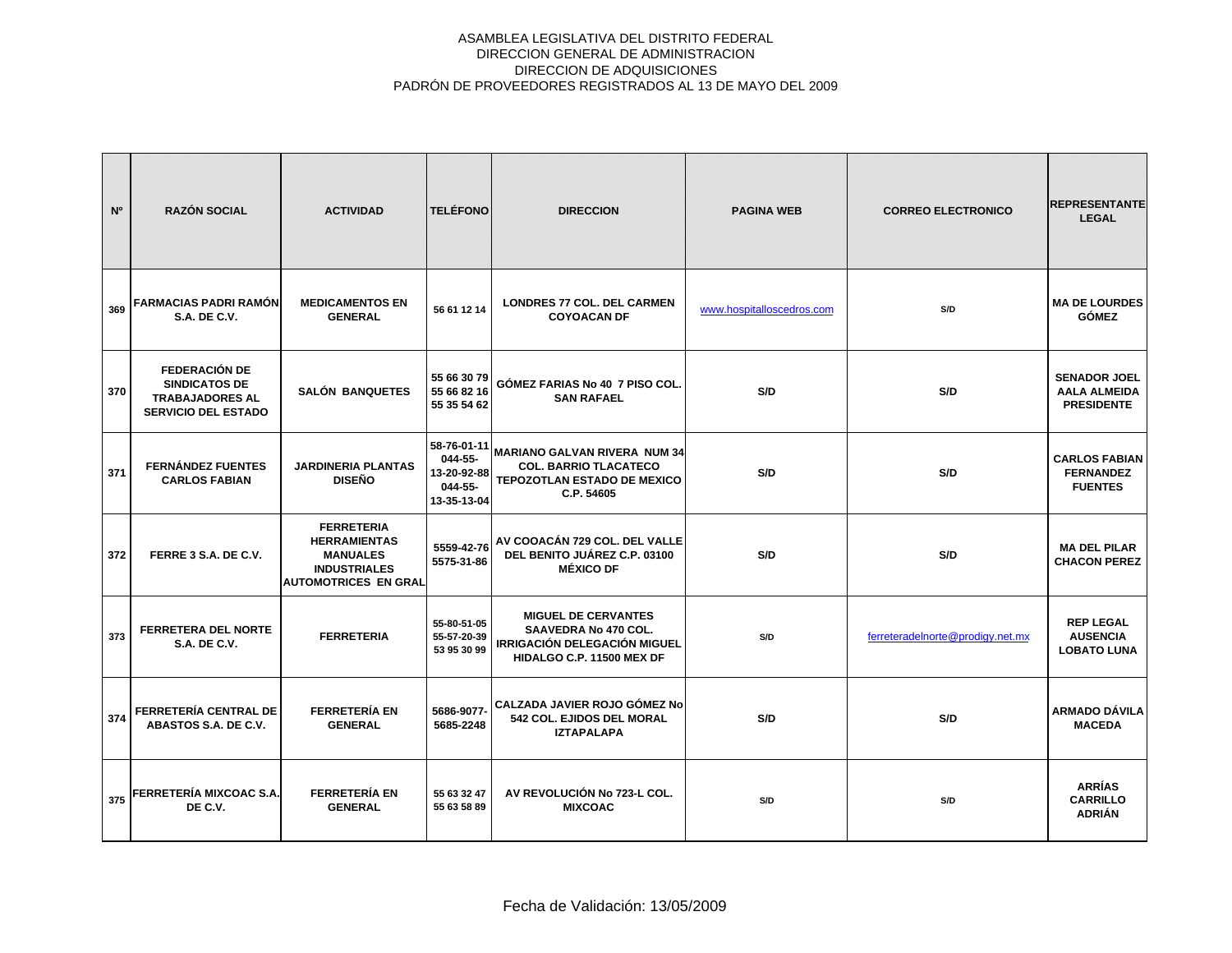| N°  | <b>RAZÓN SOCIAL</b>                                          | <b>ACTIVIDAD</b>                                                                                                                                                          | <b>TELÉFONO</b>                         | <b>DIRECCION</b>                                                                                       | <b>PAGINA WEB</b>             | <b>CORREO ELECTRONICO</b>           | <b>REPRESENTANTE</b><br><b>LEGAL</b>                                                                                           |
|-----|--------------------------------------------------------------|---------------------------------------------------------------------------------------------------------------------------------------------------------------------------|-----------------------------------------|--------------------------------------------------------------------------------------------------------|-------------------------------|-------------------------------------|--------------------------------------------------------------------------------------------------------------------------------|
| 376 | FERRETERÍA MODELO S.A.<br>DE C.V.                            | <b>FERRETERÍA EN</b><br><b>GENERAL</b>                                                                                                                                    | 50 91 6161<br>53 90 31 60               | VÍA GUSTAVO BAZ No401<br><b>FRACCIONAMIENTO INDUSTRIAL</b>                                             | www.ferreteriamodelo.com.mx   | ferreteriamodelo@prodigy.net.mx     | <b>GONZÁLEZ</b><br><b>AGUILAR DAVID</b>                                                                                        |
| 377 | <b>FERRETERÍA PORTALES</b><br><b>S.A. DE C.V.</b>            | <b>FERRETERÍA</b>                                                                                                                                                         | 55 82 45 26<br>56 70 28 28              | EJE 3 OTE (AV5) No 19 COL.<br>56 70 18 18 GRANJAS SAN ANTONIO C.P. 09070<br>DEL IZTAPALAPA MEXICO D.F. | www.ferreteriaportales.com.mx | info@ferreteriaportales.com.mx      | <b>GALICIA CRUZ</b><br><b>INDALECIO</b><br><b>ROGELIO</b>                                                                      |
| 378 | FERRETERÍA XALOSTOC<br><b>S.A. DE C.V.</b>                   | <b>FERRETERÍA EN</b><br><b>GENERAL</b>                                                                                                                                    | 59-99-99-93:<br>20-35                   | VÍA MORELOS N 422 COL.<br>FAX: 57-55- CUAUHTEMOC XALOSTOC EDO DE<br><b>MEXICO C P 55450</b>            | www.ferrexalostoc.com.mx      | alejandro-1953@hotmail.com          | <b>MARIA DEL</b><br><b>CARMEN MONTE</b><br><b>ABASCAL</b>                                                                      |
| 379 | <b>FERRETERIA PINTURAS</b><br>LA FLORIDA S.A. DE C.V.        | <b>FERRETERIA PINTURAS</b><br><b>IMPERMEBILIZANTES ART</b><br><b>DE LIMPIEZA PISOS</b><br><b>LOZETAS MAQUINARIA</b><br>PLOMERIA ART OFICINA<br><b>COMPUTADORAS MAT DE</b> | 57-02-22-32                             | PEÑA PEÑA NUM 13 COL. CENTRO<br>DEL CUAUHTEMOC C.P. 06200<br><b>MEXICO D.F.</b>                        | S/D                           | S/D                                 | <b>ANGEL LUIS</b><br><b>ALVAREZ CUE</b><br><b>ADMINISTRADOR</b><br><b>UNICO LUIS</b><br><b>PONCE NIETO</b><br><b>APODERADO</b> |
| 380 | FERRETEROS UNIDOS S.A.<br>DE C.V.                            | <b>FERRETERIA</b>                                                                                                                                                         | 55-27-41-82<br>5386-33-39<br>5386-32-15 | <b>MAR TIRRENO No 200 COL.</b><br><b>TACUBA MEXICO D.F.</b>                                            | S/D                           | ferreterosunidossadecy@vahoo.com.mx | <b>DAVID CHARLES</b><br><b>ROJAS</b>                                                                                           |
| 381 | <b>FERRETETODO MEXICO</b><br><b>S.A. DE C.V.</b>             | <b>FERRETERIA</b>                                                                                                                                                         | 57 76 63 63<br>59 99 99 09              | VIA MORELOS No 302 TULPETLAC<br><b>ECATEPEC DE MORELOS</b>                                             | S/D                           | S/D                                 | <b>MARTINEZ</b><br><b>GUERRA</b><br><b>ERASMO</b>                                                                              |
| 382 | <b>FLORES CALDERÓN JOSE</b><br><b>DANIEL /O FUMIECATEPEC</b> | <b>FUMIGACIÓN</b><br><b>MANTENIMIENTO</b>                                                                                                                                 | 5776-2333<br>5775-0337<br>57 74 36 26   | AV AGUILA S/N MZ6 #16<br><b>TULPETLAC EDO DE MEXICO</b>                                                | S/D                           | simasadecv@yahoo.com.mx             | <b>JOSÉ DANIEL</b><br><b>FLORES</b><br><b>CALDERÓN</b>                                                                         |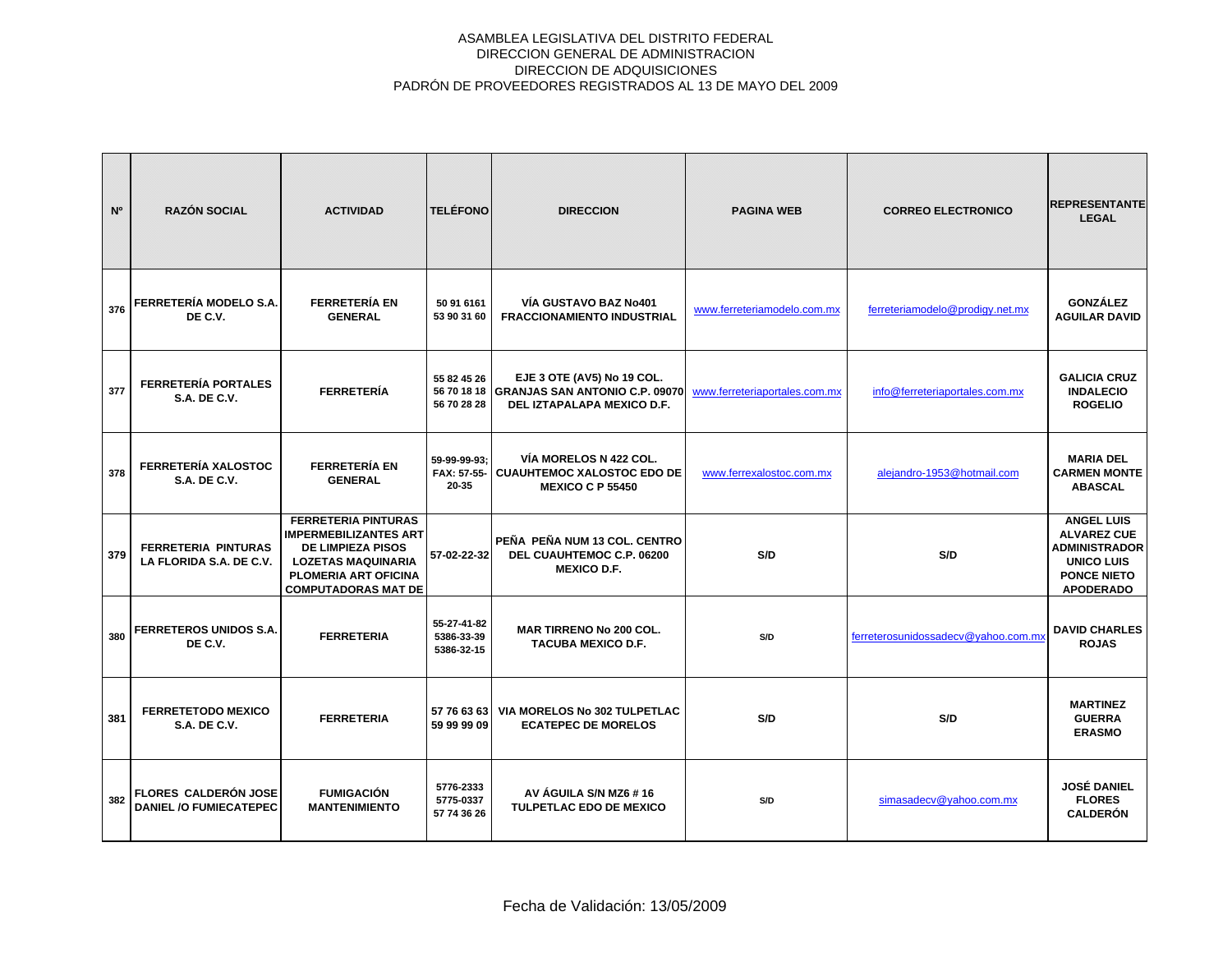| N°  | <b>RAZÓN SOCIAL</b>                                                                       | <b>ACTIVIDAD</b>                                                                                                                          | <b>TELÉFONO</b>                         | <b>DIRECCION</b>                                                                                                           | <b>PAGINA WEB</b>          | <b>CORREO ELECTRONICO</b>     | <b>REPRESENTANTE</b><br><b>LEGAL</b>                                                                                          |
|-----|-------------------------------------------------------------------------------------------|-------------------------------------------------------------------------------------------------------------------------------------------|-----------------------------------------|----------------------------------------------------------------------------------------------------------------------------|----------------------------|-------------------------------|-------------------------------------------------------------------------------------------------------------------------------|
| 383 | <b>FLORES FUERTES PEDRO</b><br><b>ALONSO / FUMIGACIONES</b><br><b>PROFESIONALES FUPRO</b> | <b>FUMIGACIÓN</b>                                                                                                                         | 56-44-65-51<br>044-55-41-<br>45-09-24   | CALLE OCHO MZ 24 LT 28 COL.<br>AMPLIACIÓN MIGUEL HIDALGO 4A<br>SECC C.P. 14250 DEL TLALPAN                                 | S/D                        | S/D                           | <b>PEDRO ALONSO</b><br><b>FLORES</b><br><b>FUERTES</b>                                                                        |
| 384 | <b>FLORES PONCE ARTURO</b>                                                                | <b>INSTALACIONES</b><br><b>ELECTRICAS</b>                                                                                                 | 55-77-54-66<br>CEL 044-13-<br>69-37-51  | <b>CHICONAUTLA SN MZ 13 LT 2 COL.</b><br><b>SANTA ISABEL TOLA DEL</b><br>GUSTAVO A MADERO C.P. 07010<br><b>MEXICO D.F.</b> | S/D                        | S/D                           | <b>FLORES PONCE</b><br><b>ARTURO</b>                                                                                          |
| 385 | <b>FLORES RAMÍREZ JÓSE</b><br><b>HUMBERTO</b>                                             | <b>JARCIERIA ARTICULOS</b><br><b>DE LIMPIEZA</b>                                                                                          |                                         | ANDADOR ORIENTE 112-A NÚM<br><b>1305 COL. JUVENTINO ROSAS DEL</b><br>IZTACALCO C.P. 08700 MEXICO D.F.                      | S/D                        | S/D                           | <b>FLORES</b><br><b>RAMÍREZ JÓSE</b><br><b>HUMBERTO</b>                                                                       |
| 386 | <b>FLORESTA EDICIONES S.A.I</b><br>DE C.V.                                                | <b>ARTES GRÁFICAS</b><br><b>FOTOGRAFIA PUBLICIDAD</b>                                                                                     | 52-86-45-43                             | <b>TENANCINGO NÚM 26 COL.</b><br>CONDESA C.P. 06140 MÉXICO DF                                                              | S/D                        | S/D                           | <b>JORGE ALBERTO</b><br><b>SANDOVAL</b><br><b>ROMERO</b>                                                                      |
| 387 | <b>FORMAS SISTEMAS</b><br><b>MEXICANOS S.A. DE C.V.</b>                                   | <b>IMPRESOS</b>                                                                                                                           | 5368-0455<br>5368-<br>12135368-<br>1293 | PONIENTE 150 No 932 COL.<br><b>INDUSTRIAL VALLEJO</b>                                                                      | S/D                        | S/D                           | <b>HUMBERTO</b><br><b>DELGADO</b><br><b>CEVALLOS</b>                                                                          |
| 388 | <b>FOTOGENIA S.A. DE C.V.</b>                                                             | <b>CAMARAS PROECTORES</b><br><b>PRODUCTOS</b><br><b>FOTOGRÁFICOS</b><br>PELICULAS EQUIPO DE<br><b>REVELADO</b><br><b>MANTENIMIENTO DE</b> |                                         | <b>BRETAÑA 43 INTERIOR 102 COL.</b><br>56-72-63-62 ZACAHUIZCO DEL BENITO JUÁREZ<br>C.P. 03550 MÉXICO DF                    | S/D                        | S/D                           | <b>ANGEL CABRERA</b><br><b>MAÑON EMILIO</b><br><b>ROBERTO LUNA</b><br><b>RUBIO RICARDO</b><br><b>GERMAN</b><br><b>PACHUCA</b> |
| 389 | <b>FOTOLITOGRÁFICA ARGO</b><br>SA DE CV                                                   | <b>IMPRESOS EDICIÓN</b><br><b>ENCUARDERNACIÓN ETC</b>                                                                                     | 55-79-01-95                             | <b>BOLIVAR NÚM 838 PB COL. MIGUEL</b><br>ALEMAN C.P. 03410 DEL BENITO<br><b>JUÁREZ MEXICO D.F.</b>                         | www.litograficaargo.com.mx | juanma@litograficaargo.com.mx | <b>ARAGON</b><br><b>BARRERA JUAN</b><br><b>MANUEL</b>                                                                         |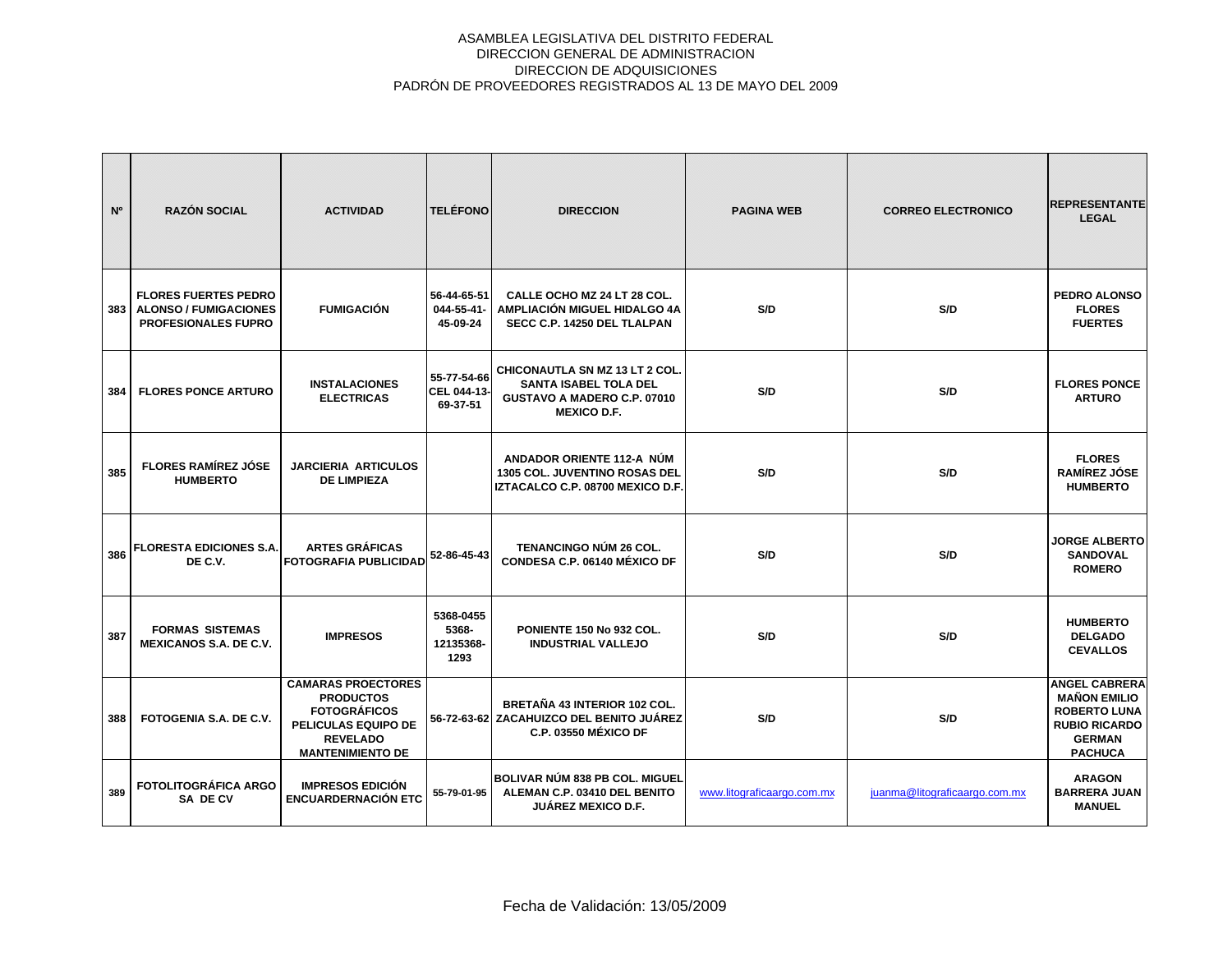| N <sup>o</sup> | <b>RAZÓN SOCIAL</b>                                                                                               | <b>ACTIVIDAD</b>                                                                                                                                | <b>TELÉFONO</b>                   | <b>DIRECCION</b>                                                                                                                 | <b>PAGINA WEB</b>         | <b>CORREO ELECTRONICO</b>     | <b>REPRESENTANTE</b><br><b>LEGAL</b>                                                             |
|----------------|-------------------------------------------------------------------------------------------------------------------|-------------------------------------------------------------------------------------------------------------------------------------------------|-----------------------------------|----------------------------------------------------------------------------------------------------------------------------------|---------------------------|-------------------------------|--------------------------------------------------------------------------------------------------|
| 390            | <b>FRAGOSO ZARAZUA</b><br><b>MARIO ENRIQUE /O RAN</b><br><b>CRIS DISEÑO GRAFICO E</b><br><b>IMPRESIÓN DIGITAL</b> | <b>IMPRESOS</b>                                                                                                                                 | 56 07 20 73                       | <b>CALLE 11 N62 CONJUNTO VECINAL</b><br><b>12 CASA 55 COL. GRANJAS</b><br><b>ESTRELLA DEL AZTAPALAPA</b>                         | S/D                       | S/D                           | <b>MARIO ENRIQUE</b><br><b>FRAGOSO</b><br><b>ZARAZUA</b>                                         |
| 391            | <b>FRANCISCO CARDENAS</b><br><b>MARTINEZ</b>                                                                      | <b>ARTISTAS TECNICOS</b><br><b>INDEPENDIENTES</b>                                                                                               |                                   | 3ra CDA DEL CARRIL LT 19 B MZ 02<br><b>SAN MIGUEL</b><br>COL.<br><b>AMPLIACION DISTRITO FEDERAL</b><br>C.P. 09360 DEL IZTAPALAPA | S/D                       | S/D                           | <b>FRANCISCO</b><br><b>CARDENAS</b><br><b>MARTINEZ</b>                                           |
| 392            | <b>FRANCISCO MORGA</b><br><b>CISNEROS</b>                                                                         | <b>CONSTRUCCIÓN</b><br><b>REMODELACIÓN</b>                                                                                                      | 5642-30-48<br>044-55-2300<br>7233 | SUR 131 No 2316 COL. GABRIEL<br>RAMOS MILLAN C.P. 08730<br>IZTACALCO MEXICO D.F.                                                 | S/D                       | S/D                           | <b>FRANCISCO</b><br><b>MORGA</b><br><b>CISNEROS</b>                                              |
| 393            | <b>FRIDMA S.A. DE C.V.</b>                                                                                        | <b>COMERCIALIZADORA</b>                                                                                                                         | 52-19-17-77                       | UNIVERSIDAD Núm 461-102 COL.<br><b>NARVARTE MEXICO D.F.</b><br>DELEGACIÓN BENITO JUÁREZ                                          | S/D                       | S/D                           | <b>BERNARDO</b><br><b>GALLARDO</b><br><b>ORTIZ ERICK</b><br><b>AGUSTO TORRES</b><br><b>LÓPEZ</b> |
| 394            | FUEGOFIN S.A. DE C.V.                                                                                             | <b>EQUIPO DE SEGURIDAD</b>                                                                                                                      | 2628 32 69<br>FAX 53 61 41<br>91  | <b>CESAR A RUIZ No 4 COL. FRACC</b><br><b>MAGISTERIAL VISTA BELLA</b>                                                            | www.fuegofin.com.mx       | extinguidores@fuegofin.com.mx | <b>ALFONSO OCHOA</b><br><b>MADRID</b>                                                            |
| 395            | <b>FUERTE TRILLO BLANCA</b><br><b>HILDA</b>                                                                       | JOYERÍA ARTÍCULOS DE<br><b>PIEL</b>                                                                                                             | 54 21 30 05                       | PALMA No 30 LOCAL 11-2 COL.<br><b>CENTRO</b>                                                                                     | S/D                       | S/D                           | <b>FUERTE TRILLO</b><br><b>BLANCA HILDA</b>                                                      |
| 396            | <b>FUJI AUTOMOTRIZ S.A. DE</b><br>C.V.                                                                            | <b>COMPRA-VTA</b><br><b>AUTOMOVILES</b><br><b>REFACCIONES</b><br><b>ACCESORIOS CAMIONES</b><br><b>TRACTOCAMIONES</b><br><b>MOTOCICLETAS ETC</b> | 58-04-44-00<br>58 04 44 09        | <b>CALZ ERMITA IZTAPALAPA 848</b><br><b>COL. MINERVA C.P. 09810 DEL</b><br>IZTAPALAPA MEXICO D.F.                                | www.fujiautomotriz.com.mx | flotillasfuji@prodigy.net.mx  | <b>JUAN ANTONIO</b><br><b>CABELLO VEGA</b>                                                       |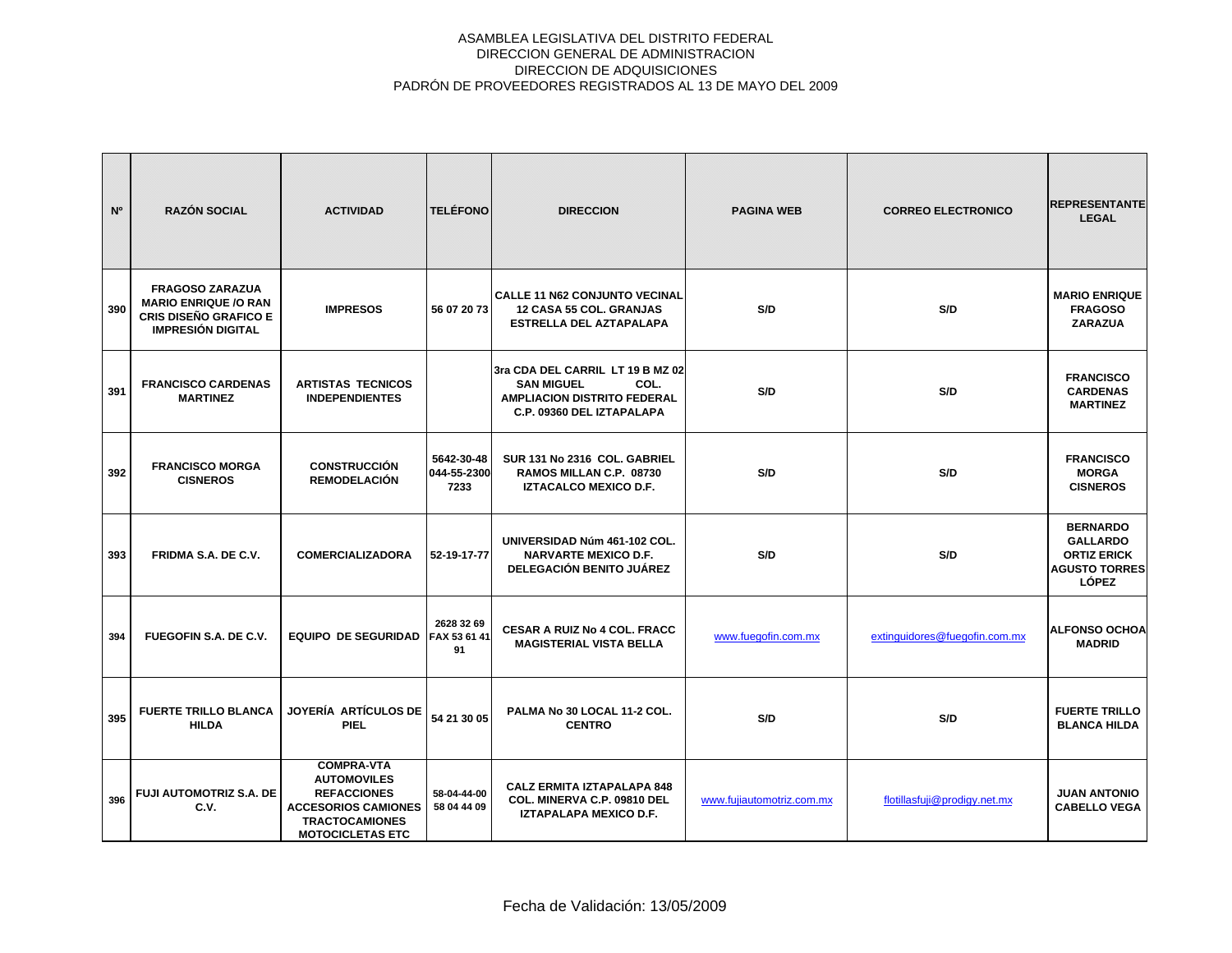| N <sup>o</sup> | <b>RAZÓN SOCIAL</b>                                                                                        | <b>ACTIVIDAD</b>                                                                         | <b>TELÉFONO</b>            | <b>DIRECCION</b>                                                                                                                                                                                                                              | <b>PAGINA WEB</b> | <b>CORREO ELECTRONICO</b>   | <b>REPRESENTANTE</b><br><b>LEGAL</b>                                               |
|----------------|------------------------------------------------------------------------------------------------------------|------------------------------------------------------------------------------------------|----------------------------|-----------------------------------------------------------------------------------------------------------------------------------------------------------------------------------------------------------------------------------------------|-------------------|-----------------------------|------------------------------------------------------------------------------------|
|                | <b>FUMIGACIONES Y</b><br>LIMPIEZA INTEGRAL, S.A.<br>DE C.V.                                                | <b>FUMIGACIONES Y LIPIEZA</b>                                                            | 722<br>21 34 93 8          | <b>GALEANA No. 122 EDIFICIO B PISO</b><br>3 DESPACHO 1 COL. TOLUCA DE<br>LERDO CENTRO, C.P. 50000,<br><b>TOLUCA, EDOMEX.</b><br>54 40 33 02 PETEN No. 17 COL. ATENOR SALAS<br>NARVARTE, C.P. 03010, DEL.<br><b>BENITO JUAREZ, MEXICO D.F.</b> | S/D               | fumisa limpieza@hotmail.com | <b>SOTELO BAHENA</b><br><b>LAURA</b>                                               |
| 397            | <b>FUNDACIÓN</b><br><b>INVESTIGACIÓN</b><br><b>DESARROLLO</b><br><b>PROFESIONAL SC</b>                     | <b>CURSOS</b>                                                                            | 55 25 63 03                | PASEO DE LA REFORMA No 403 -<br><b>206 COL. CUAHUTEMOC</b>                                                                                                                                                                                    | S/D               | S/D                         | <b>PULIDO RECIBE</b><br><b>MARIAM</b>                                              |
| 398            | <b>FUNDACIÓN DE</b><br><b>INVESTIGACIÓN PARA EL</b><br><b>DESARROLLO</b><br><b>PROFESIONAL SC (FINDES)</b> | <b>PROGRAMAS</b><br><b>EDUCATIVOS CURSOS</b><br><b>SEMINARIOS</b><br><b>CAPACITACIÓN</b> |                            | PASEO DE LA REFORMA NÚM 403<br><b>DEP 206 DEL CUAUHTEMOC</b><br><b>MEXICO D.F. C.P. 06500</b>                                                                                                                                                 | S/D               | S/D                         | <b>VILLALOBOS</b><br><b>AGUAO EMIGDIO</b><br><b>VILLAR BLANCO</b><br><b>MANUEL</b> |
| 399            | <b>FUNDACIÓN DE</b><br><b>INVESTIGACIÓN PARA EL</b><br><b>DESARROLLO</b><br><b>PROFESIONAL SC (FINDES)</b> | <b>PROGRAMAS</b><br><b>EDUCATIVOS CURSOS</b><br><b>SEMINARIOS</b><br><b>CAPACITACIÓN</b> | 55 25 63 03                | PASEO DE LA REFORMA NÚM 403<br><b>DEP 206 DEL CUAUHTEMOC</b><br><b>MEXICO D.F. C.P. 06500</b>                                                                                                                                                 | S/D               | S/D                         | <b>VILLALOBOS</b><br><b>AGUAO EMIGDIO</b><br><b>VILLAR BLANCO</b><br><b>MANUEL</b> |
| 400            | <b>GAALHER ARTE</b><br>PUBLICITARIOS.A. DE C.V.                                                            | <b>IMPRESOS EDICIÓN</b><br><b>ENCUARDERNACIÓN ETC</b>                                    | 5654 7849                  | VAINILLA Nº 701 COL. GRANJAS<br><b>MEXICO MEXICODF C.P. 08400</b>                                                                                                                                                                             | S/D               | S/D                         | <b>HECTOR</b><br><b>RODRIGUEZ</b><br><b>AGUILAR</b>                                |
| 401            | <b>GAENZA BONILLA</b><br><b>ASOCIADOS SC</b>                                                               | <b>AUDITORES</b>                                                                         | 55 46 39 66<br>55 35 20 74 | AV DE LA REPUBLICA 127 BIS<br>DESPACHO 405 COL.<br><b>TABACALERA</b>                                                                                                                                                                          | S/D               | S/D                         | <b>GAENZA</b><br><b>BONILLA JOSÉ</b><br><b>ÁNGEL</b>                               |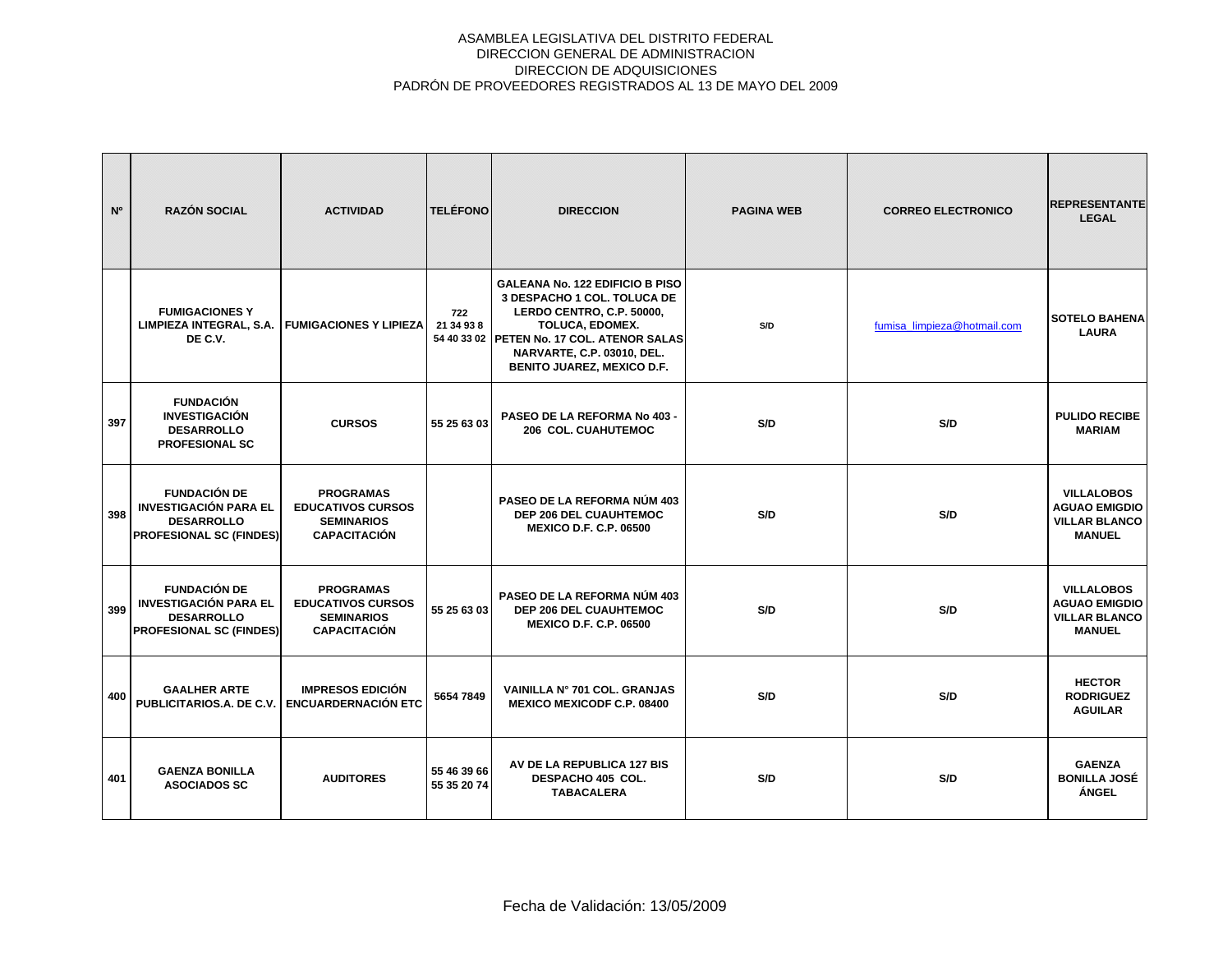| N <sup>o</sup> | <b>RAZÓN SOCIAL</b>                                        | <b>ACTIVIDAD</b>                        | <b>TELÉFONO</b>                                                                | <b>DIRECCION</b>                                                                                                         | <b>PAGINA WEB</b> | <b>CORREO ELECTRONICO</b> | <b>REPRESENTANTE</b><br><b>LEGAL</b>                                                            |
|----------------|------------------------------------------------------------|-----------------------------------------|--------------------------------------------------------------------------------|--------------------------------------------------------------------------------------------------------------------------|-------------------|---------------------------|-------------------------------------------------------------------------------------------------|
| 402            | <b>GALERIAS MUEBLES S.A.</b><br>DE C.V.                    | <b>MUEBLES</b>                          | 57-53-09-05<br>10-55-86-28<br>57-53-15-90<br>10-55-86-29                       | AVE MARTIN CARRERA NÚM 304<br>INT B COL. MARTIN CARRERA DEL<br>GUSTAVO A MADERO C.P. 07070<br><b>MEXICO D.F.</b>         | S/D               | S/D                       | <b>JOSE</b><br><b>FRANCISCO</b><br><b>SALVADOR</b><br><b>HUERTA HUGO</b><br><b>GUERRA BRAVO</b> |
| 403            | <b>GAMBORINO ESPINOSA</b><br><b>GONZALO</b>                | <b>EXPOSITOR</b>                        | gonzolo_ga<br>mborino@a<br>hoocom                                              | NOGAL No 68 COL. SANTA CRUZ<br><b>ACALPIZCA</b>                                                                          | S/D               | S/D                       | <b>GAMBORINO</b><br><b>ESPINOSA</b><br><b>GONZALO</b>                                           |
| 404            | <b>GAMEROS ESPONDA</b><br><b>MANUEL EMILIO</b>             | <b>EXPOSITOR</b>                        |                                                                                | AVE JOSÉ MARTÍ NÚM 84 DESP 502<br><b>COL. ESCANDON DEL MIGUEL</b><br>HIDALDO C.P. 11800 MEXICO D.F.                      | S/D               | S/D                       |                                                                                                 |
| 405            | <b>GARCÍA ARELLANO</b><br><b>MANUEL</b>                    | <b>EXPOSITOR</b><br><b>CAPACITACIÓN</b> | 58-45-08-88<br>044-55-91-<br>98-48-70<br>manuelgarc<br>iaarellano@<br>gmailcom | <b>CAMINO A SANTA CRÚZ NÚM 53</b><br><b>COL. LOMAS DE SAN LORENZO</b><br>C.P. 09780 DEL IZTAPALAPA<br><b>MEXICO D.F.</b> | S/D               | S/D                       | <b>MAUEL GARCÍA</b><br><b>ARELLANO</b>                                                          |
| 406            | <b>GARCÍA ÁVILA MANUEL</b>                                 | <b>EXPOSITOR</b>                        | 56 93 87 06                                                                    | <b>AGUA PRIETA MZ-1 LT5 COL.</b><br><b>FRANCISCO VILLA</b>                                                               | S/D               | S/D                       |                                                                                                 |
| 407            | <b>GARCÍA CORTES ALICIA</b><br><b>GPE</b>                  | <b>PRODUCCIÓN DE TV</b>                 | 56 06 35 65                                                                    | PERIFÉRICO ORIENTE No 2642 COL<br><b>RINCONADA COAPA</b>                                                                 | S/D               | S/D                       | <b>GARCÍA CORTES</b><br><b>ALICIA GPE</b>                                                       |
| 408            | <b>GARCÍA GARCÍA JOSE</b><br><b>LUIS /O BANQUETES ROXX</b> | <b>SALÓN BANQUETES</b>                  | 57 03 00 60<br>044 55<br>14090472                                              | ENRIQUE GONZÁLEZ MARTÍNEZ No<br>7-1 COL. SANTA MARIA LA RIVERA                                                           | S/D               | S/D                       | <b>JOSÉ LUÍS</b><br><b>GARCÍA GARCÍA</b>                                                        |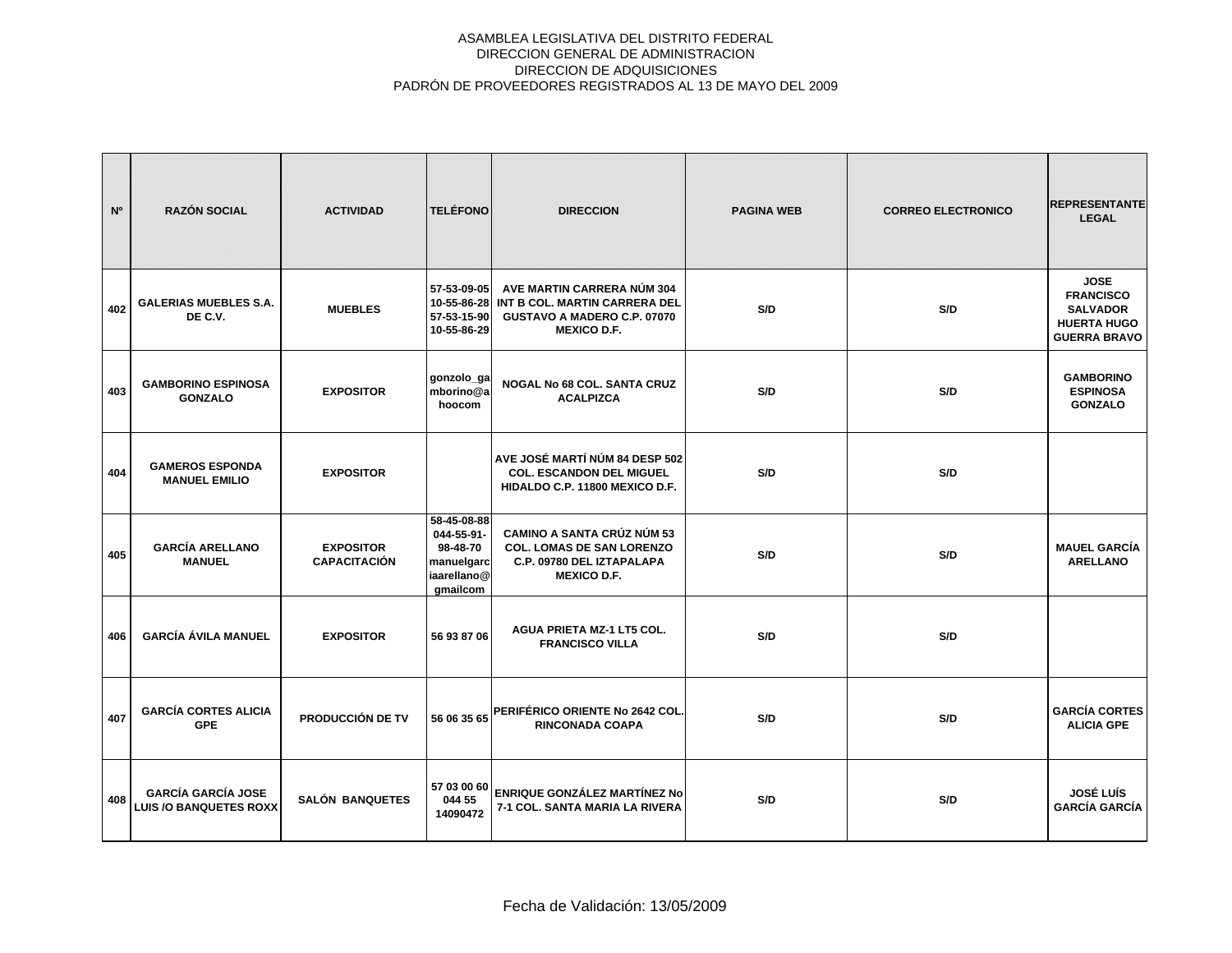| N <sup>o</sup> | <b>RAZÓN SOCIAL</b>                                                                       | <b>ACTIVIDAD</b>                                             | <b>TELÉFONO</b>                       | <b>DIRECCION</b>                                                                                                              | <b>PAGINA WEB</b> | <b>CORREO ELECTRONICO</b>   | <b>REPRESENTANTE</b><br><b>LEGAL</b>                             |
|----------------|-------------------------------------------------------------------------------------------|--------------------------------------------------------------|---------------------------------------|-------------------------------------------------------------------------------------------------------------------------------|-------------------|-----------------------------|------------------------------------------------------------------|
| 409            | <b>GARCÍA JUÁREZ</b><br><b>ROMUALDO</b>                                                   | <b>MECANICO</b><br><b>MANTENIMIENTO</b><br><b>AUTOMOTRÍZ</b> | 56-30-84-05<br>044-55-24-<br>27-85-17 | <b>CERRADA VICENTE HEREDIA MZ 52</b><br>LOTE 6 COL. AMPLIACIÓN MIGUEL<br>HIDALGO DEL TLALPAN C.P. 14250<br><b>MEXICO D.F.</b> | S/D               | S/D                         | <b>ROMUALDO</b><br><b>GARCÍA JUÁREZ</b>                          |
| 410            | <b>GARCÍA LUGO</b><br><b>MARCOL.INO /O</b><br><b>TRANSPORTES TURTLE'S</b><br><b>TOURS</b> | <b>TRANSPORTE DE</b><br><b>PERSONAL</b>                      | FAX 53 65<br>76 70 53<br>65 85 61     | TULE Nº 24 COL. BELLAVISTA<br>TLALNEPANTLA EDO DE MÉX                                                                         | S/D               | S/D                         | GARCÍA LUGO<br><b>MARCOL.INO</b>                                 |
| 411            | <b>GARCIA MEDINA MARTIN</b><br>/O PRO-CREATIVA                                            | <b>AUDIO VIDEO E IMPRENTA</b>                                | 24 88 37 23<br>57 10 12 16            | SALTILLO 30 COL. JARDIN DE GPE                                                                                                | S/D               | S/D                         | <b>GARCIA MEDINA</b><br><b>MARTIN /O PRO-</b><br><b>CREATIVA</b> |
| 412            | <b>GARCÍA MONTES DE OCA</b><br><b>MARÍA DEL CARMEN</b>                                    | <b>COMERCIALIZADORA</b>                                      | 56-74-29-64<br>044-55-62-<br>48-37    | ELISA NUM 219 INT 3 COL.<br>NATIVITAS DEL BENITO JUÁREZ<br>C.P. 03500                                                         | S/D               | S/D                         | <b>MARIA DEL</b><br><b>CARMEN GARCÍA</b><br><b>MONTES DE OCA</b> |
| 413            | <b>GARCÍA SÁNCHEZ</b><br><b>ALFREDO /O FLORERIA</b><br><b>JATZIR</b>                      | <b>FLORERÍA REG.ALOS</b>                                     | 55 25 39 12<br>52 19 28 62            | COL.IMA 107-B COL. ROMA C.P.<br>06700 DEL CUAUHTEMOC MEXICO<br>D.F.                                                           | S/D               | floreriajatziry@hotmail.com | <b>GARCÍA</b><br><b>SÁNCHEZ</b><br><b>ALFREDO</b>                |
| 414            | <b>GARDUÑO ARTEAGA</b><br><b>VIRGINIA /O DICOREMASU</b>                                   | DECORACIÓN                                                   | 57-99-07-01                           | <b>VIRGEN DE TALPA LOTE 1-A</b><br><b>FRACC LA GUADALUPANA</b><br><b>ECATEPEC</b>                                             | S/D               | S/D                         | <b>GARDUÑO</b><br><b>ARTEAGA</b><br><b>VIRGINIA</b>              |
| 415            | <b>GARRIDO DUEÑAS</b><br><b>EDUARDO</b>                                                   | <b>MANTO EQUIPO DE</b><br><b>OFICINA</b>                     | 52 43 79 78                           | <b>ALAMBRA 1119 COL. PORTALES</b>                                                                                             | S/D               | S/D                         | <b>GARRIDO</b><br><b>DUEÑAS</b><br><b>EDUARDO</b>                |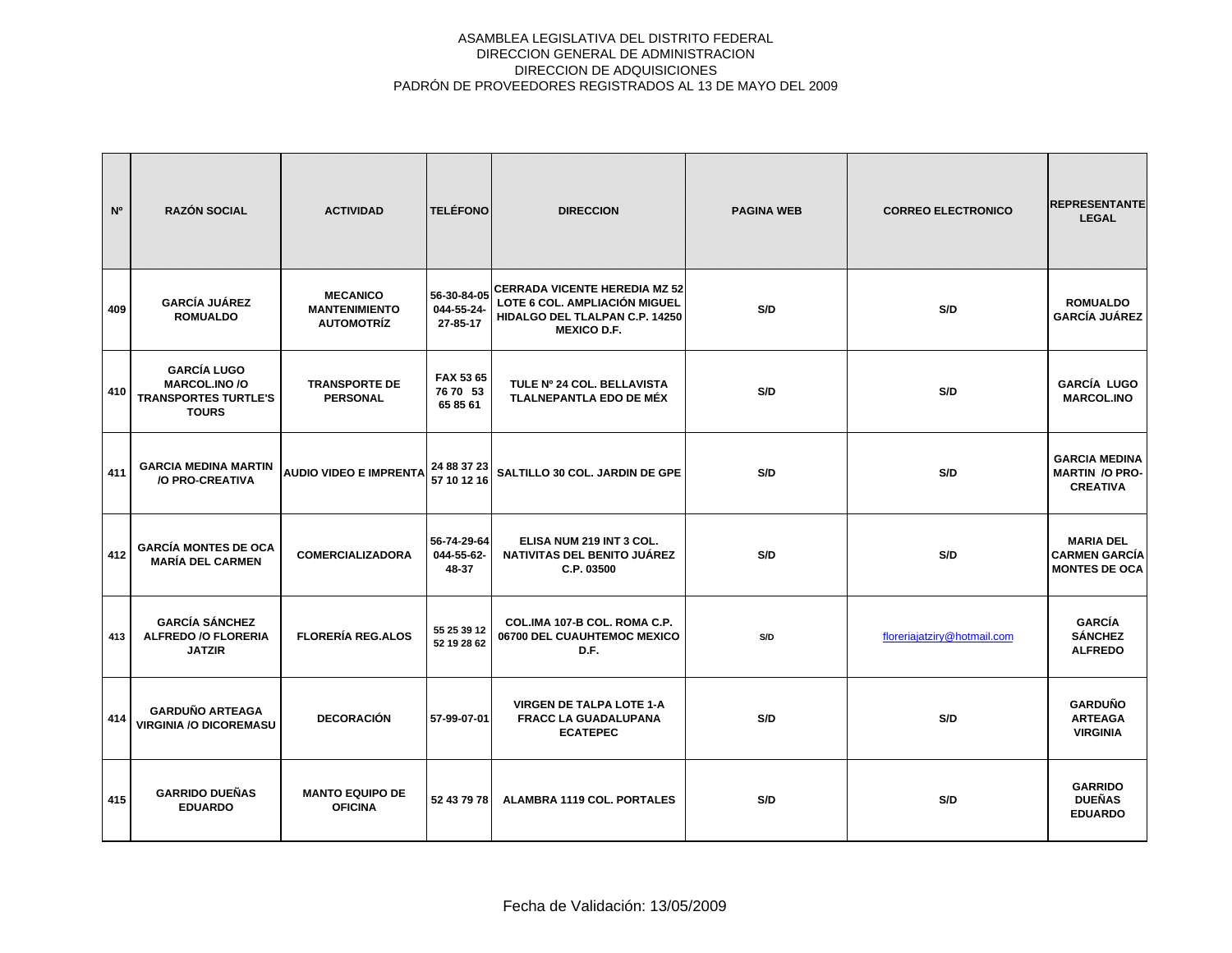| N <sup>o</sup> | <b>RAZÓN SOCIAL</b>                                                                            | <b>ACTIVIDAD</b>                                                                                               | <b>TELÉFONO</b>                                                     | <b>DIRECCION</b>                                                                                                      | <b>PAGINA WEB</b> | <b>CORREO ELECTRONICO</b> | <b>REPRESENTANTE</b><br><b>LEGAL</b>                                                          |
|----------------|------------------------------------------------------------------------------------------------|----------------------------------------------------------------------------------------------------------------|---------------------------------------------------------------------|-----------------------------------------------------------------------------------------------------------------------|-------------------|---------------------------|-----------------------------------------------------------------------------------------------|
| 416            | <b>GASTRONÓMICA EL</b><br>RESCATE S.A. DE C.V.                                                 | <b>RESTAURANTE</b>                                                                                             | 55-21-02-90                                                         | <b>MOTOLINIA 18 PISO 1 CENTRO DE</b><br>LA CIUDAD DE MEXICO AREA 1 DEL<br><b>CUAUHTEMOC MEXICO D.F. C.P.</b><br>06000 | S/D               | S/D                       |                                                                                               |
| 417            | <b>GASTRONOMICA</b><br><b>EVENTOS SELECTOS/O</b><br><b>RAMIREZ VEGA OFELIA</b><br><b>LUCIA</b> | <b>BANQUETES EVENTOS</b>                                                                                       | 20-99-08-57                                                         | <b>RIO FRIO COND 2 ED D 471 404</b><br><b>GUADALUPE DEL MORAL OTE 247</b><br>A 249 IZTPALAPA C.P. 09300               | S/D               | S/D                       | <b>RAMIREZ VEGA</b><br><b>OFELIA LUCIA</b>                                                    |
| 418            | <b>GC GEOCONSTRUCCION</b><br><b>S.A. DE C.V.</b>                                               | <b>CONSTRUCCIÓN</b><br><b>PROECTOS</b>                                                                         | 55-59-01-60                                                         | <b>ROBERTO GAOL N 1255 4 PISO</b><br>DESP 402 COL. DEL VALLE DEL B<br><b>JUÁREZ C.P. 03100</b>                        | S/D               | S/D                       | <b>PRÁXEDES DE LA</b><br><b>CRUZ OLVERA</b>                                                   |
| 419            | <b>GENIS GÓMEZ RUBEN</b><br><b>DARIO / GRUPO GEMINIS</b>                                       | <b>MANTENIMIENTO DE</b><br><b>AUTOMOVILES CAMIONES</b><br><b>HOJALTERIA PINTURA</b>                            | 56-00-68-35<br>56-94-01-99                                          | CALLE 24 DE ABRIL DE 1860 NÚM<br><b>65 COL. LEES DE REFORMA</b><br>IZTAPALAPA C.P. 09310 MEXICO<br>D.F.               | S/D               | S/D                       | <b>RUBEN DARIO</b><br><b>GENIS GÓMEZ</b>                                                      |
| 420            | <b>GERARDO DIAZ</b><br><b>CERVANTES</b>                                                        | <b>UNIFORMES ARTICULOS</b><br><b>DEPORTIVOSACCSPARA</b><br><b>EXCURSIONISMO PESCA</b><br><b>CAZA DEPORTIVA</b> | 19-99-51-26<br>19-99-51-25                                          | <b>JOSE RIVERA Nº 139</b><br><b>COL.MOCTEZUMA 1a SECCION</b><br>DEL VENUSTIANO CARRANZA C.P.<br>15500                 | S/D               | S/D                       | <b>GERARDO DIAZ</b><br><b>CERVANTES</b>                                                       |
| 421            | <b>GERSALVA COMERCIAL</b><br><b>S.A. DE C.V.</b>                                               | <b>COMERCIALIZADORA</b>                                                                                        | 59-42-42-24<br>15-46-07-30<br>36-24-61-20<br>044-55-12-<br>95-84-01 | JOSE PEON DEL VALLE NUM 157<br><b>COL. SANTA MARTHA ACATITLA</b><br>DEL IZTAPALAPA C.P. 09510<br><b>MEXICO D.F.</b>   | S/D               | S/D                       | <b>RICARDO</b><br><b>SALCEDO MUÑOZ</b><br><b>GABRIELA</b><br><b>ESQUIVEL</b><br><b>RIVERA</b> |
| 422            | <b>GLOBAL IT SOLUTIONS SA</b><br>DE C V                                                        | <b>INFORMÁTICA</b><br><b>TELECOMUNICACIONES</b>                                                                | $91 - 71 - 11 -$<br>30: 56-78-36<br>33                              | <b>SAMUEL CROMTON LOTE 8 MZA 29</b><br>CO NUEVO DEL IZTAPALAPA C P<br>0980 MÉXICO DF                                  | S/D               | S/D                       | <b>CESAR SSAUTTO</b><br><b>JUÁREZ</b>                                                         |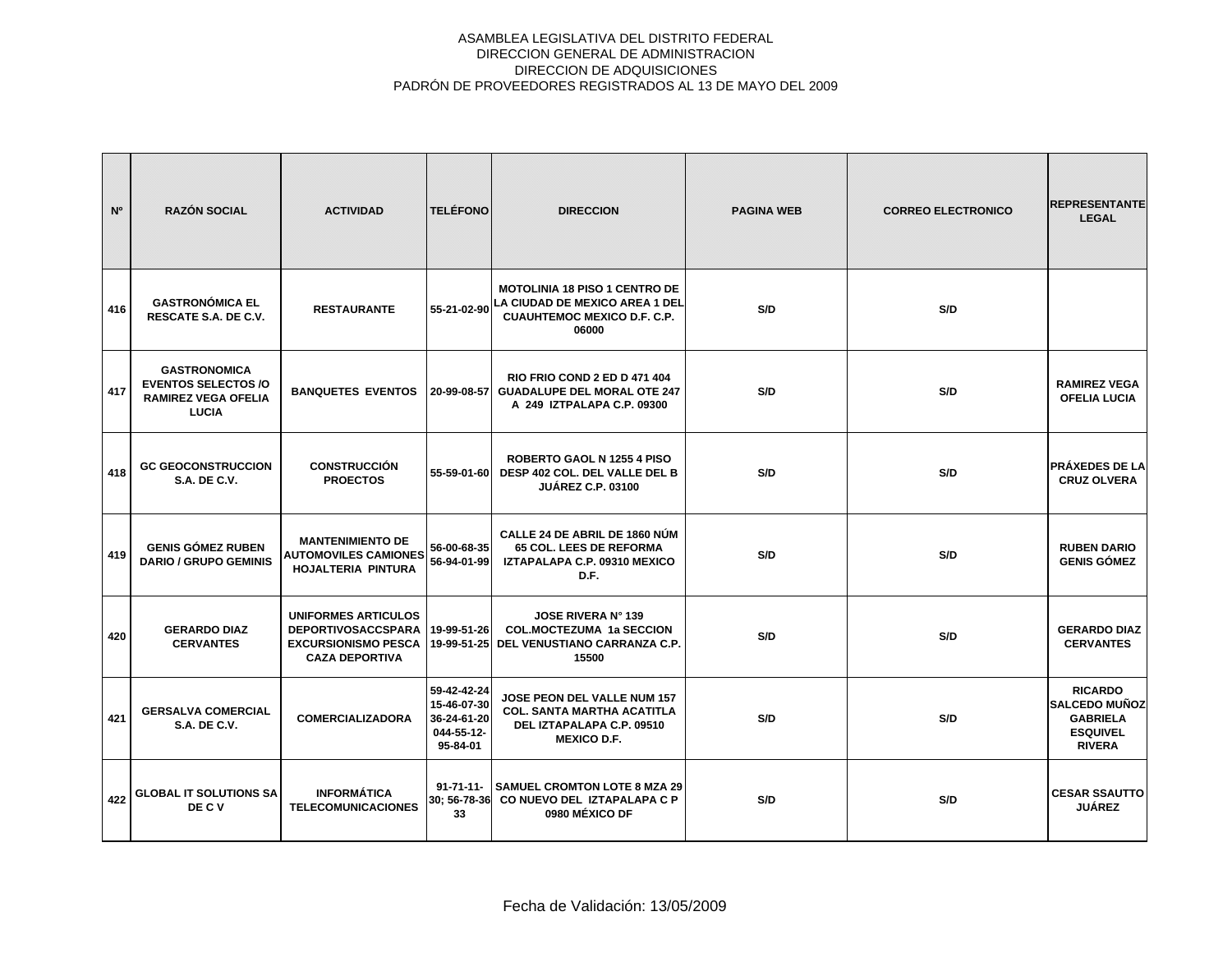| N <sup>o</sup> | <b>RAZÓN SOCIAL</b>                                                      | <b>ACTIVIDAD</b>                                                                                                                                | <b>TELÉFONO</b>                     | <b>DIRECCION</b>                                                                                                                                                                  | <b>PAGINA WEB</b> | <b>CORREO ELECTRONICO</b> | <b>REPRESENTANTE</b><br><b>LEGAL</b>                   |
|----------------|--------------------------------------------------------------------------|-------------------------------------------------------------------------------------------------------------------------------------------------|-------------------------------------|-----------------------------------------------------------------------------------------------------------------------------------------------------------------------------------|-------------------|---------------------------|--------------------------------------------------------|
| 423            | <b>GLOBAL TECNOLOGÍA</b><br>INFORMÁTICA S.A. DE C.V.                     | <b>RECARGA DE</b><br><b>CARTUCHOS PARA</b><br><b>IMPRESORAS</b>                                                                                 | 54-45-69-10<br><b>AL 13</b>         | 1a CERRADA CALLE 8 N 163 COL.<br><b>GRANJAS SAN ANTONIO DEL</b><br>IZTAPALALPA C P 09070 MEXICO<br>D.F.                                                                           | S/D               | S/D                       | <b>ENRIQUE</b><br><b>BUENDÍA</b><br><b>GONZÁLEZ</b>    |
| 424            | <b>GOBIERNO DEL DISTRITO</b><br><b>FEDERAL</b>                           | <b>SALONES CURSOS</b><br><b>RENTAS</b>                                                                                                          | 55 42 00 83<br>55 22 99 36          | PLAZA DE LA CONSTITUCIÓN S/N<br><b>COL. CENTRO</b>                                                                                                                                | S/D               | S/D                       | <b>ALEJANDRO</b><br><b>ENCINAS</b>                     |
| 425            | <b>GOITIA GONZALEZ JUAN</b><br><b>CARLOS /O KRE-ARTE</b>                 | <b>DISEÑO E IMPRESIÓN</b><br><b>PUBLICITARIA</b>                                                                                                | 5393-84-02<br>krearte0@g<br>mailcom | TASMANIA 308 PLANTA ALTA COL.<br><b>COSMOPOLITA MEX DF CO 02670</b>                                                                                                               | S/D               | S/D                       | <b>GOITIA</b><br><b>GONZALEZ JUAN</b><br><b>CARLOS</b> |
| 426            | <b>GÓMEZ CARANCO JOSÉ</b><br><b>FERNANDO</b>                             | <b>CAFÉ</b>                                                                                                                                     | 5683-14063                          | AV HIDALGO No302 COL. CENTRO<br><b>CHOLULA PUEBLA</b>                                                                                                                             | S/D               | S/D                       | <b>JOSÉ F GÓMEZ</b><br><b>CARRANCO</b>                 |
| 427            | <b>GÓMEZ GÓMEZ AARON</b><br><b>MIRZA</b>                                 | <b>CONSULTORIA EN</b><br><b>SERVICIOS EQUIPO DE</b><br><b>COMPUTO CONSUMIBLES</b><br><b>DISEÑO PAG WEB ETC</b>                                  | 58-16-98-72                         | AVE PRESIDENTE ADOLFO LÓPEZ<br><b>MATEOS NUM 25-10 COL. MÉXICO</b><br><b>NUEVO FRACC INDUSTRIAL EL</b><br>PEDREG.AL ATIZAPÁN DE<br>ZARAGOZA C.P. 52986 ESTADO DE<br><b>MÉXICO</b> | S/D               | S/D                       | <b>AARON MIRZA</b><br><b>GÓMEZ GÓMEZ</b>               |
| 428            | <b>GÓMEZ LEON HUMBERTO</b><br><b>HG OOO OUTSORCING</b><br><b>SERVICE</b> | <b>ARTICULOS DE OFICINA</b><br>DE LIMPIEZA EQUIPO DE<br><b>COMPUTO EN</b><br><b>ACCESORIOS</b><br><b>REFACCIONES</b><br><b>CONSUMIBLES PARA</b> | 36-40-93-98                         | <b>CALZ SAN SEBASTIAN NÚM 120</b><br><b>COL. SAN SEBASTIAN DEL</b><br>AZCAPOTZALCO C.P. 02040<br><b>MEXICO D.F.</b>                                                               | S/D               | S/D                       | <b>HUMBERTO</b><br><b>GÓMEZ LEÓN</b>                   |
| 429            | GONARO S.A. DE C.V.                                                      | <b>ARRENDAMIENTO DE</b><br><b>TRANSPORTE</b>                                                                                                    | 56-95-69-42                         | <b>LESINA #71 COL. LOMAS</b><br>ESTRELLA DEL IZTAPALAPA C.P.<br>09880                                                                                                             | S/D               | S/D                       | <b>FLORES</b><br><b>POLANCO</b><br><b>HORTENCIA</b>    |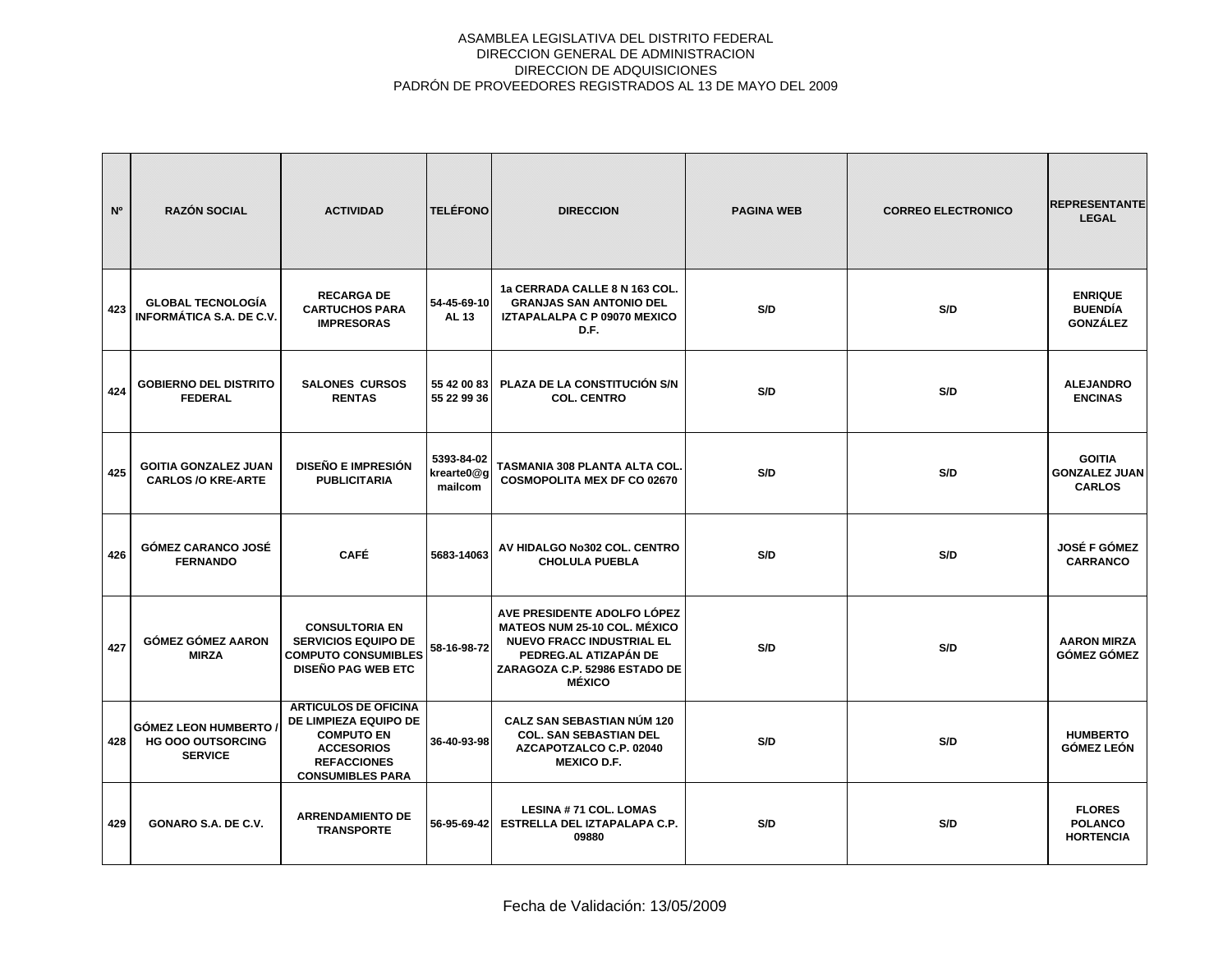| N°  | <b>RAZÓN SOCIAL</b>                                                           | <b>ACTIVIDAD</b>                                                                              | <b>TELÉFONO</b>            | <b>DIRECCION</b>                                                                                                                                     | <b>PAGINA WEB</b> | <b>CORREO ELECTRONICO</b> | <b>REPRESENTANTE</b><br><b>LEGAL</b>                       |
|-----|-------------------------------------------------------------------------------|-----------------------------------------------------------------------------------------------|----------------------------|------------------------------------------------------------------------------------------------------------------------------------------------------|-------------------|---------------------------|------------------------------------------------------------|
| 430 | GONSERV S.A. DE C.V.                                                          | <b>COMERCIALIZADORA</b><br>ARRENDADORA DE<br><b>EQUIPO DE TRANSPORTE</b>                      | 55-95-69-42                | <b>CIRCUITO BAHAMAS 146 COL.</b><br><b>LOMAS ESTRELLA C.P.09870</b>                                                                                  | S/D               | S/D                       | <b>ENRIQUE</b><br><b>OLVERA</b><br><b>LANDAVERDE</b>       |
| 431 | <b>GONZÁLEZ CHÁVEZ</b><br><b>DANIEL</b>                                       | <b>MUDANZAS</b>                                                                               | 56 10 49 26                | <b>CALLE SAN RICARDO MZ816 LT10</b><br><b>COL. PEDREG.AL DE SANTA</b><br><b>URSULA</b>                                                               | S/D               | S/D                       | <b>GONZÁLEZ</b><br><b>CHÁVEZ DANIEL</b>                    |
| 432 | <b>GONZALEZ CRAULES</b><br><b>HELENA</b>                                      | PRODUCCIÓN DIFUSIÓN<br><b>DE PROGRAMAS DE</b><br><b>RADIO SPOTS</b><br><b>COMERCIALES ETC</b> |                            | FELIX DIEZ CABEZA NUM 112<br><b>MANZANA J LOTE 7 COL. LOS</b><br><b>CIPRESES FRACC MINERAL DE LA</b><br>REFORMA C.P. 42083 PACHUCA<br><b>HIDALGO</b> | S/D               | S/D                       | <b>GONZALEZ</b><br><b>CRAULES</b><br><b>HELENA</b>         |
| 433 | <b>GONZÁLEZ JIMÉNEZ</b><br><b>HÉCTOR ANTONIO /O</b><br>(REVISTA BAJO PALABRA) | <b>REVISTAS PERIÓDICOS</b>                                                                    | 24 54 23 04<br>52 64 01 32 | <b>TEPIC 108 COL, ROMA</b>                                                                                                                           | S/D               | S/D                       | <b>GONZÁLEZ</b><br><b>JIMÉNEZ HÉCTOR</b><br><b>ANTONIO</b> |
| 434 | <b>GONZÁLEZ MARTÍNEZ</b><br><b>MARIA</b>                                      | <b>UNIFORMES DE DEPORTE</b>                                                                   | 91 12 04 34                | 57 11 09 25 HACIENDA DE MAORAZGO No 122-5<br><b>COL. IMPULSORA POPULAR</b>                                                                           | S/D               | S/D                       | <b>GONZÁLEZ</b><br><b>MARTÍNEZ MARIA</b>                   |
| 435 | GONZÁLEZ NÚÑEZ SC                                                             | <b>AUDITORES</b>                                                                              | 5534-9022                  | <b>MANUEL LÓPEZ COTILLA No 1536</b><br><b>COL. DEL VALLE</b>                                                                                         | S/D               | S/D                       | <b>GONZÁLEZ</b><br><b>ARRIAZA LUÍS</b><br><b>SEVERO</b>    |
| 436 | <b>GONZÁLEZ OLMEDO</b><br><b>MERCEDES</b>                                     | <b>EXPOSITOR</b>                                                                              |                            | PROVIDENCIA NÚM 1039 CASA 1<br><b>COL. DEL VALLE DEL BENITO</b><br>JUÁREZ C.P. 03100 MEXICO D.F.                                                     | S/D               | S/D                       |                                                            |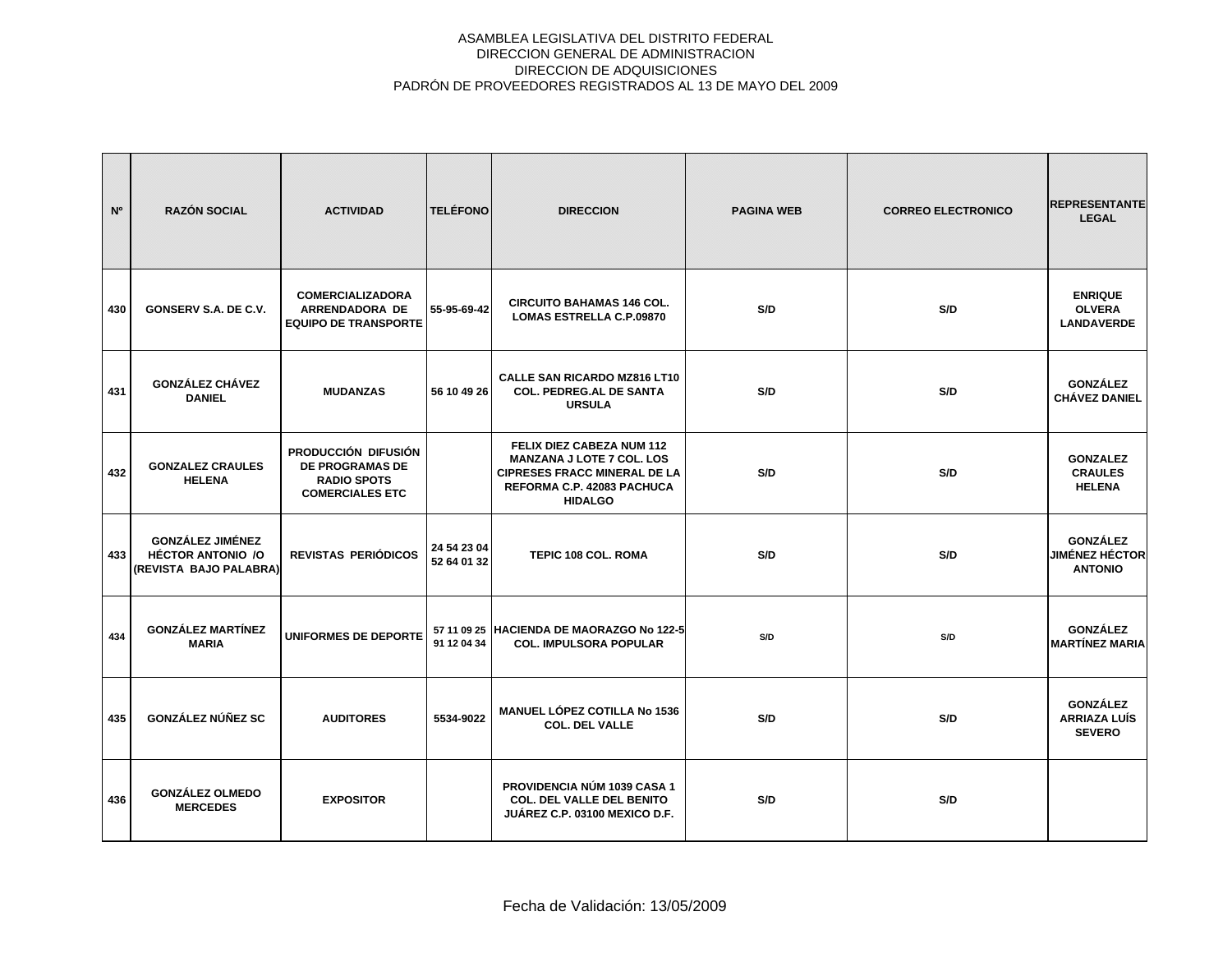| N <sup>o</sup> | <b>RAZÓN SOCIAL</b>                                                                                  | <b>ACTIVIDAD</b>                                                       | <b>TELÉFONO</b>                           | <b>DIRECCION</b>                                                                                                              | <b>PAGINA WEB</b>  | <b>CORREO ELECTRONICO</b> | <b>REPRESENTANTE</b><br><b>LEGAL</b>                                                          |
|----------------|------------------------------------------------------------------------------------------------------|------------------------------------------------------------------------|-------------------------------------------|-------------------------------------------------------------------------------------------------------------------------------|--------------------|---------------------------|-----------------------------------------------------------------------------------------------|
| 437            | <b>GOSSLER SC</b>                                                                                    | <b>AUDITORES</b>                                                       | 5344 - 5413<br>5343 - 1123<br>53 43 00 60 | ÁLAMO PLATEADO No 1 PISO 7<br><b>ESQUINA A LOMAS VERDES FRACC</b><br><b>LOS ALAMOS C.P. 053230</b><br><b>NAUCALPAN EDOMEX</b> | www.gossler.com.mx | ofmexico@gossler.com.mx   | <b>RUBÉN RÍOS</b><br><b>ASTORGA</b>                                                           |
| 438            | <b>GP CONSTRUCCIONES</b><br><b>CONSULTORIA</b><br>SUPERVISIÓN S.A. DE C.V.                           | <b>PROECTOS</b><br>AQUITECTÓNICOS OBRAS 52-73-42-29<br>SUPERVISIÓN ETC | 55-16-53-33<br>52-73-40-91                | AVE 1o DE MAO NÚM 18 COL.<br>TACUBAA C.P. 11870 MEXICO D.F.                                                                   | S/D                | S/D                       | <b>PEDRO</b><br><b>SARMIENTO</b><br><b>BARRIOS</b>                                            |
| 439            | <b>GRAN OPERADORA</b><br>POSADAS S.A. DE C.V. (<br><b>FIESTA AMERICANA</b><br><b>REFORMA)</b>        | <b>HOTEL RESTAURANTE</b><br><b>SALÓN</b>                               | 51 40 41 00                               | PASEO DE LA REFORMA No 80<br><b>COL. JUÁREZ</b>                                                                               | S/D                | S/D                       | <b>FRANCISCO</b><br><b>JAVIER LÓPEZ</b><br><b>SEGURA /O</b><br><b>OLANDA</b><br><b>MORENO</b> |
| 440            | <b>GRANADO ESCAMILLA</b><br><b>CLARA IVETH</b>                                                       |                                                                        |                                           |                                                                                                                               | S/D                | S/D                       |                                                                                               |
| 441            | <b>GRC GRUPO PUBLICIDAD</b><br><b>S.A. DE C.V.</b>                                                   | <b>RADIOCOMUNICACIÓN</b>                                               | 57284800                                  | AV CONTITUENTES NO 1154 6TO<br>PISO COL. LOMAS ALTA                                                                           | S/D                | S/D                       | <b>AGURRE GOMEZ</b><br><b>FRANCISCO</b>                                                       |
| 442            | <b>GREG.ORIO OJEDA</b><br><b>HERNÁNDEZ/</b><br><b>COMERCIALIZADORA DE</b><br><b>PRODUCTOS LEOGRE</b> | <b>COMERCIALIZADORA</b>                                                | 56-75-60-81                               | <b>EMILIANO ZAPATA No 3 LOCAL 2</b><br><b>COL. ARENAL TEPEPAN DELEG</b><br>TLALPAN C.P. 14610 MEXICO D.F.                     | S/D                | S/D                       | <b>GREG.ORIO</b><br><b>OJEDA</b><br><b>HERNÁNDEZ</b>                                          |
| 443            | <b>GREPA CONSTRUCCIONES</b><br><b>S.A. DE C.V.</b>                                                   | <b>CONSTRUCCIÓN DE OBRA</b>                                            | 5832 7186                                 | 5832 6852   AVENLLANO No Z-02 360 LT18 COL<br><b>MIGUEL DE LA MADRID</b>                                                      | S/D                | S/D                       | <b>PATRICIA LÓPEZ</b><br><b>JUÁREZ</b>                                                        |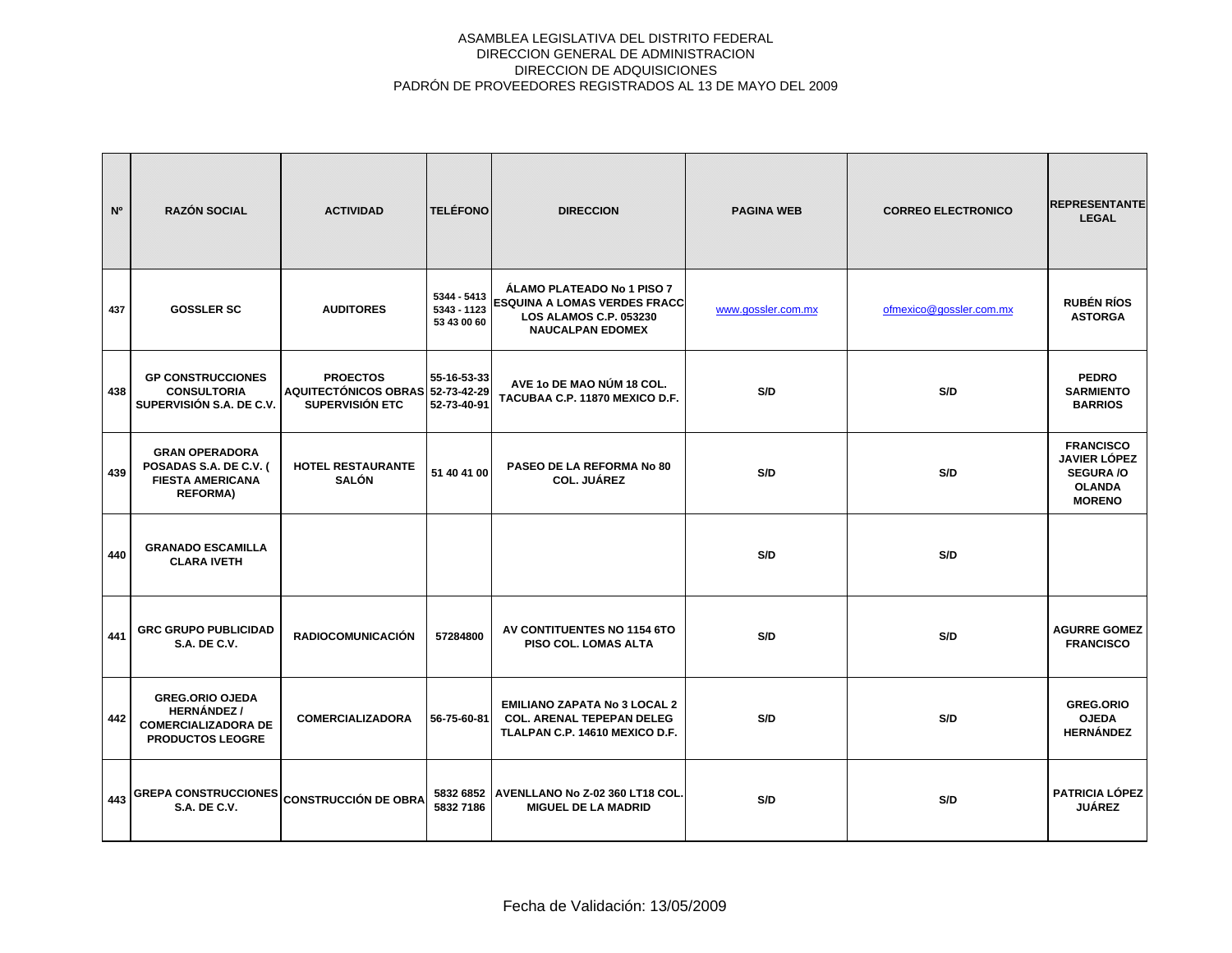| N°  | <b>RAZÓN SOCIAL</b>                                                                              | <b>ACTIVIDAD</b>                                                                                                                                                                                                                                | <b>TELÉFONO</b>                                      | <b>DIRECCION</b>                                                                                        | <b>PAGINA WEB</b> | <b>CORREO ELECTRONICO</b> | <b>REPRESENTANTE</b><br><b>LEGAL</b>                                                                                         |
|-----|--------------------------------------------------------------------------------------------------|-------------------------------------------------------------------------------------------------------------------------------------------------------------------------------------------------------------------------------------------------|------------------------------------------------------|---------------------------------------------------------------------------------------------------------|-------------------|---------------------------|------------------------------------------------------------------------------------------------------------------------------|
| 444 | <b>GRUPO ABC GRAFICS S.A.</b><br>DE C.V.                                                         | <b>EDITORIAL IMPRENTA</b><br><b>ENCUADERANCIÓN</b>                                                                                                                                                                                              | 53-99-77-55                                          | <b>AVE AZCAPOTZALCO NUM 224</b><br><b>COL. ANGEL ZIMBRON C.P. 02099</b><br>DEL AZCAPOTZALCO MEXICO D.F. | S/D               | S/D                       | <b>MANUEL</b><br><b>GUILLEN</b><br><b>CAMPOS JOSE</b><br><b>LUIS MARTINEZ</b><br><b>MARTÍNEZ JOSÉ</b><br><b>LUIS CAGIGAS</b> |
| 445 | <b>GRUPO ALARIFE</b><br>ASOCIADOS S.A. DE C.V.                                                   | <b>ARQUITECTURA Y</b><br><b>RESTAURACIÓN</b>                                                                                                                                                                                                    | 5 286 77 58<br>5256 44 32<br>52 56 40 12             | PACHUCA NO 135 INT2 COL.<br><b>CONDESA</b>                                                              | S/D               | S/D                       | <b>MARCO AURELIO</b><br><b>MAZA</b><br><b>HERNÁNDEZ</b>                                                                      |
|     | <b>GRUPO ARQDYC, S.A. DE</b><br>C.V.                                                             | ARQUITECTURA, DISEÑO<br><b>Y CONSTRUCCION</b>                                                                                                                                                                                                   | 57 31 26 38<br>55<br>22 72 63 79<br>62<br>17 70 79 4 | CALLE 29 MZ. 234 LOTE 19 COL.<br>VALLE DE LOS REYES, C.P. 56430,<br>LA PAZ, EDOMEX                      | S/D               | S/D                       | <b>ING. JOSE LUIS</b><br><b>CHAPARRO CRUZ</b>                                                                                |
| 446 | <b>GRUPO COMERCIAL</b><br>DAMAG S.A. DE C.V.                                                     | <b>COMERCIALIZADORA</b><br><b>PRINCIPALMENTE</b><br><b>PAPELERIA ARTS OFICINA</b><br><b>COCINA ASEO LIMPIEZA</b><br><b>EQUIPO DE COMPUTO</b><br>PERIFERICOS INCLUENDO<br><b>SOFTWARE HARDWARE</b><br><b>MAT DIDACTICO MUEBLES</b><br><b>ETC</b> | 56-56-09-60                                          | SAN FRANCISCO CULHUACAN NÚM<br>271 COL. PRESIDENTES EJIDALES<br>C.P. 04470 DEL COYOACAN MEXICO<br>D.F.  | S/D               | S/D                       | <b>DAVID VAZQUEZ</b><br><b>ERIES</b>                                                                                         |
| 447 | <b>GRUPO COMERCIAL</b><br><b>ENLACES S.A. DE C.V.</b>                                            | <b>COMERCIALIZADORA</b>                                                                                                                                                                                                                         |                                                      | <b>CALLE 17 N 23 COL. IGNACIO</b><br>56-00-48-77 ZARAGOZA DEL V CARRANZA C.P.<br>15000 MEXICO D.F.      | S/D               | S/D                       | <b>JUAN MOA</b><br><b>NOBLE</b>                                                                                              |
| 448 | <b>GRUPO COMERCIAL</b><br>MONTER S.A. DE C.V. /O<br><b>ANGEL ERNESTO MORENO</b><br><b>MONTER</b> | <b>COMERCIALIZADORA</b>                                                                                                                                                                                                                         | 56-72-53-03                                          | AV CONGRESO DE LA UNION #353<br><b>COL. AARON SAENZ DEL V</b><br>CARRANZA C.P. 15870 MEXICO D.F.        | S/D               | S/D                       | <b>ANGEL E</b><br><b>MORENO</b><br><b>MONTER</b>                                                                             |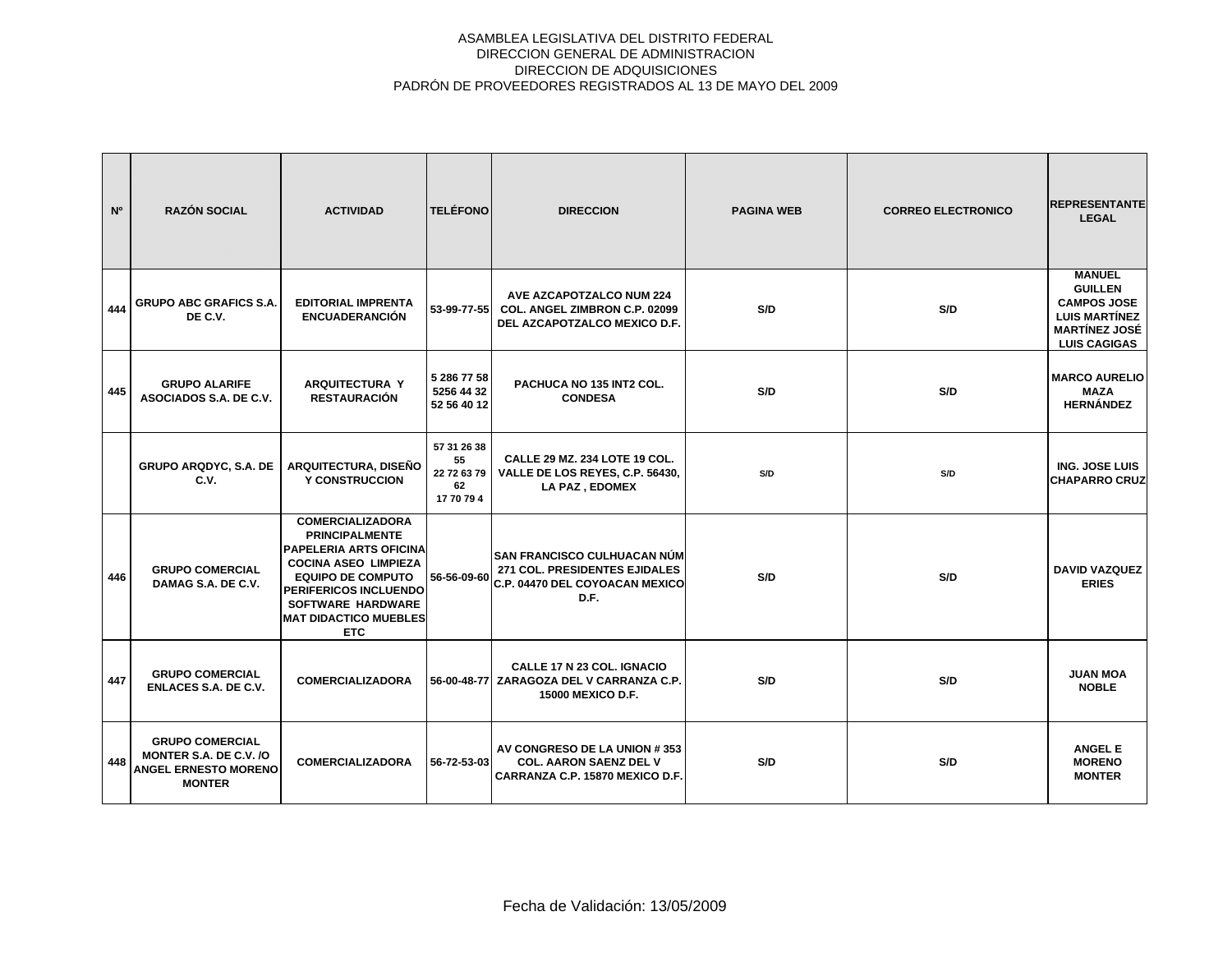| N <sup>o</sup> | <b>RAZÓN SOCIAL</b>                                                                 | <b>ACTIVIDAD</b>                                               | <b>TELÉFONO</b>                               | <b>DIRECCION</b>                                                                                   | <b>PAGINA WEB</b> | <b>CORREO ELECTRONICO</b> | <b>REPRESENTANTE</b><br><b>LEGAL</b>                 |
|----------------|-------------------------------------------------------------------------------------|----------------------------------------------------------------|-----------------------------------------------|----------------------------------------------------------------------------------------------------|-------------------|---------------------------|------------------------------------------------------|
| 449            | <b>GRUPO DE CONSULTORIA</b><br><b>CONSTRUCCION HOLISTIC</b><br><b>S.A. DE C.V.</b>  | <b>CONTRUCCION</b><br><b>REMODELACION EN</b><br><b>GENERAL</b> | 53 36 33 25                                   | 57 57 57 79 CALLE CABO VERDE No 07080 COL<br><b>GABRIEL HERNANDEZ</b>                              | S/D               | S/D                       | <b>HERNANDEZ</b><br><b>RANGEL MARTIN</b>             |
| 450            | <b>GRUPO DE</b><br><b>PROFESIONALES EN</b><br><b>MANTENIMIENTO S.A. DE</b><br>C.V.  | <b>MANTENIMIENTO EQUIPO</b><br><b>COMPUTO</b>                  | 5672-3281<br>5243-5099                        | ALHAMBRA No 504-6 COL.<br><b>PORTALES</b>                                                          | S/D               | S/D                       | <b>SUSANA</b><br><b>MARTÍNEZ</b><br><b>ZEPEDA</b>    |
| 451            | <b>GRUPO DE</b><br><b>PROFESIONALES EN</b><br><b>MANTENIMIENTO, S.A. DE</b><br>C.V. | <b>MANTENIMIENTO EQUIPO</b><br><b>COMPUTO</b>                  | 5243-5099                                     | ALHAMBRA No 504-6 COL.<br><b>PORTALES</b>                                                          | S/D               | S/D                       | <b>SUSANA</b><br><b>MARTÍNEZ</b><br><b>ZEPEDA</b>    |
| 452            | <b>GRUPO DIMERSI S.A. DE</b><br>C.V.                                                | <b>COMPUTO CONSUMIBLES</b>                                     | 5766-3433<br>2158-5123                        | <b>BOSQUES DE CHANA #5A COL.</b><br><b>BOSQUES DE ARAGÓN</b><br><b>NEZAHUALCOOTL</b>               | S/D               | S/D                       | <b>ANA OLANDA</b><br><b>REES</b><br><b>HERNÁNDEZ</b> |
| 453            | <b>GRUPO DOLPHIN</b><br><b>TELECOMUNICACIONES</b><br><b>S.A. DE C.V.</b>            | <b>TELECOMUNICACIONES</b>                                      | 56 88 50 11                                   | HERIBERTO FRÍAS N1527 5º 6º<br>PISO COL. DEL VALLE C.P.03100                                       | S/D               | S/D                       | <b>MARITZA</b><br><b>ROSALES CORIA</b>               |
| 454            | <b>GRUPO EDITORIAL MIGUEL</b><br>ÁNGEL PORRUA S.A. DE<br>C.V.                       | <b>EDICIÓN DE LIBROS</b><br><b>REVISTAS</b>                    | 55 50 41 94:<br><b>FAX:</b><br>56<br>16-31-03 | <b>CHIHUAHUA N 23 COL. TIZAPAN</b><br>SAN ÁNGEL DEL ÁLVARO<br>OBREG.ÓN                             | S/D               | S/D                       | <b>RAÚL GUERRERO</b><br><b>SÁNCHEZ</b>               |
| 455            | <b>GRUPO EDITORIAL ZEURY</b><br><b>S.A. DE C.V.</b>                                 | <b>IMPRESIÓN</b><br><b>ENCUADERNACIÓN ETC</b>                  | 5595-30-42<br>5595-87-61                      | <b>BELICE 15 COL. OLIVAR DE LOS</b><br>PADRES C.P. 01080 DEL ALVARO<br><b>OBREG.ON MEXICO D.F.</b> | S/D               | zeury@prodigy.net.mx      | <b>FELIX ZEPEDA</b><br><b>ESCUDERO</b>               |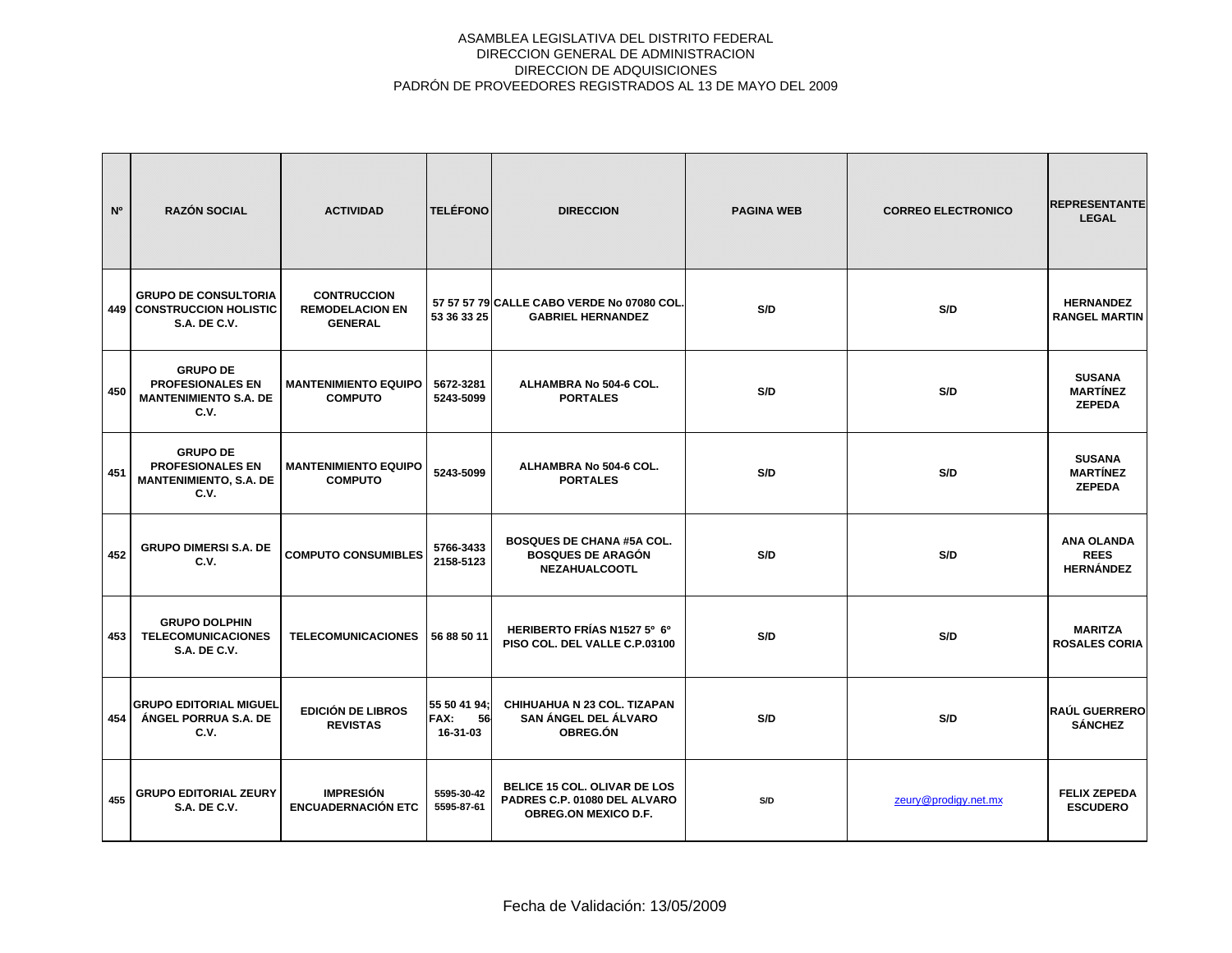| N°  | <b>RAZÓN SOCIAL</b>                                   | <b>ACTIVIDAD</b>                                                       | <b>TELÉFONO</b>                     | <b>DIRECCION</b>                                                                                                            | <b>PAGINA WEB</b>  | <b>CORREO ELECTRONICO</b> | <b>REPRESENTANTE</b><br><b>LEGAL</b>                                        |
|-----|-------------------------------------------------------|------------------------------------------------------------------------|-------------------------------------|-----------------------------------------------------------------------------------------------------------------------------|--------------------|---------------------------|-----------------------------------------------------------------------------|
| 456 | <b>GRUPO ELECTRICO</b><br>LARIOS S.A. DE C.V.         | <b>COMERCIALIZADORA</b>                                                | 5763-34-99<br>5763-34-89            | <b>PROL PLUTARCO ELIAS CALLES</b><br>No 2551 COL. ALFONSO ORTIZ<br>TIRADO DEL IZTAPALAPA C.P.<br>09020                      | S/D                | S/D                       | <b>SALVADOR</b><br><b>LARIOS SEGURA</b>                                     |
| 457 | <b>GRUPO EMPRESARIAL</b><br>DZMUND S.A. DE C.V.       | <b>UNIFORMES VESTUARIO</b>                                             | 55-39-72-95                         | 1a PRIVADA DE LA LUZ NÚM 10<br>COL. SAN SIMÓN TICUMAC C.P.<br>55-39-73-24 03660 DEL BENITO JUÁREZ MEXICO<br>D.F.            | S/D                | S/D                       | <b>EDGAR O REES</b><br><b>CARRASCO</b><br><b>DIRECTOR</b><br><b>GENERAL</b> |
| 458 | <b>GRUPO EMPRESARIAL</b><br>PERFILESS.A. DE C.V.      | <b>OTROS SERVICIOS DE</b><br><b>PUBLICIDAD</b>                         | 5575 7589                           | <b>MATIAS ROMERO N° 1004 8 COL.</b><br>DEL VALLE MEXICODF C.P. 03100                                                        | S/D                | S/D                       | <b>FRANCISCO</b><br><b>JAVIER CORNEJO</b><br><b>ROLDAN</b>                  |
| 459 | <b>GRUPO EMPRESARIAL</b><br>PERIODÍSTICO S.A. DE C.V. | REVISTAS PERIÓDICOS                                                    | 91 48 18 78<br>91 48 18 83          | AZCAPOTZALCO LA VILLA No 160<br><b>COL. SAN MARCOS</b>                                                                      | S/D                | S/D                       | <b>BRAVO MÓNICA</b><br><b>ELBA</b>                                          |
| 460 | <b>GRUPO EMPRESARIAL</b><br>VISIÓN 21 SA DE CV        | <b>COMPUTO</b>                                                         | $55-18-55-$<br>41: 55-21-47<br>11   | AV INDEPENDENCIA N 46 1er PISO<br><b>COL. CENTRO DEL CUAUHTEMOC</b><br>C P 06050 MEXICO D.F.                                | S/D                | S/D                       | <b>ERNESTO</b><br><b>ÁNGEL</b><br><b>HERNÁNDEZ</b>                          |
|     | 461 GRUPO FRASE S.A. DE C.V.                          | <b>PROECTOS</b><br><b>ARQUITECTONICOS</b><br>SUPERVISIÓN DE OBRAS      | 56-80-63-29                         | <b>CALLE ESCOL.LO NUM-15-A COL.</b><br><b>1ER PARQUE LAS AGUILASC.P.</b><br>01710 DEL ALVARO OBREG.ON<br><b>MEXICO D.F.</b> | www.grupofrase.com | contacto@grupofrase.com   | <b>RAMIRO ORTÍZ</b><br><b>TREVIÑO</b>                                       |
| 462 | <b>GRUPO GRÁFICO</b><br>EDITORIAL S.A. DE C.V.        | <b>EDITORIAL</b><br><b>ENCUADERNACIÓN</b><br><b>EMPASTADO IMPRENTA</b> | 282-63-57<br>282-63-59<br>282-63-56 | <b>CALLE "B" NUM 8 PARQUE</b><br>INDUSTRIAL PUEBLA 2000 PUEBLA<br><b>PUE</b>                                                | S/D                | S/D                       | <b>CARLOS</b><br><b>RICARDO</b><br><b>CALDERON DE</b><br><b>LA BARCA</b>    |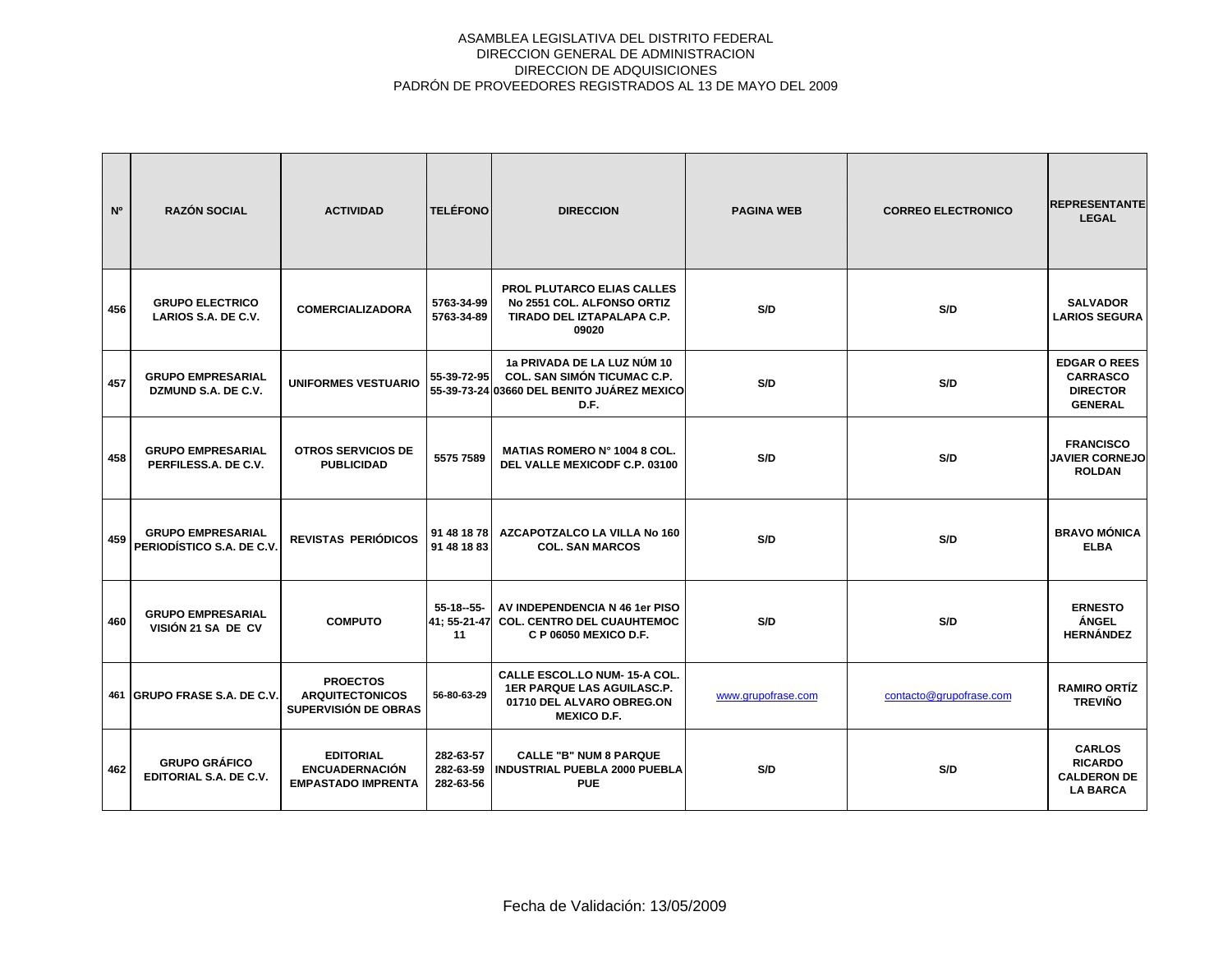| N <sup>o</sup> | <b>RAZÓN SOCIAL</b>                                                  | <b>ACTIVIDAD</b>                                                                                                                                         | <b>TELÉFONO</b>                           | <b>DIRECCION</b>                                                                                                | <b>PAGINA WEB</b> | <b>CORREO ELECTRONICO</b> | <b>REPRESENTANTE</b><br><b>LEGAL</b>                                                                                     |
|----------------|----------------------------------------------------------------------|----------------------------------------------------------------------------------------------------------------------------------------------------------|-------------------------------------------|-----------------------------------------------------------------------------------------------------------------|-------------------|---------------------------|--------------------------------------------------------------------------------------------------------------------------|
| 463            | <b>GRUPO HOTELERO</b><br><b>EMPRESARIAL S.A. DE C.V.</b>             | <b>HOTEL RESTAURANTE</b><br><b>SALÓN</b>                                                                                                                 | 55 18 54 60<br>55 21 92 40                | <b>PASEO DE LA REFORMA No 24</b><br><b>COL. CENTRO</b>                                                          | S/D               | S/D                       | <b>MANUEL ALONSO</b><br><b>VÍCTOR</b>                                                                                    |
| 464            | <b>GRUPO INDUSTRIAL ANFE</b><br><b>S.A. DE C.V.</b>                  | <b>COMERCIALIZADORA EN</b><br><b>GRAL DE MATERIAS</b><br><b>PRIMAS</b>                                                                                   | 26-12-33-55                               | AV DEL TALLER # 202 1ER PISO<br>COL. LORENZO, C.P. 15280, DEL.<br><b>VENUSTIANO CARRANZA C.P.</b><br>15280      | S/D               | ganfe@terra.com.mx        | <b>JUAN PONCE</b><br><b>NIETO</b>                                                                                        |
| 465            | <b>GRUPO INDUSTRIAL</b><br>CONDESA S.A. DE C.V.                      | <b>ARRENDAMIENTO</b><br><b>MAQUINARIA EQIPO DE</b><br><b>TRANSPORTE VTA DE</b><br><b>EPOS DE COMPUTO DE</b><br><b>OFICINA</b><br><b>COMERCIALIZADORA</b> | 56-05-92-88                               | SUR 121 A MANZANA 18 COL.<br><b>JUVENTINO ROSAS DEL</b><br>IZTACALCO C.P. 08700 MEXICO D.F.                     | S/D               | S/D                       | <b>TEODORO</b><br><b>ZAMORA</b><br><b>VILLANUEVA</b>                                                                     |
| 466            | <b>GRUPO INDUSTRIAL DE</b><br><b>INGENIERIA TERM S.A. DE</b><br>C.V. | CONSTRUCTORA DISEÑO<br><b>ETC</b>                                                                                                                        |                                           |                                                                                                                 | S/D               | S/D                       |                                                                                                                          |
| 467            | <b>GRUPO INDUSTRIAL</b><br>POLMATT S.A. DE C.V.                      | <b>VESTUARIO</b>                                                                                                                                         | 5580-5767                                 | <b>PRESA TEPUXTEPEC No 32 DES</b><br><b>302 COL. LOMA HERMOSA</b>                                               | S/D               | S/D                       | <b>SARA HABER</b><br><b>NACACH</b>                                                                                       |
| 468            | <b>GRUPO INDUSTRIAL</b><br>VISMAR S.A. DE C.V.                       | <b>FABRICACIÓN</b><br><b>INTERMEDIACIÓN</b><br><b>COMERCIALIZACIÓN DE</b><br><b>BIENES SERVICIOS</b>                                                     | 55-92-00-30<br>55-92-25-25<br>55-29-26-63 | LUCERNA 47 COL. JUÁREZ MÉXICO<br>DF 06600 DEL CUAUHTEMOC                                                        | S/D               | S/D                       | <b>REP LEGAL</b><br><b>FERNANDO</b><br><b>EDUARDO SAN</b><br><b>MARTIN CAMPOS</b><br><b>APODERADOS</b><br><b>ERNESTO</b> |
| 469            | <b>GRUPO INTEGRAL PEÑA</b><br>POBRE S.A. DE C.V.                     | <b>DISEÑOINSTALACIÓN</b><br><b>EJECUCIONMANTTO DE</b><br><b>OBRAS DE ARQ E</b><br><b>INGENIERIA</b>                                                      | 58-81-06-37<br>CEL 044-55-<br>11-27-89-99 | HDA DE CHINAMECA No 14 COL.<br>PLAN DE AALA NAUCALPAN EDO<br><b>MEXICO C.P. 53710</b><br>elizaldede08@ahoocommx | S/D               | S/D                       | <b>ELIZALDE</b><br><b>DOMINGUEZ</b><br><b>EDGAR</b>                                                                      |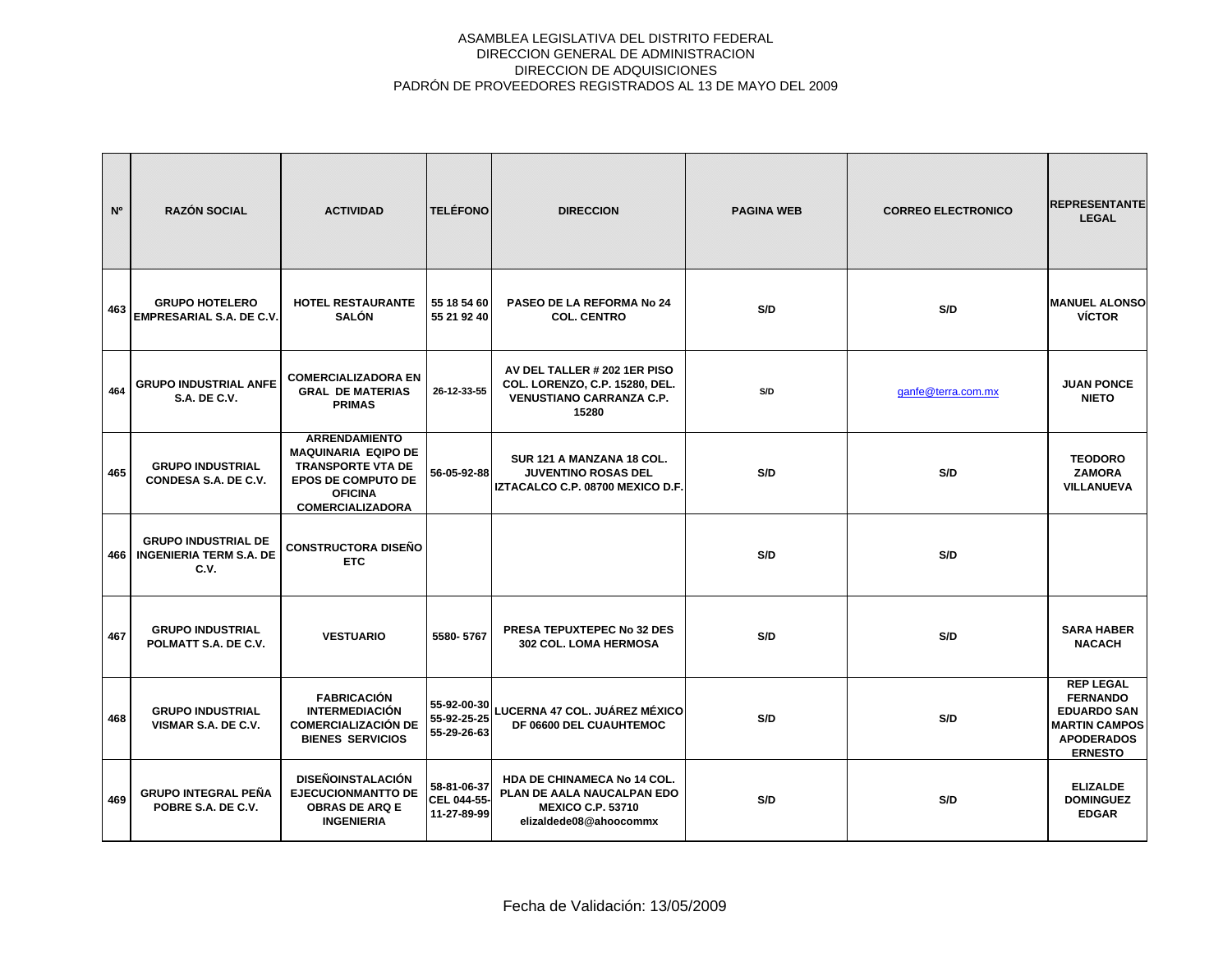| N <sup>o</sup> | <b>RAZÓN SOCIAL</b>                              | <b>ACTIVIDAD</b>                                                                                | <b>TELÉFONO</b>                                   | <b>DIRECCION</b>                                                                                                                  | <b>PAGINA WEB</b> | <b>CORREO ELECTRONICO</b> | <b>REPRESENTANTE</b><br><b>LEGAL</b>                    |
|----------------|--------------------------------------------------|-------------------------------------------------------------------------------------------------|---------------------------------------------------|-----------------------------------------------------------------------------------------------------------------------------------|-------------------|---------------------------|---------------------------------------------------------|
| 470            | <b>GRUPO LAFI SA DE C V</b>                      | <b>VESTUARIO TEXTILES</b>                                                                       | 21-22-63-40<br>55 76 33 34<br>55 76 36 53         | <b>ISABEL LA CATOLICA NUM 24</b><br><b>INT103 COL. CENTRO DEL</b><br><b>CUAUHTEMOC MEXICO D.F. C.P.</b><br>06000                  | S/D               | S/D                       | <b>ABRAHAM</b><br><b>PORTEN</b><br><b>BRUCHETEN</b>     |
| 471            | <b>GRUPO LARONT S.A. DE</b><br>C.V.              | <b>UNIFORMES VESTUARIOS</b><br><b>EQUIPO DE SEGURIDAD</b><br><b>INDUSTRIAL</b>                  | 55 71 57 55<br>55<br>51 03 84 51                  | <b>CECILIO ROBELO RETORNO 45</b><br>NÚM 41 COL. JARDÍN BALBUENA<br>C.P. 15900 DEL VENUSTIANO<br><b>CARRANZA MEXICO D.F.</b>       | S/D               | S/D                       | <b>RODOLFO LARA</b><br><b>AVILA</b>                     |
| 472            | <b>GRUPO LIZMANT S.A. DE</b><br>C.V.             | <b>MATERIAL PARA OFICINA</b>                                                                    | 30 96 5746<br>/47/48/49                           | GONZALEZ COSSIO No 124-202<br><b>COL. DEL VALLE</b>                                                                               | S/D               | S/D                       | <b>GONZALEZ</b><br><b>GARCIA MIGUEL</b><br><b>ANGEL</b> |
| 473            | <b>GRUPO LOGISA S.A. DE</b><br>C.V.              | <b>COMERCIALIZADORA</b><br><b>PRINCIPALMENTE</b><br><b>EQUIPOS DE OFICINA</b>                   | 56-74-29-77<br>55-39-85-72<br>FAX 55-32-<br>53-06 | MATIAS ROMERO Num 232-A COL.<br>LETRÁN VALLE 03650 MEXICO D.F.                                                                    | S/D               | S/D                       | <b>ISRAEL GALAVIZ</b><br><b>DIAZ</b>                    |
| 474            | <b>GRUPO MAROVAM S.A. DE</b><br>C.V.             | <b>REMODEALCIONES</b><br><b>INSTALACIONES ETC</b>                                               | 53-36-21-33<br>53-36-21-34                        | <b>RETORNO 29 ENTRE SANTANA</b><br><b>CERRADA RETORNO 29 COL.</b><br>AVANTE C.P. 04460 DEL<br><b>COYOACAN MEXICO D.F.</b>         | S/D               | grupomarovan@att.net.mx   | <b>VASNI MORALES</b><br><b>RUIZ</b>                     |
| 475            | <b>GRUPO NACIONAL</b><br><b>PROVINCIAL SAB</b>   | <b>SEGUROS</b>                                                                                  | 52-27-39-99                                       | AV CERRO DE LAS TORRES 395<br><b>COL. CAMPESTRE CHURUBUSCO</b><br>C.P. 04200 DEL COYOACAN MEXICO<br>D.F.                          | www.gnp.com.mx    | S/D                       | <b>JUAN OSORIO</b><br><b>GRANADOS</b>                   |
| 476            | <b>GRUPO NIÑOS POBRES</b><br><b>S.A. DE C.V.</b> | <b>COMERCIALIZADORA</b><br><b>PRINCIPALMENTE</b><br><b>ALIMENTOS ABARROTES</b><br><b>FRUTAS</b> | 51-15-41-50                                       | <b>CALLE CINCO PRIV DE ZINC MZA 4</b><br>LOTE 21 FRACC 10 COL. CUCHILLA<br>PANTITLAN C.P. 15610 DEL<br><b>VENUSTIANO CARRANZA</b> | S/D               | S/D                       | <b>PATROCINIO</b><br><b>GONZÁLEZ TAPÍA</b>              |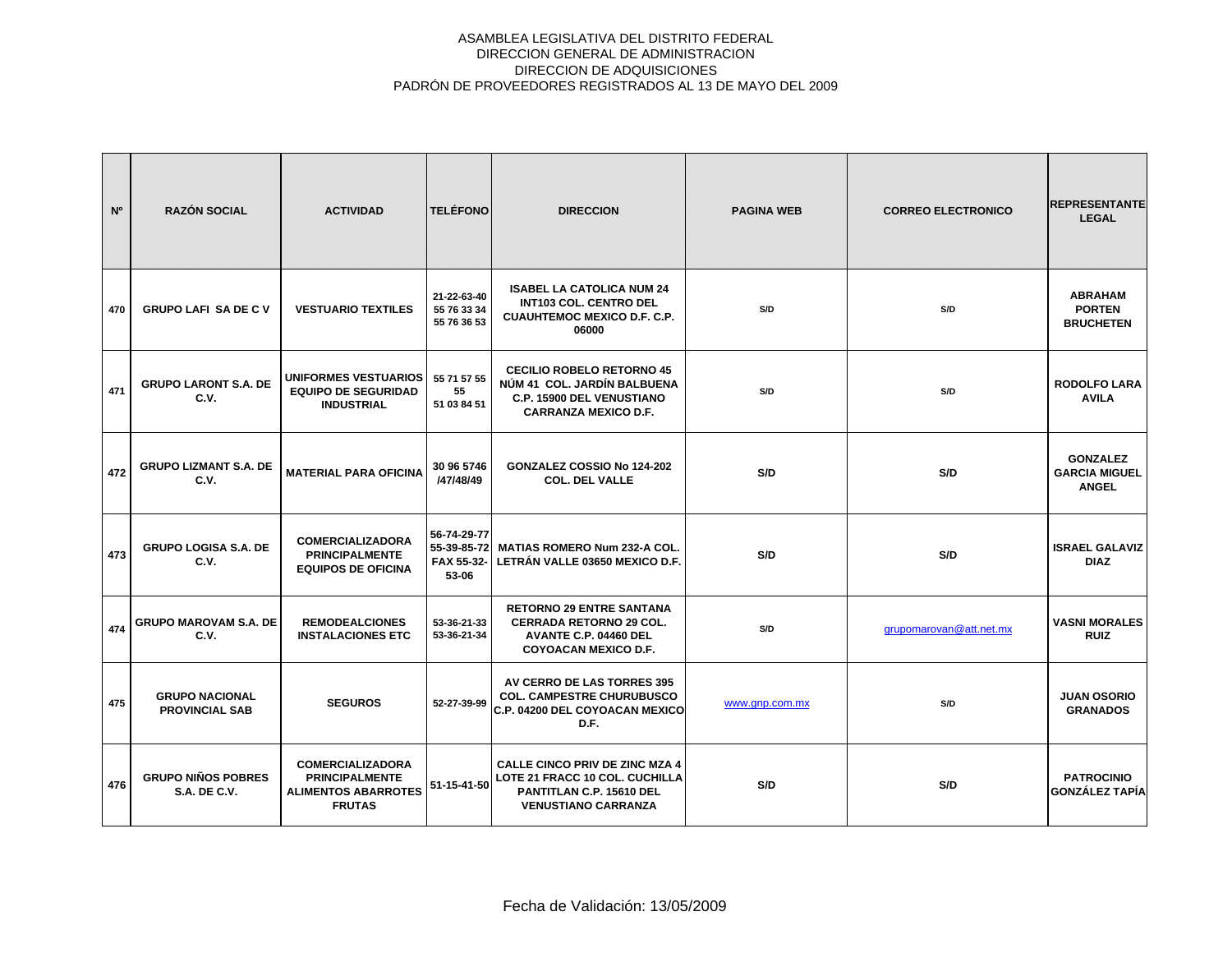| N°  | <b>RAZÓN SOCIAL</b>                                                                                     | <b>ACTIVIDAD</b>                                                                                                                                                              | <b>TELÉFONO</b>                           | <b>DIRECCION</b>                                                                                                                                                                    | <b>PAGINA WEB</b>       | <b>CORREO ELECTRONICO</b> | <b>REPRESENTANTE</b><br><b>LEGAL</b>                                                                                                                  |
|-----|---------------------------------------------------------------------------------------------------------|-------------------------------------------------------------------------------------------------------------------------------------------------------------------------------|-------------------------------------------|-------------------------------------------------------------------------------------------------------------------------------------------------------------------------------------|-------------------------|---------------------------|-------------------------------------------------------------------------------------------------------------------------------------------------------|
| 477 | <b>GRUPO PAPELERO GABOR</b><br><b>S.A. DE C.V.</b>                                                      | <b>PAPELERIA</b><br><b>CONSUMIBLES</b>                                                                                                                                        | 56-97-38-01<br>FAX 5582-31-<br>31         | <b>GANADEROS 136 EDIF B</b><br><b>DESPACHO 4 COL. GRANJAS</b><br><b>ESMERALDA DEL IZTAPALAPA C.P.</b><br>09810                                                                      | www.gabor.com.mx        | ventas@gabor.com.mx       | <b>VICTOR MANUEL</b><br><b>BALDERAS</b><br><b>GONZALEZ</b>                                                                                            |
| 478 | <b>GRUPO PAPELERO</b><br>GUTIÉRREZ S.A. DE C.V.                                                         | <b>PAPELERÍA</b><br><b>CONSUMIBLES DE</b><br><b>COMPUTO</b>                                                                                                                   | 5740-1190                                 | 5740-10-93 JOSÉ Ma ROA BARCENAS No 105-B<br><b>COL. OBRERA CUAUHTEMOC</b>                                                                                                           | S/D                     | S/D                       | <b>SALVADOR</b><br><b>ARREG.UIN</b><br><b>ROJAS</b>                                                                                                   |
|     | <b>GRUPO PROFESIONAL EN</b><br><b>479 EQUIPOS DE COMPUTOS.A.</b><br>DE C.V. (GRUPEC)                    | <b>VTA EQUIPOS DE</b><br><b>COMPUTO ELABORACIÓN</b><br><b>DE PROGRAMAS</b><br><b>MANTENIMIENTO DE</b><br><b>BIENES INFORMATICOS</b>                                           | 52-64-58-39                               | CERRADA DE ORIZABA NÚM 2 COL.<br>ROMA SUR C.P. 06700 MEXICO D.F.                                                                                                                    | S/D                     | S/D                       | <b>ALFONSO</b><br><b>HERNÁNDEZ</b><br><b>HERNÁNDEZ</b>                                                                                                |
| 480 | <b>GRUPO PROMOTOR DE</b><br><b>TECNOLOGIA SERVICIOS</b><br><b>S.A. DE C.V.</b>                          | <b>PRODUCTOS</b><br><b>FOTOGRÁFICOS EQUIPOS</b><br>DE OFICINA PELICULAS R-<br>X EQUIPOS DE OFICINA<br><b>DE COMPUTO</b><br><b>ELECTRICIDAD EQUIPOS</b><br><b>ELECTRONICOS</b> | 55-46-81-32<br>57-05-23-20                | <b>LIVERPOOL NUM 26 PLANTA BAJA</b><br><b>COL. JUÁREZ DEL CUAUHTEMOC</b><br><b>MEXICO D.F. C.P. 06600 /</b><br><b>GUILLERMO PRIETO 69 COL. SAN</b><br>RAFAEL C.P. 06470 MEXICO D.F. | S/D                     | S/D                       | <b>RAMUNDO</b><br><b>TAMAO AVILA</b><br><b>ELIA DEL</b><br><b>CARMEN</b><br><b>GUERRERO</b><br><b>HERNÁNDEZ</b><br><b>FERNANDO</b><br><b>VALENTIN</b> |
|     | <b>GRUPO RADIO FORMULA</b><br><b>GRUPO DE</b><br>RADIODIFUSORAS, S.A. DE VIA RADIO TELEVISION E<br>C.V. | <b>TRANSMISION DE</b><br><b>ANUNCIOS Y PROGRAMAS</b><br><b>INTERNET</b>                                                                                                       | 52 79 21 21<br>52 80 31 33<br>52 82 22 17 | 52 79 21 90   PRIVADA DE HORACIO No. 10 COL.<br>52 79 21 89 POLANCO, C.P. 11560, DEL. MIGUEL<br>HIDALGO, MEXICO D.F.                                                                | www.radioformula.com.mx | S/D                       | <b>ALCANTARA</b><br><b>VAZQUEZ LUIS</b><br><b>LUZ. MARIA</b><br><b>PALACIOS</b>                                                                       |
| 481 | <b>GRUPO RODHAN S.A. DE</b><br>C.V.                                                                     | <b>COMERCIALIZADORA</b>                                                                                                                                                       | 55 86 07 44<br>FAX 5586<br>1367           | <b>SANTURCE No 1039 COL.</b><br><b>RESIDENCIAL ZACATENCO</b>                                                                                                                        | S/D                     | S/D                       | <b>RODRÍGUEZ</b><br><b>HANESSIAN</b><br><b>RICARDO</b>                                                                                                |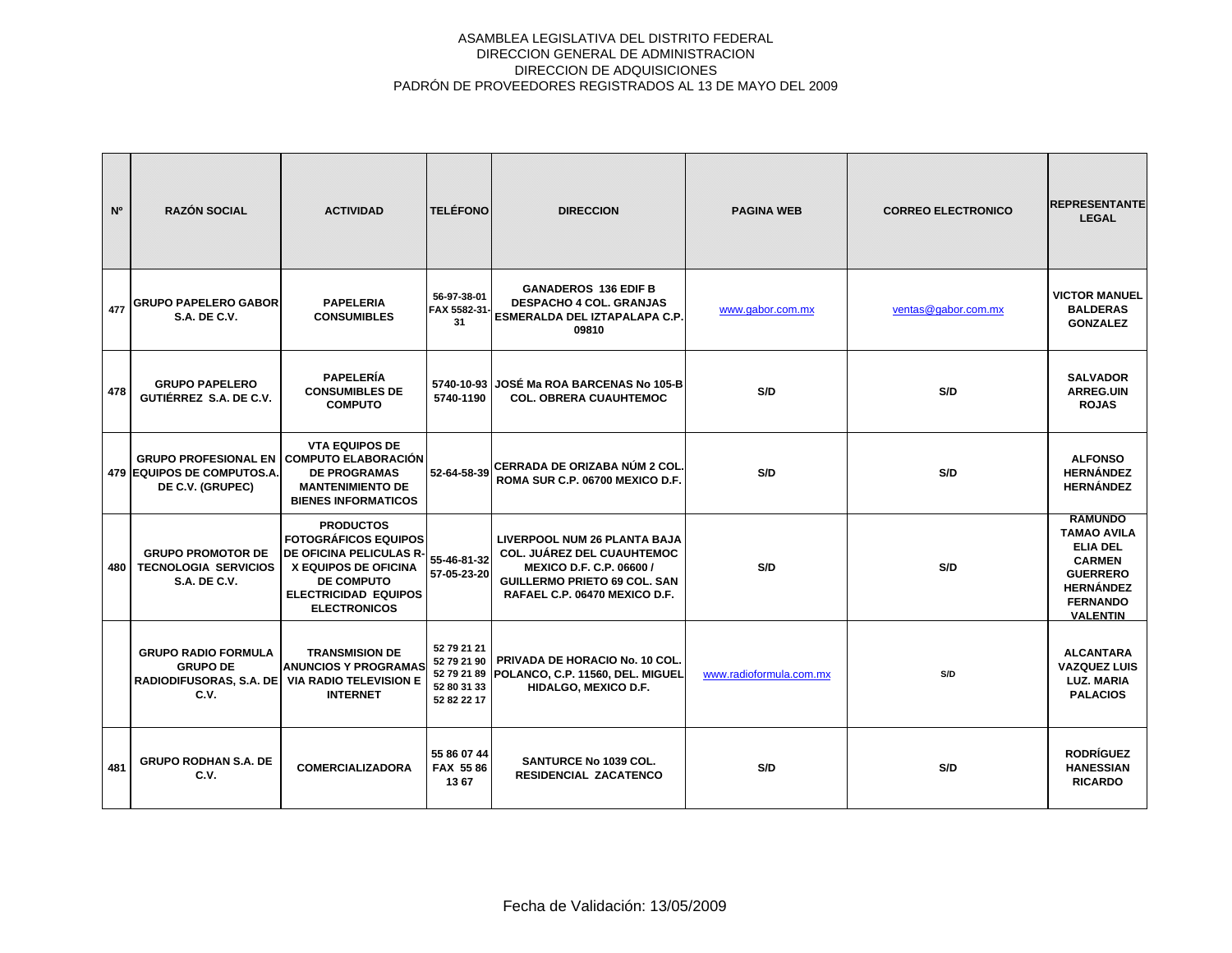| N°  | <b>RAZÓN SOCIAL</b>                                         | <b>ACTIVIDAD</b>                                                                                  | <b>TELÉFONO</b>                                                       | <b>DIRECCION</b>                                                                                           | <b>PAGINA WEB</b> | <b>CORREO ELECTRONICO</b>      | <b>REPRESENTANTE</b><br><b>LEGAL</b>                     |
|-----|-------------------------------------------------------------|---------------------------------------------------------------------------------------------------|-----------------------------------------------------------------------|------------------------------------------------------------------------------------------------------------|-------------------|--------------------------------|----------------------------------------------------------|
| 482 | <b>GRUPO TÉCNICO</b><br>AUTOMOTRIZ S.A. DE C.V.             | <b>MANTENIMIENTO DE</b><br><b>AUTOMÓVILES</b>                                                     | 5610 22 36<br>56 19 14 72                                             | SN FEDERICO MZ-1 LTE14 COL.<br>PEDREG.AL DE STA URSULA                                                     | S/D               | S/D                            | <b>JUAN</b><br><b>ALCÁNTARA</b><br><b>CABALLERO</b>      |
| 483 | <b>GRUPO MEELDA'S S.A. DE</b><br>C.V.                       | <b>VESTUARIO</b>                                                                                  | 5701-6932<br>5758-0129<br>ventameeld<br>as@gmailc<br>om               | SUR 8 No 240 COL. AGRÍCOL.A<br><b>ORIENTAL</b>                                                             | S/D               | S/D                            | <b>PÉREZ DUARTE</b><br><b>IMELDA</b>                     |
|     | <b>GRUPO SISTEMAS</b><br>LOGICOS, S.A. DE C.V.              | <b>DESARROLLO DE</b><br><b>SISTEMASY</b><br><b>PROGRAMACION</b>                                   | 52 54 50 52<br>52 55 47 73                                            | <b>FRANCISCO PETRARCA No. 133</b><br>P.H. COL. POLANCO, C.P. 11570,<br>DEL. MIGUEL HIDALGO, MEXICO<br>D.F. | S/D               | S/D                            | <b>LINDA SAMETZ</b><br><b>REMBA</b>                      |
| 484 | <b>GRUSOLMEX S.A. DE C.V.</b>                               | <b>COMERCIALIZADORA</b>                                                                           | 56-73-56-33                                                           | <b>MIMOSAS N 43 COL. LOMAS DE</b><br>SAN MATEO EDO DE MEXICO C.P.<br>53200                                 | S/D               | S/D                            | <b>ANTONIO LOZOA</b><br><b>DEL ANO</b>                   |
| 486 | <b>GUERRERO SOLORIO</b><br><b>ALEJANDRO</b>                 | <b>PROECTOS</b><br><b>ARQUITECTONICOS</b><br><b>SUPERVISIÓN DE OBRAS</b>                          | 52-442-245-<br>12-43 (442)<br>18 1-64-32<br>(442)<br>245<br>$12 - 43$ | <b>BLVD BERNARDO QUINTANA NÚM</b><br><b>40 INTERIOR 8 QUERETARO QRO</b><br>C.P. 76020                      | S/D               | S/D                            | <b>ALEJANDRO</b><br><b>GUERRERO</b><br><b>SOLORIO</b>    |
| 487 | <b>GUZMAN JUÁREZ JOSE</b><br><b>JAIME / TANE INGENIERIA</b> | <b>MANTENIMIENTO DE</b><br><b>INSTALACIONES</b><br><b>ELECTRICAS</b>                              | 56-85-75-91                                                           | <b>IGNACIO ALDAMA NUM 1 COL.</b><br><b>BARRIO SAN PABLO DEL</b><br>IZTAPALAPA C.P. 09000 MEXICO<br>D.F.    | S/D               | S/D                            | <b>JOSE JAIME</b><br><b>GUZMAN JUÁREZ</b>                |
| 488 | <b>GVG GRUPO GRAFICO S.A.</b><br>DE C.V.                    | <b>IMPRENTA LITOGRAFÍA</b><br><b>DIBUJO FOTOGRAFÍA</b><br><b>TODO DE ARTES</b><br><b>GRÁFICAS</b> | 55 26 35 92<br>55 79 08 65<br>56 96 70 79                             | <b>LEANDRO VALLE No 14-C COL.</b><br>CENTRO C.P. 06010 DEL<br><b>CUAUTEMOC MÉXICO DF</b>                   | S/D               | veragallardojes27@yahoo.com.mx | <b>VERA GALLARDO</b><br><b>CLAUDIO</b><br><b>GERARDO</b> |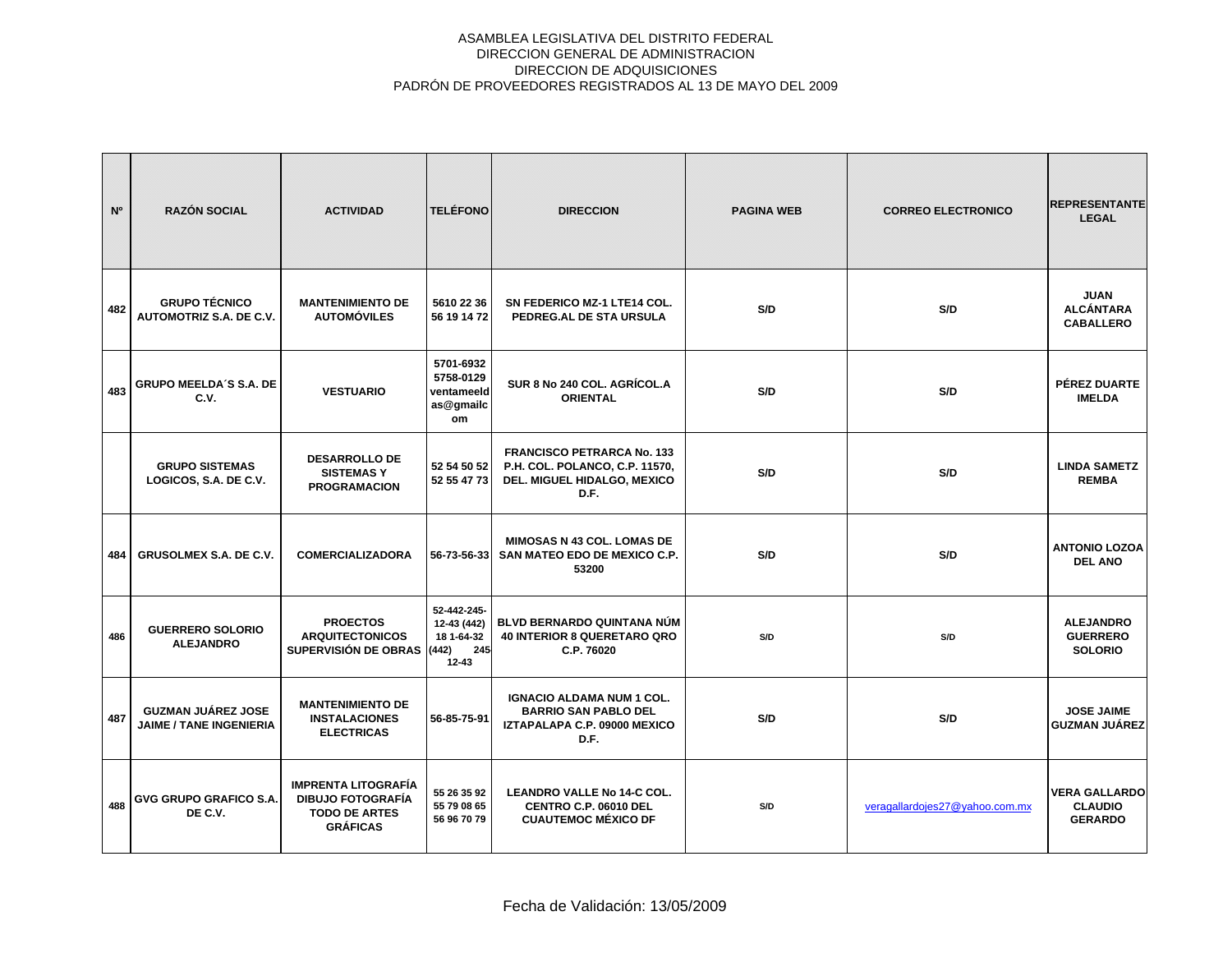| N°  | <b>RAZÓN SOCIAL</b>                                                          | <b>ACTIVIDAD</b>                                  | <b>TELÉFONO</b>                        | <b>DIRECCION</b>                                                                                        | <b>PAGINA WEB</b>           | <b>CORREO ELECTRONICO</b>       | <b>REPRESENTANTE</b><br><b>LEGAL</b>                 |
|-----|------------------------------------------------------------------------------|---------------------------------------------------|----------------------------------------|---------------------------------------------------------------------------------------------------------|-----------------------------|---------------------------------|------------------------------------------------------|
| 489 | <b>HDG COMERCIALIZADORA</b><br><b>S.A. DE C.V.</b>                           | <b>COMERCIALIZADORA</b><br><b>PAPELERÍA</b>       | 41 96 03 76<br>41 96 03 77             | ZACAHUITZCO No 98 COL. MARIA<br>DEL CARMEN C.P. 03540 DEL<br><b>BENITO JUAREZ MEXICO D.F.</b>           | www.comercializadorahdg.com | lguerra@comercializadorahdg.com | <b>MARIA LUISA</b><br><b>ALARCON R</b>               |
| 490 | <b>HDS ASESORIA E</b><br><b>IMPRESOS CONTINUOS</b><br><b>S.A. DE C.V.</b>    | <b>IMPRENTA ART</b><br><b>PROMOCIÓNALES</b>       | 54 40 07 01<br>55 19 90 49             | TAJIN 183-A COL. NARVARTE C.P.<br>03020                                                                 | S/D                         | S/D                             | <b>HUMBERTO</b><br><b>DEVIANA</b><br><b>SÁNCHEZ</b>  |
| 491 | HELO S.A. DE C.V.                                                            | <b>COMERCIALIZADORA</b><br><b>PAPELERÍA</b>       | 55 74 18 96                            | <b>INSURGENTES SUR No421 B-10</b><br>COL. HIPÓDROMO CONDESA C.P.<br>06100                               | S/D                         | S/D                             | <b>PATRICIA PÉREZ</b><br><b>ARREOLA</b>              |
| 492 | <b>HERNANDEZ ALVAREZ</b><br><b>MARISOL</b>                                   | <b>IMPRESOS PUBLICIDAD</b>                        | 52-11-59-39<br>FAX 52-86-<br>$37 - 45$ | TORRE DE NEW ORK MZ 27 LT 29<br><b>COL. BUENAVISTA DEL</b><br>IZTAPALAPA 09700                          | S/D                         | S/D                             | <b>MARISOL</b><br><b>HERNANDEZ</b><br><b>ALVAREZ</b> |
| 493 | <b>HERNÁNDEZ CESAR</b><br><b>ANTONIO</b>                                     | <b>ASESOR AGENTE DE</b><br><b>SEGUROS FIANZAS</b> |                                        | AVE CIRCUNVALACIÓN PTE 110<br>CIUDAD BRISA C.P. 53280<br>NAUCALPAN DE JUÁREZ ESTADO<br><b>DE MEXICO</b> | S/D                         | S/D                             | <b>ANTONIO</b><br><b>HERNÁNDEZ</b><br><b>CESAR</b>   |
| 494 | <b>HERNÁNDEZ HERNÁNDEZ</b><br><b>DAVID / MANTELERÍA</b><br><b>DECORATIVA</b> | <b>MANTELERÍA</b>                                 | 54-40-44-87<br>54-40-45-86             | AV JOSE MA VERTIZ NÚM 546 COL.<br>PIEDAD NARVARTE DEL BENITO<br>JUÁREZ C.P. 03020 MEXICO D.F.           | S/D                         | S/D                             | <b>DAVID</b><br><b>HERNÁNDEZ</b><br><b>HERNÁNDEZ</b> |
| 495 | <b>HERNANDEZ PONCE</b><br><b>STEPHANE ITZEL</b>                              | <b>COMERCIALIZADORA</b>                           | 56708127                               | PASEO DE LOS LAURELES #161<br><b>IN205 COL.PASEO TEXQUEÑ</b>                                            | S/D                         | S/D                             | <b>HERNANDEZ</b><br><b>PONCE</b><br><b>STEPHANIE</b> |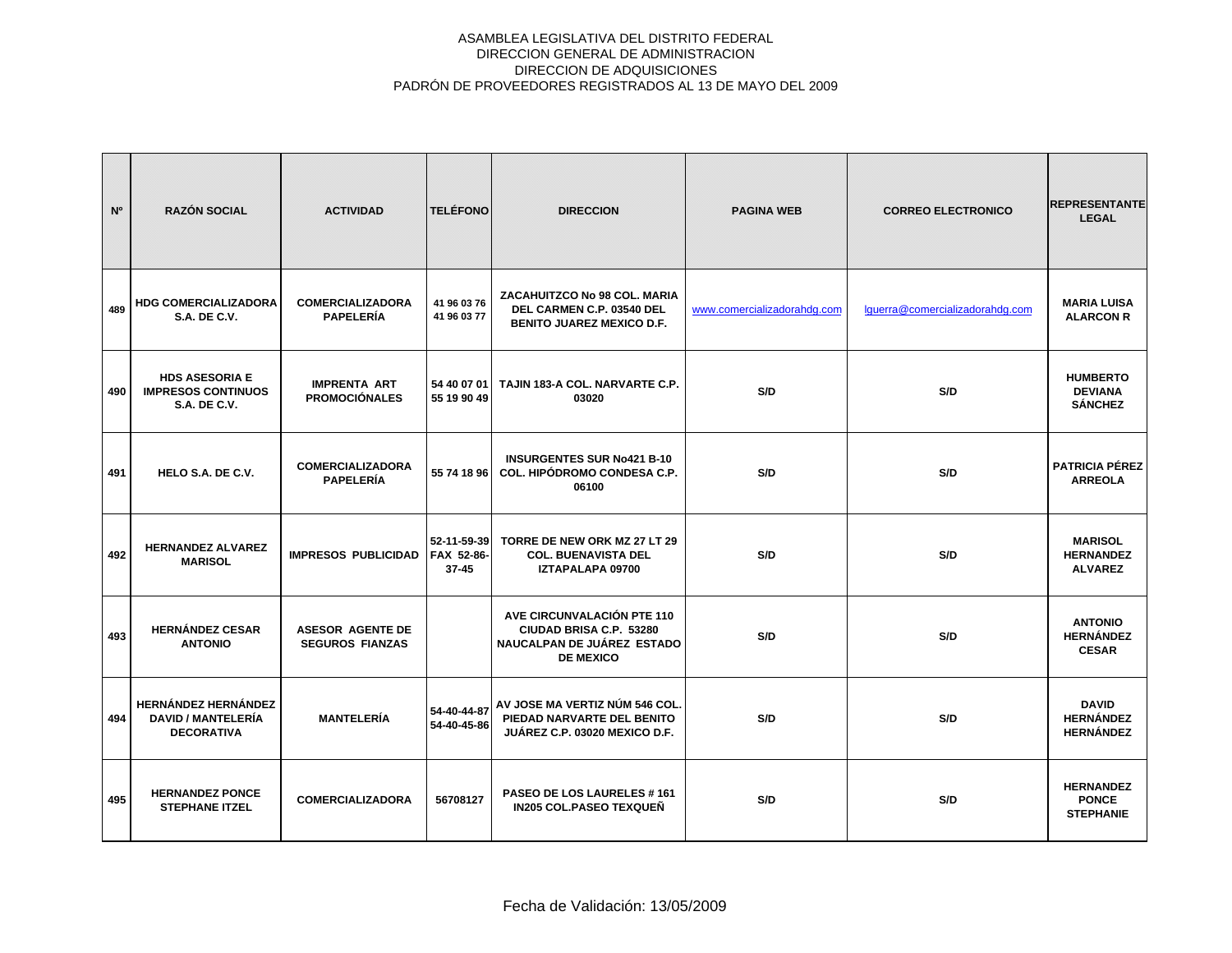| N <sup>o</sup> | <b>RAZÓN SOCIAL</b>                                                                             | <b>ACTIVIDAD</b>                                                                                                   | <b>TELÉFONO</b>                                                           | <b>DIRECCION</b>                                                                                                                               | <b>PAGINA WEB</b> | <b>CORREO ELECTRONICO</b> | <b>REPRESENTANTE</b><br><b>LEGAL</b>                                                                |
|----------------|-------------------------------------------------------------------------------------------------|--------------------------------------------------------------------------------------------------------------------|---------------------------------------------------------------------------|------------------------------------------------------------------------------------------------------------------------------------------------|-------------------|---------------------------|-----------------------------------------------------------------------------------------------------|
|                | <b>HERNÁNDEZ SORIA</b><br>496   ELIZABETH / LA COCHERA AUTOMOVILES CAMIONES<br><b>DE LINCON</b> | <b>MANTENIMIENTO DE</b><br>HOJALTERIA PINTURA                                                                      | 55-32-09-53<br>56-72-62-57                                                | AV ANDRES MOLINA ENRIQUEZ<br>NÚM 1086 COL. SAN ANDRES<br>TETEPILCO C.P. 09440                                                                  | S/D               | S/D                       | <b>HERNÁNDEZ</b><br><b>SORIA</b><br><b>ELIZABETH</b>                                                |
| 497            | <b>HERRERA OJEDA DIEGO /O</b><br><b>AREAINDIGO</b>                                              | DISEÑO DE PAGINAS WEB 56 54 39 25                                                                                  |                                                                           | 25 DE ENERO No 67 COL. BENITO<br><b>JUAREZ</b>                                                                                                 | S/D               | S/D                       | <b>HERRERA OJEDA</b><br>DIEGO/O<br><b>AREAINDIGO</b>                                                |
| 498            | HESSESSO S.A. DE C.V.                                                                           | <b>CONST REMOD</b><br><b>PAVIMENTOS ALUMINIO</b><br><b>EST METALICAS</b>                                           | 56-68-54-61<br>5663-4885<br>hessesso@<br>prodignetm<br>$\pmb{\mathsf{x}}$ | JUVENTINO ROSAS NUM 69 COL.<br><b>GUADALUPE INN C.P. 01020</b><br><b>MÉXICO DF</b>                                                             | S/D               | S/D                       | <b>BASURTO</b><br><b>PELAEZ LUIS</b><br><b>ADRIAN</b>                                               |
| 499            | <b>HEURISTICA AVANZADA</b><br><b>S.A. DE C.V.</b>                                               | <b>SOFTWARE ANTIVIRUS</b>                                                                                          | 51-47-59-83                                                               | RIO BALSAS NÚM 127 1ER PISO<br><b>COL. CUAUHTEMOC DEL</b><br><b>CUAUHTEMOC C.P. 6500 MEXICO</b><br>D.F.                                        | S/D               | S/D                       | <b>UBALDO DÍAZ</b><br><b>SANCHEZ</b><br><b>ERNESTO DIAZ</b><br><b>SÁNCHEZ CESAR</b><br>DÍAZ SÁNCHEZ |
|                | <b>HIGH ADVERTISING</b><br>500 ESPECTACULARES S.A. DE<br>C.V.                                   | <b>CREACIÓN DISEÑO</b><br>PROMOCIÓN DIFUSIÓN<br><b>TODO TIPO DE</b><br>PUBLICIDAD CAMPAÑAS<br><b>PUBLICITARIAS</b> | 56-64-90-07<br>56-49-89-38                                                | RIO CHURUBUSCO 1611 EDIF 6-402<br><b>COL. GABRIEL RAMOS MILLAN C.P.</b><br>08730 MEXICO D.F.                                                   | S/D               | S/D                       | <b>JUAN CARLOS</b><br><b>RAMÍREZ</b><br><b>RODRÍGUEZ</b>                                            |
| 501            | <b>HQ SISTEMS / HIGH</b><br><b>QUALITY SYSTEMS</b>                                              | <b>MATERIALY EQUIPO DE</b><br><b>COMPUTO ACCESORIOS Y</b><br><b>CONSUMIBLES</b>                                    | 58-08-11-29<br>52-64-30-16<br><b>FAX</b>                                  | <b>CASTILLO DE NOTTINGHAM NÚM</b><br>46 CONDADO DE SAAVEDRA, C.P.<br>52938, ATIZAPÁN DE ZARAGOZA<br>58-08 27-49 MUNICIPIO DE ATIZAPAN, EDOMEX. | S/D               | S/D                       | <b>RENE</b><br><b>GUERRERO</b>                                                                      |
|                | 502 HOLZERG CIA S.A. DE C.V.                                                                    | JOYERÍA ARTÍCULOS DE<br><b>PIEL</b>                                                                                | 52 79 6000<br>52 79 60 03                                                 | <b>CAMPO ELISEOS 345 POLANCO</b><br>C.P. 11560                                                                                                 | S/D               | S/D                       | <b>HOLZER NEUMAN</b><br><b>LUÍS ANDRÉS</b>                                                          |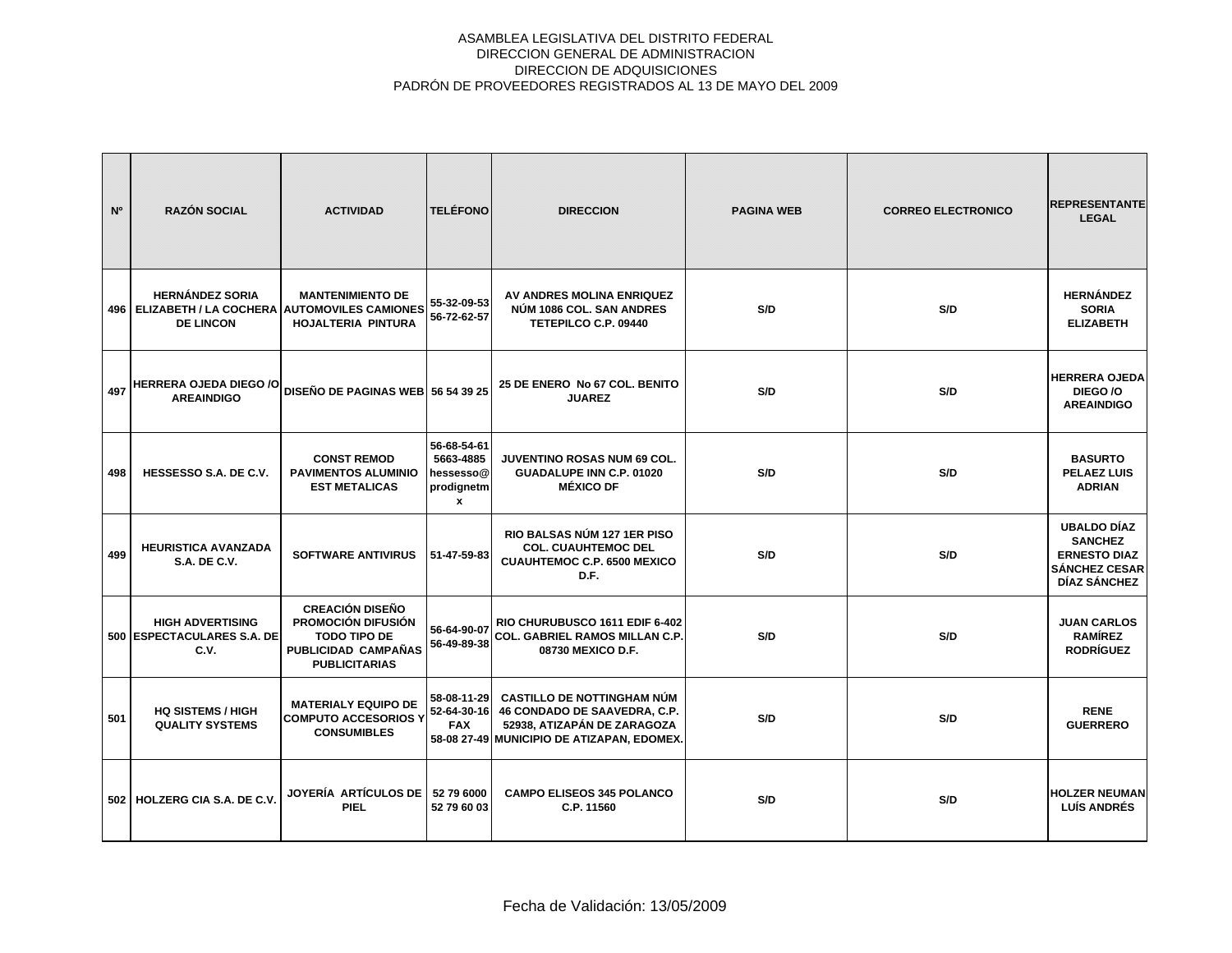| N°  | <b>RAZÓN SOCIAL</b>                                                                                             | <b>ACTIVIDAD</b>                                                   | <b>TELÉFONO</b>              | <b>DIRECCION</b>                                                                                         | <b>PAGINA WEB</b> | <b>CORREO ELECTRONICO</b> | <b>REPRESENTANTE</b><br><b>LEGAL</b>                     |
|-----|-----------------------------------------------------------------------------------------------------------------|--------------------------------------------------------------------|------------------------------|----------------------------------------------------------------------------------------------------------|-------------------|---------------------------|----------------------------------------------------------|
| 503 | <b>HOTEL MONTE REAL SA</b>                                                                                      | <b>BANQUETES</b>                                                   | 55 18 11 49<br><b>AL 49</b>  | REVILLAGIGEDO No 23 COL.<br><b>CENTRO C.P. 06050</b>                                                     | S/D               | S/D                       | <b>ACOSTA</b><br><b>ROMERO MA</b><br><b>CISTINA</b>      |
| 504 | <b>HOTELERIA CENTRO</b><br>HISTÓRICO S.A. DE C.V.                                                               | <b>RESTAURANTE</b>                                                 | 5518 13 40<br>52<br>55183466 | AV FRANCISCO I MADERO No 30<br><b>COL. CENTRO DEL CUAUHTEMOC</b>                                         | S/D               | S/D                       | <b>JOSÉ PAOLI</b><br><b>MONTESINOS</b>                   |
| 505 | <b>HUELLA LITOGRÁFICA SA</b><br>DE CV                                                                           | <b>IMPRESOS</b>                                                    | 57 81 41 09<br>57 81 72 51   | CUITLAHUAC No 94 COL. ARAGÓN                                                                             | S/D               | S/D                       | <b>ALFONSO ABAD</b><br><b>LAMAS</b>                      |
| 506 | <b>HUERTA CRUZ MA</b><br><b>CRISTINA</b>                                                                        | <b>EXPOSITOR</b>                                                   | 53 12 28 79                  | <b>C MARIO RUIZ DE CHÁVEZ No 9</b><br><b>COL. CAPULÍN SOLEDAD</b>                                        | S/D               | S/D                       |                                                          |
|     | 507 HUERTA MORRO GUSTAVO                                                                                        | <b>SERVICIOS DE</b><br><b>COMUNICACIÓN AUDIO</b>                   | 53 92 35 08                  | JAZMÍN No FRACCIONAMIENTO<br><b>MIRA FLORES EN TLALNEPANTLA</b>                                          | S/D               | S/D                       | <b>HUERTA MONRO</b><br><b>GUSTAVO</b>                    |
| 508 | <b>HURTADO GUTIERREZ</b><br>RAUL/O<br><b>COMERCIALIZADORA DE</b><br><b>BIENES PRODUCTOS</b><br><b>SERVICIOS</b> | <b>COMERCIALIZACION DE</b><br><b>PRODUCTOS SERVICIOS</b>           | 04455 3226<br>9461           | 53-58-35-86 EMILIANO ZAPATA Nº 38 LOCAL - A<br><b>COL. SAN FRANCISCO</b><br><b>CUAUTLALPAN NAUCALPAN</b> | S/D               | S/D                       | <b>HURTADO</b><br><b>GUTIERREZ RAUL</b>                  |
| 509 | <b>IBARRA ALVARADO</b><br><b>ANTONIO ISSAC</b>                                                                  | <b>REPARACIÓN DE</b><br>REFRIGERACIÓN AIRE<br><b>ACONDICIONADO</b> | 56 42 07 33                  | ABRAHAM GONZALEZ MZ 38 LOT<br><b>416 COL. SANTA MARIA</b><br>AZTAHUACAN C.P. 09500                       | S/D               | S/D                       | <b>ANTONIO ISAAC</b><br><b>IBARRA</b><br><b>ALVARADO</b> |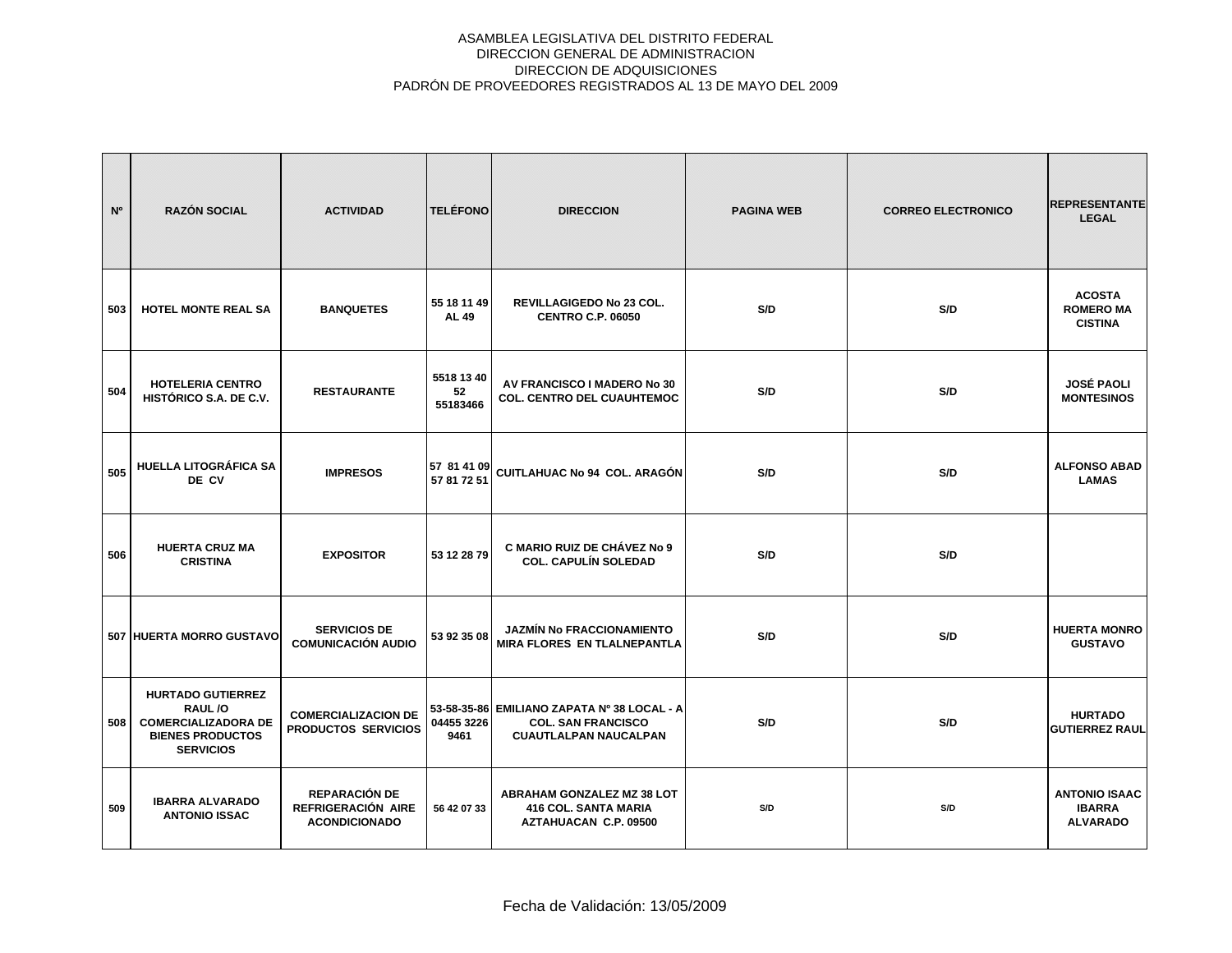| N <sup>o</sup> | <b>RAZÓN SOCIAL</b>                                                       | <b>ACTIVIDAD</b>                                                                                                                                | <b>TELÉFONO</b>                                                       | <b>DIRECCION</b>                                                                                           | <b>PAGINA WEB</b> | <b>CORREO ELECTRONICO</b>                                                | <b>REPRESENTANTE</b><br><b>LEGAL</b>         |
|----------------|---------------------------------------------------------------------------|-------------------------------------------------------------------------------------------------------------------------------------------------|-----------------------------------------------------------------------|------------------------------------------------------------------------------------------------------------|-------------------|--------------------------------------------------------------------------|----------------------------------------------|
| 510            | <b>IMAGEN DE INMUEBLES</b><br><b>S.A. DE C.V.</b>                         | <b>MANTENIMIENTO A</b><br><b>INMUEBLES</b>                                                                                                      | 56 75 95 52<br>5675 94 59                                             | <b>PROLONGACIÓN DIVISIÓN DEL</b><br>NORTE No 4945 1er PISO COL. LOS<br><b>CEBADA</b>                       | S/D               | S/D                                                                      | <b>JOSÉ LUÍS</b><br><b>GÓMEZ MORENO</b>      |
| 511            | <b>IMMCOP SC</b>                                                          | <b>MERCADOTECNIA</b><br><b>ESTUDIOS POLÍTICOS</b>                                                                                               | 56 61 02 99<br>56 63 54 79                                            | <b>MINERVA No 77 COL. CRÉDITO</b>                                                                          | S/D               | S/D                                                                      | <b>LIC LOURDES</b><br><b>BOSCH MUÑOZ</b>     |
| 512            | <b>IMPERIO AUTOMOTRIZ DE</b><br>ORIENTE S.A. DE C.V.                      | <b>COMPRA-VTA</b><br><b>AUTOMOVILES</b><br><b>REFACCIONES</b><br><b>ACCESORIOS CAMIONES</b><br><b>TRACTOCAMIONES</b><br><b>MOTOCICLETAS ETC</b> | 57 45 13 80<br>57 45 13 85                                            | <b>CALZ IGNACIO ZARAGOZA 1927</b><br>COL. UH CABEZA DE JUÁREZ C.P.<br>09277 DEL IZTAPALAPA MEXICO<br>D.F.  | m.mx              | www.nissanimperioautomotriz.co imperioautomotrizope@grupoautofin.co<br>m | <b>PABLO MARIANO</b><br><b>PIROLO CHEMES</b> |
| 513            | <b>IMPERIO AUTOMOTRIZ DEL AUTOS VENTA SERVICIOS</b><br>NORTE S.A. DE C.V. | <b>PINTURA REFACCIONES</b>                                                                                                                      | 5547-7500<br><b>AL 04</b><br>55475596<br>99                           | AV INSURGENTES NORTE No 260<br><b>COL. SANTA MARIA LA RIBERA</b>                                           | S/D               | S/D                                                                      | <b>OCTAVIO GARCÍA</b><br><b>HERRERA</b>      |
| 514            | <b>IMPLEMENTOS</b><br><b>FOTOGRÁFICOS S.A. DE</b><br>C.V.                 | <b>COMERCIALIZADORA</b>                                                                                                                         | 55 77 85 00<br>57 81 27 98                                            | <b>TENAO No 33 COL. TEPEAC</b><br><b>INSURGENTES C.P. 07020 DEL</b><br><b>GUSTAVO A MADERO MEXICO D.F.</b> | S/D               | ifsa81@prodigy.net.mx                                                    | <b>MELENDEZ</b><br><b>BRINGAS RAUL</b>       |
| 515            | <b>IMPRENTAMEX SA</b>                                                     | <b>IMPRESIÓN</b>                                                                                                                                | 52-50-56-<br>08; FAX:52-<br>03-43-76<br>imprentame<br>x@ahooco<br>mmx | <b>LAGO WETTER N 146 COL.</b><br>ANAHUAC C.P. 11320 MÉXICO DF                                              | S/D               | S/D                                                                      | <b>ABEL ÁNGELES</b><br><b>ROBLES</b>         |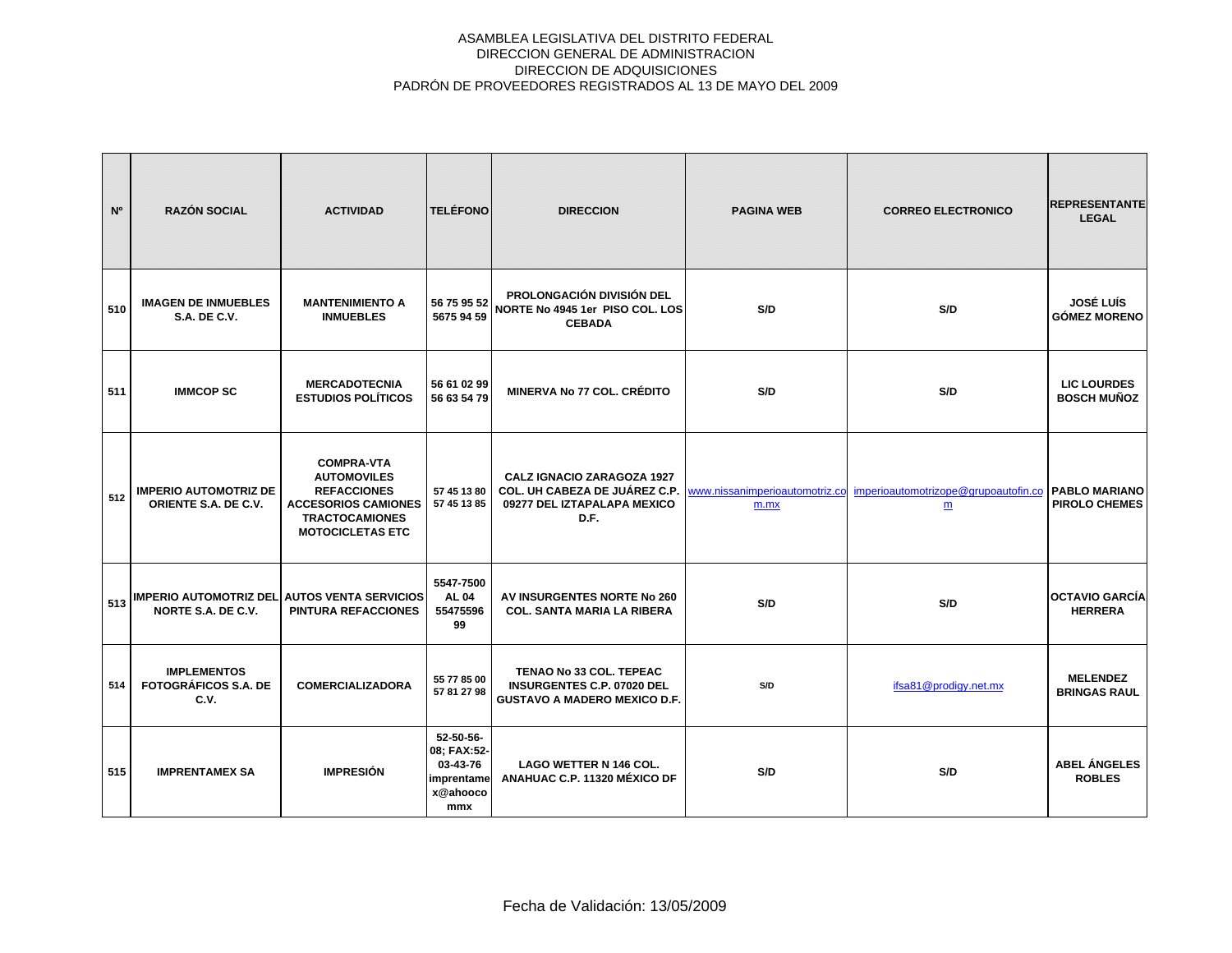| N <sup>o</sup> | <b>RAZÓN SOCIAL</b>                                                | <b>ACTIVIDAD</b>                                   | <b>TELÉFONO</b>            | <b>DIRECCION</b>                                                                                                           | <b>PAGINA WEB</b> | <b>CORREO ELECTRONICO</b> | <b>REPRESENTANTE</b><br><b>LEGAL</b>                                                                                |
|----------------|--------------------------------------------------------------------|----------------------------------------------------|----------------------------|----------------------------------------------------------------------------------------------------------------------------|-------------------|---------------------------|---------------------------------------------------------------------------------------------------------------------|
| 516            | <b>IMPRESIONES PRECISAS</b><br>ALFER S.A. DE C.V.                  | <b>EDITORIAL IMPRENTA</b><br><b>ENCUADERANCIÓN</b> | 58-40-20-20<br>58-40-12-00 | NAUTLA 161 BODEGA 8 COL. SAN<br>JUAN XALPA DE IZTAPALAPA<br><b>MEXICO D.F. C.P. 09850</b>                                  | S/D               | S/D                       | <b>GUILLERMO</b><br><b>LEZAMA</b><br><b>ESPINOZA DE</b><br><b>LOS MONTEROS</b><br><b>GUILLERMO</b><br><b>LEZAMA</b> |
| 517            | <b>IMPRESORA ALBERTHSA</b>                                         | <b>IMPRESOS</b>                                    | 55454127<br>52242023       | LOGO ISEO N 192 COL. ANAHUAC                                                                                               | S/D               | S/D                       | RAÚL GALICIA<br><b>MACIAS</b>                                                                                       |
| 518            | <b>IMPRESORA EDITORA</b><br><b>MEXICANA S.A. DE C.V.</b>           | <b>IMPRESOS</b>                                    | 54-87-10-00                | <b>CARRETERA AL LAGO DE</b><br><b>GUADALUPE KM 15 COL. SQAN</b><br>MIGUEL XOCHIMANGA ESTADO DE<br><b>MEXICO C.P. 52920</b> | S/D               | S/D                       | <b>OFARRIL AVILA</b><br><b>JOSE ANTONIO</b>                                                                         |
| 519            | <b>IMPRESORES EN OFFSET</b><br><b>SERIGRAFIA SC DE RL DE</b><br>CV | <b>IMPRESIÓN</b><br><b>ENCUADERNACIÓN</b>          | 10-49-16-62                | <b>PASCUAL OROZCO NUM 53 COL.</b><br>SAN MIGUEL IZTACALCO DEL<br>ALVARO OBREG.ON MEXICO D.F.<br>C.P. 08650                 | S/D               | S/D                       | <b>MONDRAGON DE</b><br><b>LA GARZA</b><br><b>CARLOS JAVIER</b>                                                      |
| 520            | <b>IMPRESOS CESAR S.A. DE</b><br>C.V.                              | <b>IMPRESIÓN</b>                                   | <b>FAX 55 18</b><br>06 98  | 55 10 29 09   PALMA NTE 518-115 COL. CENTRO<br>DEL CUAUHTEMOC 06010 MEXICO<br>D.F.                                         | S/D               | S/D                       | <b>CESAR MORA</b><br><b>CAZARES</b>                                                                                 |
| 521            | <b>IMPRESOS CHAVEZ DE LA</b><br>CRUZ S.A. DE C.V.                  | <b>IMPRENTA</b>                                    | 55 39 51 08<br>56 72 01 19 | VALDIVIA 31 COL. MARIA DEL<br><b>CARMEN DELG BENITO JUÁREZ</b>                                                             | S/D               | S/D                       | <b>ANTONIO</b><br><b>CHAVEZ DE LA</b><br><b>CRUZ</b>                                                                |
| 522            | <b>IMPRESOS CHÁVEZ S.A. DE</b><br>C.V.                             | <b>IMPRENTA</b>                                    | 55 39 51 08<br>56 72 01 19 | <b>VALDIVIA 31 COL. MARIA DEL</b><br><b>CARMEN C.P. 03540 DEL BENITO</b><br><b>JUÁREZ</b>                                  | S/D               | S/D                       | ÁNGEL ASTRID<br><b>CHÁVEZ ENCIZO</b>                                                                                |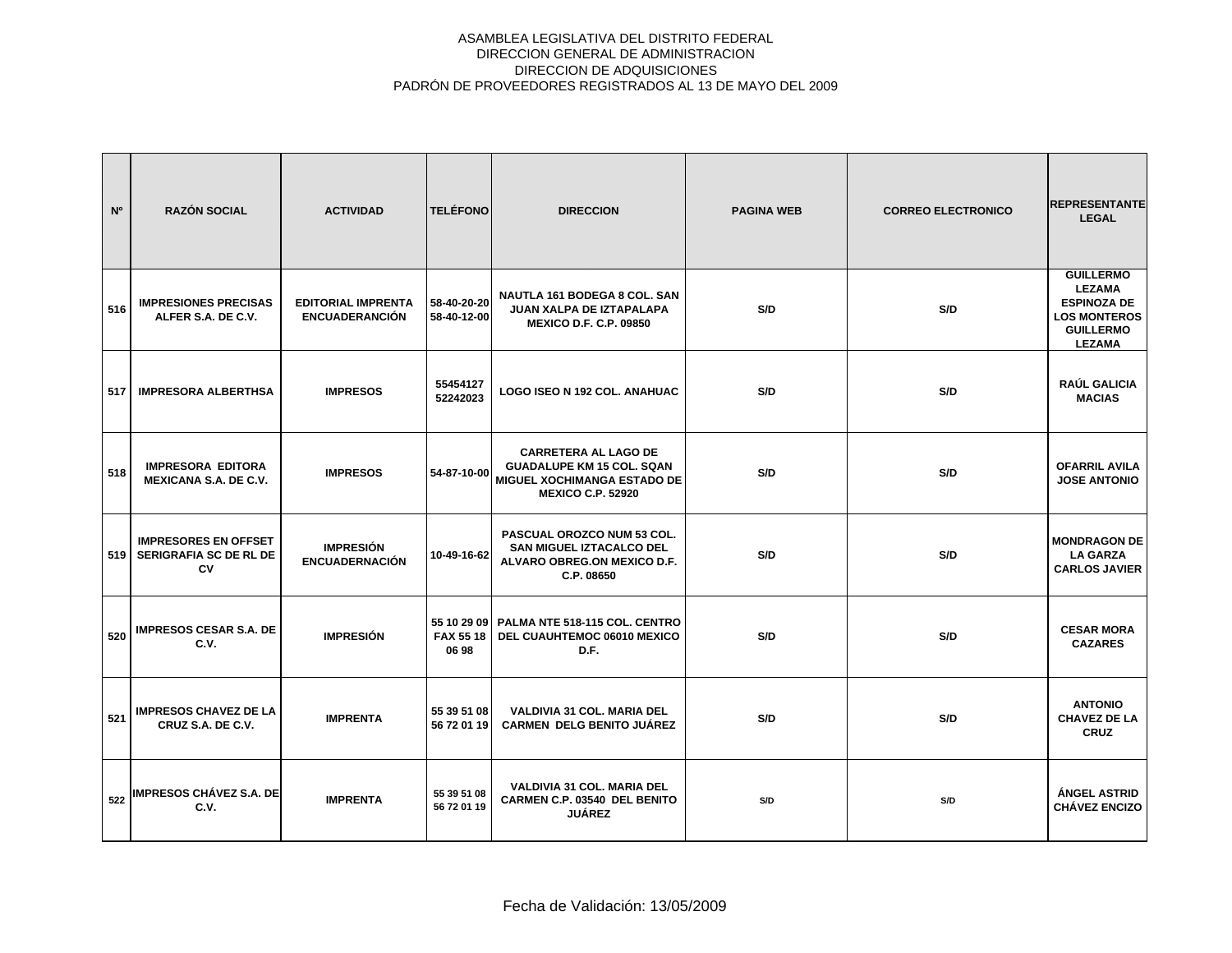| N°  | <b>RAZÓN SOCIAL</b>                                                          | <b>ACTIVIDAD</b>                                                                                                                                                                  | <b>TELÉFONO</b>                           | <b>DIRECCION</b>                                                                                          | <b>PAGINA WEB</b> | <b>CORREO ELECTRONICO</b>        | <b>REPRESENTANTE</b><br><b>LEGAL</b>                                                                                       |
|-----|------------------------------------------------------------------------------|-----------------------------------------------------------------------------------------------------------------------------------------------------------------------------------|-------------------------------------------|-----------------------------------------------------------------------------------------------------------|-------------------|----------------------------------|----------------------------------------------------------------------------------------------------------------------------|
| 523 | <b>IMPRESOS FLORENCIA</b><br><b>S.A. DE C.V.</b>                             | <b>EDICIÓN IMPRESIÓN</b><br><b>PUBLICACIÓN ETC</b>                                                                                                                                | 044-55-10-<br>62-92-18                    | 57-56-16-57 CALLE ORIENTE 253 B NÚM 41 COL<br>AGRICOL.A ORIENTAL C.P. 08500<br>DEL IZTACALCO MEXICO D.F.  | S/D               | S/D                              | <b>MARÍA VICTORIA</b><br><b>ARENAS</b><br><b>ESPARZA</b>                                                                   |
| 524 | <b>IMPRESOS SANTIAGO S.A.</b><br>DE C.V.                                     | <b>IMPRESOS EN GENERAL</b><br><b>DISEÑO FOLLETOS</b><br><b>TIPOGRAFÍA MARCOS</b><br><b>GRABADO ETC</b>                                                                            | 56-46-24-01<br>56-46-24-02                | TRIGO NUM 80-B COL. GRANJAS<br>ESMERALDA DEL IZTAPALAPA C.P.<br>09810 MEXICO D.F.                         | S/D               | S/D                              | <b>SOCORRO</b><br><b>SANTIAGO</b><br><b>FLORES</b>                                                                         |
| 525 | <b>IMPULSORA DE</b><br><b>TELECOMUNICACIONES</b><br><b>S.A. DE C.V.</b>      | <b>COMPRA-VENTA DE EPOS</b><br>DE RADIOCOMUNICACIÓN<br><b>CELULAR RADIO</b><br><b>LOCALIZADORES EPO</b><br><b>ELÉCTRICO DE</b><br><b>SEGURIDAD ARCOS</b><br><b>DETECTORES ETC</b> | 56 72 33 04<br>55 39 61 38                | <b>FERNANDO MONTES DE OCA No</b><br>195-A COL. INDEPENDENCIA C.P.<br>DEL BENITO JUAREZ MEXICO D.F.        | S/D               | S/D                              | <b>CASTAÑEDA</b><br><b>ALARCON</b><br><b>MANUEL</b>                                                                        |
|     | <b>INDA BRAVO LUIS</b><br><b>ENRRIQUE Y70</b><br><b>INDACOMERCIALIZADORA</b> | <b>COMERCIALIZADORA EN</b><br><b>GENRAL</b><br>(IMPRESIONES,<br><b>ARTICULOS</b><br>PROMOCIONALES,<br><b>UNIFORMES, PAPELERIA.</b><br><b>MATERIAL DE LIMPIEZA)</b>                | 27 35 42 86<br>85 02 12 19<br>56 73 93 11 | CALZADA ACOXPANo, 911 INT, 205<br><b>COL. RESIDENCIAL COAPA, C.P.</b><br>14390, DEL. TLALPAN, MEXICO D.F. | S/D               | indacomercializadora@hotmail.com | <b>INDA BRAVO</b><br><b>LUIS ENRRIQUE</b>                                                                                  |
| 526 | <b>INDUSTRIA AZUL S.A. DE</b><br>C.V.                                        | <b>COMERCIALIZADORA</b>                                                                                                                                                           | 58 10 09 49<br>58 10 71 65                | <b>VICENTE GUERRERO No 7 COL.</b><br><b>SAN BARTOLO AMEALCO</b>                                           | S/D               | S/D                              | <b>RAMOS</b><br><b>SALMONTE</b><br><b>ENRIQUE</b>                                                                          |
| 527 | <b>INDUSTRIAL DE PINTURAS</b><br><b>VOLTON S.A. DE C.V.</b>                  | <b>PINTURAS ESMALTES</b><br><b>RESINAS ETC</b>                                                                                                                                    | 55-64-57-01                               | <b>INSURGENTES SUR 408-D COL.</b><br>ROMA SUR MEXICO D.F. C.P. 06760                                      | S/D               | S/D                              | RAQUEL PÉREZ<br><b>HERNÁNDEZ</b><br><b>JAVIER ZAVALA</b><br><b>APARICIO DIANA</b><br><b>EDITH FLORES</b><br><b>HERRERA</b> |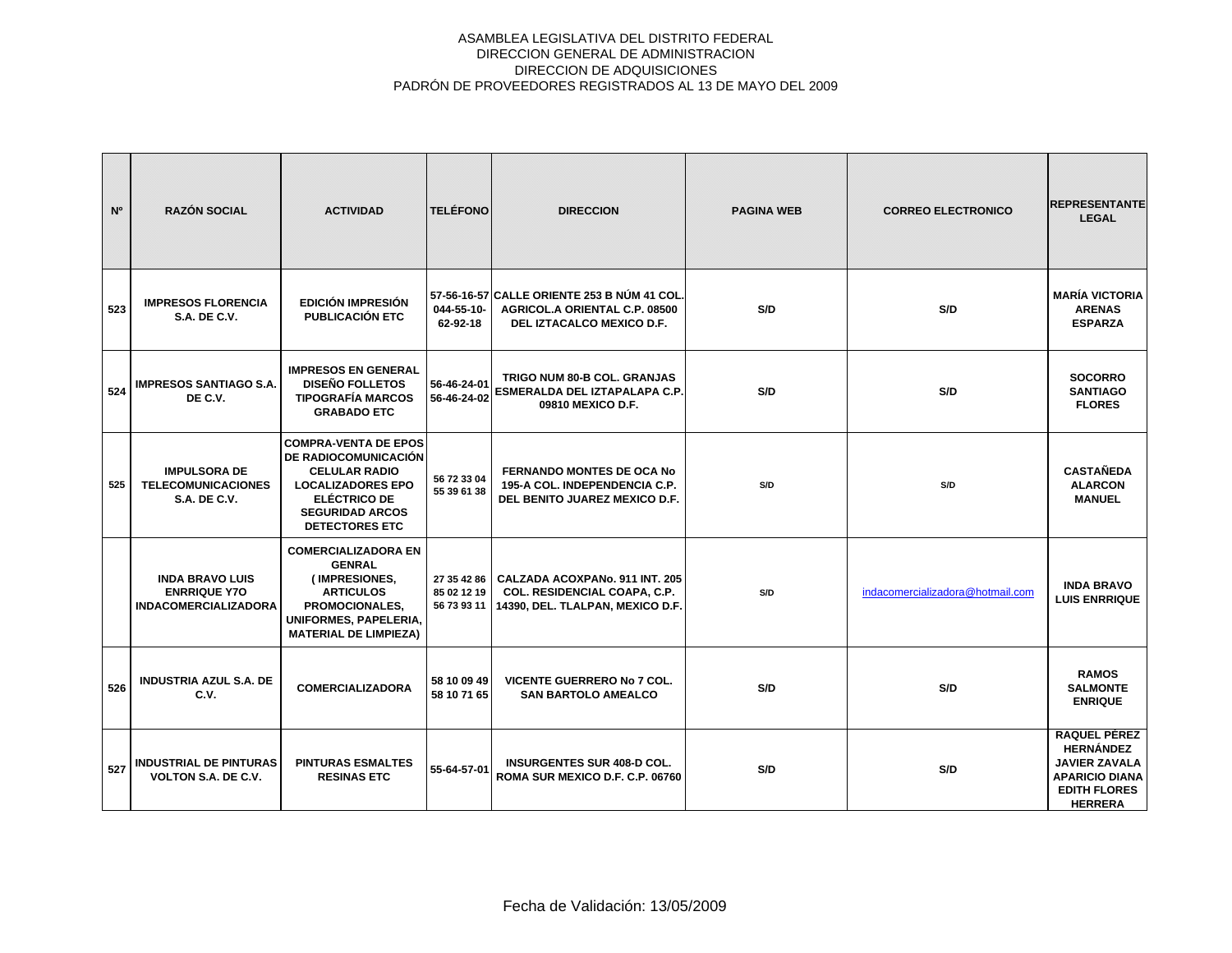| N <sup>o</sup> | <b>RAZÓN SOCIAL</b>                                                      | <b>ACTIVIDAD</b>                               | <b>TELÉFONO</b>                                          | <b>DIRECCION</b>                                                                                   | <b>PAGINA WEB</b>   | <b>CORREO ELECTRONICO</b>     | <b>REPRESENTANTE</b><br><b>LEGAL</b>                                           |
|----------------|--------------------------------------------------------------------------|------------------------------------------------|----------------------------------------------------------|----------------------------------------------------------------------------------------------------|---------------------|-------------------------------|--------------------------------------------------------------------------------|
| 528            | <b>INDUSTRIAL FERRETERA</b><br>GALA S.A. DE C.V.                         | <b>FERRETERIA</b>                              | 55 16 13 91<br>55 16 01 94<br>52 77 10 88<br>52 72 56 74 | AV 3 No 118 COL, SAN PEDRO DE<br>LOS PINOS C.P. 03800 DEL BENITO<br><b>JUAREZ MEXICO D.F.</b>      | S/D                 | ferreteragala2@prodigy.net.mx | <b>CLAUDIA MARIA</b><br><b>GUADALUPE</b><br><b>MIJANGOS</b><br><b>ARREG.UI</b> |
| 529            | <b>INDUSTRIAL OBRERO S.A.</b><br>DE C.V.                                 | <b>VESTUARIO DE</b><br><b>UNIFORMES</b>        |                                                          | 55-90-30-32 ALICANTE N 99 COL. ÁLAMOS DEL<br>55-79-46-55 B JUÁREZ C.P. 03400 MEXICO D.F.           | S/D                 | S/D                           | <b>CESAR ENRIQUE</b><br><b>ARAMBULA</b><br><b>ALVAREZ</b>                      |
| 530            | <b>INDUSTRIAL WEAR S.A. DE</b><br>C.V.                                   | <b>VESTUARIO DE</b><br><b>UNIFORMES</b>        | 55 74 22 00                                              | ÁLVARO OBREG.ÓN No 154 INT 1<br><b>COL. ROMA</b>                                                   | S/D                 | S/D                           | <b>HERNÁNDEZ</b><br><b>PALACIOS</b><br><b>DANIEL</b>                           |
| 531            | <b>INDUSTRIAS DARL S.A. DE</b><br>C.V.                                   | <b>UNIFORMES</b>                               | 15 46 23 50                                              | JOSÉ BERNAL COUTO NO 13 COL.<br><b>MEXICO 1er SECC CD</b><br><b>NEZAHUALCOOTL</b>                  | S/D                 | S/D                           | <b>RODRÍGUEZ</b><br><b>MORALES PEDRO</b>                                       |
| 532            | <b>INDUSTRIAS DE PINTURAS</b><br><b>INTERNACIONAL JC S.A.</b><br>DE C.V. | <b>PINTURAS ESMALTES</b><br><b>RESINAS ETC</b> | 10-55-12-90<br>10-55-12-91<br>53-84-92-30                | AVE MORELOS PTE 158-C SAN<br><b>CRISTOBAL ECATEPEC ESTADO</b><br>DE MEXICO C.P. 55000              | S/D                 | S/D                           |                                                                                |
| 533            | <b>INDUSTRIAS GOMEDI S.A.</b><br>DE C.V.                                 | <b>MUEBLES DE OFICINA</b>                      | 55 81 02 97<br>55 81 26 57                               | 55 81 30 21 PROL SILOS No 187 COL. LOS REES<br>IZTAPALAPA C.P. 09840 DEL<br>IZTAPALAPA MEXICO D.F. | www.gomedi.com.mx   | ventas@gomedi.com.mx          | <b>GOMEZ</b><br><b>VALENCIA JOSE</b><br><b>LUIS</b>                            |
| 534            | <b>INDUSTRIAS HABER'S SA</b><br>CV                                       | <b>VESTUARIO BLANCOS</b>                       | 53 58 52 64<br>5358 - 5243<br>55 76 11 68                | ESFUERZO 2-A COL. LÁZARO<br><b>CÁRDENAS</b>                                                        | www.mensfactory.com | ventas@gpohabers.com          | <b>ALBERTO HABER</b><br><b>JASSAN</b>                                          |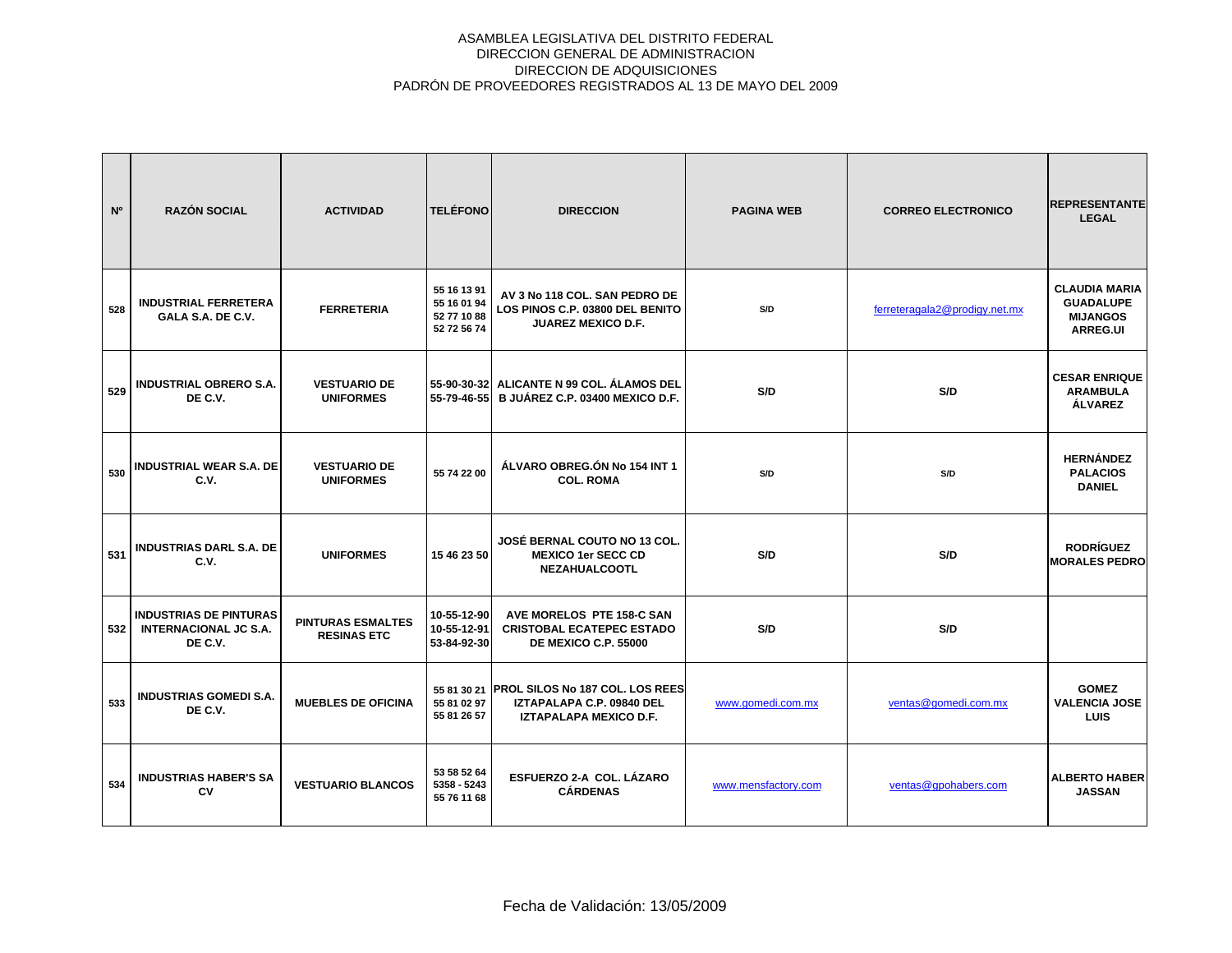| N <sup>o</sup> | <b>RAZÓN SOCIAL</b>                                                               | <b>ACTIVIDAD</b>                                                                                                                                         | <b>TELÉFONO</b>                                                         | <b>DIRECCION</b>                                                                                                          | <b>PAGINA WEB</b>            | <b>CORREO ELECTRONICO</b> | <b>REPRESENTANTE</b><br><b>LEGAL</b>                                                                                 |
|----------------|-----------------------------------------------------------------------------------|----------------------------------------------------------------------------------------------------------------------------------------------------------|-------------------------------------------------------------------------|---------------------------------------------------------------------------------------------------------------------------|------------------------------|---------------------------|----------------------------------------------------------------------------------------------------------------------|
|                | <b>INDUSTRIAS IDEAL, S.A. DE</b><br>C.V.                                          | <b>MANUFACTURA DE</b><br><b>MUEBLES Y BUTACAS</b>                                                                                                        | 53 87 99 27<br>31 86 38 97<br>52 55 99 27                               | AV. 16 DE SEPTIEMBRE No. 50 COL.<br>ALCE BLANCO, C.P. 53370                                                               | S/D                          | S/D                       | <b>ALEJANDRO</b><br><b>AVILA RIVERA</b>                                                                              |
|                | <b>INDUSTRIAS IÑIGUEZ, S.A.</b><br>DE C.V.                                        | <b>PROYECCION Y</b><br><b>EQUIPAMIENTO DE</b><br><b>BIBLIOTECAS, ARCHIVOS</b><br><b>Y ESCUELAS</b>                                                       | 55 97 85 69<br>57 82 49 78<br>55 97 28 95<br>55 97 13 97<br>57 11 66 01 | <b>ENRRIQUE GRANADOS No. 61 COL.</b><br>EX HIPODROMO DE PERALVILLO,<br>C.P. 06250, DEL. CUAUHTEMOC,<br><b>MEXICO D.F.</b> | www.industriasiñiquez.com.mx | gabrielap@iniguez.com.mx  | <b>PEREZ IÑIGUEZ</b><br><b>ISABEL</b><br><b>GABIRELA</b><br><b>PEREZ PARRA</b><br><b>ALEJANDRO</b>                   |
| 535            | <b>INDUSTRIAS PIKAJE S.A.</b><br>DE C.V.                                          | <b>REFRIGERACION AIRE</b><br><b>ACONDICIONADO</b><br><b>PLANTAS DE</b><br><b>EMERGENCIA</b><br>PREVENCIÓN DE<br><b>INCENDIOS</b><br><b>MANTENIMIENTO</b> | 55-86-47-56                                                             | <b>CALZADA SANTA ANA NORTE NUM</b><br>67 COL. TORRRES LINDAVISTA DEL<br>GUSTAVO A MADERO C.P. 07208<br><b>MEXICO D.F.</b> | S/D                          | S/D                       | <b>MARIA DEL PILAR</b><br><b>JIMENEZ</b><br><b>SALDAÑA</b>                                                           |
| 536            | <b>INDUSTRIAS RIVIERAS.A.</b><br>DE C.V.                                          | <b>FABRICACION</b><br><b>REPARACION DE</b><br><b>MUEBLES METALICOS</b><br><b>ACCESORIOS</b>                                                              | 5804 3600                                                               | AV JAVIER ROJO GOMEZ N° 386<br>DEL IZTAPALAPA MEXICODF C.P.<br>09300                                                      | S/D                          | S/D                       | <b>C SERGIO</b><br><b>GONZALEZ</b><br><b>CORONA</b>                                                                  |
| 537            | <b>INDUSTRIAS SANDOVAL</b><br><b>S.A. DE C.V.</b>                                 | <b>EQUIPO DE COMPUTO</b><br><b>FOTOCOPIADO</b><br><b>PAPELERIA</b><br><b>CONSUMIBLES</b><br><b>PRINCIPALMENTE</b>                                        | 26-24-25-79<br>52-64-55-08                                              | <b>MARIANO ESCOBEDO NÚM 543</b><br>DEP 104 PISO 1 COL. RINCON DEL<br>BOSQUE C.P. 11580 MEXICO D.F.                        | S/D                          | S/D                       | <b>ANTONIO LOZOA</b><br><b>DEL LLANO</b><br><b>MARCO ANTONIO</b><br><b>GARCÍA</b><br><b>HERNÁNDEZ</b><br>(APODERADO) |
|                | 538 INFANTE ALVARADO DAVID                                                        | <b>SERVICIOS DE</b><br><b>CONSULTORIA</b>                                                                                                                | 56-55-73-89                                                             | <b>RINCONADA LAGOS EDIF</b><br><b>MARACAIBO 402 PEDREG.AL DE</b><br>CARRASCO C.P. 04700 MEXICO D.F.                       | S/D                          | S/D                       | <b>DAVID INFANTE</b><br><b>ALVARADO</b>                                                                              |
|                | <b>INFANTE POSADAS</b><br>539 ALFONSO / CONSORCIO DE<br><b>TELECOMUNICACIONES</b> | <b>TELECOMUNICACIONES</b><br><b>INTALACIÓN</b><br><b>MANTENIMIENTO DE</b><br><b>EQUIPO TELEFONICO</b>                                                    | 26-44-61-21<br>35-38-15-98                                              | <b>MARIQUITA LINDA NÚM 377 COL.</b><br><b>BENITO JUÁREZ NEZAHUALCOOTL</b><br><b>ESTADO DE MÉXICO C.P. 57000</b>           | S/D                          | S/D                       | <b>ALFONSO</b><br><b>INFANTE</b><br><b>POSADAS</b>                                                                   |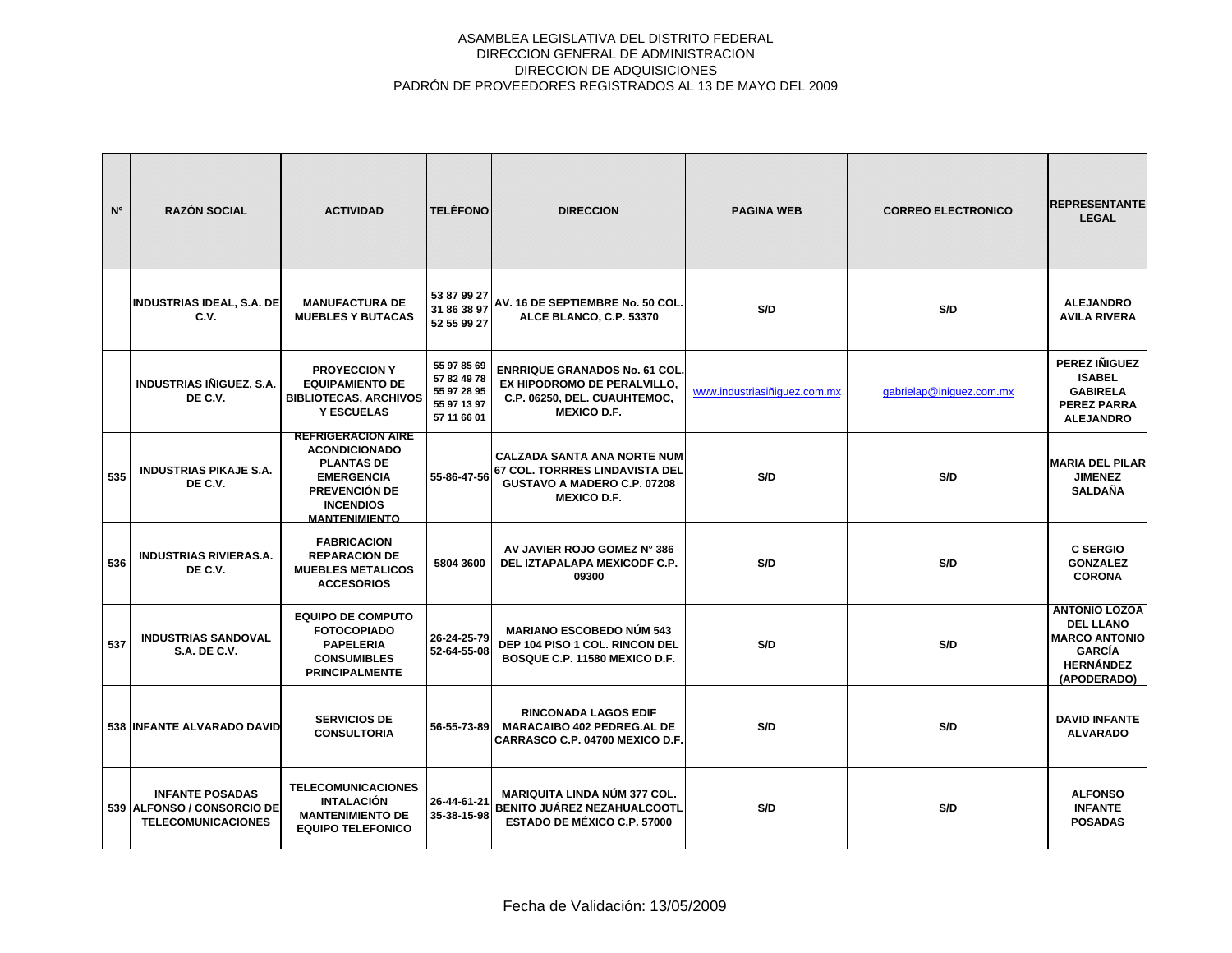| N°  | <b>RAZÓN SOCIAL</b>                                                                                  | <b>ACTIVIDAD</b>                                                                                  | <b>TELÉFONO</b>                        | <b>DIRECCION</b>                                                                                                 | <b>PAGINA WEB</b> | <b>CORREO ELECTRONICO</b> | <b>REPRESENTANTE</b><br><b>LEGAL</b>                                |
|-----|------------------------------------------------------------------------------------------------------|---------------------------------------------------------------------------------------------------|----------------------------------------|------------------------------------------------------------------------------------------------------------------|-------------------|---------------------------|---------------------------------------------------------------------|
| 540 | <b>INFORED COMERCIAL S.A.</b><br>DE C.V.                                                             | <b>TRANSMISIÓN DE SPOTS</b>                                                                       | 53 29 11 82<br>53 29 11 22             | LA PRESA No 212 SAN JERÓNIMO                                                                                     | S/D               | S/D                       | <b>ALONSO</b><br><b>FRANCISCO</b>                                   |
| 541 | <b>INFORMATICA INTEGRAL</b><br><b>ADMINISTRATIVA S.A. DE</b><br>C.V.                                 | <b>EQUIPO DE COMPUTO</b>                                                                          | 56 82 87 14<br>55 43 38 23<br>9173     | <b>DIVISIÓN DEL NORTE No 525 DES</b><br>301 COL. DEL VALLE                                                       | S/D               | S/D                       | <b>JIMENEZ LOPEZ</b><br><b>JAIR FERNANDO</b>                        |
| 542 | <b>INFORMÁTICA DISEÑO</b><br><b>CORPORATIVO S.A. DE C.V.</b>                                         | COMPUTO CONSUMIBLES 56 58 46 23                                                                   |                                        | COPILCO No 102-1 COL, COPILCO<br><b>UNIVERSIDAD</b>                                                              | S/D               | S/D                       | <b>VARELA</b><br><b>SEGOVIANO</b><br><b>ANTONIO MIGUEL</b><br>ÁNGEL |
| 543 | ING MIGUEL MONTES DE<br>OCA ASOCIADOS S.A. DE<br>C.V.                                                | <b>ESTUDIOS PROECTOS</b><br>DIRECCIÓN SUPERVISIÓN 53-58-13-09<br>DE TODA CLASE DE<br><b>OBRAS</b> | 55-76-08-37<br>FAX 53-59-<br>$30 - 38$ | AVE PARQUE CHAPULTEPEC NUM<br>101 PRIMER PISO COL. DEL<br>PARQUE C.P. 53390 NAUCALPAN<br><b>ESTADO DE MEXICO</b> | S/D               | S/D                       | <b>JUAN MONTES</b><br>DE OCA<br><b>CORNEJO</b>                      |
| 544 | <b>ING RAON JEREZ</b><br><b>FERNANDO</b>                                                             | <b>MAD ASERRADA MATS</b><br>DE CONTRUCCION NO<br><b>MET</b>                                       | 55 46 07 63                            | PASEO DE LA REFORMA Nº 1955<br>TO PISO 502 COL. CUAHUTEMOC                                                       | S/D               | S/D                       | <b>RAON JEREZ</b><br><b>FERDANDO</b>                                |
| 545 | <b>INGENIERIA</b><br><b>ELECTROMECANICA</b><br><b>PROECTO</b><br><b>CONSTRUCCIÓN S.A. DE</b><br>C.V. | <b>SERVS DE MANTTO</b><br><b>PROECTOS</b><br><b>CONSTRUCCIÓN</b><br><b>ARQUITECTURA</b>           | 55-39-22-44                            | CARLOS DAZA NÚM 119 COL.<br><b>GUADALUPE INSURGENTES C.P.</b><br>07870 MÉXICO DF                                 | S/D               | S/D                       | <b>LUIS FRIAS MEZA</b>                                              |
|     | <b>INGENIERIA EN SISTEMAS</b><br>546   DE ALTA TECNOLOGIA EN<br>SISTEMAS S.A. DE C.V.                | <b>COMERCIALIZADORA</b>                                                                           | 044 55 2563<br>8492                    | <b>BELLAS ARTES #312 COL.</b><br>FEDERAL C.P. 15700                                                              | S/D               | S/D                       | <b>CORDERO</b><br><b>MARTINEZ</b><br><b>MAETZIN</b>                 |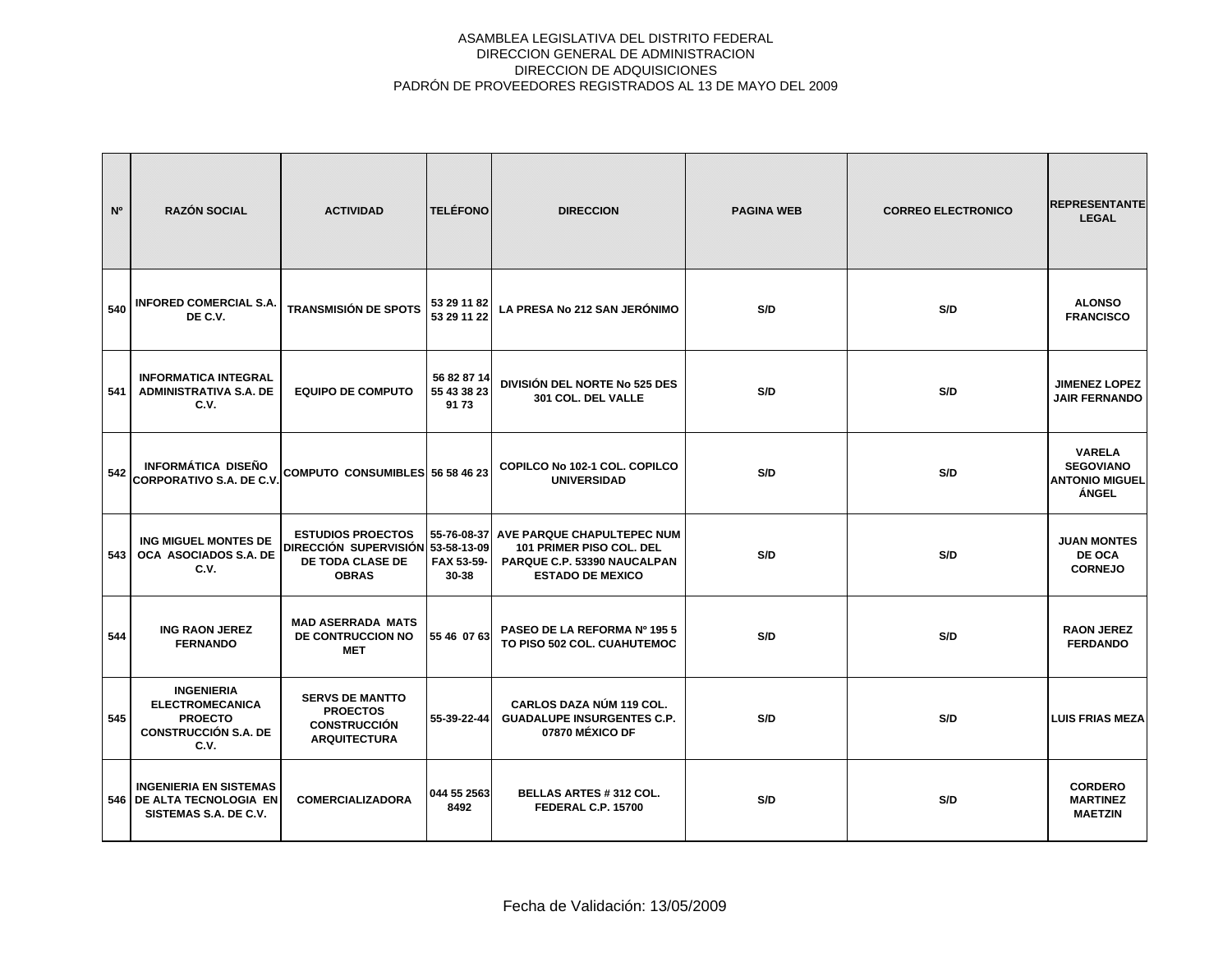| <b>N°</b> | <b>RAZÓN SOCIAL</b>                                                                        | <b>ACTIVIDAD</b>                                                                                                                                                             | <b>TELÉFONO</b>                                         | <b>DIRECCION</b>                                                                                                           | <b>PAGINA WEB</b> | <b>CORREO ELECTRONICO</b> | <b>REPRESENTANTE</b><br><b>LEGAL</b>                                                           |
|-----------|--------------------------------------------------------------------------------------------|------------------------------------------------------------------------------------------------------------------------------------------------------------------------------|---------------------------------------------------------|----------------------------------------------------------------------------------------------------------------------------|-------------------|---------------------------|------------------------------------------------------------------------------------------------|
| 547       | <b>INGENIERIA EN</b><br><b>TELEFONICA</b><br><b>CONSTRUCCION S.A. DE</b><br>C.V. (INTELCO) | <b>MANTENIMIENTO E</b><br><b>INSTALACIONES A</b><br><b>TELECOMUNICACIONES</b>                                                                                                | 56-95-48-45                                             | <b>CARLOTA ARMERO Nº 288 UNIDAD</b><br>CTM V CULHUACAN C.P. 04480                                                          | S/D               | S/D                       |                                                                                                |
| 548       | <b>INGENIERIA MAVISA S.A.</b><br>DE C.V.                                                   | <b>FABRICACION DE</b><br><b>MAQUINARIA Y EQUIPO</b><br><b>PARA LA INDUSTRIA EN</b><br><b>GENERALINSTALACIONES</b><br><b>ELECTRICAS TABLEROS</b><br><b>AIRE ACONDICIONADO</b> | 38-71-29-63<br><b>FAX</b><br>38-71-29-62<br>56 93 55 10 | <b>SEBASTIAN LERDO DE TEJADA</b><br>LOTE 1 MZ. 72 COL. PRESIDENTES<br>DE MEXICO, C.P. 09740, DEL.<br>IZTAPALA, MEXICO D.F. | S/D               | S/D                       | <b>JOSE MANUEL</b><br><b>DOMINGUEZ</b><br><b>URQUIZA</b>                                       |
| 549       | <b>INGENIERÍA</b><br><b>ARQUITECTURA</b><br><b>EMPRESARIAL S.A. DE C.V.</b>                | <b>INGENIERÍA</b><br><b>ARQUITECTURA EN</b><br><b>GENERAL</b>                                                                                                                | 59865067<br>56087898                                    | CALLE JOSÉ MARIA VELASCO MZA<br>2 LTE 4 NUM31FRACC VILLAS DE<br><b>AOTLA IXTAPALUCA</b>                                    | S/D               | S/D                       | <b>ALFREDO</b><br><b>CÁRDENAS</b><br><b>VILLADA</b>                                            |
| 550       | <b>INGENIERIA</b><br><b>COMERCIALIZADORA</b><br>TERFS.A. DE C.V.                           | <b>EQUIPO MATERIALES</b><br><b>PARA EL COMERCIO</b><br><b>SERVICIOS</b>                                                                                                      | 7282810716                                              | AVENIDA PERALTA Nº 12 COL.STA<br><b>CRUZ CHINAHUAPA C.P. 52050</b><br><b>MEXICODF</b>                                      | S/D               | S/D                       | <b>JESUS</b><br><b>FERNANDEZ</b><br><b>ROJAS JOSE</b><br><b>LUIS FERNANDEZ</b><br><b>ROJAS</b> |
| 551       | INGENIERÍA MAQUINARIA<br>ELECTROMECÁNICA S.A.<br>DE C.V.                                   | PLANTA DE LUZ                                                                                                                                                                | 58 67 04 33<br>58 67 19 87                              | 58 67 04 22 VÍA JOSÉ LÓPEZ PORTILLO KM 215<br><b>COL. LÁZARO CÁRDENAS</b>                                                  | S/D               | S/D                       | <b>GAMA RAMÍREZ</b><br><b>JUAN CARLOS</b>                                                      |
| 552       | <b>INGENIERIA SISTEMAS DE</b><br><b>COMPUTO EMPRESARIAL</b><br><b>S.A. DE C.V.</b>         | <b>DISEÑO IMPLANTACIÓN</b><br><b>DESARROLLO DE</b><br><b>SISTEMAS DE</b><br><b>PROGRAMAS DE</b><br><b>INFORMÁTICA EQUIPO DE</b><br><b>COMPUTO</b>                            | 31-54-59-88                                             | URUGUA NÚM 15 INT LC 2 1er PISO<br><b>COL. CENTRO DEL CUAUTEMOC</b><br><b>C.P. 06000 MEXICO D.F.</b>                       | S/D               | S/D                       | <b>ROMERO</b><br><b>ESPINOZA</b><br><b>LUCIANO</b>                                             |
| 553       | <b>INGENIEROS ASOCIADOS</b><br><b>PARA PROECTOS</b><br>SERVICIOS S.A. DE C.V.              | <b>MANTTO ELÉCTRICO</b><br><b>MECÁNICO EQUIPO DE</b><br><b>COMPUTO</b>                                                                                                       | 19-97-51-<br>32; FAX:<br>19-97-51-30<br>85 89 96 53     | <b>CALLE BUENAVISTA N 76-4 COL.</b><br>LINDA VISTA DEL GUSTAVO A<br>MADERO C P 07300 MEXICO D.F.                           | S/D               | S/D                       | <b>ALFREDO</b><br><b>HUERTA GUERRA</b>                                                         |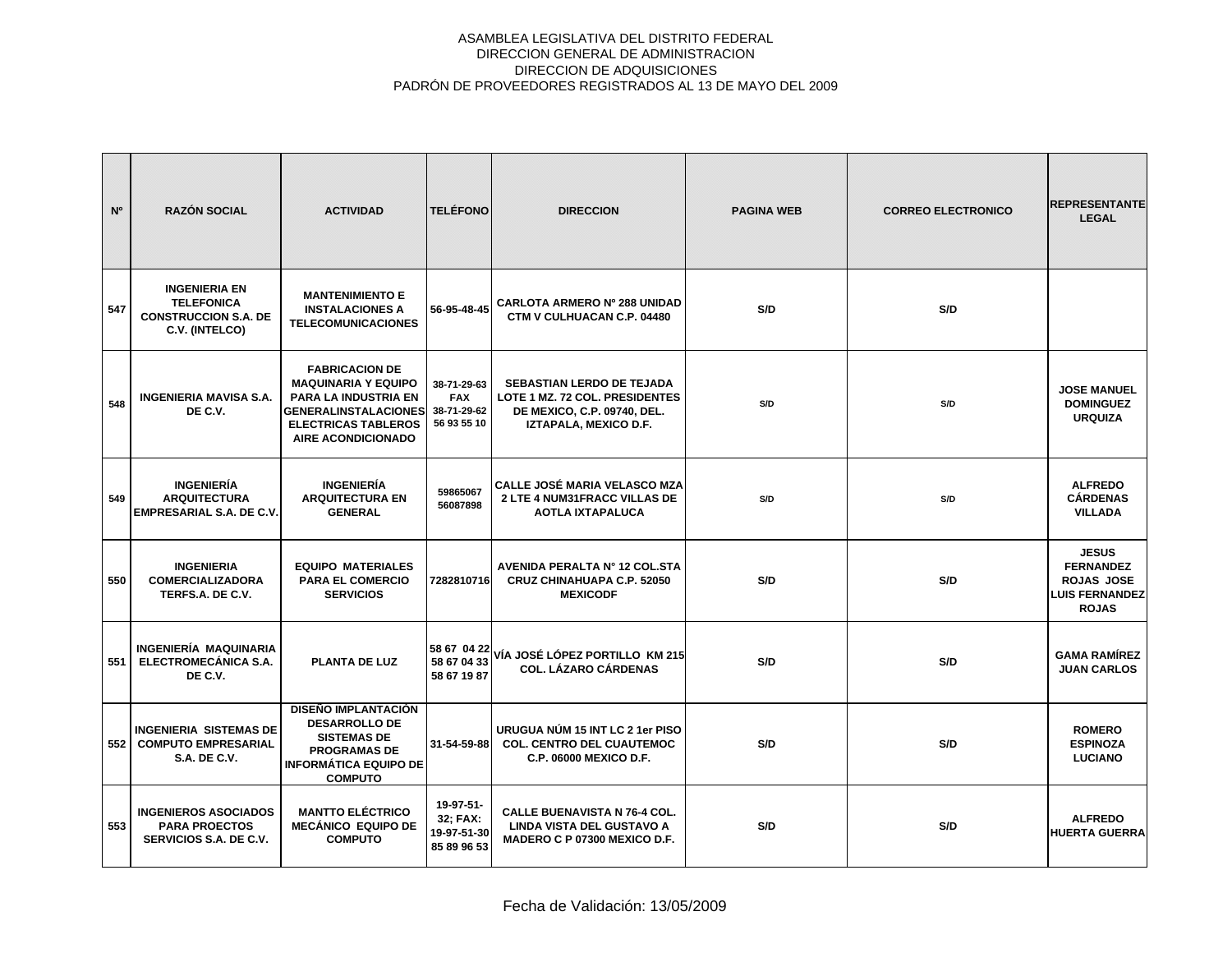| N°  | <b>RAZÓN SOCIAL</b>                                                   | <b>ACTIVIDAD</b>                                                                                                         | <b>TELÉFONO</b>                                                | <b>DIRECCION</b>                                                                                                                                                                        | <b>PAGINA WEB</b>  | <b>CORREO ELECTRONICO</b> | <b>REPRESENTANTE</b><br><b>LEGAL</b>                |
|-----|-----------------------------------------------------------------------|--------------------------------------------------------------------------------------------------------------------------|----------------------------------------------------------------|-----------------------------------------------------------------------------------------------------------------------------------------------------------------------------------------|--------------------|---------------------------|-----------------------------------------------------|
| 554 | <b>INGENIEROS</b><br><b>ESPECIALISTAS EN</b><br><b>CIMENTACIÓN SC</b> | <b>MECÁNICA DE SUELO</b>                                                                                                 | 56 79-97 85<br>56 7991 00<br>56 77 89 03                       | <b>CALLE TRES No 4 COL.</b><br><b>ESPARTACO</b>                                                                                                                                         | S/D                | S/D                       | <b>HÉCTOR</b><br><b>VALVERDE</b><br><b>LANDEROS</b> |
| 555 | <b>INMOBILIARIA DEL NORTE</b><br><b>SA</b>                            | <b>ESTACIONAMIENTOS</b>                                                                                                  | 52 86 16 04                                                    | HAMBURGO No 70-105 COL.<br><b>JUÁREZ</b>                                                                                                                                                | S/D                | S/D                       | <b>MILÁN HADDAD</b><br><b>DIVO</b>                  |
|     | <b>INMUEBLES STOR, S.A.</b><br>DE.C.V.                                | <b>ESTACIONAMIENTOS</b>                                                                                                  | 52 08 28 86<br>55 63 83 00<br>19 94 48 03<br>55<br>13 59 49 96 | GOYA No. 13 COL. INSURGENTES<br>MIXCOAC, C.P. 03920, DEL. BENITO<br><b>JUAREZ, MEXICO D.F.</b><br>ALABAMA No. 77 COL. NAPOLES,<br>C.P. 03810, DEL. BENITO JUAREZ,<br><b>MEXICO D.F.</b> | S/D                | noemih@navarrosc.com.mx   | <b>SARA DJAMUS</b><br><b>MOISES</b>                 |
| 556 | <b>INNOVACION GRAFICA</b>                                             | <b>IMPRESOS EN GENERAL</b><br><b>DISEÑO FOLLETOS</b><br><b>TIPOGRAFÍA ETC</b>                                            |                                                                | AV FERROCARRIL DE RIO #2 COL.<br><b>EL RODEO MEXICODF DEL</b><br>IZTACALCO C.P. 08510                                                                                                   | S/D                | S/D                       |                                                     |
| 557 | <b>INNOVACIÓN MILENIUM</b><br><b>S.A. DE C.V.</b>                     |                                                                                                                          | 55-64-45-25<br>044-55-20-<br>88-72-60                          | ANAHUAC NÚM 92 COL. ROMA SUR<br><b>MEXICO D.F.</b>                                                                                                                                      | S/D                | S/D                       |                                                     |
| 558 | <b>INSCOM S.A. DE C.V.</b>                                            | <b>SERVICIO DE</b><br><b>MANTENIMIENTO PREV</b><br><b>CORRECTIVO A LOS</b><br><b>CONMUTADORES</b><br>SISTEMAS MULTILINEA | 5264 3732                                                      | MONTERRE Nº 150 3er PISO<br><b>COL.ROMA SUR MEXICODF C.P.</b><br>06700                                                                                                                  | S/D                | S/D                       | <b>LICLUIS MARIO</b><br><b>LOPEZ BURGOS</b>         |
| 559 | <b>INSELEC S.A. DE C.V.</b>                                           | <b>MANTENIMIENTO DE AIRE</b><br><b>ACONDICIONADO</b>                                                                     | 53 88 74 86<br>53 88 76 11<br>53 92 73 43                      | AV PARLILLAR No 10 ESQ VALLEJO<br>COL. PROGRESO NACIONAL C.P.<br>07600 DEL GUSTAVO A MADERO<br><b>MEXICO D.F.</b>                                                                       | www.inselec.com.mx | info@inselec.com.mx       | <b>GRISELDA DÍAZ</b><br><b>GÓMEZ</b>                |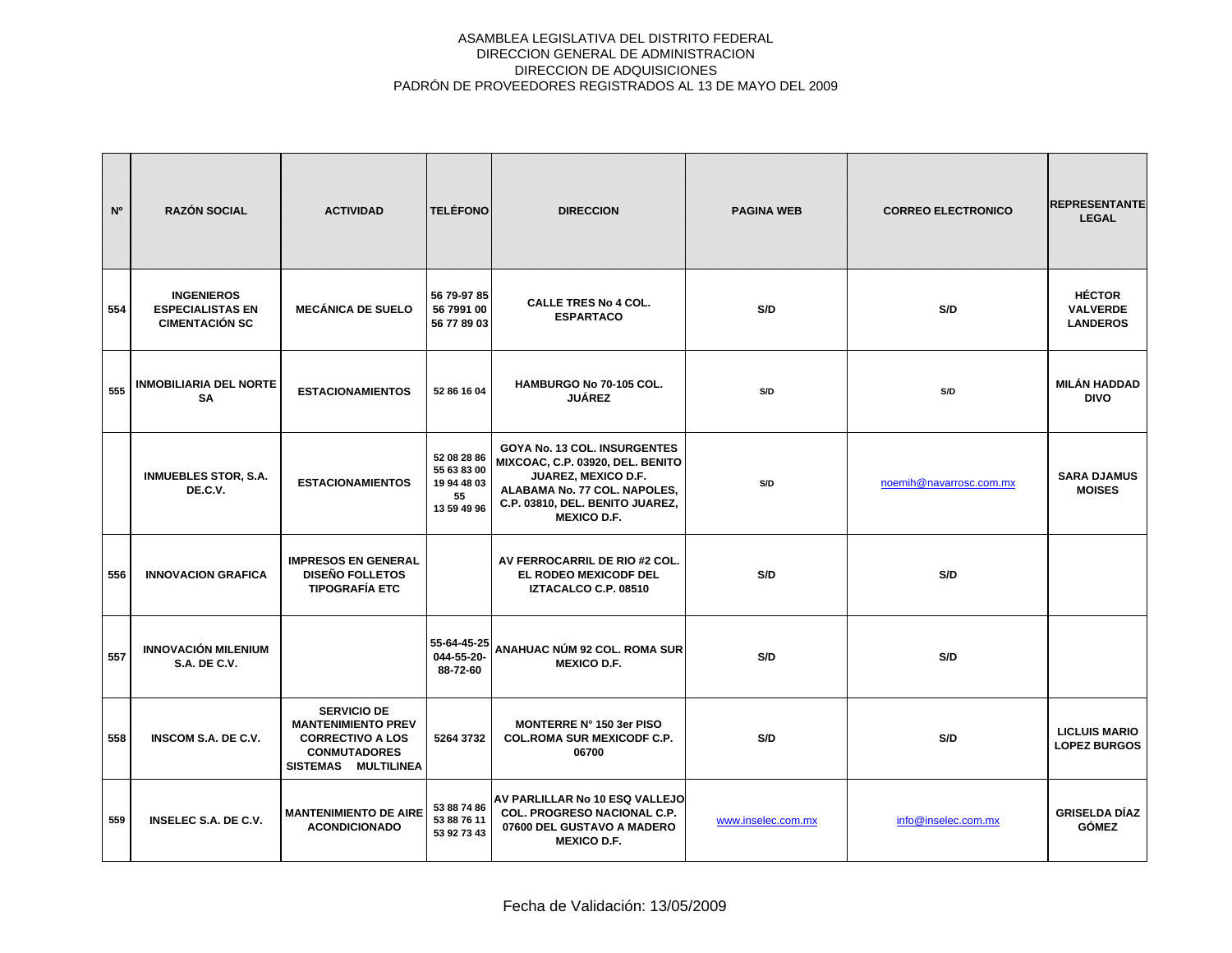| N <sup>o</sup> | <b>RAZÓN SOCIAL</b>                                                                                               | <b>ACTIVIDAD</b>                                                                                   | <b>TELÉFONO</b>                           | <b>DIRECCION</b>                                                                                        | <b>PAGINA WEB</b> | <b>CORREO ELECTRONICO</b> | <b>REPRESENTANTE</b><br><b>LEGAL</b>                                 |
|----------------|-------------------------------------------------------------------------------------------------------------------|----------------------------------------------------------------------------------------------------|-------------------------------------------|---------------------------------------------------------------------------------------------------------|-------------------|---------------------------|----------------------------------------------------------------------|
| 560            | <b>INST IBEROAMERICANO</b><br><b>PARA EL</b><br><b>FORTALECIMIENTO DEL</b><br><b>PODER LEGISLATIVO AC</b>         | <b>CURSOS</b>                                                                                      | 55757332                                  | CLL MANZANAS 56 DEP 203 PISO 2<br><b>COL. TLACOQUEMECATL DEL</b><br><b>VALLE C.P. 03100</b>             | S/D               | S/D                       | <b>NAVA GOMAR</b><br><b>SALVADOR</b><br><b>OLIMPO</b>                |
| 561            | <b>INSTITUTO ESTUDIOS</b><br><b>FISCALES ADMÓN AC</b>                                                             | <b>CURSOS</b>                                                                                      | 55 14 35 26<br>55 14 82 43<br>52 08 02 71 | VALLADOLID NO 37 PB PB COL.<br><b>ROMA</b>                                                              | S/D               | S/D                       | <b>PATIÑO SOTO</b><br><b>JESÚS</b>                                   |
| 562            | <b>INSTITUTO MEXICANO DE</b><br><b>LA RADIO</b>                                                                   | <b>TRANSMISIÓN DE SPOTS</b>                                                                        | 56 28 17 00<br>56 28 17 31<br>56 04 67 53 | <b>MAORAZGO No 83 COL. XOCO</b>                                                                         | www.inmer.com     | S/D                       | <b>RUBIO ÁLVAREZ</b><br><b>LEONARDO</b>                              |
|                | <b>INSTITUTO NACIONAL DE</b><br>563 ADMINISTRACIÓN PUBLICA<br>AC                                                  | <b>SEMINARIOS ESTUDIOS</b>                                                                         | 50 81 26 00<br>55 70 05 32                | <b>PROLONGACIÓN PASEO DE LA</b><br>REFORMA 2151 COL. PALO ALTO                                          | www.inap.org.mx   | haburto@inap.org.mx       | <b>LIC JOSE RAFAEL</b><br><b>CASTELAR</b>                            |
| 564            | <b>INSTITUTO NACIONAL</b><br><b>PARA EL DESARROLLO</b><br><b>ARCHIVISTICO AC</b>                                  | <b>CURSOS ARCHIVO</b>                                                                              | 57 09 70 71<br><b>EXT4008</b>             | AV JOSÉ MARIA IZAZAGA No 89<br><b>COL. CENTRO</b>                                                       | S/D               | S/D                       | <b>SALAZAR</b><br><b>DORANTES</b><br><b>LAURA</b><br><b>GABRIELA</b> |
| 565            | <b>INSTITUTO POLITECNICO</b><br><b>NACIONAL / CENTRO DE</b><br><b>EDUCACIÓN CONTINUA</b><br><b>UNIDAD ALLENDE</b> | <b>CAPACITACIÓN CURSOS</b><br><b>ETC</b>                                                           | 57 29-63-00<br><b>EXT</b><br>64639        | ALLENDE No. 38 COL. CENTRO,<br>C.P. 06010, DEL. CUAUHTEMOC,<br><b>MEXICO D.F.</b>                       | www.ipn.edu.mx    | S/D                       | <b>M EN C SILVERIO</b><br><b>GONZÁLEZ</b><br><b>LIZARRAGA</b>        |
| 566            | <b>INTEGRACIÓN DE</b><br><b>SISTEMAS COMPLEJOS</b><br><b>S.A. DE C.V.</b>                                         | <b>SOFTWARE ASESORIA</b><br><b>CONSULTORIA</b><br><b>ACCESORIOS DE EQUIPO</b><br><b>DE COMPUTO</b> | 59-09-17-00                               | <b>GUILLERMO GONZÁLEZ</b><br><b>CAMARENA NUM 1450 PISO 1-C</b><br>COL. SANTA FE C.P. 01210 MÉXICO<br>DF | S/D               | S/D                       | <b>JORGE LUIS</b><br><b>RODRIGUEZ</b><br><b>MARTÍNEZ</b>             |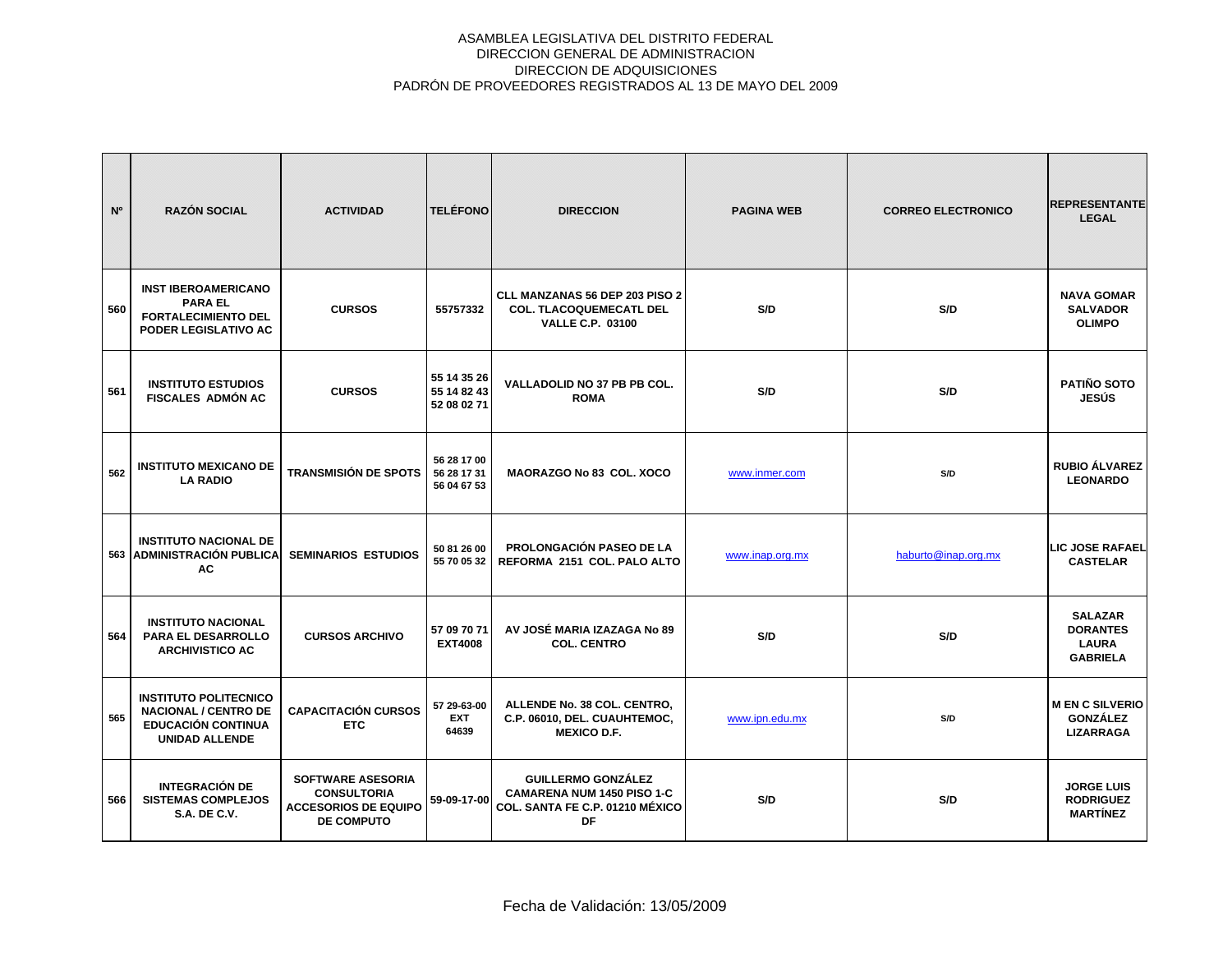| N <sup>o</sup> | <b>RAZÓN SOCIAL</b>                                                              | <b>ACTIVIDAD</b>                                                                                                                                        | <b>TELÉFONO</b>                               | <b>DIRECCION</b>                                                                                          | <b>PAGINA WEB</b>   | <b>CORREO ELECTRONICO</b> | <b>REPRESENTANTE</b><br><b>LEGAL</b>                                                                                        |
|----------------|----------------------------------------------------------------------------------|---------------------------------------------------------------------------------------------------------------------------------------------------------|-----------------------------------------------|-----------------------------------------------------------------------------------------------------------|---------------------|---------------------------|-----------------------------------------------------------------------------------------------------------------------------|
| 567            | <b>INTELIGENCIA EN</b><br><b>NEGOCIOS</b><br><b>CORPORATIVOS S.A. DE</b><br>C.V. | <b>IMPLEMENTACIÓN DE</b><br><b>SISTEMAS</b><br><b>MANTENIMIENTO</b><br><b>SERVICIO</b>                                                                  | 01800<br><b>759INCO</b><br>01449 978<br>14 08 | <b>AV AGUASCALIENTES SUR 2625</b><br><b>1ER PISO JARDINES DE LAS</b><br><b>FUENTES AGUASCALIENTES AGS</b> | S/D                 | S/D                       | <b>HERMOSILLO</b><br><b>RODRÍGUEZ</b><br><b>ALFONSO</b>                                                                     |
| 568            | <b>INTELIGENCIA</b><br><b>TECNOLOGÍA</b><br><b>INFORMÁTICA S.A. DE C.V.</b>      | <b>EQUIPOS SISTEMAS</b><br><b>PARA EL</b><br><b>PROCESAMIENTO DE</b><br><b>DATOS PARTES</b><br><b>TERMINALES</b><br>PERIFÉRICOS SUS<br><b>PROGRAMAS</b> | 52-03-93-92                                   | LOPE DE VEGA 111 PISO 6 COL.<br><b>CHAPULTEPEC MORALES C.P.</b><br><b>11560 MEXICO D.F.</b>               | www.intelyti.com.mx | rvazquez@intelyti.com.mx  | <b>REP LEGAL</b><br>RAUL VAZQUEZ<br><b>RODRIGUEZ</b><br>APODERADO:<br><b>RAMIRO</b><br><b>ALVIZOURI</b><br><b>CONTRERAS</b> |
| 569            | <b>INTELIGLOBE S.A. DE C.V.</b>                                                  | <b>TRAMITES REG.ISTROS</b><br><b>ANTE COMUNICACIONES</b><br><b>TRANSPORTES REDES DE</b><br><b>TELECOMUNICACIONES</b>                                    | 55-88-63-52                                   | DR J VELASCO NÚM 156 -B -101<br><b>COL. DOCTORES DEL</b><br><b>CUAUHTEMOC MEXICO D.F. C.P.</b><br>06720   | S/D                 | S/D                       | <b>JUAN MANUEL</b><br><b>GONZALEZ</b><br><b>MARTINEZ</b>                                                                    |
| 570            | <b>INTERNACIONAL</b><br><b>MUDANCERA MEXICANA</b><br><b>S.A. DE C.V.</b>         | <b>FLETES MUDANZAS</b>                                                                                                                                  | 55 93 94 88<br>52 29 11 99                    | ALLORI No 34 COL. ALFONSO XIII<br>DEL ÁLVARO OBREG.ÓN                                                     | S/D                 | S/D                       | <b>JOSÉ GERARDO</b><br>ROJO LÓPEZ                                                                                           |
| 571            | <b>INTERNACIONAL SEWING</b><br>COMPAN S.A. DE C.V.                               | <b>VESTUARIO TEXTIL</b>                                                                                                                                 | 56 74 93 69                                   | ELISA 34-A COL. NATIVITAS                                                                                 | S/D                 | S/D                       | <b>JORGE ALBERTO</b><br><b>LÓPEZ PERERA</b>                                                                                 |
| 572            | <b>INTRAGOB SC</b>                                                               | <b>CONSULTORIA ASESORIA</b><br><b>TODA CLASE DE</b><br><b>SERVICIOS</b>                                                                                 | 5543 8926<br>55 38 34 05                      | 5 DE FEBRERO No 609-1 ÁLAMOS<br>SEGOVIA CÁDIZ BENITO JUÁREZ<br>C.P. 03400                                 | S/D                 | S/D                       | <b>ARTURO BUSTO</b><br><b>HERREJON</b>                                                                                      |
| 573            | IÑIGUEZ OCHOA CLAUDIA<br><b>GABRIELA</b>                                         | <b>COMERCIALIZADORA</b><br><b>MATERIAL ELÉCTRICO</b>                                                                                                    | 5341-9578<br>56101637                         | <b>MAR MEDITERRÁNEO No 231-8</b><br><b>COL. POPOTLA MEXICO D.F.</b>                                       | S/D                 | S/D                       | <b>DAMIÁN</b><br><b>QUINTANA RUIZ</b>                                                                                       |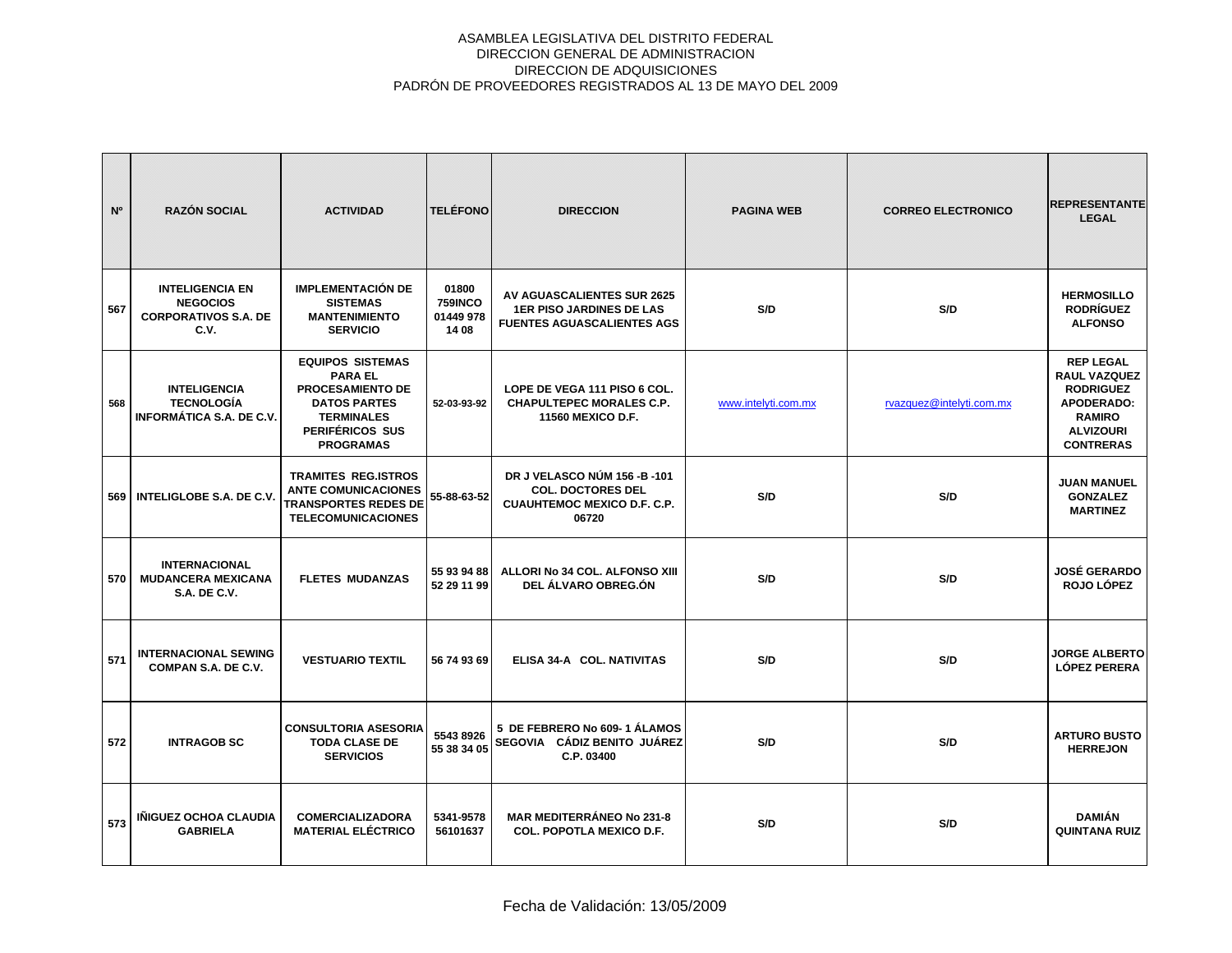| N <sup>o</sup> | <b>RAZÓN SOCIAL</b>                                                                                         | <b>ACTIVIDAD</b>                                                                                                                         | <b>TELÉFONO</b>                      | <b>DIRECCION</b>                                                                                              | <b>PAGINA WEB</b> | <b>CORREO ELECTRONICO</b> | <b>REPRESENTANTE</b><br><b>LEGAL</b>                          |
|----------------|-------------------------------------------------------------------------------------------------------------|------------------------------------------------------------------------------------------------------------------------------------------|--------------------------------------|---------------------------------------------------------------------------------------------------------------|-------------------|---------------------------|---------------------------------------------------------------|
| 574            | <b>ISA CORPORATIVO S.A. DE</b><br>C.V.                                                                      | <b>PUBLICIDAD IMPRESA</b>                                                                                                                | 56 97 60 56<br>55 81 38 83           | 17-19-00-00 CULTURAS PREHISPÁNICAS NO 12<br><b>COL. GRANJAS SAN ANTONIO C.P.</b><br>09070 DEL IZTAPALAPA      | www.isa.com.mx    | jtrejo@isa.com.mx         | <b>RAÚL CAMOU</b><br><b>RODRÍGUEZ</b>                         |
|                | <b>ISAAC CASTRO SAHADE</b><br><b>Y/O CENTRO DIESEL</b><br><b>AUTOMOTRIZ</b>                                 | <b>MANTENIMIENTO</b><br>PREVENTIVO,<br><b>CORRECTIVO Y</b><br><b>REPARACIONES</b><br><b>INTEGRALES A</b><br><b>VEHICULOS, MAQUINARIA</b> | 56 14 55 97<br>56 14 56 09           | <b>CALZADA DE SAN LORENZO No.</b><br>181 COL. PARAJE SAN JUAN, C.P.<br>09695, DEL. IZTAPALAPA, MEXICO<br>D.F. | S/D               | S/D                       | <b>KARINA JIMENEZ</b><br><b>CAMERO</b>                        |
| 575            | <b>ISAAC SANCHEZ HNOS</b>                                                                                   | <b>ALMACENAJES</b><br><b>MUDANZAS</b>                                                                                                    | 55-38-34-57                          | 55-30-12-34 MORENA # 1309-C COL. NARVARTE<br>C.P. 03020                                                       | S/D               | S/D                       | <b>SANCHEZ</b><br><b>RESENDIS</b><br><b>EUSTORGIO</b>         |
| 576            | <b>IXAN CONSTRUCCIONES</b><br><b>S.A. DE C.V.</b>                                                           | <b>CONSTRUCCIÓN DISEÑO</b><br><b>ARQUITECTURA</b>                                                                                        | 30-93-39-48<br>57-05-37-80           | <b>INSURGENTES CENTRO NÚM 125-</b><br>202 COL. SAN RAFAEL C.P. 06470<br>DEL CUAUHTEMOC MEXICO D.F.            | www.grupoixan.com | cgarcia@grupoixan.com     | <b>ELIAS</b><br><b>FERNÁNDEZ</b><br><b>JUAN CARLOS</b>        |
| 577            | <b>IZAGUIRRE PLACEN CÍA</b><br><b>JESÚS ANTONIO /O</b><br><b>SISTEMAS INTEGRALES</b><br><b>AUTOMOTRICES</b> | <b>TÁLLER MECÁNICO</b>                                                                                                                   | 56 70 07 74<br>CEL 55 23<br>38 56 23 | CALZ DE LA VIGA 1702-A COL.<br><b>HÉROES DE CHURRUBUSCO</b>                                                   | S/D               | S/D                       | <b>IZAGUIRRE</b><br><b>PLACEN CÍA</b><br><b>JESÚS ANTONIO</b> |
| 578            | J' NEERHMESH S.A. DE<br>C.V.                                                                                | <b>FABRICACION DE</b><br><b>MUEBLES DE OFICINA,</b><br>SILLAS Y SALAS ETC.                                                               | 53-00-14-65<br>53-00-25-21           | PRIMAVER No 19 COL. LOMA<br><b>LINDA NAUCALPAN ESTADO DE</b><br><b>MEXICO</b>                                 | S/D               | S/D                       | <b>HORACIO</b><br><b>FALCON</b><br><b>BECERRIL</b>            |
| 579            | <b>J. MANZO IMPRESIONES</b><br>DISEÑO S.A. DE C.V.                                                          | <b>IMPRESOS</b>                                                                                                                          | 55 88 24 09                          | <b>SAN ANTONIO ABAD 39 LOC 3 COL</b><br><b>OBRERA</b>                                                         | S/D               | S/D                       | <b>MANZO ÉPEZ</b><br><b>JAVIER</b>                            |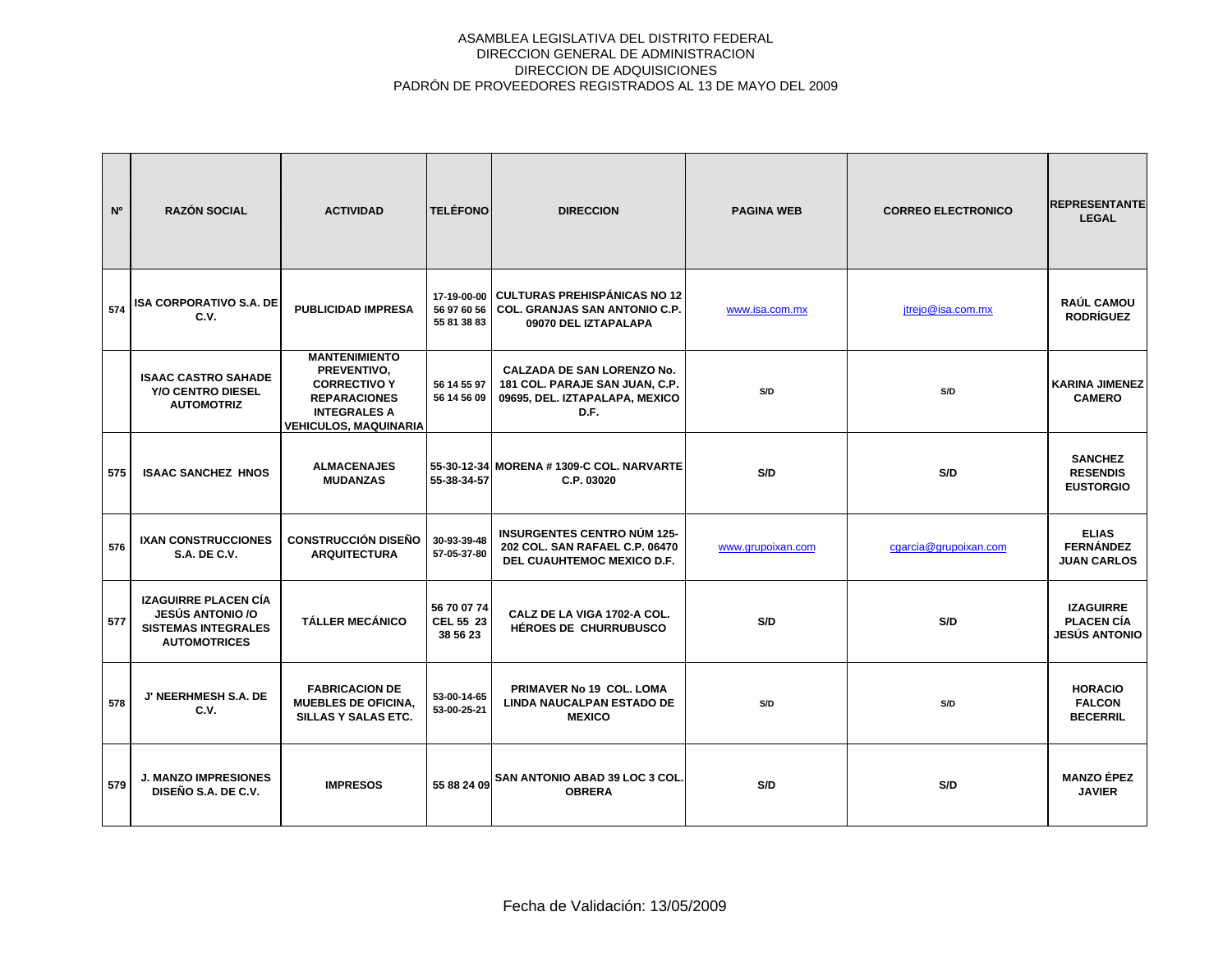| N <sup>o</sup> | <b>RAZÓN SOCIAL</b>                                                            | <b>ACTIVIDAD</b>                                                                                                                                                                                         | <b>TELÉFONO</b>                           | <b>DIRECCION</b>                                                                                                                           | <b>PAGINA WEB</b>  | <b>CORREO ELECTRONICO</b>   | <b>REPRESENTANTE</b><br><b>LEGAL</b>                                                                       |
|----------------|--------------------------------------------------------------------------------|----------------------------------------------------------------------------------------------------------------------------------------------------------------------------------------------------------|-------------------------------------------|--------------------------------------------------------------------------------------------------------------------------------------------|--------------------|-----------------------------|------------------------------------------------------------------------------------------------------------|
| 580            | <b>J.E. ASOCIADOS EN</b><br><b>COMERCIO PROFESIONAL</b><br><b>S.A. DE C.V.</b> | <b>COMERCIALIZADORA EN</b><br><b>GENERAL</b><br>(CONSUMIBLES Y EQUIPO<br>DE COMPUTO,<br><b>PAPELERIA Y</b><br><b>CONSUMIBLES,</b><br><b>EQUIPO DE OFICINA</b>                                            | 55 47 22 45<br>43 27 56 13                | NOGAL No. 45 INT 307 COL. SANTA<br>MARÍA LA RIBERA, C.P. 06400, DEL.<br><b>CUAUHTEMOC, MEXICO D.F.</b>                                     | S/D                | jeasociados888@yahoo.com.mx | <b>JULIETA</b><br><b>GONZÁLEZ</b><br><b>SÁNCHEZ</b><br><b>GONZALEZ</b><br><b>SANCHEZ</b><br><b>EDUARDO</b> |
| 593            | <b>J.R. INTERCONTROL S.A.</b><br>DE C.V.                                       | <b>FOTOCOPIADORA</b><br><b>ARRENDAMIENTO</b>                                                                                                                                                             | 53 59 02 23<br>53 59 38 66<br>55 76 68 72 | SAN JOSÉ DE LOS LEONES No. 7<br><b>COL. SAN FRANCISCO</b><br>CUAUTLALPAN, C.P. 53560,<br><b>MUNICIPIO DE NAUCALPANDE</b><br>JUAREZ, EDOMEX | www.jrinter.com.mx | jrinter@infosel.net.mx      | <b>LUÍS MARIANO</b><br><b>ESPINOSA</b><br><b>GUERRERO</b>                                                  |
| 581            | JAIME LOBATO GONZALEZ<br>/ SONORIZACIONES JAR                                  | <b>SERVICIOS DE AUDIO</b><br><b>SONORIZACIÓN</b><br><b>PROECTORES ETC</b>                                                                                                                                | 53-52-93-50<br>57 45 68 22                | AV DE LAS GRANJAS No 221 INT<br>102 COL. JARDÍN AZPEITIA C.P.<br>02530                                                                     | S/D                | S/D                         | <b>JAIME LOBATO</b><br><b>GONZALEZ</b>                                                                     |
| 582            | JAIME LÓPEZ JESSICA/O<br><b>DISEÑO SERIGRAF</b>                                | <b>DISEÑO GRAFICO</b>                                                                                                                                                                                    | 5239-1211                                 | 5239-1210 CALZ REAL DE SAN MARTÍN No 166<br><b>COL. SANTA INÉS</b>                                                                         | S/D                | S/D                         | <b>JESSICA JAIME</b><br>LÓPEZ                                                                              |
| 583            | JANO S.A. DE C.V.                                                              | <b>PUBLICACIÓN DE</b><br><b>PERIODICOS LIBROS</b><br><b>REVISTAS TODO TIPO DE 2-14-54-63 2</b><br><b>IMPRESIÓN PRESTACIÓN</b><br><b>DE SERVICIOS PARA LA</b><br><b>COMUNICACIÓN EN</b><br><b>GENERAL</b> | 14-82-67                                  | <b>LERDO PONIENTE No 864 COL.</b><br>14-54-77 2- ELECTRICISTAS LOCALES TOLUCA<br>DE LERDO MÉXICO C.P. 50040                                | S/D                | S/D                         | <b>ALEJANDRO</b><br><b>XAVIER ESTRADA</b><br><b>GONZALEZ</b>                                               |
| 584            | JAPA S.A. DE C.V.                                                              | <b>TARJETEROS METALICOS</b><br><b>RELOJ CHECADOR</b>                                                                                                                                                     | $01 - 800 - 01$<br>52729 5651<br>24-85    | AVE REVOLUCIÓN NÚM 1209 COL.<br>ALPES DEL ALVARO OBREG.ON<br>C.P. 01010 MÉXICO DF                                                          | S/D                | S/D                         |                                                                                                            |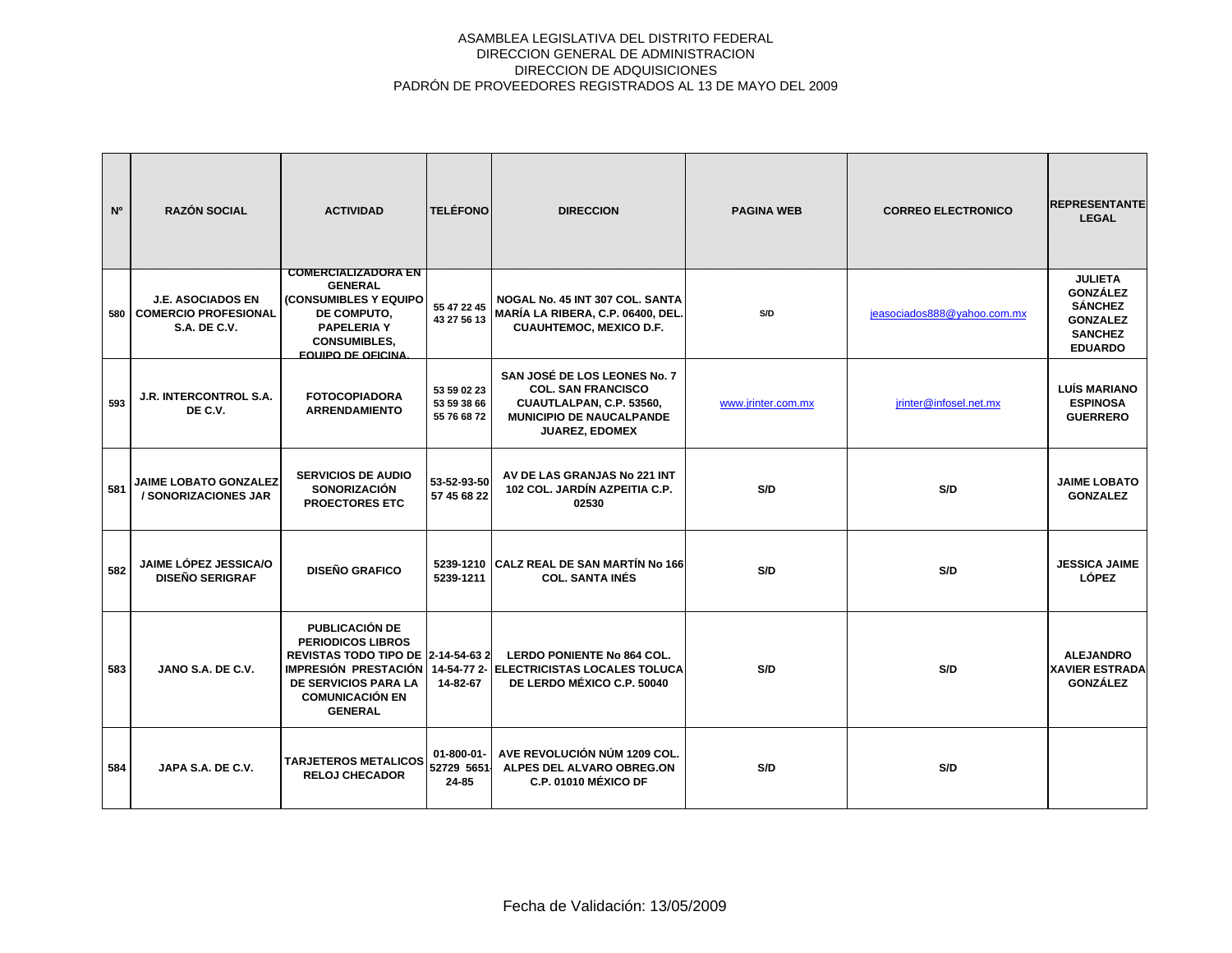| N°  | <b>RAZÓN SOCIAL</b>                                                                                    | <b>ACTIVIDAD</b>                                                                                                                                               | <b>TELÉFONO</b>                                                        | <b>DIRECCION</b>                                                                                         | <b>PAGINA WEB</b>      | <b>CORREO ELECTRONICO</b>      | <b>REPRESENTANTE</b><br><b>LEGAL</b>                                                                                                            |
|-----|--------------------------------------------------------------------------------------------------------|----------------------------------------------------------------------------------------------------------------------------------------------------------------|------------------------------------------------------------------------|----------------------------------------------------------------------------------------------------------|------------------------|--------------------------------|-------------------------------------------------------------------------------------------------------------------------------------------------|
| 585 | <b>JAPIRO HERMANOS S.A.</b><br>DE C.V.                                                                 | <b>COMPRA VTA DE EQ DE</b><br>OFICINA MOBILIARIO EPO<br>DE MEDICIÓN PLOMERIA<br><b>ASEOTELAS MAT</b><br><b>DIDACTICO ART</b><br><b>ESCOL.ARES</b>              | 56-07-50-72                                                            | PASEO DEL RIO # 381 COL.<br>PASEOS DE TAXQUEÑA DEL<br>COYOACAN C.P. 04250 MEXICO D.F.                    | S/D                    | S/D                            | <b>PRESIDENTE DEL</b><br><b>CONSEJO JOSE</b><br><b>ALBERTO</b><br><b>MARTINEZ</b><br><b>VAZQUEZ</b><br><b>APODERADOS</b><br><b>LUIS RODRIGO</b> |
|     | <b>JESUS RICARDO</b><br><b>BENNETTS OJEDA Y/O</b><br><b>COMERCIALIZADORA DE</b><br><b>SERVICIOS KB</b> | <b>COMERCIALIZADORA EN</b><br><b>GENERAL</b><br>(PAPELERIA, EQUIPO DE<br>OFICINA, ROPA EQUIPO<br>DE COMPUTO Y<br><b>MANTENIMIENTO DE</b><br><b>MAQUINARIA)</b> | 56 76 23 21                                                            | <b>CALLE ARENAL No. 419 EDIFICIO</b><br>LIRIO No. 4 COL. ARENAL<br><b>TEPEPAN, C.P. 14610</b>            | S/D                    | S/D                            | <b>BENNETTS</b><br><b>OJEDA JESUS</b><br><b>RICARDO</b>                                                                                         |
| 586 | <b>JIMÉNEZ GUADALUPE</b>                                                                               | <b>VESTUARIO TRAJES</b>                                                                                                                                        |                                                                        | 55 10 17 02 URUGUA 73 BIS - 601 COL. CENTRO<br>DEL CUAUHTEMOC C.P. 06090                                 | S/D                    | S/D                            | <b>JIMENEZ</b><br><b>GUADALUPE</b>                                                                                                              |
|     | <b>JIRO Y ASOCIADOS,</b><br><b>AGENTE DE SEGUROS Y</b><br>FIANZAS, S.A. DE C.V.                        | <b>AGENTE DE SEGUROS Y</b><br><b>FIANZAS</b>                                                                                                                   | 55 66 79 03                                                            | <b>CALLE MARSELLA No. 14 COL.</b><br><b>JUAREZ, C.P. 06600, DEL.</b><br><b>CUAUHTEMOC, MEXICO D.F.</b>   | www.jiroseguros.com.mx | jsdesigausd@jiroseguros.com.mx | <b>RIOS RODRIGUEZ</b><br><b>MIGUEL ANGEL</b>                                                                                                    |
| 587 | <b>JJJ PROECTO</b><br><b>CONSTRUCCIÓN</b><br>SUPERVISIÓN S.A. DE C.V.                                  | <b>CONSTRUCCIÓN</b><br>PROECTOS ESTUDIOS<br><b>MANTENIMIENTO</b>                                                                                               | 5536-4945                                                              | <b>INSURGENTES SUR No 953-118</b><br><b>COL. NÁPOLES</b>                                                 | S/D                    | S/D                            | <b>ARTURO</b><br><b>ENRIQUE</b><br><b>EGUIARTE</b><br><b>TERREROS</b>                                                                           |
| 588 | <b>JORGE MATEOS LÓPEZ</b>                                                                              | <b>SERVICIOS INTEGRALES</b><br><b>PLANTAS DE AGUA</b><br><b>LAVADO DE CISTERNAS</b><br><b>MANTENIMIENTO</b><br><b>ELECTRICO</b>                                | 443-93-13-38-<br>09 CEL 044-<br>33-31-58-63-<br>88 NEXTEL<br>15-62-669 | <b>CALLE MANUEL DIEGO</b><br>SOLORZANO NÚM 92 COL. BARRIO<br>ALTO C.P. 58118 MORELIA<br><b>MICHOACAN</b> | S/D                    | S/D                            | <b>JORGE MATEOS</b><br><b>LÓPEZ</b><br><b>APODERARO</b><br><b>DAVID</b><br><b>BOBADILLA</b><br><b>MEJIA</b>                                     |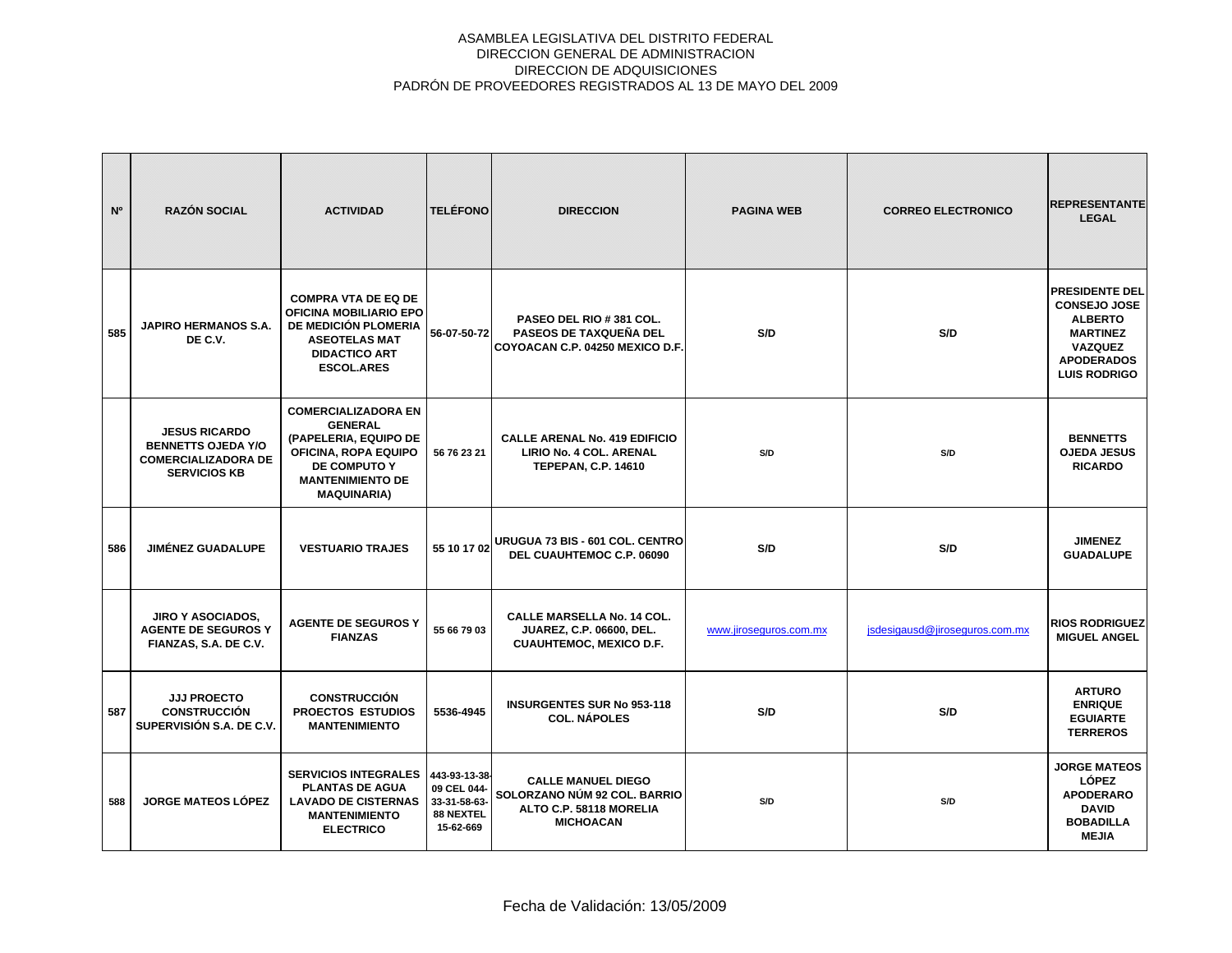| N°  | <b>RAZÓN SOCIAL</b>                                                             | <b>ACTIVIDAD</b>                                                                                                                                                 | <b>TELÉFONO</b>                           | <b>DIRECCION</b>                                                                                            | <b>PAGINA WEB</b> | <b>CORREO ELECTRONICO</b>    | <b>REPRESENTANTE</b><br><b>LEGAL</b>                                        |
|-----|---------------------------------------------------------------------------------|------------------------------------------------------------------------------------------------------------------------------------------------------------------|-------------------------------------------|-------------------------------------------------------------------------------------------------------------|-------------------|------------------------------|-----------------------------------------------------------------------------|
| 589 | <b>JOSE ANTONIO VIDAL</b><br><b>INDUSTRIAL S.A. DE C.V.</b>                     | <b>FERRETERIA MADERAS</b><br><b>ARTICULOS DE LIMPIEZA</b><br><b>MATERIAL DE</b><br><b>CONSTRUCCIÓN EQUIPO</b><br><b>DE SEGURIDAD</b>                             | 53-56-01-99<br>FAX 53-55-<br>20 03        | <b>ARTEMISAS No 166 COL. NUEVA</b><br>SANTA MARIA MEXICO D.F. C.P.<br>02800                                 | S/D               | S/D                          | <b>CATARINO</b><br><b>DELGADO</b><br><b>MENDEZ</b>                          |
| 590 | JOSGAR S.A. DE C.V.                                                             | <b>EQUIPO DE COMPUTO</b><br><b>SOFTWARE</b><br><b>CONSUMIBLES</b><br><b>MOBILIARIO DE OFICINA</b><br><b>ETC</b>                                                  | 55-57-53-68<br>55-80-69-32<br>52 77 91 93 | 3er ANILLO DE CIRCUNVALACIÓN<br>EDIF 33 C-405 COL. LOMAS DE<br>SOTELO C.P. 11200 MEXICO D.F.                | S/D               | zamoravillanueva@hotmail.com | <b>JOSE FILIBERTO</b><br><b>GARCIA MUÑOZ</b>                                |
| 591 | JOERÍA AZTECA S.A. DE<br>C.V.                                                   | <b>JOYERIA</b>                                                                                                                                                   | 55217621<br>55184353                      | AV 16 DE SEPTIEMBRE NO 82 PB                                                                                | S/D               | S/D                          | <b>GREEN</b><br><b>LEWENTAL</b><br><b>MIGUEL</b>                            |
| 592 | JP MACRO S.A. DE C.V.                                                           | <b>RESTAURADORES</b>                                                                                                                                             | 56 62 07 54<br>91 49 07 77<br>56 62 04 41 | HORTENCIA 201 COL. LA FLORIDA<br>201 C.P. 01030 DEL                                                         | S/D               | S/D                          | <b>ORDAX</b><br><b>AVENCILLA</b><br><b>GONZÁLEZ MA</b><br><b>DEL CARMEN</b> |
| 594 | <b>JUÁREZ BARCENAS</b><br><b>SANTA /O</b><br><b>COMERCIALIZADORA</b><br>LILIAN  | <b>COMERCIALIZADORA</b>                                                                                                                                          | 56 13 82 44                               | <b>2A CALLE DE JESÚS RODRÍGUEZ</b><br>No 33 SM MZ5 UNIDAD<br><b>HABITACIONAL VICENTE</b><br><b>GUERRERO</b> | S/D               | S/D                          | <b>JUÁREZ</b><br><b>BARCENAS</b><br><b>SANTA</b>                            |
| 595 | JUÁREZ SANTOO HUINI /O<br>AZÚL GRÁFICOS<br><b>CREATIVOS</b>                     | <b>DISEÑO GRÁFICO</b><br><b>IMPRESIONES DE GRAN</b><br><b>FORMATO P/INTERIORES</b><br><b>EXTERIORES SIST DE</b><br><b>EXPOSICIÓN ACABADOS</b><br><b>MONTAJES</b> | 52-73-19-51                               | CALLE 7 NUM 81 COL. SAN PEDRO<br>DE LOS PINOS DEL BENITO<br><b>JUÁREZ DF C.P. 03800</b>                     | S/D               | S/D                          | <b>HUINI JUÁREZ</b><br><b>SANTOO</b>                                        |
| 596 | <b>JULIO CESAR UTRILLA</b><br><b>FARRERA /O EXCEL</b><br><b>MULTI SERVICIOS</b> | <b>COMERCIALIZADORA</b>                                                                                                                                          | 55 77 04 22                               | TEPALCATZIN No 32 COL. STA<br><b>ISABEL TOLA</b>                                                            | S/D               | S/D                          | <b>JULIO CESAR</b><br><b>UTRILLA</b><br><b>FARRERA</b>                      |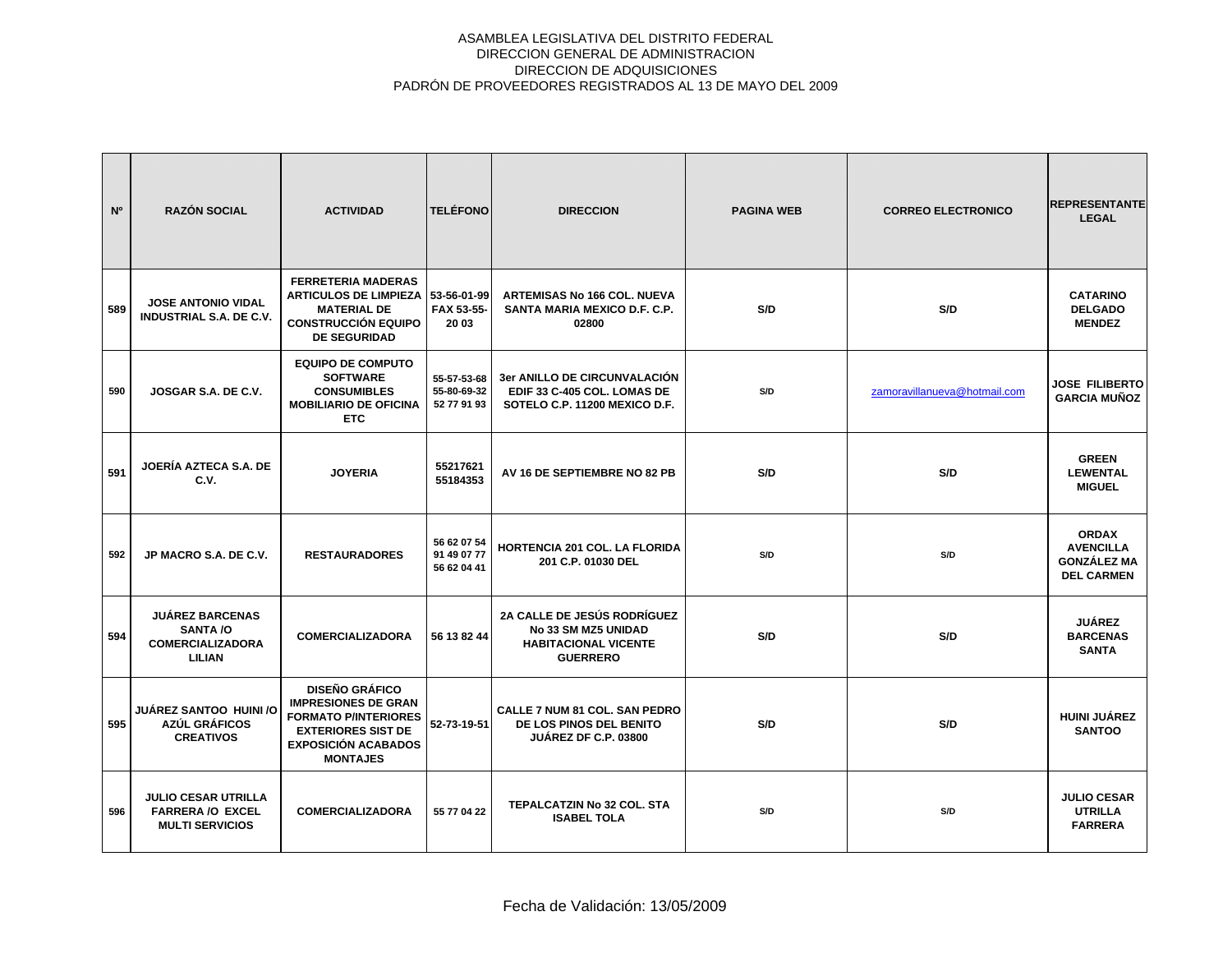| N <sup>o</sup> | <b>RAZÓN SOCIAL</b>                                                        | <b>ACTIVIDAD</b>                                      | <b>TELÉFONO</b>                       | <b>DIRECCION</b>                                                                                                           | <b>PAGINA WEB</b> | <b>CORREO ELECTRONICO</b> | <b>REPRESENTANTE</b><br><b>LEGAL</b>                |
|----------------|----------------------------------------------------------------------------|-------------------------------------------------------|---------------------------------------|----------------------------------------------------------------------------------------------------------------------------|-------------------|---------------------------|-----------------------------------------------------|
| 597            | <b>KABUBI PRINTERS S.A. DE</b><br>C.V.                                     | <b>ARTES GRAFICAS E</b><br><b>IMPRESIONES</b>         | 56-72-88-46                           | ANTONIO RODRIGUEZ #137 COL.<br><b>SAN SIMON C.P. 03660</b>                                                                 | S/D               | S/D                       | <b>JOSE MANZUR</b><br><b>ABRAHAM</b>                |
| 598            | <b>KADENSA INTERNACIONAL</b><br><b>S.A. DE C.V.</b>                        | <b>MUEBLES SILLAS</b><br><b>SILLONES PARA OFICINA</b> | 52-80-04-<br>05; FAX: 52-<br>80-01-20 | <b>PRESIDENTE MASARIK N 360 - A</b><br><b>DESP 102 COL. POLANCO DEL</b><br>MIGUEL HIDALGO C.P. 11560<br><b>MEXICO D.F.</b> | S/D               | S/D                       | <b>NUR ESTRADA</b><br>VALLADOLID                    |
| 599            | KING MAR MEXICANA S.A.<br>DE C.V.                                          | <b>FUMIGACIÓN</b><br><b>MANTENIMIENTO</b>             | 55 14 21 58<br>55 14 81 05            | HAMBURGO 112 5 PISO COL.<br><b>JUÁREZ</b>                                                                                  | S/D               | S/D                       | <b>MARTHA ALICIA</b><br><b>REES ARVIZU</b>          |
| 600            | <b>KRISOTT AUTOMOTRIZ S.A.</b><br>DE C.V.                                  | <b>MANTENIMIENTO DE</b><br><b>AUTOMÓVILES</b>         | 5631-7540                             | <b>CARR PICACHO No 100 COL.</b><br>AMPLIACIÓN MIGUEL HIDALGO                                                               | S/D               | S/D                       | <b>SALVADOR</b><br><b>TOVAR SÁNCHEZ</b>             |
| 601            | <b>KRONOS DIGITAL S.A. DE</b><br>C.V.                                      | <b>IMPRENTA</b>                                       | 52 19 56 38/<br>66 / 98               | HERNÁNDEZ DÁVALOS COL.<br><b>ALGORÍN</b>                                                                                   | S/D               | S/D                       | <b>TRUJILLO</b><br><b>TRUJILLO</b><br><b>ISMAEL</b> |
| 602            | <b>KRUEGER INTERNATIONAL</b><br>DE MEXICO S.A. DE C.V.                     |                                                       |                                       |                                                                                                                            | S/D               | S/D                       |                                                     |
| 603            | <b>KVR GRUPO</b><br><b>CONSTRUCTOR</b><br><b>INMOBILIARIO S.A. DE C.V.</b> | <b>CONSTRUCTORA DISEÑO</b><br><b>ETC</b>              | 30-89-10-16                           | TEA NÚM 340 COL. JARDINES DEL<br>AJUSCO C.P. 14200 DEL<br><b>COYOACAN MEXICO D.F.</b>                                      | S/D               | S/D                       |                                                     |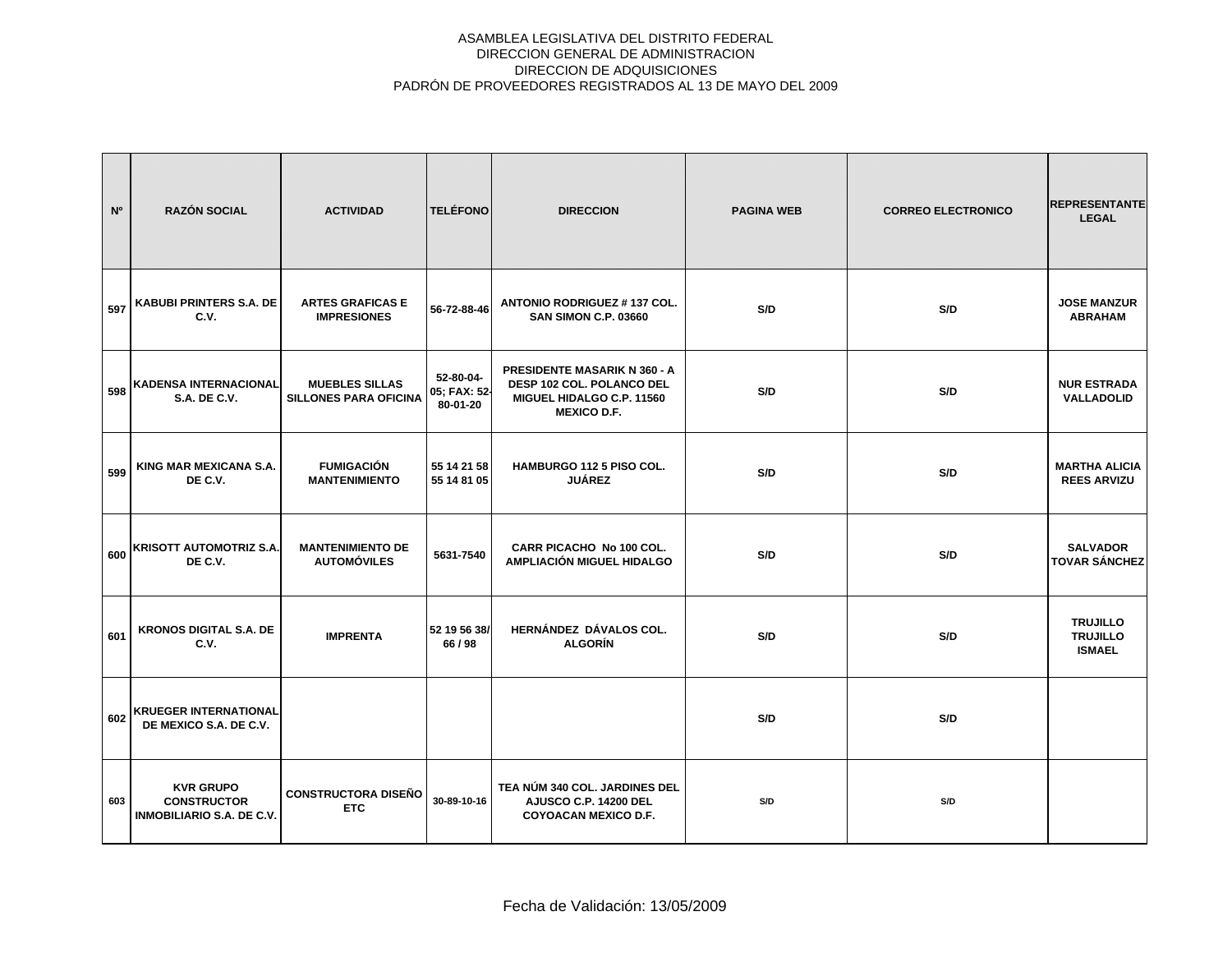| N <sup>o</sup> | <b>RAZÓN SOCIAL</b>                                                             | <b>ACTIVIDAD</b>                                                                                                                      | <b>TELÉFONO</b>                                                  | <b>DIRECCION</b>                                                                                                            | <b>PAGINA WEB</b> | <b>CORREO ELECTRONICO</b> | <b>REPRESENTANTE</b><br><b>LEGAL</b>                                 |
|----------------|---------------------------------------------------------------------------------|---------------------------------------------------------------------------------------------------------------------------------------|------------------------------------------------------------------|-----------------------------------------------------------------------------------------------------------------------------|-------------------|---------------------------|----------------------------------------------------------------------|
| 604            | <b>LA BUENA ESTRELLA</b><br>EDICIONES S.A. DE C.V.                              | <b>EDICION DE LIBROS E</b><br><b>IMPRESIONES</b>                                                                                      | 56-96-36-10                                                      | AMADO NERVO Nº 53 COL.<br><b>MODERNA</b>                                                                                    | S/D               | S/D                       | <b>ANTONIO</b><br><b>HERNNANDEZ</b><br><b>ESTRELLA</b>               |
| 605            | LA CRONICA DIARIA S.A.<br>DE C.V.                                               | PERIODICOS REVISTAS                                                                                                                   | 10-84-58-00<br>DOR 10-84-<br>58-50 10-84-<br>58-48<br>www.cronic | <b>CONMUTA AZCAPOTZALCO LA VILLA NÚM 160</b><br><b>COL. SAN MARCOS DEL</b><br>AZCAPOTZALCO C.P. 02020<br><b>MEXICO D.F.</b> | S/D               | S/D                       | <b>RIVERA</b><br><b>HEMMELER</b><br><b>GUILLERMO</b>                 |
| 606            | LA MALA ESCUELA S.A. DE<br>C.V.                                                 | <b>MEDIOS DE</b><br><b>COMUNICACIÓN</b><br><b>MULTIMEDIA</b><br><b>PRODUCCIÓN DE</b><br><b>IMÁGENES AUDIO</b><br><b>SONIDO ETC</b>    | 33-30-43-71<br>33-30-43-72                                       | XICOTENCATL NÚM 16 COL. DEL<br>CARMEN C.P. 04100 DEL<br><b>COYOACAN MEXICO D.F.</b>                                         | S/D               | S/D                       | <b>HECTOR</b><br><b>ABRAHAM</b><br><b>RAMÍREZ</b><br><b>GUERRERO</b> |
| 607            | <b>LA MARQUESITA S.A. DE</b><br>C.V.                                            | <b>ELÉCTRICO</b>                                                                                                                      | 5512-1103<br>5512-1648<br>55 18 21 47                            | DONCELES No 46 COL. CENTRO                                                                                                  | S/D               | lamarg@prodigy.net.mx     | <b>OSORIO</b><br><b>HERNÁNDEZ</b><br><b>ANDRES</b>                   |
| 608            | <b>LA PRINCIPAL SA</b>                                                          | <b>BANDERAS</b>                                                                                                                       | 5521 0311<br>55 21 97 07<br>55 12 00 89                          | <b>TACUBA 12 COL. CENTRO</b>                                                                                                | S/D               | S/D                       | <b>CASTAÑEDA</b><br><b>RODRÍGUEZ</b><br><b>EDUARDO</b>               |
|                | <b>LANCE CREATIVIDAD</b><br>609 CORPORATIVA / CARLOS E<br><b>CARRANZA LANCE</b> | <b>RENTA EQUIPO</b><br><b>AUDIOVISUAL</b><br><b>INTERPRETACIÓN</b><br>SIMULTÁNEA EDECANES<br><b>ARTÍCULOS</b><br><b>PROMOCIONALES</b> | 38-69-74-73<br>lancecreati<br>vidadcorp<br>@axtelnet             | ANTIGUA TAXQUEÑA NÚM 70-PH4<br><b>COL. PARQUE SAN ANDRÉS C.P.</b><br>04040 MÉXICO DF                                        | S/D               | S/D                       | <b>CARLOS E</b><br><b>CARRANZA</b><br><b>LANCE</b>                   |
| 610            | LÁSER INDUSTRIAL S.A. DE<br>C.V.                                                | <b>MATERIAL ELÉCTRICO</b><br><b>ILUMINACIÓN</b>                                                                                       | 5359 4098<br>5359 1355<br><b>FAX 5576</b><br>2759                | CALZ DE LAS ARMAS N697 COL.<br>SAN PEDRO XALPA C.P. 02710<br><b>DELG AZCAPOTZALCO</b>                                       | S/D               | S/D                       | <b>MARIO ENRÍQUEZ</b><br><b>ENRÍQUEZ</b>                             |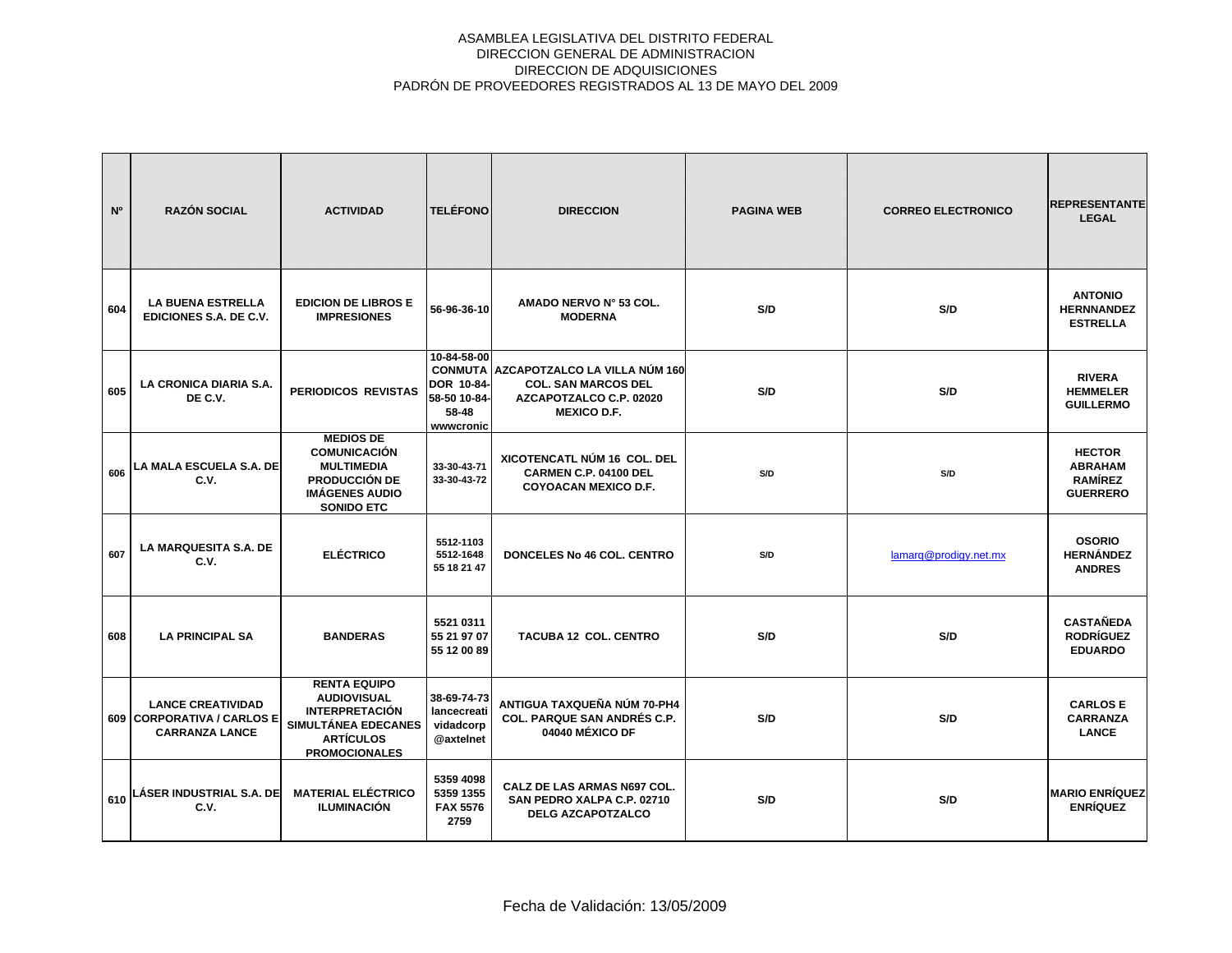| N <sup>o</sup> | <b>RAZÓN SOCIAL</b>                                                    | <b>ACTIVIDAD</b>                                                                                      | <b>TELÉFONO</b>                                          | <b>DIRECCION</b>                                                                                                     | <b>PAGINA WEB</b> | <b>CORREO ELECTRONICO</b> | <b>REPRESENTANTE</b><br><b>LEGAL</b>                                                                          |
|----------------|------------------------------------------------------------------------|-------------------------------------------------------------------------------------------------------|----------------------------------------------------------|----------------------------------------------------------------------------------------------------------------------|-------------------|---------------------------|---------------------------------------------------------------------------------------------------------------|
| 611            | LEGATEK S.A. DE C.V.                                                   | <b>PUBLICACIONES</b>                                                                                  | 55 24 36 12<br>55 24 36 67                               | <b>BARTOLOCHE No 1777 COL. DEL</b><br><b>VALLE</b>                                                                   | S/D               | S/D                       | <b>LEVIN JOLO</b><br><b>BENJAMÍN</b>                                                                          |
| 612            | <b>LERMA HERNANDEZ</b><br><b>EDUARDO DEMIAN /O</b><br><b>SENSORAMA</b> | <b>DESARROLLAR LA</b><br><b>CONCIENCIA</b>                                                            | 19 98 25 86                                              | SAN LUIS POTOSI 196 PISO 5<br><b>DESPACHO C COL. ROMA</b>                                                            | S/D               | S/D                       | <b>LERMA</b><br><b>HERNANDEZ</b><br><b>EDUARDO</b><br><b>DEMIAN</b>                                           |
| 613            | LIMPIATEC S.A. DE C.V.                                                 | <b>MANTENIMIENTO DE</b><br><b>INMUEBLES LIMPIEZA</b><br><b>RESGUARDO</b>                              | 57-62-88-37<br>26-43-06-02<br>26 43 06 02<br>26 43 06 97 | <b>GUERRA Y MARINA No. 7 COL.</b><br>FEDERAL, C.P. 15700, DEL.<br><b>VCENUSTIANO CARRANZA,</b><br><b>MEXICO D.F.</b> | S/D               | S/D                       | <b>FELIPE</b><br><b>MARTÍNEZ MEJIA</b><br><b>PIÑA FLORES</b><br><b>JOSE ALFREDO</b>                           |
| 614            | LINVIC S.A. DE C.V.                                                    | <b>ESTACIONAMIENTOS</b>                                                                               | 52 86 16 04                                              | HAMBURGO No 70-105 COL.<br><b>JUÁREZ</b>                                                                             | S/D               | S/D                       | <b>ELEVE CHEREM</b><br><b>MARCOS</b>                                                                          |
| 615            | <b>LITHO FORMAS S.A. DE</b><br>C.V.                                    | <b>IMPRESOS</b>                                                                                       | 53 21 15 00<br>53 90 54 00<br>53 90 46 82                | <b>FILIBERTO GÓMEZ N15 FRACC</b><br><b>INDUSTRIAL TLALNEPANTLA C.P.</b><br><b>54030 TLALNEPANTLA EDOMEX</b>          | S/D               | S/D                       | <b>LAZCANO</b><br><b>ALMARAZ</b><br><b>RICARDO</b><br><b>SIMON GALINDO</b><br><b>FRANCISCO</b>                |
| 616            | LITOGRÁFICA DELTA S.A.<br>DE C.V.                                      | <b>IMPRENTA</b>                                                                                       | 55 90 53 99<br>55 90 25 03                               | PASCUAL OROZCO N47 COL. SAN<br>MIGUEL IZTACALCO C.P. 08640                                                           | S/D               | S/D                       | <b>JOSÉ ENRIQUE</b><br><b>MARTÍNEZ DE</b><br><b>PINILLOS</b><br><b>GONZÁLEZ</b><br><b>PACHECO</b>             |
| 617            | LITOSANCA S.A. DE C.V.                                                 | <b>DISEÑO GRÁFICO</b><br><b>PROMOCIÓN PAQUETES</b><br>PUBLCITARIOS IMPRESOS 55-32-14-37<br><b>ETC</b> | 55-32-91-39                                              | <b>AMACUZAZ NUM 20 INTERIOR 1</b><br>COL. EL RETOÑO DEL IZTAPALAPA<br><b>MEXICO D.F. C.P. 09440</b>                  | S/D               | S/D                       | <b>ALEJANDRO</b><br><b>SANDOVAL</b><br><b>CARREON</b><br><b>GEORGINA</b><br><b>SANDOVAL</b><br><b>CARREON</b> |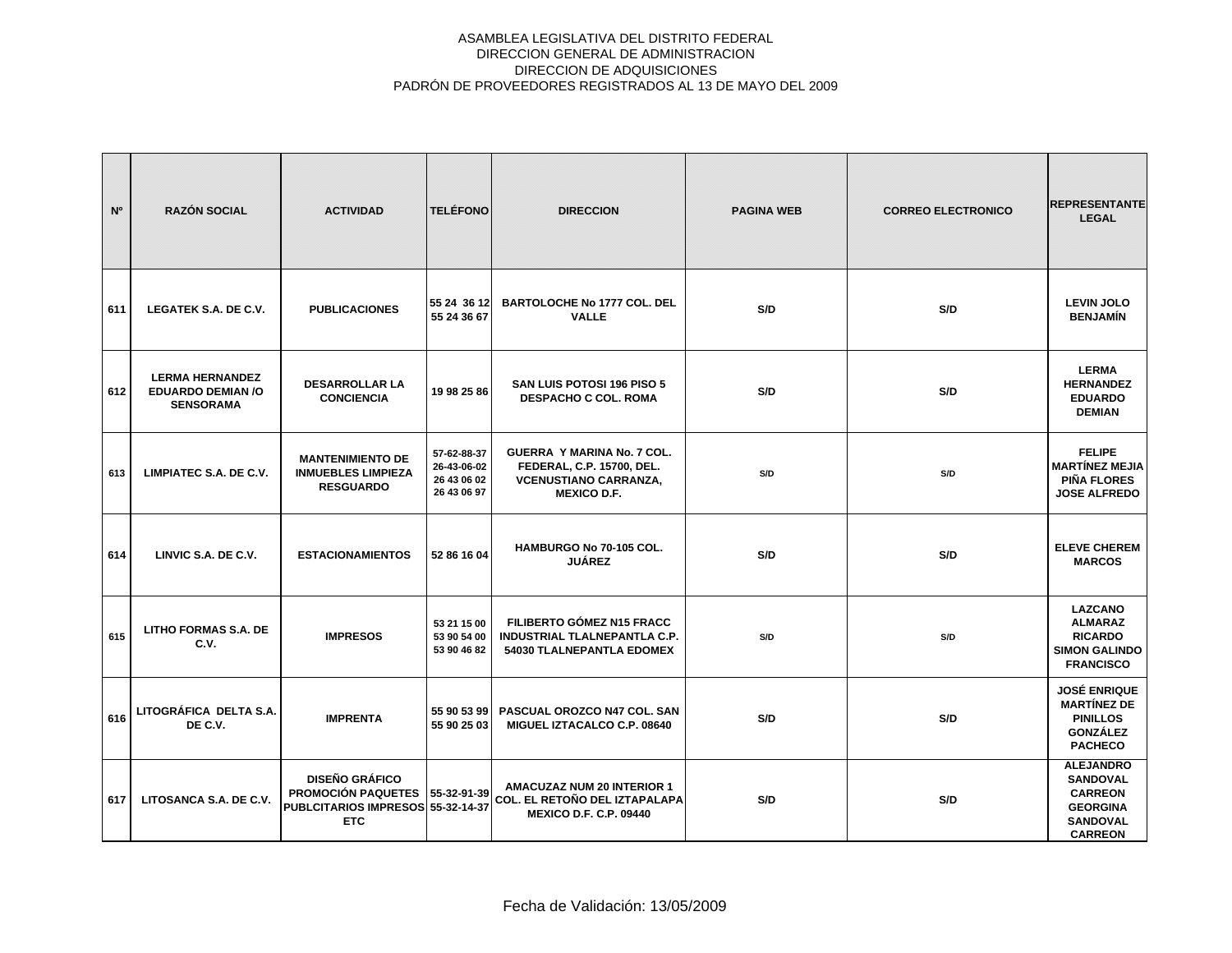| N°  | <b>RAZÓN SOCIAL</b>                                                           | <b>ACTIVIDAD</b>                                                 | <b>TELÉFONO</b>                                | <b>DIRECCION</b>                                                                                                  | <b>PAGINA WEB</b> | <b>CORREO ELECTRONICO</b> | <b>REPRESENTANTE</b><br><b>LEGAL</b>              |
|-----|-------------------------------------------------------------------------------|------------------------------------------------------------------|------------------------------------------------|-------------------------------------------------------------------------------------------------------------------|-------------------|---------------------------|---------------------------------------------------|
| 618 | <b>LLANTERA SAN ANTONIO</b><br><b>S.A. DE C.V.</b>                            | <b>LLANTAS CÁMARAS</b>                                           | 55431235<br>55361771                           | LUZ SAVIÑON 820 COL. DEL VALLE<br>C.P. 03100                                                                      | S/D               | S/D                       | <b>ROBERTO</b><br><b>ALMADA</b><br><b>JIMÉNEZ</b> |
| 619 | LM COMPUTACIÓN S.A. DE<br>C.V.                                                | <b>CURSOS DE</b><br><b>CAPACITACIÓN EN</b><br><b>COMPUTACIÓN</b> | 55-25-82-23<br>53-73-33-84                     | NÁPOLES N 49 TERCER PISO COL.<br><b>JUÁREZ DEL CUAUHTEMOC C P</b><br>06600 MÉXICO DF                              | S/D               | S/D                       | <b>LUÍS MORALES</b><br><b>FLORES</b>              |
| 620 | <b>LOAIZA RANGEL JOSE</b><br>LUIS/<br><b>COMERCIALIZADORA</b><br><b>LAZLO</b> | <b>COMERCIALIZADORA</b>                                          | 26-15-44-02<br>(442) 12-47-<br>530             | <b>CARRETERA PICACHO AJUSCO</b><br><b>NUM 660 LOCAL D COL. HEROES</b><br>DE PADIERNA DEL TLALPAN CO<br>14200      | S/D               | S/D                       | <b>LOAIZA RANGEL</b><br><b>JOSE LUIS</b>          |
| 621 | LOGIC SUPPL S.A. DE C.V.                                                      | <b>COMPUTO</b>                                                   | 55-55-18-23                                    | <b>AZALEA N 3 SANTA CRUZ</b><br><b>XOCHITEPEC DEL XOCHIMILCO</b><br><b>MEXICO D.F.</b>                            | S/D               | S/D                       | <b>ALICIA LÓPEZ</b><br><b>FLORES</b>              |
| 622 | LÓGICA APLICACIONES<br>SOPORTE SERVICIO S.A.<br>DE C.V.                       | COMPUTO ELÉCTRICOS 55 62 54 58                                   |                                                | <b>ENRIQUE SADA 3-9 CD SATÉLITE</b>                                                                               | S/D               | S/D                       | <b>LEOPOLDO</b><br><b>ROSAS RUIZ</b>              |
| 623 | <b>LOLM SERVICIOS</b><br><b>INDUSTRIALES S.A. DE C.V.</b>                     | <b>MATERIALES Y EQUIPOS</b><br><b>PARA CONSTRUCCIÓN</b>          | 50 19 51 87<br>53 52 69 06<br>044<br>255 88 03 | PLUTARCO ELIAS CALLES No 9<br><b>COL. LAS AGUILAS C.P. 57900</b><br>MUNICIPIO DE NEZAHUALCOOTL<br><b>MEXICO</b>   | S/D               | lore5may@hotmail.com      | <b>HERNANDEZ</b><br><b>GARCIA LORENA</b>          |
| 624 | <b>LÓPEZ CAÑAS RICARDO</b>                                                    | <b>FUMIGACIÓN CONTROL</b><br><b>DE PLAGAS</b>                    | 53-96-71-01<br>TELEFAX:5<br>3-41-22-57         | <b>MÁXIMO ROJAS N 24 - 3 COL.</b><br>PLUTARCO ELÍAS CALLES DEL<br>MIGUEL HIDALGO C.P. 11420<br><b>MEXICO D.F.</b> | S/D               | S/D                       | RICARDO LÓPEZ<br><b>CAÑAS</b>                     |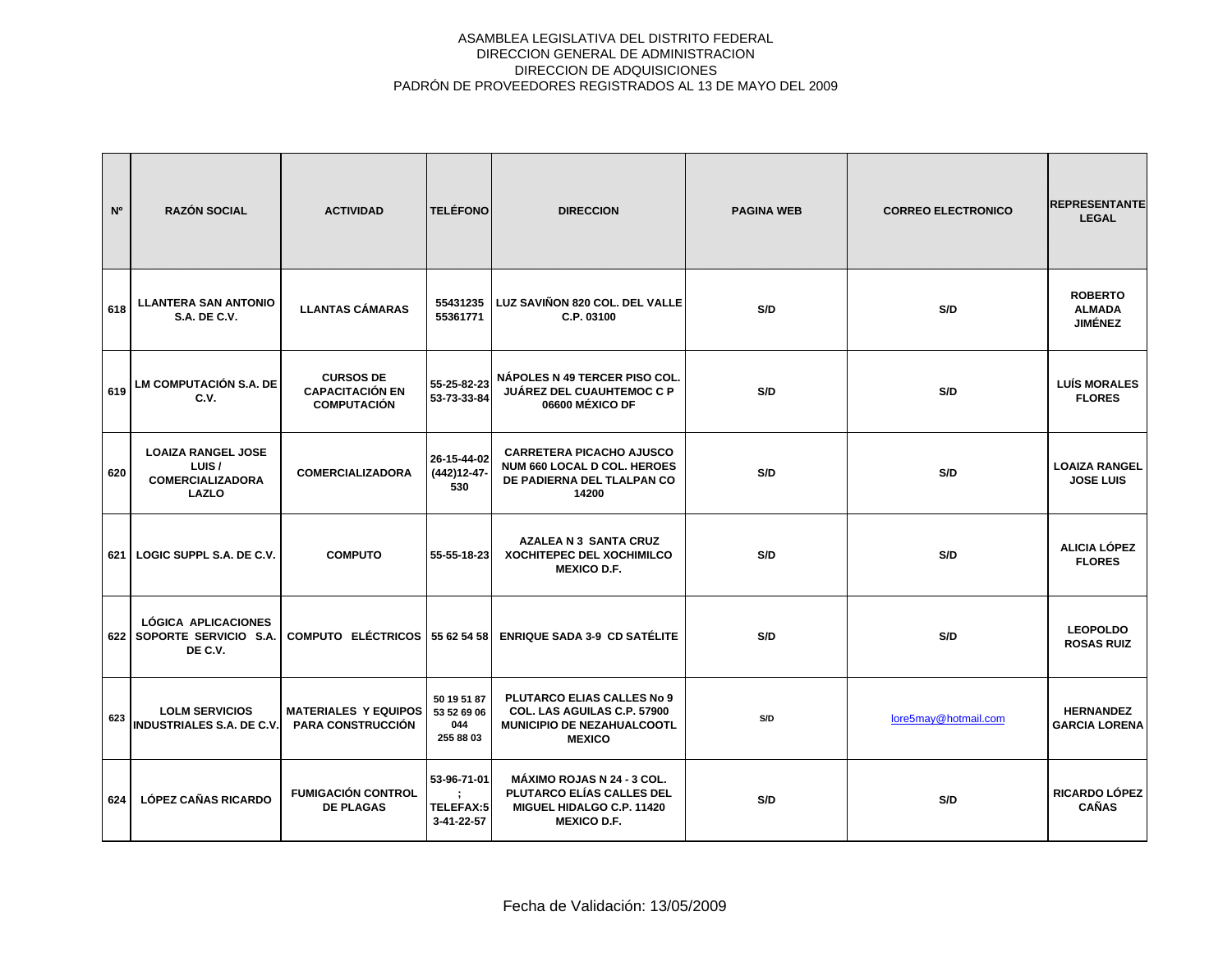| N <sup>o</sup> | <b>RAZÓN SOCIAL</b>                                                          | <b>ACTIVIDAD</b>                                                                                                                 | <b>TELÉFONO</b>                                 | <b>DIRECCION</b>                                                                                                     | <b>PAGINA WEB</b> | <b>CORREO ELECTRONICO</b> | <b>REPRESENTANTE</b><br><b>LEGAL</b>                          |
|----------------|------------------------------------------------------------------------------|----------------------------------------------------------------------------------------------------------------------------------|-------------------------------------------------|----------------------------------------------------------------------------------------------------------------------|-------------------|---------------------------|---------------------------------------------------------------|
| 625            | <b>LÓPEZ FLORES CLAUDIA</b><br>ANGÉLICA /O SERVICIOS<br><b>PROMOCIONALES</b> | <b>IMPRENTA</b>                                                                                                                  | 55 88 79 95<br>57 41 18 63<br>55<br>26 76 31 53 | ALFREDO CHAVERO No 90 COL.<br><b>OBRERA</b>                                                                          | S/D               | serpromcl@yahoo.com.mx    | <b>LÓPEZ FLORES</b><br><b>CLAUDIA</b><br><b>ANGÉLICA</b>      |
| 626            | <b>LÓPEZ MARTÍNEZ</b><br>AHITOFEL /O EPAV                                    | <b>AUDIO VIDEO</b>                                                                                                               | 26 36 82 86                                     | <b>2 CERRADA DE CORNELIO</b><br><b>HISPANO MANZANA 40 LOTE 10</b><br><b>COL. ZAPOTITLAN</b>                          | S/D               | S/D                       | LÓPEZ MARTÍNEZ<br><b>AHITOFEL</b>                             |
| 627            | <b>LÓPEZ MONTENEGRO</b><br><b>MARIA DEL SOCORRO</b>                          | <b>MANTENIMIENTO DE</b><br><b>EQUIPOS DE</b><br><b>REFRIGERACIÓN AIRE</b><br><b>ACONDICIONADO</b><br><b>EQUIPOS DE SEGURIDAD</b> |                                                 | PONIENTE 48 NÚMERO 3409 EDIF N<br><b>6 COL. OBRERO POPULAR</b>                                                       | S/D               | S/D                       | <b>MARIA DEL</b><br><b>SOCORRO LÓPEZ</b><br><b>MONTENEGRO</b> |
| 628            | <b>LÓPEZ ROBLES JOSE</b><br><b>MANUEL / SISTEMAS</b><br><b>INTERNET</b>      | <b>SISTEMAS DE INTERNET</b>                                                                                                      | 57-93-18-15<br>044-55-34-<br>31-24-39           | CALLE ALGEBRA NÚM 79 COL. LAS<br><b>PALMAS C.P. 57440</b><br>NEZAHUALCOOTL ESTADO DE<br><b>MEXICO</b>                | S/D               | S/D                       | <b>JOSE MANUEL</b><br><b>LÓPEZ ROBLES</b>                     |
| 629            | <b>LUCIO ROSAS EDITH /O</b><br><b>EDICIONES AMÉRICA</b>                      | <b>VENTA DE</b><br><b>ENCICLOPEDIAS LIBROS</b>                                                                                   |                                                 | <b>JUAN DE BARRARA No30 ANT81</b><br>58 56 57 51 COL. LOMAS DE ZARAGOZA DELEG<br>IZTAPALAPA C.P.09620                | S/D               | S/D                       | <b>EDITH LUCIO</b><br><b>ROJAS</b>                            |
| 630            | LUÍS BALLINA JAVIER                                                          | <b>EXPOSITOR</b>                                                                                                                 | 044 55 17<br>29 66 22                           | <b>ANILLO PERIFÉRICO</b><br><b>AGRUPAMIENTO 20 SMZ6</b><br><b>ENTRADA 1 DEPTO 41 COL.</b><br><b>VICENTE GUERRERO</b> | S/D               | S/D                       | <b>LUÍS BALLINA</b><br><b>JAVIER</b>                          |
| 631            | <b>LUNA CHRZANOWSKI</b><br><b>RALPH</b>                                      |                                                                                                                                  |                                                 |                                                                                                                      | S/D               | S/D                       |                                                               |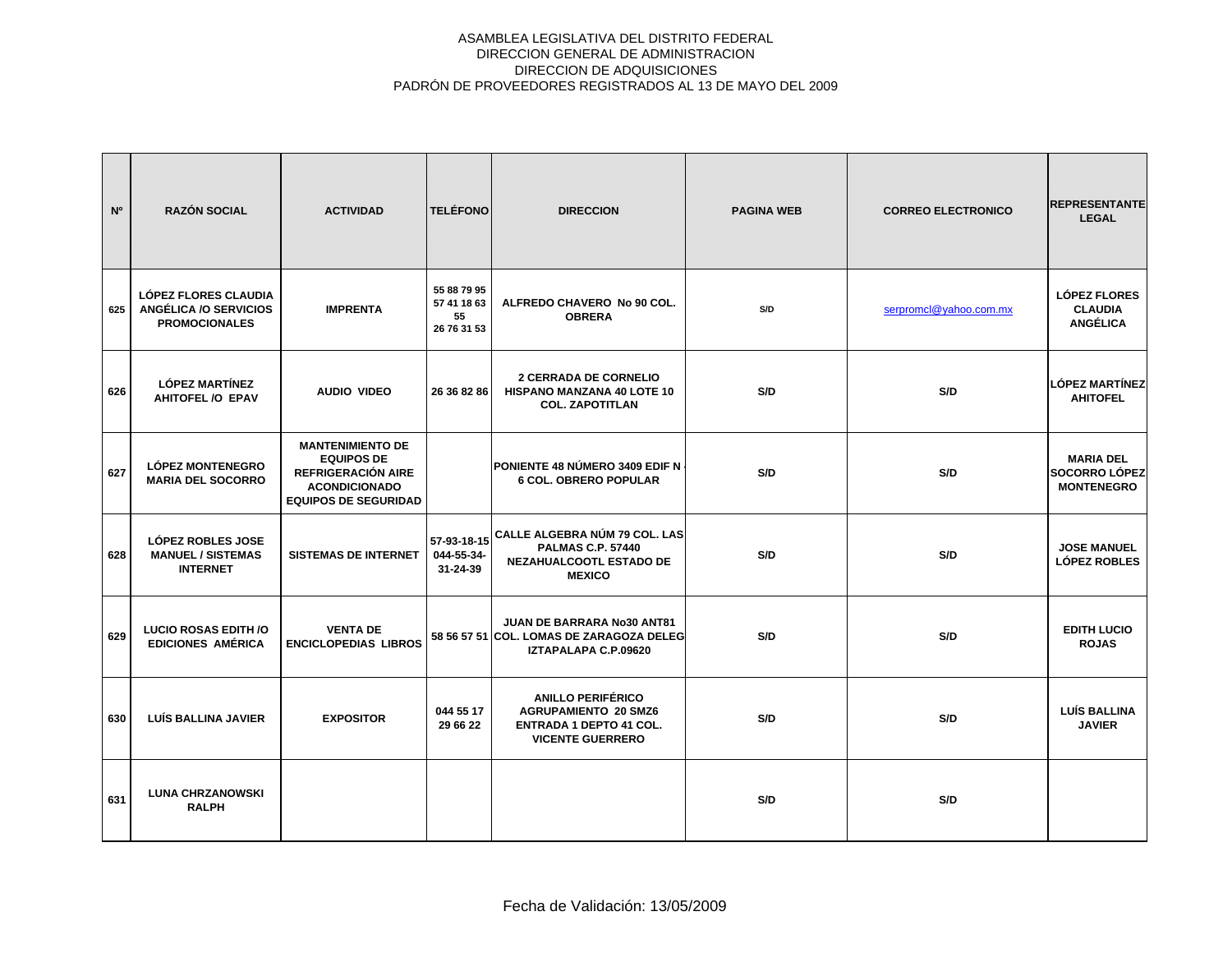| N <sup>o</sup> | <b>RAZÓN SOCIAL</b>                                                                                         | <b>ACTIVIDAD</b>                                                                                                                                  | <b>TELÉFONO</b>                              | <b>DIRECCION</b>                                                                                                     | <b>PAGINA WEB</b>   | <b>CORREO ELECTRONICO</b> | <b>REPRESENTANTE</b><br><b>LEGAL</b>                                                                          |
|----------------|-------------------------------------------------------------------------------------------------------------|---------------------------------------------------------------------------------------------------------------------------------------------------|----------------------------------------------|----------------------------------------------------------------------------------------------------------------------|---------------------|---------------------------|---------------------------------------------------------------------------------------------------------------|
| 632            | <b>LUNA CORREA ZUEM</b><br>KAREN / O IMAGEN<br><b>CORPORATIVA</b>                                           | <b>IMPRENTA</b>                                                                                                                                   | 57 41 28 68<br>044 55 17<br>48 19 60         | PONIENTE 116 No 32 COL.<br><b>PANAMERICANA</b>                                                                       | S/D                 | S/D                       | <b>LUNA CORREA</b><br><b>ZUEM KAREN</b>                                                                       |
| 633            | <b>MA DE LOS ANGELES</b><br><b>MORALES ROSAS/</b><br><b>FUMIGACIÓN CONTROL</b><br><b>DE PLAGAS ESCORPIO</b> | <b>FUMIGACIÓN CONTROL</b><br><b>DE PLAGAS</b>                                                                                                     | 24-75-02-59<br><b>NEXTEL</b><br>5712-13-48   | <b>VALLE DE CHACALA 27 INT 4</b><br>VALLE DE ARAGON 1RA SECCIÓN<br>NEZAHUALCOOTL MEXICO C.P.<br>57100                | S/D                 | S/D                       | <b>ANGELES</b><br><b>MORENO ROSAS</b>                                                                         |
| 634            | <b>MAC EDICIONES Y</b><br><b>PUBLICACIONES S.A. DE</b><br>C.V.                                              | REVISTAS Y PERIÓDICOS 30 99 30 00                                                                                                                 | 52 02 79 70<br>52 82 56 48                   | <b>MONTES URALES No 425 COL.</b><br><b>LOMAS DE CHAPULTEPEC</b>                                                      | S/D                 | S/D                       | DÍAZ MARU MAC                                                                                                 |
| 635            | MAC TONER AUDIO VIDEO<br>S.A. DE C.V.                                                                       | <b>EQUIPO DE COMPUTO</b><br>AUDIO VIDEO,<br><b>CONSUMIBLES.</b><br>PAPELERIA ACCESORIOS,<br><b>REFACCIONES, SERV.</b><br><b>TÉCNICO Y SOPORTE</b> | 30-95-35-61<br>al 72                         | AV CUAUHTEMOC No 932-B COL.<br><b>NARVARTE C.P. 03020 DEL BENITO</b><br><b>JUAREZ MEXICO D.F.</b>                    | www.mactoner.com.mx | mcabadas@mactoner.com.mx  | <b>LORENA</b><br><b>PALACIOS VEGA</b>                                                                         |
| 636            | <b>MACRO CLIM S.A. DE C.V.</b>                                                                              | <b>LIMPIEZA</b><br><b>MANTENIMIENTO DE</b><br><b>INMUEBLES</b>                                                                                    | 56-75-94-59<br><b>FAX</b><br>56-<br>75-95-52 | <b>PROLONGACIÓN DIVISIÓN DEL</b><br>NORTE N 4945 1er PISO COL. LA<br>CEBADA C.P. 16010 DEL<br>XOCHIMILCO MEXICO D.F. | S/D                 | macroclim@prodigy.net.mx  | <b>ARROO</b><br><b>VALLADARES</b><br><b>MARIA DE JESUS</b><br>JOSÉ<br><b>GUADALUPE</b><br><b>GÓMEZ MORENO</b> |
| 637            | <b>MADCOM S.A. DE C.V.</b>                                                                                  | <b>TELECOMUNICACIONES</b><br><b>INTALACIÓN</b><br><b>MANTENIMIENTO DE</b><br>EQUIPO TELEFONICO VOZ 57-40-02-74<br><b>DATOS</b>                    | 5740-02-75<br>5740-02-71                     | <b>RAMON FABIE NÚM 30 COL. VISTA</b><br>ALEGRE C.P. 06860 MEXICO D.F.                                                | S/D                 | S/D                       | <b>OSCAR PÉREZ</b><br><b>RODRÍGUEZ</b>                                                                        |
| 638            | <b>MADRID RICO VICENTE</b><br><b>ALBERTO</b>                                                                | <b>EXPOSITOR</b><br><b>CAPACITACIÓN</b>                                                                                                           |                                              | SINDICALISMO NÚM 121 EDIFICIO<br>26-14-26-46 TORRE B DEP 301 COL. ESCANDON<br><b>MEXICO D.F. C.P. 11800</b>          | S/D                 | S/D                       | <b>ALBERTO</b><br><b>MADRID</b><br><b>ALBERTO</b>                                                             |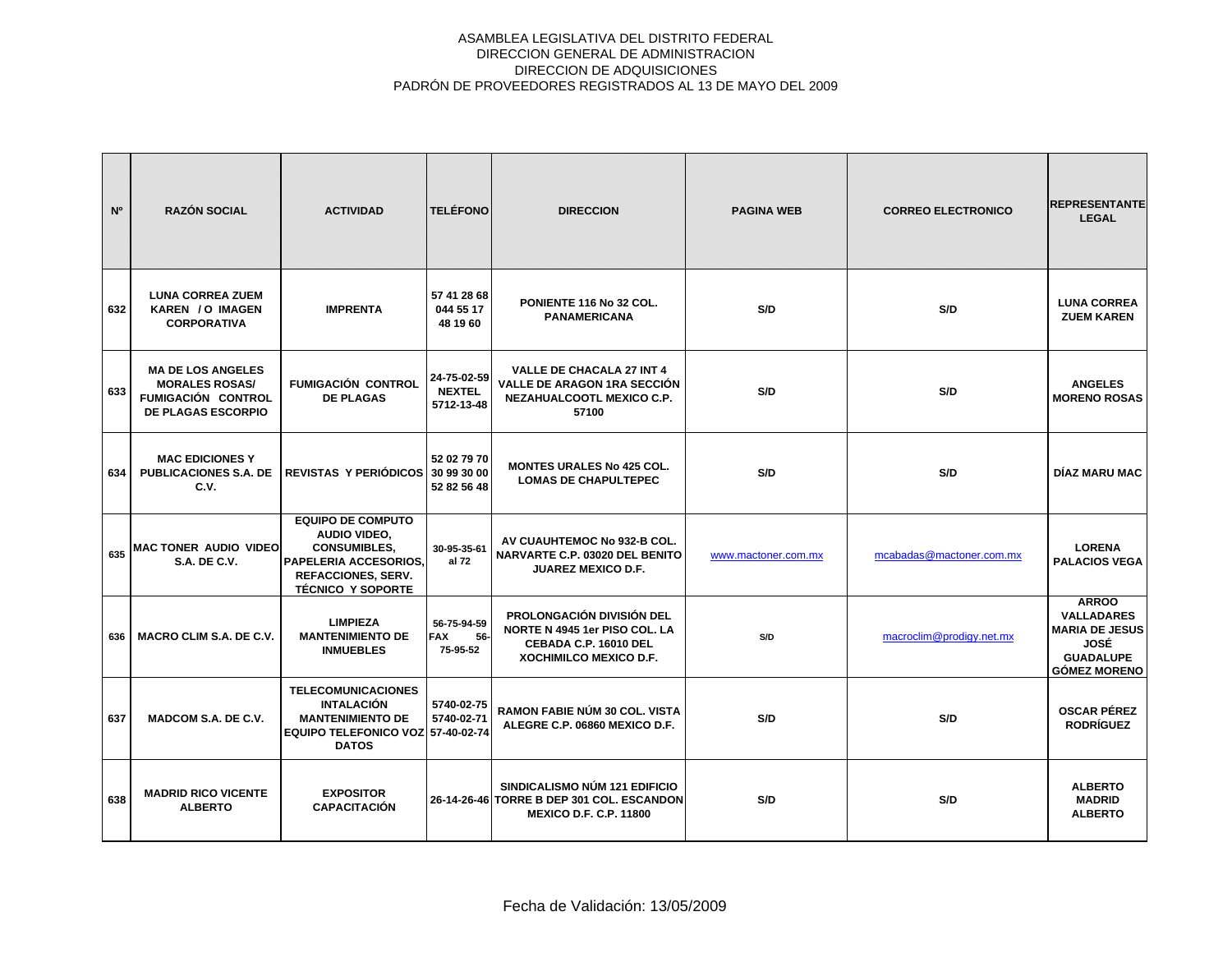| N <sup>o</sup> | <b>RAZÓN SOCIAL</b>                                                                              | <b>ACTIVIDAD</b>                                                                                          | <b>TELÉFONO</b>                                     | <b>DIRECCION</b>                                                                                                   | <b>PAGINA WEB</b>                  | <b>CORREO ELECTRONICO</b>    | <b>REPRESENTANTE</b><br><b>LEGAL</b>                                                                      |
|----------------|--------------------------------------------------------------------------------------------------|-----------------------------------------------------------------------------------------------------------|-----------------------------------------------------|--------------------------------------------------------------------------------------------------------------------|------------------------------------|------------------------------|-----------------------------------------------------------------------------------------------------------|
| 639            | <b>MAG INGENIEROS CIVILES</b><br><b>S.A. DE C.V.</b>                                             | <b>CONSTRUCCION DE</b><br><b>PROECTOS SUPERVISION</b>                                                     | 55 44 28 05<br>55 44 32 64                          | <b>KRAMER No 33 COL. ATLANTIDA</b><br>COYOACAN C.P. 04370 DEL<br><b>COYOACAN MEXICO D.F.</b>                       | S/D                                | magingenieros@prodigy.net.mx | <b>MAGALLON PIÑA</b><br><b>MIGUEL ANGEL</b>                                                               |
| 640            | <b>MAINBIT S.A. DE C.V.</b>                                                                      | <b>MANTTO DE</b><br><b>COMPUTADORAS</b>                                                                   | 56 39 17 16<br>56 39 17 11                          | <b>ROMERO DE TERREROS NO 804</b><br>ESQ AMORES COL. DEL VALLE                                                      | S/D                                | S/D                          | <b>JOSÉ HORACIO</b><br>PÉREZ RUIZ                                                                         |
| 641            | MAKE PRO S.A. DE C.V.<br>(CIE. EMPRESARIAL)                                                      | <b>EVENTOS</b>                                                                                            | 55<br>25 81 37 00<br>53 87 06 00<br><b>EXT 3942</b> | LAGO ALBERTO No. 366, COL<br>ANAHUAC, C.P. 11320, DEL. MIGUEL<br>HIDALGO, MEXICO D.F.                              | www.hipodromodelasamericas.c<br>om | S/D                          | <b>SANCHEZ LAURIA</b><br><b>MARIA DEL</b><br><b>ROCIO</b><br><b>ANTONIO</b><br><b>ISEGURA ORTEGA</b>      |
| 642            | <b>MANSUPARQ S.A. DE C.V.</b>                                                                    | <b>MANTENIMIENTO</b><br><b>SUPERVISION</b><br><b>ARQUITECTURA</b>                                         | (01-722) 319<br>16-29                               | 16 DE SEPTIEMBRE Nº 151 CASA<br><b>29 COL. SAN JERONIMO</b><br><b>CHICAHUALCO METEPEC EDO DE</b><br><b>MEXICO</b>  | S/D                                | S/D                          |                                                                                                           |
|                | <b>MANTENIMIENTO Y</b><br><b>PROVEDURIA</b><br><b>EMPRESARIAL VIGOMI,</b><br><b>S.A. DE C.V.</b> | <b>MANTENIMIENTO Y</b><br><b>CONSTRUCCION DE</b><br><b>INMUEBLES</b>                                      | 55 78 62 28                                         | <b>DIAGONAL SAN ANTONIO No. 1520</b><br>COL. NARVARTE, C.P. 03020, DEL.<br><b>BENITO JUAREZ, MEXICO D.F.</b>       | S/D                                | S/D                          | <b>GUSTAVO DIAZ</b><br><b>MIRANDA</b>                                                                     |
| 643            | <b>MAP PRODUCCIONES</b><br>AUDIO & VIDEO S.A. DE<br>C.V.                                         | <b>PRODUCCIÓN DE SPOTS</b><br><b>PROGRAMAS DE RADIO</b><br><b>TV CAMPAÑAS DE</b><br><b>PUBLICIDAD ETC</b> | 55-74-68-50<br>55-64-26-09                          | TONALA NUM 101 DEP 301 TERCER<br>PISO COL. ROMA NORTE DEL<br><b>CUAUHTEMOC C.P. 06700 MEXICO</b><br>D.F.           | S/D                                | S/D                          | <b>JOSE MARIO</b><br><b>ALBERTO PÉREZ</b><br><b>HERNÁNDEZ</b>                                             |
| 644            | <b>MAQUILA DE</b><br><b>SMALLWARES S.A. DE C.V</b>                                               | <b>EQUIPOS PARA</b><br><b>IMPRESIÓN</b><br>REPRODUCCIÓN EQUIPO<br>DE COMPUTO SOFTWARE<br><b>HARDWARE</b>  |                                                     | <b>SAUCES NUM 77 COL. BOSQUES</b><br>26-20-22-23 DE XHALA C.P. 54712 CUAUTITLAN<br><b>IZCALLI ESTADO DE MEXICO</b> | S/D                                | S/D                          | <b>LUIS EDUARDO</b><br><b>CELIS BONILLA</b><br><b>JOSÉ EDUARDO</b><br><b>CARRANZA</b><br><b>HERNÁNDEZ</b> |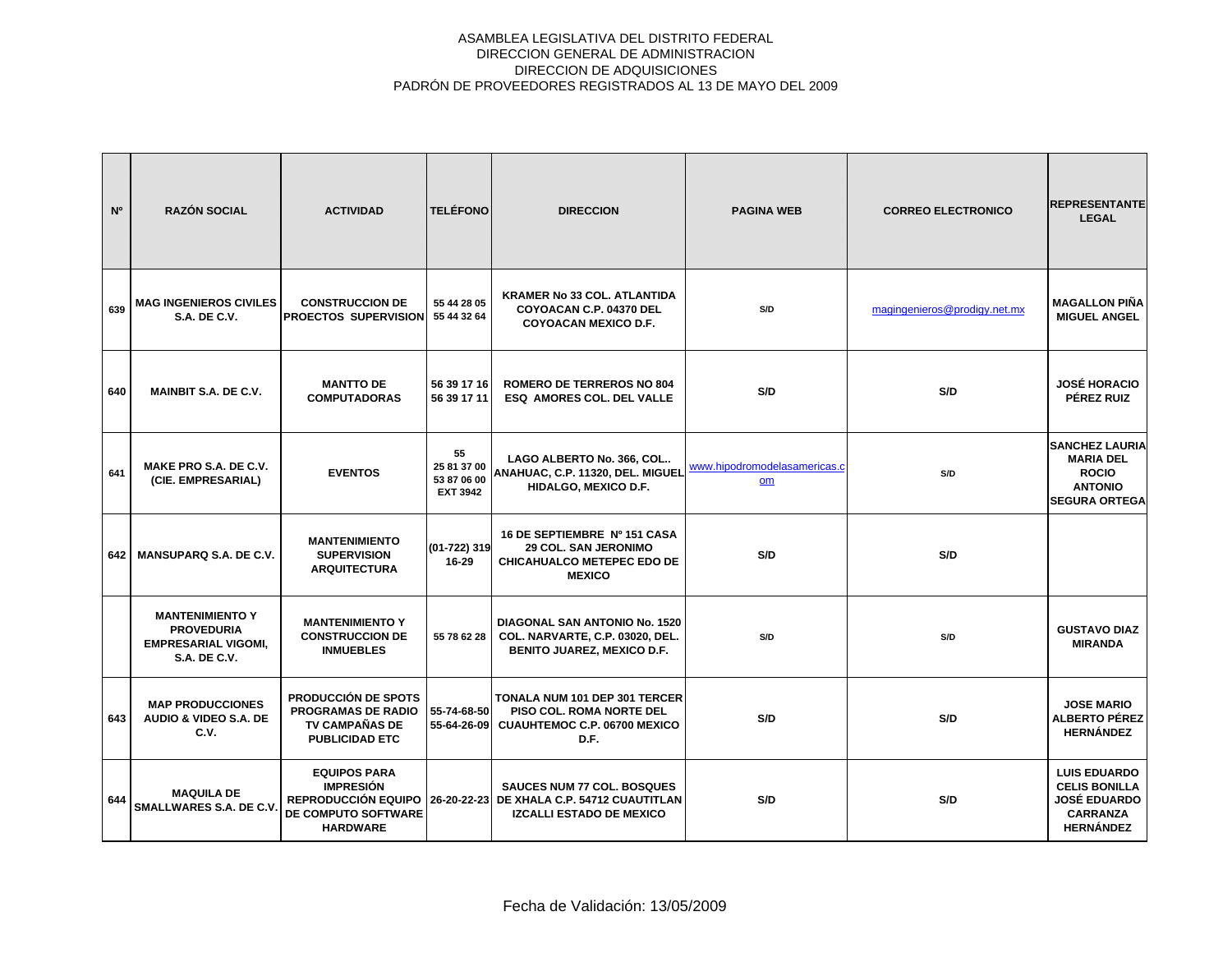| N <sup>o</sup> | <b>RAZÓN SOCIAL</b>                                                                                        | <b>ACTIVIDAD</b>                                                                                                                         | <b>TELÉFONO</b>                                                         | <b>DIRECCION</b>                                                                                                            | <b>PAGINA WEB</b> | <b>CORREO ELECTRONICO</b> | <b>REPRESENTANTE</b><br><b>LEGAL</b>                                                                                       |
|----------------|------------------------------------------------------------------------------------------------------------|------------------------------------------------------------------------------------------------------------------------------------------|-------------------------------------------------------------------------|-----------------------------------------------------------------------------------------------------------------------------|-------------------|---------------------------|----------------------------------------------------------------------------------------------------------------------------|
| 645            | <b>MARCAS Y PRESTIGIOS</b><br><b>S.A. DE C.V.</b>                                                          | <b>COMERCIALIZADORA</b><br><b>ARTS DE OFICINA</b><br><b>FERRETERIA</b><br><b>HERRAMIENTAS ARTS</b><br><b>LIMPIEZA</b>                    | 56-42-23-60                                                             | ABRAHAM GONZÁLEZ MZ 4 LT 5<br>COL. SANTA MARIA AZTAHUACAN<br>DEL IZTAPALAPA NEXICO DF C.P.<br>09500                         | S/D               | cabrera2004@hotmail.com   | <b>NICOL.AS REES</b><br><b>BRITO LEANDRO</b><br><b>CASIQUE</b><br><b>RASGADO</b><br><b>ALVARO VERA</b><br><b>HERNÁNDEZ</b> |
| 646            | <b>MARDAM S.A. DE C.V.</b>                                                                                 | <b>CONSTRUCCIÓN</b><br>SUPERVISIÓN DE OBRA                                                                                               | 56 81 27 81                                                             | 56 68 50 02 JALAPA No 6 COL. SAN JERÓNIMO<br><b>ACULCO</b>                                                                  | S/D               | S/D                       | <b>ROBLEDO</b><br><b>GÓMEZ DAMIAN</b>                                                                                      |
| 647            | <b>MARIA LILIA MARTINEZ</b><br><b>MEDRANO</b>                                                              | <b>ARTICULOS DE</b><br><b>PAPELERIA</b><br><b>INGENIERIACOMPUTACIO</b><br>N OBJETOS EN GENERAL                                           | 5709 1641                                                               | CALLE 5 DE FEBRERO Nº 106 PISO<br>Nº 1 COL. CENTRO C.P. 06090 DEL<br><b>CUAUHTEMOC MEXICODF</b>                             | S/D               | S/D                       | <b>MARIA LILIA</b><br><b>MARTINEZ</b><br><b>MEDRANO</b>                                                                    |
| 648            | <b>MARSEILLE ZIZOU S.A. DE</b><br>C.V.                                                                     | <b>COMERCIALIZADORA</b>                                                                                                                  | 24-58-30-74                                                             | SOJA NÚM 125 DEPTO B COL.<br><b>GRANJAS ESMERALDA C.P. 09810</b><br>DEL IZTAPALAPA MEXICO D.F.                              | S/D               | S/D                       | <b>CESAR SOTO</b><br><b>HERNÁNDEZ</b>                                                                                      |
|                | <b>MARTHA DELIA TREJO</b><br><b>VEGA Y/O ISDESA</b>                                                        | <b>MANTENIMIENTO</b><br>PREVENTIVO.<br><b>CORRECTIVO Y</b><br><b>REPARACIONES</b><br><b>INTEGRALES A</b><br><b>VEHICULOS, MAQUINARIA</b> | 56 85 46 51<br>56 85 36 98<br>56 85 41 12<br>22 35 95 66<br>22 35 95 67 | <b>GAVILAN No. 88 BARRIO SAN</b><br>MIGUEL, COL. GUADALUPE DEL<br>MORAL, C.P. 09360, DEL.<br><b>IZTAPALAPA</b>              | S/D               | isdesa2004@hotmail.com    | <b>MARTHA DELIA</b><br><b>TREJO VEGA</b>                                                                                   |
| 649            | <b>MARTIN MEJIA LUIS Y/O</b><br><b>CONSTRUCTORA</b><br><b>MARGONS</b>                                      | <b>CONSTRUCTORA</b><br><b>COMERCIALIZADORA</b>                                                                                           | 42 02 10 87                                                             | <b>AVENIDA MEXICO 1070 LOCAL C</b><br>COL. SANTA TERESA C.P. 10710<br><b>DEL. MAGDALENA CONTRERAS</b><br><b>MEXICO D.F.</b> | S/D               | ccmargons@hotmail.com     | <b>MARTIN MEJIA</b><br><b>LUIS</b>                                                                                         |
| 650            | <b>MARTÍNEZ CONTRERAS</b><br>RICARDO / DISTRIBUIDORA<br><b>DE PRODUCTOS</b><br><b>SERVICIOS EN GENERAL</b> | <b>PAPELERIA</b><br><b>COMERCIALIZADORA ETC.</b>                                                                                         | 59 83 60 64<br>044 55<br>18 16 13 85                                    | <b>HERMENEGILDO GALEANA MZ 7</b><br>LOTE 8 COL. LOS HEROES C.P.<br>056530 IXTAPALUCA ESTADO DE<br><b>MEXICO</b>             | S/D               | S/D                       | <b>RICARDO</b><br><b>MARTÍNEZ</b><br><b>CONTRERAS</b>                                                                      |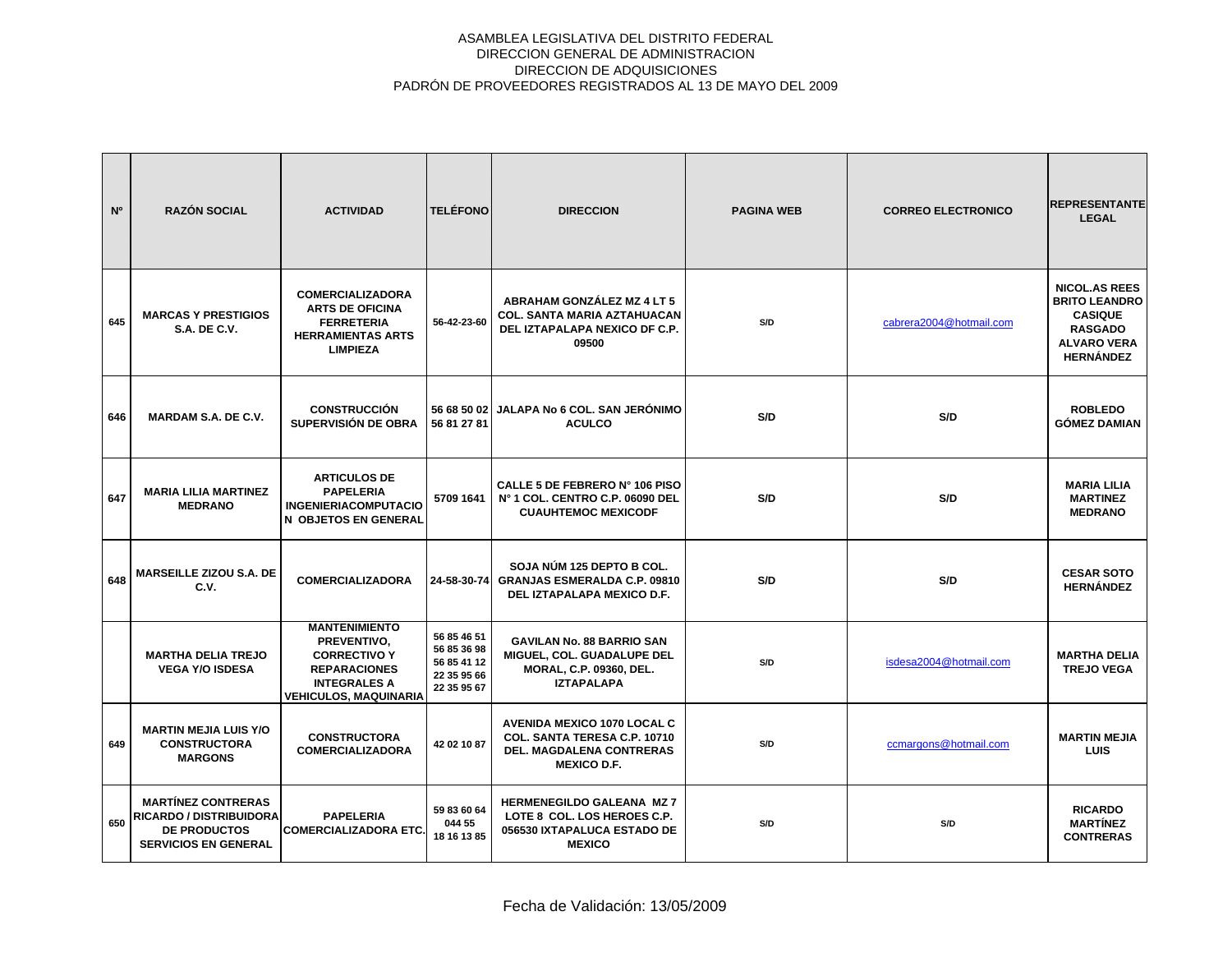| N <sup>o</sup> | <b>RAZÓN SOCIAL</b>                                                                | <b>ACTIVIDAD</b>                                                   | <b>TELÉFONO</b>                                                        | <b>DIRECCION</b>                                                                                                                       | <b>PAGINA WEB</b> | <b>CORREO ELECTRONICO</b>     | <b>REPRESENTANTE</b><br><b>LEGAL</b>                                                                    |
|----------------|------------------------------------------------------------------------------------|--------------------------------------------------------------------|------------------------------------------------------------------------|----------------------------------------------------------------------------------------------------------------------------------------|-------------------|-------------------------------|---------------------------------------------------------------------------------------------------------|
| 651            | MARTÍNEZ BARRANCO S.A.<br>DE C.V.                                                  | <b>FERRETERIA</b>                                                  | 56-60-57-77<br>56-60-16-03<br>56 80 34 51<br><b>FAX</b><br>56 80 67 28 | <b>CALLE 11 No 97 COL. OLIVAR DEL</b><br>CONDE 1a SECC C.P. 01400 DEL<br>ALVARO OBREG.ON MEXICO D.F.                                   | S/D               | martinez_barranco@hotmail.com | <b>ARMANDO</b><br><b>MARTINEZ</b><br><b>BARRANCO DE</b><br><b>PALACIO</b>                               |
| 652            | <b>MARTÍNEZ FUNES ADRIÁN</b><br><b>RICARDO /O NETWORK</b><br><b>CABLING SSTEMS</b> | <b>VOZ DATOS</b>                                                   |                                                                        | <b>CALLE GARDENIA 335 COL. EL</b><br>52 71 84 97   TORO C.P. 10610 DEL MAGDALENA<br><b>CONTRERAS MEXICO D.F.</b>                       | S/D               | S/D                           | <b>MARTÍNEZ FUNES</b><br><b>ADRIÁN RICARDO</b>                                                          |
| 653            | <b>MARTÍNEZ MEDRANO</b><br><b>MARIA LILIA</b>                                      | <b>COMERCIALIZADORA</b>                                            | 57-09-16-41                                                            | 5 DE FEBRERO NÚM 106 INT 210<br><b>COL. CENTRO DEL CUAUHTEMOC</b><br><b>MEXICO D.F. C.P. 06080</b>                                     | S/D               | S/D                           | <b>MARTÍNEZ</b><br><b>MEDRANO MARIA</b><br>LILIA                                                        |
| 654            | <b>MARTÍNEZ NUÑEZ</b><br><b>ALEJANDRA / FUMINOVA</b><br><b>DE MEXICO</b>           | <b>FUMIGACIÓN</b>                                                  | 36-11-20-27<br>36-11-20-28                                             | <b>CIRCUITO HACIENDA REAL DE</b><br>TULTEPEC 45 LOTE B COL.<br><b>HACIENDA REAL DE TULTEPEC</b><br>TULTEPEC EDO DE MEXICO 54930        | S/D               | S/D                           | <b>ALEJANDRA</b><br><b>MARTINEZ</b><br><b>NUÑEZ</b>                                                     |
| 655            | <b>MARTINEZ ORTIZ</b><br><b>FRANCISCA / LONAS DEL</b><br><b>PACIFICO</b>           | <b>LONAS MAMPARAS</b><br><b>EVENTOS</b>                            | 52-20 2192<br>5220 1003                                                | CALLE ENRIQUE AÑORVE Nº 171<br><b>LOCAL 5 COL. AMPLIACION SAN</b><br>PEDRO XALPA AZCAPOTZALCODF<br>C.P. 02710                          | S/D               | S/D                           | <b>MARTINEZ ORTIZ</b><br><b>FRANCISCA</b>                                                               |
| 656            | <b>MARTINEZ RODRIGUEZ</b><br><b>CLAUDIA</b>                                        | <b>MATERIAL ELECTRICO</b><br><b>ILUMINACIÓN</b>                    | 53-69-70-94<br>53-67-03-01                                             | <b>CALLE 32 NÚM 58 COL. SANTA</b><br>ROSA C.P. 07620 MEXICO D.F. DEL<br><b>GUSTAVO A MADERO</b>                                        | S/D               | S/D                           | <b>CLAUDIA</b><br><b>MARTINEZ</b><br><b>RODRIGUEZ</b>                                                   |
|                | <b>MATUS ALMEIDA</b><br>657 CONSTRUCCIONES S.A. DE<br>C.V.                         | <b>MANTENIMIENTO</b><br><b>REMODELACIÓN DE</b><br><b>INMUEBLES</b> | 56 44 06 85                                                            | <b>CALLE OBAIN 249 LOTE 9 S/N</b><br><b>ENTRE HOMUN TENOSIQUE COL.</b><br>LAS TORRES DE PADIERNA C.P.<br>14200 DEL TLALPAN MEXICO D.F. | S/D               | S/D                           | <b>MATUS FUENTES</b><br><b>MAXIMO DANIEL</b><br><b>HUMBERTO</b><br><b>HERNANDEZ</b><br><b>CASTAÑEDA</b> |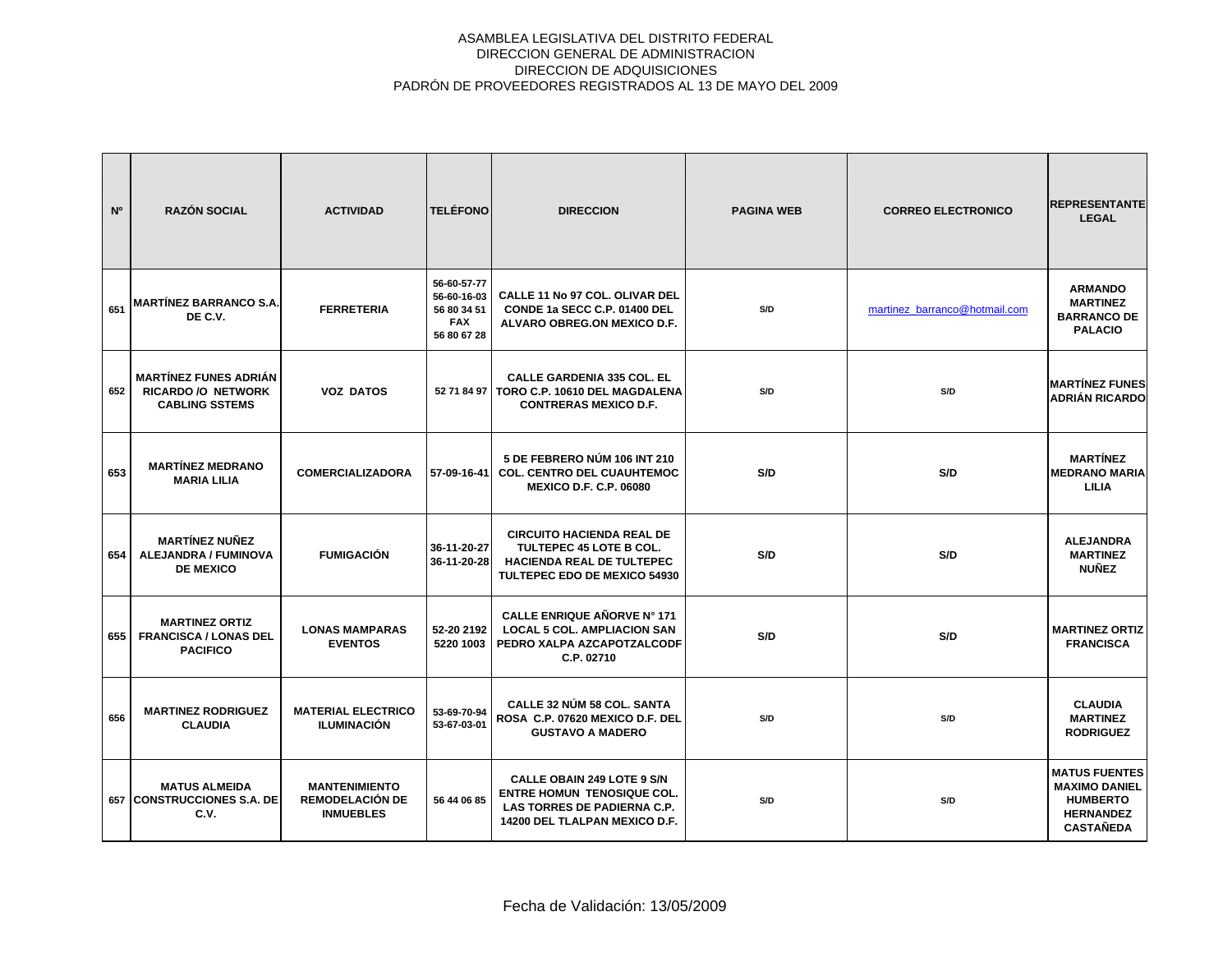| N <sup>o</sup> | <b>RAZÓN SOCIAL</b>                                                               | <b>ACTIVIDAD</b>                                                                                                                         | <b>TELÉFONO</b>                                      | <b>DIRECCION</b>                                                                                                                                     | <b>PAGINA WEB</b> | <b>CORREO ELECTRONICO</b> | <b>REPRESENTANTE</b><br><b>LEGAL</b>                                                                       |
|----------------|-----------------------------------------------------------------------------------|------------------------------------------------------------------------------------------------------------------------------------------|------------------------------------------------------|------------------------------------------------------------------------------------------------------------------------------------------------------|-------------------|---------------------------|------------------------------------------------------------------------------------------------------------|
| 658            | <b>MAXCOM</b><br><b>TELECOMUNICACIONES</b><br><b>S.A. DE C.V.</b>                 | <b>TELECOMUNICACIONES</b>                                                                                                                | 5147 1111                                            | <b>GUILLERMO GONZALES</b><br><b>CAMARENA No 2000 COL. CENTRO</b><br><b>EN SANTA FE</b>                                                               | S/D               | S/D                       | <b>LOPEZ AGUADO</b><br><b>JIMENOJORGE</b><br><b>ANTONIO</b>                                                |
| 659            | <b>MAYA TECNOLOGÍAS</b><br>INFORMACIÓN S.A. DE C.V.                               | <b>COMPUTADORAS</b><br><b>REFACCIONES</b>                                                                                                | 53 36 32 39                                          | AV CANAL DE MIRAMONTES No<br>1477 COL. CONTR CLUB<br><b>COYOACAN</b>                                                                                 | S/D               | S/D                       | <b>MAGAÑA</b><br><b>CISNEROS</b><br><b>ADRIÁN</b><br><b>FERNANDO</b>                                       |
|                | <b>MAYRA JIMENEZ LAGUNA</b><br>Y/O JIMENEZ DIESEL<br><b>AUTOMOTRIZ</b>            | <b>MANTENIMIENTO</b><br>PREVENTIVO,<br><b>CORRECTIVO Y</b><br><b>REPARACIONES</b><br><b>INTEGRALES A</b><br><b>VEHICULOS, MAQUINARIA</b> | 22 35 95 66<br>22 35 95 67<br>22 35 91 74            | <b>CALLE ORIENTE No. 229 B No. 88</b><br><b>COL. AGRICOLA ORIENTAL. C.P.</b><br>08500, DEL. IZTACALCO, MEXICO<br>D.F.                                | S/D               | jimenezdiesel@hotmail.com | <b>MARIA DEL</b><br><b>ROSARIO</b><br><b>CAMPOS</b><br><b>CERVANTES</b>                                    |
| 660            | <b>MEDINA MARTÍNEZ</b><br><b>ROBERTO /O ABZ MEXICO</b>                            | <b>STENOGRAPH EQUIPO</b><br><b>CONSUMIBLE</b>                                                                                            | 13-12-64-87<br>24 76 81 20<br>044-55-33-<br>34-14-48 | <b>BUENA SUERTE 228 EDIF K DEPTO</b><br><b>201 UNIDAD HABITACIONAL</b><br><b>METROPOLITANO BUENA SUERTE</b><br>DEL TLAHUAC C.P. 13210 MEXICO<br>D.F. | S/D               | S/D                       | <b>MEDINA</b><br><b>MARTÍNEZ</b><br><b>ROBERTO</b>                                                         |
| 661            | <b>MEDIOS Y PROECTOS</b><br>CIUDADANOS S.A. DE C.V.                               | <b>PUBLICIDAD</b>                                                                                                                        | 24 55 98 62<br>55 59 98 73                           | PESTALOZZI 1125 COL. DEL VALLE                                                                                                                       | S/D               | S/D                       | <b>RODRÍGUEZ</b><br><b>RENA JOSÉ</b><br><b>IGNACIO</b>                                                     |
| 662            | <b>MELÉNDREZ BAARDO</b><br><b>JUDITH</b>                                          | <b>DISEÑADOR</b>                                                                                                                         | 56 17 24 95                                          | <b>HIDALGO 80 COL. SANTA URSULA</b><br><b>COAPA</b>                                                                                                  | S/D               | S/D                       | <b>MELÉNDREZ</b><br><b>BAARDO JUDITH</b>                                                                   |
| 663            | <b>MENCHACA RODRIGUEZ</b><br><b>VERONICA / IMAGEN</b><br><b>FUTURA PUBLICIDAD</b> | <b>DISEÑO DESARROLLO</b><br><b>ELABORACIÓN DE PROD</b><br><b>GRÁFICOS PUBLICIDAD</b><br><b>EN GENERAL</b>                                | 56-13-10-76                                          | AV BELLAVISTA 661 INT 303-C COL.<br>SAN NICOL.AS TOLENTINO C.P.<br>09850 DEL IZTAPALAPA MEXICO<br>D.F.                                               | S/D               | S/D                       | <b>VERONICA</b><br><b>MENCHACA</b><br><b>RODRIGUEZ</b><br><b>CERON</b><br><b>HERNANDEZ</b><br><b>SANTA</b> |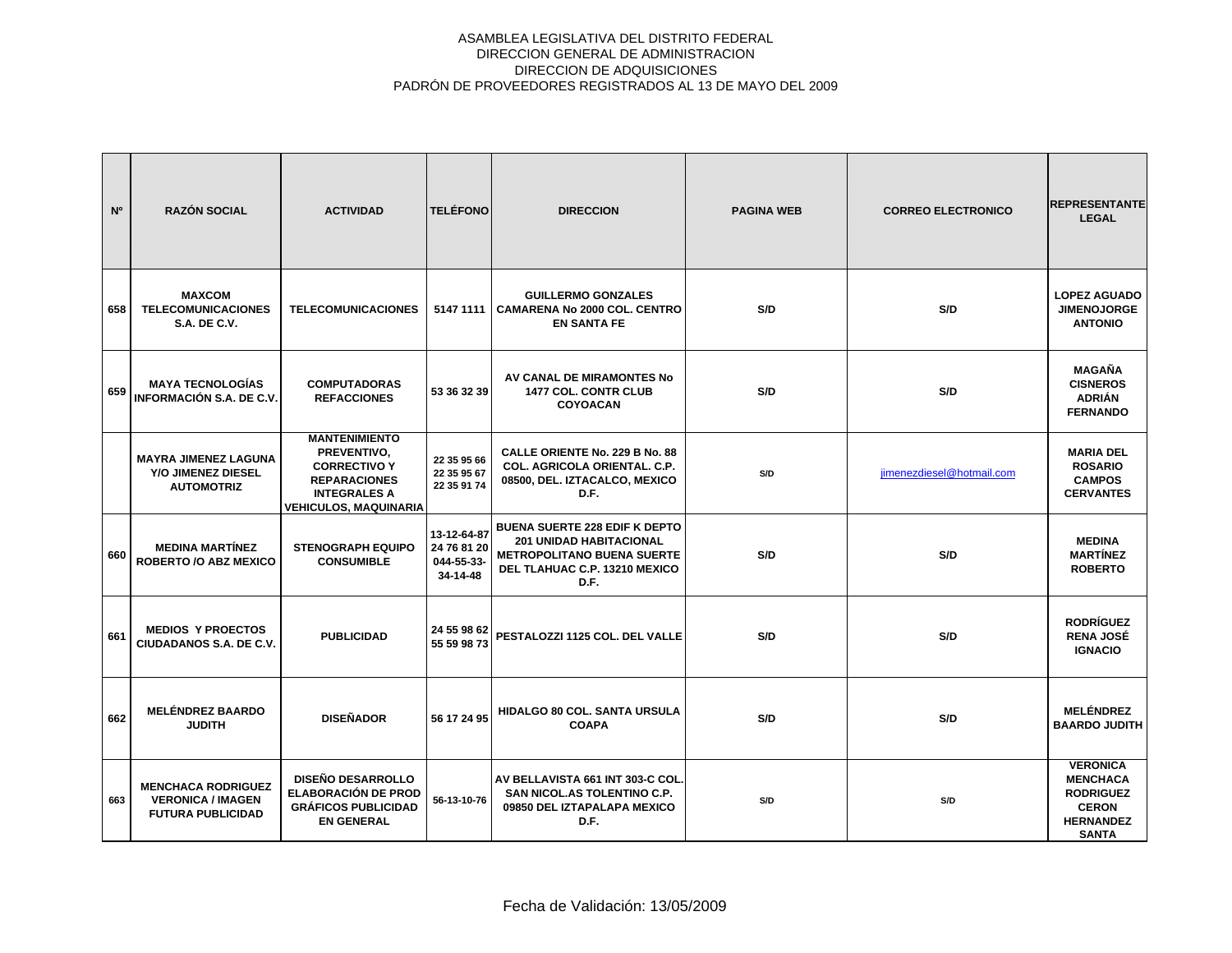| N <sup>o</sup> | <b>RAZÓN SOCIAL</b>                                   | <b>ACTIVIDAD</b>                                                              | <b>TELÉFONO</b>                                          | <b>DIRECCION</b>                                                                                 | <b>PAGINA WEB</b> | <b>CORREO ELECTRONICO</b> | <b>REPRESENTANTE</b><br><b>LEGAL</b>                                        |
|----------------|-------------------------------------------------------|-------------------------------------------------------------------------------|----------------------------------------------------------|--------------------------------------------------------------------------------------------------|-------------------|---------------------------|-----------------------------------------------------------------------------|
| 664            | <b>MENDEZ CARMONA JUAN</b><br><b>CARLOS</b>           | <b>INGENIERIA</b><br><b>ARQUITECTURA</b><br><b>CONEXOS</b>                    | 59-86-17-98                                              | GARDENIAS 20 MZ 33 LOTE 10 COL<br>IZCALLI IXTAPALUCA C.P. 56560<br><b>AOTLA ESTADO DE MEXICO</b> | S/D               | S/D                       | <b>JUAN CARLOS</b><br><b>MENDEZ</b><br><b>CARMONA</b>                       |
| 665            | <b>MENDOZA MAYA MARTIN</b>                            | <b>ESCULTOR</b>                                                               |                                                          | <b>CALLE 6 NÚM 148 COL. PANTITLAN</b><br>57-00-48-30 C.P. 08100 DEL IZTACALCO MEXICO<br>D.F.     | S/D               | S/D                       | <b>MARTIN</b><br><b>MENDOZA MAA</b>                                         |
| 666            | <b>MENDOZA SÁNCHEZ EDITH</b><br>/O PAPELERIA EL FENIZ | <b>PAPELERIA ARTS</b><br><b>ESCOL.ARES DE DIBUJO</b>                          | 57-41-21-43<br>5741-48-57                                | <b>FERNANDO RAMIREZ Núm 163</b><br>COL. OBRERA C.P. 06800 DEL<br><b>CUAUHTEMOC MEXICO D.F.</b>   | S/D               | S/D                       | <b>EDITH MENDOZA</b><br><b>SÁNCHEZ</b><br><b>GUILLERMINA</b><br><b>RUIZ</b> |
| 667            | <b>MENTADO CONTRERAS</b><br><b>PEDRO</b>              | <b>REVISTAS PERIÓDICOS</b>                                                    | 10 55 88 15<br>10 55 88 16                               | BOLÍVAR 31 INT 110 COL. CENTRO                                                                   | S/D               | S/D                       | <b>MENTADO</b><br><b>CONTRERAS</b><br><b>PEDRO</b>                          |
| 668            | <b>MERIDIAN PROAUDIO S.A.</b><br>DE C.V.              | <b>EQUIPO DE AUDIO</b><br>SONIDO ILUMINACIÓN<br><b>SERVICIO E INSTALACIÓN</b> | 55-81-90-17<br>5581-86-17<br><b>NEXTEL</b><br>3624-67-48 | <b>MAIZ No 89-3 COL. GRANJAS</b><br><b>ESMERALDA DEL IZTAPALAPA</b><br>09810 MEXICO D.F.         | S/D               | S/D                       | <b>OLIVA GONZALEZ</b><br><b>BAÑOS REP</b><br><b>VENTAS</b>                  |
| 669            | <b>MEXICANA DIGITAL DE</b><br>IMPRESIÓN, S.A. DE C.V. | COMPUTO CONSUMIBLES 55 14 11 06                                               |                                                          | AV DE LA REPUBLICA 145-A COL.<br><b>TABACALERA</b>                                               | S/D               | S/D                       | <b>BAÑOS</b><br><b>MARTÍNEZ</b><br><b>FERNANDO</b>                          |
|                | 670 MÉXICO RADIO S.A. DE C.V.                         | <b>SPOTS</b>                                                                  | 53 35 02 95                                              | GÓMEZ FARIAS N 51 COL. SAN<br><b>RAFAEL DEL CUAUHTEMOC C P</b><br>06470 MEXICO D.F.              | S/D               | S/D                       | <b>HERNÁNDEZ</b><br><b>CARLOS</b>                                           |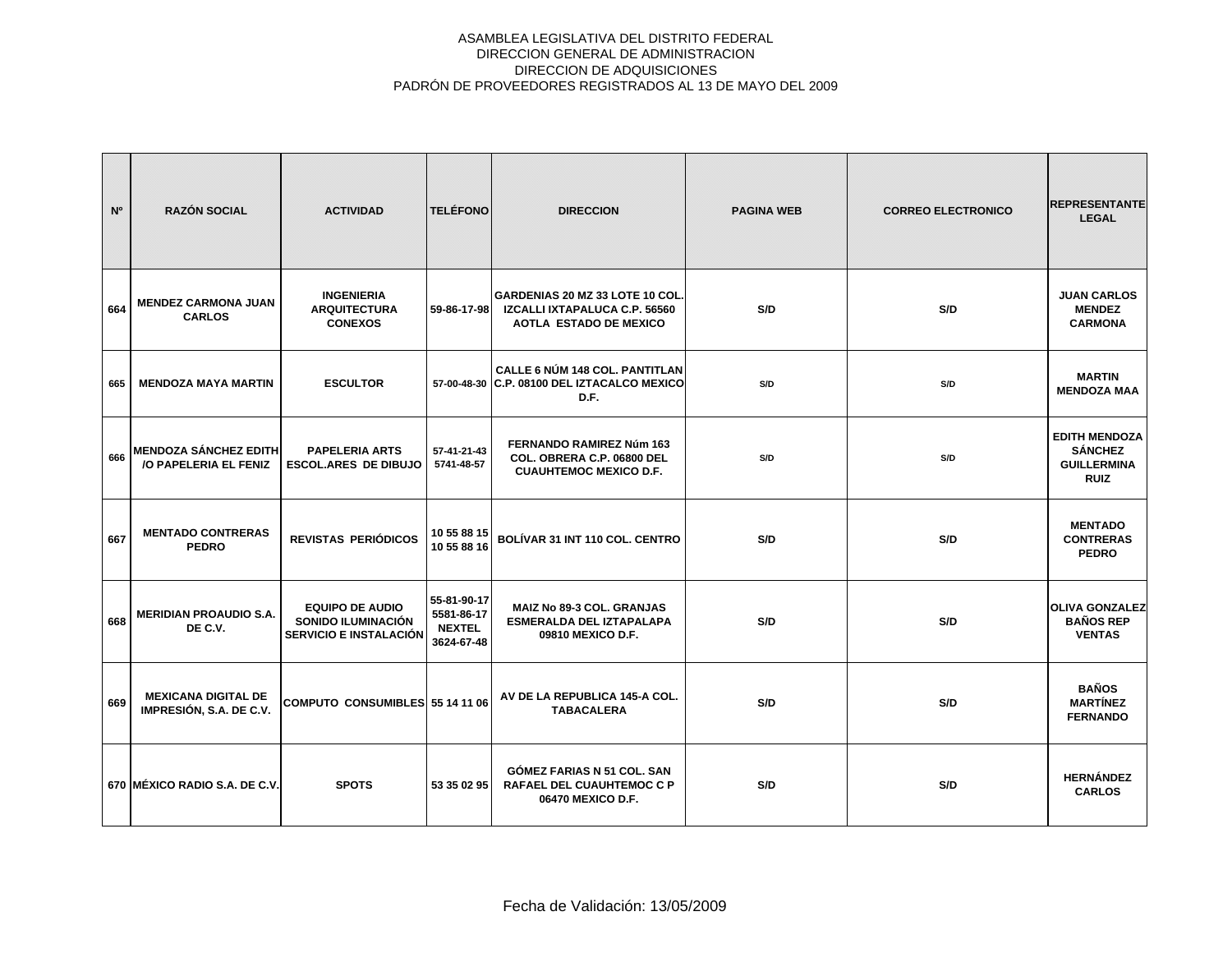| N <sup>o</sup> | <b>RAZÓN SOCIAL</b>                                                               | <b>ACTIVIDAD</b>                                                                                                                                                                                                                                    | <b>TELÉFONO</b>                                                         | <b>DIRECCION</b>                                                                                     | <b>PAGINA WEB</b> | <b>CORREO ELECTRONICO</b> | <b>REPRESENTANTE</b><br><b>LEGAL</b>                                     |
|----------------|-----------------------------------------------------------------------------------|-----------------------------------------------------------------------------------------------------------------------------------------------------------------------------------------------------------------------------------------------------|-------------------------------------------------------------------------|------------------------------------------------------------------------------------------------------|-------------------|---------------------------|--------------------------------------------------------------------------|
| 671            | <b>MICROSOFT MEXICO S DE</b><br><b>RL DE CV (MICROSOFT</b><br><b>LICENSING GP</b> | <b>SOFTWARE</b>                                                                                                                                                                                                                                     | 52 46 06 07<br>5246 06 44                                               | <b>PASEO DE LOS TAMARINDOS 60</b><br><b>BOSQUES DE LAS LOMAS</b>                                     | S/D               | S/D                       | <b>RODRÍGUEZ</b><br><b>VIGIL CARLOS</b><br><b>MUGGENBURG</b>             |
|                | MICROSOFTWARE, S.A. DE<br>C.V.                                                    | <b>VENTA DE CONSUMIBLES</b><br>Y EQUIPO DE COMPUTO,<br><b>CODIGOS DE BARRAS,</b><br>SOFTWARE,<br><b>MANTENIMIENTO</b><br>PREVENTIVO.<br><b>CORRECTIVO, DISEÑO</b><br><b>INSTALACION Y</b><br><b>MANTENIMIENTO DE</b><br><b>REDES, CAPACITACON Y</b> | 56 96 32 49<br>56 96 37 63<br>55 79 61 40<br>55 90 97 51<br>56 96 32 49 | ALICANTE No. 76 COL. ALAMOS,<br>C.P. 03400, DEL. BENITO JUAREZ,<br><b>MEXICO D.F.</b>                | S/D               | boze@prodigy.net.mx       | <b>BOLAÑOS</b><br><b>ZAMBRANO</b><br><b>FAUSTO</b>                       |
| 672            | MICROVAR S.A. DE C.V.                                                             | <b>FOTOCOPIADORA</b><br><b>ARRENDAMIENTO</b>                                                                                                                                                                                                        | 52 60 07 06<br>52 60 55 90<br>59 85 82 00                               | <b>BAHÍA DE ESPÍRITU SANTO 1252</b><br><b>COL. VERÓNICA ANZURES</b>                                  | S/D               | S/D                       | <b>ALVA ARC</b><br><b>HUNDÍA JORGE</b><br><b>GODOFREDO</b>               |
| 673            | <b>MIGUEL ANGEL</b><br><b>DISTRIBUIDORA S.A. DE</b><br>C.V.                       | <b>COMERCIALIZADORA</b>                                                                                                                                                                                                                             | 55101312                                                                | 5 DE MAO # 29 LOC H COL. CENTRO<br>C.P. 06000                                                        | S/D               | S/D                       | <b>RODRIGUEZ</b><br><b>VILLANUEVA</b><br><b>FRANCISCO</b><br><b>JOSE</b> |
| 674            | <b>MILÁN HADDAD DIVO</b>                                                          | <b>ESTACIONAMIENTOS</b>                                                                                                                                                                                                                             | 52 86 16 04                                                             | HAMBURGO No 70-105 COL.<br><b>JUÁREZ</b>                                                             | S/D               | S/D                       | <b>MILÁN HADDAD</b><br><b>DIVO</b>                                       |
| 675            | MILENIO DIARIO, S.A. DE<br>C.V.                                                   | <b>ELABORACION Y</b><br><b>DIFUSION DE PERIODICOS</b><br><b>Y REVISTAS</b>                                                                                                                                                                          | 51-40-29-79<br>51-40-29-64<br>51 40 29 89                               | <b>CALLE MORELOS NÚM 16 COL.</b><br><b>CENTRO C.P. 06040, DEL.</b><br><b>CUAUHTEMOC, MEXICO D.F.</b> | www.milenio.com   | javier.mendez@milenio.com | <b>CHAPA CANTU</b><br><b>JAVIER</b>                                      |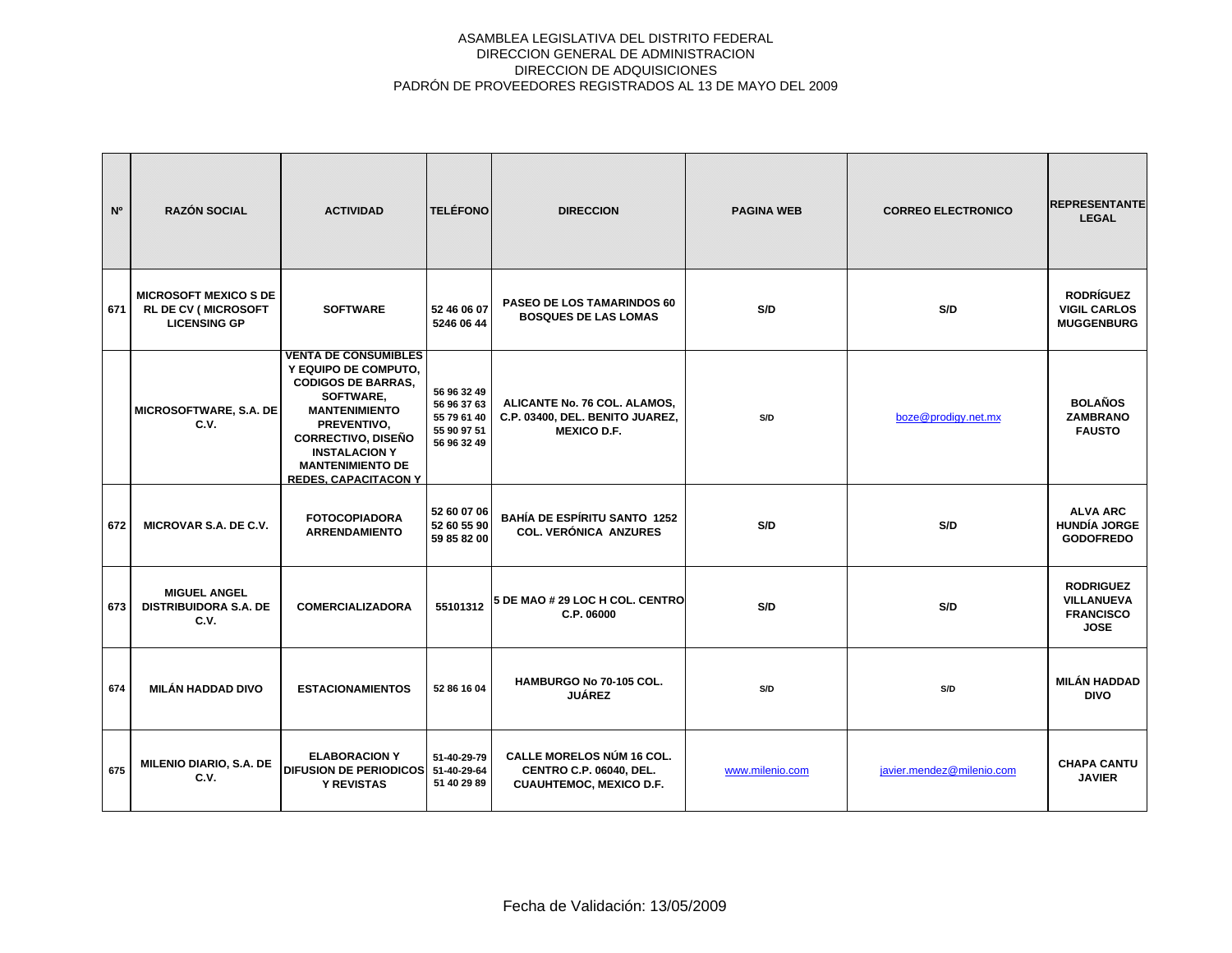| N <sup>o</sup> | <b>RAZÓN SOCIAL</b>                                                             | <b>ACTIVIDAD</b>                                                                                                     | <b>TELÉFONO</b>                       | <b>DIRECCION</b>                                                                                             | <b>PAGINA WEB</b> | <b>CORREO ELECTRONICO</b>   | <b>REPRESENTANTE</b><br><b>LEGAL</b>                                             |
|----------------|---------------------------------------------------------------------------------|----------------------------------------------------------------------------------------------------------------------|---------------------------------------|--------------------------------------------------------------------------------------------------------------|-------------------|-----------------------------|----------------------------------------------------------------------------------|
| 676            | <b>MIRÓN REES ANTONIO /O</b><br><b>INSTITUTO JURÍDICO DE</b><br><b>POSTRADO</b> | <b>ASESOR DE SEGUROS</b><br><b>FIANZAS</b>                                                                           | 5277-8325                             | <b>BENJAMÍN FRANKLIN 166 2do PISO</b><br><b>COL. ESCANDON</b>                                                | S/D               | S/D                         | <b>MOLINA</b><br><b>MEDELLÍN JOSE</b><br><b>LUIS</b>                             |
| 677            | <b>MOBEL INTERNACIONAL</b><br><b>S.A. DE C.V.</b>                               | <b>MOBILIARIO PARA</b><br><b>OFICINAS FABRICAS</b><br><b>CASA HABITACIÓN ETC</b>                                     | 55-60-22-33<br>52-81-48-87            | NEGRA MODELO NÚM 4-A FRACC<br><b>INDUSTRIAL ALCE BLANCO</b><br>NAUCALPAN DE JUÁREZ ESTDO<br><b>DE MÉXICO</b> | S/D               | S/D                         | <b>PEDRO CORSI</b><br><b>CABRERA ANA</b><br><b>INGRID KELLER</b><br><b>WURTZ</b> |
| 678            | <b>MOLINA MEDELLÍN JOSÉ</b><br>LUÍS                                             |                                                                                                                      |                                       |                                                                                                              | S/D               | S/D                         |                                                                                  |
| 679            | <b>MOLINA SÁNCHEZ LUIS</b><br><b>ALBERTO</b>                                    | <b>EDECANES ARTICULOS</b><br><b>PROMOCIONALES</b><br>ORGANIZACIÓN DE<br><b>EVENTOS RELACIONES</b><br><b>PÚBLICAS</b> | 55-59-74-82<br>85-00-56-61            | PARICIO SANZ NÚM 1517 ALTOS<br>COL. DEL VALLE C.P. 03100 DEL<br><b>BENITO JUAREZ MEXICO D.F.</b>             | S/D               | max sqc@msn.com             | <b>LUIS ERNESTO</b><br><b>MOLINA</b><br><b>SÁNCHEZ</b>                           |
| 680            | <b>MONASTERIOS RÍOS</b><br><b>ROLANDO</b>                                       | <b>ASESOR DE SEGUROS</b><br><b>FIANZAS</b>                                                                           | 5514-3380<br>5514-5408<br>55 25 67 23 | RIÓ BALSAS No 127 PB COL.<br><b>CUAUHTEMOC</b>                                                               | S/D               | S/D                         | <b>MONASTERIOS</b><br><b>RÍOS ROLANDO</b>                                        |
| 681            | <b>MONROY Y ASOCIADOS</b><br><b>AGENTE DE SEGUROS Y</b><br>FIANZAS S.A. DE C.V. | <b>ASESOR DE SEGUROS Y</b><br><b>FIANZAS</b>                                                                         | 5660-8088<br>5680-6127                | JUAN TINOCO 115 COL. MERCED<br><b>GÓMEZ MIXCOAC</b>                                                          | S/D               | monroyasocia@prodigy.net.mx | <b>MONROY</b><br><b>SALAZAR</b><br><b>LEOPOLDO</b>                               |
| 682            | <b>MORA PÉREZ KENIA</b><br><b>LIZBETE</b>                                       | BANQUETES Y ALQUILER 56-48-40-95<br><b>DE EQUIPO</b>                                                                 |                                       | SUR 107 - A N 2120 COL.<br><b>JUVENTINO ROSAS DEL</b><br>56-48-40-56 IZTACALCO C.P. 08700 MEXICO D.F.        | S/D               | S/D                         | <b>MORA PÉREZ</b><br><b>KENIA LIZBETE</b>                                        |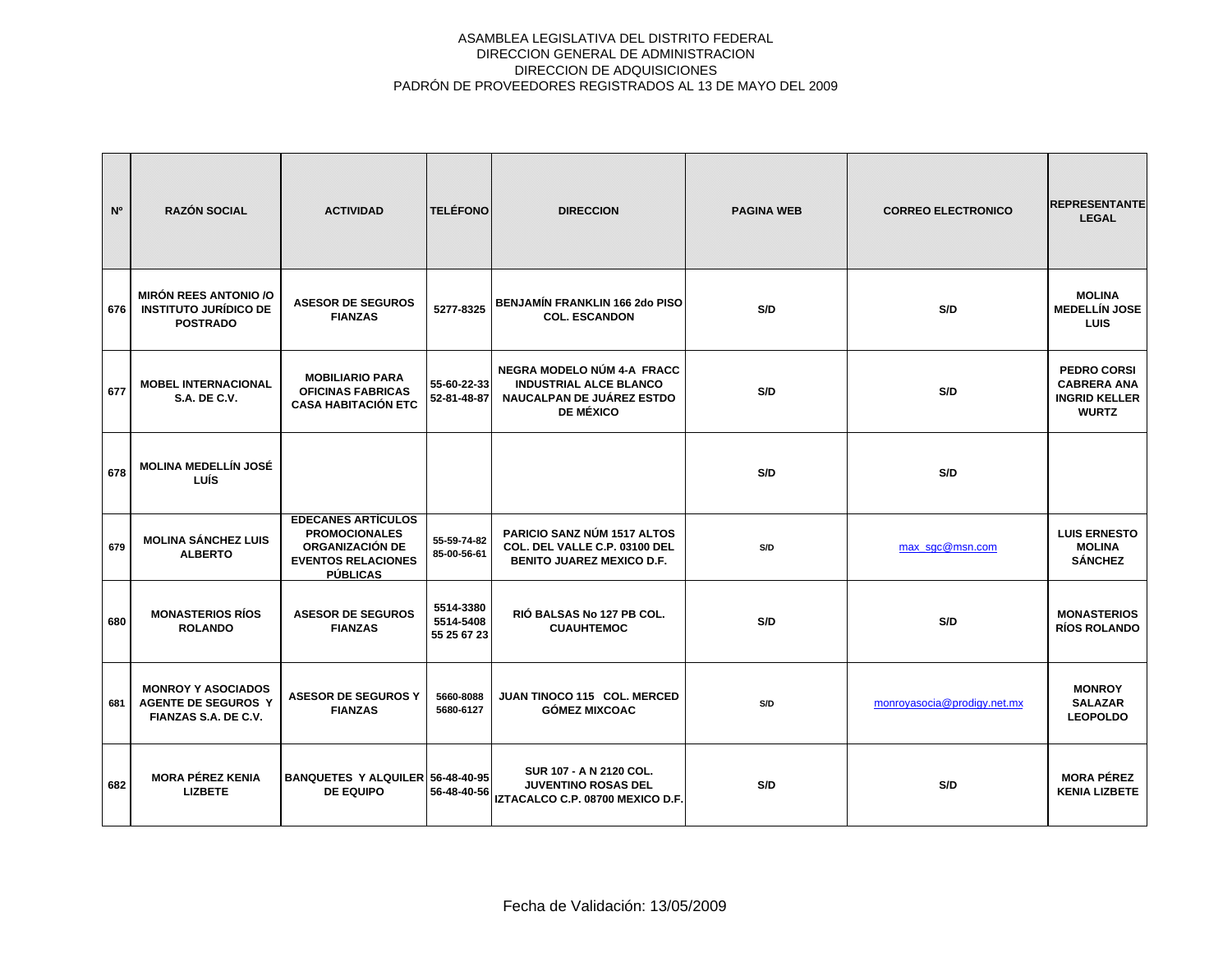| N <sup>o</sup> | <b>RAZÓN SOCIAL</b>                                                                       | <b>ACTIVIDAD</b>                                                                                                       | <b>TELÉFONO</b>                          | <b>DIRECCION</b>                                                                                                           | <b>PAGINA WEB</b> | <b>CORREO ELECTRONICO</b> | <b>REPRESENTANTE</b><br><b>LEGAL</b>                   |
|----------------|-------------------------------------------------------------------------------------------|------------------------------------------------------------------------------------------------------------------------|------------------------------------------|----------------------------------------------------------------------------------------------------------------------------|-------------------|---------------------------|--------------------------------------------------------|
| 683            | <b>MORAN SOTO ROBERTHA /</b><br><b>ROMOSSO</b>                                            | <b>IMPRENTA</b>                                                                                                        | 54 21 52 07                              | ZIHUATLAN No 23 COL. SANTO<br>DOMINGO DEL COYOACAN C.P.<br>04369 MEXICO D.F.                                               | S/D               | S/D                       | <b>MORAN SOTO</b><br><b>ROBERTHA</b>                   |
| 684            | <b>MORGA MARTINEZ RENE /</b><br><b>COMERCIALIZADORA</b><br><b>UNIDAD DEL NORTE</b>        | <b>COMERCIALIZADORA</b>                                                                                                | 53-61-74-67<br>044-55-39-<br>69-03-30    | <b>SAN LUIS POTOSI MZA 59 LT F COL.</b><br>AMPLIACIÓN BUENAVISTA C.P.<br>54955 TULTITLAN ESTADO DE<br><b>MEXICO</b>        | S/D               | S/D                       | <b>RENE MORGA</b><br><b>MARTINEZ</b>                   |
| 685            | <b>MOROEMPAQUES S.A. DE</b><br>C.V.                                                       | <b>PRODUCTOS PARA</b><br><b>EMPAQUE CINTAS</b><br><b>ADHESIVAS FLEJES</b><br><b>PLASTICOS</b><br><b>CORRUGADOS ETC</b> | 5601-72-28<br>56-88-12-10<br>56-88-11-52 | <b>CARRILLO PUERTO NUM 342</b><br><b>INTERIOR 3 COL. GENERAL ANAA</b><br>C.P. 03340 DELBENITO JUÁREZ<br><b>MEXICO D.F.</b> | S/D               | S/D                       | <b>ROBERTO</b><br><b>CARLOS PEÑA</b><br><b>CARRERA</b> |
| 686            | <b>MOTE CHÁVEZ LEÓN</b><br><b>DIONISIO</b>                                                | <b>AGUA</b>                                                                                                            | 57 19 23 72                              | NORTE 1-E No 4511 COL.<br><b>GUADALUPE VICTORIA MEXICO</b><br>D.F. C.P. 07780                                              | S/D               | S/D                       | <b>MOTE CHÁVEZ</b><br><b>LEÓN DIONISIO</b>             |
| 687            | <b>MOTO PRODUCTOS</b><br>LETRÁN VALLE S.A. DE<br>C.V.                                     | <b>AUTOMÓVILES</b>                                                                                                     | 56 18 19 91                              | <b>EMPERADOR NO 86 COL.</b><br><b>PORTALES</b>                                                                             | S/D               | S/D                       | <b>GARCÍA RAMÍREZ</b><br><b>VÍCTOR</b>                 |
| 688            | <b>MOTOSACS ENTREG.AS</b><br><b>S.A. DE C.V.</b>                                          | <b>MOTOS</b>                                                                                                           | 24 54 43 79<br>24 54                     | <b>CHIAPAS No 184 COL. ROMA</b>                                                                                            | S/D               | S/D                       | <b>CRUZ SERVIN</b><br><b>SERGIO ADRIÁN</b>             |
| 689            | <b>MTTO REF ACC FORMAS</b><br><b>IMPRESAS PARA</b><br><b>COMPUTADORAS S.A. DE</b><br>C.V. | <b>COMPUTO OFFSET</b>                                                                                                  | 55-71-33-54<br>57-84-32-15               | ORIENTE 172 N 110 COL.<br><b>MOCTEZUMA SEGUNDA SECCIÓN</b><br>C.P. 15530 DEL V CARRANZA<br><b>MEXICO D.F.</b>              | S/D               | marafic25@hotmail.com     | <b>RAMOS SALDAÑA</b><br><b>ROBERTO</b>                 |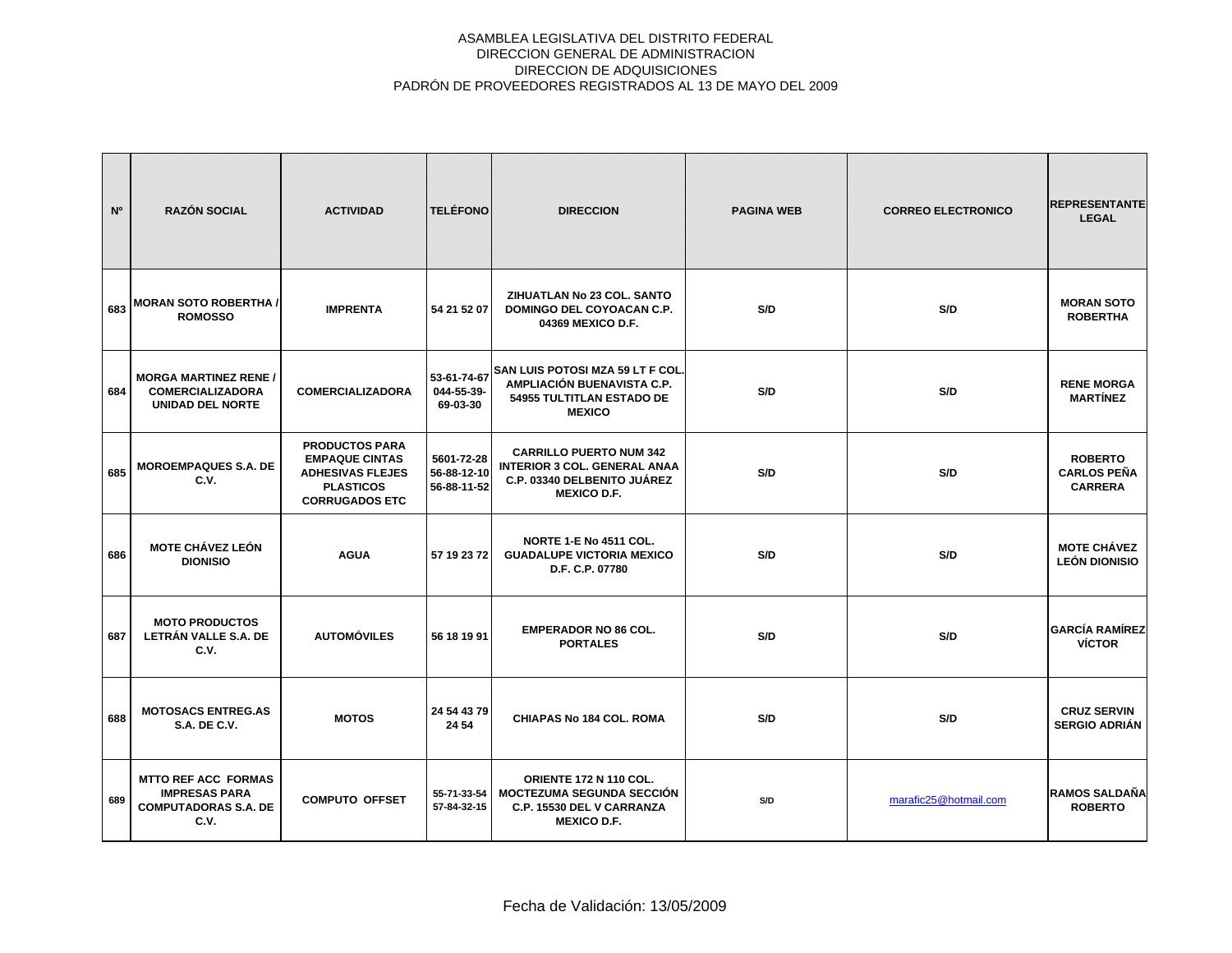| N <sup>o</sup> | <b>RAZÓN SOCIAL</b>                                                   | <b>ACTIVIDAD</b>                                                                                                                              | <b>TELÉFONO</b>                                          | <b>DIRECCION</b>                                                                                                                      | <b>PAGINA WEB</b>   | <b>CORREO ELECTRONICO</b>     | <b>REPRESENTANTE</b><br><b>LEGAL</b>                                     |
|----------------|-----------------------------------------------------------------------|-----------------------------------------------------------------------------------------------------------------------------------------------|----------------------------------------------------------|---------------------------------------------------------------------------------------------------------------------------------------|---------------------|-------------------------------|--------------------------------------------------------------------------|
|                | <b>MUEBLES DE MARCA, S.A.</b><br>DE C.V.                              | <b>FABRICACION, VENTA Y</b><br><b>REPARACION</b><br>(MANTENIMIENTO) DE<br><b>MUEBLES DE ALTA</b><br>CALIDAD,                                  | 01 55                                                    | <b>AVENIDA PRESIDENTE MASARIK</b><br>No. 139 COL. CHAPULTEPEC<br>52 54 53 77 MORALES, C.P. 11560, DEL. MIGUEL<br>HIDALGO, MEXICO D.F. | S/D                 | S/D                           | <b>LOPEZ MORTON</b><br><b>ZAVALA</b><br><b>PATRICIO</b>                  |
| 690            | <b>MUEBLES DISPLAN S.A. DE</b><br>C.V.                                | <b>MUEBLES DE OFICINA</b>                                                                                                                     | 55 11 99 05<br>55 11 99 06                               | <b>OAXACA No 112 PLANTA BAJA</b><br><b>COL. ROMA C.P. 06700 DEL</b><br><b>CUAUHTEMOC MEXICO D.F.</b>                                  | S/D                 | mueblesdisplan97@yahoo.com.mx | <b>DANNA G</b><br><b>SANDOVAL ORTIZ</b>                                  |
| 691            | <b>MUEBLES METALICOS DE</b><br><b>MADERA ATEMAJAC S.A.</b><br>DE C.V. | <b>MUBLERIA EN GENERAL</b>                                                                                                                    | 55 12 69 42<br>55 12 48 75                               | 55 12 48 75 AV MORELOS 21 - L-A COL. CENTRO<br>C.P. 06040 DEL CUAUHTEMOC<br><b>MEXICO D.F.</b>                                        | www.atemajac.com.mx | atemajac manuel@yamail.com.mx | <b>FUENTES</b><br><b>MENDOZA JAIME</b>                                   |
|                | <b>MUEBLES PONTEVEDRA.</b><br><b>S.A. DE C.V.</b>                     | COMPRA, VENTA,<br><b>DISTRIBUCION,</b><br><b>FABRICACION Y</b><br><b>REPARACION DE</b><br><b>MOBILIARIO Y SILLERIA</b><br><b>PARA OFICINA</b> | 57 67 81 39<br>57 53 57 83<br>57 67 81 29<br>57 67 81 39 | NORTE 70-A No. 10021 COL. VILLA<br><b>HERMOSA, C.P. 07410, DEL.</b><br>57 53 07 32 GUSTAVO A MADERO, MEXICO D.F.                      | S/D                 | pontevedra@infosel.net.mx     | <b>SR. SALVADOR</b><br><b>ELISEO</b><br><b>GONZALEZ</b><br><b>CORONA</b> |
| 692            | <b>MULTI ACCESS</b><br><b>COMPUTER SEO S.A. DE</b><br>C.V.            | <b>DISTRIBUCIÓN DE EQUIPO</b><br><b>DE OFICINA</b>                                                                                            | 21563604<br>21563608                                     | <b>CAMINO ANTIGUO A SAN ANDRÉS</b><br>N333 SAN MATEO XALPA DELEG<br><b>XOCHIMILCO</b>                                                 | S/D                 | S/D                           | VÁZQUEZ PÉREZ<br><b>RENA</b>                                             |
| 693            | <b>MULTI SISTEMAS</b><br>TECNOLOGIA S.A. DE C.V.                      | <b>MANTENIMIENTO</b><br><b>PREVENTIVO</b><br><b>CORRECTIVO A EQUIPOS</b><br><b>DE OFICINA E</b><br><b>INDUSTRIALES</b>                        | 55-49-47-90                                              | AVE PACIFICO NUM 270-302 COL.<br>EL ROSEDAL DEL COYOACAN<br><b>MEXICO D.F. C.P. 04330</b>                                             | S/D                 | S/D                           | <b>LAURA R DE LA</b><br><b>MORA GONZÁLEZ</b>                             |
| 694            | <b>MULTICOMPUTADORAS</b><br>S.A. DE C.V.                              | <b>COMPUTO CONSUMIBLES 55 92 51 28</b>                                                                                                        |                                                          | <b>INSURGENTES CENTRO No 86-p</b><br>COL. TABACALERA C.P. 06030                                                                       | S/D                 | S/D                           | <b>MARTÍNEZ</b><br><b>VARGAS JOSE</b><br><b>ALEJANDRO</b>                |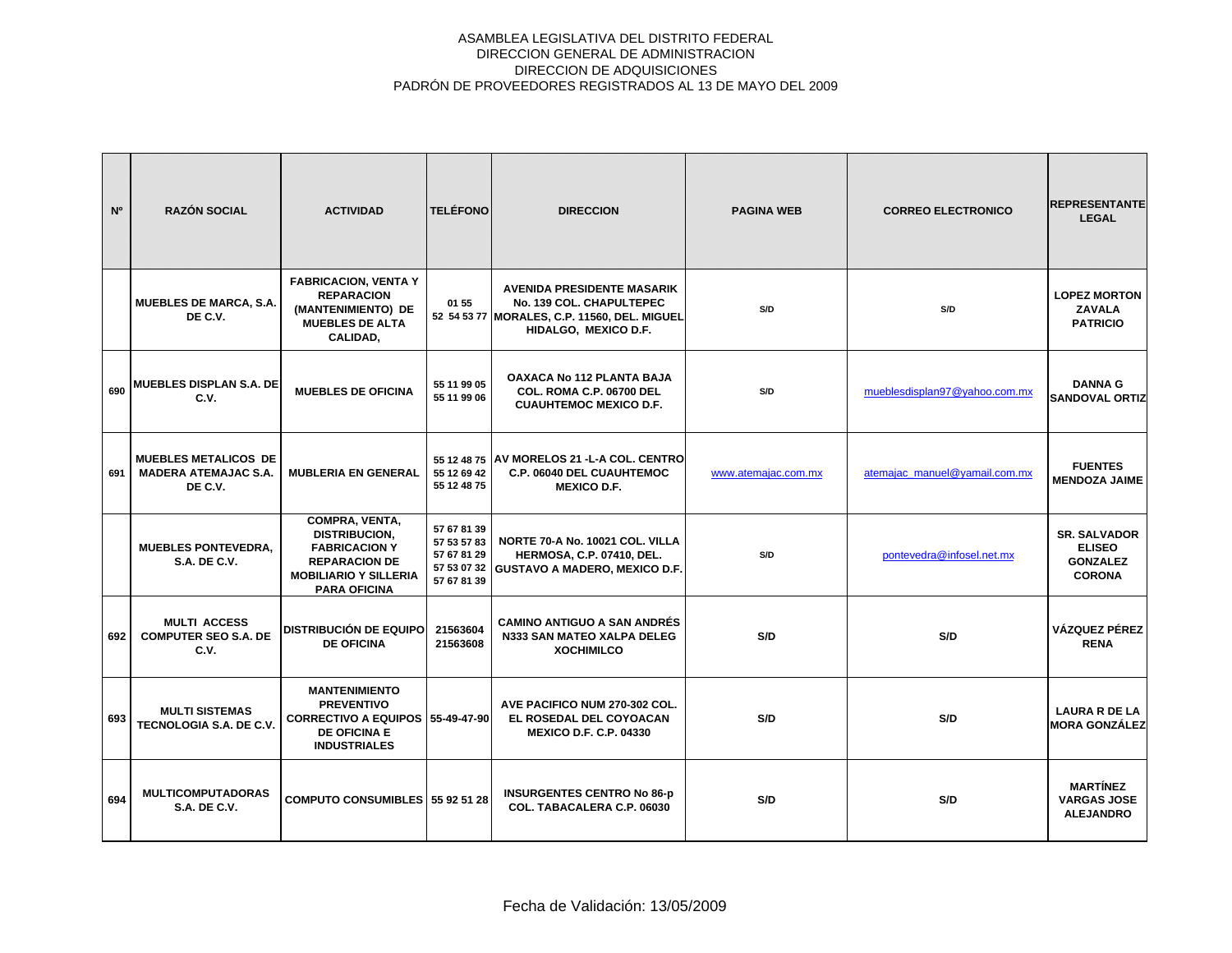| N°  | <b>RAZÓN SOCIAL</b>                                                           | <b>ACTIVIDAD</b>                                                                                                                         | <b>TELÉFONO</b>            | <b>DIRECCION</b>                                                                                                       | <b>PAGINA WEB</b> | <b>CORREO ELECTRONICO</b> | <b>REPRESENTANTE</b><br><b>LEGAL</b>                                                 |
|-----|-------------------------------------------------------------------------------|------------------------------------------------------------------------------------------------------------------------------------------|----------------------------|------------------------------------------------------------------------------------------------------------------------|-------------------|---------------------------|--------------------------------------------------------------------------------------|
| 695 | <b>MULTIEQUIPOS</b><br><b>CONSUMIBLES S.A. DE C.V.</b>                        | <b>VENTA DE EQUIPOS</b><br><b>ACCESORIOS PARA</b><br><b>COMPUTO</b>                                                                      | 54 85 59 69<br>13 15 01 44 | VIADUCTO TLALPAN 1007 COL. LA<br><b>JOA</b>                                                                            | S/D               | S/D                       | <b>GONZALEZ</b><br><b>GUZMAN</b><br><b>PAULITA DEL</b><br><b>CARMEN</b>              |
| 696 | <b>MUÑOS HERRANZ</b><br><b>ALFREDO</b>                                        | <b>AUDIO VIDEO FIBRA</b><br><b>ÓPTICA</b>                                                                                                | 26142126                   | AJAX No 32 INT1 COL. ARBOLEDAS<br><b>DEL SUR TLALPAN</b>                                                               | S/D               | S/D                       | <b>MUÑOS</b><br><b>HERRANZ</b><br><b>ALFREDO</b>                                     |
| 697 | MUÑOZ BECERRIL SERGIO<br><b>ENRIQUE</b>                                       | <b>FUMIGACIÓN</b><br><b>MANTENIMIENTO</b>                                                                                                | 58 22 69 34                | <b>PINZON No 45 FACC LAS</b><br><b>ALAMEDAS ATIZAPAN EDO DE</b><br><b>MEXICO</b>                                       | S/D               | S/D                       | <b>MUÑOZ</b><br><b>BECERRIL</b><br><b>SERGIO ENRIQUE</b>                             |
| 698 | <b>JORGE ALBERTO</b>                                                          | <b>MANTTO REP DE EQUIPO</b><br>MUÑOZ DIAZ DE LA VEGA ELECTRÓNICO PROECTOS<br><b>CONSTRUCCIÓN MANTTO</b><br><b>DE OBRAS DE INGENIERIA</b> | 53-57-14-38                | <b>MINA No 20 COL. SAN PEDRO</b><br>XALPA DEL AZCAPOTZALCO DF<br>C.P. 02710                                            | S/D               | S/D                       | <b>MUÑOZ DIAZ DE</b><br><b>LA VEGA JORGE</b><br><b>ALBERTO</b>                       |
| 699 | <b>MURRIETA MARTÍNEZ</b><br><b>FELIPE</b>                                     | <b>ELÉCTRICO ILUMINACIÓN</b>                                                                                                             | 55 24 78 49                | 55 24 95 95 PROL LÓPEZ COTILLA No 1852-402<br>COL. DEL VALLE C.P. 03100                                                | S/D               | S/D                       | <b>MURRIETA</b><br><b>MARTÍNEZ</b><br><b>FELIPE</b>                                  |
| 700 | <b>MX SERVICIOS</b><br><b>INDUSTRIALES</b><br><b>COMERCIALES S.A. DE C.V.</b> | <b>COMERCIALIZADORA</b>                                                                                                                  | 56-61-56-82                | AVE RIO MIXCOAC 25 DESPACHO<br><b>11-A COL. CRÉDITO</b><br><b>CONSTRUCTOR C.P. 03940 DEL</b><br><b>ALVARO OBREG.ON</b> | S/D               | S/D                       | <b>MIGUEL</b><br><b>BONIFACIO</b><br><b>VILCHIS SALINAS</b>                          |
| 701 | <b>NAUR CONSTRUCCIÓN</b><br>SUPERVISIÓN S.A. DE C.V.                          | <b>MATERIALES EQUIPOS</b><br><b>PARA CONSTRUCCIÓN</b><br><b>MAT ELECTRICO</b>                                                            | 52-73-07-34                | <b>BAJIO 374-B COL. ROMA SUR CO</b><br>06140 MEXICO D.F.                                                               | S/D               | S/D                       | <b>ROSA CARRILLO</b><br><b>GARCIA MARCO</b><br><b>ANTONIO</b><br><b>SNATOS MUÑOZ</b> |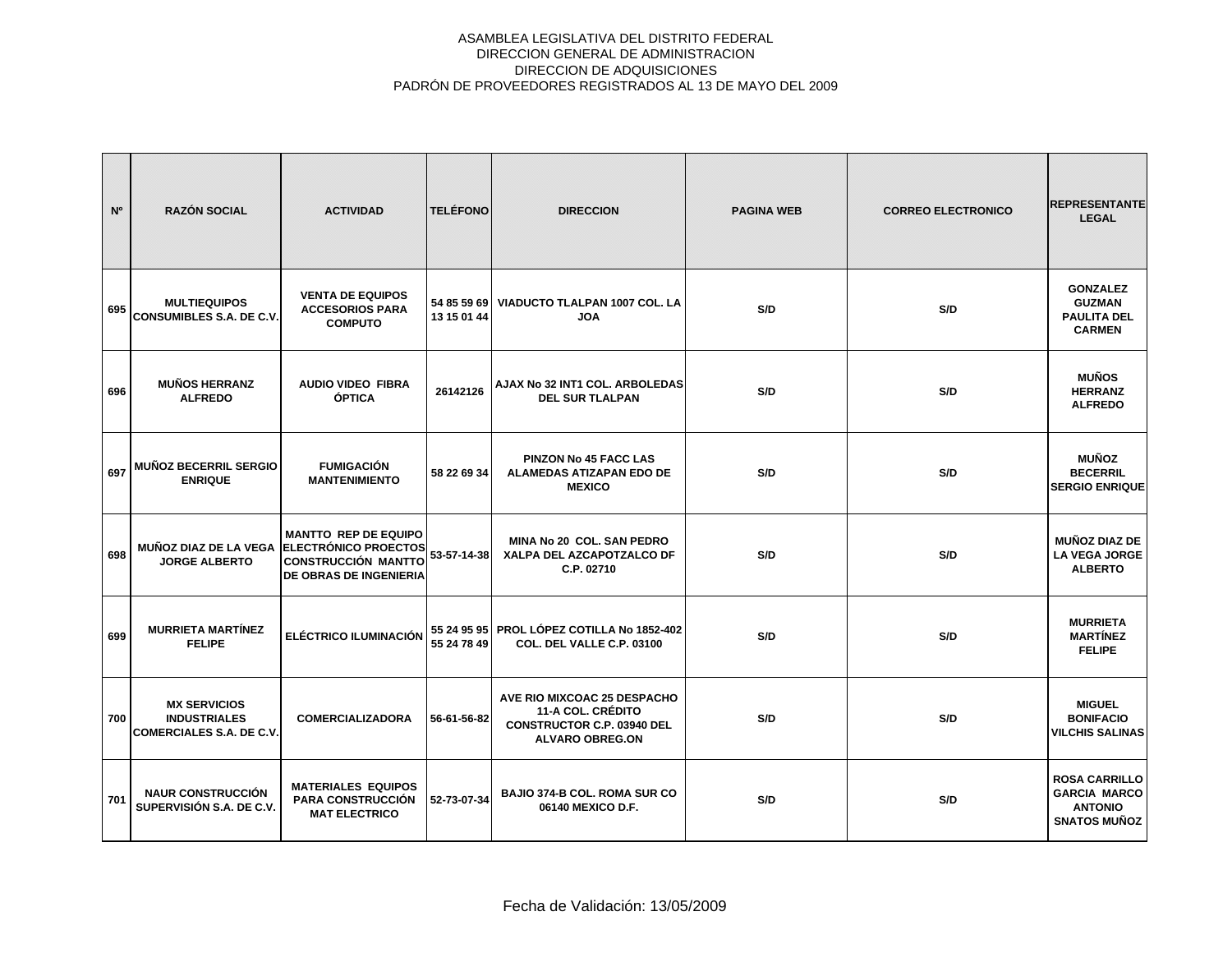| N°  | <b>RAZÓN SOCIAL</b>                                   | <b>ACTIVIDAD</b>                                                                                    | <b>TELÉFONO</b>            | <b>DIRECCION</b>                                                                                                                | <b>PAGINA WEB</b>     | <b>CORREO ELECTRONICO</b> | <b>REPRESENTANTE</b><br><b>LEGAL</b>                                                                        |
|-----|-------------------------------------------------------|-----------------------------------------------------------------------------------------------------|----------------------------|---------------------------------------------------------------------------------------------------------------------------------|-----------------------|---------------------------|-------------------------------------------------------------------------------------------------------------|
| 702 | <b>NEXTIRAONE DE MEXICO</b><br><b>S.A. DE C.V.</b>    | <b>TELECOMUNICACIONES</b><br><b>SISTEMAS</b>                                                        | 50 10 70 70<br>52 35 96 00 | AV REVOLUCIÓN N 639 COL. SAN<br>PEDRO DE LOS PINOS C.P. 03800<br>DEL BENITO JUÁREZ MEXICO D.F.                                  | www.nextiraone.com.mx | S/D                       | <b>VELAZQUEZ</b><br><b>BALCAZAR</b><br><b>JORGE</b>                                                         |
| 703 | NEXWIN S.A. DE C.V.                                   | <b>COMERCIALIZADORA</b><br>UNIFORMES PAPELERIA<br><b>EQUIPO DE COMPUTO</b><br>LIMPIEZA ELECTRONICOS | 55-74-09-80<br>31-85-84-65 | TEHUANTEPEC NÚM 86 3ER PISO<br>DEPTO 3 COL. ROMA SUR C.P.<br>06760 MEXICO D.F.                                                  | S/D                   | S/D                       | <b>VERÓNICA</b><br><b>ARACELI</b><br><b>RODRIGUEZ</b><br><b>MARQUEZ</b><br><b>EVERARDO</b><br><b>ROMERO</b> |
| 704 | <b>NOVAMEDIC SEGUROS</b><br>SALUD S.A. DE C.V.        | <b>GASTOS MÉDICOS</b><br><b>MAORES</b>                                                              | 50 95 33 00                | ARQUÍMEDES NO 130 3ER PISO<br><b>COL. POLANCO</b>                                                                               | S/D                   | S/D                       | <b>DOMÍNGUEZ</b><br><b>HERNÁNDEZ</b><br>JOSÉ                                                                |
| 705 | <b>NR CONSULTORES SC</b>                              | <b>CAPACITACIÓN ASESORIA</b><br>SELECCIÓN DE<br><b>EN PROCESOS</b><br><b>ADMINISTRATIVOS</b>        |                            | SUR 141 MZA 22 LOTE 19 COL.<br>PERSONAL CONSULTORIA 56-49-11-96 AMPLIACIÓN RAMOS MILLAN C.P.<br>08020 DEL IZTACALCO MEXICO D.F. | S/D                   | S/D                       | <b>MARÍA</b><br><b>GUADALUPE</b><br><b>MATA ROMERO</b><br><b>NICOL.AS MATA</b><br><b>ROMERO</b>             |
| 706 | <b>NUEVA IMPRESORA</b><br>EDITORA S.A. DE C.V.        | <b>IMPRESOS</b>                                                                                     | 30 03 01 00<br>24 87 10 00 | <b>KM 15 CARRETERA LOGO DE</b><br><b>GUADALUPE SAN MIGUEL</b><br><b>XOCHIMANGA</b>                                              | S/D                   | S/D                       | <b>MARTINEZ</b><br><b>MENDEZ JOSE</b><br><b>LUIS</b>                                                        |
| 707 | <b>NUEVO HORIZONTE</b><br>EDITORES S.A. DE C.V.       | EDITORIAL IMPRESIÓN DE<br><b>LIBROS REVISTAS ETC</b>                                                | 55-24-55-88                | <b>GABRIEL MANCERA NUM 1654</b><br>PLANTA ALTA CASA 2 COL. DEL<br>VALLE DEL BENITO JUÁREZ C.P.<br>03100                         | S/D                   | S/D                       | <b>MARTÍNEZ URIBE</b><br><b>MARÍA</b><br><b>GUADALUPE</b>                                                   |
| 708 | <b>NUEVOS CAMINOS</b><br><b>EDITORES S.A. DE C.V.</b> | <b>NUEVOS CAMINOS</b><br>EDITORES S.A. DE C.V.                                                      |                            | FELIPE ANGELES No 9 COL.<br>55-68-54-45 GUADALUPE CONTRERAS MEXICO<br>D.F. CO 10710                                             | S/D                   | S/D                       | <b>AGUIRRE</b><br><b>GONZÁLEZ</b><br><b>GUSTAVO</b>                                                         |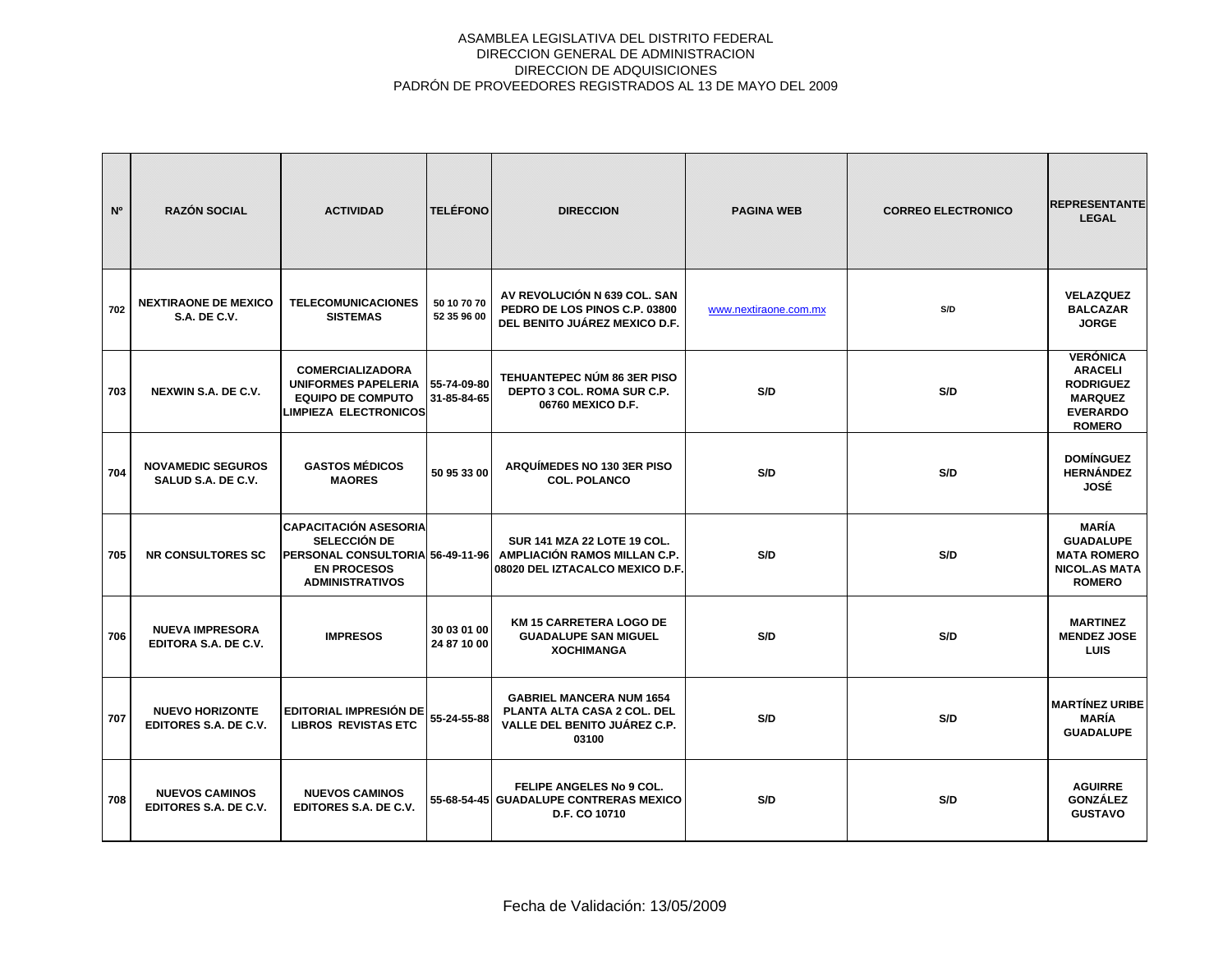| N <sup>o</sup> | <b>RAZÓN SOCIAL</b>                                                          | <b>ACTIVIDAD</b>                                                                               | <b>TELÉFONO</b>                           | <b>DIRECCION</b>                                                                                                     | <b>PAGINA WEB</b> | <b>CORREO ELECTRONICO</b> | <b>REPRESENTANTE</b><br><b>LEGAL</b>                       |
|----------------|------------------------------------------------------------------------------|------------------------------------------------------------------------------------------------|-------------------------------------------|----------------------------------------------------------------------------------------------------------------------|-------------------|---------------------------|------------------------------------------------------------|
| 709            | NÚÑEZ PATLAN JOSÉ<br><b>ALFREDO</b>                                          | <b>ASESOR</b>                                                                                  | 56 82 78 78                               | ROBERTO GAOL No 1219 1ER PISO<br><b>COL. DEL VALLE</b>                                                               | S/D               | S/D                       | NÚÑEZ PATLAN<br><b>JOSÉ ALFREDO</b>                        |
| 710            | <b>OCAMPO ALTAMIRANO</b><br><b>LIDIA / INDUSTRIAS LOA</b>                    | <b>COMERCIALIZADORA</b>                                                                        | 50-39-25-28                               | AV CHALMA LA VILLA NUM 50 EDIF<br>72 DEP 403 PISO 4 COL. EL<br>ARBOLILLO 1 DEL GUSTAVO A<br><b>MADERO C.P. 07240</b> | S/D               | S/D                       | <b>LIDIA OCAMPO</b><br><b>ALTAMIRANO</b>                   |
| 711            | OCVEL S.A. DE C.V.                                                           | <b>COMERCIALIZADORA</b>                                                                        | 10-54-26-02<br>18 19                      | <b>CHILPANCINGO 133-1 COL. ROMA</b><br>04 30-96-34- SUR DEL CUAUHTÉMOC C.P. 06760<br><b>MEXICO D.F.</b>              | S/D               | S/D                       | <b>LUIS ALBERTO</b><br><b>AGUILERA PIÑON</b>               |
| 712            | OFH CONFORT DISEÑO EN<br><b>MOBILIARIO EQUIPO DE</b><br>OFICINA S.A. DE C.V. | <b>FABRICACION</b><br><b>MANTENIMIENTO A</b><br><b>MUEBLES DE OFICINA EN</b><br><b>GENERAL</b> | 55 52 91 25                               | HUITZILIHUITL No 47 COL. LA<br>PRECIOSA C.P. 02460 DEL<br>AZCAPOTZALCO MEXICO D.F.                                   | S/D               | S/D                       | <b>HERNANDEZ</b><br><b>ARIAS JUAN</b><br><b>ANTONIO</b>    |
| 713            | <b>OFFSET COL.ORS</b><br>PUBLICIDAD S.A. DE C.V.                             | <b>IMPRENTA</b>                                                                                | 5740 8691-<br>5740 4197<br>57410382       | <b>FERNANDO RAMÍREZ 138 COL.</b><br><b>OBRERA</b>                                                                    | S/D               | S/D                       | <b>ERENA RANGEL</b><br><b>MARIA UDELIA</b>                 |
| 714            | OFFSET DISEÑO<br>PUBLICIDAD S.A. DE C.V.                                     | <b>IMPRENTA</b>                                                                                | 5685 8010<br>5685 80 11<br>56 85 80 12    | <b>PROLONGACIÓN</b><br><b>CIRCUNVALACIÓN 191-J COL.</b><br><b>GRANJAS SAN ANTONIO</b>                                | S/D               | S/D                       | <b>LÓPEZ MONRO</b><br><b>JUAN MANUEL</b>                   |
| 715            | OFFSET MULTICOL.OR S.A.<br>DE C.V.                                           | <b>IMPRENTA LIBROS</b>                                                                         | 56 33 11 82<br>56 33 55 84<br>56 33 08 96 | CALZ DE LA VIGA 1332 09430<br><b>MEXICO D.F.</b>                                                                     | S/D               | S/D                       | <b>ARRIAGA</b><br><b>GONZALEZ JOSE</b><br><b>GUADALUPE</b> |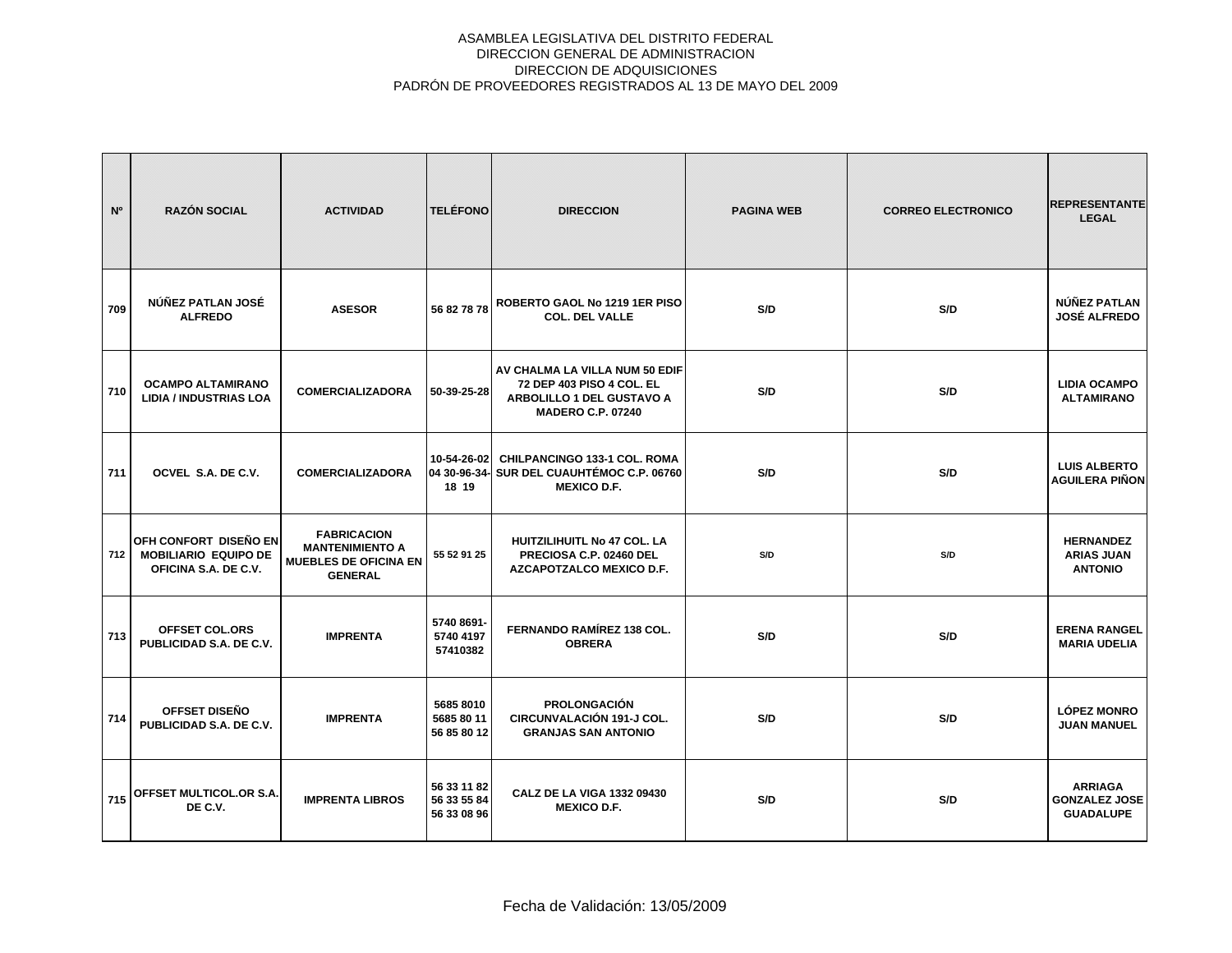| N <sup>o</sup> | <b>RAZÓN SOCIAL</b>                                          | <b>ACTIVIDAD</b>                                                                                                                                                 | <b>TELÉFONO</b>                           | <b>DIRECCION</b>                                                                                                       | <b>PAGINA WEB</b> | <b>CORREO ELECTRONICO</b>     | <b>IREPRESENTANTE</b><br><b>LEGAL</b>                                             |
|----------------|--------------------------------------------------------------|------------------------------------------------------------------------------------------------------------------------------------------------------------------|-------------------------------------------|------------------------------------------------------------------------------------------------------------------------|-------------------|-------------------------------|-----------------------------------------------------------------------------------|
| 716            | OFFSET UNIVERSAL SA                                          | <b>IMPRESOS</b><br><b>ENCUADERNACIÓN</b><br><b>REVISTAS</b>                                                                                                      | 5581 0890                                 | <b>CALLE DOS No 113 COL. GRANJAS</b><br><b>SAN ANTONIO</b>                                                             | S/D               | S/D                           | <b>CASTELLANOS</b><br>ELÍAS JULIO                                                 |
| 717            | OFI STORE S.A. DE C.V.                                       | <b>EQUIPO DE COMPUTO</b><br><b>SOFTWARE</b><br><b>CONSUMIBLES REDES</b><br><b>MATERIAL ELECTRICO</b><br><b>CONSUMIBLES CAMARAS</b><br><b>EQUIPO DE SEGURIDAD</b> | 50-00-66-66<br>52-76-99-95<br>52-71-17-50 | <b>INSURGENTES SUR NÚM 527 INT</b><br>401 COL. HIPODROMO CONDESA<br>DEL BENITO JUÁREZ C.P. 06170<br><b>MEXICO D.F.</b> | S/D               | S/D                           | <b>RICARDO</b><br><b>GUERRERO</b><br><b>ARREDONDO</b>                             |
| 718            | <b>OFICINAS MUEBLES</b><br>EXCLUSIVOS S.A. DE C.V.           | <b>MUEBLES DE OFICINA</b>                                                                                                                                        | 55-14-55-89<br>55-25-00-42                | PUEBLA N 74 - B COL. ROMA DEL<br><b>CUAUHTEMOC C.P. 06700 MEXICO</b><br>D.F.                                           | S/D               | S/D                           | <b>NAVA RAVELO</b><br><b>ARACELI</b>                                              |
| 719            | OFIPRODUCTOS DE<br><b>COMPUTACIÓN S.A. DE</b><br>C.V.        | <b>SERVICIO MANTTO DE</b><br><b>EQUIPOS PARTES</b><br><b>ACCESORIOS DE</b><br><b>COMPUTO MUEBLES</b><br><b>EQUIPOS P/OFCICINA</b><br><b>PAPELERIA ETC</b>        | 52-11-22-82                               | <b>CUERNAVACA 51 COL. CONDESA</b><br>C.P. 06140 DEL CUAUHTEMOC<br><b>MEXICO D.F.</b>                                   | S/D               | S/D                           | <b>ROBERTO</b><br><b>LOZANO PONCE</b><br><b>JUAN RAUL</b><br><b>VARGAS GARCIA</b> |
| 720            | OFITODO EXPRESS S.A. DE MANTENIMIENTO EQUIPO<br>C.V.         | <b>INFORMÁTICO</b>                                                                                                                                               | 56-57-89-64<br>56 57 86 87<br>56 50 29 03 | OTE 110 No 1506 COL. JUVENTINO<br><b>ROSAS C.P. 08700 DEL</b><br>IZTAPALAPA MEXICO D.F.                                | S/D               | ofitodoexpress@prodigy.net.mc | <b>GÓMEZ DE LA</b><br><b>TORRE</b><br><b>ALEJANDRA</b>                            |
| 721            | <b>OMAR FRANCISCO</b><br><b>HERNÁNDEZ CRÚZ</b>               | <b>MANTENIMIENTO</b><br><b>MECANICO INDUSTRIAL</b>                                                                                                               | (599)<br>998-12-74                        | <b>CALLE SOL NUM 8 COL. CENTRO</b><br>APAXCO EDO DE MEXICO C.P.<br>55660                                               | S/D               | S/D                           | <b>OMAR</b><br><b>FRANCISCO</b><br><b>HERNÁNDEZ</b><br><b>CRÚZ</b>                |
| 722            | <b>OMARA ADIRA CECILIANO</b><br><b>HUARACHA / MACRO-TECH</b> | <b>RENTA DE EQUIPO DE</b><br><b>AUDIO</b>                                                                                                                        | 10-18-53-06                               | COL.O COL.O NUM 13 COL.<br>ARBOLEDAS DEL SUR DEL<br>TLALPAN C.P. 14370 MEXICO D.F.                                     | S/D               | S/D                           | <b>OMARA ADIRA</b><br><b>CECILIANO</b><br><b>HUARACHA</b>                         |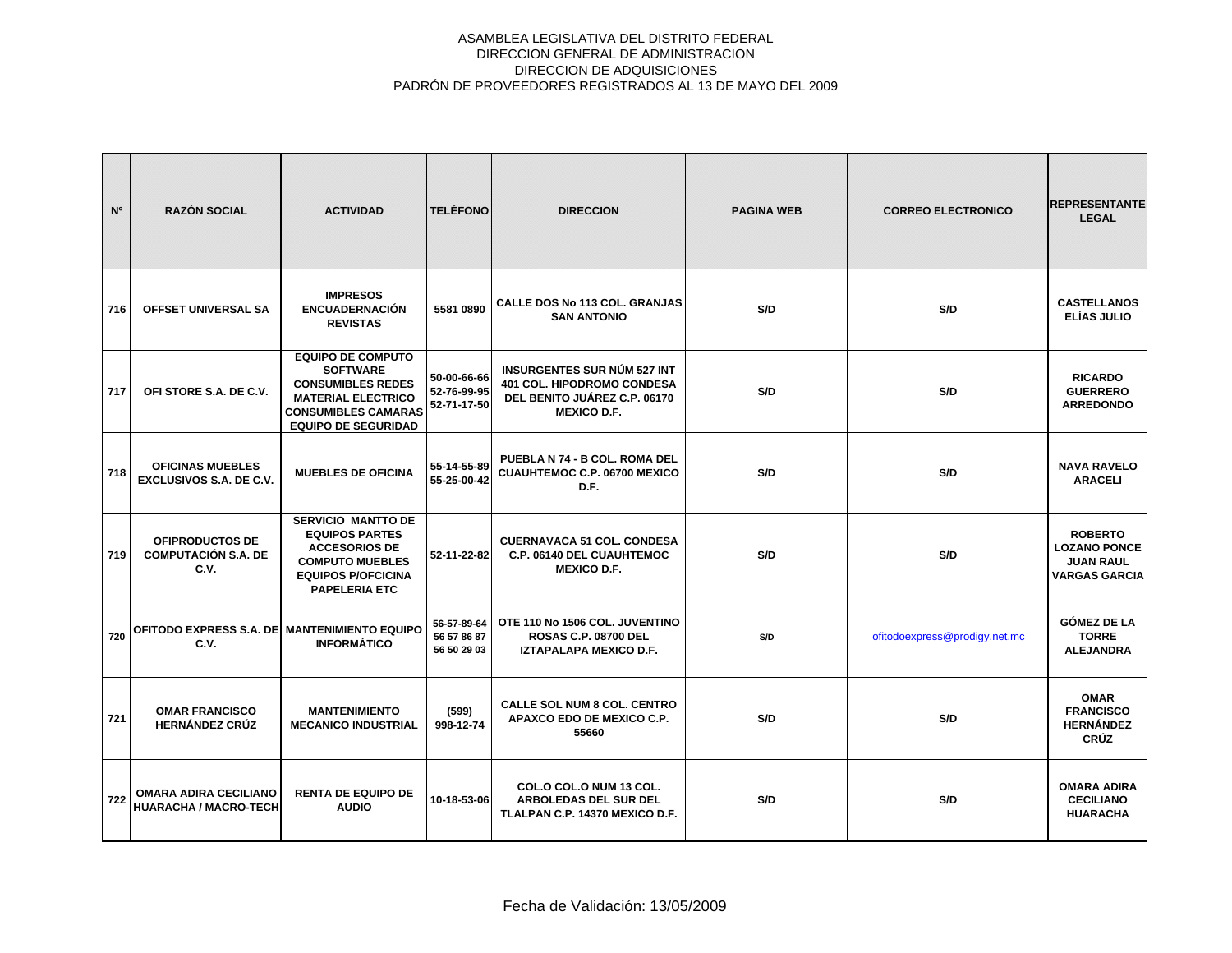| N <sup>o</sup> | <b>RAZÓN SOCIAL</b>                                                                           | <b>ACTIVIDAD</b>                                                    | <b>TELÉFONO</b>                                                                        | <b>DIRECCION</b>                                                                                                                                                                                                                                                                      | <b>PAGINA WEB</b>        | <b>CORREO ELECTRONICO</b>   | <b>REPRESENTANTE</b><br><b>LEGAL</b>                        |
|----------------|-----------------------------------------------------------------------------------------------|---------------------------------------------------------------------|----------------------------------------------------------------------------------------|---------------------------------------------------------------------------------------------------------------------------------------------------------------------------------------------------------------------------------------------------------------------------------------|--------------------------|-----------------------------|-------------------------------------------------------------|
| 723            | <b>OMICRON SISTEMAS DE</b><br><b>COMUNICACIÓN S.A. DE</b><br>C.V.                             | <b>PRODUCCIÓN DE VIDEOS</b><br><b>AUDIOVISUALES</b>                 | 57 81 06 23<br>55 77 66 48                                                             | <b>CALI 691 COL. LINDAVISTA</b>                                                                                                                                                                                                                                                       | S/D                      | S/D                         | <b>CARRILLO</b><br><b>FABILA ARELI</b><br><b>SANDRA</b>     |
| 724            | <b>OPERADORA DE EVENTOS</b><br>SASA S.A. DE C.V.                                              | <b>ALIMENTOS</b>                                                    | 10837700                                                                               | AV PASEO DE LA REFORMA 215<br>PISO 2 COL. LOMAS DE<br><b>CHAPULTEPEC</b>                                                                                                                                                                                                              | S/D                      | S/D                         | <b>SABA ADES</b><br><b>ALBERTO ISAAC</b>                    |
| 725            | <b>OPERADORA DE</b><br><b>MANTENIMIENTO</b><br>LIMPIEZA S.A. DE C.V.                          | <b>MANTENIMIENTO</b><br><b>LIMPIEZA</b>                             | 57 85 13 56<br>58-65-09-46                                                             | ORIENTE 172 No 73 COL.<br>MOCTEZUMA 1RA SECC C.P. 15500<br>DEL V CARRANZA MEXICO D.F.                                                                                                                                                                                                 | S/D                      | S/D                         | <b>GUEVARA</b><br><b>PLASCENCIA</b><br><b>ALEJANDRO</b>     |
| 726            | <b>OPERADORA DE</b><br><b>RESTAURANTES WESTERN</b><br>S.A. DE C.V. (SALÓN<br><b>SEÑORIAL)</b> | <b>SALÓN BANQUETES</b>                                              | 55 11 97 70<br>55 33 45 35                                                             | <b>HAMBURGO 188 COL. JUAREZ C.P.</b><br>06600 DEL CUAUHTEMOC MEXICO<br>D.F.                                                                                                                                                                                                           | www.señorial.com.mx      | senorial@senorial.com.mx    | <b>VILLAREAL</b><br><b>PATIÑO SERGIO</b>                    |
|                | <b>OPERADORA DE TRAJES.</b><br>S.A. DE C.V.                                                   | <b>TRAJES CASIMIRES.</b><br><b>BLANCOS Y ROPA DE</b><br><b>CAMA</b> | 53 82 33 77<br>53 82 26 65<br>26 26 16 08<br>26 26 16 09<br>26 26 15 71<br>53 82 59 26 | <b>CALZADA DE LAS ARMAS No. 17</b><br><b>BODEGA 2 COL.</b><br>FRACCIONAMIENTO INDUSTRIAL<br>LAS ARMAS, C.P. 54080, MUNICIPIO<br>DE TLALNEPANTLA DE BAZ.<br>EDOMEX.<br><b>MADERO</b><br>No. 20 INTERIOR 4 Y 5 COL.<br><b>CENTRO, C.P. 06000, DEL</b><br><b>CUAUHTEMOC, MEXICO D.F.</b> | www.vittorioforti.com.mx | ventas@vittorioforti.com.mx | <b>RAYEK MIZRAHI</b><br><b>DAVID</b>                        |
| 727            | <b>OPERADORA NACIONAL</b><br>HISPANA S.A. DE C.V.                                             | <b>HOTELERIA</b>                                                    |                                                                                        | 51 30 18 50 PALMAS No 40 CENTRO HISTÓRICO                                                                                                                                                                                                                                             | S/D                      | S/D                         | <b>RÍOS PALACIOS</b><br><b>GABRIELA</b><br><b>ALEJANDRA</b> |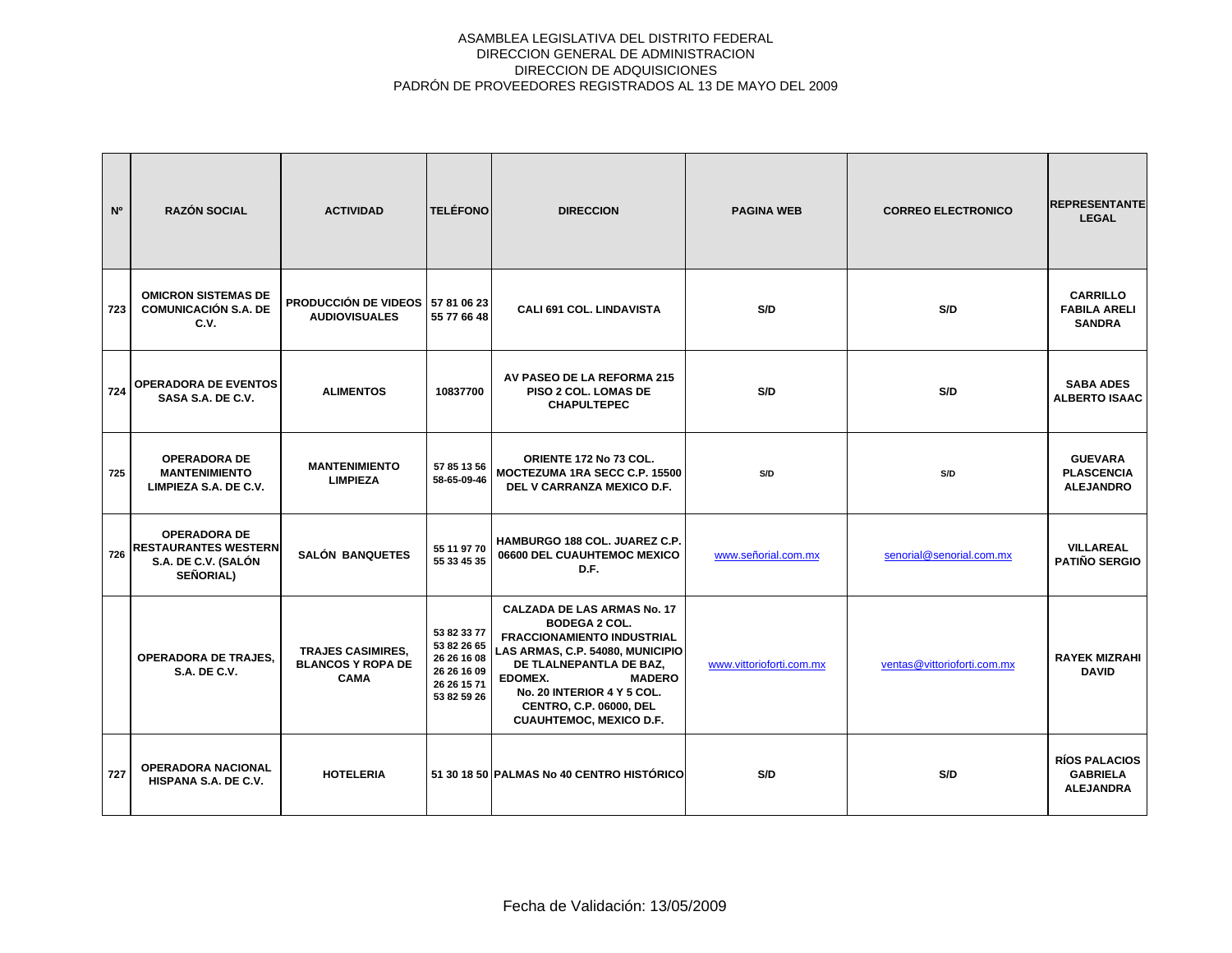| N°  | <b>RAZÓN SOCIAL</b>                                                        | <b>ACTIVIDAD</b>                                           | <b>TELÉFONO</b>                             | <b>DIRECCION</b>                                                                                                          | <b>PAGINA WEB</b> | <b>CORREO ELECTRONICO</b>      | <b>REPRESENTANTE</b><br><b>LEGAL</b>                                                                                        |
|-----|----------------------------------------------------------------------------|------------------------------------------------------------|---------------------------------------------|---------------------------------------------------------------------------------------------------------------------------|-------------------|--------------------------------|-----------------------------------------------------------------------------------------------------------------------------|
| 728 | <b>OPTICAS DEVLN S.A. DE</b><br>C.V.                                       | <b>OPTICA LENTES</b><br><b>ARMAZONES ETC</b>               | 52-62-41-00<br><b>EXT 4128</b><br>4251 4104 | <b>MIGUEL DE CERVANTES</b><br><b>SAAVEDRA No 31 COL. GRANADA</b><br>DELEGACIÓN MIGUEL HIDALGO<br><b>C.P. 11520 MEX DF</b> | S/D               | S/D                            | <b>MICHAEL A</b><br><b>DEVLN JOANNIS</b><br><b>JESSE W DEVLN</b><br><b>JOANNIS</b><br><b>MELANIE DEVLIN</b><br><b>GÓMEZ</b> |
| 729 | <b>ORGANI-K SC</b>                                                         | <b>PROTEGER EL AMBIENTE   54 42 79 25</b>                  |                                             | AV EUGENIA NO 115-1 COL. DEL<br><b>VALLE</b>                                                                              | S/D               | S/D                            | <b>ZACARÍAS</b><br><b>FARAH ABRAM</b><br><b>RAFUL</b>                                                                       |
| 730 | ORGANIZACIÓN DE GRAN<br><b>CARIBE PARA LOS</b><br><b>MONUMENTOS SITIOS</b> | <b>ARQUITECTURA</b><br><b>RESTAURACIÓN</b>                 | 85 02 33 40<br>85 02 33 41                  | ARENAL No 9 COL. HUIPULCO                                                                                                 | S/D               | S/D                            | <b>FLORES MARINI</b><br><b>CARLOS</b>                                                                                       |
| 731 | <b>ORTIZ HERRERA</b><br>JOSÉ<br><b>ANTONIO</b>                             | <b>IMPRESOS SERIGRAFÍA</b>                                 | 56 02 17 48                                 | CANAL DE CHALCO 5340 C 27 U H<br><b>NVA GENERACIÓN</b><br><b>PREDIO EL</b><br><b>MOLINO</b>                               | S/D               | S/D                            | <b>ORTIZ HERRERA</b><br><b>JOSE ANTONIO</b>                                                                                 |
| 732 | <b>TAPIA</b>                                                               | OSCAR GUSTAVO SOTELO   MANTTO EPO DE OFICINA<br><b>MOB</b> |                                             | AV PERLILLAR 33 COL. PROGRESO<br>53-67-19-00 NACIONAL COP 07600 MEX DF DEL<br><b>GUSTAVO A MADERO</b>                     | S/D               | S/D                            | <b>OSCAR GUSTAVO</b><br><b>SOTELO TAPIA</b>                                                                                 |
| 733 | <b>PACHECO GONZÁLEZ</b><br><b>RAFAEL /O MINOS</b>                          | <b>ARTICULOS DE PIEL</b>                                   | 55 51 4361                                  | <b>HÉCTOR FIERRO NO 70 COL. SAN</b><br><b>JUAN DE ARAGÓN</b>                                                              | S/D               | S/D                            | <b>PACHECO</b><br><b>GONZÁLEZ</b><br><b>RAFAEL</b>                                                                          |
| 734 | <b>PALAFOX MONROY</b><br><b>ALFREDO / LITOGRAFICA</b><br><b>ESTRELLA</b>   | LITOGRÁFICA<br><b>IMPRESIONES ETC</b>                      | 56-85-28-73                                 | <b>CALLEJON DE PALACIO No 27 COL.</b><br>SAN IGNACIO C.P. 09000 DEL<br>IZTAPALAPA MEXICO D.F.                             | S/D               | lilianaguadalupe71@hotmail.com | <b>ALFREDO</b><br><b>PALAFOX</b><br><b>MONRO</b>                                                                            |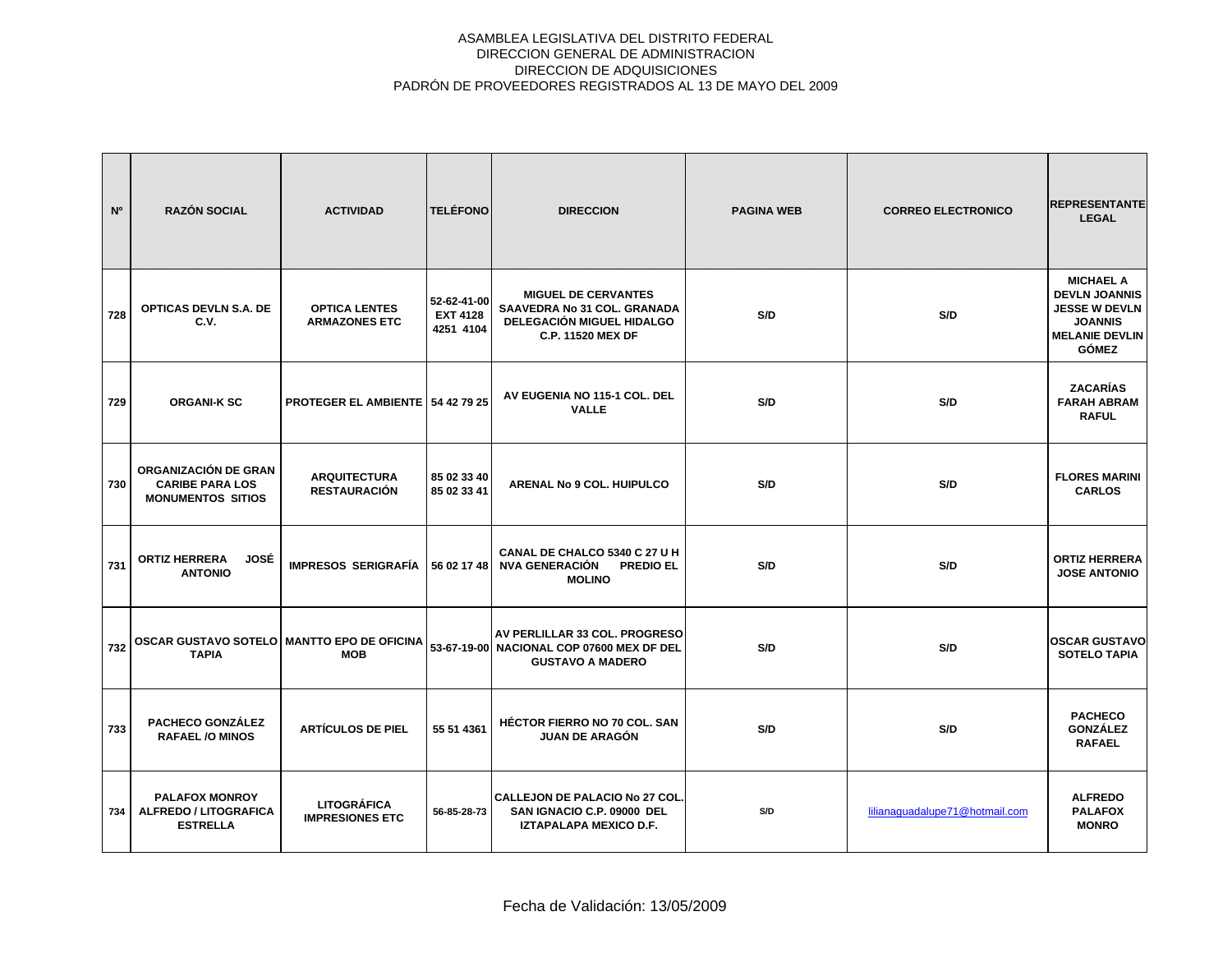| N <sup>o</sup> | <b>RAZÓN SOCIAL</b>                                  | <b>ACTIVIDAD</b>                                                              | <b>TELÉFONO</b>                                 | <b>DIRECCION</b>                                                                                                                             | <b>PAGINA WEB</b>             | <b>CORREO ELECTRONICO</b>          | <b>REPRESENTANTE</b><br><b>LEGAL</b>                                                                 |
|----------------|------------------------------------------------------|-------------------------------------------------------------------------------|-------------------------------------------------|----------------------------------------------------------------------------------------------------------------------------------------------|-------------------------------|------------------------------------|------------------------------------------------------------------------------------------------------|
|                | <b>PANTALLAS DE CRISTAL.</b><br><b>S.A. DE C.V.</b>  | <b>OBRASY</b><br><b>CONSTRUCCIONES</b>                                        | 19 97 89 60<br>19 97 03 03                      | <b>CALLE MIGUEL ANGEL No. 148</b><br>COL. NONOALCO MIXCOAC, C.P.<br>03700, DEL. BENITO JUAREZ,<br><b>MEXICO D.F.</b>                         | www.pantallasdecristal.com.mx | imendoza@pantallasdecristal.com.mx | PEDRO DE LA<br><b>PEZA HIJAR</b>                                                                     |
|                | 735   PAPELERA BJ S.A. DE C.V.                       | <b>PAPELERA ARTS DE</b><br><b>OFICINA COMPUTO</b><br><b>CONSUMIBLES</b>       | 56-08-07-31                                     | <b>EJIDO SAN LORENZO TEZONCO</b><br><b>NUM 28 COL. EJIDO DE SAN</b><br><b>FRANCISCO CULHUACAN C.P.</b><br>04420 DEL. COYOACAN MEXICO<br>D.F. | S/D                           | papelerabj@yahoo.com.mx            | <b>DAANA CORINA</b><br><b>ESPINOSA</b><br><b>DELGADO</b><br><b>OLGUIN NIVIOS</b><br><b>GUADALUPE</b> |
|                | PAPELERA DABO, S.A. DE<br>C.V.                       | PAPELERIA EN GENERAL.<br><b>ARTICULOS PARA LA</b><br><b>OFICINA Y ESCUELA</b> | 25 95 01 25<br>25 95 01 28<br>55<br>36 94 47 02 | <b>CALZADA DE TLAPLPAN No. 1260</b><br>COL. ALBERT, C.P. 03560, DEL.<br>TLALPAN, MEXICO D.F.                                                 | www.papeleradabo.com          | ventas@papeleradabo.com            | <b>MARTHA ESTELA</b><br><b>CHAVEZ</b><br><b>HERNANDEZ</b>                                            |
| 736            | PAPELERA SARI S.A. DE<br>C.V.                        | PAPELERÍA EQUIPO DE<br><b>COMPUTO</b>                                         | 55-79-78-84<br>55-79-64-41                      | <b>EMPERADORES AZTECAS N176</b><br><b>COL. SAN PEDRO IZTACALCO DEL</b><br>IZTACALCO C.P.08220 MEXICO D.F.                                    | S/D                           | S/D                                | <b>SÁNCHEZ</b><br><b>GUDIÑO MIGUEL</b>                                                               |
| 737            | <b>PAPELERÍA ANZURES S.A.</b><br>DE C.V.             | <b>PAPELERÍA</b><br><b>CONSUMIBLES DE</b><br><b>COMPUTO</b>                   | 5545-0782<br>5545-0608                          | <b>CANTU No 9 PISO 8 COL. AZURES</b><br>C.P. 11590 DEL MIGUEL HIDALGO<br><b>MEXICO D.F.</b>                                                  | S/D                           | paanzsa@prodigy.net.mx             | <b>JUAN CARLOS</b><br><b>PINTO BUGARIN</b>                                                           |
| 738            | PAPELERÍA PRINCIPADO<br><b>S.A. DE C.V.</b>          | PAPELERÍA EQUIPO DE<br><b>OFICINA</b>                                         | 55 82 77 39                                     | AV TLAHUAC 84-A SANTA ISABEL<br><b>INDUSTRIAL</b>                                                                                            | S/D                           | S/D                                | <b>MARTÍNEZ</b><br><b>CORTES JUAN</b><br><b>GONZALO</b>                                              |
| 739            | <b>PAPELES E IMPRESOS DE</b><br>CALIDAD S.A. DE C.V. | PAPELERÍA EN GENERAL                                                          | 11 07 79 89<br>56 34 34 08                      | JUAN SÁNCHEZ AZCONA No 539-5<br><b>COL. DEL VALLE</b>                                                                                        | S/D                           | S/D                                | <b>IBARRA MORA</b><br><b>JORGE ANTONIO</b>                                                           |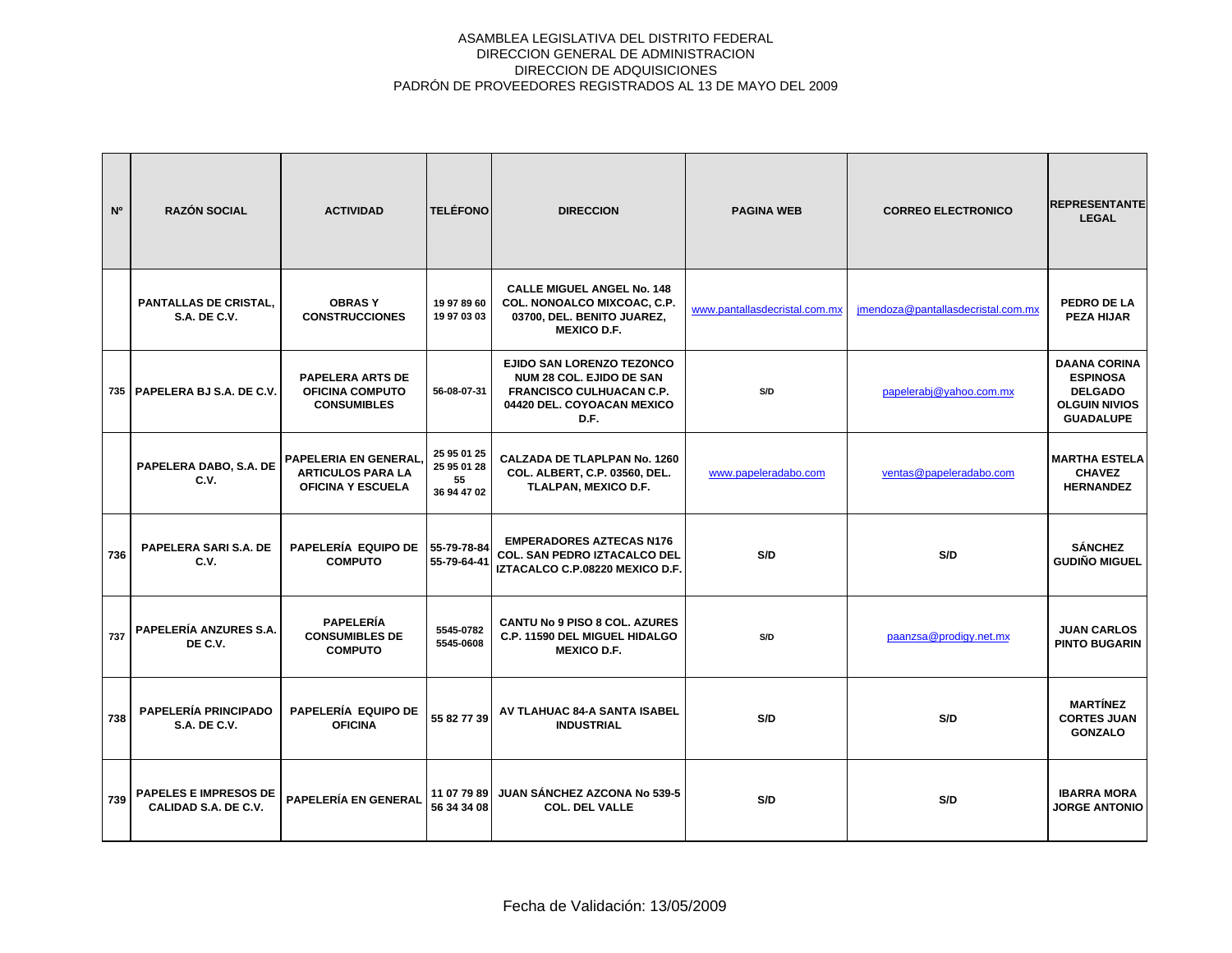| N <sup>o</sup> | <b>RAZÓN SOCIAL</b>                                                                               | <b>ACTIVIDAD</b>                                                                             | <b>TELÉFONO</b>                                 | <b>DIRECCION</b>                                                                                                | <b>PAGINA WEB</b> | <b>CORREO ELECTRONICO</b> | <b>REPRESENTANTE</b><br><b>LEGAL</b>                       |
|----------------|---------------------------------------------------------------------------------------------------|----------------------------------------------------------------------------------------------|-------------------------------------------------|-----------------------------------------------------------------------------------------------------------------|-------------------|---------------------------|------------------------------------------------------------|
| 740            | <b>PARGROUP AGENCIA DE</b><br><b>SEGUROS DE FIANZAS</b><br><b>S.A. DE C.V.</b>                    | <b>ASESOR DE SEGUROS</b><br><b>FIANZAS</b>                                                   | 56 58 49 49<br>044 55 54<br>13 77 61            | <b>BELISARIO DOMÍNGUEZ NO 40</b><br><b>COL. DEL CARMEN COYOACAN</b>                                             | S/D               | S/D                       | <b>LIC SAMI</b><br><b>IBRAHIM HAKIN</b>                    |
| 741            | PATIÑO PASTRANA JOSÉ<br><b>ANTONIO / TL</b><br><b>COMUNICATION SERVICES MULTIMEDIA PUBLICIDAD</b> | <b>PROECTOS DE</b><br><b>COMUNICACIÓN DISEÑO</b><br><b>GRÁFICO DISEÑO WEB</b><br>E IMPRESIÓN | 01-800-581-<br>06-96                            | 56-71-86-55 CALZADA TENORIOS NUM 222 EDIF<br><b>26 DEPTO 8 COL. EX HACIENDA</b><br>COAPA DEL TLALPAN C.P. 14300 | S/D               | S/D                       | <b>JOSE ATONIO</b><br><b>PATIÑO</b><br><b>PASTRANA</b>     |
|                | <b>PATRICIA LIZETH SANCHEZ VENTA DE ARTICULOS DE</b><br><b>VAZQUEZ</b>                            | <b>PAPELERIA</b>                                                                             | 56 46 56 68<br>55<br>19 20 88 25<br>50 37 52 97 | <b>TLALOC No. 12 COL. UNIDAD</b><br>PILOTO CULHUACAN, C.P. 04490,<br>DEL. COYOACAN, MEXICO D.F.                 | S/D               | plsv79@hotmail.com        | <b>PATRICIA LIZETH</b><br><b>SANCHEZ</b><br><b>VAZQUEZ</b> |
| 742            | PC SOPORTE S.A. DE C.V.                                                                           | <b>MANTTO EQUIPO DE</b><br><b>COMPUTO</b>                                                    | 55 23 28 05<br>55431794<br>57 77 52 49          | DIVISIÓN DEL NORTE 24 INT 11<br><b>COL. DEL VALLE</b>                                                           | S/D               | S/D                       | <b>BONILLA FABRE</b><br><b>MANUEL</b>                      |
| 743            | PEÑA HERNÁNDEZ MARIA<br><b>SUSANA</b>                                                             | <b>IMPRESOS</b>                                                                              | 56-13-22-33<br>0445501864<br>0574086<br>14      | SUR 27 MZ2 LT9 COL. LEES DE<br>REFORMA PRIMERA SECCIÓN<br>DEL IXTAPALAPA C.P.09310<br><b>MÉXICO DF</b>          | S/D               | S/D                       | <b>PEÑA</b><br><b>HERNÁNDEZ</b><br><b>MARIA SUSANA</b>     |
| 744            | PEREDO VILLA GÓMEZ<br><b>MARIA SILVIA /O CRECO</b>                                                | <b>IMPRENTA</b>                                                                              | 5219 5503                                       | NORTE 94A No 5014 COL.<br><b>MAGDALENA DE LAS SALINAS</b>                                                       | S/D               | S/D                       | <b>PEREDO VILLA</b><br><b>GÓMEZ MARIA</b><br><b>SILVIA</b> |
|                | 745 PÉREZ ARREOLA PATRICIA                                                                        | <b>COMERCIALIZADORA</b>                                                                      | 57-15-89-08                                     | <b>INDEPENDENCIA M-11 L-95 A</b><br>COL. 256 DE JULIO DEL G A<br><b>MADERO MEXICO D.F.</b>                      | S/D               | S/D                       | <b>TOVAR LÓPEZ</b><br><b>FRANCISCO</b>                     |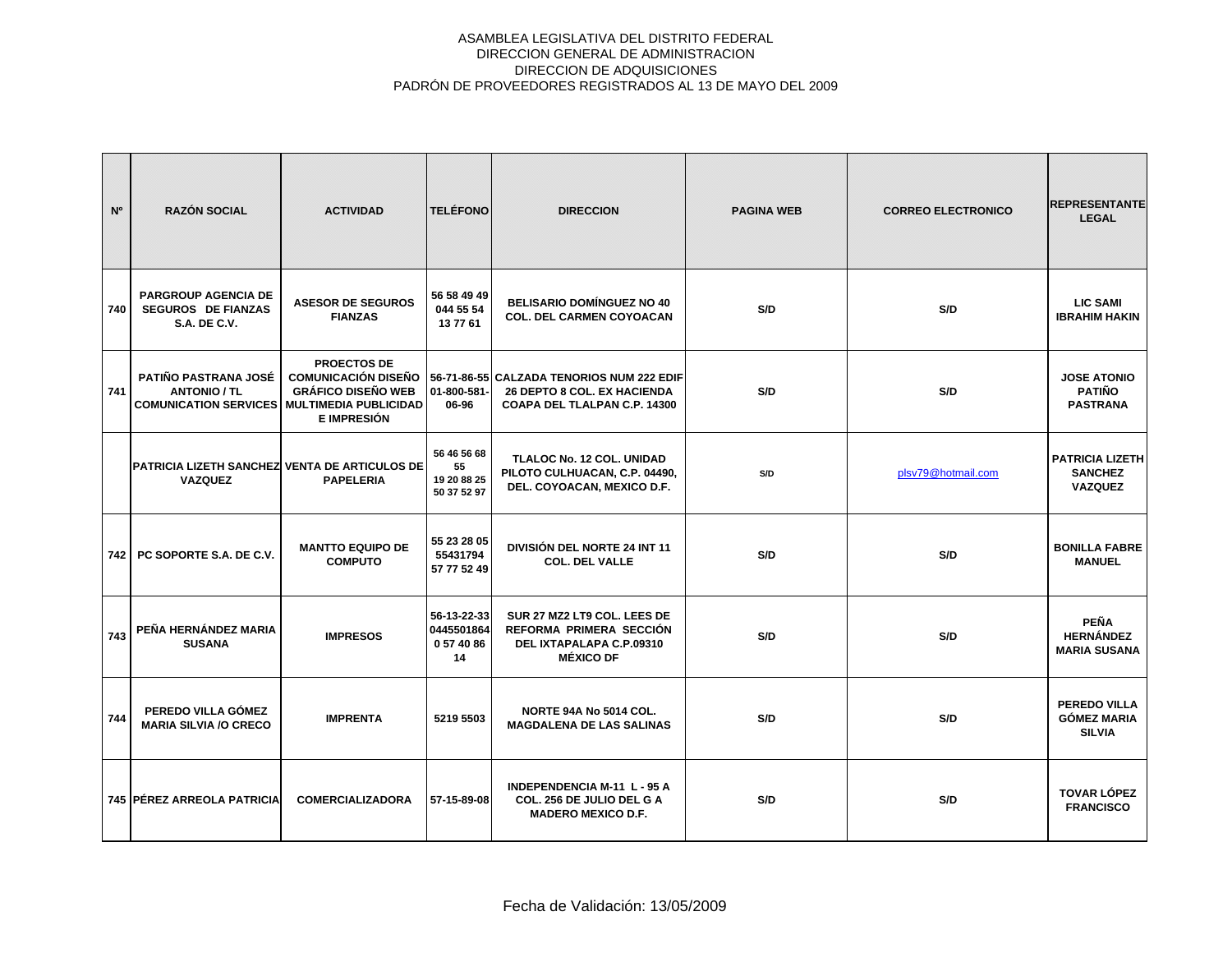| N <sup>o</sup> | <b>RAZÓN SOCIAL</b>                                                                     | <b>ACTIVIDAD</b>                           | <b>TELÉFONO</b>            | <b>DIRECCION</b>                                                                                                                | <b>PAGINA WEB</b> | <b>CORREO ELECTRONICO</b> | <b>REPRESENTANTE</b><br><b>LEGAL</b>                                |
|----------------|-----------------------------------------------------------------------------------------|--------------------------------------------|----------------------------|---------------------------------------------------------------------------------------------------------------------------------|-------------------|---------------------------|---------------------------------------------------------------------|
| 746            | PÉREZ CATALÁN<br><b>RENALDO</b>                                                         | <b>MANTENIMIENTO A</b><br><b>INMUEBLES</b> | 57 42 83 07                | <b>CALLE CONDESA No 368 COL. AMP</b><br><b>VICENTE VILLADA</b>                                                                  | S/D               | S/D                       | PÉREZ CATALÁN<br><b>RENALDO</b>                                     |
| 747            | PÉREZ CUELLAR ANTONIO<br>/O GRABADO EN ACERO<br><b>PÉREZ</b>                            | <b>IMPRESOS</b>                            | 5795 1930                  | <b>MARMOLERÍA 63-C COL.20 DE</b><br>NOVIEMBRE C.P.15300 DEL V<br><b>CARRANZA</b>                                                | S/D               | S/D                       | <b>PÉREZ CUELLAR</b><br><b>ANTONIO</b>                              |
| 748            | PEREZ MORA JOSE LUIS<br>/O ADS                                                          | ASESORIA AN COMPUTO   58 83 39 07          |                            | MZ H EDIF 3 B DEPTO 104 UND<br>ALBORADA II VILLA DE LAS<br><b>FLORES</b>                                                        | S/D               | S/D                       | <b>PEREZ MORA</b><br>JOSE LUIS /O<br><b>ADS</b>                     |
| 749            | PÉREZ ROSAS JORGE<br><b>DANIEL /O BOLT</b><br><b>SUMINISTROS</b><br><b>INDUSTRIALES</b> | <b>COMERCIALIZADORA</b>                    | 24-74-49-91<br>30 93 74 55 | DR GUSTAVO BAZ No 32 COL.<br><b>BARRIO SAN BARTOLO TULTITLAN</b><br><b>ESTADO DE MEXICO C.P. 54900</b>                          | S/D               | S/D                       | PÉREZ ROSAS<br><b>JUAN DANIEL</b>                                   |
| 750            | <b>PERIODICO EL</b><br>ECONOMISTA S.A. DE C.V.                                          | <b>PERIDODICO</b><br><b>PUBLICACIONES</b>  | FAX 56-82-<br>$93 - 69$    | 53-26-54-54 AVE COYOACAN NÚM 515 COL. DEL<br>VALLE C.P. 03100 DEL BENITO<br><b>JUÁREZ MEXICO D.F.</b>                           | S/D               | S/D                       | <b>EDUARDO</b><br><b>DOMINGUEZ</b><br><b>MENESES</b>                |
| 751            | PINSURGENTES S.A. DE<br>C.V.                                                            | <b>PINTURA</b>                             | 5592 3380<br>55358996      | <b>INSURGENTES CENTRO No 5 A</b><br><b>COL. SAN RAFAEL</b>                                                                      | www.comex.com.mx  | S/D                       | <b>LEÓN ECHAR</b><br><b>ABOUTBOUL</b>                               |
|                | <b>PINTURAS COMEX</b><br>SOTELO, S.A. DE C.V.                                           | PINTURAS, ESMALTES,<br>RESINAS, ETC.       | 53 95 84 03                | <b>AVENIDA INGENIEROS MILITARES</b><br>No. 255 LOCAL 1 COL. LOMAS DE<br>SOTELO, C.P. 11200, DEL. MIGUEL<br>HIDALGO, MEXICO D.F. | www.comex.com.mx  | S/D                       | <b>MENDOZA</b><br><b>OCAMPO</b><br><b>ALEJANDRO</b><br><b>TOMAS</b> |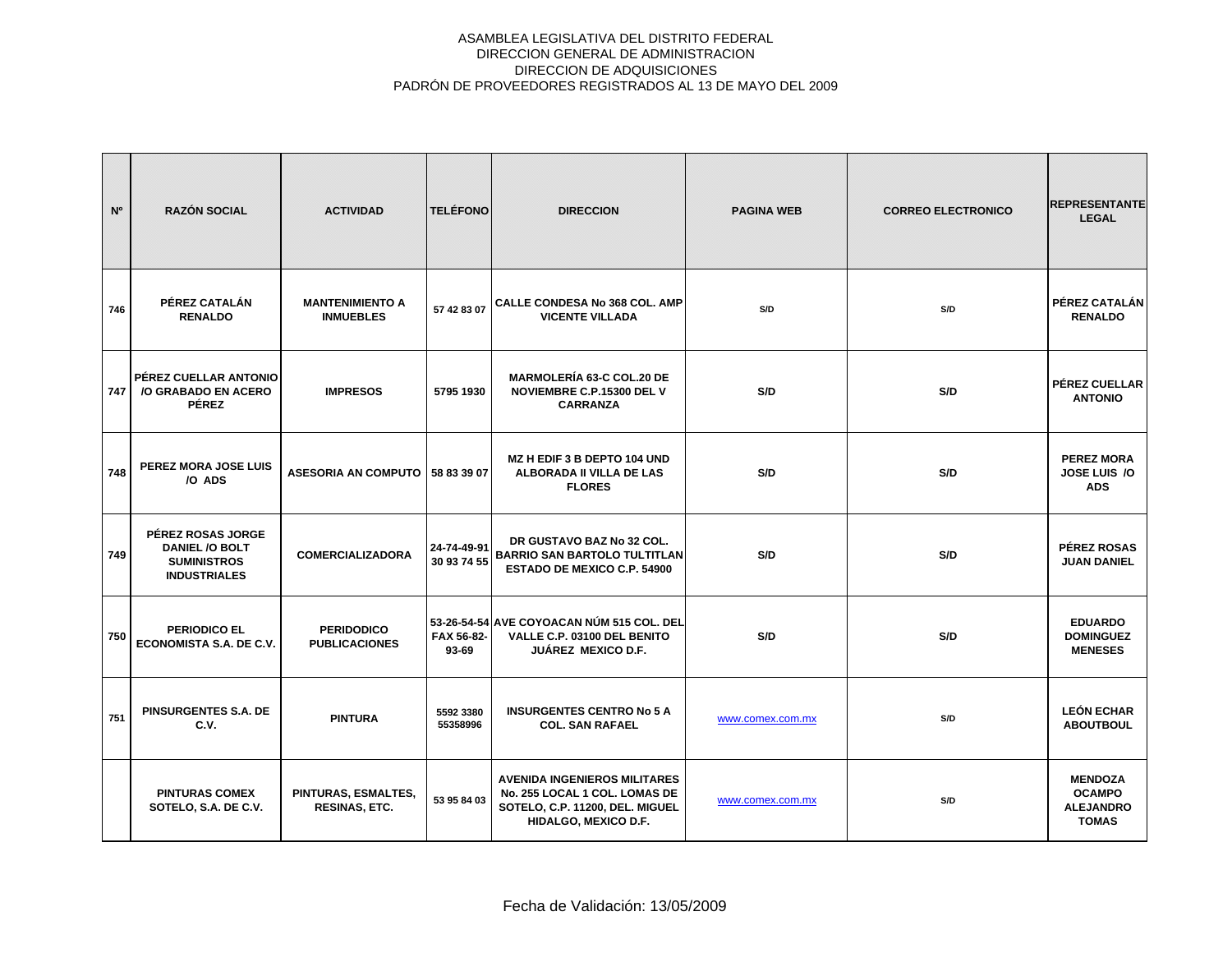| N <sup>o</sup> | <b>RAZÓN SOCIAL</b>                                                | <b>ACTIVIDAD</b>                                                                                           | <b>TELÉFONO</b>                           | <b>DIRECCION</b>                                                                                                                 | <b>PAGINA WEB</b>      | <b>CORREO ELECTRONICO</b>      | <b>REPRESENTANTE</b><br><b>LEGAL</b>                                |
|----------------|--------------------------------------------------------------------|------------------------------------------------------------------------------------------------------------|-------------------------------------------|----------------------------------------------------------------------------------------------------------------------------------|------------------------|--------------------------------|---------------------------------------------------------------------|
| 752            | PINTURAS DIAMEX S.A. DE<br>C.V.                                    | <b>PINTURAS ESMALTES</b><br><b>RESINAS ETC</b>                                                             | 56-50-30-33<br>56-50-31-44<br>56-57-30-38 | ANIL NUM 146 COL. GRANJAS<br>MEXICO C.P. 08400 MEXICO D.F.                                                                       | S/D                    | S/D                            | <b>ISAAC MUSSALI</b><br><b>MUSSALI</b>                              |
|                | <b>PINTURAS</b><br><b>PROFESIONALES DE</b><br>MEXICO, S.A. DE C.V. | PINTURAS, ESMALTES,<br><b>RESINAS, ETC.</b>                                                                | 24 52 70 00<br>52 94 99 24<br>52 94 59 71 | <b>AVENIDA CONSCRIPTO No. 71 COL.</b><br><b>MANUEL AVILA CAMAÑO, C.P.</b><br>53910, MUNICIPIO DE NAUCALPAN<br>DE JUAREZ, EDOMEX. | www.pinpro.com.mx      | comex.conscripto@pinpro.com.mx | <b>ZAMUDIO LOPEZ</b><br><b>JOSE FERNANDO</b>                        |
|                | PINTURAS SAN JERONIMO,<br><b>S.A. DE C.V.</b>                      | PINTURAS, ESMALTES,<br><b>RESINAS, ETC.</b>                                                                | 56 68 80 68<br>56 68 99 47<br>56 83 98 41 | <b>AVENIDA SAN JERONIMO No. 611</b><br>COL. TIZAPAN, C.P. 01090, DEL.<br>ALVARO OBREGON, MEXCO D.F.                              | S/D                    | ventas@ezaeta.com              | <b>MENDOZA</b><br><b>OCAMPO</b><br><b>ALEJANDRO</b><br><b>TOMAS</b> |
| 753            | PIÑON SOSA MARTIN /<br><b>IMPRESOS DEL SUR</b>                     | <b>IMPRESOS</b>                                                                                            | 57-71-47-00<br>11-14-98-32<br>26 03 46 42 | <b>NORTE 178 No 558 COL. PENSADOR</b><br><b>MEXICANO C.P. 15510 DEL</b><br><b>VENUSTIANO CARRANZA MEXICO</b><br>D.F.             | www.condorprint.com.mx | ventas@condorprint.com.mx      | <b>PIÑON SOSA</b><br><b>MARTIN</b>                                  |
| 754            | PIOMEH COMUNICACIÓN<br><b>GRÁFICA S.A. DE C.V.</b>                 | <b>IMPRESIÓN DE REVISTAS</b><br><b>FOLLETOS VOLANTE</b><br><b>AGENDAS CALENDARIOS</b><br><b>LIBROS ETC</b> | 5318-55-56<br>53-18-22-20<br>5318-77-91   | FRESNOS No 139 INT 10 COL.<br><b>PASTEROS DELEG</b><br><b>AZCAPOTZALCO</b>                                                       | S/D                    | S/D                            | <b>GUILLERMO</b><br><b>PACHECO</b><br><b>NAVARRO</b>                |
| 755            | PLACENCIA MAGAÑA<br><b>MINERVA /O CREATIVIDAD</b><br><b>DISEÑO</b> | <b>IMPRENTA</b>                                                                                            | 55 26 84 63                               | <b>BELISARIO DOMÍNGUEZ No 58 INT 2</b><br>COL. CENTRO C.P. 06010 DEL<br><b>CUAUHTEMOC MEXICO D.F.</b>                            | S/D                    | cyd58@prodigy.net.mx           | <b>PLACENCIA</b><br><b>MAGAÑA</b><br><b>MINERVA</b>                 |
| 756            | <b>PLATA MONDRAGÓN</b><br><b>EUSEBIO ADRIÁN</b>                    | <b>COMERCIALIZADORA</b>                                                                                    | 55 22 84 10                               | <b>CALZADA LA VIGA No 5 COL.</b><br><b>ESPERANZA</b>                                                                             | S/D                    | S/D                            | <b>PLATA</b><br><b>MONDRAGÓN</b><br><b>EUSEBIO ADRIÁN</b>           |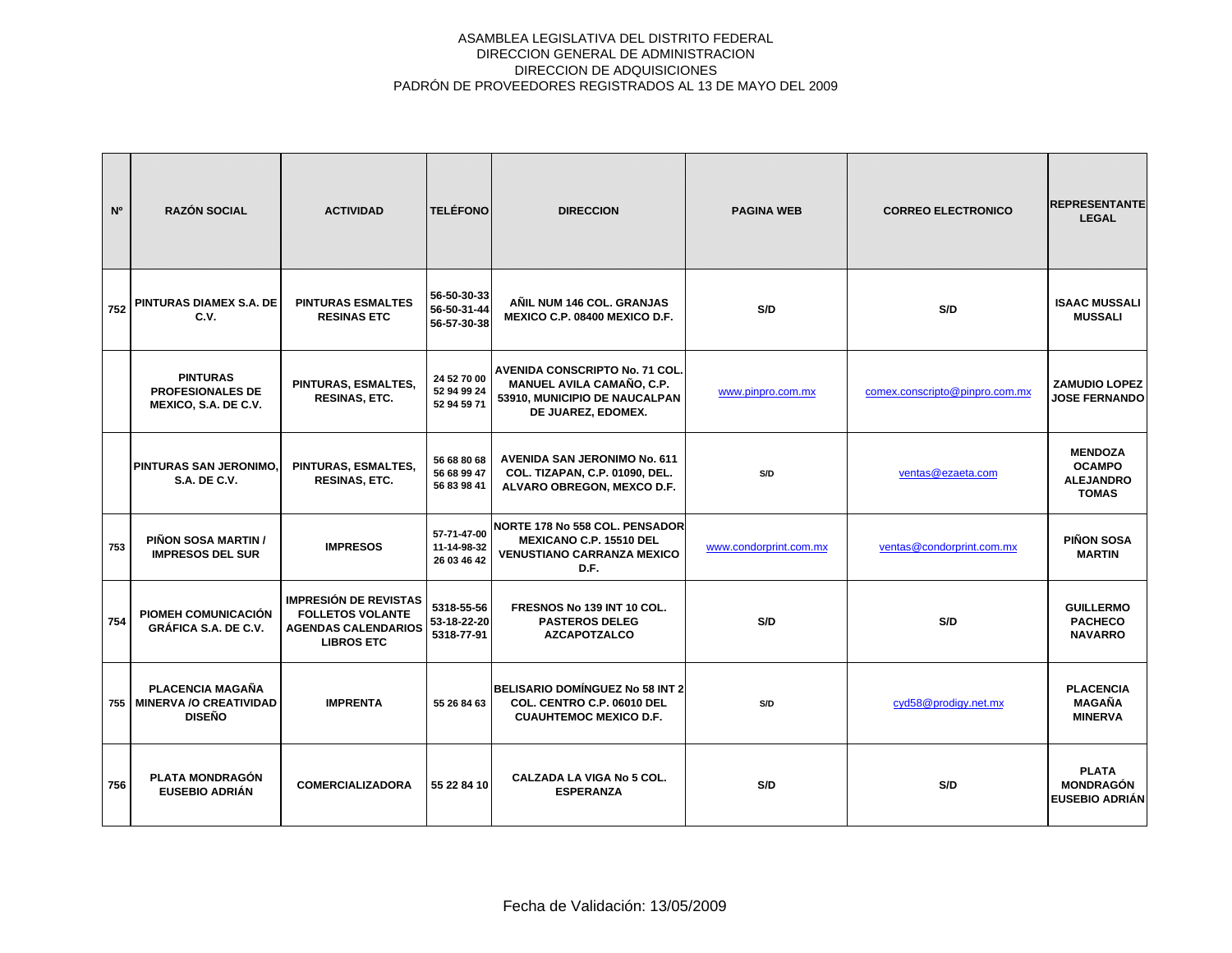| N°  | <b>RAZÓN SOCIAL</b>                                                      | <b>ACTIVIDAD</b>                                                                                                               | <b>TELÉFONO</b>                           | <b>DIRECCION</b>                                                                                                              | <b>PAGINA WEB</b>       | <b>CORREO ELECTRONICO</b> | <b>REPRESENTANTE</b><br><b>LEGAL</b>                                                           |
|-----|--------------------------------------------------------------------------|--------------------------------------------------------------------------------------------------------------------------------|-------------------------------------------|-------------------------------------------------------------------------------------------------------------------------------|-------------------------|---------------------------|------------------------------------------------------------------------------------------------|
| 757 | PLAZA VALDÉS S.A. DE<br>C.V.                                             | <b>VENTA DE</b><br><b>ENCICLOPEDIAS LIBROS</b>                                                                                 | AL 99                                     | 50 97 20 70 MANUEL MA CONTRERAS N73 COL.<br>SAN RAFAEL C.P. 06470                                                             | S/D                     | S/D                       | <b>JIMÉNEZ</b><br><b>HIGUERA</b><br><b>ARABELLA DE</b><br><b>LOURDES</b>                       |
| 758 | PODERNET S.A. DE C.V.                                                    |                                                                                                                                |                                           | SERVICIOS DE INTERNET 52 57 07 30 LOMA BONITA NUM 10 COL. LOMAS<br>ALTAS C.P. 11950 MEXICO D.F.                               | S/D                     | S/D                       | <b>FRANCISCO</b><br><b>GARDUÑO</b><br><b>LOMELIN</b>                                           |
| 759 | <b>PONCE CRUZ BEATRIZ</b><br>/OCOMERCIALIZADORA<br>BET                   | <b>COMERCIALIZADORA</b>                                                                                                        | 55-76-44-81                               | EMILIANO ZAPATA Nº 38-23 COL.<br><b>SAN FRANCISCO CUAUTLALPAN</b><br><b>NAUCALPAN</b>                                         | S/D                     | S/D                       | <b>PONCE CRUZ</b><br><b>BEATRIZ</b>                                                            |
| 760 | <b>PONCE RAMÍREZ NORMA</b><br><b>AURORA</b>                              | <b>COMERCIALIZADORA</b>                                                                                                        | 53-92-39-59                               | 16 DE SEPTIEMBRE N 34 - B COL.<br>AMPLIACIÓN NORTE IZTACALA<br><b>TLALNEPANTLA EDO DE MEXICO</b>                              | S/D                     | S/D                       | <b>PONCE RAMÍREZ</b><br><b>NORMA AURORA</b>                                                    |
| 761 | POOL PLUS S.A. DE C.V.                                                   | <b>PAPELERÍA</b><br><b>CONSUMIBLES DE</b><br><b>COMPUTO</b>                                                                    |                                           | <b>GEMELOS No 112 COL. PRADO</b>                                                                                              | S/D                     | S/D                       | <b>CERVANTES</b><br><b>SÁNCHEZ CESAR</b><br>Α                                                  |
|     | <b>PRECISION CONTROL</b><br>COMERCIAL, S.A. DE C.V.                      | <b>MANTENIMIENTO EN</b><br><b>GENERAL A EMPRESAS</b><br>(ACONDICIONAMIENTO A<br><b>CENTROS DE EQUIPO DE</b><br><b>COMPUTO)</b> | 53 55 60 33<br>55 56 42 82<br>55 56 47 49 | PLAN DE SAN LUIS No. 398 B COL.<br>NUEVA SANTA MARIA, C.P. 02800,<br>DEL. CUAUHTEMOC, MEXICO D.F.                             | www.grupopc.com         | pccomercial@grupopc.com   | <b>ORTEGA</b><br><b>HERNANDEZ</b><br><b>FRANCISCO</b><br><b>JAVIER</b>                         |
| 762 | PRENSA LATINA AGENCIA<br><b>INFORMATIVA</b><br><b>LATINOAMERICANA SA</b> | <b>REVISTAS PERIÓDICOS</b>                                                                                                     | 55 46 60 15<br>55 92 05 70                | AV INSURGENTES CENTRO N 125 P<br>5 EDIFICIO B DESPACHO 504 COL.<br>SAN RAFAEL C.P. 06470 DEL<br><b>CUAUHTEMOC MEXICO D.F.</b> | www.prensalatina.com.mx | fa@prensalatina.com.mx    | <b>JORGE</b><br><b>MARTINEZ</b><br><b>JIMENEZ</b><br><b>FELIX MANUEL</b><br><b>ALBISU CRUZ</b> |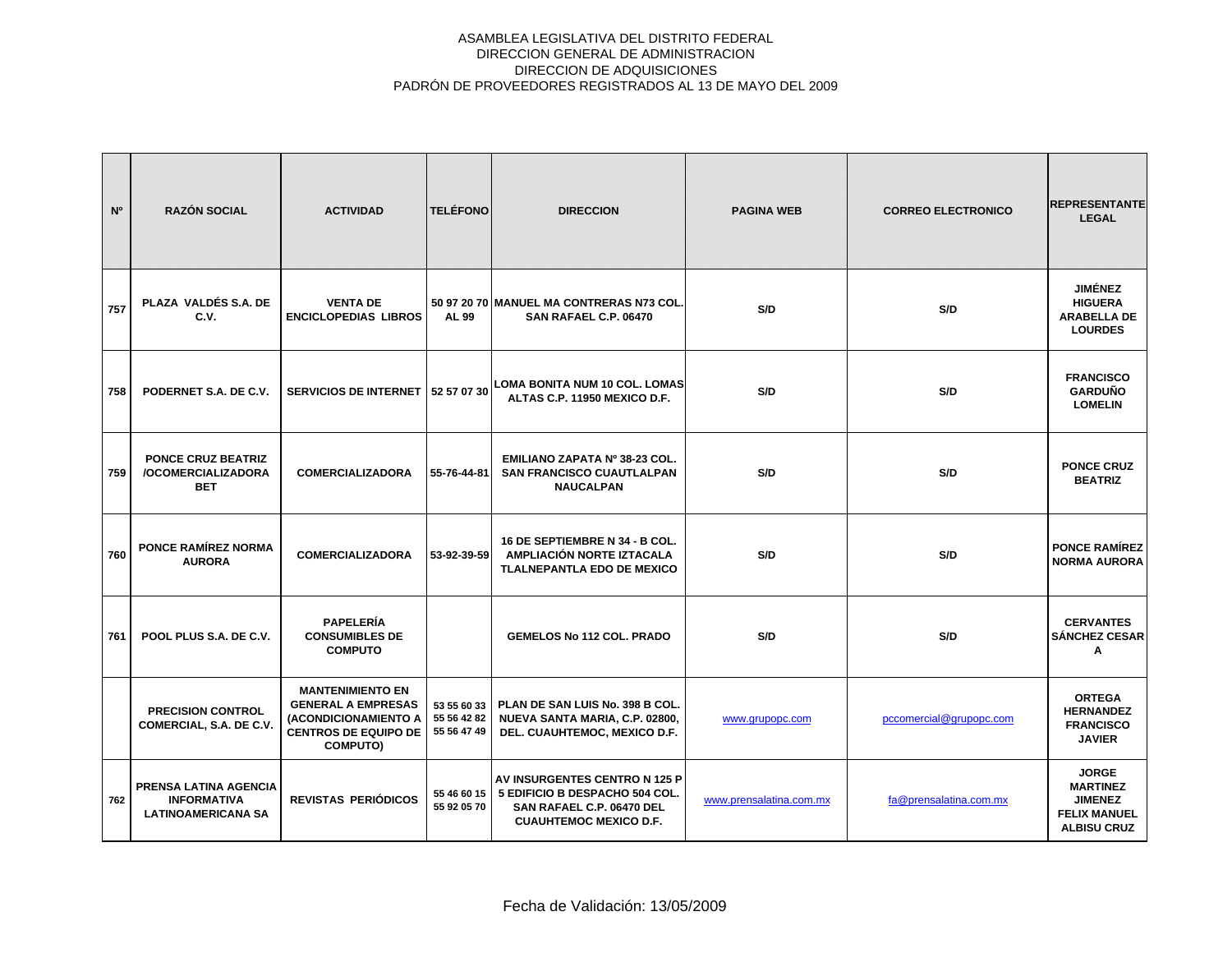| N <sup>o</sup> | <b>RAZÓN SOCIAL</b>                                      | <b>ACTIVIDAD</b>                                                    | <b>TELÉFONO</b>                     | <b>DIRECCION</b>                                                                                  | <b>PAGINA WEB</b> | <b>CORREO ELECTRONICO</b> | <b>REPRESENTANTE</b><br><b>LEGAL</b>                     |
|----------------|----------------------------------------------------------|---------------------------------------------------------------------|-------------------------------------|---------------------------------------------------------------------------------------------------|-------------------|---------------------------|----------------------------------------------------------|
| 763            | PRESENCIA CIUDADANA<br><b>MEXICANA AC</b>                | <b>OBSERVADOR</b>                                                   | 55 84 25 79                         | <b>ZACATECAS NO 206 PENTHUSE</b><br><b>COL. ROMA</b>                                              | S/D               | S/D                       | <b>PÉREZ LINARES</b><br><b>ROSALÍA</b>                   |
| 764            | <b>PRESENTATION SERVICES</b><br><b>S.A. DE C.V.</b>      | <b>RENTA VENTA DE</b><br><b>EQUIPO DE AUDIOVISUAL</b>               | 56-62-48-80                         | <b>MARIANO ESCOBEDO NUM 748 -</b><br>501 COL. ANZURES C.P.11590 DEL<br>MIGUEL HIDALGO MEXICO D.F. | S/D               | S/D                       |                                                          |
| 765            | <b>PRESTACIONES</b><br><b>MEXICANAS S.A. DE C.V.</b>     | <b>VALES</b>                                                        | 5262-2900<br><b>FAX</b><br>52623014 | SHAKESPEARE 30 COL. NUEVA<br><b>ANZURES C.P. 11590</b>                                            | S/D               | S/D                       | <b>BARRERA TREJO</b><br><b>GERARDO</b>                   |
| 766            | PRESTIGIO EN MODA S.A.<br>DE C.V.                        | <b>VESTUARIO</b>                                                    | 5677-5668<br>5679 - 5631            | <b>CALLE 9 No 133 COL. ESPARTACO</b>                                                              | S/D               | S/D                       | DÍAZ CASTRO<br><b>PORFIRIO</b>                           |
| 767            | <b>PRICE WATER HOUSE</b><br><b>COOPERS SC</b>            | <b>AUDITORES</b>                                                    | 5263-6000                           | <b>MARIANO ESCOBEDO No 573 COL.</b><br><b>RINCÓN DEL BOSQUE</b>                                   | S/D               | S/D                       | <b>C.P. MIGUEL A</b><br><b>CASTRO</b><br><b>GONZÁLEZ</b> |
| 768            | <b>PRIME INDUSTRIAL</b><br><b>COMERCIAL S.A. DE C.V.</b> | <b>UNIFORMES</b>                                                    | 55 22 94 50                         | CALZ LA VIGA No 49 L-4 COL.<br><b>TRANSITO DEL CUAUHTEMOC</b><br><b>MEXICODF</b>                  | S/D               | S/D                       | <b>ZARATE</b><br><b>VELAZQUEZ</b><br><b>ARTURO</b>       |
| 769            | <b>PRIMERO COMPUTACIÓN</b><br><b>S.A. DE C.V.</b>        | <b>COMPUTACIÓN EPOS</b><br><b>ELECTRICOS</b><br><b>ELECTRONICOS</b> | 52-64-62-93<br>52-19-64-87          | ZACATECAS NUM 36 DESPACHO<br>310 COL. ROMA SUR C.P. 06700<br><b>MEXICO D.F.</b>                   | S/D               | S/D                       | <b>JESUS GERARDO</b><br><b>LUGO TELLEZ</b>               |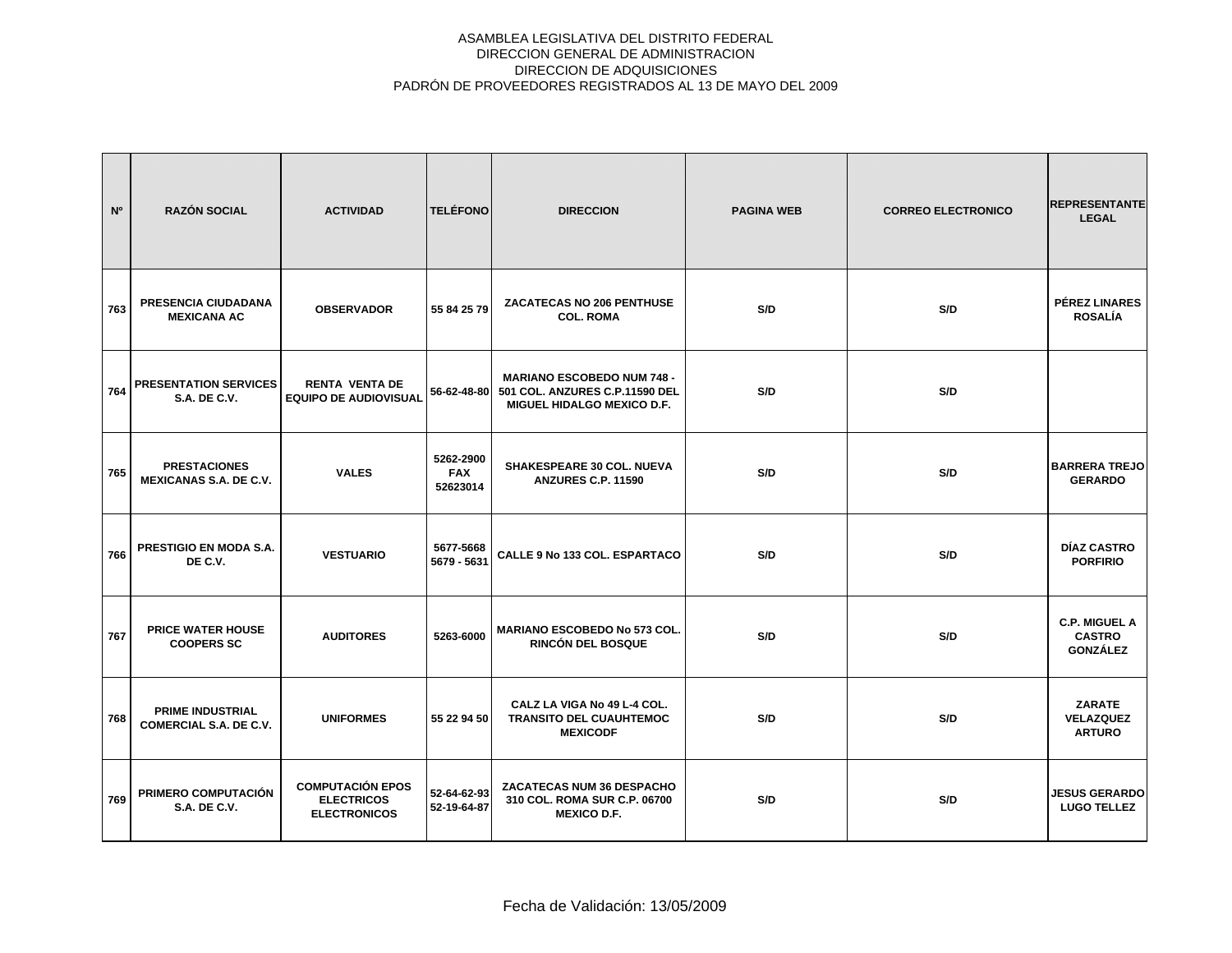| N <sup>o</sup> | <b>RAZÓN SOCIAL</b>                                        | <b>ACTIVIDAD</b>                                                                                                                  | <b>TELÉFONO</b>                                          | <b>DIRECCION</b>                                                                                                                | <b>PAGINA WEB</b> | <b>CORREO ELECTRONICO</b>  | <b>REPRESENTANTE</b><br><b>LEGAL</b>                                                                                               |
|----------------|------------------------------------------------------------|-----------------------------------------------------------------------------------------------------------------------------------|----------------------------------------------------------|---------------------------------------------------------------------------------------------------------------------------------|-------------------|----------------------------|------------------------------------------------------------------------------------------------------------------------------------|
| 770            | <b>PRINTING PRESS LOGICS</b><br><b>S.A. DE C.V.</b>        | <b>IMPRENTA</b>                                                                                                                   | 58 45 12 03<br>58 50 25 20                               | URSULO GALVÁN No 35 COL.<br><b>SANT URSULA MEEHUALCO</b>                                                                        | S/D               | S/D                        | <b>ÁNGELES</b><br><b>ROBERTO</b>                                                                                                   |
| 771            | <b>PRODUCCIONES VOLCAN</b><br><b>S.A. DE C.V.</b>          | <b>PRODUCCIÓN DE</b><br><b>PROGRAMAS DE TV</b><br><b>VENTA ALQUILER</b><br><b>EQUIPOS DE RADIO CINE</b><br><b>TV ETC</b>          | 55-40-37-92<br>52-02-81-84                               | <b>MONTES URALES 765 COL. LOMAS</b><br>DE CHAPULTEPEC C.P. 11000 DEL<br>MIGUEL HIDALGO MEXICO D.F.                              | S/D               | S/D                        | <b>JORGE ARTURO</b><br><b>PRIOR TAPIA</b><br><b>NADIA FLORISA</b><br><b>CALDERON</b><br><b>MOLGORA JUAN</b><br><b>ROBERTO MORA</b> |
| 772            | <b>PRODUCTOS DE</b><br><b>EXCELENCIA S.A. DE C.V.</b>      | <b>COMERCIALIZADORA</b><br>PAPELERIA FERRETERIA<br><b>TEL CELULAR</b><br><b>ABARROTES PINTURAS E</b><br><b>IMPERMEABILIZANTES</b> | 55 16 62 30<br>52 72 46 05                               | <b>CALLE BAJIO No 374-B COL. ROMA</b><br>C.P. 06760 DEL GUSTAVO A<br><b>MADERO MEXICO D.F.</b>                                  | S/D               | S/D                        | <b>ADRIANA LOPEZ</b><br><b>MATA</b>                                                                                                |
| 773            | <b>PRODUCTOS ESPECIALES</b><br><b>LATINOS S.A. DE C.V.</b> | <b>COMERCIALIZADORA</b><br>PAPELERIA FERRETERIA<br><b>TEL CELULAR</b><br><b>ABARROTES PINTURAS E</b><br><b>IMPERMEABILIZANTES</b> | 55-74-43-08                                              | AV CONVENTO DE ACOL.MAN 43<br><b>COL. JARDINES DE SANTA MONICA</b><br><b>C.P. 54050 TLALNEPANTLA</b><br><b>ESTADO DE MEXICO</b> | S/D               | S/D                        | <b>MIGUEL ANGEL</b><br><b>GUADALUPE</b><br><b>PRIETO ZAVALA /</b><br><b>ALICIA VEGA</b><br><b>TRUJILLO</b>                         |
| 774            | PRODUCTOS LYT S.A. DE<br>C.V.                              | <b>REG.ULADORES PARA</b><br><b>COMPUTADORAS</b>                                                                                   | 55 78 41 99                                              | <b>DOCTOR LICIAGA No 12-D COL.</b><br>DOCTORES C.P. 06720 DEL<br><b>CUAUHTEMOC MEXICO D.F.</b>                                  | www.prolyt.com    | alejandrogamero@prolyt.com | LÓPEZ PORTILLO<br><b>VERDUGO JOSE</b><br><b>DANIEL</b>                                                                             |
| 775            | <b>PRODUCTOS METÁLICOS</b><br>STEELE S.A. DE C.V.          | <b>MOBILIARIO PARA</b><br><b>OFICINAS FABRICAS</b><br><b>CASA HABITACIÓN ETC</b>                                                  | 2581 6000                                                | <b>MARIANO ESCOBEDO ESQUINA</b><br><b>LAGO ALBERTO NO 282</b>                                                                   | S/D               | S/D                        | <b>JIMÉNEZ</b><br><b>MOJARDIN</b><br><b>CLAUDIA</b>                                                                                |
| 776            | <b>PROGRAME S.A. DE C.V.</b>                               | <b>IMPRESOS</b>                                                                                                                   | 53 55 75 57<br>53 55 76 33<br>55 56 27 87<br>55 56 25 86 | <b>CALLE UNIÓN No 25 BODEGA COL.</b><br>TLATILCO C.P. 02860 DEL<br><b>AZCAPOTZALCO MEXICO D.F.</b>                              | S/D               | S/D                        | <b>ELVIA I TORRES</b><br><b>VILLANUEVA</b>                                                                                         |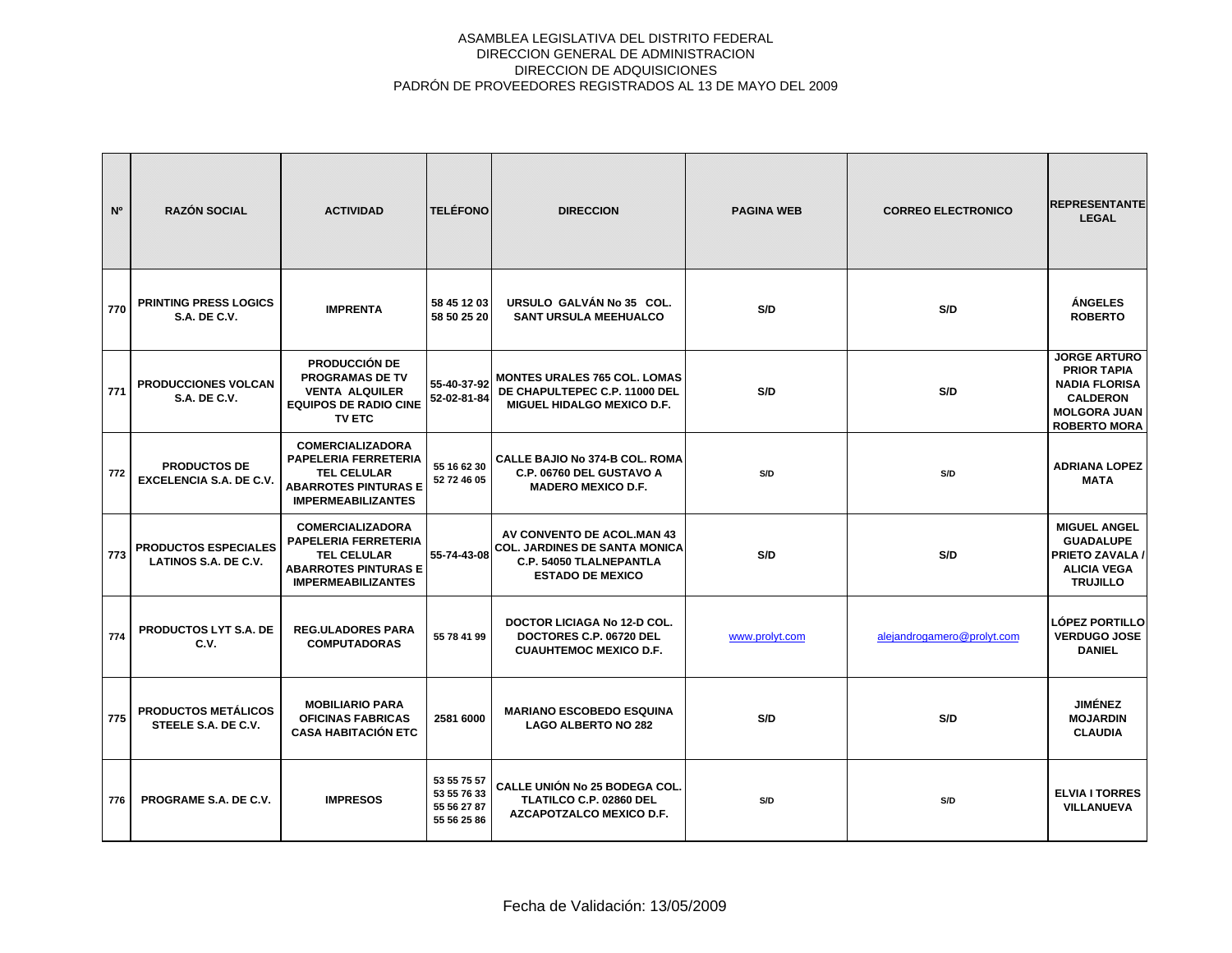| N <sup>o</sup> | <b>RAZÓN SOCIAL</b>                                | <b>ACTIVIDAD</b>                                                        | <b>TELÉFONO</b>                              | <b>DIRECCION</b>                                                                                                                         | <b>PAGINA WEB</b>       | <b>CORREO ELECTRONICO</b>         | <b>REPRESENTANTE</b><br><b>LEGAL</b>                   |
|----------------|----------------------------------------------------|-------------------------------------------------------------------------|----------------------------------------------|------------------------------------------------------------------------------------------------------------------------------------------|-------------------------|-----------------------------------|--------------------------------------------------------|
| 777            | PROINDEQ S.A. DE C.V.                              | <b>COMERCIALIZADORA</b>                                                 | 55-98-77-78                                  | <b>FERROCARRIL DE CUERNAVACA</b><br>207 COL. ALFONSO XIII DEL<br>ALVARO OBREG.ON MÉXICO DF                                               | S/D                     | S/D                               | <b>RAMON JIMENEZ</b><br><b>AGUIRRE</b>                 |
| 778            | <b>PROMEX EXTINTORES S.A.</b><br>DE C.V.           | <b>MANTENIMIENTO</b><br><b>EQUIPOS HIDRÁULICOS</b>                      | 51 20 -03 24<br>51 20 52<br>03 57 10<br>9071 | SALTILLO No 29 COL. JARDINES DE<br><b>GUADALUPE</b>                                                                                      | S/D                     | S/D                               | <b>JAIME SOLANO</b><br><b>HERNÁNDEZ</b>                |
| 780            | PROPADI S.A. DE C.V.                               | <b>CONTRUCCIÓN MEJORAS</b><br><b>REMODELACIÓN</b>                       | 56-79-11-97                                  | <b>ANTONIO PLAZA NUM 12 EDIF 20-</b><br>403 COL. XALPA DEL IZTAPALAPA<br><b>C.P. 09640 MEXICO D.F.</b>                                   | S/D                     | S/D                               | <b>GLORIA</b><br><b>RODRÍGUEZ</b><br><b>PÉREZ</b>      |
| 781            | PROTECTOLADA S.A. DE<br>C.V.                       | <b>TELEFONÍA</b>                                                        | 55-41-30-80<br>55-41-23-42<br>91-71-83-09    | SALVADOR DÍAZ MIRÓN N 126 COL<br><b>STA MA LA RIVERA DEL</b><br><b>CUAUHTEMOC C.P. 06400 MÉXICO</b><br>DF                                | www.protectolada.com.mx | cuentasespeciales@reportel.com.mx | <b>MERIZALDE</b><br><b>CORDERO FLOR</b>                |
| 782            | <b>PROTECTORES</b><br>PLÁSTICOS S.A. DE C.V.       | <b>VESTUARIO</b>                                                        | 5521 - 9501<br>5521 - 9857<br>55 10 96 00    | URUGUA 73 BIS - 1 PISO COL.<br><b>CENTRO DEL CUAUHTEMOC C.P.</b><br>06090                                                                | S/D                     | S/D                               | <b>JESÚS RUBÉN</b><br><b>LÓPEZ GARCÍA</b>              |
| 783            | PROTMAN S.A. DE C.V.                               | <b>SISTEMAS DE SEGURIDAD</b><br><b>PROTECCIÓN</b><br><b>ELECTRONICA</b> | 58-25-21-70<br>58-16-64-38                   | <b>CENTENARIO No 89 EDIF E INT 401</b><br><b>COL. LOMAS DE ATIZAPAN C.P.</b><br>52977 ATIZAPAN DE ZARAGOZA<br><b>EDO DE MEXICO</b>       | S/D                     | S/D                               | <b>CARLOS LENIN</b><br><b>DIAZ</b><br><b>HERNÁNDEZ</b> |
| 784            | <b>PROVEEDORA BIOMEDICA</b><br><b>S.A. DE C.V.</b> | <b>PRODUCTOS MATERIAL</b><br><b>MEDICO</b>                              | 56-74-42-18<br>55 39 99 39                   | <b>LAGO PONIENTE No 16- EDIFICIO A</b><br><b>DESPACHO 102 COL. AMERICAS</b><br>UNIDAS C.P. 03610 DEL BENITO<br><b>JUAREZ MEXICO D.F.</b> | S/D                     | S/D                               | <b>MIGUEL ANGEL</b><br><b>FLORES</b><br><b>SANCHEZ</b> |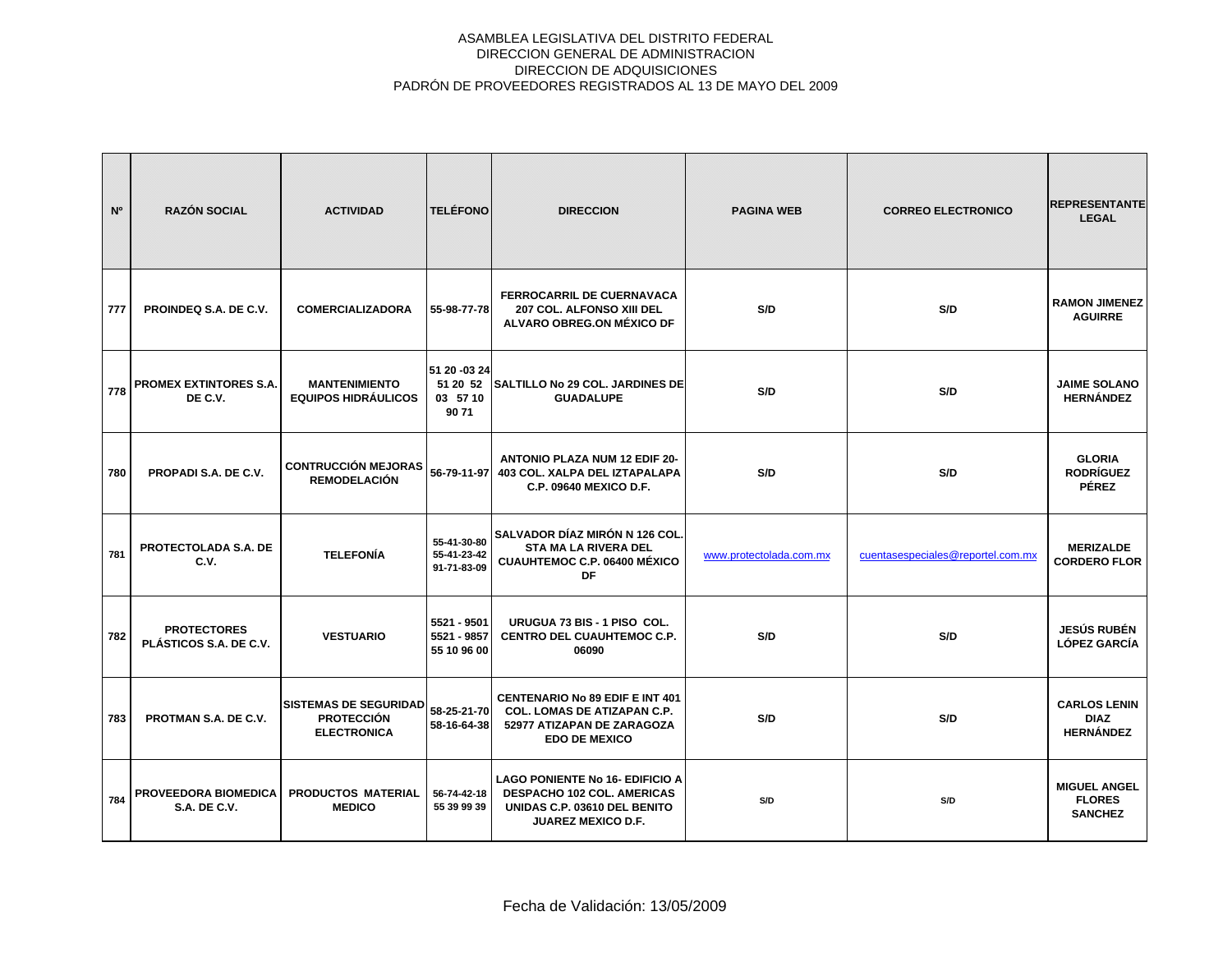| N <sup>o</sup> | <b>RAZÓN SOCIAL</b>                                                                                 | <b>ACTIVIDAD</b>                                                                                                                 | <b>TELÉFONO</b> | <b>DIRECCION</b>                                                                                                         | <b>PAGINA WEB</b>   | <b>CORREO ELECTRONICO</b> | <b>REPRESENTANTE</b><br><b>LEGAL</b>                                                                          |
|----------------|-----------------------------------------------------------------------------------------------------|----------------------------------------------------------------------------------------------------------------------------------|-----------------|--------------------------------------------------------------------------------------------------------------------------|---------------------|---------------------------|---------------------------------------------------------------------------------------------------------------|
| 785            | <b>PROVEEDORA DE</b><br>PAPELERÍA S.A. DE C.V.                                                      | <b>PAPELERÍA</b>                                                                                                                 |                 | <b>JUAN ANTONIO DE LA FUENTE No</b><br>11                                                                                | S/D                 | S/D                       | <b>ROBERTO H</b><br><b>MEDINA</b><br><b>FUENTES</b>                                                           |
| 786            | PROVEEDORA MEXICANA<br><b>DE ARTICULOS DE</b><br><b>CURACIÓN LABORATORIO</b><br><b>S.A. DE C.V.</b> | <b>DIST DE ART MEDICOS</b><br>QUIMICOS DE<br><b>LABORATORIO</b>                                                                  | 5278-47-40      | <b>CARLOS B ZETINA No 178-3 COL.</b><br>TACUBAA C.P. 11870 MEXICO D.F.                                                   | S/D                 | S/D                       | <b>PEDRO SERGIO</b><br><b>CORDOVA SILVA</b>                                                                   |
| 787            | PROVEEDORA NONOALCO<br>SA DE CV                                                                     | <b>PINTURAS ESMALTES</b><br><b>IMPERMEABILIZANTES</b>                                                                            |                 | <b>FRESNO No 299 ESQ RICARDO</b><br><b>FLORES MAGON</b>                                                                  | S/D                 | S/D                       | <b>LEÓN ECHAR</b><br><b>ABOUTBOUL</b>                                                                         |
|                | 788   PROVETECNIA S.A. DE C.V.                                                                      | <b>EQUIPO DE SEGURIDAD</b>                                                                                                       | 56-15-21-30     | AV SAN ANTONIO No 200 PISO 5<br><b>COL. CIUDAD DE LOS DEPORTES</b><br>C.P. 03710 DEL BENITO JUAREZ<br><b>MEXICO D.F.</b> | www.provetecnia.com | jssanchez@provetecnia.com | <b>JOSÉ MARIA</b><br><b>SALAZAR</b><br><b>ESCALONA</b>                                                        |
| 789            | <b>PROYECCIÓN</b><br><b>CREATIVIDAD</b><br><b>EMPRESARIAL S.A. DE C.V.</b>                          | <b>AGENCIA DE PUBLICIDAD</b><br><b>MARKETING</b><br><b>ORGANIZACIÓN DE</b><br><b>EVENTOS</b>                                     | 55-66-70-64     | <b>BRUSELAS NÚM 6 COL. JUÁREZ</b><br>DEL CUAUHTÉMOC C.P. 06000<br><b>MÉXICO DF</b>                                       | S/D                 | S/D                       | <b>HERNÁNDEZ</b><br><b>MENDEZ JOSE</b><br><b>DE JESUS</b>                                                     |
| 790            | PROYECTO DIA S.A. DE<br>C.V.                                                                        | <b>EQUIPOS DE COMPUTO</b><br><b>ACCESORIOS</b><br>PERIFERICOS SISTEMAS 53-42-00-84<br><b>ASESORÍA CAPACITACIÓN</b><br><b>ETC</b> |                 | <b>NORTE 87-B NUM 8 COL. CLAVERIA</b><br>DEL AZCAPOTZALCO C.P. 02080<br><b>MEXICO D.F.</b>                               | S/D                 | S/D                       | <b>JOSE EMILIO DE</b><br><b>LEON DUARTE</b><br><b>CORONA MIGUEL</b><br><b>ANGEL DUARTE</b><br><b>CASTILLO</b> |
| 791            | <b>PROYECTOS</b><br><b>INFORMÁTICOS</b><br><b>DISTRIBUIDOS</b><br>TELEMÁTICOS S.A. DE C.V.          | <b>COMPUTO</b><br><b>COMUNICACIONES</b>                                                                                          |                 | 52-73-89-52 ARQUITECTOS 28 COL. ESCANDON                                                                                 | S/D                 | S/D                       | <b>BARRUETA</b><br><b>RODRÍGUEZ</b><br><b>RAFAEL</b>                                                          |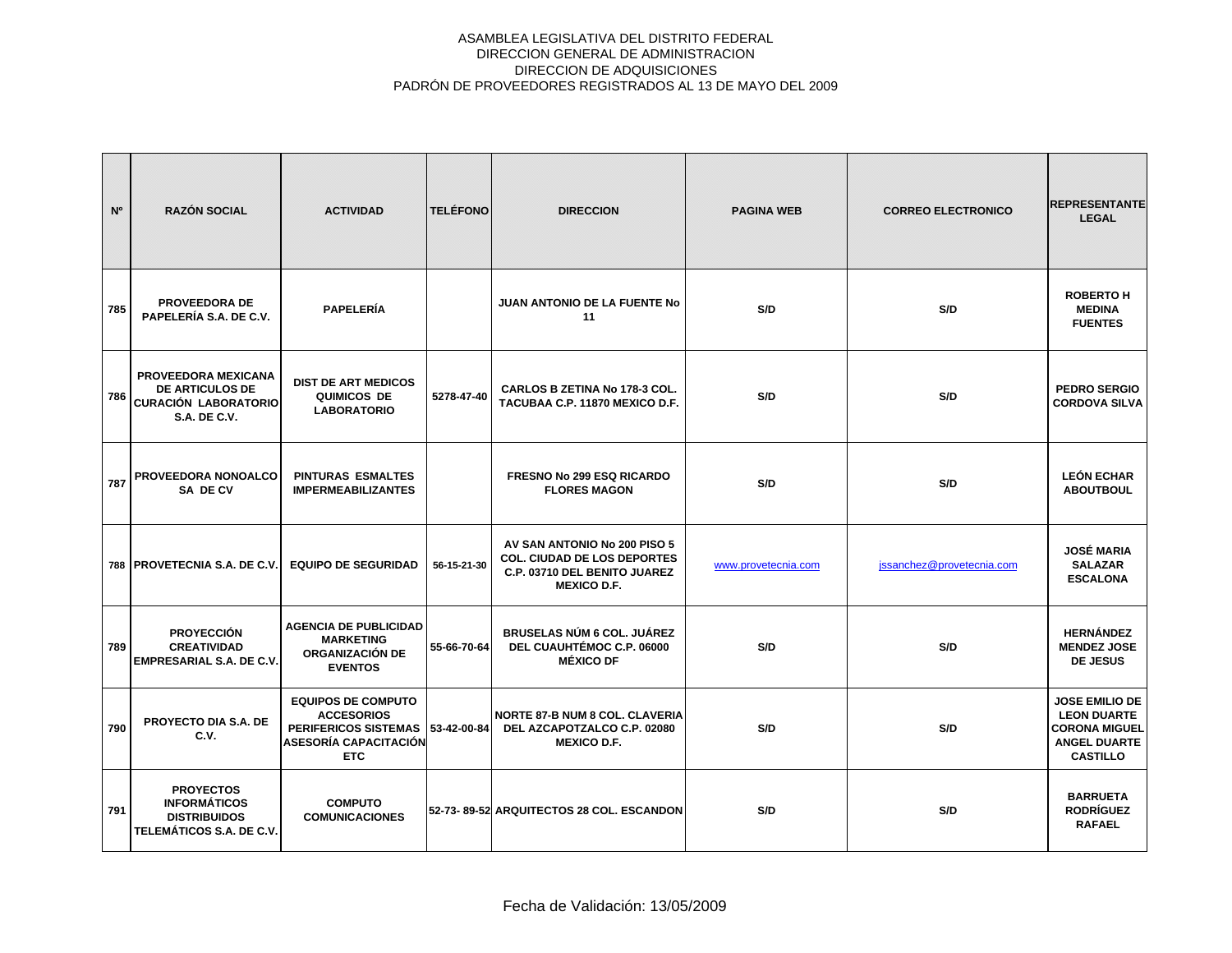| N <sup>o</sup> | <b>RAZÓN SOCIAL</b>                                                                                   | <b>ACTIVIDAD</b>                                                                                                                          | <b>TELÉFONO</b>                           | <b>DIRECCION</b>                                                                                                                                               | <b>PAGINA WEB</b>      | <b>CORREO ELECTRONICO</b>                             | <b>REPRESENTANTE</b><br><b>LEGAL</b>                     |
|----------------|-------------------------------------------------------------------------------------------------------|-------------------------------------------------------------------------------------------------------------------------------------------|-------------------------------------------|----------------------------------------------------------------------------------------------------------------------------------------------------------------|------------------------|-------------------------------------------------------|----------------------------------------------------------|
| 792            | <b>PROYECTOS</b><br><b>INSTALACIONES Y</b><br><b>MANTENIMIENTO</b><br>ELECTRÓMECANICO S.A.<br>DE C.V. | <b>MANTENIMIENTO</b><br><b>PREVENTIVO</b><br><b>CORRECTIVO EN EL AREA</b><br>DE ELECTROMECANICA<br>AIRE ACONDICIONADO Y<br><b>EQUIPOS</b> | 56 71 16 54                               | <b>BLVD ADOLFO RUIZ CORTINEZ</b><br>7680 EDIF 24 DEPTO 401 COL.<br><b>UNIDAD HABITACIONAL HUESO</b><br>PERIFERICO C.P. 14330 DEL<br><b>TLALPAN MEXICO D.F.</b> | S/D                    | salvador marquezquiroz@vahoo.com.m<br>$\underline{x}$ | <b>MARQUEZ</b><br><b>QUIROZ</b><br><b>SALVADOR</b>       |
| 793            | <b>PSH INTERNACIONALS.A.</b><br>DE C.V.                                                               | <b>COMERCIALIZADORA</b>                                                                                                                   | 55-81-33-33                               | <b>ROA BARCENAS 98 ACCS C</b><br>COL. OBRERA, MEXICO D.F.<br>C.P. 06800 DEL CUAHUTEMOC                                                                         | S/D                    | S/D                                                   | <b>MALUISA</b><br><b>CARREON</b><br><b>HERRERA</b>       |
| 794            | PUBLICIDAD VIRTUAL S.A.<br>DE C.V.                                                                    | <b>PUBLICIDAD</b>                                                                                                                         | 55 70 77 11<br>55 36 41 00<br>55 70 77 56 | <b>PROLONGACIÓN PASEO DE LOS</b><br>LAURELES No 458 TORRE A PH1<br><b>COL. BOSQUES DE LAS LOMAS</b><br>C.P. 05120 DEL MIGUEL HIDALGO<br><b>MEXICO D.F.</b>     | epalacios@pvirtual.com | www.pvirtual.com                                      | <b>SITT MORHAIM</b><br><b>DAVID</b>                      |
| 795            | <b>QQP QUIEN QUITE PEGA</b><br>S.A. DE C.V.                                                           | <b>RADIOCOMUNICACIÓN</b>                                                                                                                  | 53431522                                  | <b>CAMINO ACCESO A PRADERA 49 A</b><br><b>103 LOMAS VERDES</b>                                                                                                 | S/D                    | S/D                                                   | <b>MEDINA</b><br><b>ALBARRAN</b><br><b>VÍCTOR MANUEL</b> |
| 796            | <b>QUALITA DE MEXICO S.A.</b><br>DE C.V.                                                              | <b>COMPUTO</b>                                                                                                                            |                                           | <b>CULIACÁN N 123 ESQ BAJÍO COL.</b><br>HIPÓDROMO C.P. 06100 MEXICO<br>D.F.                                                                                    | S/D                    | S/D                                                   | <b>HUERTA</b><br><b>MERCADO</b><br><b>MERCEDES</b>       |
| 797            | <b>QUINTA CATEDRAL S.A. DE</b><br><b>C.V. (RESTAURANTE</b><br><b>MERCADERES)</b>                      | <b>RESTAURANTE</b>                                                                                                                        | 55-10-22-13<br>55-10-36-87                | AVE 5 DE MAO NÚM 57 COL.<br>CENTRO DEL CUAUHTEMOC C.P.<br>06000 MEXICO D.F.                                                                                    | S/D                    | S/D                                                   |                                                          |
| 798            | <b>RC COMM S.A. DE C.V.</b>                                                                           | <b>UNIFORMES</b>                                                                                                                          |                                           | AV 506 No 169 COL, UNIDAD SAN<br>52-94-60-91 JUAN DE ARAGON DEL GUSTAVO A<br><b>MADERO C.P. 07920</b>                                                          | S/D                    | S/D                                                   | <b>RAFAEL CHAILLO</b>                                    |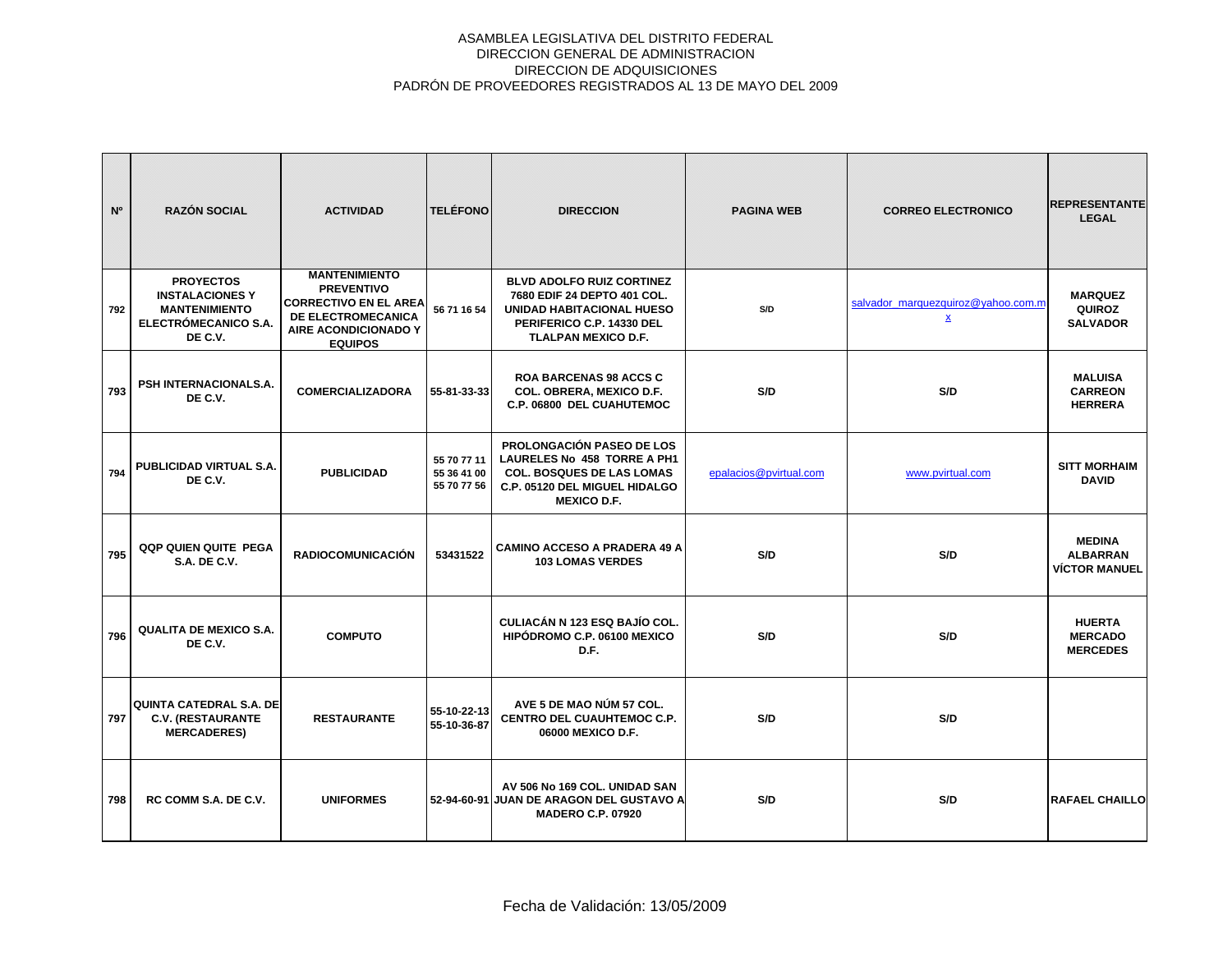| N°  | <b>RAZÓN SOCIAL</b>                                                                  | <b>ACTIVIDAD</b>                                                                         | <b>TELÉFONO</b>                              | <b>DIRECCION</b>                                                                                                             | <b>PAGINA WEB</b> | <b>CORREO ELECTRONICO</b> | <b>REPRESENTANTE</b><br><b>LEGAL</b>                      |
|-----|--------------------------------------------------------------------------------------|------------------------------------------------------------------------------------------|----------------------------------------------|------------------------------------------------------------------------------------------------------------------------------|-------------------|---------------------------|-----------------------------------------------------------|
| 799 | <b>RR DONNELLE DE MEXICO</b><br>S DE RL DE CV                                        | <b>IMPRESIÓN GRABADO</b><br><b>LITOGRAFÍA ARES</b><br><b>GRÁFICAS</b>                    |                                              | <b>CERRADA DE GALEANA NÚM 26</b><br>50-91-72-40 FRACC INDUSTRIAOL LA LOMA C.P.<br>54070 ESTADO DE MEXICO                     | S/D               | S/D                       | <b>CARLOS</b><br><b>GUSTAVO RUBIO</b><br><b>HERNÁNDEZ</b> |
| 800 | R/E RACING S.A. DE C.V.                                                              | <b>MECÁNICO</b>                                                                          | 57 4032 76<br>57 40 02 22                    | <b>JOSÉ A TORRES 716 COL.</b><br><b>ASTURIAS</b>                                                                             | S/D               | S/D                       | <b>DE LA VEGA</b><br><b>MARTOS</b><br><b>ROBERTO</b>      |
| 801 | <b>RADIO COMUNICACIONES</b><br>UNIVERSALES S.A. DE C.V.                              | <b>TELECOMUNICACIONES</b>                                                                | 5538 4800<br>55 30 95 11                     | <b>CASAS GRANDES N143 COL.</b><br>NARVARTE C.P. 03020                                                                        | S/D               | S/D                       | <b>GONZÁLEZ LEÓN</b><br><b>ISRAEL</b>                     |
| 802 | RADIO NOTICIAS 1290 S.A.<br>DE C.V.                                                  | <b>RADIOCOMUNICACIÓN</b>                                                                 | 52 62 13 00<br>52 62 13 22<br><b>EXT1546</b> | <b>JOSÉ ANTONIO TORRES No 539</b><br><b>COL. VISTA ALEGRE</b>                                                                | S/D               | S/D                       | <b>GÓMEZ LÓPEZ</b><br><b>DIANA</b><br><b>CONCEPCIÓN</b>   |
|     | <b>RADIOCOMUNICACIÓN</b><br><b>803 MANTENIMIENTO Y EQUIPO</b><br><b>S.A. DE C.V.</b> | <b>VENTA REPARACIÓN DE</b><br><b>RADIOS</b>                                              | 55 44 08 91<br>56 89 42 59<br>56 89 16 70    | <b>CERRO SAN FRANCISCO No 248</b><br><b>COL. CAMPESTRE CHURRUBUSCO</b><br>56 89 13 43 C.P. 04200 DEL COYOACAN MEXICO<br>D.F. | S/D               | juana-ramesa@yahoo.com.mx | <b>PARISSI OSORIO</b><br><b>ANGEL EDUARDO</b>             |
| 804 | <b>RADIOCOMUNICACIONES</b><br><b>EQUIPO DE MEXICO S.A.</b><br>DE C.V.                | VENTA REPARACIÓN DE<br><b>RADIOS</b>                                                     | 55-43-29 68<br>48-88<br>56-69-39-11          | KANSAS No 18 COL. NÁPOLES                                                                                                    | S/D               | S/D                       | <b>PARISSI OSORIO</b><br><b>JOSÉ LUÍS</b>                 |
| 805 | <b>RAMIREZ ALVARADO</b><br><b>CARLOS</b>                                             | <b>EDITORIAL IMPRESOS</b><br>PUBLICITARIOS REVISTAS 58-46-35-95<br><b>PERIODICOS ETC</b> |                                              | <b>FRANCISCO DEL PASO</b><br>TRONCOSO NÚM 510 COL. JARDÍN<br><b>BALBUENA DEL VENUSTIANO C.P.</b><br>15900                    | S/D               | S/D                       | <b>CARLOS</b><br><b>RAMIREZ</b><br><b>ALVARADO</b>        |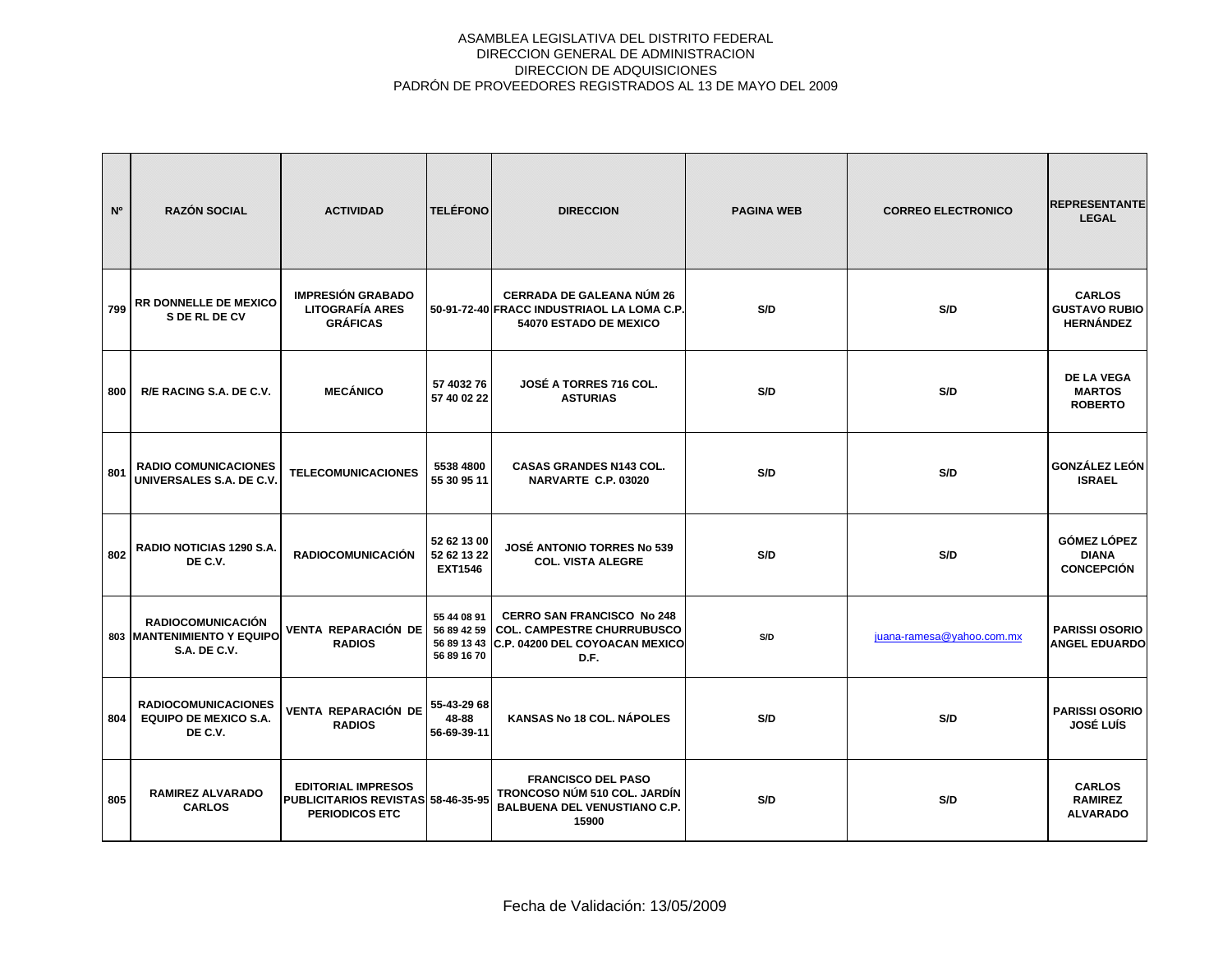| N <sup>o</sup> | <b>RAZÓN SOCIAL</b>                          | <b>ACTIVIDAD</b>                                                                                                                | <b>TELÉFONO</b>                       | <b>DIRECCION</b>                                                                           | <b>PAGINA WEB</b> | <b>CORREO ELECTRONICO</b> | <b>REPRESENTANTE</b><br><b>LEGAL</b>                        |
|----------------|----------------------------------------------|---------------------------------------------------------------------------------------------------------------------------------|---------------------------------------|--------------------------------------------------------------------------------------------|-------------------|---------------------------|-------------------------------------------------------------|
| 806            | <b>RAMÍREZ ARANDA MARIA</b><br><b>SANDRA</b> | <b>MANTENIMIENTO</b><br><b>PROECTOS</b>                                                                                         | 56-72-03-80<br>044 55-23-<br>41-98-58 | ODESA No326 BIS CLO PORTALES<br><b>DEL BENITO JUÁREZ</b>                                   | S/D               | S/D                       | <b>RAMÍREZ</b><br><b>ARANDA MARIA</b><br><b>SANDRA</b>      |
| 807            | <b>RAMÍREZ MEMBRILLO</b><br><b>LUCIANO</b>   | <b>FLORES</b>                                                                                                                   | 56 17 43 13                           | <b>NATENCO No 16 BIS COL.</b><br><b>CANDELARIA COYOACAN</b>                                | S/D               | S/D                       | <b>RAMÍREZ</b><br><b>MEMBRILLO</b><br><b>LUCIANO</b>        |
| 808            | RAMÍREZ PATRACA MARIA<br><b>DEL CARMEN</b>   | <b>IMPRENTA ARTES</b><br><b>GRAFICAS TECNOLOGÍA</b>                                                                             | 58-59-49-17<br>56 08 38 45            | ATZALA N 6 COL. LOMAS DE SAN<br>LORENZO DEL IZTAPALAPA C.P.<br>09780                       | S/D               | S/D                       | <b>RAMÍREZ</b><br><b>PATRACA MARIA</b><br><b>DEL CARMEN</b> |
| 809            | <b>RAMÍREZ RAMÍREZ</b><br>SÓCRATES FCO       |                                                                                                                                 | 55-13-12-93<br>56-17-43-13            |                                                                                            | S/D               | S/D                       |                                                             |
|                | 810   RAMÍREZ RAMOS HELADIO                  | <b>ALQUILER DE SILLAS</b><br><b>MESAS LONAS CARPAS</b><br><b>TODO LO RELACIONADO</b><br><b>PARA FIESTAS</b><br><b>BANQUETES</b> | 57-63-74-37                           | 56-00-12-19 AV SUR 20 NUM 83 COL. AGRICOL.A<br>ORIENTAL C.P. 08500 DEL<br><b>IZTACALCO</b> | S/D               | S/D                       | <b>RAMÍREZ VEGA</b><br><b>HELADIO</b><br><b>APODERADO</b>   |
|                | 811 RAMÍREZ VEGA ELIZABETH                   | <b>CARPAS LONAS</b><br><b>MAMPARAS TODO LO</b><br><b>RELACIONADO A</b><br><b>EVENTOS</b>                                        | 56-00-12-31<br>56-00-12-29            | CALLE 27 NÚM 21 COL. REES DE<br>REFORMA 2DA SECC IZTAPALAPA<br>C.P. 09310 MEXICO D.F.      | S/D               | S/D                       | <b>ELIZABETH</b><br><b>RAMÍREZ VEGA</b>                     |
| 812            | <b>RANGEL CARMONA</b><br><b>RODRIGO</b>      | <b>MANTENIMIENTO</b><br><b>INDUSTRIAL</b><br><b>REMODELACIÓN</b>                                                                | 26-03-48-16<br>044-55-16-95-<br>66-48 | DR BALMIS NÚM 216 COL.<br>DOCTORES C.P. 06720 DEL<br><b>CUAUHTEMOC MEXICO D.F.</b>         | S/D               | rodmanre71@yahoo.com.mx   | <b>RODRIGO</b><br><b>RANGEL</b><br><b>CARMONA</b>           |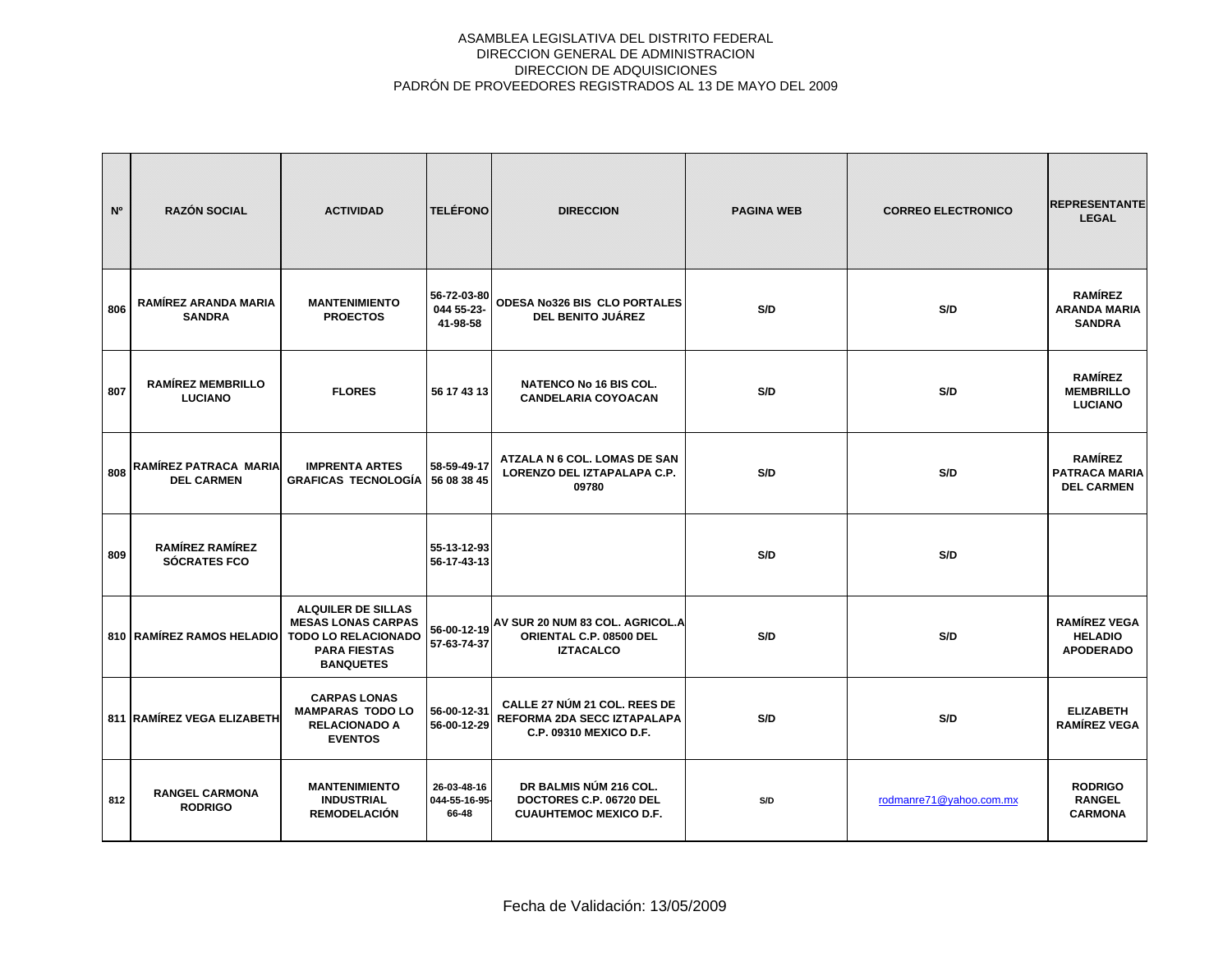| N <sup>o</sup> | <b>RAZÓN SOCIAL</b>                                          | <b>ACTIVIDAD</b>                                                                  | <b>TELÉFONO</b>                                                         | <b>DIRECCION</b>                                                                                                          | <b>PAGINA WEB</b> | <b>CORREO ELECTRONICO</b>         | <b>REPRESENTANTE</b><br><b>LEGAL</b>                   |
|----------------|--------------------------------------------------------------|-----------------------------------------------------------------------------------|-------------------------------------------------------------------------|---------------------------------------------------------------------------------------------------------------------------|-------------------|-----------------------------------|--------------------------------------------------------|
| 813            | <b>RANGEL RANGEL</b><br><b>NORBERTO</b>                      | <b>MANTENIMIENTO A</b><br><b>INMUEBLES</b>                                        | 044 55 15<br>01 01 61                                                   | CALLE 18 No 36 COL, OLIVAR DEL<br><b>CONDE 1ra SECCION DEL ALVARO</b><br><b>OBREG.ON C.P. 02900</b>                       | S/D               | S/D                               |                                                        |
| 814            | REDCO S.A. DE C.V.                                           | <b>CONSTRUCCIÓN</b><br><b>INMOBILIARIA</b>                                        | 85 00 2043                                                              | <b>GOBERNADORES 4092 C</b><br><b>BURÓCRATAS</b><br><b>MONTERRE</b><br><b>NL</b>                                           | S/D               | S/D                               | <b>ALMAGUER DÍAZ</b><br><b>CARLOS ADRIAN</b>           |
| 815            | <b>REDES DE MICROS S.A. DE</b><br>C.V.                       | <b>ASESORIA EN COMPUTO</b><br><b>PAQUETERÍA</b>                                   | 55382205<br>55382345                                                    | SORIA 48 COL. ÁLAMOS                                                                                                      | S/D               | S/D                               | <b>MIRANDA</b><br><b>FERNÁNDEZ</b><br><b>PATRICIA</b>  |
| 816            | <b>REDES DE SERVICIOS</b><br><b>INALAMBRICOSS.A. DE C.V.</b> | <b>SERVICIO DE INTERNET</b><br><b>MANTENIMIENTO DE</b><br><b>REDES RADIOS ETC</b> |                                                                         | BELIVA 623 COL. ALAMOS DEL<br><b>BENITO JUAREZ</b>                                                                        | S/D               | S/D                               |                                                        |
| 817            | <b>REDES SISTEMAS</b><br><b>COMPUTACIÓN S.A. DE</b><br>C.V.  | <b>COMPUTACIÓN</b>                                                                | 19-99-75-73                                                             | <b>ORIENTE 184 N 269-4 COL.</b><br>57-85-22-78 MOCTEZUMA SEGUNDA SECCIÓN<br>DEL V CARRANZA C.P. 15530<br><b>MÉXICO DF</b> | S/D               | S/D                               | <b>RAMÍREZ</b><br><b>FUENTES ADRIAN</b>                |
| 818            | <b>REFACCIONES LUCHICHI</b><br><b>S.A. DE C.V.</b>           | <b>ACONDICIONADO</b>                                                              | 55-12-71-22                                                             | MANTENIMIENTO DE AIRE 55-10-09-09 ARTICULO 123 N84-1 COL. CENTRO<br>C.P.06050                                             | S/D               | S/D                               | <b>RUIZ REZA</b><br><b>FRANCISCO</b><br><b>RICARDO</b> |
| 819            | <b>REGIET DE MEXICO S.A. DE</b><br>C.V.                      | <b>PUBLICIDAD EN</b><br><b>TRAJETAS LADATEL</b>                                   | 50 83 01 00<br>50 83 01 09<br>50 83 01 29<br>50 83 01 49<br>50 83 01 39 | <b>LAGUNA DE MARAN 321 (ANTES</b><br>345) COL. ANAHIAC C.P. 11320 DEL<br><b>MIGUEL HIDALGO MEXICO D.F.</b>                | www.regiet.com.mx | oscar.uranga@telmex-regiet.com.mx | <b>DENIS JEAN</b><br><b>PHILIPPE</b><br><b>REBAULT</b> |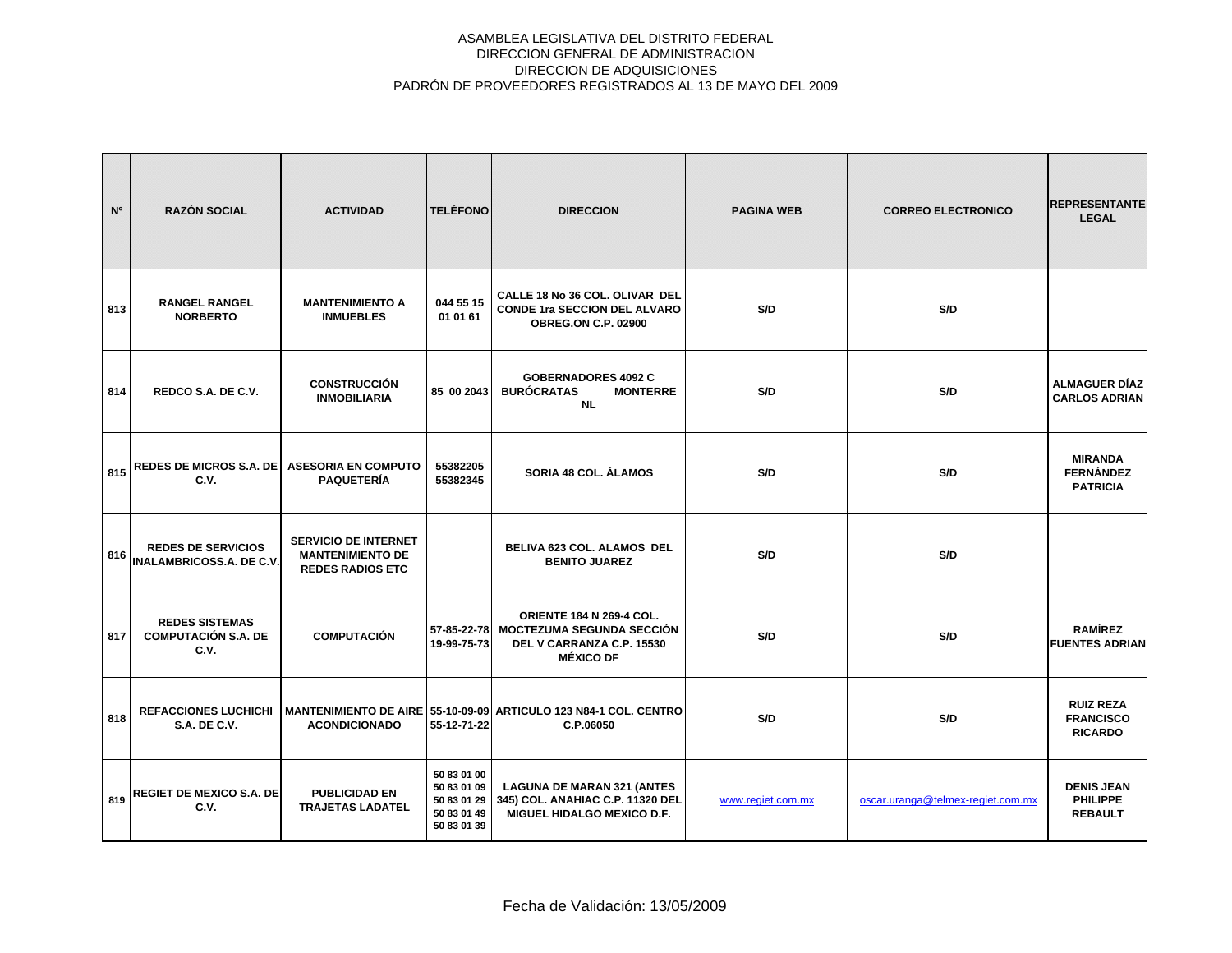| N <sup>o</sup> | <b>RAZÓN SOCIAL</b>                                                                                | <b>ACTIVIDAD</b>                                                   | <b>TELÉFONO</b>                                                     | <b>DIRECCION</b>                                                                                          | <b>PAGINA WEB</b> | <b>CORREO ELECTRONICO</b> | <b>REPRESENTANTE</b><br><b>LEGAL</b>                    |
|----------------|----------------------------------------------------------------------------------------------------|--------------------------------------------------------------------|---------------------------------------------------------------------|-----------------------------------------------------------------------------------------------------------|-------------------|---------------------------|---------------------------------------------------------|
| 820            | <b>RELOJERIA MILL S.A. DE</b><br>C.V.                                                              | <b>JOYERIA</b>                                                     | 10-54-37-80<br>55 21 60 76                                          | MADERO 59 LOC 14-E COL.<br><b>CENTRO</b>                                                                  | S/D               | S/D                       | <b>ESQUENAZI</b><br><b>HANONO LEON</b>                  |
| 821            | <b>REMODELACIONES</b><br><b>DECORACIONES NUCAO</b><br><b>S.A. DE C.V.</b>                          | <b>MANTENIMIENTO</b><br><b>REMODELACIÓN DE</b><br><b>INMUEBLES</b> | 55 35 09 83<br>57 03 35 78                                          | <b>QUETZALCOATL 1 LOTE B COL.</b><br><b>TLAXPANA</b>                                                      | S/D               | S/D                       | <b>SANDOVAL</b><br><b>BAUTISTA</b><br><b>IGNACIO</b>    |
| 822            | <b>RENE MARTINEZ REES</b>                                                                          | <b>CAPACITACIÓN</b><br><b>ORGANIZACIÓN CURSOS</b>                  |                                                                     | <b>RANCHO SAN LORENZO NUM 46</b><br>55-99-52-42 DESP B 301 COL. LOS GIRASOLES<br>DEL COYOACAN MEXICO D.F. | S/D               | S/D                       | <b>RENE REES</b><br><b>MARTÍNEZ</b>                     |
| 823            | <b>REPARTO OPORTUNO</b><br><b>PUBLICACIONES S.A. DE</b><br>C.V.                                    | <b>REVISTAS PERIÓDICOS</b>                                         | 50 02 16 00<br>55 50 02 16<br>50 02 16 15                           | MITLA 493 ESQ SAN BORJA COL.<br><b>NARVARTE C.P. 03630 DEL BENITO</b><br><b>JUAREZ MEXICO D.F.</b>        | www.repsa.net     | jarroyo@repsa.com.mx      | <b>MAORAL GARCIA</b><br><b>OSCAR</b>                    |
| 824            | <b>REPRESENTACIONES ALVI</b><br><b>S.A. DE C.V.</b>                                                | <b>BANQUETES EVENTOS</b><br><b>SOCIALES</b>                        | 57 52 21 65<br>57 52 24 39<br>55 86 53 13                           | AV IPN 25 23 COL. ZACATENCO                                                                               | S/D               | S/D                       | <b>GONZÁLEZ</b><br><b>VARGAS ALMA</b><br><b>VIOLETA</b> |
| 825            | <b>REPRESENTACIONES</b><br><b>FOTOMECÁNICAS S.A. DE</b><br>C.V.                                    | <b>IMPRESOS</b><br><b>ENCUADERNACIÓN</b><br><b>REVISTAS</b>        | 53 58 10 55                                                         | <b>DEMOCRACIAS 116 COL. SAN</b><br>53 54 01 80 MIGUEL AMANTLA EN NAUCALPAN                                | S/D               | S/D                       | <b>RAFAEL RUEDA</b>                                     |
| 826            | <b>REPRESENTACIONES</b><br><b>GENERALES DE</b><br><b>ARTÍCULOS LÍNEAS</b><br>DIVERSAS S.A. DE C.V. | <b>COMERCIALIZADORA</b>                                            | 57-59-60-23<br>57-59-59-88<br>57-59-60-23<br>044-55-13-<br>84-31-58 | ROBERTO SHUMANN No 124 BIS<br><b>COL. VALLEJO DEL GUSTAVO A</b><br>MADERO C.P. 07870 MEXICO D.F.          | S/D               | S/D                       | <b>MILDRET GARCÍA</b><br><b>FABELA</b>                  |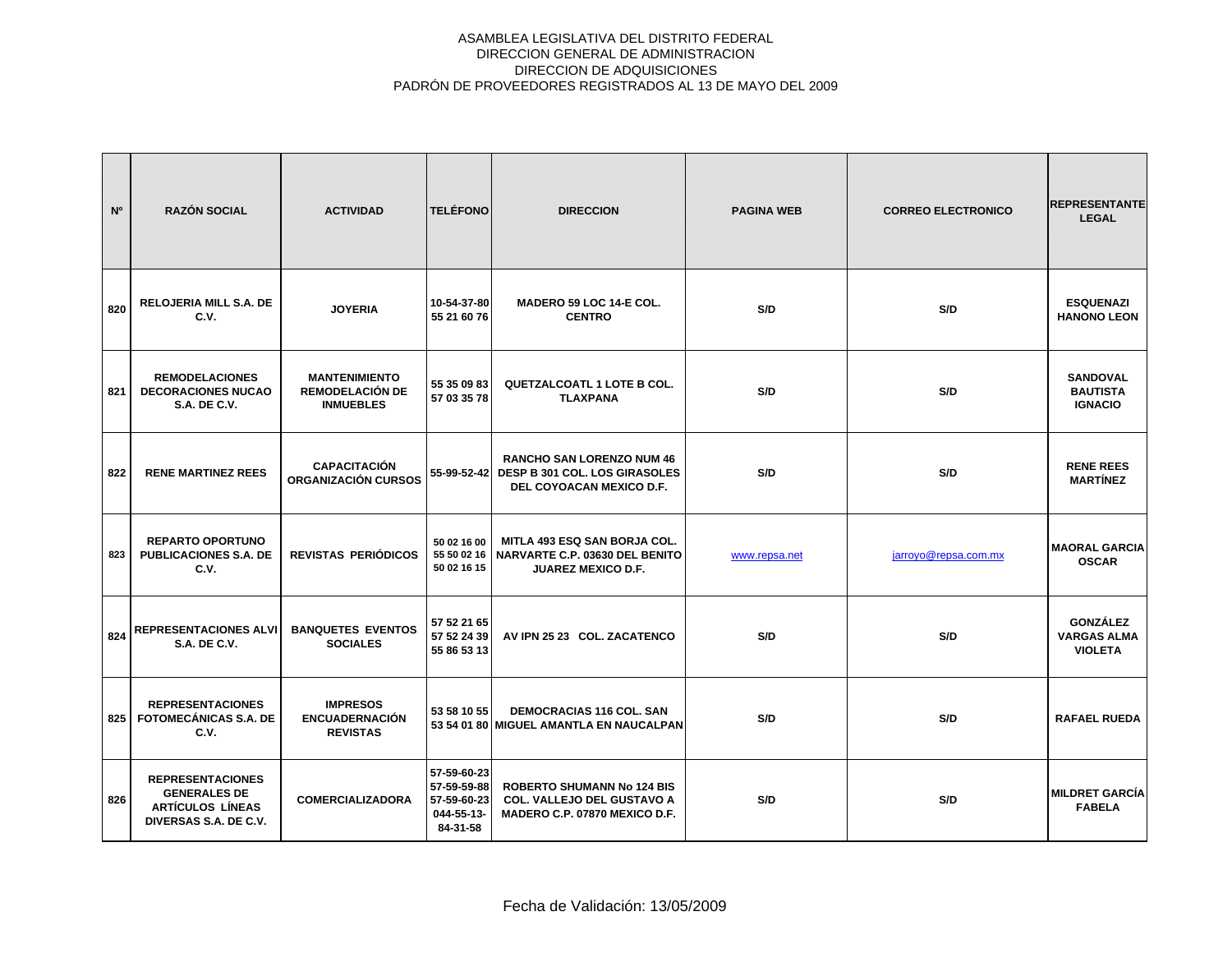| N <sup>o</sup> | <b>RAZÓN SOCIAL</b>                                                              | <b>ACTIVIDAD</b>                                               | <b>TELÉFONO</b>                           | <b>DIRECCION</b>                                                                            | <b>PAGINA WEB</b> | <b>CORREO ELECTRONICO</b> | <b>REPRESENTANTE</b><br><b>LEGAL</b>        |
|----------------|----------------------------------------------------------------------------------|----------------------------------------------------------------|-------------------------------------------|---------------------------------------------------------------------------------------------|-------------------|---------------------------|---------------------------------------------|
| 827            | <b>RESTAURACIÓN</b><br><b>CONSTRUCCIÓN EN</b><br><b>GENERAL S.A. DE C.V.</b>     | <b>ARQUITECTURA</b><br><b>RESTAURACIÓN</b>                     | 53 43 58 45<br>53 43 37 14                | AV TENORIO No 191 201 COL. HDA<br><b>DE COAPA</b>                                           | S/D               | S/D                       | <b>COL.IO OCHOA</b><br><b>MA LAURA</b>      |
|                | <b>RESTAURADORA</b><br>828 CONSTRUCTORA OLIVERA<br>LEDESMA S.A. DE C.V.          | <b>CONTRUCCION</b><br><b>REMODELACION EN</b><br><b>GENERAL</b> | 56 84 01 14<br>56 84 01 20<br>56 77 64 16 | <b>CLUD DEPORTIVO NECAXA No 27</b><br><b>COL. LAZARO CARDENAS</b>                           | S/D               | S/D                       | <b>OLIVERA AÑEZ</b><br><b>SAUL</b>          |
| 829            | <b>RESTAURANTE OSASUNA</b><br><b>SA</b>                                          | <b>RESTAURANTE</b>                                             | 55-18-30-51                               | 55-18-29-08 AV 16 DE SEPTIEMBRE NO 51 COL.<br><b>CENTRO</b>                                 | S/D               | S/D                       | <b>SALVADOR</b><br><b>TORRES</b>            |
| 830            | <b>REYES CANO PUBLICIDAD</b><br><b>S.A. DE C.V.</b>                              | <b>PUBLICIDAD</b>                                              | 116<br>55-46-49-89                        | 55-66-71-71 LAGUNA DE TÉRMINOS N 521 COL.<br>ANAHUAC DEL M HIDALGO C.P.<br>11320 MÉXICO DF  | S/D               | S/D                       | <b>REES CANO</b><br><b>JULIO JESUS</b>      |
| 831            | <b>REYES CORTES S.A. DE</b><br>C.V. (HOTEL HOLIDA INN)                           | <b>HOTEL RESTAURANTE</b><br><b>SALÓN</b>                       | 51 30 51 30<br>55 21 21 22                | CINCO DE MAO 61 COL. CENTRO                                                                 | S/D               | S/D                       | <b>COTERA</b><br><b>RODRÍGUEZ</b><br>JULIÁN |
| 832            | <b>REYES HERNÁNDEZ</b><br><b>FELIPE GRUPO FERGO</b><br><b>MUEBLES SILLAS MAS</b> | <b>MUEBLES</b>                                                 | 56-91-36-80<br>56-93-96-05                | SANTA LUCIA MZ 17 LOTE 19 COL.<br>HANK GONZÁLEZ IZTAPALAPA<br><b>MEXICO D.F. C.P. 09700</b> | S/D               | S/D                       | <b>FELIPE REES</b><br><b>HERNÁNDEZ</b>      |
| 833            | <b>REYES PINZON JAIME</b><br><b>AUGUSTO</b>                                      | <b>ASESOR</b>                                                  | 044 55 26<br>99 87 80                     | <b>AVENIDA INSURGENTES 216 SUR</b><br><b>INT PISO 2 COL. ROMA</b>                           | S/D               | S/D                       | <b>REES PINZON</b><br><b>JAIME AUGUSTO</b>  |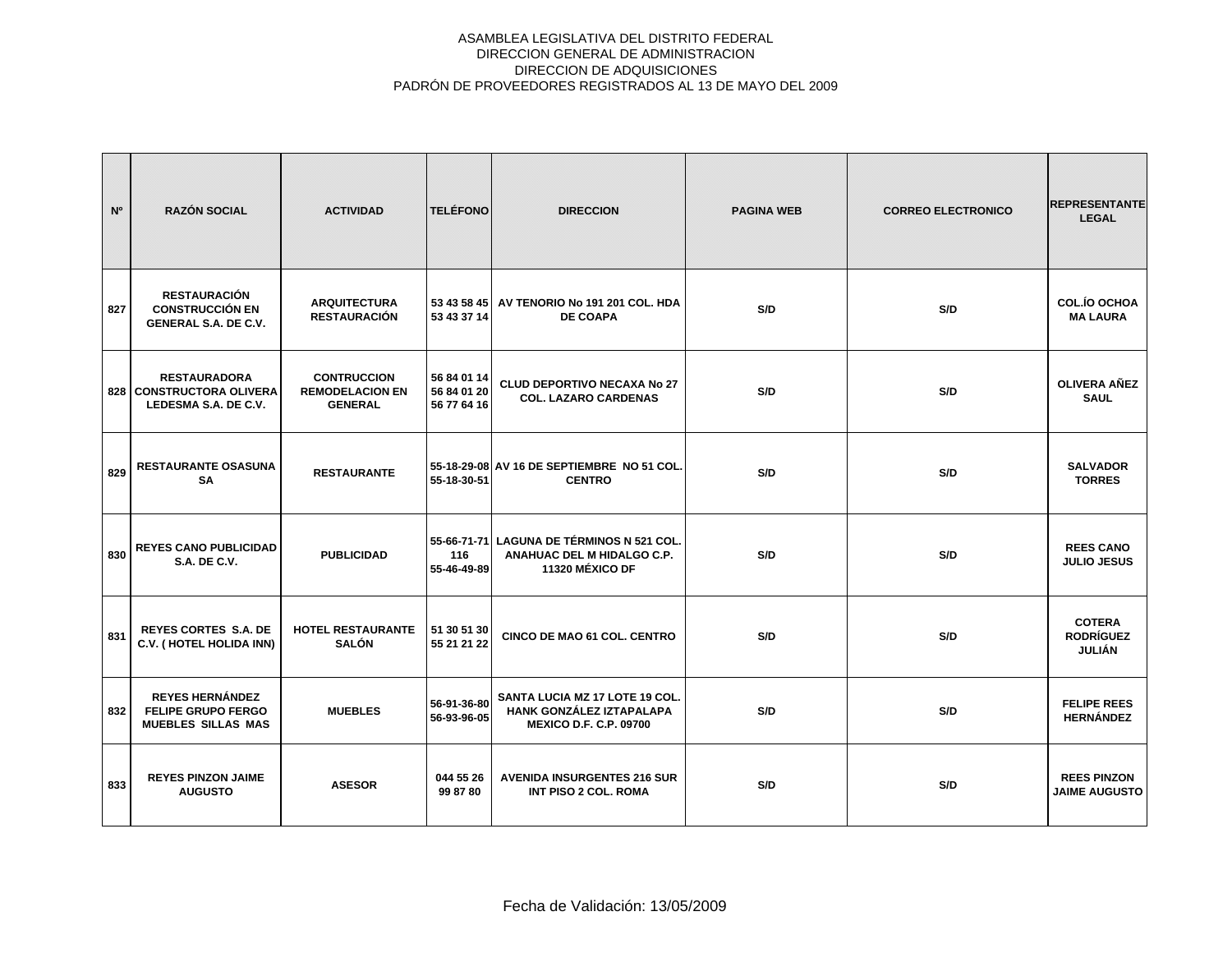| N°  | <b>RAZÓN SOCIAL</b>                                                                             | <b>ACTIVIDAD</b>                                                        | <b>TELÉFONO</b>                                                      | <b>DIRECCION</b>                                                                                                     | <b>PAGINA WEB</b> | <b>CORREO ELECTRONICO</b> | <b>REPRESENTANTE</b><br><b>LEGAL</b>                       |
|-----|-------------------------------------------------------------------------------------------------|-------------------------------------------------------------------------|----------------------------------------------------------------------|----------------------------------------------------------------------------------------------------------------------|-------------------|---------------------------|------------------------------------------------------------|
| 834 | <b>REYES VILLASANA</b><br><b>BLANCE ESTELA /O</b><br><b>SERVICIOS</b><br><b>COMPUTACIONALES</b> | <b>EQUIPO DE COMPUTO</b>                                                | 53-18-22-77                                                          | AVE EJIDOS # 210 COL. LOS REES<br>IXTACALA TLALNEPANTLA<br><b>ESTADO DE MEXICO C.P.54090</b>                         | S/D               | S/D                       | <b>BLANCA ESTELA</b><br><b>REES VILLASANA</b>              |
| 835 | <b>RENARD MEXICO S.A. DE</b><br>C.V.                                                            | <b>EQUIPO AUTOMOTRIZ DE</b><br><b>CARGA ESPECIALIZADO</b><br><b>ETC</b> | 52-73-81-56                                                          | AVE REVOLUCIÓN 528 PISO 12<br><b>COL. SAN PEDRO DE LOS PINOS</b><br>DEL BENITO JUÁREZ CO 03800<br><b>MEXICO D.F.</b> | S/D               | S/D                       | <b>FELIPE DE JESUS</b><br><b>BUSTAMANTE</b><br><b>ABED</b> |
| 836 | <b>RG SOLUCIONES</b><br><b>INTEGRALES S.A. DE C.V.</b>                                          | <b>COMERCIALIZADORA</b>                                                 | 91 13 80 23                                                          | <b>INGIEROS MILITARES 144 EDIF</b><br><b>MONTEVIDEO DEPTO 706 COL.</b><br><b>SAAN JUAQUIN</b>                        | S/D               | S/D                       | <b>RODRIGUEZ</b><br><b>ANTA ROGELIO</b>                    |
|     | <b>837   RÍOS GRANADOS MANUEL</b>                                                               | <b>EXPOSITOR</b>                                                        | 55 50 31 68                                                          | HUITZILIHUITL No 63 DESPACHO<br><b>202 STA ISABEL TOLA</b>                                                           | S/D               | S/D                       |                                                            |
| 838 | <b>RIVERA ANDRADE LAURA</b><br><b>JUDITH</b>                                                    | REVISTAS PERIÓDICOS                                                     | 30 93 17 88<br>30 93 17 89                                           | REPUBLICA DE CHILE No 38 -110<br><b>COL. CENTRO</b>                                                                  | S/D               | S/D                       | <b>RIVERA</b><br><b>ANDRADE LAURA</b><br><b>JUDITH</b>     |
| 839 | <b>RIVERA MARTINEZ</b><br><b>CIPRIANA MIRNA /</b><br><b>COMERCIALIZADORA TEO</b>                | <b>COMERCIALIZADORA</b>                                                 | 50 37 39 32<br>56 13 78 04<br>55<br>13 79 82 81<br>55<br>91 43 04 16 | <b>MOMAX MANZANA 7 LOTE 5 COL.</b><br>EL RODEO C.P. 09860 DEL<br><b>IZTAPALAPA MEXICO D.F.</b>                       | S/D               | S/D                       | <b>CIPRIANA MIRNA</b><br><b>RIVERA</b><br><b>MARTINEZ</b>  |
|     | 840 ROBLES TÉLLEZ GERARDO                                                                       | <b>MANTENIMIENTO</b><br><b>INSTALACIONES</b><br><b>ELECTROMÉCANICAS</b> |                                                                      | <b>MARTHA NÚM 12 COL. SAN</b><br>57-45-34-01 LORENZO XICOTENCATL C.P. 09130<br>DEL IZTAPALAPA MEXICO D.F.            | S/D               | gerhardrt@hotmail.com     | <b>GERARDO</b><br>ROBLES TÉLLEZ                            |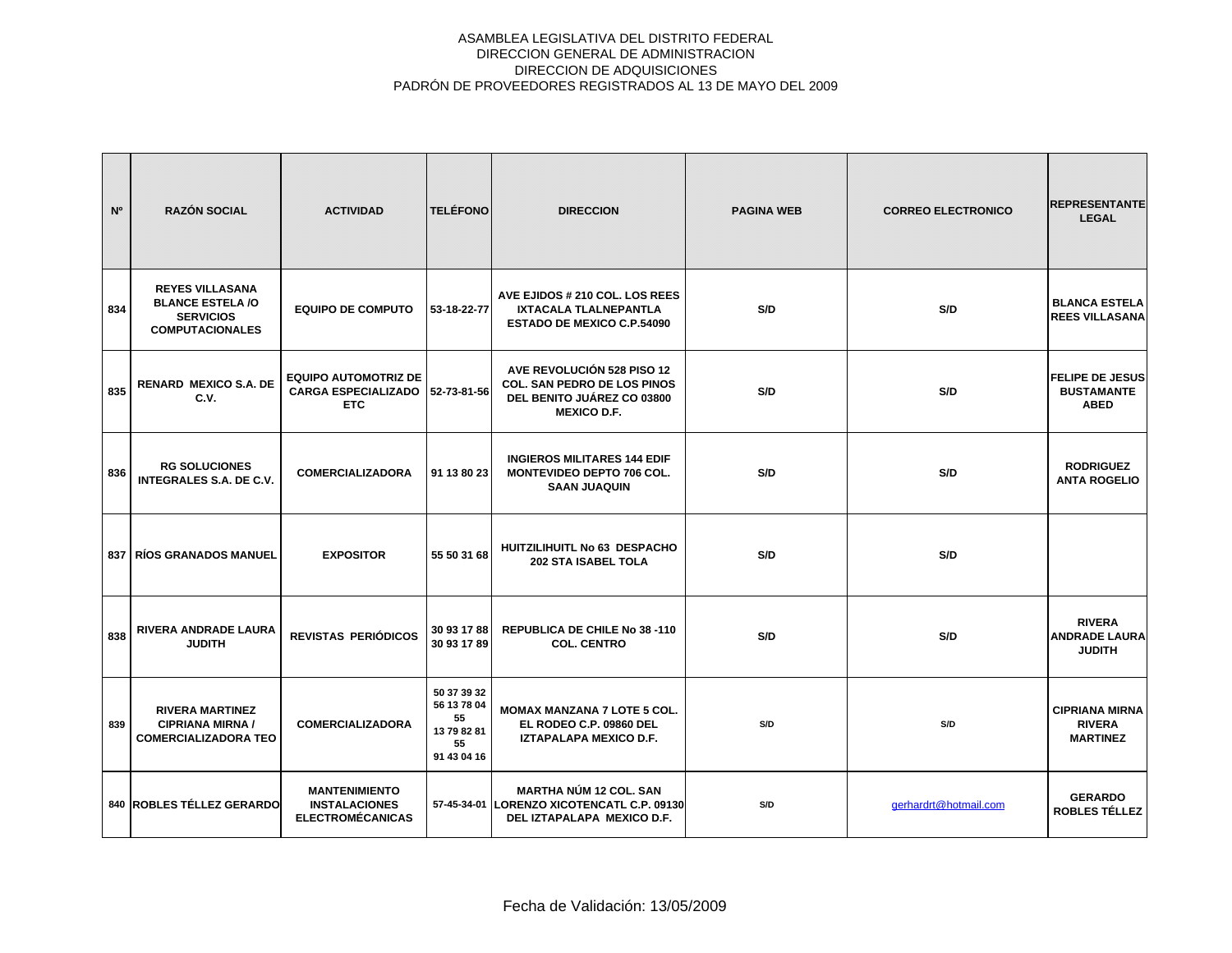| N <sup>o</sup> | <b>RAZÓN SOCIAL</b>                                                                                       | <b>ACTIVIDAD</b>                                                                                                         | <b>TELÉFONO</b>                                 | <b>DIRECCION</b>                                                                                               | <b>PAGINA WEB</b>       | <b>CORREO ELECTRONICO</b>    | <b>REPRESENTANTE</b><br><b>LEGAL</b>                         |
|----------------|-----------------------------------------------------------------------------------------------------------|--------------------------------------------------------------------------------------------------------------------------|-------------------------------------------------|----------------------------------------------------------------------------------------------------------------|-------------------------|------------------------------|--------------------------------------------------------------|
| 841            | RODHERMUEBLEMEX S.A.<br>DE C.V.                                                                           | <b>MUEBLES DE OFICINA</b>                                                                                                | 52 08 47 84<br>52 08 40 79                      | PUEBLA No 174 COL. ROMA                                                                                        | www.rodhermueblemex.com | rodher-ventas@prodigy.net.mx | <b>MENDOZA</b><br><b>MALAGON</b><br><b>GLORIA SILVIA</b>     |
| 842            | <b>RODRIGUEZ DIAZ</b><br><b>EDUARDO / SM GLOBAL</b><br><b>SERVICIO PARA MAQUINAS</b><br><b>DE OFICINA</b> | <b>C/V SERVICIOS PARA EQ</b><br>DE OFICINA COMPUTO<br><b>MUEBELS ENZERES</b><br><b>PAPAELERIA PARA</b><br><b>OFICINA</b> | 55-26-13-96                                     | 55-26-40-88 LERDO 137-3 COL. GUERRERO C.P.<br>06300                                                            | S/D                     | S/D                          | <b>EDUARDO</b><br><b>RODRIGUEZ DIAZ</b>                      |
| 843            | <b>RODRIGUEZ FARIAS</b><br><b>GABRIELA</b>                                                                | <b>COMERCIALIZADORA</b>                                                                                                  |                                                 | ORIENTE 38 MZ 29 LOTE 55 COL.<br>20-76-00-75 PROVIDENCIA C.P. 56616 VALLE DE<br><b>CHALCO ESTADO DE MEXICO</b> | S/D                     | S/D                          | <b>GABRIELA</b><br><b>RODRÍGUEZ</b><br><b>FARIAS</b>         |
| 844            | <b>RODRÍGUEZ GALVAN</b><br><b>ROSA MARÍA</b>                                                              | <b>JOYERIA</b>                                                                                                           | 36-16-63-74                                     | AMÉRICAS No 358 COL. LADRÓN<br>DE GUEVARA C.P. 44600<br><b>GUADALAJARA JALISCO</b>                             | S/D                     | S/D                          | <b>ROSA MARÍA</b><br><b>RODRÍGUEZ</b><br><b>GALVAN</b>       |
| 845            | <b>RODRIGUEZ GARCIA</b><br>PELAO JUAN RAMÓN                                                               | <b>COMERCIALIZADORA</b>                                                                                                  | 2603-46-42<br>comercialp<br>elao@hotm<br>ailcom | <b>NORTE 178 No 536 COL. PENSADOR</b><br><b>MEXICANO C.P. 15510 DELEGACIÓN</b><br><b>VENUSTIANO CARRANZA</b>   | S/D                     | S/D                          | <b>JUAN RAMON</b><br><b>RODRIGUEZ</b><br><b>GARCIA PELAO</b> |
| 846            | RODRÍGUEZ GONZÁLEZ<br><b>OCTAVIO</b>                                                                      | <b>EDECANES TODO PARA</b><br><b>LOS EVENTOS</b>                                                                          | 5233-2460<br>61<br>54 85 16 46                  | AV CUITLAHUAC No 16 3er PISO<br>DEL AZCAPOTZALCO COL.<br><b>PORVENIR</b>                                       | S/D                     | S/D                          | <b>RODRÍGUEZ</b><br><b>GONZÁLEZ</b><br><b>OCTAVIO</b>        |
| 847            | <b>RODRIGUEZ GUTIERREZ</b><br><b>RAUL</b>                                                                 | <b>IMPRESIÓN DISEÑO</b>                                                                                                  | 56-76-90-63<br>55-55-23-63                      | <b>LIMONES 5 COL. SANTA CRUZ</b><br>XOCHITEPEC C.P. 16100 DEL<br><b>XOCHIMILCO</b>                             | S/D                     | S/D                          | <b>ARTURO</b><br><b>RODRIGUEZ</b><br><b>GUTIERREZ</b>        |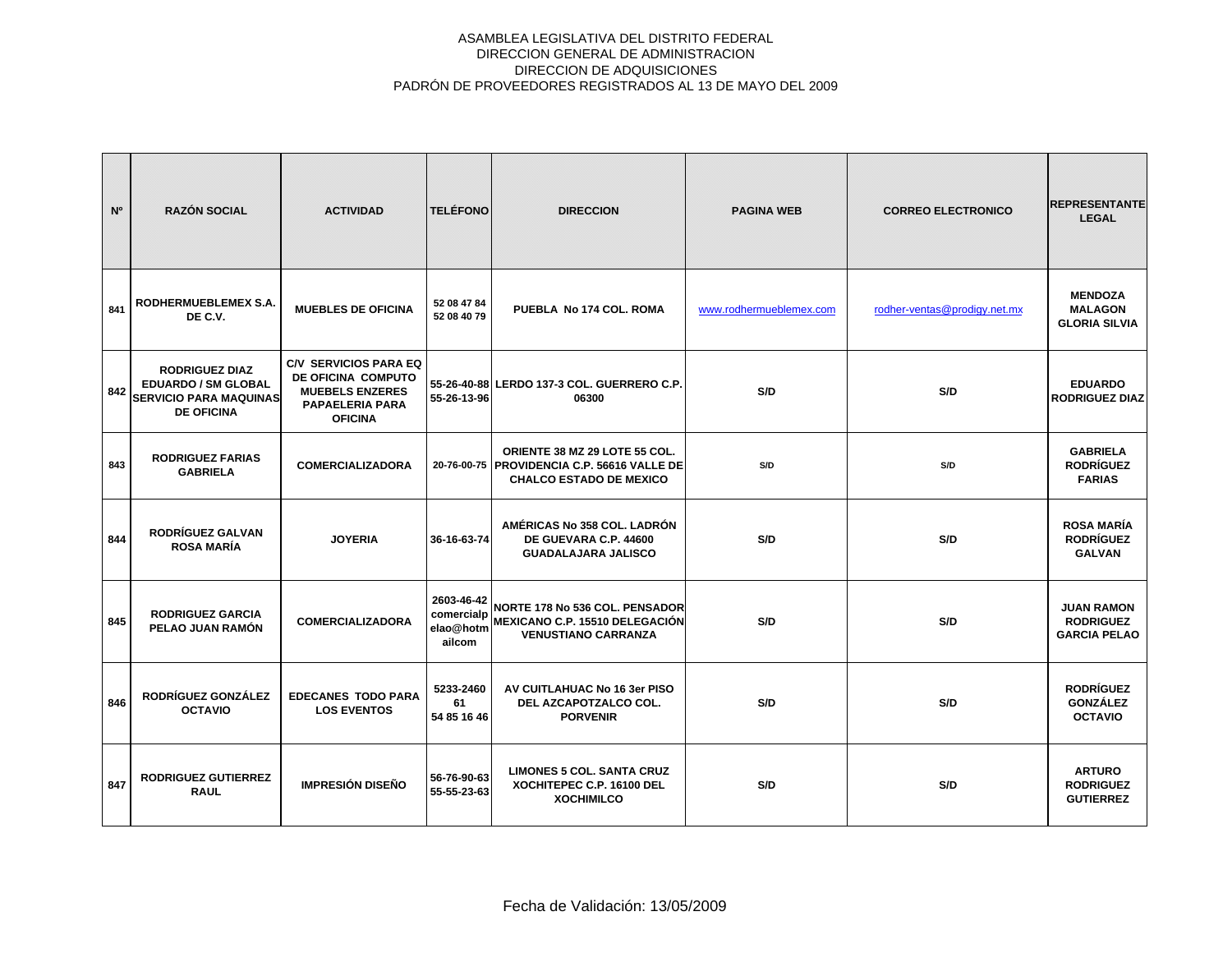| N <sup>o</sup> | <b>RAZÓN SOCIAL</b>                                                                                         | <b>ACTIVIDAD</b>                                              | <b>TELÉFONO</b>                                     | <b>DIRECCION</b>                                                                                                                                        | <b>PAGINA WEB</b>       | <b>CORREO ELECTRONICO</b>            | <b>REPRESENTANTE</b><br><b>LEGAL</b>                       |
|----------------|-------------------------------------------------------------------------------------------------------------|---------------------------------------------------------------|-----------------------------------------------------|---------------------------------------------------------------------------------------------------------------------------------------------------------|-------------------------|--------------------------------------|------------------------------------------------------------|
| 848            | <b>RODRIGUEZ MARTÍNEZ</b><br><b>RICARDO</b>                                                                 | <b>PROECTOSE</b><br><b>INSTALACIONES</b><br><b>ELÉCTRICAS</b> | 91-80-16-36<br>33-30-96-23<br>044-55<br>27-55-00-25 | PLAA CALETA NÚM 544 COL.<br><b>MILITAR MARTE AND SUR PLAA</b><br><b>ENCANTADA C.P. 08830 DEL</b><br><b>IZTACALCO MEXICO D.F.</b>                        | S/D                     | S/D                                  | <b>RICARDO</b><br><b>RODRIGUEZ</b><br><b>MARTÍNEZ</b>      |
| 849            | <b>RODRÍGUEZ MERLO JOSÉ /</b><br><b>MANTENIMIENTO</b><br>INDUSTRIAL RESIDENCIAL                             | <b>MANTENIMIENTO</b>                                          | 56-65-98-11<br>CEL 044-55-<br>10-80-14-21           | PROLONGACIÓN CORREG.IDORA<br><b>NUM 118 COL. MIGUEL HIDALGO</b><br>DEL TLALPAN MEXICO D.F.                                                              | S/D                     | S/D                                  | JOSÉ<br><b>RODRÍGUEZ</b><br><b>MERLO</b>                   |
| 850            | <b>RODRIGUEZ OLVERA</b><br><b>OSCAR</b>                                                                     | <b>EXPOSITOR</b>                                              |                                                     | CHIHUAHUA NÚM 131 INT 1 COL.<br>ROMA DEL CUAUHTEMOC C.P.<br>06700 MEXICO D.F.                                                                           | S/D                     | S/D                                  |                                                            |
| 851            | RODRÍGUEZ RUIZ DAVID<br><b>JUAN</b>                                                                         | <b>MANTENIMIENTO A</b><br><b>INMUEBLES</b>                    | 56 60 84 54                                         | <b>CÓNDOR No 40 COL.ONIA LAS</b><br><b>ÁGUILAS</b>                                                                                                      | S/D                     | S/D                                  | <b>RODRÍGUEZ RUIZ</b><br><b>DAVID JUAN</b>                 |
| 852            | RODRÍGUEZ SÁNCHEZ<br><b>MARIO ALBERTO</b>                                                                   | <b>IMPRENTA</b>                                               | 044 55 30<br>87                                     | <b>CALLE 55 No 58 COL. PUEBLA</b>                                                                                                                       | S/D                     | S/D                                  | <b>RODRÍGUEZ</b><br><b>SÁNCHEZ MARIO</b><br><b>ALBERTO</b> |
| 853            | <b>RODULFO DEL PINO</b><br><b>BARRIENTOS / CAFÉ TETE /</b><br><b>REP MARIA ELENA</b><br><b>OLVERA BRAVO</b> | VTA CAFÉ ART<br><b>CAFETERIA SERVICIOS</b><br>DE CAFÉ         | 56-99-62-37<br>55-69-84-99<br>55<br>33-58-33-56     | CALLE SUR 92 NUM 177 MZ 8 LOTE<br><b>18 COL. NUEVO PASEO DE SAN</b><br><b>AGUSTIN 3RA SECCIÓN "B"</b><br><b>ECATEPEC ESTADO DE MEXICO</b><br>C.P. 55130 | www.cafedealtura.com.mx | direcciongeneral@cafedealtura.com.mx | <b>MARIA ELENA</b><br><b>OLVERA BRAVO</b>                  |
| 854            | <b>ROJAS JIMÉNEZ SELENE</b>                                                                                 | <b>CURSOS PRIMARIA</b><br><b>SECUNDARIA</b>                   |                                                     | 5783 0986 CALLE TEPIC No 76 COL. EL VEGEL                                                                                                               | S/D                     | S/D                                  | <b>ROJAS JIMÉNEZ</b><br><b>SELENE</b>                      |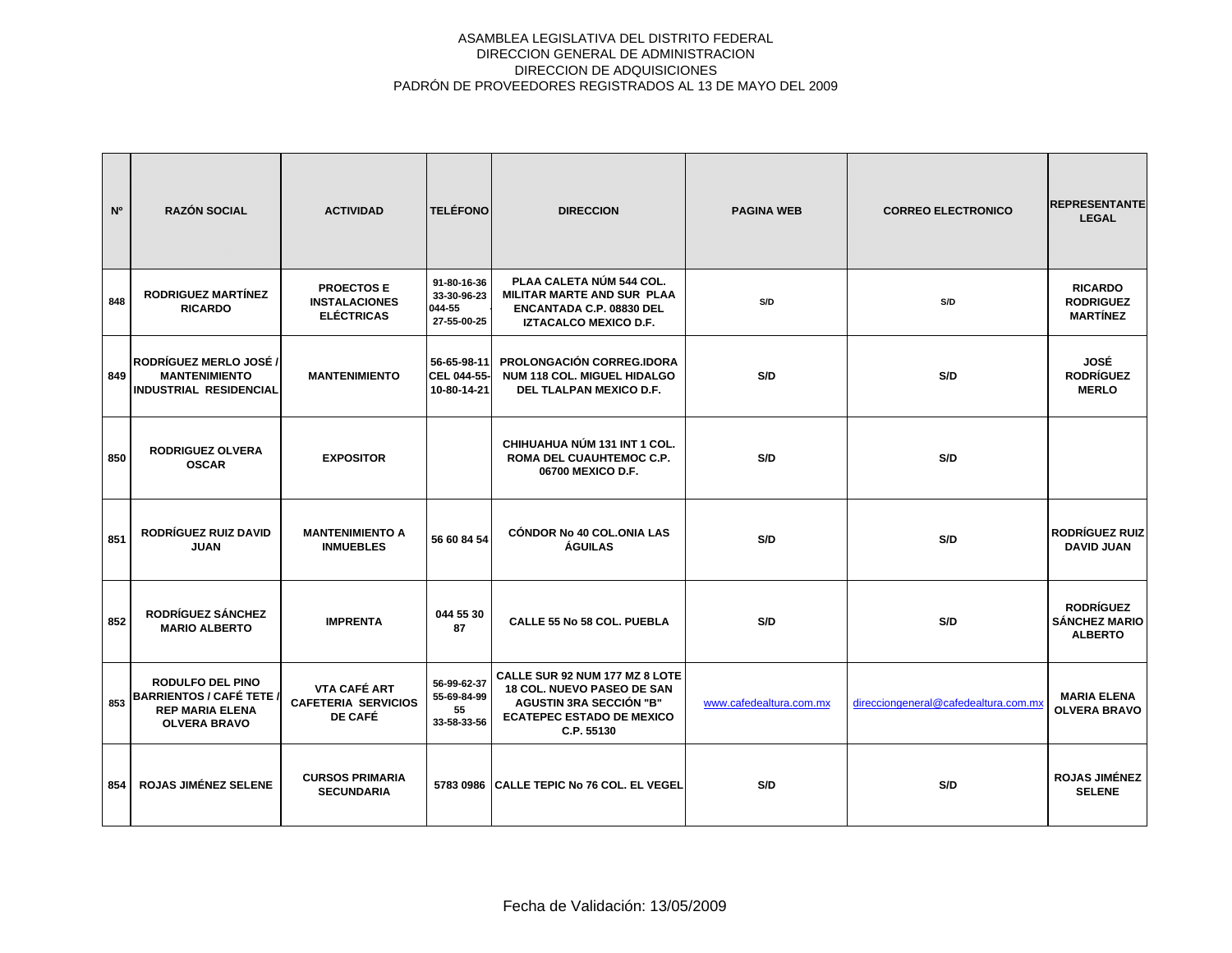| N <sup>o</sup> | <b>RAZÓN SOCIAL</b>                                                              | <b>ACTIVIDAD</b>                             | <b>TELÉFONO</b>            | <b>DIRECCION</b>                                                                                                                       | <b>PAGINA WEB</b> | <b>CORREO ELECTRONICO</b> | <b>REPRESENTANTE</b><br><b>LEGAL</b>                              |
|----------------|----------------------------------------------------------------------------------|----------------------------------------------|----------------------------|----------------------------------------------------------------------------------------------------------------------------------------|-------------------|---------------------------|-------------------------------------------------------------------|
| 855            | <b>ROLDAN GONZALEZ</b><br><b>VICTOR HUGO</b>                                     | <b>ARQUITECTURA Y</b><br><b>RESTAURACIÓN</b> | 56 06 69 91                | <b>CIRCUITO TESOREROS No 89 LOTE</b><br>66 COL. TORIELO GUERRA C.P.<br><b>14050 DEL TLALPAN MEXICO D.F.</b>                            | S/D               | S/D                       | <b>ROLDAN</b><br><b>GONZALEZ</b><br><b>VICTOR HUGO</b>            |
| 856            | <b>ROMÁN VISTRAIN</b><br><b>FRANCISCO</b>                                        | <b>ASESOR</b>                                | 58 65 52 09<br>26 00 22 97 | <b>ALONDRAS 102 PARQUE</b><br><b>RESIDENCIAL VILLA DE LAS</b><br><b>FLORES COACALCO</b>                                                | S/D               | S/D                       | <b>ROMÁN VISTRAIN</b><br><b>FRANCISCO</b>                         |
| 857            | <b>ROMERO ALDAMA JORGE /</b><br><b>CONSORCIO DE</b><br><b>OBSEQUIOS REG.ALOS</b> | <b>OBSEQUIOS REG.ALOS</b>                    | 55-12-13-83                | <b>TACUBA NÚM 74 ALTOS LOCAL D</b><br><b>COL. CENTRO DEL CUAUHTEMOC</b><br><b>C.P. 0610 MEXICO D.F.</b>                                | S/D               | S/D                       | <b>JORGE ROMERO</b><br><b>ALDAMA</b>                              |
| 858            | <b>ROMERO ARAUJO</b><br><b>ERNESTO MANUEL/O</b><br><b>PLAMEX</b>                 | <b>PLACAS DE BRONCE</b>                      | 55 12 03 32<br>55 18 45 42 | XICOTENCATL No 5 COL. CENTRO                                                                                                           | S/D               | S/D                       | <b>ROMERO</b><br><b>ARAUJO</b><br><b>ERNESTO</b><br><b>MANUEL</b> |
| 859            | <b>ROMERO ARTEAGA</b><br><b>ADOLFO</b>                                           | <b>FUMIGACIÓN</b>                            | 56-50-27-91<br>56 48 56 66 | AV RIÓ CHURUBUSCO 1177 COL.<br>SAN JOSÉ ACULCO DEL<br>IZTAPALAPA C.P. 09410 MEXICO<br>D.F.                                             | S/D               | S/D                       | <b>ROMERO</b><br><b>ARTEAGA</b><br><b>ADOLFO</b>                  |
| 860            | <b>ROMERO QUINTANA</b><br><b>GERARDO</b>                                         | <b>PAPELERIA</b><br><b>CONSUMIBLES</b>       | 53-12-19-46                | <b>CAMINO A CALACOAA No 10-A</b><br>36-21-26-22 COL. COFRADIA SAN MIGUEL III CO<br>54715 CUAUTITLAN IZCALLI<br><b>ESTADO DE MEXICO</b> | S/D               | S/D                       | <b>GERARDO</b><br><b>ROMERO</b><br><b>QUINTANA</b>                |
| 861            | <b>ROOST CONTROL DE</b><br><b>PLAGAS SERVICIOS S.A.</b><br>DE C.V.               | <b>FUMIGACIÓN JARDINES</b>                   | 58 22 69 34<br>58 16 50 62 | <b>HALCONES No 11K FACC</b><br>ALAMEDAS ATIZAPAN EDO DE<br><b>MEXICO</b>                                                               | S/D               | S/D                       | <b>MUÑOZ</b><br><b>BECERRIL</b><br><b>SERGIO ENRIQUE</b>          |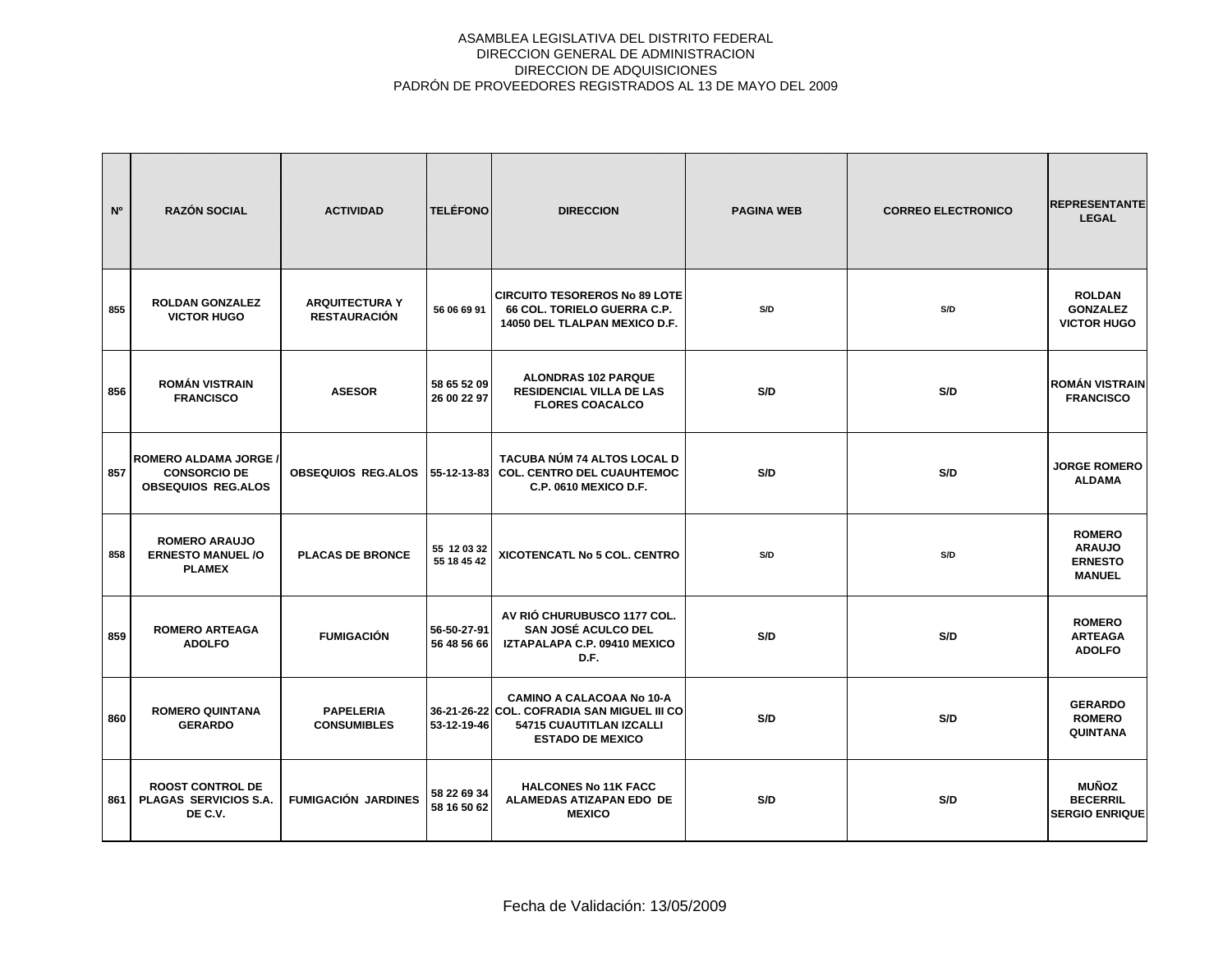| N <sup>o</sup> | <b>RAZÓN SOCIAL</b>                                                                   | <b>ACTIVIDAD</b>                                                                                                                                                                                                                                                                                                                                                                            | <b>TELÉFONO</b>                                 | <b>DIRECCION</b>                                                                                                         | <b>PAGINA WEB</b> | <b>CORREO ELECTRONICO</b> | <b>REPRESENTANTE</b><br><b>LEGAL</b>                                    |
|----------------|---------------------------------------------------------------------------------------|---------------------------------------------------------------------------------------------------------------------------------------------------------------------------------------------------------------------------------------------------------------------------------------------------------------------------------------------------------------------------------------------|-------------------------------------------------|--------------------------------------------------------------------------------------------------------------------------|-------------------|---------------------------|-------------------------------------------------------------------------|
|                | <b>ROSA EUGENIA SALINAS</b><br><b>GUZMAN Y/O SERVICIOS</b><br><b>INTEGRALES ROESA</b> | <b>COMERCIALIZADORA EN</b><br><b>GENERAL</b><br>(CONSUMIBLES Y EQUIPO<br>DE COMPUTO.<br><b>PAPELERIA Y</b><br><b>CONSUMIBLES,</b><br><b>EQUIPO DE OFICINA,</b><br><b>MATERIAL ELECTRICO,</b><br><b>ARTICULOS DE LIMPIEZA.</b><br><b>MATERIAL DE PLOMERIA.</b><br><b>EQUIPOS DE SEGURIDAD.</b><br><b>MUEBLES PARA OFICINA,</b><br><b>MATERIAL DIDACTICO,</b><br><b>ARTICULOS DEPORTIVOS)</b> | 85 02 12 19<br>55<br>13 44 49 88<br>53 73 35 12 | AV. DE LAS TORRES No. 200 - 65<br>COL. ARBOLEDAS DEL SUR, C.P.<br>14380, DEL. TLALPAN, MEXICO D.F.                       | S/D               | S/D                       | <b>ROSA EUGENIA</b><br><b>SALINAS</b><br><b>GUZMAN</b>                  |
| 862            | <b>RUBEN TAPIA MARTÍNEZ</b>                                                           | <b>MERCADOTECNIA</b><br><b>CAPACITACIÓN</b><br><b>CONSULTOR</b>                                                                                                                                                                                                                                                                                                                             | CEL 044-55-<br>39-93-05-81                      | 55-85-29-82 PRIVADA DE LOS CEDROS No 82-B<br><b>COL. LOMAS DE TETELPAN</b><br><b>MÉXICO 01720</b>                        | S/D               | S/D                       | <b>RUBEN TAPIA</b><br><b>MARTÍNEZ</b>                                   |
|                | <b>RUIZ GRANADOS YOLANDAI CONSUMIBLES Y EQUIPO</b><br>Y/O RG NET                      | <b>DE COMPUTO</b>                                                                                                                                                                                                                                                                                                                                                                           | 57 52 62 88<br>044 55<br>23 06 14 25            | TEPEAQUILLO No. 7 COL. SAN<br>PEDRO ZACATENCO, C.P. 07360,<br>DEL. GUSTAVO A. MADERO,<br><b>MEXICO D.F.</b>              | S/D               | S/D                       | <b>YOLANDA RUIZ</b><br><b>GRANADOS</b>                                  |
|                | <b>RUIZ LUVIANO</b><br>863 GUILLERMINA / PAPELERIA<br><b>EL FENIX</b>                 | <b>PAPELERIA ARTS</b><br><b>ESCOL.ARES DE DIBUJO</b>                                                                                                                                                                                                                                                                                                                                        | 57-41-21-43<br>57-41-48-57                      | FERNANDO RAMÍREZ NÚM 163 ESQ<br><b>CALZADA DE TLALPAN COL.</b><br>OBRERA C.P. 06800 DEL<br><b>CUAUHTEMOC MEXICO D.F.</b> | S/D               | S/D                       | <b>GUILLERMINA</b><br><b>RUIZ LUVIANO</b>                               |
| 864            | <b>SAAC'S DISTRIBUIDORA</b><br><b>S.A. DE C.V.</b>                                    | <b>COMERCIALIZADORA</b>                                                                                                                                                                                                                                                                                                                                                                     | 38-71-51-56                                     | <b>CUAUHTEMOC NUM 55 COL.</b><br>MAGDALENA CULHUACÁN C.P.<br>04260 MEXICO D.F.                                           | S/D               | S/D                       | <b>CASTRO</b><br><b>REBOLLO</b><br><b>MARGARITA</b><br><b>MONSERRAT</b> |
| 865            | <b>SAGO MAQUINAS DE</b><br><b>OFICINA S A DE CV</b>                                   | <b>MATTO Y REPARACIÓN</b><br>DE EQUIPO DE OFICINA                                                                                                                                                                                                                                                                                                                                           | 55-63-63-53                                     | <b>MOLINOS N 54 SEGUNDO PISO</b><br>COL. MIXCOAC C.P. 03910 DEL B<br><b>JUÁREZ</b>                                       | S/D               | S/D                       | <b>SAÑUDO</b><br><b>MENOCAL</b><br><b>ROBERTO</b>                       |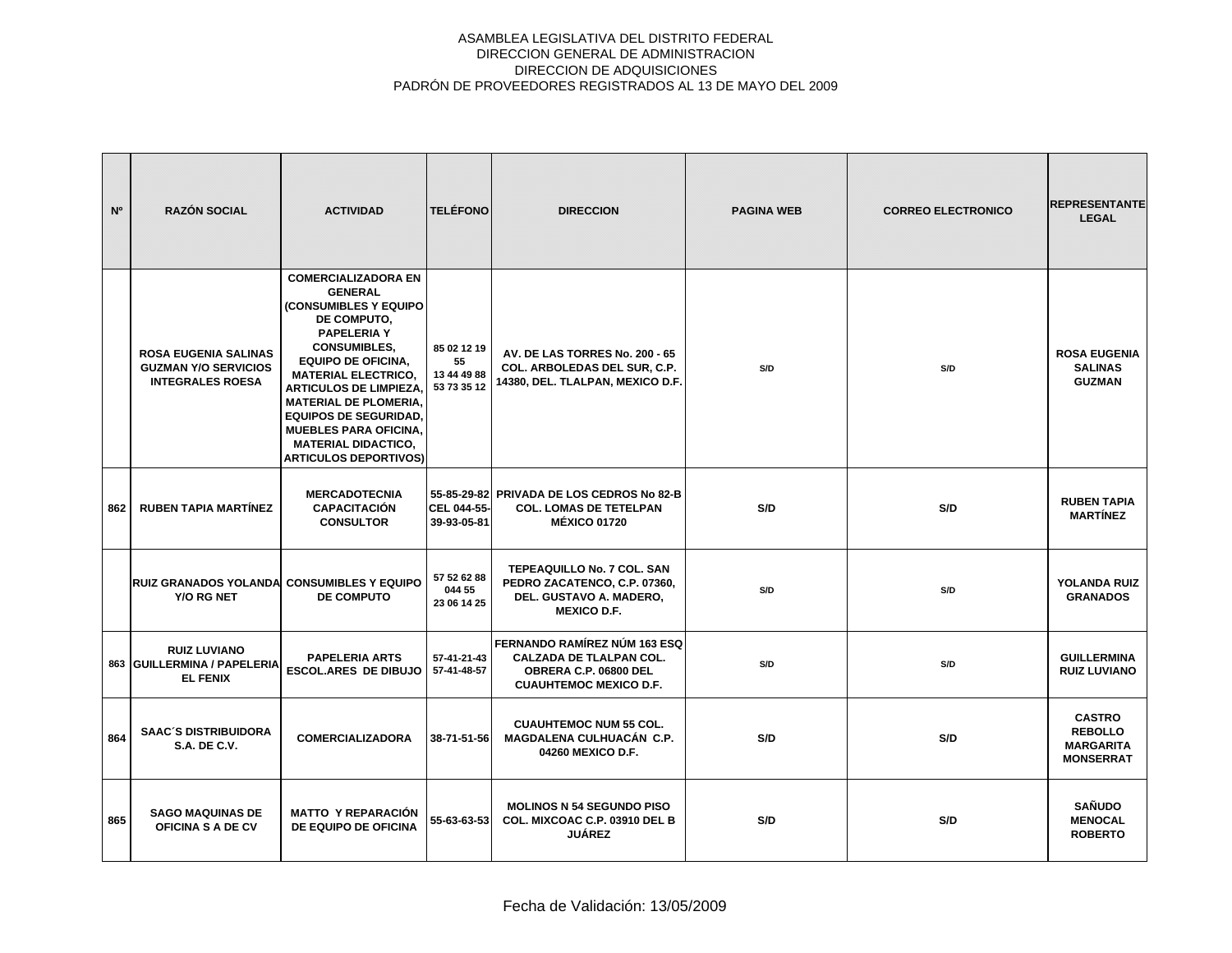| N <sup>o</sup> | <b>RAZÓN SOCIAL</b>                                      | <b>ACTIVIDAD</b>                                                                                                     | <b>TELÉFONO</b>                                      | <b>DIRECCION</b>                                                                                                                                         | <b>PAGINA WEB</b> | <b>CORREO ELECTRONICO</b> | <b>REPRESENTANTE</b><br><b>LEGAL</b>                                   |
|----------------|----------------------------------------------------------|----------------------------------------------------------------------------------------------------------------------|------------------------------------------------------|----------------------------------------------------------------------------------------------------------------------------------------------------------|-------------------|---------------------------|------------------------------------------------------------------------|
| 866            | <b>SALAS DE LA CRUZ</b><br><b>FRANCISCO JAVIER</b>       | <b>EQUIPO DE COMPUTO</b>                                                                                             | 22 35 59 96<br>22 35 59 97                           | AV CARLOS HANK GONZÁLEZ MZ.<br>29 LT. 926 INT. A COL. VALLE DE<br>ARAGON 3ra SECCIÓN, C.P. 55280<br><b>ECATEPEC, ESTADO DE MEXICO</b>                    | S/D               | S/D                       | <b>SALAS DE LA</b><br><b>CRUZ</b><br><b>FRANCISCO</b><br><b>JAVIER</b> |
| 867            | <b>SALGADO LÓPEZ MARIA</b><br><b>GEORGINA</b>            | PUBLICIDAD DISEÑO<br><b>GRÁFICO ARTES</b><br><b>VISUALES</b>                                                         | 56-55-83-35                                          | EDIF 1 DEPTO 404 UNIDAD SAN<br>PEDRO MARTIR FOVISSSTE C.P.<br>14650 MEXICO D.F.                                                                          | S/D               | S/D                       | <b>SALGADO LÓPEZ</b><br><b>MARIA</b><br><b>GEORGINA</b>                |
| 868            | <b>SALINAS GUZMAN ROSA</b><br><b>EUGENIA</b>             | <b>COMERCIALIZADORA</b>                                                                                              | 85021219                                             | AV DE LAS TORRES 200-65 COL.<br><b>ARBOLEDAS DEL SUR</b>                                                                                                 | S/D               | S/D                       | <b>SALINAS</b><br><b>GUZMAN ROSA</b><br><b>EUGENIA</b>                 |
| 869            | <b>FABIOLA / FASA</b><br><b>COMERCIAL</b>                | <b>SANCHEZ AGUILAR MARIA SERVICIO DE BANQUETES I</b><br><b>ALQUILER DE MOBILIARIO</b><br><b>LONAS TRASNPORTE ETC</b> | 19-42-66-44<br>52 77 91 93<br>9373                   | <b>RIO DE JANEIRO MANZANA 100</b><br>LOTE 6 COL. VALLE DE SAN<br>LORENZO TEZONCO IZTAPALAPA<br>C.P. 09970 MEXICO D.F.                                    | S/D               | S/D                       | <b>FABIOLA</b><br><b>SANCHEZ</b><br><b>AGUILAR</b>                     |
| 870            | <b>SANCHEZ LUANDO</b><br><b>ARMANDO VICTOR</b>           | <b>FLORERIA</b>                                                                                                      | 53-36-51-72<br>57-40-33-42<br>044-55-32-<br>76-45-21 | CALLE PACIFICO 326 EDIF 3D -201<br><b>COL. ROSEDAL MEXICODF C.P.</b><br>14330                                                                            | S/D               | S/D                       | <b>ARMANDO</b><br><b>VICTOR</b><br><b>SANCHEZ</b><br><b>LUANDO</b>     |
| 871            | <b>SÁNCHEZ MORENO MA</b><br><b>EUGENIA/ VIVEROS MARU</b> | <b>VENTA DE PLANTAS</b><br><b>ARBOLES FRUTALES DE</b><br><b>ORNATO ETC</b>                                           | 54-89-66-75                                          | <b>DOM VIVERO: CALLEJÓN</b><br><b>ALCATRAZ S/N BARRIO CALTONGO</b><br>XOCHIMILCO 16090 DOM FISCAL:<br>AVE ACOXPA AND 9 CASA 18 UNID<br>VILLA COAPA 14390 | S/D               | S/D                       | <b>MA EUGENIA</b><br><b>SÁNCHEZ</b><br><b>ROMERO</b>                   |
| 872            | SÁNCHEZ NÚÑEZ LETICIA                                    | <b>FOTÓGRAFO</b>                                                                                                     | 53 70 28 76                                          | <b>PROLONGACIÓN PARQUE DE LOS</b><br><b>PÁJAROS No 31</b>                                                                                                | S/D               | S/D                       | <b>SÁNCHEZ NÚÑEZ</b><br><b>LETICIA</b>                                 |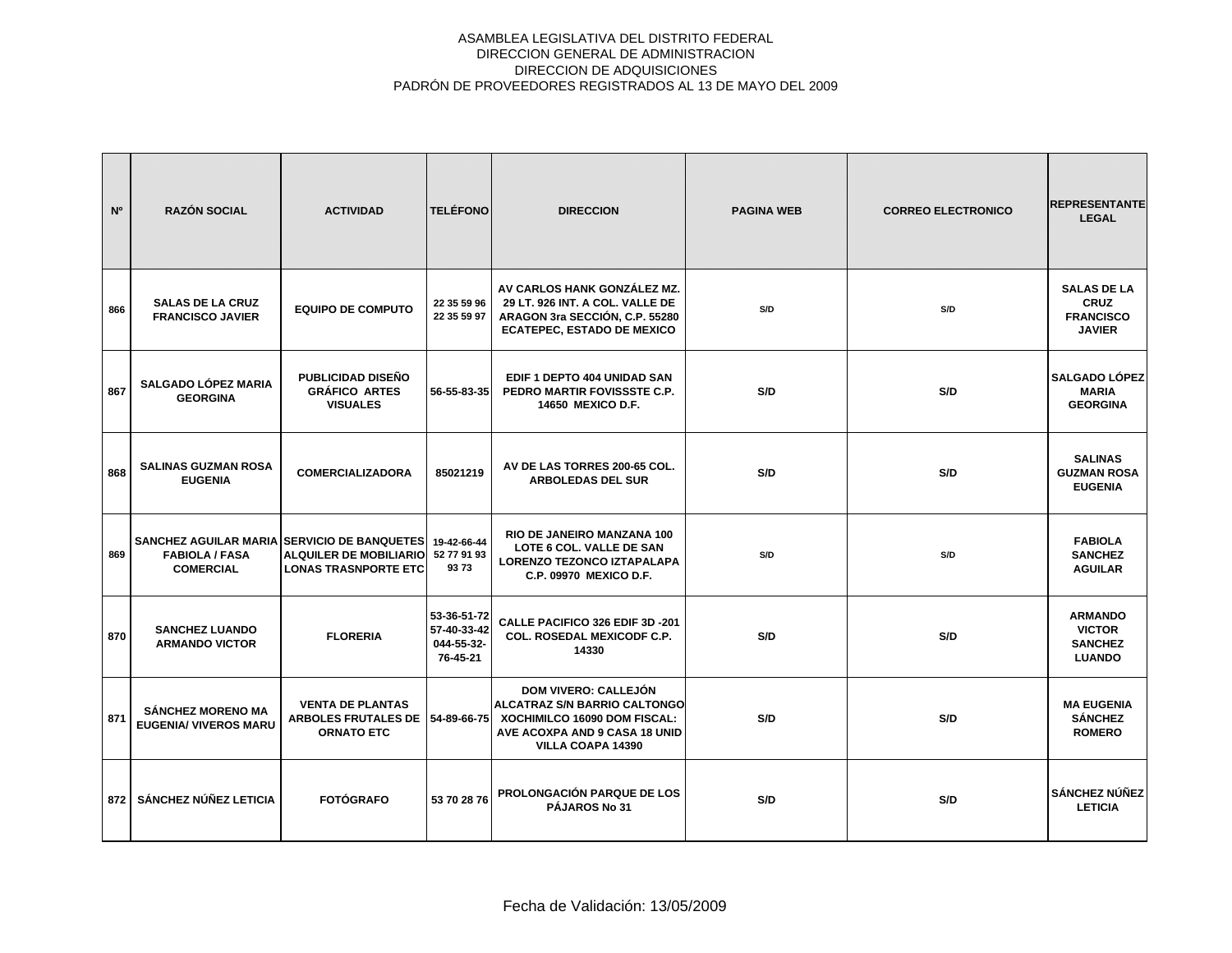| N <sup>o</sup> | <b>RAZÓN SOCIAL</b>                            | <b>ACTIVIDAD</b>                                                            | <b>TELÉFONO</b>                                                         | <b>DIRECCION</b>                                                                                                  | <b>PAGINA WEB</b> | <b>CORREO ELECTRONICO</b> | <b>REPRESENTANTE</b><br><b>LEGAL</b>                                     |
|----------------|------------------------------------------------|-----------------------------------------------------------------------------|-------------------------------------------------------------------------|-------------------------------------------------------------------------------------------------------------------|-------------------|---------------------------|--------------------------------------------------------------------------|
| 873            | <b>SÁNCHEZ SOTO DAMIÁN</b><br><b>ALEJANDRO</b> | PAPELERÍA EQUIPO DE<br><b>COMPUTO</b>                                       | 26-07-19-54<br>FAX 26-07-<br>19-33                                      | <b>IGNACIO ZARAGOZA N 15-A COL.</b><br>SAN BARTOLO ACOL.MAN EDO DE<br><b>MEXICO</b>                               | S/D               | S/D                       | <b>SÁNCHEZ SOTO</b><br><b>DAMIAN</b><br><b>ALEJANDRO</b>                 |
|                | 874   SANCHEZ VALDEZ MARTIN                    | <b>MANTTO PREVENTIVO</b><br><b>CORRECTIVO A EQUPOS</b><br><b>DE OFICINA</b> | 55-33-14-48<br>55-14-29-67<br>59-37-11-60<br>CEL 044-55-<br>28-60-21-66 | <b>CALMECATL MZA O LT 11 CD</b><br><b>CUAUHTEMOC ECATEPEC EDO DE</b><br><b>MEXICO C.P. 55067</b>                  | S/D               | S/D                       | <b>MARTIN</b><br><b>SANCHEZ</b><br><b>VALDEZ</b>                         |
|                | 875   SANDOVAL ARROO JAVIER                    | <b>TRANSPORTE DE PASAJE</b><br><b>TURISMO</b>                               | 5792 37 90<br>2619 17 83<br>57 93 21 50                                 | AV LAGO XOCHIMILCO N321 COL.<br>AMP VICENTE VILLADA C.P. 57710<br><b>CD NEZAHUALCOOTL EDO DE</b><br><b>MEXICO</b> | S/D               | S/D                       | <b>SANDOVAL</b><br><b>ARROO JAVIER</b>                                   |
| 876            | <b>SANDOVAL NEMESIO</b>                        | <b>CONSTRUCCIONES E INST</b>                                                | 55574370                                                                | PRESA TESOO Nº 133 COL.<br><b>IRRIGACION C.P. 11500</b>                                                           | S/D               | S/D                       | <b>SANDOVAL</b><br><b>NEMESIO</b>                                        |
| 877            | SANIPAP S.A. DE C.V.                           | <b>COMERCIALIZADORA</b>                                                     | 55 82 01 96                                                             | <b>CAMPESINOS No 201 COL.</b><br><b>GRANJAS ESMERALDA</b>                                                         | S/D               | S/D                       | <b>FUENTES</b><br><b>RONQUILLO</b><br><b>GERARDO</b>                     |
| 878            | <b>SANIRET DE MEXICO S.A.</b><br>DE C.V.       | SANITARIOS PORTATILES 53 41 44 54                                           |                                                                         | <b>NORTE 79-A NO 235-E COL.</b><br><b>CLAVERIA</b>                                                                | S/D               | S/D                       | <b>GARCIA CADENA</b><br><b>JOSE ANTONIO</b>                              |
| 879            | <b>SANROMÁN CASTILLO</b><br><b>MARLEN</b>      | <b>PAPELERÍA ARTÍCULOS</b><br><b>DE OFICINA</b>                             | 55-46-54-<br>51: 55-66-12<br>40; FAX: 55-<br>92-33-42                   | GÓMEZ FARIAS N 67 COL. SAN<br>RAFAEL DEL CUAUHTEMOC C P<br>06470 MEXICO D.F.                                      | S/D               | S/D                       | <b>VILLANUEVA</b><br><b>ALBARRAN</b><br><b>ARTURO</b><br><b>FERNANDO</b> |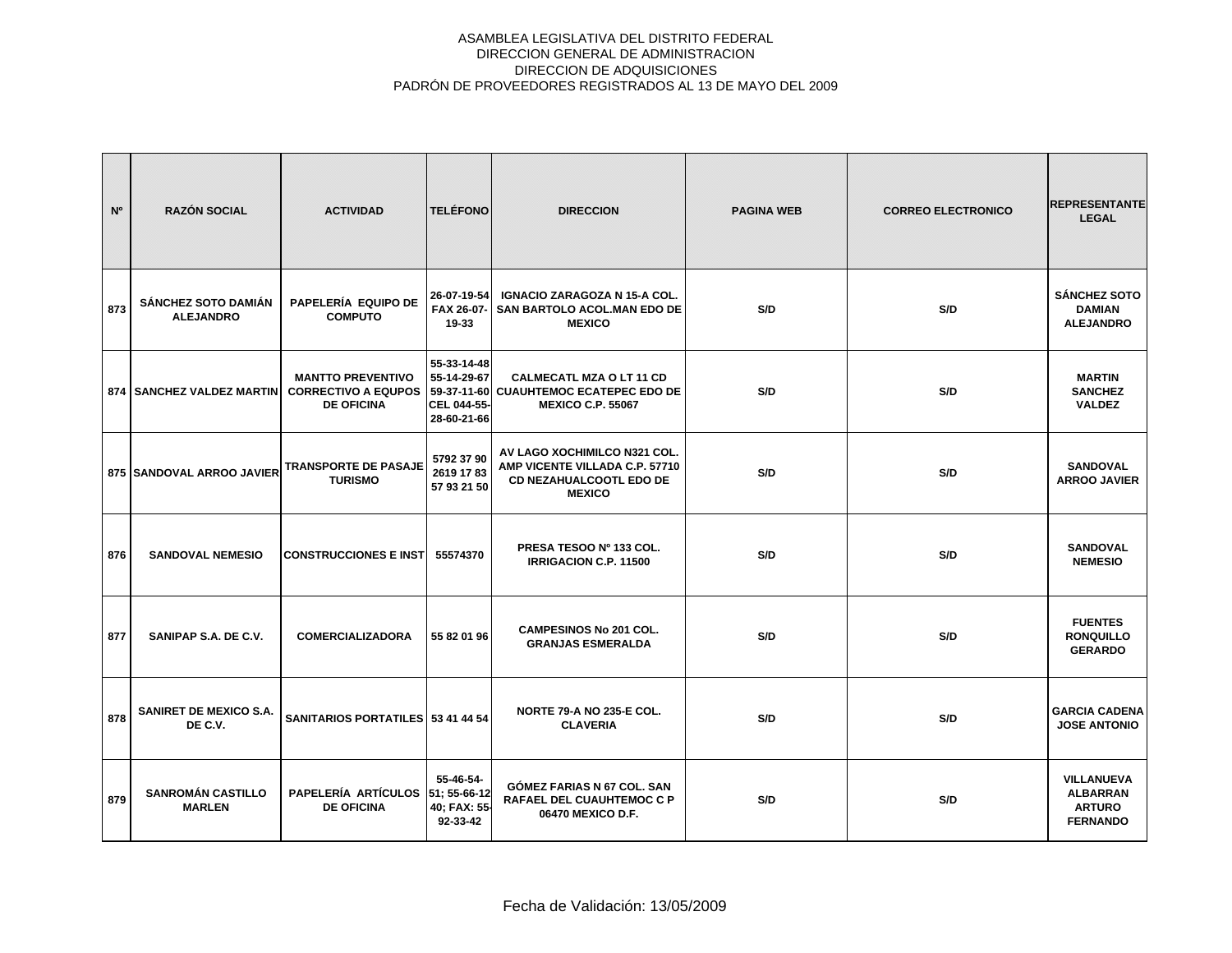| N <sup>o</sup> | <b>RAZÓN SOCIAL</b>                                                    | <b>ACTIVIDAD</b>                                                                                               | <b>TELÉFONO</b>            | <b>DIRECCION</b>                                                                                                               | <b>PAGINA WEB</b> | <b>CORREO ELECTRONICO</b> | <b>REPRESENTANTE</b><br><b>LEGAL</b>                      |
|----------------|------------------------------------------------------------------------|----------------------------------------------------------------------------------------------------------------|----------------------------|--------------------------------------------------------------------------------------------------------------------------------|-------------------|---------------------------|-----------------------------------------------------------|
| 880            | SAVEPRINT S.A. DE C.V.                                                 | <b>COMPRA-VTA</b><br><b>REPARACIÓN DE EQUIPO</b><br><b>DE COMPUTO</b><br><b>CONSUMIBLES</b><br><b>SOFTWARE</b> | 10-55-87-17<br>10-55-87-13 | AHUEHUETES No 102-204 COL. SAN<br><b>BARTOLO ATEPEHUACAN</b><br>(LINDAVISTA) MEXICO D.F. C.P.<br>07730                         | S/D               | S/D                       | <b>LOBO ROMAN</b><br><b>FRANCISCO</b><br><b>HERMILIO</b>  |
| 881            | <b>SCARLET MODA EUROPEA</b><br><b>COMERCIALIZACIÓN S.A.</b><br>DE C.V. | UNIFORMES VESTUARIOS 21-22-12-00                                                                               |                            | PLASTICOS No 21-D COL. SAN<br><b>FRANCISCO CUAUTLALPAN C.P.</b><br>53569 NAUCALPAN ESTADO DE<br><b>MEXICO</b>                  | S/D               | S/D                       | <b>MARCO ANTONIO</b><br><b>ROMERO GARCIA</b>              |
| 882            | <b>SEARCH SOLUTIONS</b><br>CENTERS.A. DE C.V.                          | <b>EQUIPO MATERIALES</b><br><b>PARA EL COMERCIO</b><br><b>SERVICIOS</b>                                        | 5658 0853                  | LONDRES N° 334 DEL CRMEN<br><b>AVENIDA MEXICO GUERRERO</b><br><b>COOCAN DISTRITO FEDERAL C.P.</b><br>04100                     | S/D               | S/D                       | <b>GILBERTO</b><br><b>HERNANDEZ</b><br><b>RODRIGUEZ</b>   |
| 883            | <b>SECRETARIA DE</b><br><b>EDUCACIÓN PUBLICA</b><br>(IPN)              | <b>CURSOS</b>                                                                                                  | 5729 63 00<br>EXT64639     | <b>GRAL IGNACIO ALLENDE 38 COL.</b><br><b>CENTRO C.P.06010</b>                                                                 | S/D               | S/D                       | <b>GONZÁLEZ</b><br><b>LIZÁRRAGA</b><br><b>SILVERIO</b>    |
| 884            | SEDELEC S.A. DE C.V.                                                   | <b>MANTTO DE</b><br><b>COMPUTADORAS</b>                                                                        | 55 86 34 44<br>55 86 40 41 | CHOSICA No 639 INT 1 COL.<br><b>LINDAVISTA DEL GUSTAVO A</b><br><b>MADERO</b>                                                  | S/D               | S/D                       | <b>GARRIDO CIERRA</b><br><b>JOSE ARTURO</b>               |
| 885            | SEGMAN S.A. DE C.V.                                                    | EQUIPOS DE SEGURIDAD 57-41-05-75                                                                               |                            | RANCHO DE LA CRUZ NUM 53 COL.<br>JAMAICA C.P. 15800 DEL<br>ARCOS DETECTORES ETC 57-41-11-24 VENUSTIANO CARRANZA MEXICO<br>D.F. | S/D               | S/D                       | <b>MANUEL</b><br><b>MALDONADO</b><br><b>LÓPEZ</b>         |
| 886            | <b>SEGUROS COMERCIAL</b><br>AMÉRICA S.A. DE C.V.                       | <b>SEGUROS</b>                                                                                                 | 51-69-10-00                | AV PERIFÉRICO SUR No3325 PISO<br><b>11 SAN JERÓNIMO ACULCO</b>                                                                 | S/D               | S/D                       | <b>CRUZ HIPÓLITO</b><br><b>CORINA</b><br><b>GUADALUPE</b> |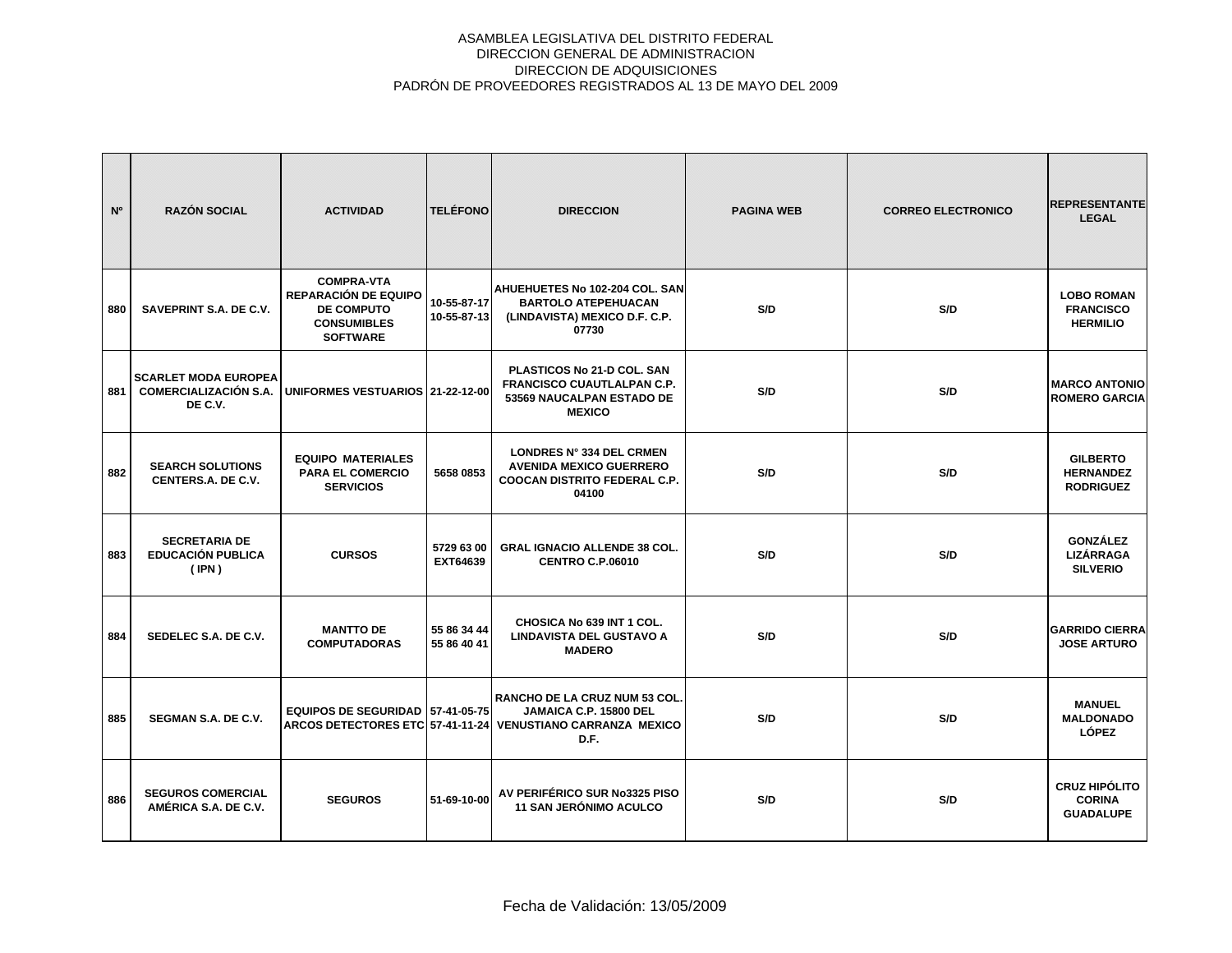| N°  | <b>RAZÓN SOCIAL</b>                                                           | <b>ACTIVIDAD</b>                                                                | <b>TELÉFONO</b>                                 | <b>DIRECCION</b>                                                                                                                                               | <b>PAGINA WEB</b> | <b>CORREO ELECTRONICO</b> | <b>REPRESENTANTE</b><br><b>LEGAL</b>                                  |
|-----|-------------------------------------------------------------------------------|---------------------------------------------------------------------------------|-------------------------------------------------|----------------------------------------------------------------------------------------------------------------------------------------------------------------|-------------------|---------------------------|-----------------------------------------------------------------------|
| 887 | SELL AND SERVICE SA DE<br>CV                                                  | <b>COMPUTO CONSUMIBLES</b>                                                      | 56-74-82-82<br>FAX 56-74<br>5243<br>33 30 69 99 | SUR 77 A No 231 -4 COL. SINATEL                                                                                                                                | S/D               | S/D                       | <b>VALLE PRECIADO</b><br><b>CONCEPCIÓN</b>                            |
| 888 | <b>SERGIO MORENO</b><br><b>SANCHEZ</b>                                        | REPARACIÓN MANTTO DE<br><b>MOTOCICLETAS</b>                                     | 56-54-26-67                                     | AZAFRAN # 62-C COL. GRANJAS<br><b>MEXICO C.P. 08400</b>                                                                                                        | S/D               | S/D                       | <b>RODRIGO</b><br><b>MANUEL</b><br><b>HEREDIA</b><br><b>MALDONADO</b> |
| 889 | <b>SERRANO ANGUIANO</b><br><b>JORGE LUIS</b>                                  | <b>INSTALACIÓN DE</b><br><b>EQUIPOS DE ILUMINACIÓN</b><br>AUDIO VIDEO VOZ DATOS | 998-122-14-<br>94 11-110-30                     | <b>CALLE PORTO VENTO NÚM 8 MZ 1</b><br>LOTE 5 Sm 501 FRACC PORTO<br>ALEGRE CANCUN Q ROO (PASEO<br>MAAB MZA 8 LOTE 21 COL. REG.<br>514 PASEOS DEL CARIBE CANCUN | S/D               | S/D                       | <b>JORGE LUIS</b><br><b>SERRANO</b><br><b>ANGUIANO</b>                |
|     | 890   SERROTECNO S.A. DE C.V.                                                 | <b>INGENIERIA EN</b><br><b>MAQUINARIA</b>                                       | 53 90 25 27<br>53 90 01 36                      | 53 90 25 67 RIVA PALCIO No 86 TLALNEPANTLA                                                                                                                     | S/D               | S/D                       | <b>SERRET MILLAN</b><br><b>ENRIQUE</b>                                |
| 891 | <b>SERVICIO AUTOMOTRIZ</b><br>RODRÍGUEZ SA D E CV                             | <b>MANTENIMIENTO DE</b><br><b>AUTOMÓVILES</b>                                   | <b>AL 46</b>                                    | 55 47 50 42 DR ENRIQUE GONZÁLEZ MARTÍNEZ<br>No 244 COL. STA MARIA LA<br><b>RIVERA</b>                                                                          | S/D               | S/D                       | <b>CASTILLO</b><br><b>FRANCO MIGUEL</b><br>ÀNGEL                      |
| 892 | <b>SERVICIOS BIOMEDICOS</b><br><b>TECNOLOGICOS S.A. DE</b><br>C.V.            | <b>MEDICAMENTOS</b>                                                             | 55-64-81-00                                     | FRONTERA #166 INT A COL.ROMA<br>C.P. 06700                                                                                                                     | S/D               | S/D                       | <b>ESCOBEDO</b><br><b>GONZALEZ JULIO</b>                              |
| 893 | <b>SERVICIOS DE</b><br><b>COMUNICACIÓN</b><br><b>EMPRESARIAL S.A. DE C.V.</b> | <b>COMERCIALIZADORA</b>                                                         | 01 972 722<br>24 74                             | <b>INDUSTRIA DEL ZINC No 210-A</b><br><b>MATIAS ROMERO CENTRO</b><br><b>OAXACA</b>                                                                             | S/D               | S/D                       | <b>JIMENEZ</b><br><b>RICARDEZ</b><br><b>RUBEN</b>                     |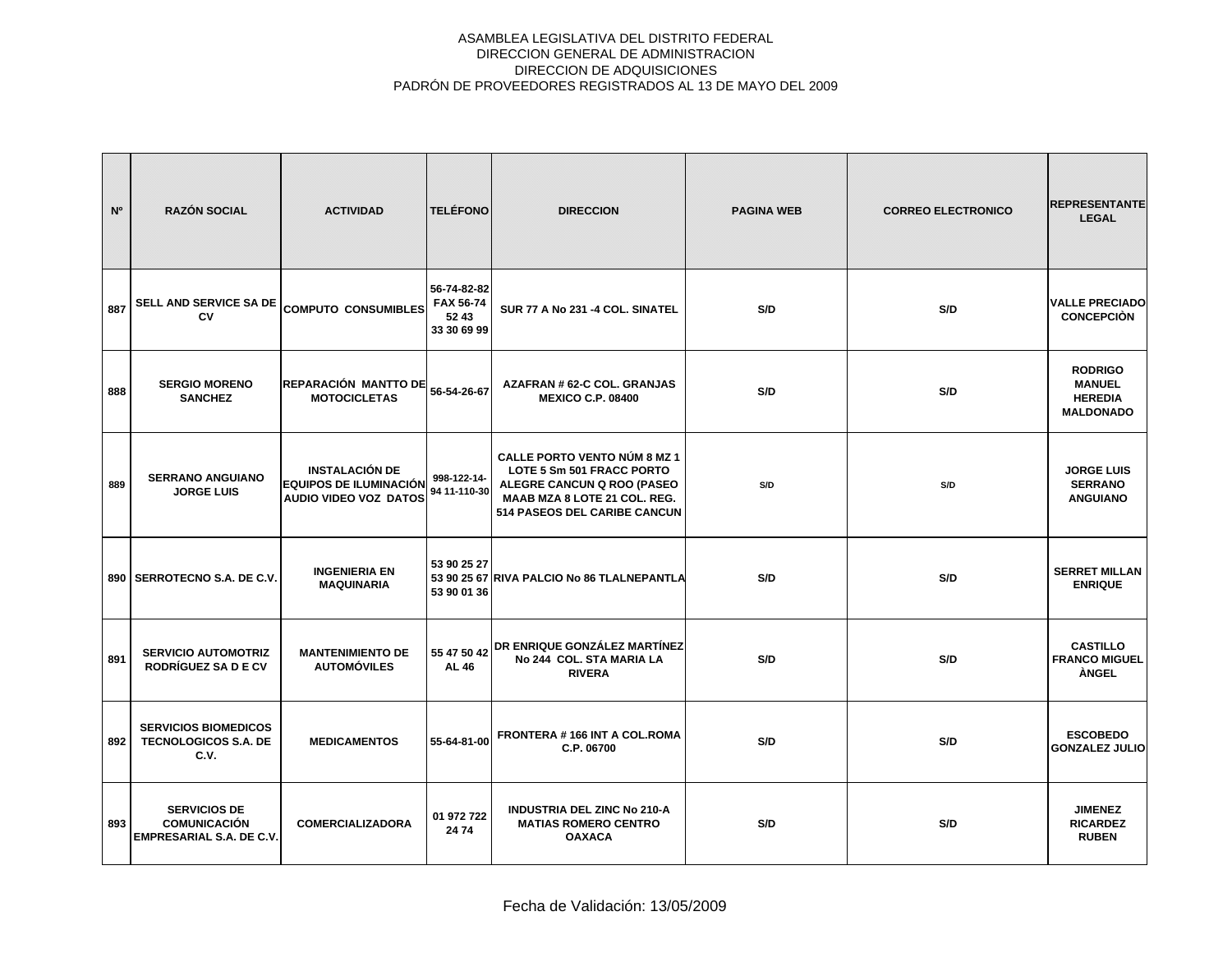| N°  | <b>RAZÓN SOCIAL</b>                                                                           | <b>ACTIVIDAD</b>                                                                                                                          | <b>TELÉFONO</b>                                          | <b>DIRECCION</b>                                                                                                   | <b>PAGINA WEB</b> | <b>CORREO ELECTRONICO</b> | <b>REPRESENTANTE</b><br><b>LEGAL</b>                                    |
|-----|-----------------------------------------------------------------------------------------------|-------------------------------------------------------------------------------------------------------------------------------------------|----------------------------------------------------------|--------------------------------------------------------------------------------------------------------------------|-------------------|---------------------------|-------------------------------------------------------------------------|
| 894 | <b>SERVICIOS DE INGENIERIA</b><br>DE COSTOS S.A. DE C.V.                                      | <b>CONSTRUCCIÓN</b><br>SUPERVISIÓN COSTOS<br><b>DE OBRA</b>                                                                               | 52-72-73-91                                              | AV REVOLUCIÓN N 240-113 COL.<br><b>TACUBAA DEL MIGUEL HIDALGO</b><br>C.P. 11870                                    | S/D               | S/D                       | <b>ÁLVAREZ</b><br><b>CASTILLO</b><br><b>HUMBERTO</b><br><b>SALVADOR</b> |
| 895 | <b>SERVICIOS DE OFICINA G &amp;</b><br>A S.A. DE C.V.                                         | <b>COMPUTO EQUIPO DE</b><br><b>OFICINA</b>                                                                                                | 91 16 00 16<br>91 16 0023<br>56 98 74 96                 | <b>EMPERADORES AZTECAS No 176</b><br><b>COL. SAN PEDRO IZTACALCO</b>                                               | S/D               | S/D                       | <b>ORTIZ ORTIZ</b><br><b>HÈCTOR</b>                                     |
| 896 | <b>SERVICIOS DE SALUD</b><br><b>INTEGRAL S.A. DE C.V.</b>                                     | <b>MEDICAMENTOS</b>                                                                                                                       | 5521-7215<br>5211-4723                                   | JOJUTLA No 53-B COL. CONDESA                                                                                       | S/D               | S/D                       | <b>GUADARAMA</b><br><b>GARCÍA MARIA</b><br><b>GUADALUPE</b>             |
| 897 | <b>SERVICIOS</b><br><b>EMPRESARIALES EN</b><br><b>INFORMÁTICA S.A. DE C.V.</b>                | <b>COMPRA-VENTA</b><br><b>MANTENIMIENTO</b><br><b>PREVENTIVO</b><br><b>CORRECTIVO DE EQUIPO</b><br>DE CÓMPUTO DE<br><b>COMUNICACIONES</b> | 56-86-47-70<br>56-86-69-23<br>56 70 31 92<br>56 46 84 88 | AV TOLTECAS No 12 COL. SANTA<br>BARBARA C.P. 09000 DELEGACIÓN<br>IZTAPALAPA MEXICO D.F.                            | S/D               | S/D                       | <b>ING GREG.ORIO</b><br><b>ACOSTA</b><br><b>VELASCO</b>                 |
| 898 | <b>SERVICIOS</b><br><b>ESPECIALIZADOS DEL</b><br><b>VALLE DE MEXICO S.A. DE</b><br>C.V.       | <b>LIMPIEZA</b><br><b>MANTENIMIENTO</b><br><b>FUMIGACIÓN</b>                                                                              | 53-97-57-19                                              | GOOD EAR OXO N 58 COL. VISTA<br><b>HERMOSA C P 54080</b><br>TLALNEPANTLA EDO DE MEXICO                             | S/D               | S/D                       | ÁVILA OBREG.ÓN<br><b>JORGE PABLO</b>                                    |
| 899 | <b>SERVICIOS</b><br><b>ESPECIALIZADOS PARA EL</b><br><b>CONTROL DE PLAGAS S.A.</b><br>DE C.V. | <b>FUMIGACIÓN LIMPIEZA</b><br><b>EN GENERAL</b>                                                                                           | $53 - 52 - 14 -$<br>42;52-36-56-<br>20                   | AV SAN ISIDRO N 456 DEP 401 - C<br><b>COL. SAN PEDRO XALPA DEL</b><br><b>AZCAPOTZALCO C P 02710 MEXICO</b><br>D.F. | S/D               | S/D                       | <b>TUREG.ANO</b><br><b>REES CESAR</b><br>JESÙS                          |
| 900 | <b>SERVICIOS UNIVERSALES</b><br>DE LA CONSTRUCCIÓN<br>ASOCIADOS S.A. DE C.V.                  | <b>MANTENIMIENTO</b><br><b>CONSTRUCCIÓN</b>                                                                                               | 57-41-66-30<br>57-41-57-88                               | <b>CALLE GUMERSINDO ESQUER No</b><br><b>30 COL. AMPLIACIÓN ASTURIAS</b>                                            | S/D               | S/D                       | <b>GÓMEZ GARCÍA</b><br><b>RICARDO</b>                                   |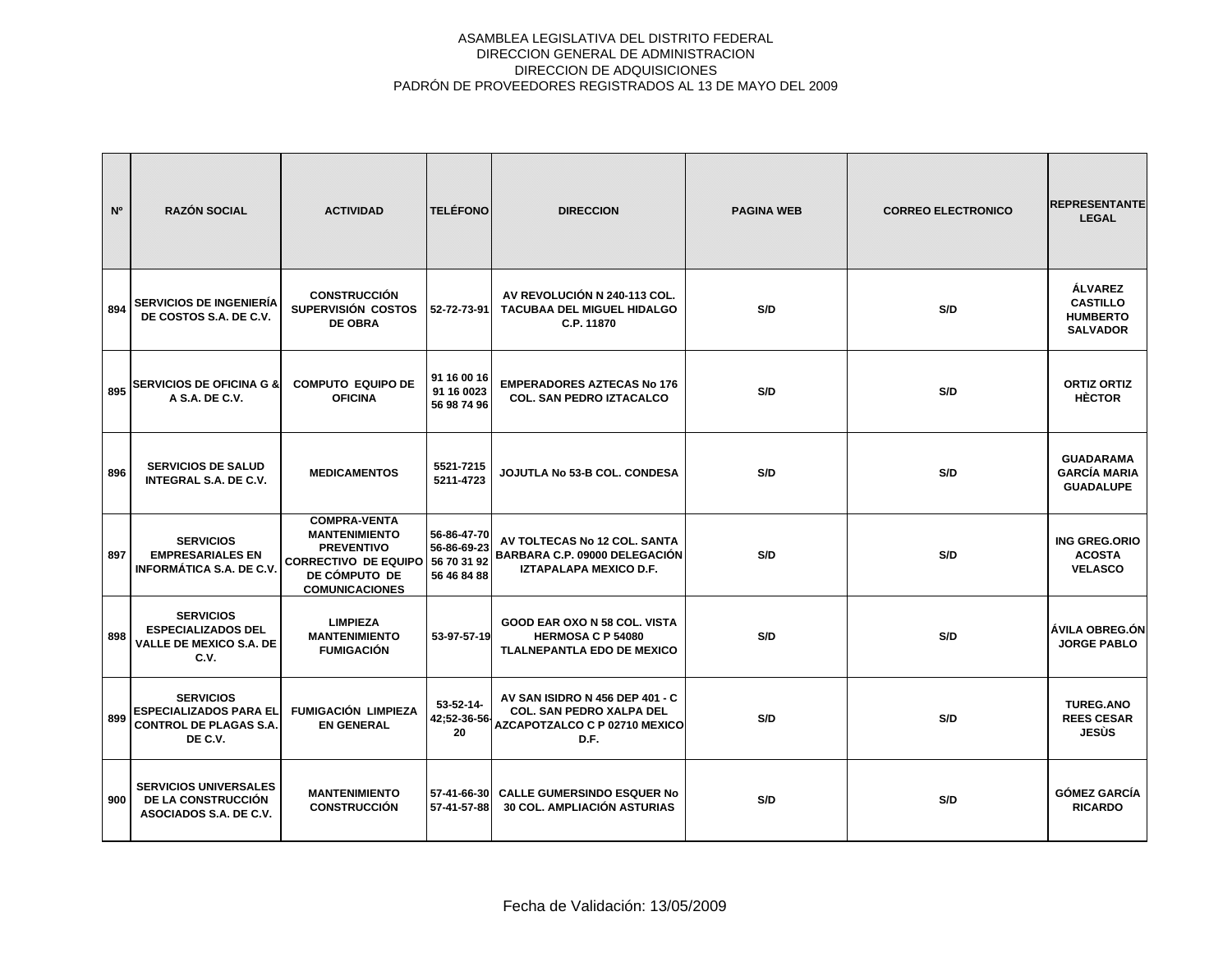| N <sup>o</sup> | <b>RAZÓN SOCIAL</b>                                                                    | <b>ACTIVIDAD</b>                                                              | <b>TELÉFONO</b>            | <b>DIRECCION</b>                                                                                                     | <b>PAGINA WEB</b> | <b>CORREO ELECTRONICO</b> | <b>REPRESENTANTE</b><br><b>LEGAL</b>                     |
|----------------|----------------------------------------------------------------------------------------|-------------------------------------------------------------------------------|----------------------------|----------------------------------------------------------------------------------------------------------------------|-------------------|---------------------------|----------------------------------------------------------|
| 901            | <b>SERVICIOS SOLUCIONES</b><br><b>PARA EXPOSICIONES</b><br><b>EVENTOS S.A. DE C.V.</b> | ORGANIZACIÓN DE<br><b>EVENTOS EDICIÓN DE</b><br><b>REVISTAS</b>               | 56-01-77-73                | ANICETO ORTEGA NÚM 1009 COL.<br>DEL VALLE C.P. 03100 MEXICO D.F.                                                     | S/D               | S/D                       | <b>ALEJANDRO</b><br><b>BORJA MARQUEZ</b>                 |
| 902            | SERVINCO S.A. DE C.V.                                                                  | <b>PROECTOS</b><br>AQUITECTÓNICOS OBRAS 55-24-62-97<br><b>SUPERVISIÓN ETC</b> | 55-24-61-06<br>55-24-61-44 | ANICETO ORTEGA NÚM 1320 COL.<br>DEL VALLE CENTRO DEL BENITO<br>JUÁREZ MEXICO D.F. C.P. 03100                         | S/D               | S/D                       | <b>ARTURO FELIPE</b><br><b>ARROO</b><br><b>MALDONADO</b> |
| 903            | <b>SERVÍ-OFFICE EXPREES</b><br><b>S.A. DE C.V.</b>                                     | <b>COMPUTO AUDIOVISUAL</b>                                                    | 56-74-67-30                | <b>BULGARIA N 93 BISCOL.</b><br><b>PORTALES</b>                                                                      | S/D               | S/D                       | <b>FONSECA</b><br><b>CORTÉS LETICIA</b>                  |
| 904            | SERVÍ-TECH /O NÚÑEZ<br>ASOCIADOS S.A. DE C.V.                                          | <b>MANTENIMIENTO DE</b><br><b>AUTOMÓVILES</b>                                 | 5386-7142                  | AV FERROCARRILES NACIONALES<br>No 263 COL. ÁNGEL ZIMBRON                                                             | S/D               | S/D                       | NÚÑEZ RUIZ<br><b>CESAR</b>                               |
| 905            | SINDICATO ÚNICO<br><b>TRABAJADORES</b><br><b>GOBIERNO DF</b>                           | <b>ARRENDAMIENTO</b>                                                          | 55 66 32 33                | <b>MAESTRO ANTONIO CASO No 48</b><br><b>SEXTO PISO COL. TABACALERA</b>                                               | S/D               | S/D                       | <b>HANFF VÁZQUEZ</b><br><b>ENRIQUE</b>                   |
| 906            | <b>SINERG SERVICIOS</b><br><b>CORPORATIVOS S.A. DE</b><br>C.V.                         | <b>DISEÑO GRÁFICO</b>                                                         |                            | <b>CALLE SIETE Num 125 COL.</b><br><b>JUÁREZ PANTITLAN C.P. 57460 CD</b><br>NEZAHUALCOOTL ESTADO DE<br><b>MEXICO</b> | S/D               | S/D                       |                                                          |
| 907            | SINTEG EN MEXICO S.A. DE<br>C.V.                                                       | <b>MANTENIMIENTO</b><br><b>COMPUTADORAS</b>                                   | 52 64 74 78                | TUXPAN No 96 COL. ROMA C.P.<br>06760 DEL CUAUHTEMOC MEXICO<br>D.F.                                                   | S/D               | S/D                       | <b>TOMAS ACEVES</b><br><b>JAIME</b>                      |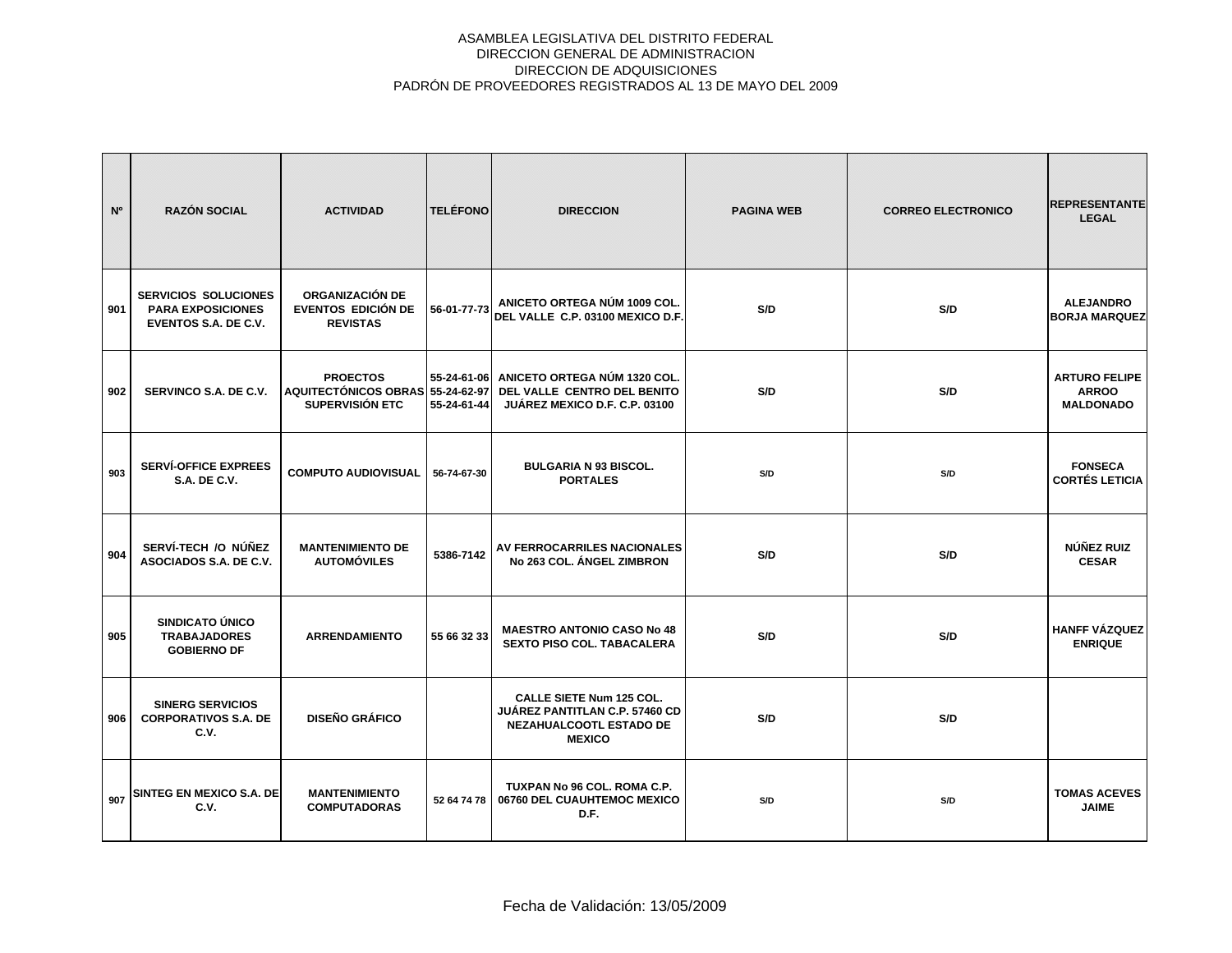| N <sup>o</sup> | <b>RAZÓN SOCIAL</b>                                                                           | <b>ACTIVIDAD</b>                                                                                                                                                                                                                  | <b>TELÉFONO</b>                         | <b>DIRECCION</b>                                                                                                                                                                          | <b>PAGINA WEB</b> | <b>CORREO ELECTRONICO</b> | <b>REPRESENTANTE</b><br><b>LEGAL</b>                                 |
|----------------|-----------------------------------------------------------------------------------------------|-----------------------------------------------------------------------------------------------------------------------------------------------------------------------------------------------------------------------------------|-----------------------------------------|-------------------------------------------------------------------------------------------------------------------------------------------------------------------------------------------|-------------------|---------------------------|----------------------------------------------------------------------|
| 908            | <b>SISTEMA RADIOPOLIS S.A.</b><br>DE C.V.                                                     | <b>RADIOCOMUNICACIÓN</b>                                                                                                                                                                                                          | 53 272126                               | CALZ TLALPAN No 3000 COL.<br><b>ESPARTACO</b>                                                                                                                                             | S/D               | S/D                       | <b>BARCELO</b><br><b>AZURDIA</b><br><b>JONATHAN</b><br><b>ALEXIS</b> |
|                | SISTEMAS CONTINO, S.A.<br>DE C.V.                                                             | <b>COMERCIALIZADORA EN</b><br><b>GENERAL</b><br>(AIRE ACONDICIONADO,<br><b>EQUIPO AUDIOVISUAL,</b><br><b>EQUIPOS DE OFICINA,</b><br><b>MATERIALES,</b><br><b>CONSUMIBLES,</b><br><b>COPIADORAS ANALOGAS</b><br>Y DIGITALES, ETC.) | 54 88 14 70                             | <b>CALLE PITAGORAS No. 73 COL.</b><br><b>NARVARTE, C.P. 03020, DEL.</b><br><b>BENITO JUAREZ, MEXICO D.F.</b>                                                                              | S/D               | S/D                       | <b>JIMENEZ</b><br><b>CANSECO</b><br><b>MIGUEL ANGEL</b>              |
|                | <b>SISTEMAS DE</b><br>910 VIDEOCOMUNICACIÓN S.A. ELÉCTRICO ILUMINACIÓN 53 63 66 59<br>DE C.V. |                                                                                                                                                                                                                                   |                                         |                                                                                                                                                                                           | S/D               | S/D                       | <b>MARTA ELBA</b><br><b>SÁNCHEZ</b><br><b>REBOLLO</b>                |
| 911            | <b>SISTEMAS</b><br><b>EMPRESARIALES DABO</b><br><b>S.A. DE C.V.</b>                           | <b>SISTEMAS EQUIPOS DE</b><br><b>COMPUTO</b><br><b>CALCULADORAS</b><br><b>MAQUINAS DE OFC</b><br><b>EQUIPO ELÉCTRICO EN</b><br><b>GENERAL</b>                                                                                     | 50-95-42-42<br>50-95-40-40<br>$12 - 14$ | CALZADA DE TLAPAN 1260 PISO 6<br><b>COL. ALBERT PORTALES DEL</b><br>FAX 55-39- BENITO JUÁREZ C.P. 03560 MEXICO<br>D.F.                                                                    | S/D               | S/D                       | <b>OTHONIEL ROMO</b><br><b>MENDOZA</b>                               |
|                | <b>SISTEMAS OPERATIVOS</b><br>912 EN TELECOMUNICACIONES<br><b>S.A. DE C.V.</b>                | <b>SERVICIO DE</b><br><b>MANTENIMIENTO PREV</b><br><b>CORRECTIVO A LOS</b><br><b>CONMUTADORES</b><br><b>TELEFONICOS EQUIPOS</b><br><b>MULTILINEA</b>                                                                              | 5519 9890                               | BERNARDO COUTO Nº 12 COL.<br><b>ALGARIN MEXICODF</b><br>C.P. 06880                                                                                                                        | S/D               | S/D                       | <b>LIC MARGARITA</b><br><b>BALNCO</b><br><b>ESPINOSA</b>             |
| 913            | <b>SISTEMAS QED S.A. DE</b><br>C.V.                                                           | <b>COMPUTO SOLUCIONES</b>                                                                                                                                                                                                         | 55 24 35 11<br>55 24 72 93              | <b>MORAS N 655-B COL. DEL VALLE</b><br>C.P. 03100 DEL COYOACAN<br>AV<br><b>MEXICO D.F.</b><br>RIO CHURUBUSCO 362 COL. EL<br><b>CARMEN COYOACAN C.P. 04100</b><br>DEL COYOACAN MEXICO D.F. | S/D               | S/D                       | <b>DIAZ DE DIEGO</b><br><b>ELISA MARIA</b>                           |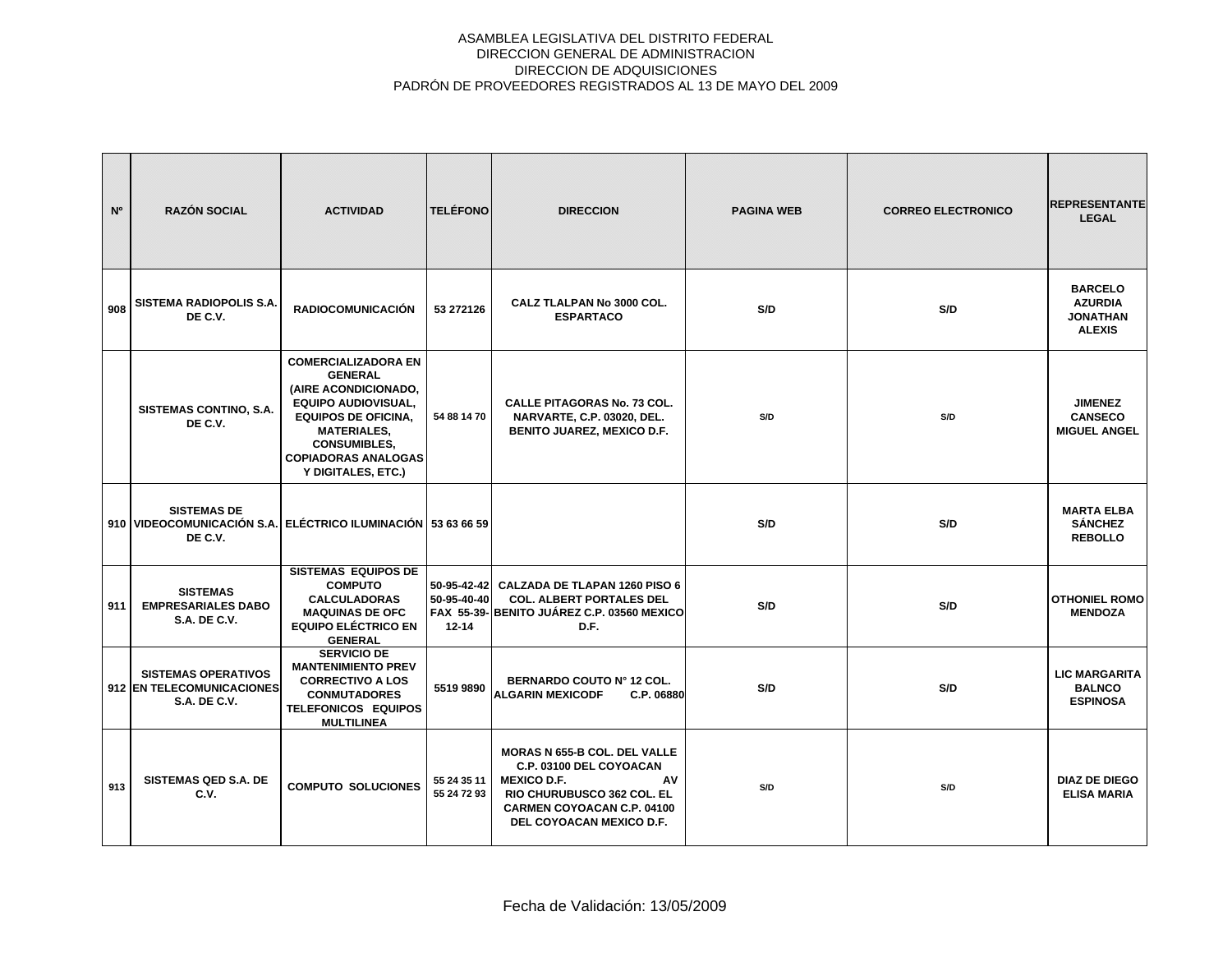| N <sup>o</sup> | <b>RAZÓN SOCIAL</b>                                                                    | <b>ACTIVIDAD</b>                                                                                                                          | <b>TELÉFONO</b>                                                               | <b>DIRECCION</b>                                                                                                                            | <b>PAGINA WEB</b> | <b>CORREO ELECTRONICO</b> | <b>REPRESENTANTE</b><br><b>LEGAL</b>                                  |
|----------------|----------------------------------------------------------------------------------------|-------------------------------------------------------------------------------------------------------------------------------------------|-------------------------------------------------------------------------------|---------------------------------------------------------------------------------------------------------------------------------------------|-------------------|---------------------------|-----------------------------------------------------------------------|
| 909            | <b>SISTEMAS</b><br><b>COMPUTADORES DE</b><br><b>GESTION S.A. DE C.V.</b>               | <b>COMPUTADORAS</b>                                                                                                                       | 51 48 3737<br>55 50 4163                                                      | AV REVOLUCIÓN No 2042-8 COL.<br><b>SAN ÁNGEL</b>                                                                                            | S/D               | S/D                       | <b>ALFONSO</b><br>VALDELAMAR<br><b>VÁZQUEZ</b>                        |
|                | <b>SISTEMA DE RADIO Y</b><br><b>TELEVISION MEXIQUENSE</b>                              | <b>TELECOMUNICACIONES</b>                                                                                                                 | 01 722<br>27 55 62 4<br>27 54 79 2<br>FAX. EXT.<br>1613                       | <b>AVENIDA ESTADO DE MEXICO KM</b><br>1.5 FRACC. LA VIRGEN, C.P. 52140,<br><b>METEPEC, ESTADO DE MEXICO</b>                                 | S/D               | S/D                       | <b>MONROY DEL</b><br><b>MAZO CAROLINA</b>                             |
| 914            | <b>SM MECÁNICA</b><br>ELECTRÓNICA S.A. DE C.V.                                         | <b>MATTO REPARACIÓN DE</b><br><b>EQUIPO DE OFICINA</b>                                                                                    | 5607 0853                                                                     | <b>ESCUELA NAVAL MILITAR ESQ</b><br><b>MARGARITO H SALAMANCA MZ 15</b><br><b>LOTE 39 COL. PRESIDENTE EJIDAL</b><br>DEL COYOACAN MEXICO D.F. | S/D               | S/D                       | <b>GAMBOA</b><br><b>ROSSELL EDGAR</b><br><b>DANIEL</b>                |
| 915            | <b>SM SERVICIOS</b><br><b>INDUSTRIALES</b><br><b>EMPRESARIALES S.A. DE</b><br>C.V.     | <b>MANTENIMIENTO</b><br>REMODELACIÓN DE<br><b>BIENES MUEBLES E</b><br><b>INMUEBLES</b><br><b>AUTOMOVILES</b><br><b>FUMIGACIÓN SERV DE</b> | 85-02-23-65<br>044-55-16-<br>85-14-78<br>044-55-33-<br>87-85-78<br>044-55-17- | HACIENDA SANTO TOMAS NÚM 159-<br><b>B SECCIÓN X COL. CULHUACAN</b><br>CTM C.P. 04480 DEL COYOACAN<br><b>MEXICO D.F.</b>                     | S/D               | S/D                       | <b>GAMBOA</b><br><b>ROSSELL EDGAR</b><br><b>DANIEL</b>                |
|                | <b>SOARBI</b><br>916 CONSTRUCCIONES S.A. DE<br>C.V.                                    | <b>CONSTRUCCIÓN</b><br>SUPERVISIÓN DE OBRA                                                                                                | 53 34 98 14                                                                   | AV 16 DE SEPTIEMBRE No 38<br><b>TEPEPAN XOCHIMILCO</b>                                                                                      | S/D               | S/D                       | <b>GASTÓN RAÚL</b><br><b>MAUBERT</b><br><b>VIVEROS</b>                |
| 917            | SOCIEDAD COOPERATIVA<br><b>TRABAJADORES DE</b><br><b>PASCUAL SCL</b>                   | <b>AGUAS REFRESCOS</b><br><b>ENVASADOS</b>                                                                                                | $57-41-07-$<br>49: 57-41-08<br>59                                             | <b>CLAVIJERO N 75 COL. TRANSITO</b><br>DEL CUAUHTEMOC C P 06820<br><b>MEXICO D.F.</b>                                                       | S/D               | S/D                       | <b>PORFIRIO ROJAS</b><br><b>GONZÁLEZ</b>                              |
|                | <b>SOCIEDAD PARA EL</b><br>918   DESARROLLO CIENTÍFICO<br><b>DE LA ARCHIVISTICA SC</b> | <b>CURSOS SEMINARIOS</b>                                                                                                                  | 55 18 47 85                                                                   | BOLÍVAR No 31 DESPACHO 104<br><b>COL. CENTRO</b>                                                                                            | S/D               | S/D                       | <b>SALDAÑA</b><br><b>HERNÁNDEZ</b><br><b>BRENDA</b><br><b>FABIOLA</b> |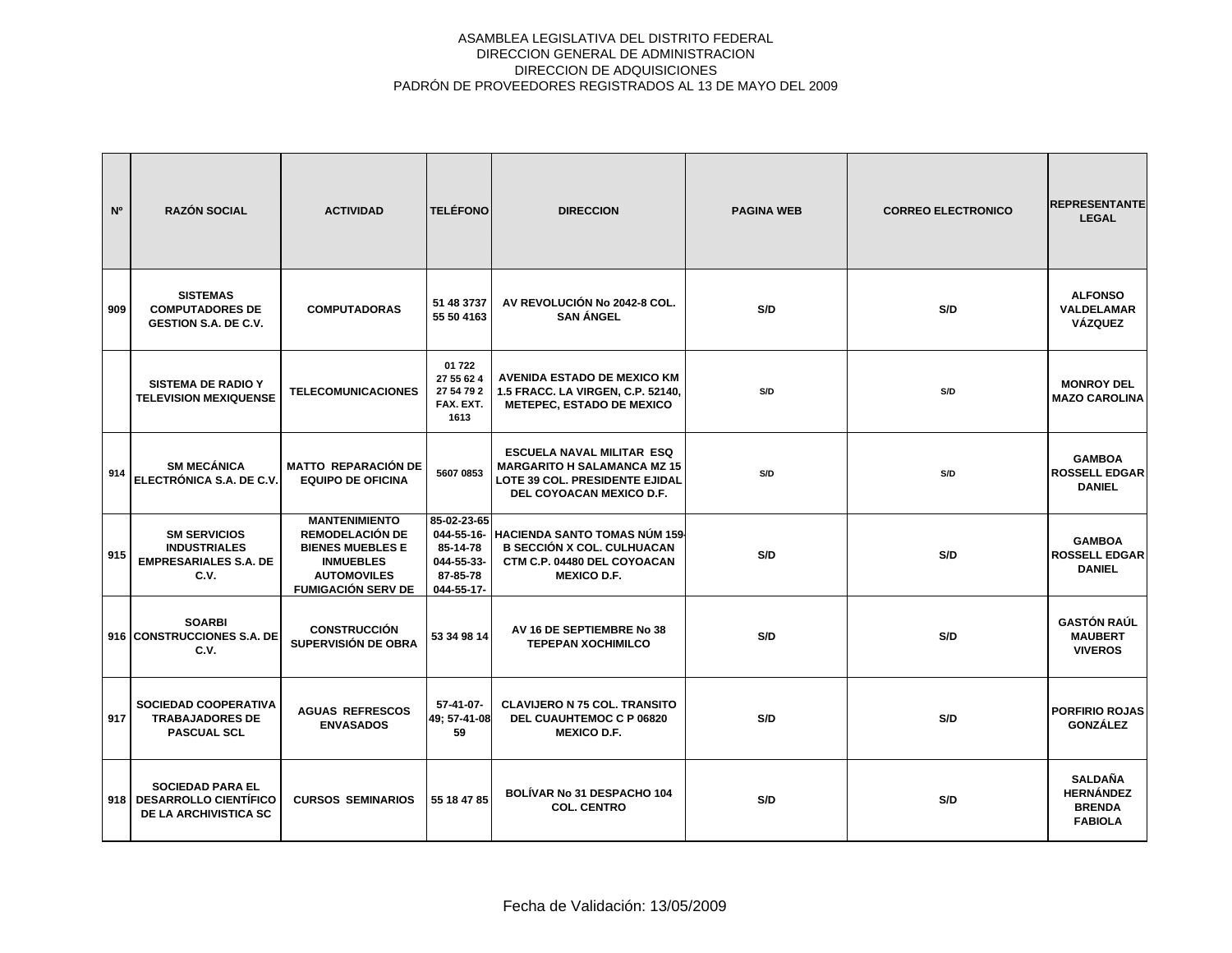| N <sup>o</sup> | <b>RAZÓN SOCIAL</b>                                                                   | <b>ACTIVIDAD</b>                                                                                                                                                                                                          | <b>TELÉFONO</b>                          | <b>DIRECCION</b>                                                                                                                                | <b>PAGINA WEB</b> | <b>CORREO ELECTRONICO</b> | <b>REPRESENTANTE</b><br><b>LEGAL</b>                                                                                     |
|----------------|---------------------------------------------------------------------------------------|---------------------------------------------------------------------------------------------------------------------------------------------------------------------------------------------------------------------------|------------------------------------------|-------------------------------------------------------------------------------------------------------------------------------------------------|-------------------|---------------------------|--------------------------------------------------------------------------------------------------------------------------|
|                | <b>SOFIA ACEVEDO</b><br><b>GONZALEZ Y/O FUERZA</b><br><b>AUTOMOTRIZ</b>               | <b>MANTENIMIENTO</b><br>PREVENTIVO,<br><b>CORRECTIVO Y</b><br><b>REPARACIONES</b><br><b>INTEGRALES A</b><br><b>VEHICULOS, MAQUINARIA</b>                                                                                  | 56 94 97 71<br>56 40 92 99<br>56 40 9315 | CALLE 3 DE JUNIO DE 1851 No.<br>1467, COL. LEYES DE REFORMA,<br>C.P. 09310, DEL. IZTAPALAPA,<br><b>MEXICO D.F.</b>                              | S/D               | S/D                       | <b>GUILLERMO</b><br><b>CASTRO SAADE</b>                                                                                  |
| 919            | <b>SOLUCION CIBERNETICA</b><br><b>CORPORATIVA S.A. DE C.V.</b>                        | <b>DISEÑO DESARROLLO</b><br><b>INSTALACIÓN COMPRA-</b><br><b>VTA DE SISTEMAS DE</b><br><b>COMPUTO PARA LA</b><br><b>ADMON GESTION DE LA</b><br><b>INFRAESTRUCTURA</b><br><b>INFORMÁTICA DE</b><br><b>TELECOMUNICACIÓN</b> | 50-89-05-10<br>50-89-05-20               | <b>INSURGENTES SUR 1605-9</b><br><b>MODULO J PISO 9 COL. SAN JÓSE</b><br><b>INSURGENTES C.P. 03900 DEL</b><br><b>BENITO JUÁREZ MEXICO D.F.</b>  | S/D               | S/D                       | <b>LEONOR</b><br><b>ESTEBAN</b><br><b>GONZÁLEZ</b>                                                                       |
| 920            | SOLUCIÓN SISTEMAS<br><b>PARA NEGOCIOS S.A. DE</b><br>C.V.                             | <b>MATERIAL DE CURACIÓN</b><br><b>INSTRUMENTAL</b>                                                                                                                                                                        | 5676 1752<br>56 75 24 30                 | <b>MATAMOROS NO 12 INT 3 COL.</b><br><b>TEPEPAN XOCHIMILCO</b>                                                                                  | S/D               | S/D                       | <b>ELSA</b><br><b>BOHÓRQUEZ</b><br><b>PÉREZ</b>                                                                          |
| 921            | <b>SOLUCIONES EFICIENTES</b><br>DE MARQUETING S.A. DE<br>C.V.                         | COMPUTO CONSUMIBLES 25 95 64 26                                                                                                                                                                                           |                                          | ZEMPOALA 505 COL. VERTIZ<br><b>NARVARTE</b>                                                                                                     | S/D               | S/D                       | ROCIÓ JURADO<br><b>CASTRO</b>                                                                                            |
| 922            | <b>SOLUCIONES INTEGRALES</b><br><b>PARA REDES SISTEMAS</b><br>DE COMPUTO S.A. DE C.V. | <b>EQUIPO DE COMPUTO</b><br><b>SOFTWARE</b><br><b>CONSUMIBLES REDES</b><br><b>MATERIAL ELECTRICO</b><br><b>CONSUMIBLES</b>                                                                                                | 56-15-28-20                              | <b>AVE PATRIOTISMO 497 PISO 5</b><br><b>DESPACHO 5 COL. SAN PEDRO DE</b><br><b>LOS PINOS DEL BENITO JUÁREZ</b><br><b>MEXICO D.F. C.P. 03901</b> | S/D               | S/D                       | <b>ARTURO</b><br><b>HERNÁNDEZ</b><br><b>MENA</b>                                                                         |
| 923            | <b>SOLUCIONES</b><br><b>TECNOLOGICAS</b><br><b>ESPECIALIZADAS S.A. DE</b><br>C.V.     | <b>SISTEMAS DE CIRCUITO</b><br><b>CERRADO CONTROL DE</b><br><b>ACCESO ALARMAS</b><br><b>EQUIPO DE COMPUTO</b><br><b>ETC</b>                                                                                               | 50 00 66 66                              | AJUSCO NÚM 119 COL. PORTALES<br>C.P. 03300 MEXICO D.F.                                                                                          | S/D               | S/D                       | <b>MARIA</b><br><b>FERNANDA</b><br><b>RINCON PÉREZ</b>                                                                   |
| 924            | SOLUFAM S.A. DE C.V.                                                                  | <b>MEDICAMENTOS</b><br>ARTICULOS DE CURACIÓN 55-24-11-62                                                                                                                                                                  | 55-24-97-97                              | <b>MORAS NUM 829 COL. ACACIAS</b><br>DEL BENITO JUÁREZ C.P. 03320<br><b>MEXICO D.F.</b>                                                         | S/D               | S/D                       | <b>ROSA MARIA</b><br><b>NAVARRO</b><br><b>RODRIGUEZ</b><br><b>JOSE RODOLFO</b><br><b>RAMÍREZ SOSA</b><br><b>HUMBERTO</b> |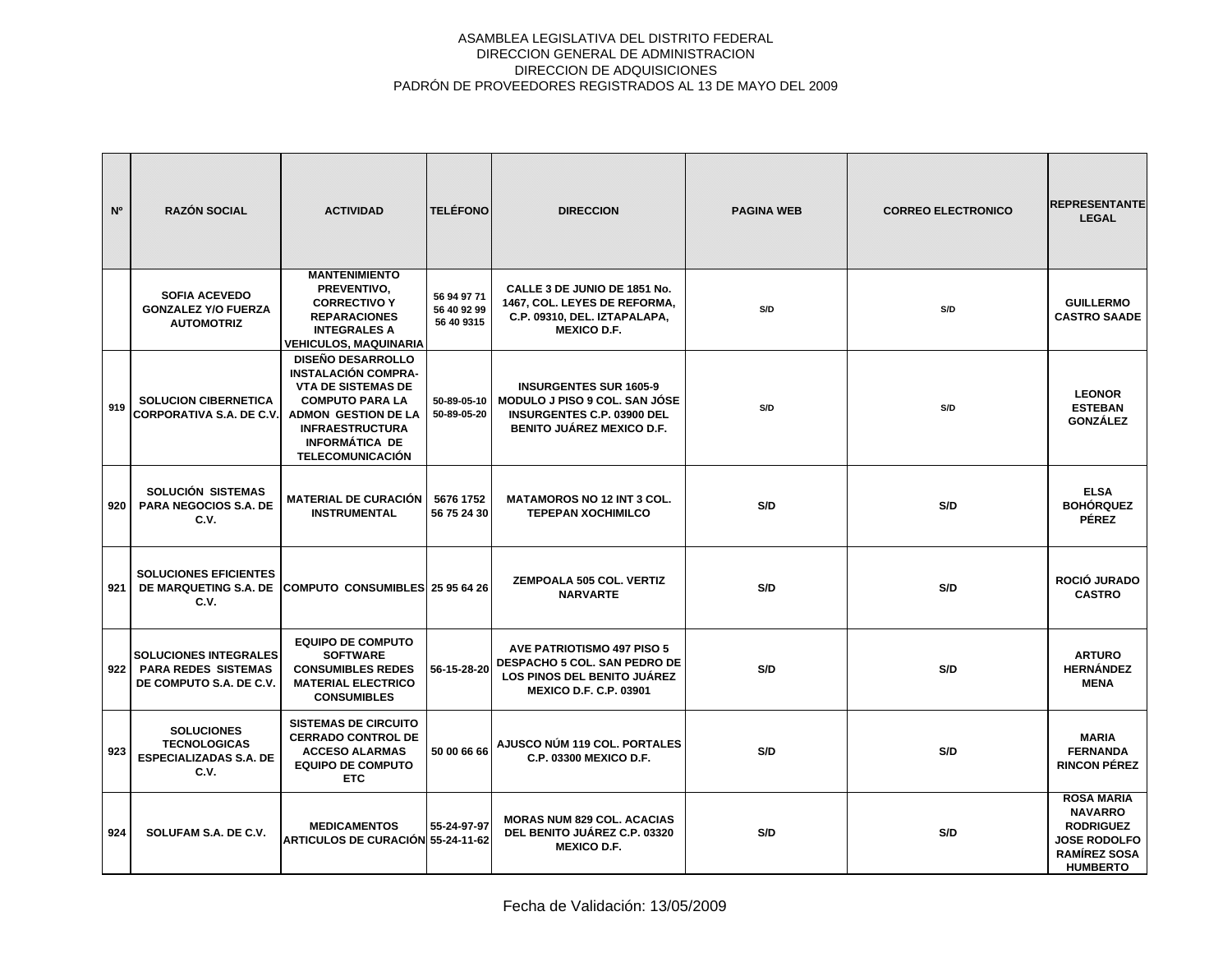| N°  | <b>RAZÓN SOCIAL</b>                                          | <b>ACTIVIDAD</b>                            | <b>TELÉFONO</b>                           | <b>DIRECCION</b>                                                                                                              | <b>PAGINA WEB</b> | <b>CORREO ELECTRONICO</b> | <b>REPRESENTANTE</b><br><b>LEGAL</b>                                                                  |
|-----|--------------------------------------------------------------|---------------------------------------------|-------------------------------------------|-------------------------------------------------------------------------------------------------------------------------------|-------------------|---------------------------|-------------------------------------------------------------------------------------------------------|
| 925 | SOPORTE CAPACITACIÓN<br><b>S.A. DE C.V.</b>                  | <b>COMERCIALIZADORA</b>                     | 5534 4690                                 | <b>PROLONGACIÓN PASEOS DE LA</b><br>REFORMA 1725 LOCAL B31 COL.<br><b>LOMAS DE PALO ALTO</b><br><b>CUIJIMALPA</b>             | S/D               | S/D                       | <b>JULIO EDUARDO</b><br><b>BACA MERINO</b>                                                            |
| 926 | <b>SOQUI MICHELENA</b><br><b>ABIGAIL /O OLLIN CUICA</b>      | <b>DANZA OBRAS</b>                          | 58 49 57 40                               | PRV 2DA ESTHER ZUNO DE<br><b>ECHEVERRI</b>                                                                                    | S/D               | S/D                       | SOQUI<br><b>MICHELENA</b><br><b>ABIGAIL</b>                                                           |
| 927 | <b>SOSA ALONSO JORGE</b>                                     | <b>ARQUITECTO</b><br><b>CONTRATISTA</b>     | 56-60-36-91                               | BIOLOGOS # 38 EDIF 13 COL. EL<br>RETOÑO DEL IZTAPALAPA C.P.<br>09440                                                          | S/D               | S/D                       | <b>SOSA ALONSO</b><br><b>JORGE</b>                                                                    |
| 928 | <b>ST SOLUCIONES</b><br><b>EMPRESARIALES S.A. DE</b><br>C.V. | <b>COMERCIALIZADORA</b>                     | 10 54 67 81<br>52 19 58 35                | TUXPAN No 89 COL. ROMA                                                                                                        | S/D               | S/D                       | <b>SÁNCHEZ</b><br><b>GAMBOA JORGE</b><br><b>ARTURO</b>                                                |
| 929 | <b>STORE INFORMATICA</b><br><b>EMPRESARIAL S.A. DE C.V.</b>  | <b>COMPUTO CONSUMIBLES</b>                  | 3096-2476<br>5584-1277                    | <b>LEON DE LOS ALDAMAS NO 26 BIS</b><br>COL. ROMA MEXICO C.P. 06700                                                           | S/D               | S/D                       | <b>GARCIA OSORIO</b><br><b>GUILLERMO</b>                                                              |
| 930 | <b>SUAZTE GONZÁLEZ</b><br><b>ROGELIO</b>                     | <b>IMPRENTA ART</b><br><b>PROMOCIÓNALES</b> | 53-94-54-08<br>26 26 03                   | PERCEO N64-2 U H EL ROSARIO<br>DEL AZCAPOTZALCO C.P. 02430<br><b>MÉXICO DF</b>                                                | S/D               | S/D                       | <b>ROGELIO</b><br><b>SUAZTE</b><br><b>GONZÁLEZ</b>                                                    |
| 931 | SUPERCON S.A. DE C.V.                                        | <b>OBRAS CONSTRUCCION</b>                   | 56 16 52 10<br>56 16 28 76<br>56 16 86 10 | AAV SAN JERONIMO No 240-10<br>COL. JARDINEZ DEL PEDREG.AL<br>56 16 58 12 C.P. 01090 DEL ALVARO OBREG.ON<br><b>MEXICO D.F.</b> | S/D               | S/D                       | <b>C.P. FELIPE</b><br><b>LOPEZ CASTILLO</b><br><b>PLASCENCIA</b><br><b>GONZALEZ</b><br><b>OTONIEL</b> |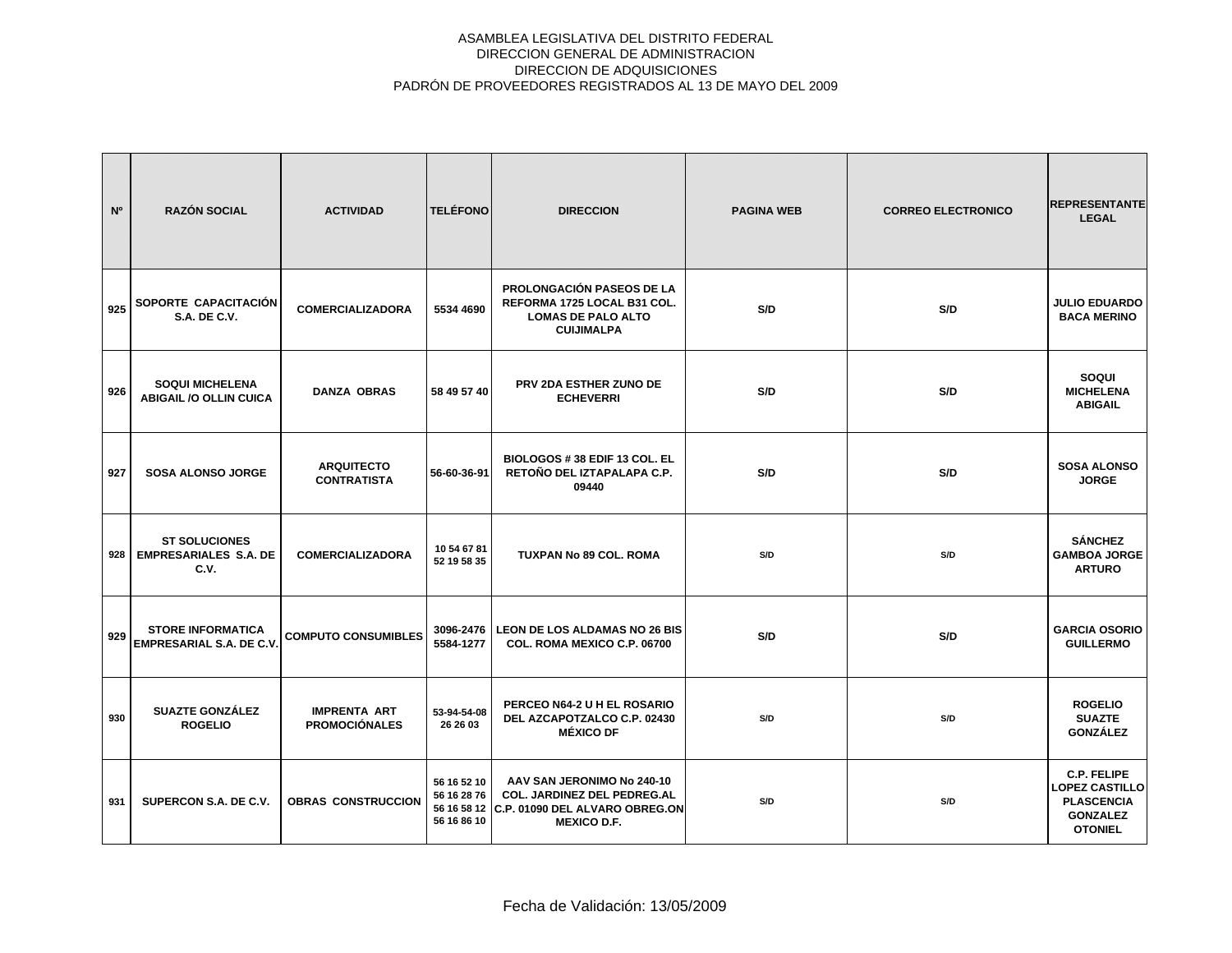| N°  | <b>RAZÓN SOCIAL</b>                                           | <b>ACTIVIDAD</b>                                                                           | <b>TELÉFONO</b>                                          | <b>DIRECCION</b>                                                                                                                  | <b>PAGINA WEB</b> | <b>CORREO ELECTRONICO</b> | <b>REPRESENTANTE</b><br><b>LEGAL</b>                                                                     |
|-----|---------------------------------------------------------------|--------------------------------------------------------------------------------------------|----------------------------------------------------------|-----------------------------------------------------------------------------------------------------------------------------------|-------------------|---------------------------|----------------------------------------------------------------------------------------------------------|
| 932 | <b>SUMINISTROS ESPARTA</b><br><b>S.A. DE C.V.</b>             | <b>TONER CONSUMIBLES DE</b><br><b>EQUIPO DE COMPUTO</b>                                    | 55-21-14-74                                              | <b>EJE CENTRAL LAZARO CARDENAS</b><br>NÚM 55 INT 205 206 COL. CENTRO<br><b>HISTÓRICO DEL CUAUHTEMOC C.P.</b><br>06080 MEXICO D.F. | S/D               | S/D                       |                                                                                                          |
| 933 | <b>SUMINISTROS</b><br><b>INDUSTRIALES ARO S.A.</b><br>DE C.V. | <b>MAT ELECTRICO</b><br><b>ELECTRONICO</b><br><b>FERRETERIA</b><br><b>COMERCIALIZADORA</b> | 51-21-21-15                                              | VALLE DEL CARMEN No 106 COL.<br>VALLE DE ARAGON 1ra SECCIÓN<br>NEZAHUALCOOTL EDO DE MEXICO<br>C.P. 57100                          | S/D               | S/D                       | <b>MA ELENA</b><br><b>SÁNCHEZ</b><br><b>MARTÍNEZ</b>                                                     |
| 934 | SUPERVISIÓN AUDITORIA<br>DE OBRAS S.A. DE C.V.                | <b>PROECTOS</b><br><b>AQUITECTÓNICOS OBRAS</b><br>SUPERVISIÓN ETC                          | 53-47-35-07<br>17-42-16-59                               | <b>HEROES DE PADIERNA NUM 76</b><br>COL. TACUBAA C.P. 11870 DEL<br><b>MIGUEL HIDALGO MÉXICO DF</b>                                | S/D               | S/D                       | <b>JUAN JOSÉ</b><br><b>GÓMEZ</b><br><b>FERNÁNDEZ</b>                                                     |
| 935 | <b>SUXEL SA</b>                                               | <b>TELEFONÍA</b>                                                                           | 55 47 97 44<br>55 41 30 80                               | SALVADOR DÍAZ MIRÓN N 126 COL<br>STA MARIA LA RIBERA C.P. 06400<br>DEL CUAUHTEMOC MÉXICO DF                                       | S/D               | S/D                       | <b>RAMOS</b><br><b>HERNANDEZ</b><br><b>GERARDO</b><br><b>JACQUEZ</b><br><b>ELNECAVE</b><br><b>KORISH</b> |
| 936 | <b>SZOSTAK GRUPO</b><br>EMPRESARIAL S.A. DE C.V.              | <b>UNIFORMES VESTUARIOS</b>                                                                | 52-56-03-80<br>52-56-14-88                               | ZAMORA #169 B-1 COL. CONDESA<br>C.P. 06140 MEXICO D.F.                                                                            | S/D               | S/D                       | <b>MARIA TERESA</b><br><b>OLVERA</b><br><b>MARTINEZ</b>                                                  |
| 939 | TACTICA CREATIVA S.A. DE<br>C.V.                              | <b>COMSUMIBLES COMPUTO</b>                                                                 | 56 61 11 00<br>5662 1606                                 | UNIVERSIDAD NO 1903-402 COL.<br><b>OXTOPULCO</b>                                                                                  | S/D               | S/D                       | <b>MAGALLAN DIAZ</b><br><b>JOSE JAVIER</b>                                                               |
| 940 | <b>TAWIL ABADI ISAAC /</b><br><b>ECONOMEX</b>                 | <b>PINTURAS ESMALTES</b>                                                                   | 57-60-52-03<br>26-03-03-56<br>52 07 64 64<br>52 07 55 08 | <b>CONGRESO DE LA UNIÓN N 3731</b><br>COL. RIÓ BLANCO C.P. 07880 DEL<br><b>GUSTAVO A MADERO MEXICO D.F.</b>                       | S/D               | S/D                       | <b>TAWIL ABADI</b><br><b>ISAAC</b><br><b>GONZALEZ</b><br><b>GARCIA M</b><br><b>ARACELI</b>               |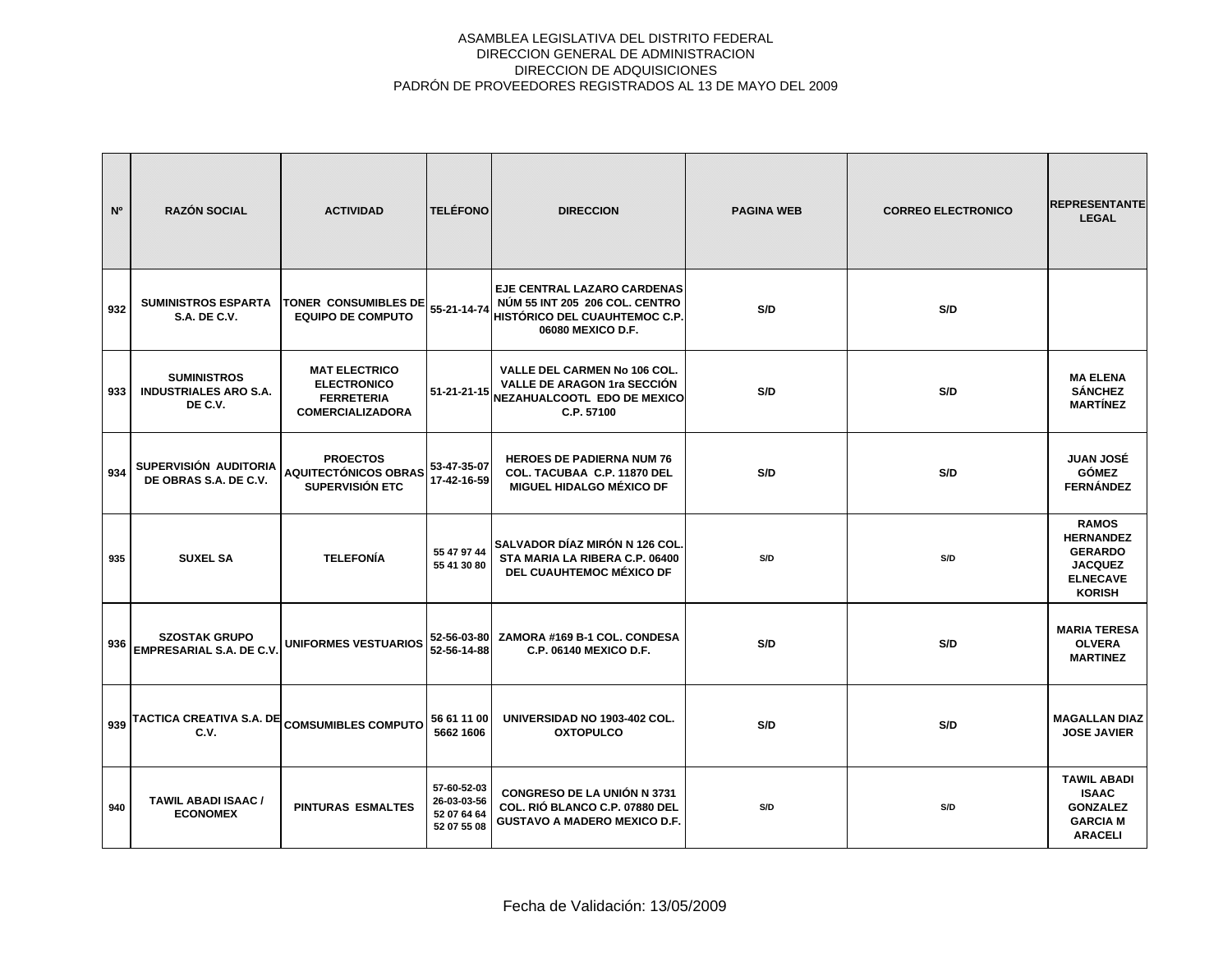| N°  | <b>RAZÓN SOCIAL</b>                                                      | <b>ACTIVIDAD</b>                                                                                                                                                                   | <b>TELÉFONO</b>                                 | <b>DIRECCION</b>                                                                                                     | <b>PAGINA WEB</b> | <b>CORREO ELECTRONICO</b> | <b>REPRESENTANTE</b><br><b>LEGAL</b>                                                        |
|-----|--------------------------------------------------------------------------|------------------------------------------------------------------------------------------------------------------------------------------------------------------------------------|-------------------------------------------------|----------------------------------------------------------------------------------------------------------------------|-------------------|---------------------------|---------------------------------------------------------------------------------------------|
|     | <b>TECNOLOGIA DIGITAL Y7O</b><br><b>JUAN MANUEL</b><br><b>HERNANDEZ</b>  | <b>VENTA, REPARACION Y</b><br><b>MANTNIMIENTO A EQUIPO</b><br><b>DE OFICINA EN GENERAL</b>                                                                                         | 55 55 44 13<br>56 41 33 99<br>55<br>23 02 97 79 | PLAN DE TUXTEPEC MZ. 52 LOTE<br><b>10 COL. LA CEBADA SAN</b><br>LORENZO, C.P. 16018, DEL.<br>XOCHIMILCO, MEXICO D.F. | S/D               | S/D                       | <b>JUAN MANUEL</b><br><b>HERNANDEZY</b><br><b>MANUEL</b><br><b>ZAMORA</b><br><b>FUENTES</b> |
| 941 | <b>TECNOLOGIA EDD S.A. DE</b><br>C.V.                                    | <b>CONSTRUCCIÓN</b><br><b>REMODELACIÓN</b><br><b>INSTALACIÓN</b><br><b>IREESTRUCTURACIÓN ETC</b>                                                                                   | 50-00-94-70<br>50-00-94-02<br>56 38 09 96       | PITAGORAS NUM 514 COL.<br>NARVARTE, C.P. 03020, DEL<br><b>BENITO JUÁREZ, MEXICO D.F.</b>                             | S/D               | S/D                       | <b>ENRIQUE LASK</b><br><b>MARCOSCHAMER</b>                                                  |
| 942 | TECNOLOGIA EUROPEA EN<br><b>ACABADOS</b><br><b>AUTOMOTRICES " TEAA "</b> | <b>TALLER AUTOMOTRIZ</b><br><b>MULTIMARCAS</b>                                                                                                                                     | 5667 3756                                       | ∣NOGAL N° 11 COL. PUEBLO NUEVO<br><b>BAJO DEL MAGDALENA</b><br><b>CONTRERAS C.P. 10640</b>                           | S/D               | S/D                       | <b>RODRIGO</b><br><b>MORALES</b><br>QUIROZ                                                  |
| 943 | <b>TECNOLOGIA GLOBAL EN</b><br><b>COMUNICACIÓN S.A. DE</b><br>C.V.       | <b>SERVICIOS DE</b><br><b>COMUNICACIÓN</b><br><b>ELECTRONICA MEDIOS</b><br><b>MASIVOS STANDS</b><br><b>ESCENOGRAFIA PROD DE</b><br><b>RADIO TV AGENCIA DE</b><br><b>PUBLICIDAD</b> | 52-07-77-01<br>52-07-80-92                      | 2DA CERRADA LUZ SAVIÑON NUM<br>5 COL. DEL VALLE DEL BENITO<br>JUÁREZ C.P. 03100 MEXICO D.F.                          | S/D               | S/D                       | <b>ALFREDO</b><br><b>BAILLET</b><br><b>ESQUIVEL</b>                                         |
| 944 | <b>TECNOLOGÍA</b><br><b>INFORMÁTICA DE PUNTA</b><br><b>S.A. DE C.V.</b>  | <b>COMPUTO EQUIPO</b>                                                                                                                                                              | 55-80-19-30                                     | PRESA DE LAS VÍRGENES 115-<br><b>6COL. IRRIGACIÓN DEL MIGUEL</b><br><b>HIDALGO DF C.P. 1150</b>                      | S/D               | S/D                       | <b>BARCELO</b><br><b>AZURDIA</b><br><b>JONATHAN</b><br><b>ALEXIS</b>                        |
| 945 | <b>TECNOLOGIAS EN</b><br><b>CONECTIVIDAD S.A. DE</b><br>C.V.             | <b>EQUIPOS ARTS</b><br><b>ELECTRICOS</b><br><b>ELECTRONICOS</b><br><b>MECÁNICOS</b><br><b>PRINCIPALMENTE</b>                                                                       | 55-98-36-48<br>55 98 33 37                      | <b>ANDREA DEL CASTAGNO NUM 51</b><br>COL. MIXCOAC C.P. 03910 DEL<br><b>BENITO JUÁREZ MEXICO D.F.</b>                 | S/D               | S/D                       | <b>PATRICIA</b><br><b>MIRANDA</b><br><b>FERNANDEZ</b>                                       |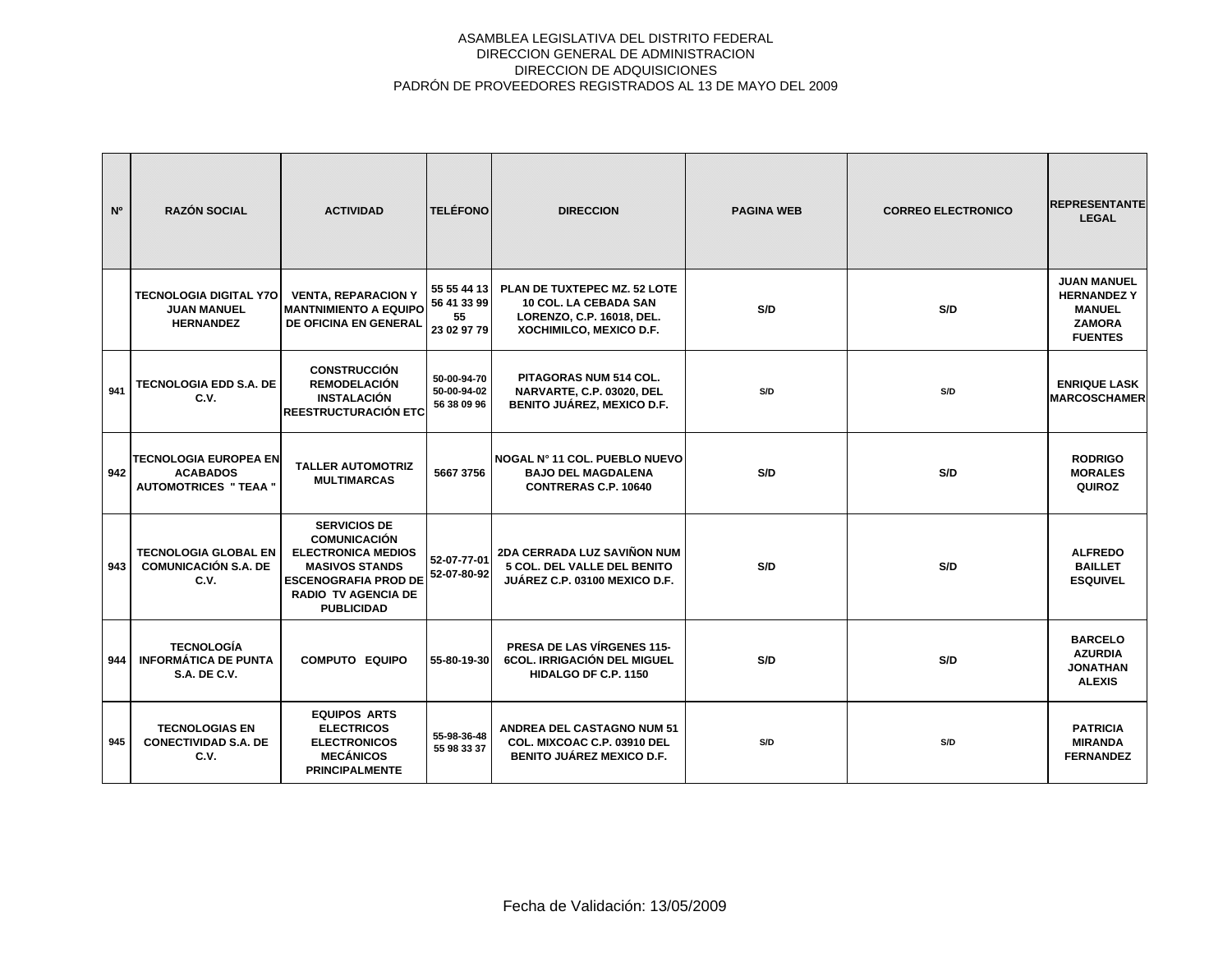| N <sup>o</sup> | <b>RAZÓN SOCIAL</b>                                                                                        | <b>ACTIVIDAD</b>                                                                                                                                                                                                                                 | <b>TELÉFONO</b>                                                   | <b>DIRECCION</b>                                                                                                                    | <b>PAGINA WEB</b> | <b>CORREO ELECTRONICO</b> | <b>REPRESENTANTE</b><br><b>LEGAL</b>                                                                       |
|----------------|------------------------------------------------------------------------------------------------------------|--------------------------------------------------------------------------------------------------------------------------------------------------------------------------------------------------------------------------------------------------|-------------------------------------------------------------------|-------------------------------------------------------------------------------------------------------------------------------------|-------------------|---------------------------|------------------------------------------------------------------------------------------------------------|
| 946            | <b>TECNOPROGRAMACIÓN</b><br><b>HUMANA ESPECIALIZADA</b><br><b>EN SISTEMAS</b><br><b>OPERATIVOS SA DECV</b> | <b>COMERCIALIZADORA DE</b><br><b>ART ELECTRICOS</b><br><b>ELECTRONICOS DE</b><br><b>COMPUTO</b><br><b>COMUNICACIÓN SONIDO</b><br><b>VIDEO DE CALCULO</b><br><b>FOTOGRAFICOS DE</b><br><b>FOTOCOPIADO ASI COMO</b><br><b>SU MANTTO REPARACIÓN</b> | 30 67 06 70<br>52-59 65 68                                        | PROL PASEO DE LA REFORMA No<br>1725 LOCAL B-25 COL. LOMAS DE<br>PALO ALTO C.P. 05110 DELEG<br><b>CUAJIMALPA MEX DF</b>              | S/D               | S/D                       | <b>RAMUNDO JÓSE</b><br><b>CASTREJON</b><br><b>PRADO</b>                                                    |
| 947            | TECODESA S.A. DE C.V.                                                                                      | <b>DESTRUCCIÓN DE</b><br><b>MOBILIARIO EQUIPO</b>                                                                                                                                                                                                | 56618971<br>5661 92 35                                            | <b>MINERVA No 72 COL. CRÉDITO</b>                                                                                                   | S/D               | S/D                       | <b>LARA OSORNO</b><br><b>CARLOS</b>                                                                        |
| 948            | <b>TELECOMUNICACIÓN</b><br><b>SISTEMATIZADA S.A. DE</b><br>C.V.                                            | <b>REDES VOZ DATOS</b><br><b>EQUIPO DE</b><br><b>COMUNICACIÓN</b>                                                                                                                                                                                | 55-35-43-43<br>55-46-73-76                                        | <b>CALZADA MELCHOR OCAMPO</b><br>NÚM 104 INTERIORES 11 12 COL.<br><b>SAN RAFAEL DEL CUAUHTEMOC</b><br><b>C.P. 06470 MEXICO D.F.</b> | S/D               | S/D                       | <b>CARLOS</b><br><b>GONZÁLEZ</b><br><b>CERVANTES</b><br><b>CESAR</b><br><b>MARTÍNEZ</b><br><b>GONZÁLEZ</b> |
|                | <b>TELECOMUNICACIONES</b><br>949   ABIERTAS DE MEXICO S.A.<br>DE C.V.                                      | <b>INFORMATICA SOFTWARE</b><br><b>HARDWARE</b><br><b>COMPUTACIÓN SISTEMAS 55-98-36-21</b><br><b>REDES ETC</b>                                                                                                                                    | 9116-91-61                                                        | <b>SANTANDER NUM 15 DESPACHO</b><br><b>104 COL. INSURGENTES MIXCOAC</b><br><b>C.P. 03920 MEXICO D.F.</b>                            | S/D               | S/D                       | <b>CARLOS CHAVEZ</b><br><b>PRATS</b>                                                                       |
| 950            | <b>TELÉFONOS DE MEXICO</b><br><b>S.A. DE C.V.</b>                                                          | <b>TELEFONÍA</b>                                                                                                                                                                                                                                 | 53 28 85 63                                                       | PARQUE VÍA No 198 COL.<br><b>CUAHUTEMOC</b>                                                                                         | S/D               | S/D                       | <b>PARQUE VÍA No</b><br>198 COL.<br><b>CUAHUTEMOC</b>                                                      |
| 951            | TELEVISA S.A. DE C.V.                                                                                      | <b>TELEVISIÓN</b>                                                                                                                                                                                                                                | 52 61 20 00<br>EXT. 13569<br>044 55<br>14 90 32 76<br>31 85 05 28 | AVENIDA VASCO DE QUIROGA No.<br>2000, EDIFICIO D 3er. PISO COL.<br>SANTA FE, C.P. 01210, DEL.<br>ALVARO OBREGON, MEXICO D.F.        | S/D               | S/D                       | <b>MARCOS</b><br><b>ROSALES PEREZ</b><br><b>GIOVANA ALMA</b><br><b>DELIA RAMIREZ</b>                       |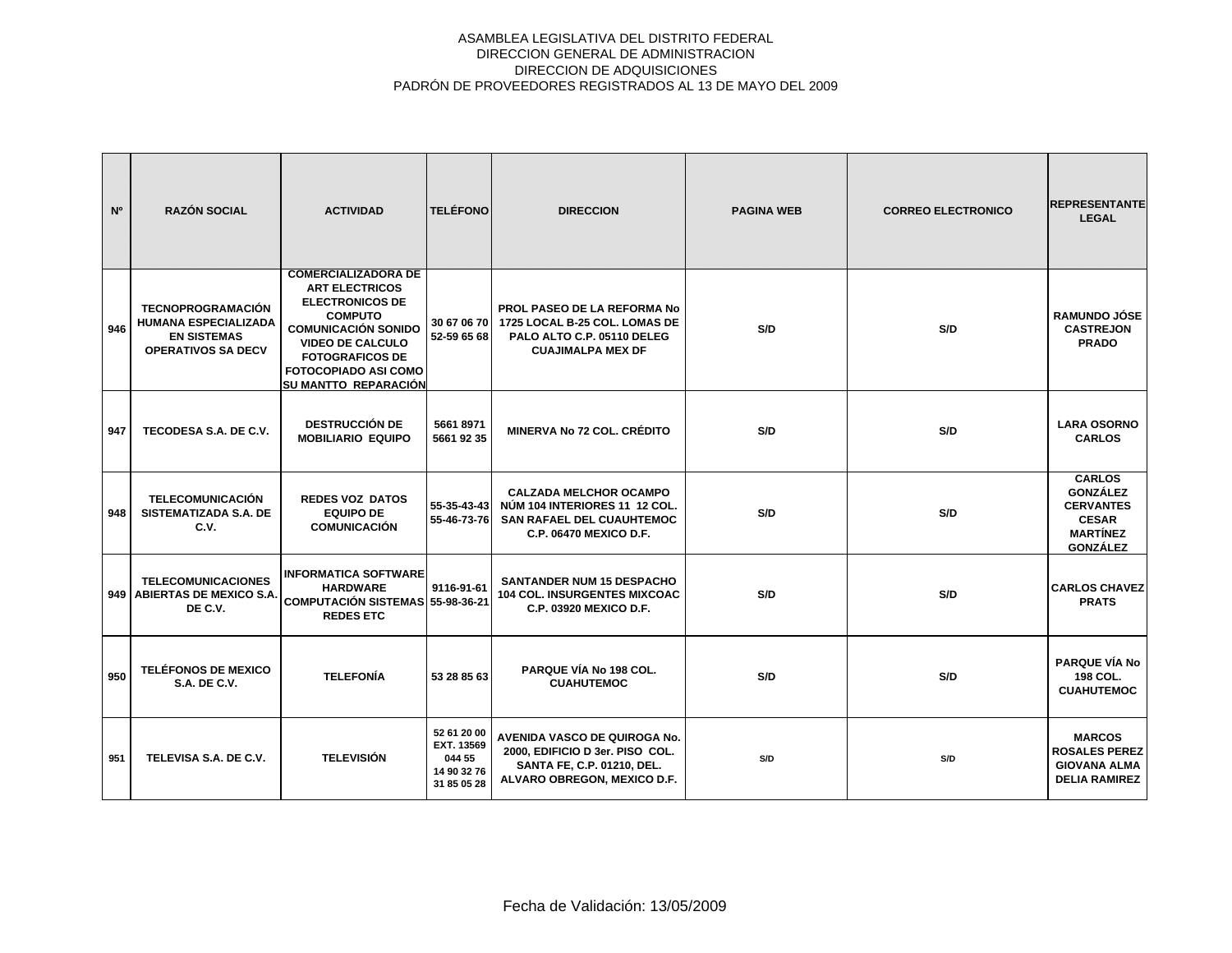| N <sup>o</sup> | <b>RAZÓN SOCIAL</b>                                       | <b>ACTIVIDAD</b>                                                                | <b>TELÉFONO</b>                       | <b>DIRECCION</b>                                                                                             | <b>PAGINA WEB</b> | <b>CORREO ELECTRONICO</b> | <b>REPRESENTANTE</b><br><b>LEGAL</b>                                                                    |
|----------------|-----------------------------------------------------------|---------------------------------------------------------------------------------|---------------------------------------|--------------------------------------------------------------------------------------------------------------|-------------------|---------------------------|---------------------------------------------------------------------------------------------------------|
| 952            | <b>TELEVISIÓN</b><br><b>METROPOLITANA S.A. DE</b><br>C.V. | <b>TELEVISIÓN</b>                                                               | 55 38 35 35                           | <b>ATLETAS No 2 EDIFICIO PEDRO</b><br><b>INFANTE COL. COUNTR CLUB</b>                                        | S/D               | S/D                       | <b>ATLETAS No 2</b><br><b>EDIFICIO PEDRO</b><br><b>INFANTE COL.</b><br><b>COUNTR CLUB</b>               |
| 953            | <b>TÉLLEZ ROBLES GERARDO</b><br>/O GERHARORT              | <b>TECNICO SUPERVISOR</b><br><b>DE INSTALACIONES</b><br><b>ELECTROMECANICAS</b> | 57 45 3401<br>54 65 01 41             | <b>MARTHA 12 SAN LORENZO</b><br>XICOTENCATL DISTRITO FEDERAL<br>C.P. 09130                                   | S/D               | S/D                       | <b>TÉLLEZ ROBLES</b><br><b>GERARDO</b>                                                                  |
|                | <b>TELLUS</b><br>954 CONSTRUCCIONES S.A. DE<br>C.V.       | <b>CONSTRUCCIÓN</b><br><b>PROECTOS ESTUDIOS</b>                                 | 56-84-95-97                           | CALLE T N 17 DESP 312 COL.<br><b>ALIANZA POPULAR</b><br>REVOLUCIONARIA DEL COYOACAN<br>C P 04800 MEXICO D.F. | S/D               | S/D                       | <b>CALLE TN17</b><br>DESP 312 COL.<br><b>ALIANZA</b><br><b>POPULAR</b><br><b>REVOLUCIONARI</b><br>A DEL |
| 955            | TEMALUGA S.A. DE C.V.                                     | <b>ARRENDAMIENTO</b>                                                            | 52 08 53 52                           | PERIFÉRICO SUR 4349 DESPACHO<br>20 COL. JARDINES DE LA<br><b>MONTAÑA</b>                                     | S/D               | S/D                       |                                                                                                         |
| 956            | TERRA NET WORKS MÉX<br><b>S.A. DE C.V.</b>                | <b>INTERNET</b>                                                                 | 30 67 50 00                           | EDIF REFORMA PLUS AV PASEO<br>DE LA REFORMA No 2621 COL.<br><b>LOMAS ALTAS</b>                               | S/D               | S/D                       |                                                                                                         |
| 957            | TETRA ILUMINACIÓN S.A.<br>DE C.V.                         | <b>ELÉCTRICO E</b><br><b>ILUMINACIÓN</b>                                        | 5393-7969<br>5562-3871<br>53 93 83 89 | <b>CRUZ DEL VALLE VERDE No 12</b><br><b>SANTA CRUZ DEL MONTE</b><br><b>NAUCALPAN</b>                         | S/D               | S/D                       |                                                                                                         |
| 958            | <b>TIPOGRAFÍA CÓNDOR S DE</b><br><b>RL</b>                | <b>IMPRENTA</b><br><b>ENCUADERNADORA</b>                                        | 26 03 46 42                           | <b>CALLE NORTE 178 538 TRANSVAL</b><br><b>SIERRA COL. PENSADOR</b><br><b>MEXICANA</b>                        | S/D               | S/D                       |                                                                                                         |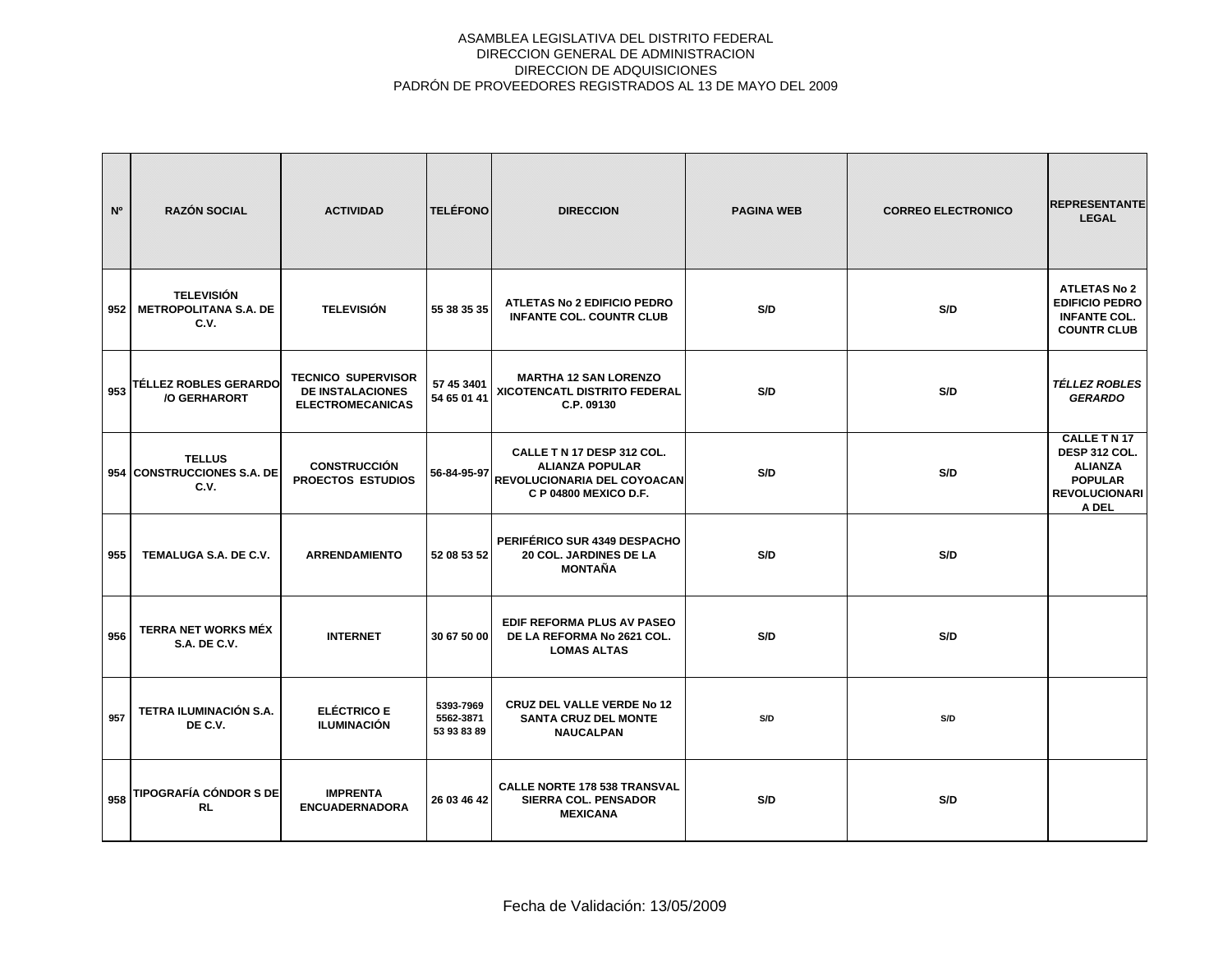| N°  | <b>RAZÓN SOCIAL</b>                                               | <b>ACTIVIDAD</b>                                                                                                                 | <b>TELÉFONO</b>                                          | <b>DIRECCION</b>                                                                                                                                                                                 | <b>PAGINA WEB</b> | <b>CORREO ELECTRONICO</b> | <b>REPRESENTANTE</b><br><b>LEGAL</b>                   |
|-----|-------------------------------------------------------------------|----------------------------------------------------------------------------------------------------------------------------------|----------------------------------------------------------|--------------------------------------------------------------------------------------------------------------------------------------------------------------------------------------------------|-------------------|---------------------------|--------------------------------------------------------|
|     | 959   TOLEDO ZAVALA ENRIQUE                                       | <b>ASESORIA EN</b><br><b>MANTENIMIENTOS</b>                                                                                      | 56-03-28-57                                              | <b>HUIXTLA NUM 38 COL.</b><br><b>RESIDENCIAL CAFETALES DEL</b><br>COYOACAN C.P. 04918 MEXICO D.F.                                                                                                | S/D               | S/D                       | <b>ENRIQUE</b><br><b>TOLEDO ZAVALA</b>                 |
| 960 | TOMA DE PROTESTA S.A.<br>DE C.V.                                  | DISEÑO PRODUCCIÓN                                                                                                                | 52842862<br>5284 2863                                    | <b>MONTE PELVOUX S.A. DE C.V.</b>                                                                                                                                                                | S/D               | S/D                       | <b>VÁZQUEZ</b><br><b>COL.MENARES</b><br><b>ANA</b>     |
| 961 | <b>TOP IMAGEN SA</b>                                              | <b>PUBLICISTA DISEÑO DE</b><br><b>ANUNCIOS</b>                                                                                   | 55-53-05-19                                              | ZAMORA 69-1 COL. CONDESA DEL<br><b>CUAUHTEMOC DF C.P. 06140</b>                                                                                                                                  | S/D               | S/D                       | <b>ROMERO</b><br><b>MORALES</b><br><b>RODRIGO</b>      |
| 962 | <b>TOVAR LÓPEZ FRANCISCO</b><br>/O MILENIUM 21                    | <b>COMERCIALIZADORA</b><br>PAPELERÍA FOTOGRAFÍA<br><b>ETC</b>                                                                    | 56802769                                                 | CALLE 18 No 36 COL. OLIVAR DEL<br><b>CONDE</b>                                                                                                                                                   | S/D               | S/D                       | <b>TOVAR LÓPEZ</b><br><b>FRANCISCO</b>                 |
| 963 | <b>TRADE</b><br><b>COMERCIALIZADORA</b><br>SERVICIOS S.A. DE C.V. | <b>COMERCIALIZADORA</b>                                                                                                          |                                                          | <b>ENSENADA NUM 144 COL.</b><br>36-23-40-67 HIPODROMO CONDESA C.P. 06170<br>DEL CUAUHTEMOC MEXICO D.F.                                                                                           | S/D               | S/D                       | <b>MENDOZA</b><br><b>PENSADO MARIA</b><br><b>BELEM</b> |
| 964 | <b>TRANSMISIONES</b><br>SEGURIDAD S.A. DE C.V.                    | <b>AMBULANCIAS SIRENAS</b><br><b>RADIOCOMUNICACIÓN</b><br><b>EQUIPO REFACCIONES</b><br><b>ACCESORIOS</b><br><b>MANTENIMIENTO</b> | 26-43-12-28<br>26-43-12-71<br>26-43-12-79<br>26-43-23-38 | <b>MATRIZ: ROBLE NÚM 1252 COL.</b><br>DEL FRESNO C.P. 44900<br><b>GUADALAJARA JAL MEX</b><br>SUCURSAL: NORTE 180 NÚM 445-B<br><b>COL. PEÑON DE LOS BAÑOS C.P.</b><br><b>15530 DEL VENUSTIANO</b> | S/D               | S/D                       | <b>OCTAVIO</b><br><b>FLORES</b><br><b>ALCANTARA</b>    |
| 965 | <b>TRANSPARENCIA</b><br><b>MEXICANA AC</b>                        | <b>COMBATIR LA</b><br><b>CORRUPCIÓN</b>                                                                                          | 56 59 99 96                                              | <b>DULCE OLIVIA 73 COL. VILLA</b><br><b>COYOACAN EN COYOACAN</b>                                                                                                                                 | S/D               | S/D                       | <b>RAMÍREZ</b><br>QUIJANO<br>MÓNICA<br><b>GABRIELA</b> |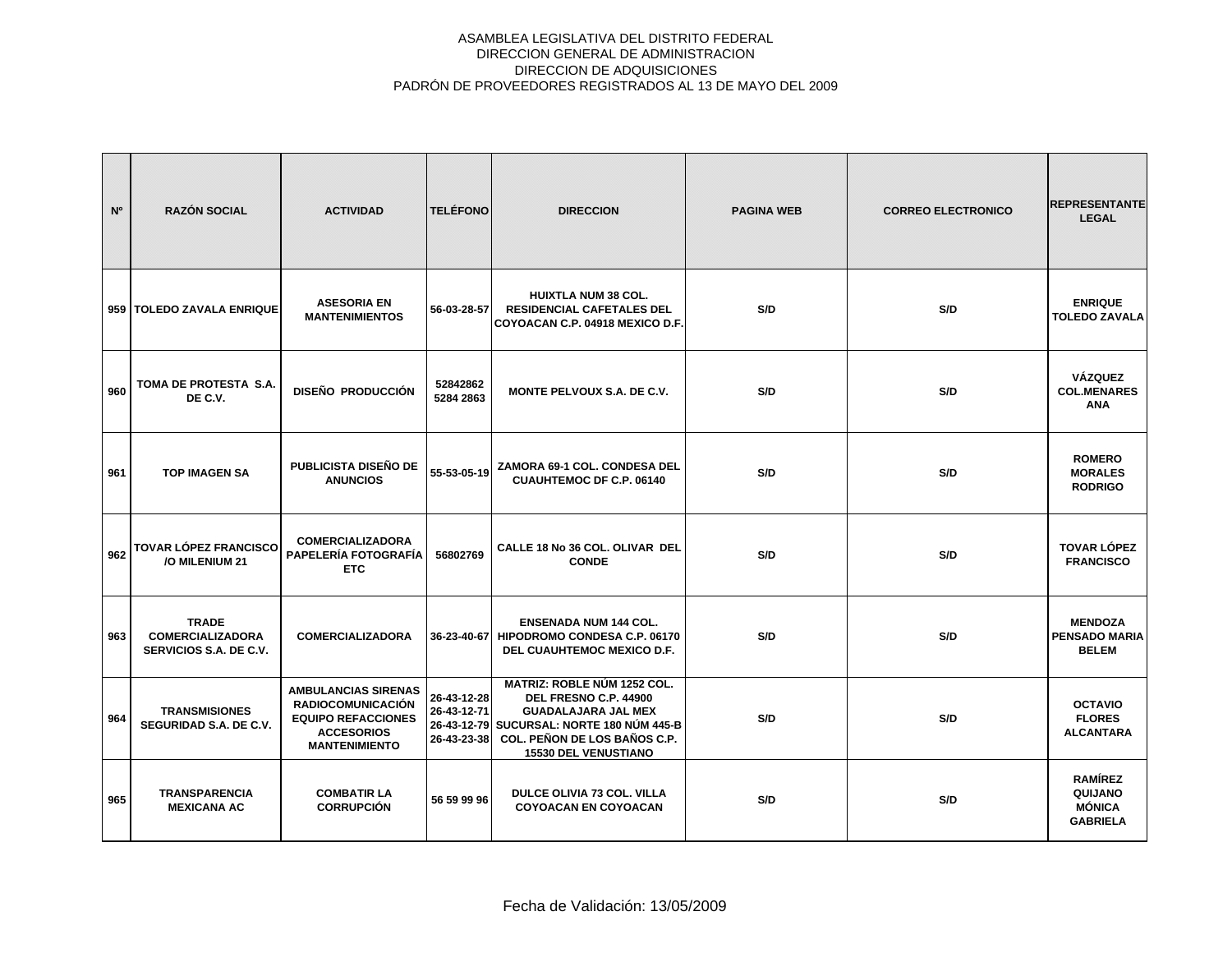| N <sup>o</sup> | <b>RAZÓN SOCIAL</b>                                                        | <b>ACTIVIDAD</b>                                                                                                  | <b>TELÉFONO</b>                                      | <b>DIRECCION</b>                                                                                                                                                  | <b>PAGINA WEB</b> | <b>CORREO ELECTRONICO</b> | <b>REPRESENTANTE</b><br><b>LEGAL</b>                                                                              |
|----------------|----------------------------------------------------------------------------|-------------------------------------------------------------------------------------------------------------------|------------------------------------------------------|-------------------------------------------------------------------------------------------------------------------------------------------------------------------|-------------------|---------------------------|-------------------------------------------------------------------------------------------------------------------|
| 966            | <b>TRANSPORTADORA</b><br><b>GERMAN S.A. DE C.V.</b>                        | TRANSPORTES LOCALES 36; 55-19-09<br><b>FORÁNEOS</b>                                                               | 55-19-08-<br>85; FAX:55-<br>30-69-91                 | ISABEL LA CATÓLICA 714 COL.<br>ÁLAMOS DEL BENITO JUÁREZ<br><b>C.P.03400 MEXICO D.F.</b>                                                                           | S/D               | S/D                       | <b>SÁNCHEZ</b><br><b>RESENDIS</b><br><b>GERMAN</b>                                                                |
| 967            | <b>TRANSPORTES</b><br><b>ESCOL.ARES TURISTICOS.</b><br><b>S.A. DE C.V.</b> | <b>TRANSPORTE</b>                                                                                                 | 57 56 00 34                                          | ORIENTE 253 No. 42 COL.<br>AGRÍCOL.A ORIENTAL, C.P. 08500,<br>DEL. IZTACALCO, MEXICO D.F.                                                                         | S/D               | S/D                       | <b>MARIO ALONSO</b><br><b>GUTIÉRREZ</b>                                                                           |
| 968            | <b>TRANSPORTES</b><br><b>MUDANZAS AAF S.A. DE</b><br>C.V.                  | <b>FLETES MUDANZAS</b>                                                                                            | 26 15 17 11<br>56 45 13 09                           | <b>HUEHUETAN No 348 COL. HÉROES</b><br><b>DE PADIERNA</b>                                                                                                         | S/D               | S/D                       | <b>BLANCA ESTELA</b><br><b>GARCÍA ONGA</b>                                                                        |
| 969            | <b>TRAZO BINARIO S.A. DE</b><br>C.V.                                       | <b>IMPRENTA</b><br><b>ENCUARDENACION</b>                                                                          | 54 45 62 07                                          | <b>CAMPESINOS No 223-E COL.</b><br><b>GRANJAS ESMERALDA</b>                                                                                                       | S/D               | S/D                       | <b>MARIO ALBERTO</b><br><b>NARRO FLORES</b>                                                                       |
| 970            | <b>TREBEX INTERNACIONAL</b><br><b>S.A. DE C.V.</b>                         | <b>MOBILIARIO PARA</b><br><b>OFICINAS FABRICAS</b><br><b>CASA HABITACIÓN ETC</b>                                  | 55-84-84-31<br>55-84-90-98                           | <b>SAN LUIS POTOSI NÚM 211 3ER</b><br>PISO COL. ROMA DEL<br>CUAUHTEMOC C.P. 06700 MEXICO<br>D.F.                                                                  | S/D               | S/D                       | <b>GILBERTO</b><br><b>FAUSTINO</b><br><b>GALAVIS</b><br><b>MANGAS</b>                                             |
| 971            | <b>TREJO MALDONADO</b><br><b>MARCO ANTONIO /O</b><br><b>DEPORTIVO FTM</b>  | <b>UNIFORMES DEPORTIVOS</b>                                                                                       | 57 80 92 85<br>51-20-68-90<br>044-55-<br>16-80-19-61 | 2A CERRADA DE PERA MZ 7<br><b>LOTE29 COL. GRANJAS</b><br><b>INDEPENDENCIA C.P. 55290</b><br><b>ECATEPEC EDOMEX</b>                                                | S/D               | S/D                       | <b>TREJO</b><br><b>MALDONADO</b><br><b>MARCO ANTONIO</b>                                                          |
| 972            | <b>TRES D'ARQUITECTURA</b><br><b>CREATIVA S.A. DE C.V.</b>                 | <b>PROECTOS</b><br><b>CONSTRUCCIONES</b><br><b>MANTENIMIENTOS E</b><br><b>INSTALACIONES</b><br><b>SUPERVICION</b> | 56-95-88-18<br><b>FAX</b><br>56-08-38-24             | <b>13 ANDADOR DE DOLORES</b><br>GUERRERO EDIFICIO 27-A Nº 402<br><b>COL. CTM CULHUACAN OCTAVA</b><br>SECCION C.P. 04480 DELEGACION<br><b>COYOACAN MEXICO D.F.</b> | S/D               | S/D                       | <b>JUVENCIO</b><br><b>VILCHIS</b><br><b>HURTADO</b><br><b>MUÑOS FUENTES</b><br><b>EDUARDO</b><br><b>ALEJANDRO</b> |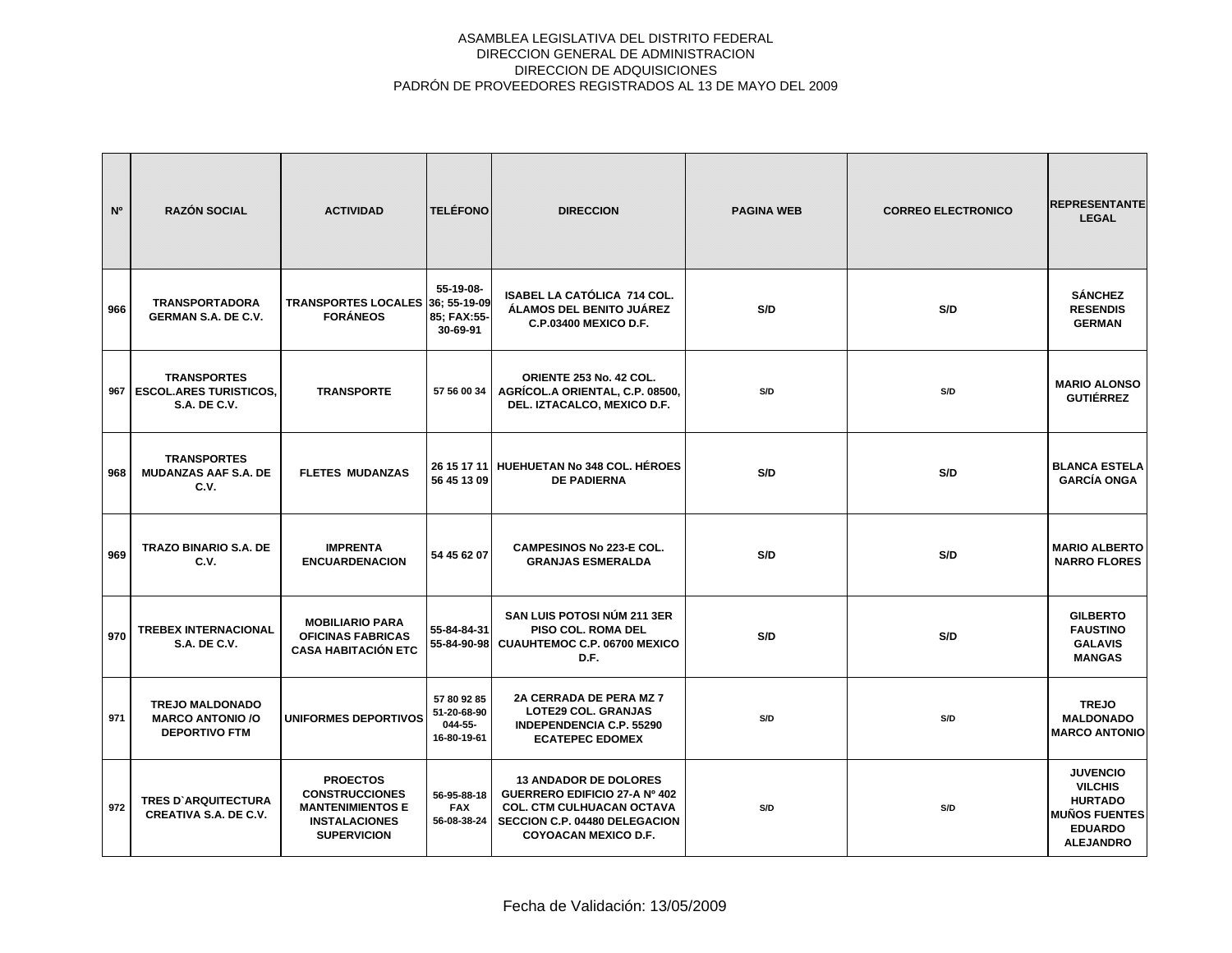| N <sup>o</sup> | <b>RAZÓN SOCIAL</b>                                                                                           | <b>ACTIVIDAD</b>                                                                               | <b>TELÉFONO</b>   | <b>DIRECCION</b>                                                                                | <b>PAGINA WEB</b> | <b>CORREO ELECTRONICO</b> | <b>REPRESENTANTE</b><br><b>LEGAL</b>                                                                          |
|----------------|---------------------------------------------------------------------------------------------------------------|------------------------------------------------------------------------------------------------|-------------------|-------------------------------------------------------------------------------------------------|-------------------|---------------------------|---------------------------------------------------------------------------------------------------------------|
| 973            | TRIONICA S.A. DE C.V.                                                                                         | <b>MICROBÚS</b>                                                                                | 01 42 13 70<br>11 | <b>B QUINTANA 24</b><br>COL.<br>QUERÉTARO<br><b>CALESA</b><br>QRO                               | S/D               | S/D                       | <b>SANTOS SANTOS</b><br><b>MARTHA ELBA</b>                                                                    |
| 974            | TRUSTNET DE MEXICO S.A. COMPUTO CONSUMIBLES 56-38-90-07<br>DE C.V.                                            |                                                                                                |                   | <b>JUAN SÁNCHEZ AZCONA N 403 5</b><br>PISO COL. NARVARTE DEL B<br>JUÁREZ C.P. 03020 MEXICO D.F. | S/D               | S/D                       | <b>ANA BERENICE</b><br><b>FRAGOSO</b><br><b>ROMERO</b>                                                        |
| 975            | TURIPLUS S.A. DE C.V.                                                                                         |                                                                                                |                   |                                                                                                 | S/D               | S/D                       |                                                                                                               |
| 976            | TV AZTECA S.A. DE C.V.<br><b>CONTROLADORA</b><br><b>MEXICANA DE</b><br><b>COMUNICACIONES, S.A. DE</b><br>C.V. | <b>TRANSMISION DE</b><br><b>PROGRAMASY</b><br><b>SEGMENTOS DE</b><br><b>TELEVISION Y RADIO</b> | 55<br>17 20 13 13 | PERIFERICO SUR No. 4121 COL.<br>FUENTES DEL PEDREGAL, C.P.<br>14141, DEL. TLALPAN, MEXICO D.F.  | S/D               | S/D                       | <b>HERNANDEZ</b><br><b>CAREAGA</b><br><b>CLAUDIO</b><br><b>ENRIQUE</b><br><b>LUZ ANGELA</b><br><b>BARRERA</b> |
| 937            | TV BODEGA QUERÉTARO<br><b>S.A. DE C.V.</b>                                                                    |                                                                                                |                   |                                                                                                 | S/D               | S/D                       |                                                                                                               |
| 938            | TVO INGENIERÍA INTEGRAL<br><b>S.A. DE C.V.</b>                                                                | <b>ASESORIAS GESTORIAS</b><br><b>EN INGENIERÍA CIVIL</b><br><b>ARQUITECTURA</b>                | 5368 6744         | CALLE LA VOZ NUM464 COL.<br><b>PRENSA NACIONAL</b><br><b>TLALNEPANTLA C.P.54170</b>             | S/D               | S/D                       | <b>OLEA RAMÍREZ</b><br><b>JOSÈ IRENE</b>                                                                      |
| 977            | <b>ULTRA PROCESOS EN</b><br>CAFÉ S.A. DE C.V.                                                                 | <b>CAFÉ PRODUCTOS</b><br><b>ALIMENTICIOS DERIVADO</b>                                          | 56-57-27-32       | HIDALGO NUM 219 LOCAL 2 COL.<br>LA CRUZ C.P. 08320 MÉXICO DF                                    | S/D               | S/D                       | <b>FERNANDO</b><br><b>ISRAEL URRUTIA</b><br><b>JIMENEZ</b>                                                    |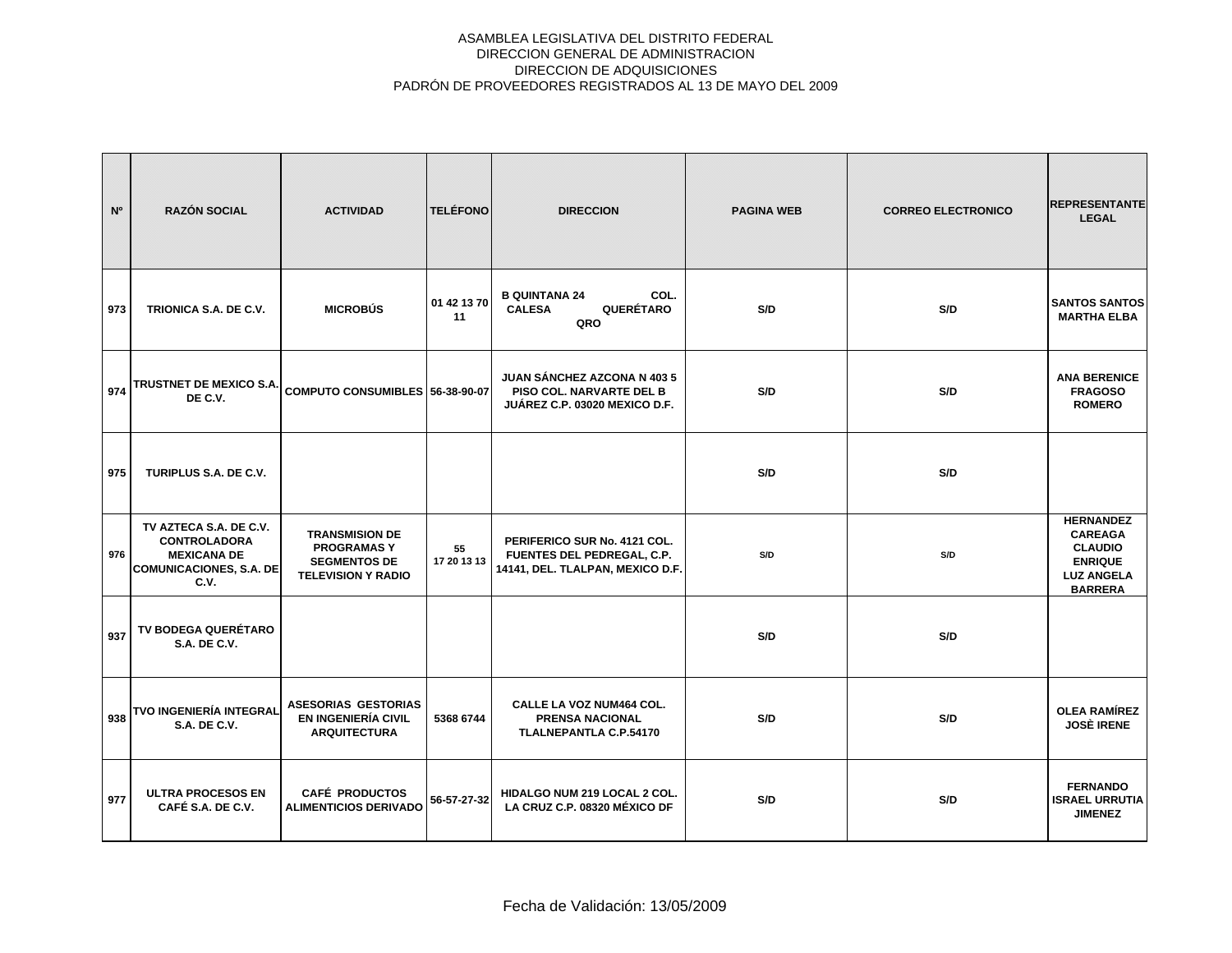| N <sup>o</sup> | <b>RAZÓN SOCIAL</b>                                             | <b>ACTIVIDAD</b>                              | <b>TELÉFONO</b>                                          | <b>DIRECCION</b>                                                                                          | <b>PAGINA WEB</b> | <b>CORREO ELECTRONICO</b>       | <b>REPRESENTANTE</b><br><b>LEGAL</b>                    |
|----------------|-----------------------------------------------------------------|-----------------------------------------------|----------------------------------------------------------|-----------------------------------------------------------------------------------------------------------|-------------------|---------------------------------|---------------------------------------------------------|
| 978            | <b>UNIFORMES CARTER 2000</b><br><b>S.A. DE C.V.</b>             | <b>VESTUARIO</b>                              | 5570-5527                                                | CABADA No 38 BIS COL. LA<br><b>MEXICANA SANTA FÉ</b>                                                      | S/D               | S/D                             | <b>CARLOS RENE</b><br><b>VÁZQUEZ</b><br><b>RESENDIZ</b> |
| 979            | <b>UNIFORMES EXCLUSIVOS</b><br><b>S.A. DE C.V.</b>              | <b>VESTUARIO</b>                              | 55 43 22 16<br>56 82 91 53                               | AV UNIVERSIDAD No 461 COL.<br><b>NARVARTE</b>                                                             | S/D               | S/D                             | <b>CIRERO BARRÓN</b><br><b>ARTURO</b>                   |
| 980            | <b>UNIFORMES</b><br>INDUSTRIALES COMANDO<br><b>S.A. DE C.V.</b> | <b>VESTUARIO</b>                              | 52 77 72 99<br>52 72 98 07<br>52 73 69 24<br>52 72 88 34 | JOSÉ MARTI No 296 PISO 1 COL.<br>52 72 96 52 ESCANDON C.P. 11800 DEL MIGUEL<br><b>HIDALGO MEXICO D.F.</b> | S/D               | S/D                             | <b>JESUS</b><br><b>GRANADOS</b><br><b>LOPEZ</b>         |
| 981            | <b>UNIFORMES ITALIANOS</b><br><b>S.A. DE C.V.</b>               | <b>VESTUARIO</b>                              | 57-09-00-14                                              | FR TERESA DE MIER 42-902 COL.<br><b>CENTRO</b>                                                            | S/D               | S/D                             | <b>LIC RUBÉN</b><br><b>RAMÍREZ</b><br><b>BENÍTEZ</b>    |
| 982            | <b>UNIFORMES MONARCA</b><br><b>S.A. DE C.V.</b>                 | <b>UNIFORMES VESTUARIO</b><br><b>TELAS</b>    | 55-78-65-52<br>55-78-63-47<br>55-78-65-37                | DR LUCIO 103 EDIF ARIES B-124-<br>1004 COL. DOCTORES C.P. 06720<br>DEL CUAUHTEMOC MEXICO D.F.             | S/D               | uniformesmonarca@prodigy.net.mx | <b>VICTOR MANUEL</b><br><b>GARCÍA ÁVILA</b>             |
| 983            | UNINET S.A. DE C.V.                                             | <b>PUERTO EXTENDIDO</b><br><b>PARA CAJERO</b> | 56 24 42 00<br>56 24 42 63<br>54 90 72 91                | PERIFÉRICO SUR 3190 2 PISO COL.<br><b>JARDINES DEL PEDREG.AL</b>                                          | S/D               | S/D                             | <b>BRAVO TRUJILLO</b><br>ÁNGEL                          |
| 984            | UNIVERSIDAD ANAHUAC<br><b>DEL SUR AC</b>                        | <b>SEMINARIOS ESTUDIOS</b>                    | 56 28 88<br>00                                           | AV DE LAS TORRES 131 COL.<br>OLIVAR DE LOS PADRES C.P.<br>01780                                           | S/D               | S/D                             | <b>ARIAS SÁNCHEZ</b><br><b>ARMANDO</b>                  |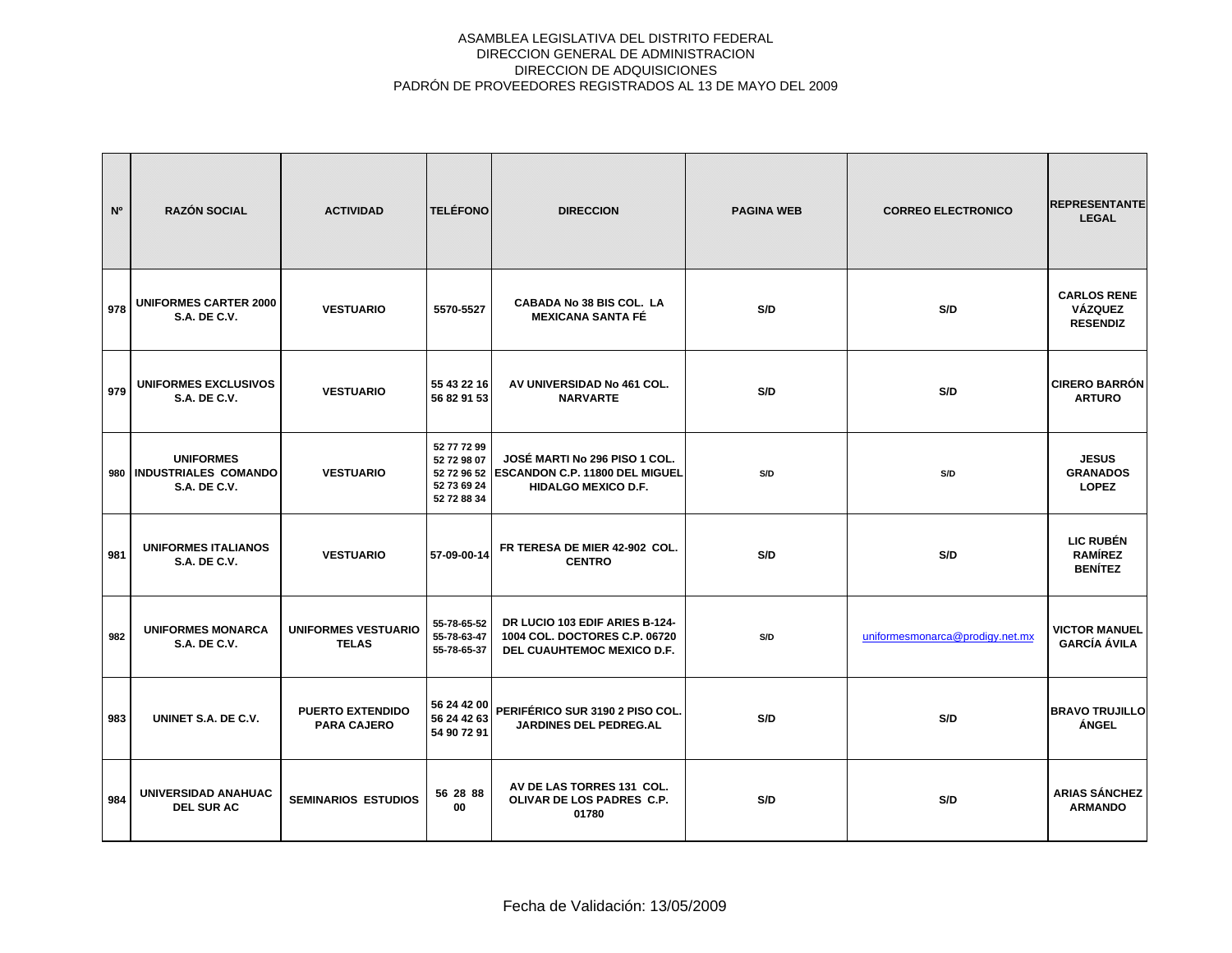| N°  | <b>RAZÓN SOCIAL</b>                               | <b>ACTIVIDAD</b>                                                        | <b>TELÉFONO</b>                           | <b>DIRECCION</b>                                                                              | <b>PAGINA WEB</b>   | <b>CORREO ELECTRONICO</b> | <b>REPRESENTANTE</b><br><b>LEGAL</b>                  |
|-----|---------------------------------------------------|-------------------------------------------------------------------------|-------------------------------------------|-----------------------------------------------------------------------------------------------|---------------------|---------------------------|-------------------------------------------------------|
| 985 | UNIVERSIDAD NACIONAL<br><b>AUTÓNOMA DE MÉXICO</b> | <b>CAPACITACIÓN CURSOS</b>                                              | 55 18 84 41<br>55 18 40 17                | <b>CIRCUITO CIUDAD UNIVERSITARIA</b>                                                          | S/D                 | S/D                       | <b>GUTIÉRREZ</b><br><b>MACIAS SERGIO</b><br>LUÍS      |
| 986 | UPS SCS MEXICO S.A. DE<br>C.V.                    | <b>MANTTO EQUIPO AVIÓN</b>                                              | 56 40 15 68<br>58 04 62 85<br>56 40 15 10 | EJE 5 SUR B No 12 PASEOS DE<br><b>CHURUBUSCO IZTAPALAPA</b>                                   | S/D                 | S/D                       | PÉREZ FALCÓN<br><b>RAFAEL</b>                         |
| 987 | VMC DE MEXICO S.A. DE C.<br>V.                    | <b>AUDIO VIDEO FIBRA</b><br>ÓPTICA                                      | 5609 0860<br><b>EXT109</b><br>5609 1920   | EDZNA No 71 COL.<br><b>INDEPENDENCIA</b>                                                      | www.vmcdemexico.com | S/D                       | <b>ESPINOZA</b><br><b>PERALTA</b><br><b>EDUARDO</b>   |
| 988 | VAGON S.A. DE C.V.                                | <b>COMERCIALIZADORA</b>                                                 | 5489-21-73                                | <b>CERRO DEL CUBILETE 133-5 COL.</b><br><b>CAMPESTRE CHURUBUSCO C.P.</b><br>04200 MEXICO D.F. | S/D                 | S/D                       | <b>GABRIEL</b><br><b>CORDOBA</b><br><b>TORRES</b>     |
| 989 | <b>VALDES BRAVO FEDERICO</b><br>/O D'POLO         | <b>UNIFORMES</b>                                                        | 10-54-31-47                               | DR CARMONA VALLE No5 COL.<br><b>DOCTORES</b>                                                  | S/D                 | S/D                       | <b>FEDERICO</b><br><b>VALDES BRAVO</b>                |
| 990 | <b>VALDEZ CHAVEZ PERLA</b>                        | <b>MANTENIMIENTO A</b><br><b>EQUIPO DE OFICINA EN</b><br><b>GENERAL</b> | 55-17-07-72                               | AVE SARA NÚM 4422 PLANTA BAJA<br><b>COL. GUADALUPE TEPEAC C.P.</b><br>07840 MEXICO D.F.       | S/D                 | S/D                       | PERLA VALDEZ<br><b>CHAVEZ</b>                         |
| 991 | <b>VALIENTE GÓMEZ URI</b><br><b>ANTONIO</b>       | <b>PUBLICIDAD</b>                                                       | 55-15-30-51                               | IRAPUATO No 23 COL. HIPÓDROMO<br><b>CONDESA</b>                                               | S/D                 | S/D                       | <b>VALIENTE</b><br><b>GÓMEZ URI</b><br><b>ANTONIO</b> |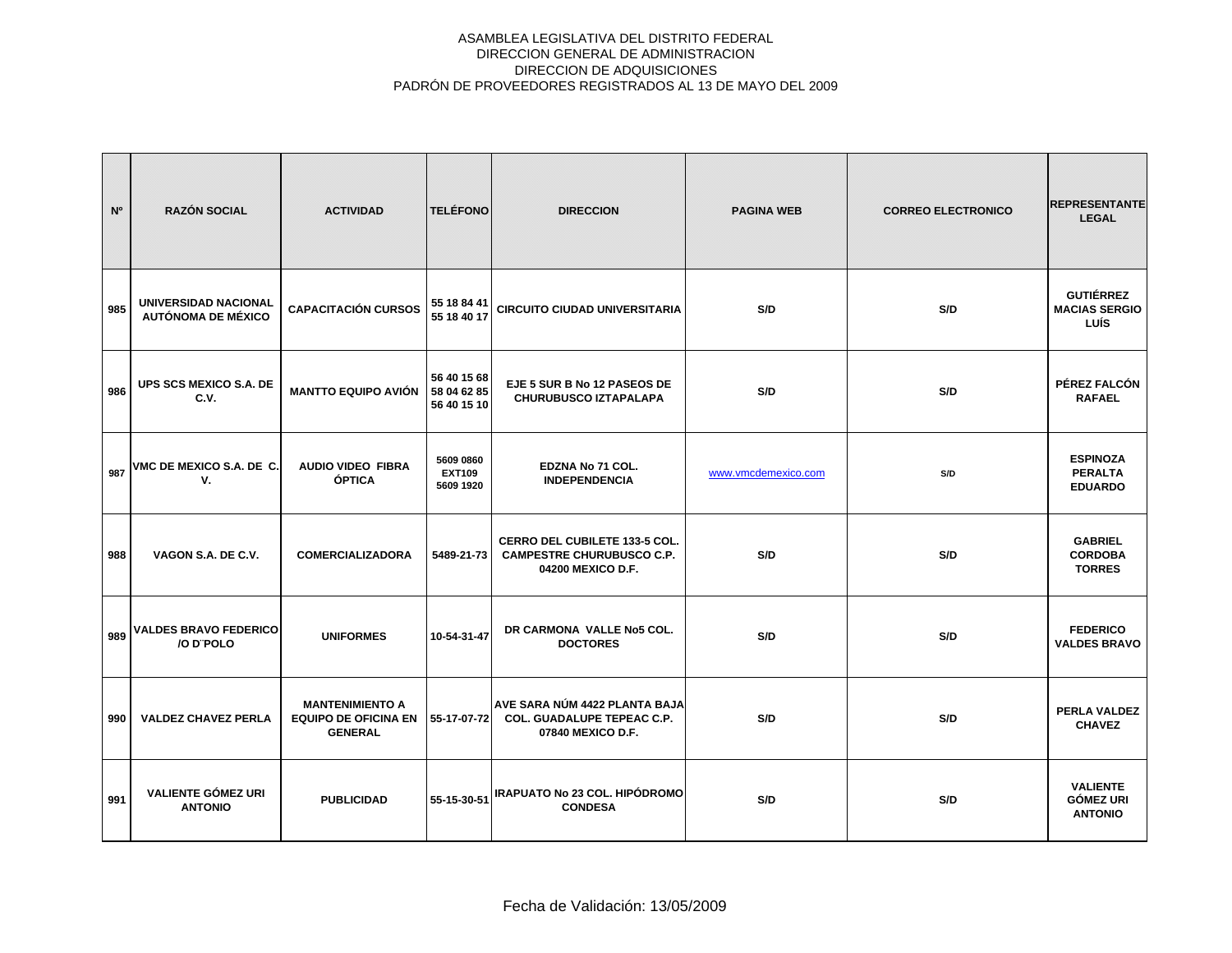| N <sup>o</sup> | <b>RAZÓN SOCIAL</b>                                                                        | <b>ACTIVIDAD</b>                                                                                                                                | <b>TELÉFONO</b>                                       | <b>DIRECCION</b>                                                                                                                                              | <b>PAGINA WEB</b> | <b>CORREO ELECTRONICO</b> | <b>REPRESENTANTE</b><br><b>LEGAL</b>                                                                                               |
|----------------|--------------------------------------------------------------------------------------------|-------------------------------------------------------------------------------------------------------------------------------------------------|-------------------------------------------------------|---------------------------------------------------------------------------------------------------------------------------------------------------------------|-------------------|---------------------------|------------------------------------------------------------------------------------------------------------------------------------|
| 992            | <b>VAMSA NIÑOS HEROES</b><br><b>S.A. DE C.V.</b>                                           | <b>COMPRA-VTA</b><br><b>AUTOMOVILES</b><br><b>REFACCIONES</b><br><b>ACCESORIOS CAMIONES</b><br><b>TRACTOCAMIONES</b><br><b>MOTOCICLETAS ETC</b> | 26-43-20-29<br>AL 33<br>wwwnissan<br>vams<br>anhcommx | AV NIÑOS HEROES 963 COL.<br>MODERNA GUADALAJARA JAL                                                                                                           | S/D               | S/D                       | <b>APODERADOS:</b><br><b>REES SERGIO</b><br><b>APANCO OLVERA</b><br><b>MA DE LOURDES</b><br><b>AUREA TAPIA</b><br><b>HERNÁNDEZ</b> |
| 993            | <b>VARAS SALETE LAURA</b>                                                                  | <b>ASESORA</b>                                                                                                                                  | 56-63-00-51                                           | <b>MINERVA No 55 COL. CRÉDITO</b><br><b>CONSTRUCTOR</b>                                                                                                       | S/D               | S/D                       | <b>VARAS SALETE</b><br><b>LAURA</b>                                                                                                |
| 994            | <b>VARELA BECERRA MARIA</b><br><b>ISABEL /O IMPRESOS</b><br><b>IZTAC</b>                   | <b>IMPRENTA</b>                                                                                                                                 | 53-38-32-62                                           | 16 DE SEPTIEMBRE No 9 COL.<br>DOCTOR JIMÉNEZ CANTÚ<br><b>TLALNEPANTLA</b>                                                                                     | S/D               | S/D                       | <b>VARELA</b><br><b>BECERRA MARIA</b><br><b>ISABEL</b>                                                                             |
| 995            | <b>VÁZQUEZ CANCHOLA</b><br><b>OSCAR</b>                                                    | PAPELERÍA EQUIPO DE<br><b>OFICINA</b>                                                                                                           | 52-39-26-<br>86;FAX 52-<br>39-26-85                   | <b>HORTENCIA N 23 COL. JARDINES</b><br><b>DEL MOLINITO NAUCALPAN EDO</b><br><b>DE MEXICO</b>                                                                  | S/D               | S/D                       | <b>OSCAR VÁSQUEZ</b><br><b>CANCHOLA</b>                                                                                            |
| 996            | <b>VAZQUEZ TORRES</b><br><b>SUSANA / PROVEEDORA</b><br><b>SANTA CRÚZ</b>                   | <b>ALQUILER DE SILLAS</b><br><b>MESAS LONAS CARPAS</b><br><b>TODO LO REL CON</b><br><b>FIESTAS BANQUETES</b>                                    | 78-67                                                 | 58-63-64-46 SANTA CRUZ No 447- CD-B EDIF 6-<br>04455-34-56 302 COL. LOS OLIVOS DEL TLAUAC<br>C.P. 13219 MEXICO D.F.                                           | S/D               | S/D                       | <b>SUSANA</b><br><b>VAZQUEZ</b><br><b>TORRES</b>                                                                                   |
| 997            | <b>VEGA ESQUEDA MANUEL</b>                                                                 | <b>BANQUETES ALQUILER</b><br><b>DE EQUIPO</b>                                                                                                   | 55-83-09-23<br>55-83-07-83<br>7701                    | <b>JUVENTINO ROSAS N 162 COL. EX</b><br><b>HIPÓDROMO DE PERALVILLO DEL</b><br>CUAUHTEMOC C.P. 06250 MEXICO<br>D.F.                                            | S/D               | S/D                       | JOSÉ<br><b>GUADALUPE</b><br><b>VEGA MORALES</b>                                                                                    |
| 998            | <b>VEGA HERNÁNDEZ ILA</b><br><b>GUADALUPE /</b><br><b>COMERCIALIZADORA</b><br><b>GALIS</b> | <b>IMPRESOS SERIGRAFIA</b><br><b>GRABADO EN ACERO</b><br><b>AGENDAS REG.ALOS</b><br><b>EJECUTIVOS SELLOS</b><br><b>EVENTOS</b>                  | 93 01-800-<br>83-10-032<br>01-59-99-12-<br>75-91      | 55-13-50-52-JUVENTINO ROSAS S/N ENTRE AVE<br><b>JUÁREZ E INSURGENTES COL.</b><br><b>CENTRO SAN FRANCISCO</b><br>ZACALCO C.P. 55680 ESTADO DE<br><b>MEXICO</b> | S/D               | S/D                       |                                                                                                                                    |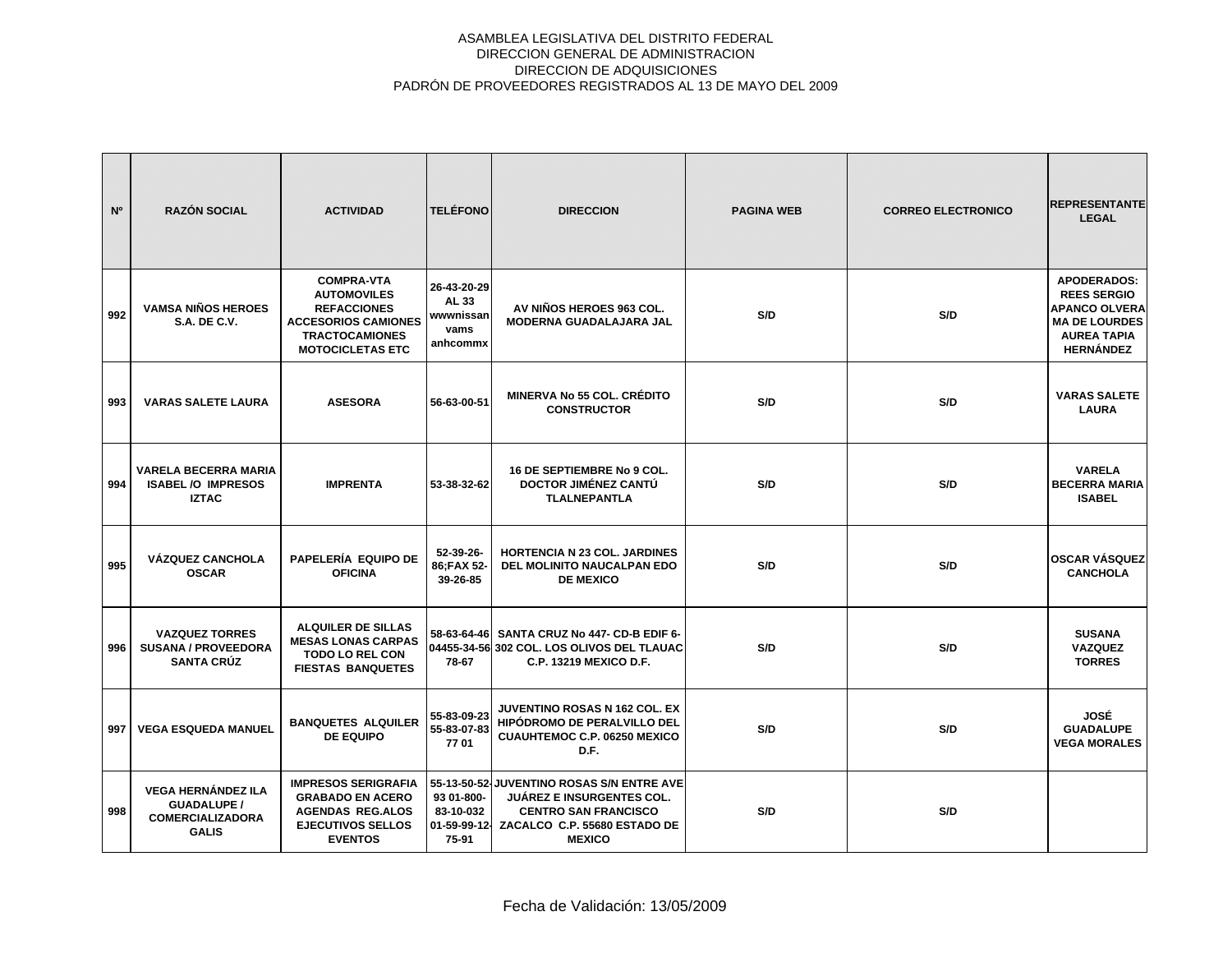| N°   | <b>RAZÓN SOCIAL</b>                                                                                    | <b>ACTIVIDAD</b>                                                                                                                                                 | <b>TELÉFONO</b>                                          | <b>DIRECCION</b>                                                                                 | <b>PAGINA WEB</b> | <b>CORREO ELECTRONICO</b> | <b>REPRESENTANTE</b><br><b>LEGAL</b>                     |
|------|--------------------------------------------------------------------------------------------------------|------------------------------------------------------------------------------------------------------------------------------------------------------------------|----------------------------------------------------------|--------------------------------------------------------------------------------------------------|-------------------|---------------------------|----------------------------------------------------------|
| 999  | VELA ROJAS RAÚL /O<br><b>INTER CASA</b>                                                                | <b>REMODELACIÓN</b>                                                                                                                                              | 55 27 69 13<br>39<br>30 95 30 07                         | CALZ DE LAS ÁGUILAS No 980-A<br><b>COL. AMPLIACIÓN ÁGUILAS</b>                                   | S/D               | S/D                       | <b>VELA ROJAS</b><br><b>RAÚL</b>                         |
| 1000 | <b>VELA MÉNDEZ MARTÍN</b><br><b>FRANCISCO</b>                                                          | <b>AUDIO VIDEO</b>                                                                                                                                               | 5536-2568                                                | AV COL. DEL VALLE 137 INT 3 COL.<br><b>DEL VALLE</b>                                             | S/D               | S/D                       | <b>VELA MÉNDEZ</b><br><b>MARTÍN</b><br><b>FRANCISCO</b>  |
| 1001 | <b>VELAZQUEZ FOCOS S.A.</b><br>DE C.V.                                                                 | <b>MATERIAL ELÉCTRICO</b><br><b>ILUMINACIÓN</b>                                                                                                                  | 57 02 08 32                                              | 57 02 08 43 REPÚBLICA DE COL.OMBIA No 54 A<br><b>COL. CENTRO</b>                                 | S/D               | S/D                       | <b>HERNÁNDEZ PAZ</b><br><b>GREG.ORIO</b>                 |
| 1002 | <b>VELAZQUEZ RODRIGUEZ</b><br><b>JOSE LUIS /O</b><br><b>SUMINISTROS SERVICIOS</b><br><b>INTEGRADOS</b> | <b>EQUIPOS DE</b><br><b>ILUMINIACIÓN AUDIO</b><br><b>TEMPLETES SANITARIOS</b><br><b>PORTATILES LONAS SERV</b><br><b>CAFÉ</b>                                     | 58-03-82-50<br>36-25-78-79                               | <b>AGUAMIEL EDIF 29 DEPTO 101</b><br>DELEGACIÓN IZTACALCO C.P.<br>08900 MÉXICO DF                | S/D               | S/D                       | <b>JOSE LUIS</b><br><b>VELAZQUEZ</b><br><b>RODRIGUEZ</b> |
| 1004 | <b>VICA INGENIERIA S.A. DE</b><br>C.V.                                                                 | <b>INGENIERIA</b><br><b>ARQUITECTURA</b><br><b>CONEXOS</b>                                                                                                       | 56-78-01-79<br>56-78-01-99<br>CEL 044-55-<br>26-71-93-23 | <b>ESPERANZA LOTE 242-1 MANZANA</b><br>23 COL. LA NOPALERA DEL<br>TLAHUAC C.P. 13220 MEXICO D.F. | S/D               | S/D                       | <b>VICTOR MANUEL</b><br><b>RUÍZ GALICIA</b>              |
|      | 1005 VIDEO OMEGA S.A. DE C.V.                                                                          | PROD REALIZACIÓN DIST<br><b>DE PROGRAMAS EDUC DE</b><br><b>CAPACITACIÓN</b><br><b>COMERCIALES DE RADIO</b><br>TV EPOS DE TV DE AUDIO<br><b>VIDEO DOBLAJE ETC</b> | 13-23-10-00<br>13-23-10-19                               | <b>ANATOLE FRANCE 310 COL.</b><br>POLANCO C.P. 11560 DEL MIGUEL<br><b>HIDALGO MEXICO D.F.</b>    | www.videomega.com | ventas@videomega.com.mx   | <b>DELFINO</b><br><b>CASILLAS GODO</b>                   |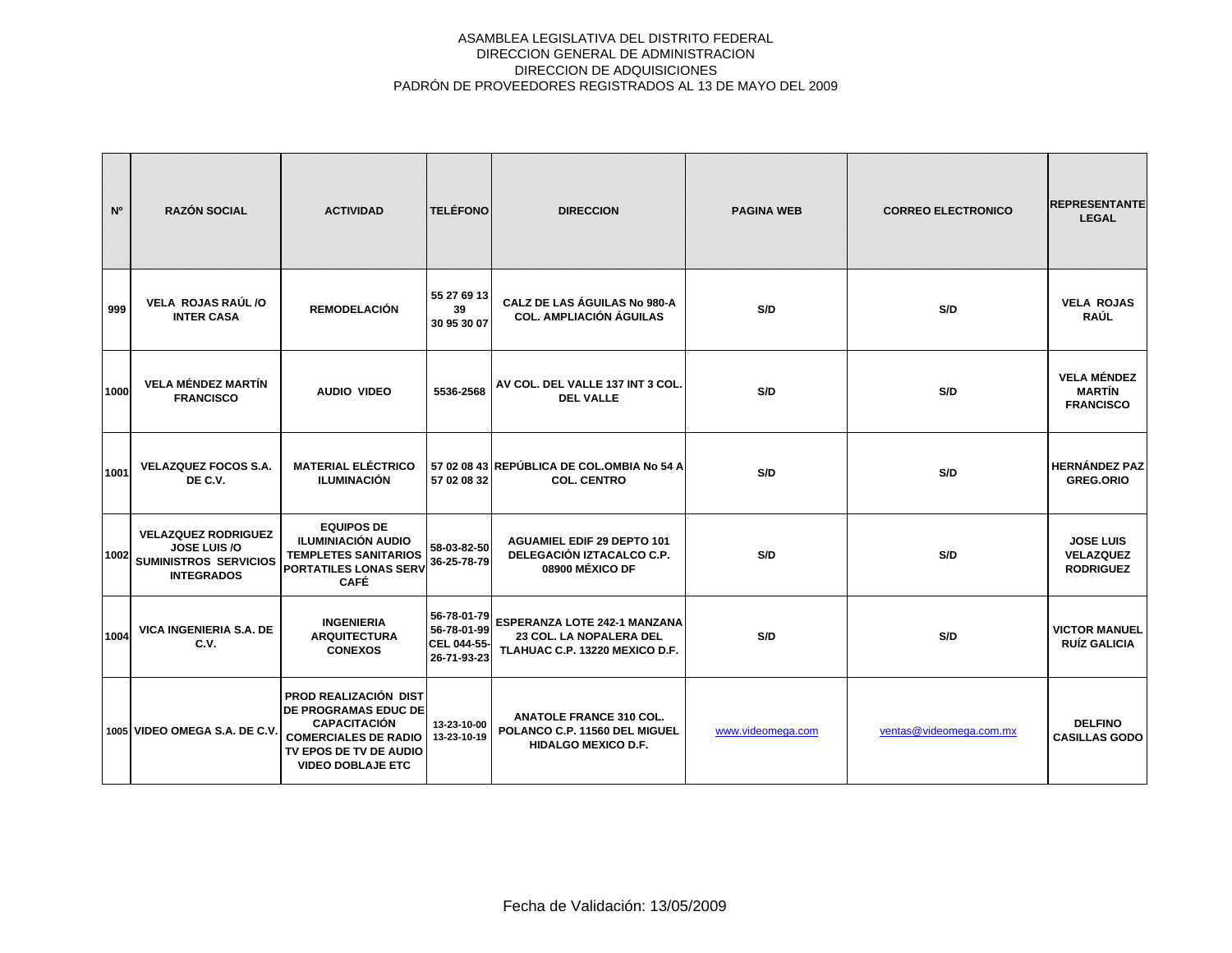| N <sup>o</sup> | <b>RAZÓN SOCIAL</b>                                       | <b>ACTIVIDAD</b>                                                                                                                | <b>TELÉFONO</b>                                          | <b>DIRECCION</b>                                                                                                                                                                                                          | <b>PAGINA WEB</b> | <b>CORREO ELECTRONICO</b> | <b>REPRESENTANTE</b><br><b>LEGAL</b>                        |
|----------------|-----------------------------------------------------------|---------------------------------------------------------------------------------------------------------------------------------|----------------------------------------------------------|---------------------------------------------------------------------------------------------------------------------------------------------------------------------------------------------------------------------------|-------------------|---------------------------|-------------------------------------------------------------|
|                | <b>VIDRIOS Y ALUMINO</b><br>POPOCATEPETL, S.A. DE<br>C.V. | <b>OBRASY</b><br><b>CONSTRUCCIONES</b><br><b>COMPRA VENTA Y</b><br><b>COLOCACION DE VIDRIOS</b><br><b>ALUMINIO Y CRISTALES.</b> | 56 88 09 62<br>56 04 43 66<br>56 88 09 11                | <b>CALLE TRIPOLI No. 1006 COL.</b><br>GENERAL ANAYA, C.P. 03340, DEL.<br><b>BENITO JUAREZ, MEXICO D.F.</b><br><b>AVENIDA POPOCATEPETL No. 194</b><br>COL. PORTALES, C.P. 03300, DEL.<br><b>BENITO JUAREZ, MEXICO D.F.</b> | S/D               | vapsamex@prodigy.net.mx   | <b>MAYEN</b><br><b>SERRANO</b><br><b>FRANCISCO</b>          |
| 1006           | VIGOMARQ S.A. DE C.V.                                     | <b>ARQUITECTURA</b><br><b>RESTAURACIÓN</b>                                                                                      | 56 59 70 08<br>56 59 81 58                               | <b>CALLEJÓN DEL HORNO No 29</b><br><b>COYOACAN</b>                                                                                                                                                                        | S/D               | S/D                       | <b>BRAULIO J</b><br><b>VILLALOBOS</b><br><b>JARAMILLO</b>   |
| 1007           | <b>VILLALOBOS MORENO</b><br><b>MARIA EUGENIA</b>          | <b>DISTRIBUCION DE</b><br><b>MATERIA PUBLICITARIO</b>                                                                           | (442)<br>220 89 11<br>217 48 15<br>044 44<br>22 26 42 10 | AVENIDA PEÑUELAS No 99 CASA<br>73-B COL. VILLAS DEL PARQUE<br>C.P. 76146 QUERETARO<br>QUERETARO                                                                                                                           | S/D               | S/D                       | <b>VILLALOBOS</b><br><b>MORENO MARIA</b><br><b>EUGENIA</b>  |
| 1008           | <b>VILLALOBOS MORENO</b><br><b>RICARDO</b>                | <b>ARQUITECTO DISEÑOS</b><br><b>PROECTOS</b>                                                                                    | 044 55<br>44 22 26 42                                    | AV EPIGMENIO GONZÁLEZ NÚM 425<br><b>COL. TECNOLOGICO SANTIAGO DE</b><br>QUERETARO QUERETARO C.P.<br>76158                                                                                                                 | S/D               | S/D                       | <b>RICARDO</b><br><b>VILLALOBOS</b><br><b>MORENO</b>        |
| 1009           | <b>VILLAGRANA DAVILA</b><br><b>VICTOR MANUEL</b>          | <b>CURSOS SEMINARIOS</b>                                                                                                        |                                                          | <b>SUIZA No 21 COL. PORTALES</b><br>56 74 81 72 ORIENTE DEL BENITO JUAREZ C.P.<br>03570                                                                                                                                   | S/D               | S/D                       | <b>VILLA GRANA</b><br><b>DAVILA VICTOR</b><br><b>MANUEL</b> |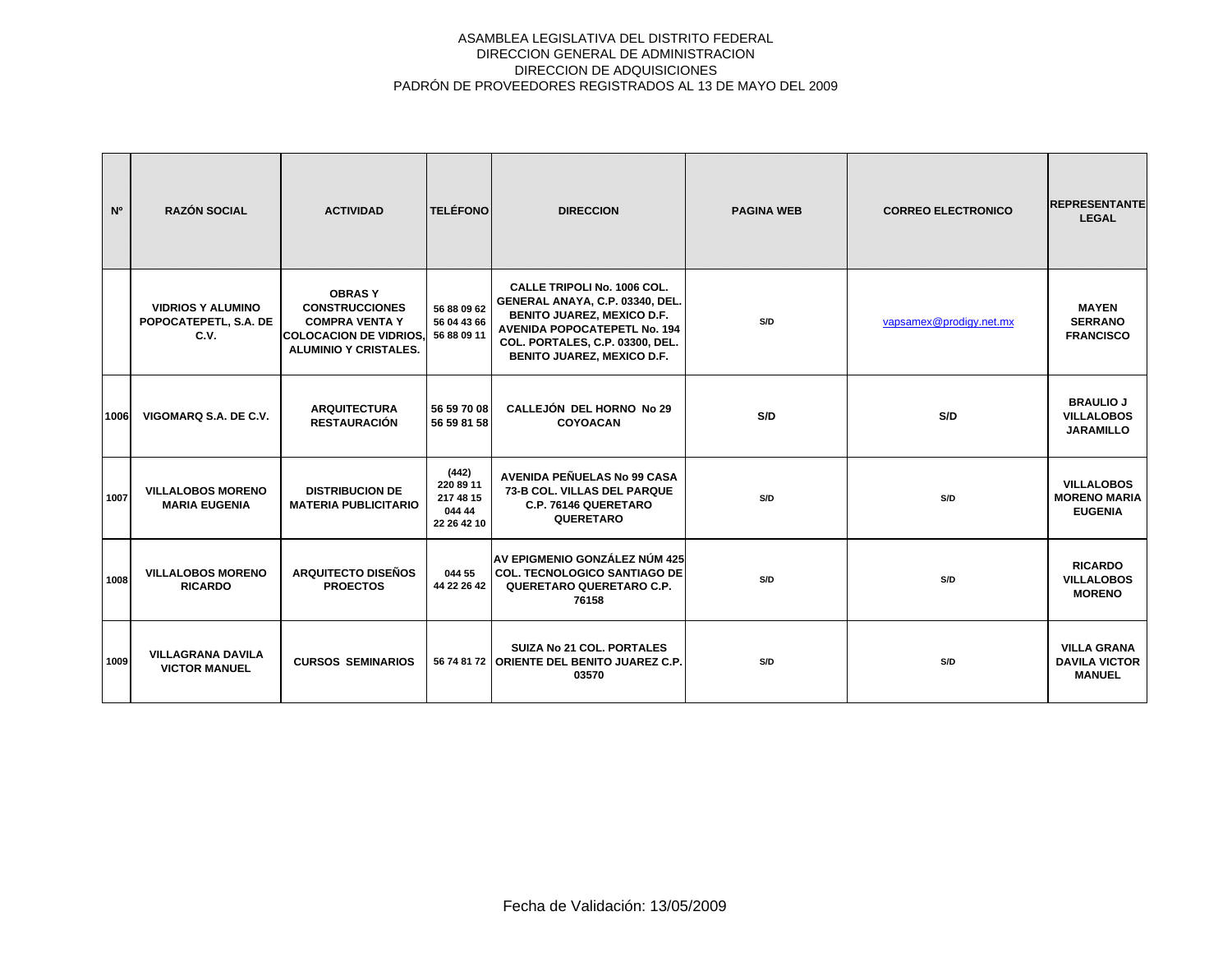| N <sup>o</sup> | <b>RAZÓN SOCIAL</b>                                    | <b>ACTIVIDAD</b>                             | <b>TELÉFONO</b>                           | <b>DIRECCION</b>                                                                                    | <b>PAGINA WEB</b> | <b>CORREO ELECTRONICO</b> | <b>REPRESENTANTE</b><br><b>LEGAL</b>                    |
|----------------|--------------------------------------------------------|----------------------------------------------|-------------------------------------------|-----------------------------------------------------------------------------------------------------|-------------------|---------------------------|---------------------------------------------------------|
| 1010           | VILLANUEVA VILLANUEVA<br><b>ERNESTO</b>                | <b>EXPOSITOR</b>                             |                                           | <b>MATIAS ROMERO NÚM 395 COL.</b><br>DEL VALLE DEL BENITO JUÁREZ<br>C.P. 03100 MEXICO D.F.          | S/D               | S/D                       |                                                         |
| 1011           | <b>VIMINA EQUIPAMIENTO</b><br><b>S.A. DE C.V.</b>      | <b>FERRETERÍA</b><br><b>COMERCIALIZADORA</b> | 55 58 00 63<br>57 00 24 44                | CALLE 6 NO 454 COL. AGRICOL.A<br><b>PANTITLAN</b>                                                   | S/D               | S/D                       | <b>MARTÍN PULIDO</b><br><b>VEGA</b>                     |
| 1012           | <b>VION COMUNICACIONES</b><br>S.A. DE C.V.             | TELE COMUNICACIONES                          | 81 14 24 44<br>83 58 2829                 | ALFONSO REES 33 41 ALTAVISTA<br><b>SUR MONTERRE NL</b>                                              | S/D               | S/D                       | <b>RENALDO</b><br><b>VILLAREAL</b><br><b>ESCAMILLA</b>  |
|                | <b>VIRCOS</b><br>1013 REPRESENTACIONES S.A.<br>DE C.V. | PAPELERÍA EN GENERAL                         | 24 54 64 93<br>24 54 85 50<br>24 54 64 93 | <b>BOSQUES DE GUINEA No 77</b><br><b>BOSQUES DE ARAGÓN</b>                                          | S/D               | S/D                       | <b>ROMERO ARCOS</b><br><b>VICTORIA</b>                  |
| 1014           | <b>VMR TECNO SISTEMAS</b><br><b>S.A. DE C.V.</b>       | <b>COMPUTO SISTEMAS</b>                      |                                           | PTO ACAPULCO No 896 COL. SAN<br>71-99-10-15 JERÓNIMO CHICAHUALCO METEPC<br><b>MEXICO C.P. 52140</b> | S/D               | S/D                       | <b>ANTONIO MUGLIA</b><br><b>NAVA</b>                    |
| 1015           | <b>WALLACE MIRANDA HUGO</b><br><b>ALBERTO</b>          | <b>COMERCIALIZADORA</b>                      |                                           | <b>PROLONGACIÓN DIVISIÓN DEL</b><br><b>NORTE 4366 COL. EX COAPA</b>                                 | S/D               | S/D                       | <b>WALLACE</b><br><b>MIRANDA HUGO</b><br><b>ALBERTO</b> |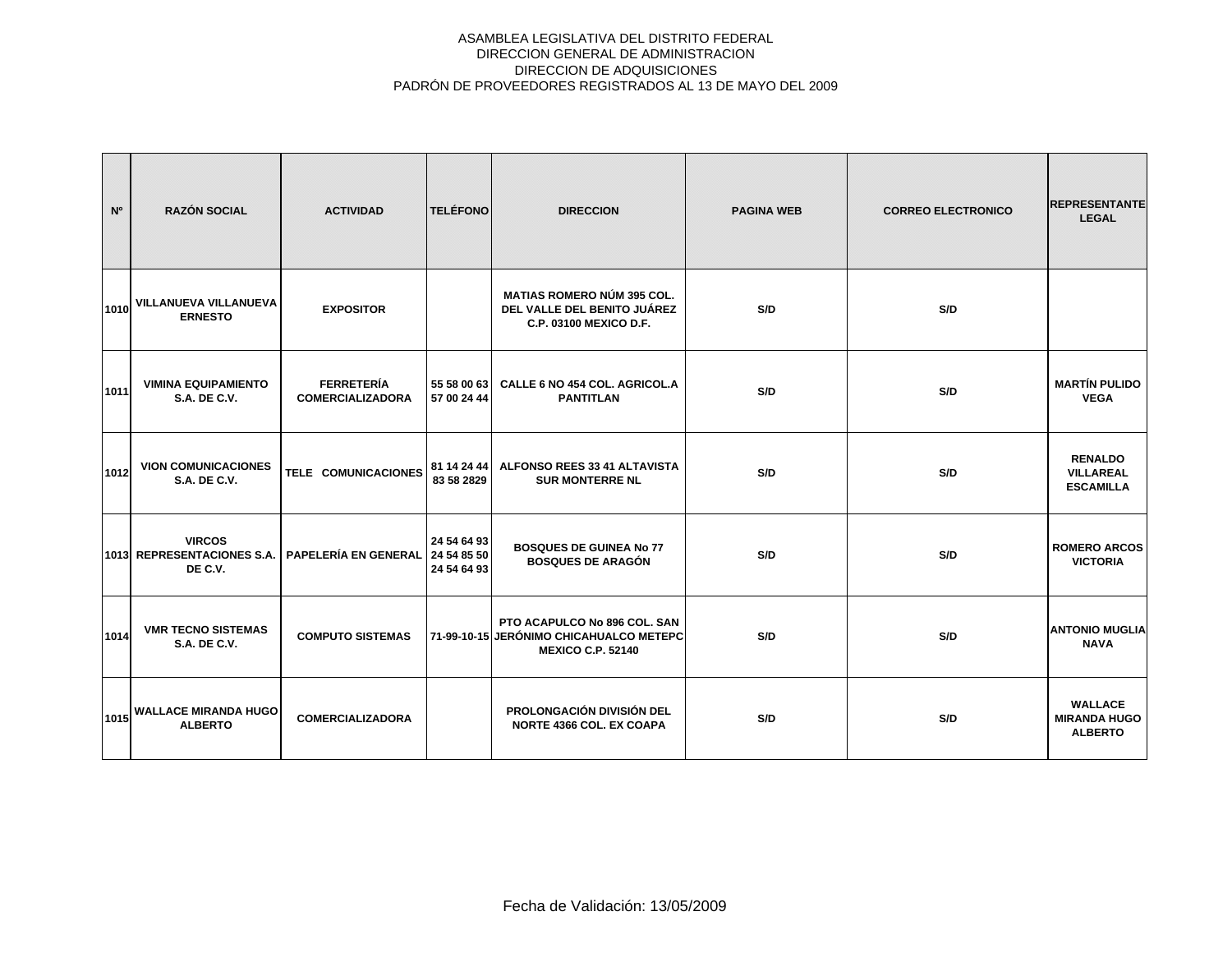| N <sup>o</sup> | <b>RAZÓN SOCIAL</b>                                | <b>ACTIVIDAD</b>                                                                                                                  | <b>TELÉFONO</b>                           | <b>DIRECCION</b>                                                                                                        | <b>PAGINA WEB</b> | <b>CORREO ELECTRONICO</b> | <b>REPRESENTANTE</b><br><b>LEGAL</b>                 |
|----------------|----------------------------------------------------|-----------------------------------------------------------------------------------------------------------------------------------|-------------------------------------------|-------------------------------------------------------------------------------------------------------------------------|-------------------|---------------------------|------------------------------------------------------|
| 1016           | <b>WOOD'S MUEBLES PARA</b><br>OFICINA S.A. DE C.V. | <b>COMPRA-VENTA</b><br><b>FABRICACIÓN DE</b><br>MUEBLES PARA OFICINA 56-12-79-62<br><b>CASA ESCUELA</b><br><b>LABORATORIO ETC</b> |                                           | CALLE 8 MZ 14 LOTE 132-B COL. LA<br>PURISIMA MEXICO D.F. C.P. 09340                                                     | S/D               | S/D                       | <b>SERGIO</b><br><b>CERVANTES</b><br><b>CHÁVEZ</b>   |
| 1017           | XEROX MEXICANA S.A. DE<br>C.V.                     |                                                                                                                                   | 53 33 10 99<br>53 83 72 05<br>52 07 85 85 |                                                                                                                         | S/D               | S/D                       |                                                      |
| 1018           | YUG S.A. DE C.V.                                   | <b>ALIMENTOS</b><br><b>VEGETARIANO</b>                                                                                            | 52-08-92-83                               | <b>VARSOVIA No 3 B</b>                                                                                                  | S/D               | S/D                       | <b>GARCIA</b><br><b>CAMBEROS</b><br><b>GILBERTO</b>  |
| 1019           | <b>ZALDIVAR ROSALES</b><br><b>CNTHIA MARGARITA</b> | <b>RENTA EQUIPO AUDIO E</b><br><b>ILUMINACIÓN PLANTAS</b><br>DE LUZ                                                               | 26-33-80-56<br>30-97-19-19                | 57-45-68-22 SAN DIEGO NUM 96 COL. CORPUS<br>CHRISTI C.P. 01530 ALVARO<br><b>OBREG.ON MEXICO D.F.</b>                    | S/D               | S/D                       | <b>ZALDIVAR</b><br><b>ROSALES</b><br><b>CINTHIA</b>  |
| 1020           | <b>ZAMORA SILVA JOSE</b><br><b>BERNARDO</b>        | <b>ASESOR EXPOSITOR</b>                                                                                                           | 56-68-38-72                               | EMILIANO ZAPATA NÚM 19 COL.<br><b>BARROS SIERRA C.P. 10300 DEL</b><br><b>MAGDALENA CONTRERAS MEXICO</b><br>D.F.         | S/D               | S/D                       | <b>JOSE BERNARDO</b><br><b>ZAMORA SILVA</b>          |
| 1021           | <b>ZAMORA VILLANUEVA</b><br><b>TEODORO</b>         | <b>BANQUETES ALQUILER</b><br>DE EQUIPO SERVICIOS<br><b>GASTRONOMICOS</b>                                                          | 54 46 62 18                               | <b>CALLE AMATENANGO MZ 16 LOTE</b><br>24 COL. LOMAS HIDALGO C.P.<br>14240 DEL TLALPAN MEXICO D.F.                       | S/D               | S/D                       | <b>TEODORO</b><br><b>ZAMORA</b><br><b>VILLANUEVA</b> |
| 1022           | <b>ZAVALA FLORES</b><br><b>ARMANDO</b>             | COMERCIALIZADORA AZ 53-65-10-84                                                                                                   |                                           | VIVEROS DE ASIS 3 INT 59 COL.<br><b>VIVEROS DE LA LOMA</b><br><b>TLALNEPANTLA ESTADO DE</b><br><b>MEXICO C.P. 54080</b> | S/D               | S/D                       | <b>ARMANDO</b><br><b>ZAVALA FLORES</b>               |